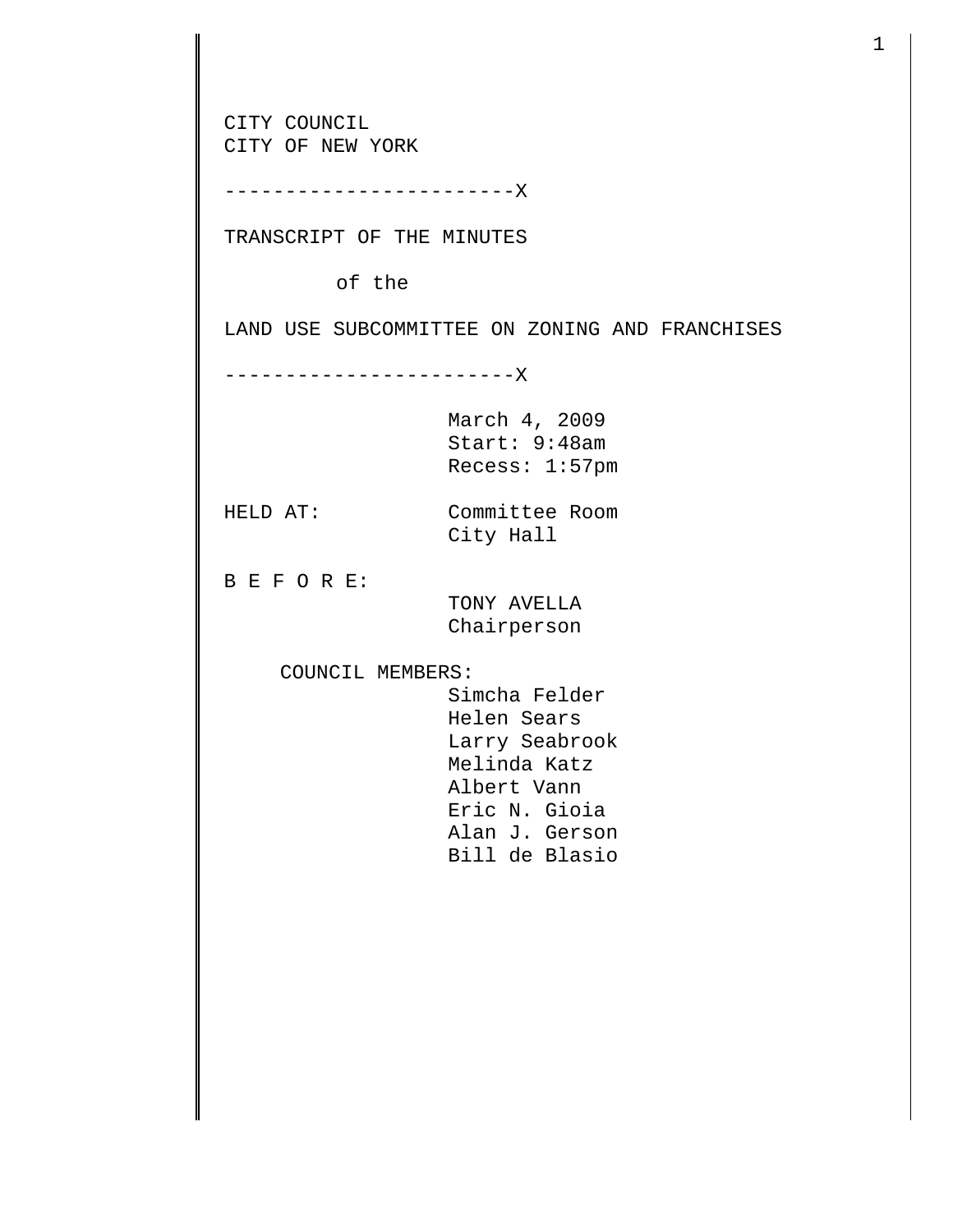John Young Director, Queens Office Department of City Planning

Paul Philps Department of City Planning, Queens Office

Juan Reyes Member Forest Hills, Van Court Association

Diane Elkin Member Women's Club of Forest Hills

Steve Reichstein President Forest Hills, Van Court Association

Joseph Hennessy Chair Community Board 6

Frank Gulluscio District Manager Queens Community Board 6

Jennifer Posner Department of City Planning

Sanmati Naik Department of City Planning, Brooklyn Office

Simeon Bankoff Executive Director Historic District Council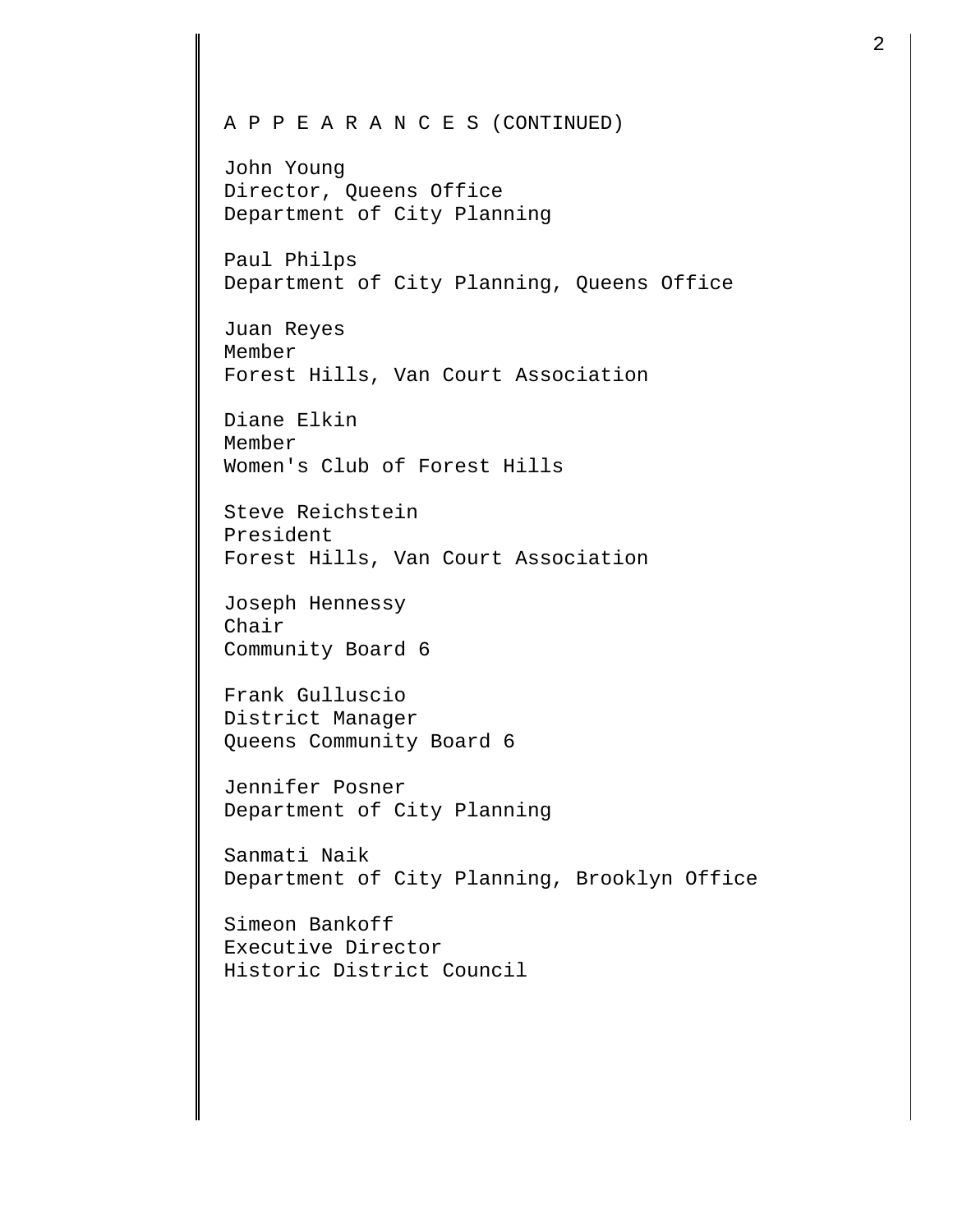Richard Yu New York City Economic Development Corporation

Melanie Meyers Dermot B&B, LLC

Jonathan Marvel Architect Rogers Marvel Architects

Steve Benjamin Principal Dermot B&B, LLC

Jennifer Hong Urban Planner Manhattan Borough President's Office

Ro Sheffe Chair, Financial District Committee Community Board 1

Marty Markowitz Brooklyn Borough President

David Von Sprecklesen Vice President Toll Brothers

Navid Maqami Project Architect Toll Brothers

Mimi Raguardetsky Toll Brothers

John Hatheway Carroll Gardens Neighborhood Association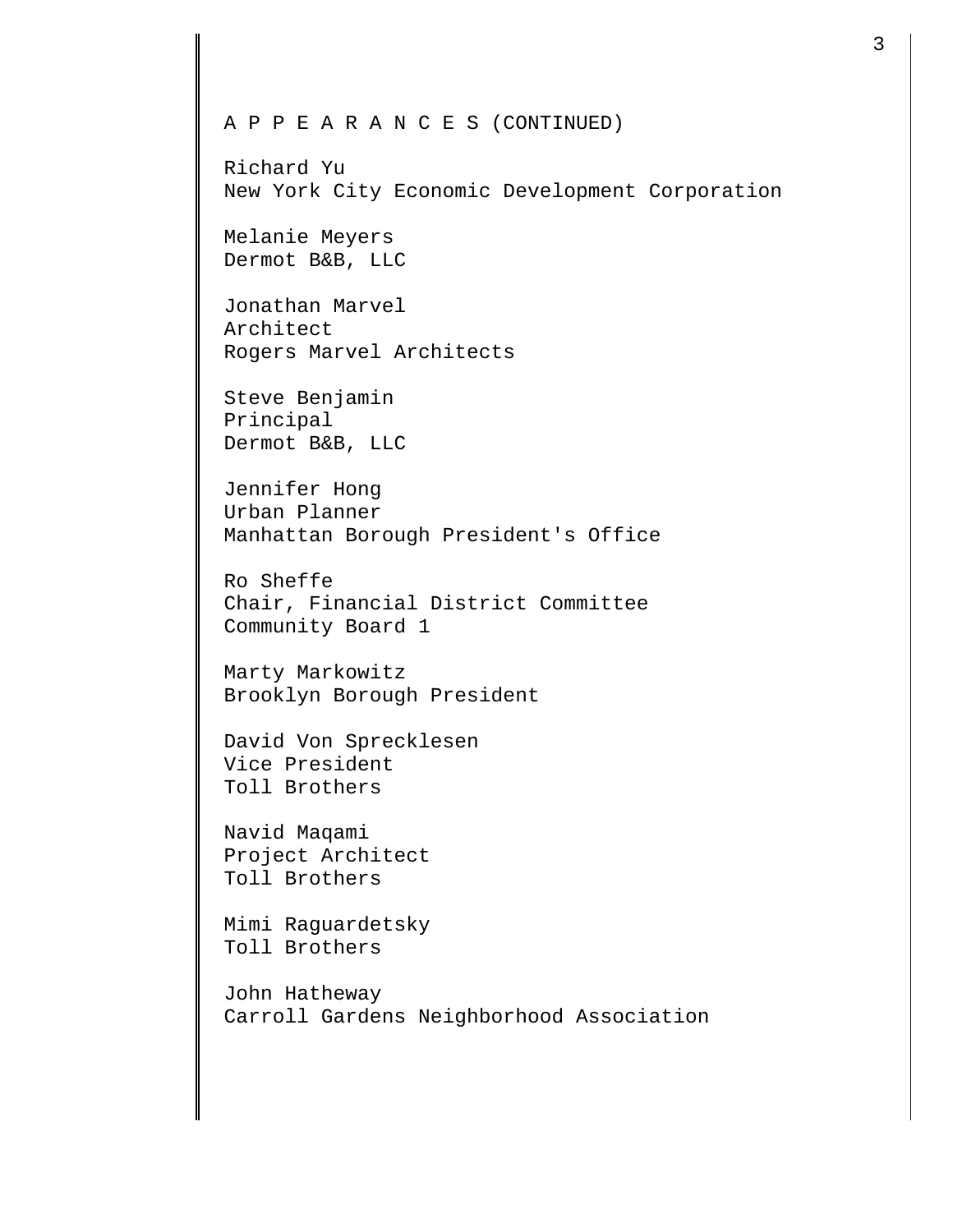Craig Hammerman District Manager Brooklyn Community Board 6

Robert Furman President Brooklyn Preservation Council

Buddy Scotto Carroll Gardens Neighborhood Association

Lizzie Olesker Friends of Bond

Glenn Kelly Carroll Gardens Neighborhood Association

Cynthia Simmons Vice President Mill Condominium

Matt Fenton Concerned Citizen

Rachel Yanda Representative Local 32BJ

Anthony Pugliese Carpenter's Union

Anthony Williamson Mason Tenders District Council of New York City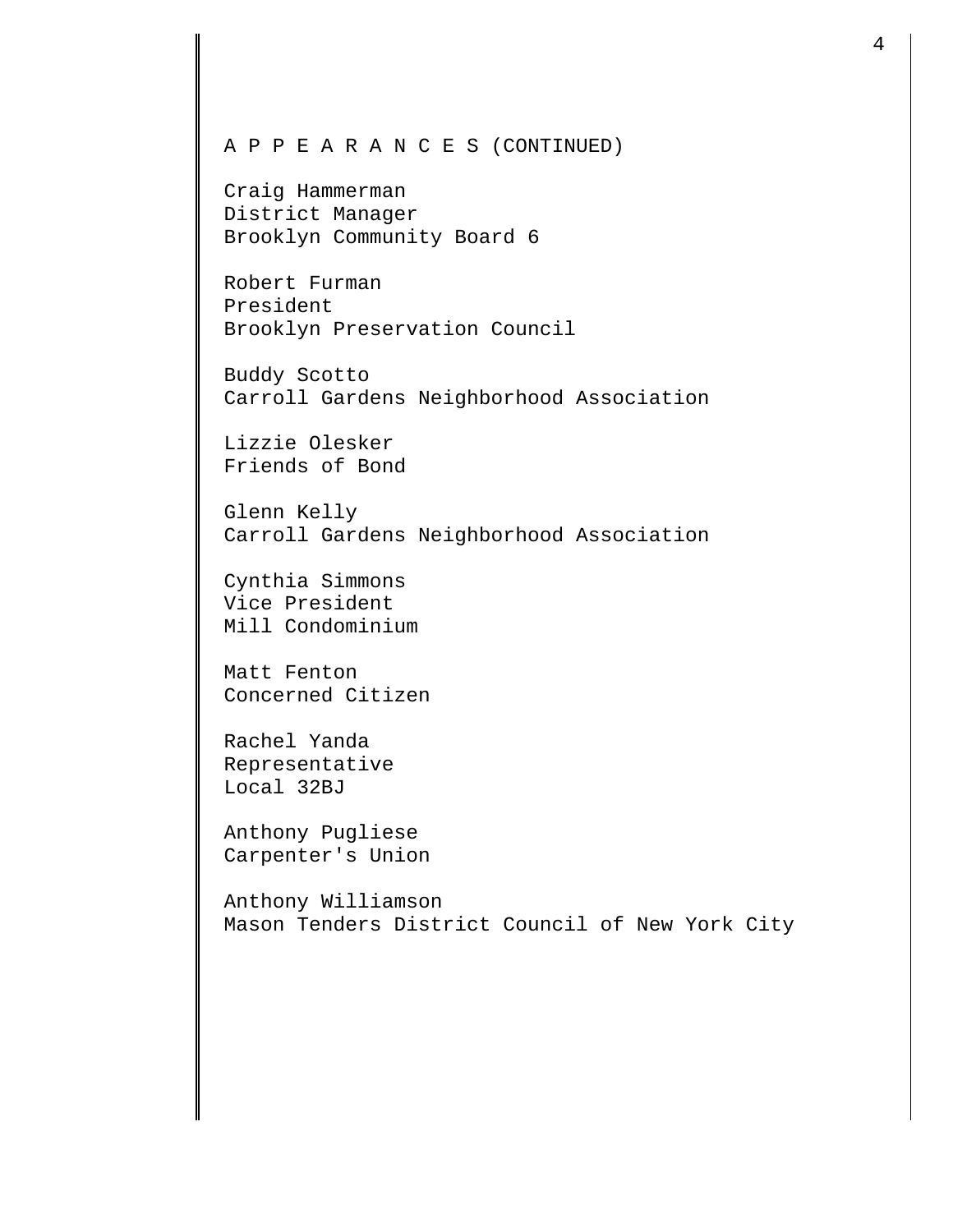Diane Buxbaum Sierra Club, New York Chapter

Gary Riley Concerned Citizen

Josh Skaller Concerned Citizen

Anthony Marchese Concerned Citizen

Ken Baer Concerned Citizen

Therese Cunningham Concerned Citizen

Bob White AKRF

Spencer Orkus Toll Brothers

Melvin Mahan Council Liaison

Zella Jones Chairwoman, Sidewalk Committee Community Board 2

Marcello Assante Owner Gallo Nero Restaurant

Pete Meskouris Owner Hell's Kitchen Cafe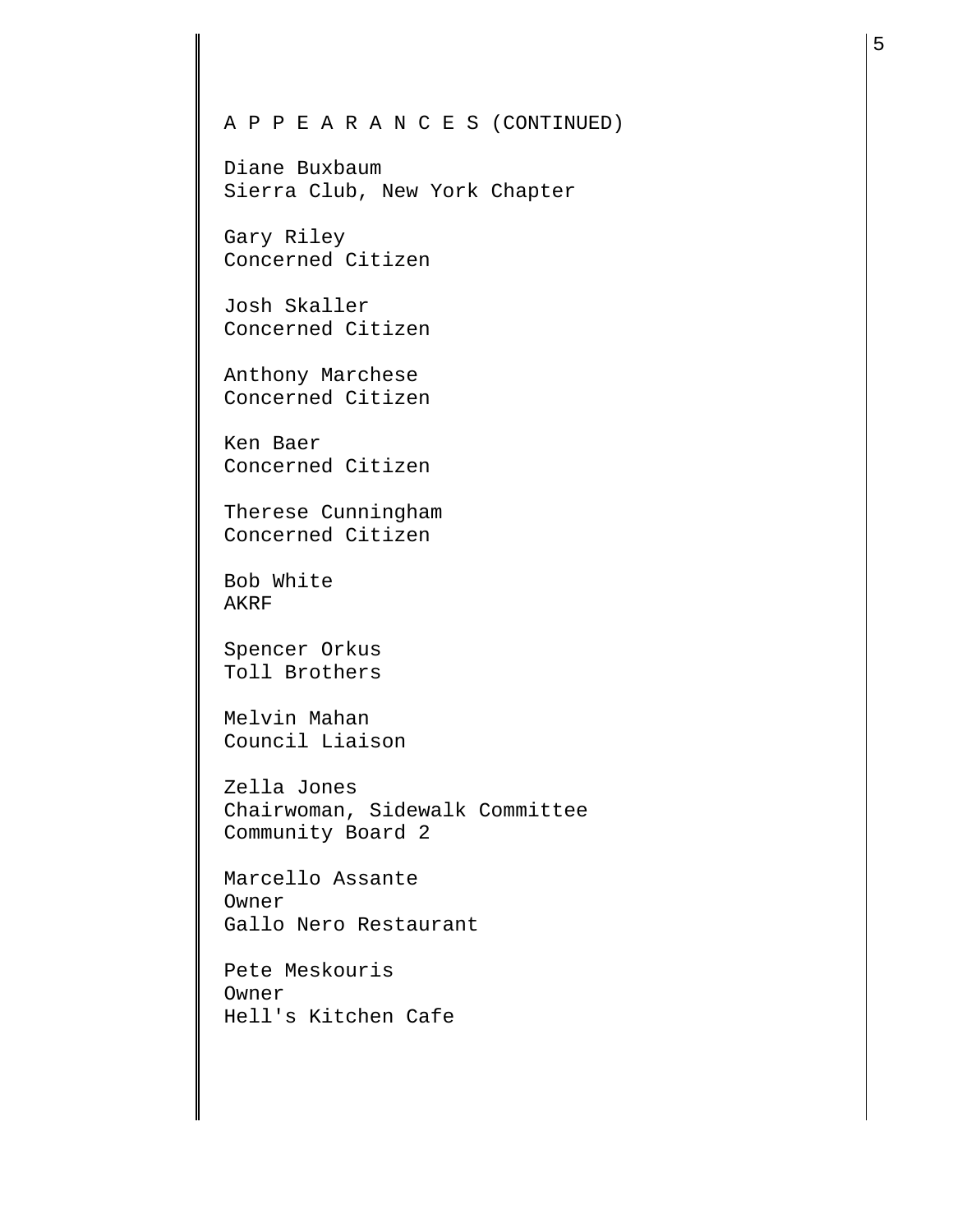| 1  | SUBCOMMITTEE ON ZONING AND FRANCHISES<br>- 6       |
|----|----------------------------------------------------|
| 2  | CHAIRPERSON AVELLA: Good morning,                  |
| 3  | everyone. I'd like to call this meeting of the     |
| 4  | Subcommittee on Zoning and Franchises to order.    |
| 5  | And I want to thank my colleagues. We are getting  |
| 6  | better in terms of starting on time. This is       |
| 7  | good.                                              |
| 8  | [Laughter]                                         |
| 9  | CHAIRPERSON AVELLA: For those of                   |
| 10 | you that are here to testify, let me remind you,   |
| 11 | if you want to speak, you must sign a speaker slip |
| 12 | with the Sergeant-At-Arms, and indicate whether    |
| 13 | you are in favor or opposition, but more           |
| 14 | importantly, what item you want to speak on. We    |
| 15 | have a number of items on the agenda. First, let   |
| 16 | me introduce my colleagues on the Committee that   |
| 17 | are here, Council Member Simcha Felder, Larry      |
| 18 | Seabrook, Helen Sears, Melinda Katz, and Al Vann.  |
| 19 | We will proceed with the-- and you know, please    |
| 20 | forgive me as we sort of skip around the agenda    |
| 21 | depending upon who's here. The first item we will  |
| 22 | hear this morning is the Special Forest Hills      |
| 23 | District. And I understand Queens City Planning    |
| 24 | is here to testify.                                |
| 25 | [Pause]                                            |
|    |                                                    |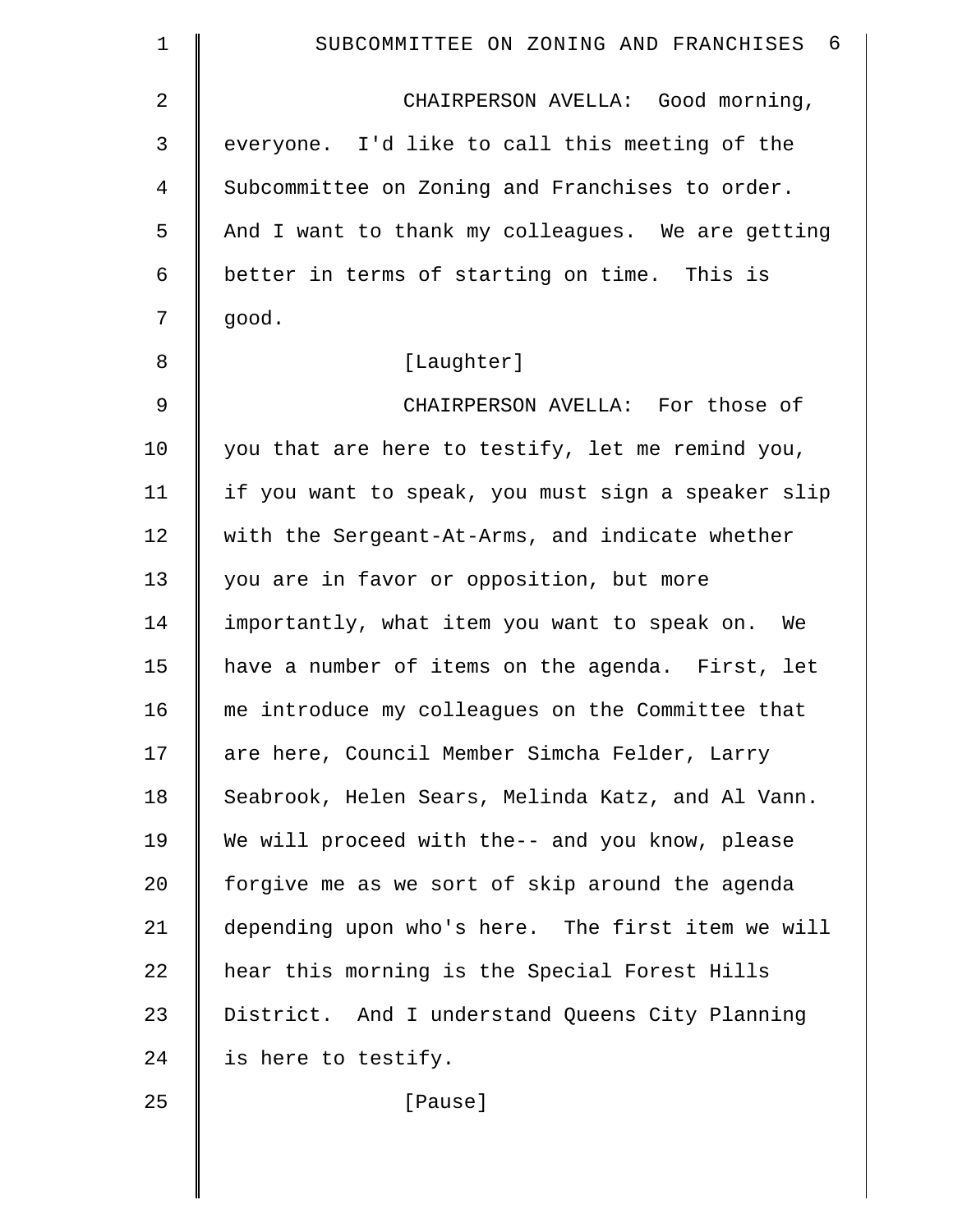| $\mathbf 1$    | 7<br>SUBCOMMITTEE ON ZONING AND FRANCHISES          |
|----------------|-----------------------------------------------------|
| 2              | JOHN YOUNG: --Chair Katz, ladies                    |
| 3              | and gentlemen and City Council Members. My name     |
| 4              | is John Young and I'm the Director of the Queens    |
| 5              | Office of the Department of City Planning. On       |
| 6              | behalf of City Planning Director Amanda Burden,     |
| 7              | I'm pleased to be here this morning to present the  |
| 8              | Department's efforts to update zoning designations  |
| $\overline{9}$ | for ten blocks located along the Austin Street and  |
| 10             | Queens Boulevard corridors in the heart of the      |
| 11             | Forest Hills neighborhood in Central Queens.<br>I'm |
| 12             | joined by Paul Philps, who will present our         |
| 13             | rezoning proposal to you. The Forest Hills          |
| 14             | rezoning proposal that is before you today          |
| 15             | culminates a more than two year effort to work      |
| 16             | with a broad spectrum of neighborhood residents     |
| 17             | and stakeholders to develop a zoning framework      |
| 18             | that closely matches building patterns and will     |
| 19             | ensure more orderly development. The current        |
| 20             | rezoning proposal builds upon two successful        |
| 21             | lower-density contextual rezonings that were        |
| 22             | adopted by the Council in 2002 and 2007, that       |
| 23             | together have protected the cherished residential   |
| 24             | character of more than 100 blocks in the Forest     |
| 25             | Hills community. This current rezoning proposal     |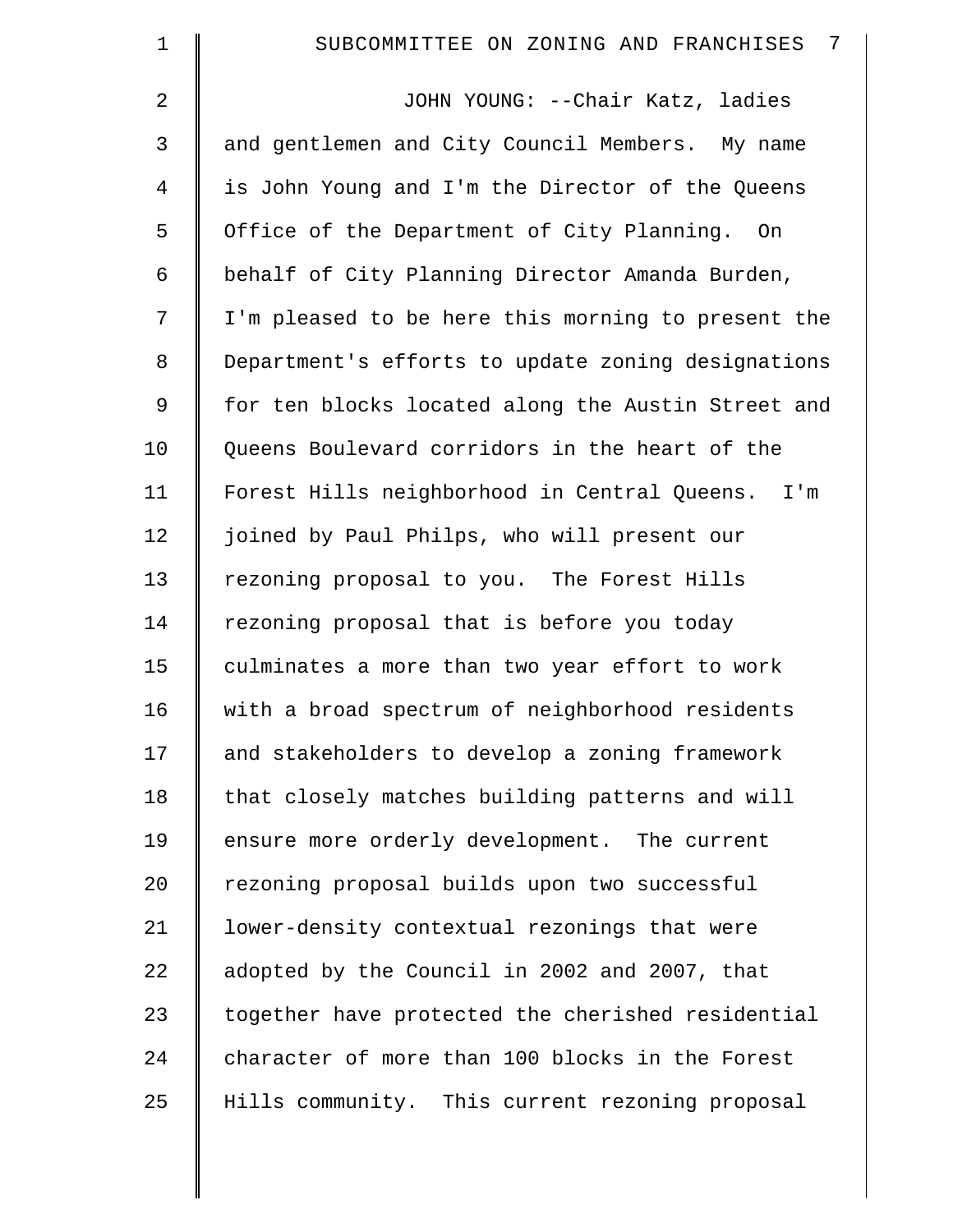| $\mathbf 1$    | SUBCOMMITTEE ON ZONING AND FRANCHISES 8            |
|----------------|----------------------------------------------------|
| $\overline{2}$ | seeks to update zoning on ten blocks in the mixed- |
| 3              | used commercial and residential core of Forest     |
| 4              | Hills, where the designations have not changed     |
| 5              | since 1961, and they are poorly attuned to the     |
| 6              | very building scale and land use patterns that     |
| 7              | define the character of this distinct portion of   |
| 8              | the neighborhood. As Paul will explain, the        |
| 9              | current zoning along portions of Austin Street in  |
| 10             | Queens Boulevard allows automotive repair uses to  |
| 11             | be located adjacent to residential uses, and       |
| 12             | favors commercial and community facility           |
| 13             | developments under highly flexible densities and   |
| 14             | building heights. In fact, in recent years, new    |
| 15             | residential development has been sought through    |
| 16             | individual rezoning requests or variance           |
| 17             | applications, one of which has produced the 21-    |
| 18             | story--                                            |
| 19             | CHAIRPERSON AVELLA: [Interposing]                  |
| 20             | If you're going to have a conversation, take it    |
| 21             | outside, please. There's just too much activity    |
| 22             | in this room. You're doing a disservice to the     |
| 23             | Council, the people in the audience and the        |
| 24             | speakers. I'm sorry, John.                         |
| 25             | JOHN YOUNG: Not a problem. Thank                   |
|                |                                                    |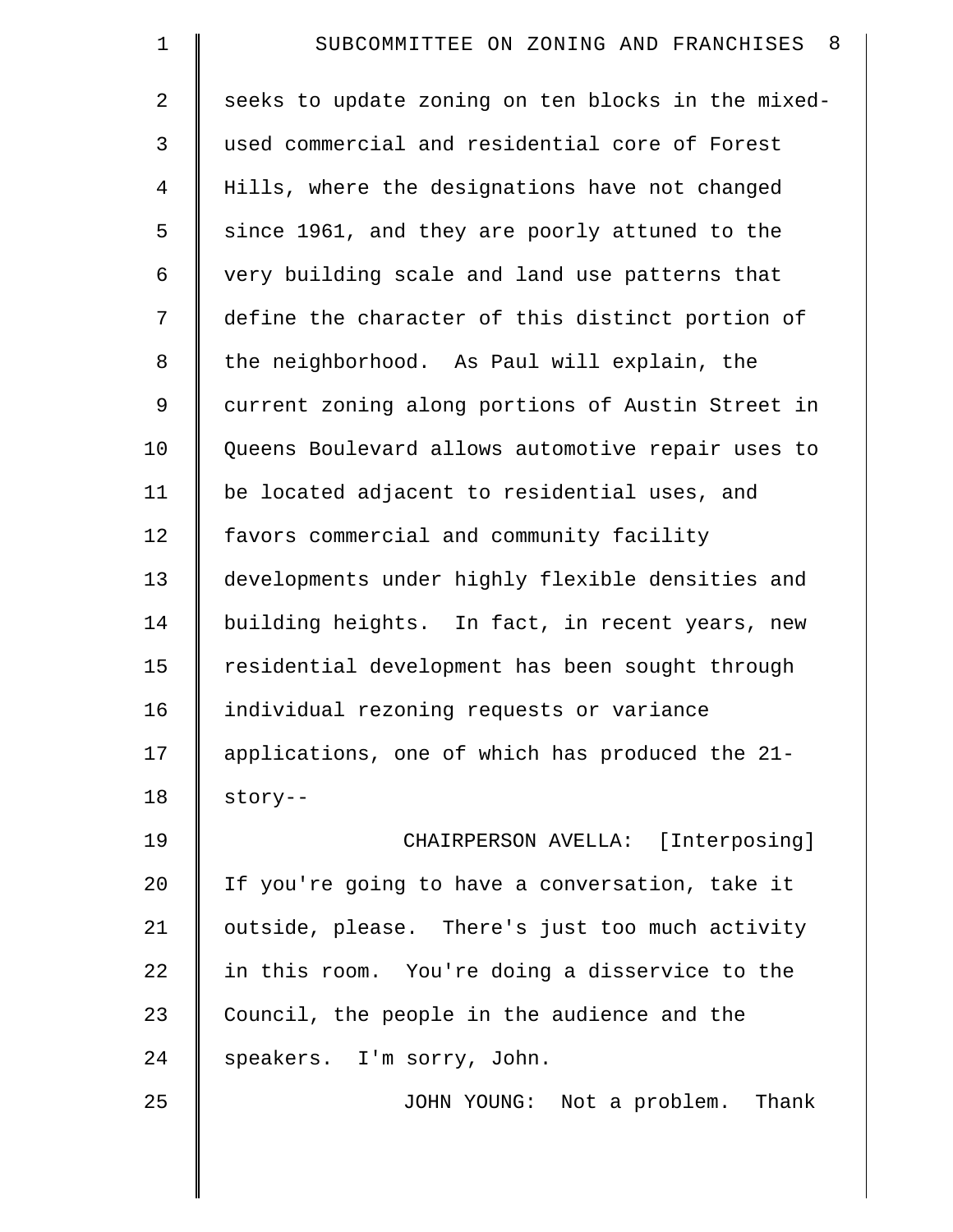| $\mathbf 1$    | 9<br>SUBCOMMITTEE ON ZONING AND FRANCHISES         |
|----------------|----------------------------------------------------|
| 2              | you, Council Members. As I was saying, in recent   |
| 3              | years, residential development has been sought     |
| $\overline{4}$ | through individual rezoning requests or variance   |
| 5              | applications in this area, and one of which has    |
| 6              | produced a 21-story, 190-foot tall building that   |
| 7              | extends well into the mid-block portion of 71st    |
| 8              | Road. The Department's rezoning proposal seeks to  |
| 9              | curb out of character and haphazard development,   |
| 10             | while fostering a lively and compatible mix of     |
| 11             | uses. The proposed zoning changes would eliminate  |
| 12             | the current disparity in allowable building        |
| 13             | density between residential, community facility,   |
| 14             | and commercial buildings, and more closely reflect |
| 15             | established scales of development through finely   |
| 16             | tuned contextual zoning. Two of the proposed       |
| 17             | zones are intended to reinforce the prevailing     |
| 18             | scales on Austin Street and adjacent mid blocks,   |
| 19             | with height limits ranging from 40 to 70 feet,     |
| 20             | generally three to seven stories; and on three     |
| 21             | blocks and five block fronts along Queens          |
| 22             | Boulevard, new development would reinforce the     |
| 23             | higher built context already found here with a     |
| 24             | height limit of 150 feet. The proposal also        |
| 25             | includes a text amendment to create a new Special  |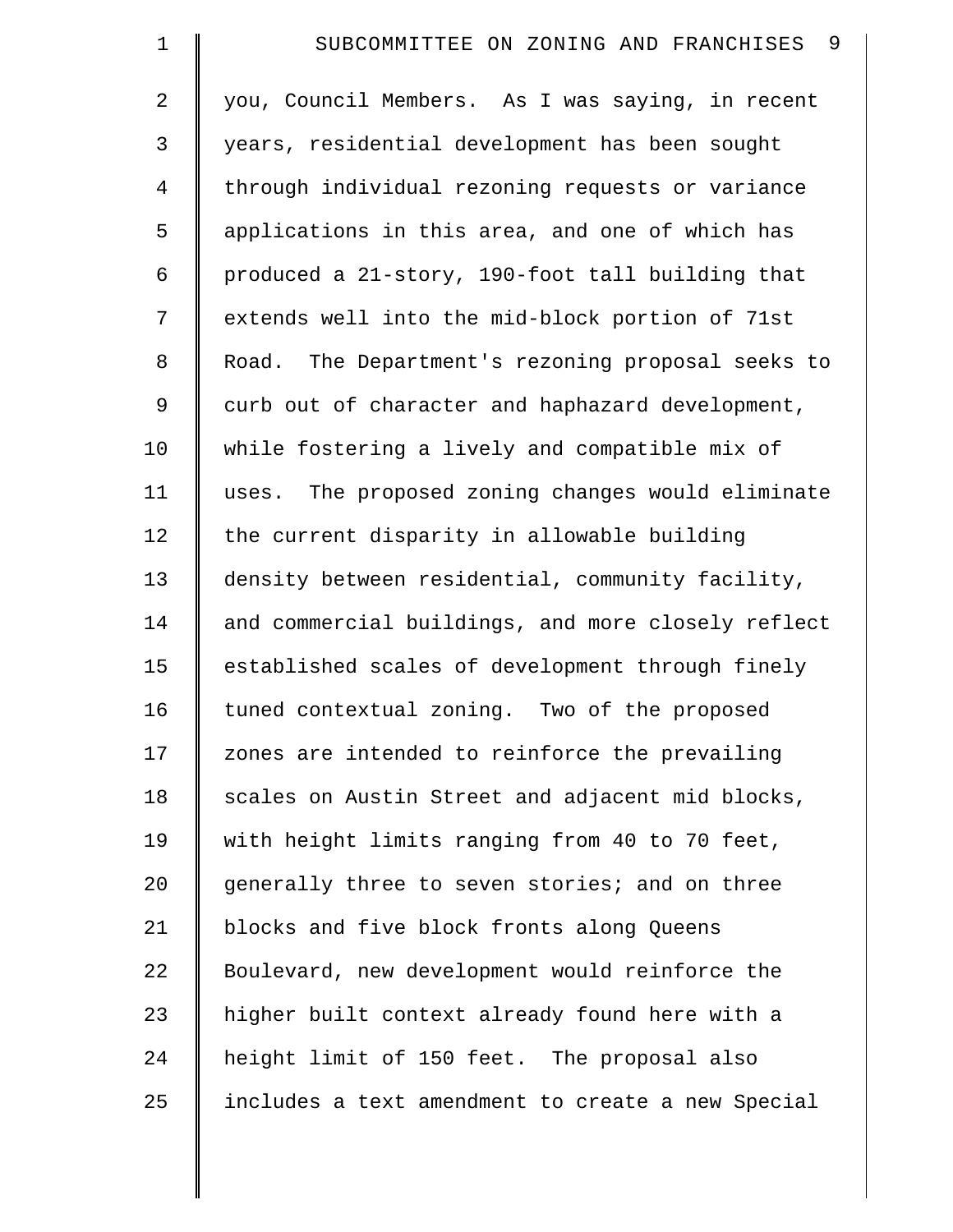| $\mathbf 1$    | SUBCOMMITTEE ON ZONING AND FRANCHISES 10           |
|----------------|----------------------------------------------------|
| $\overline{a}$ | District, that would ensure active ground floor    |
| 3              | uses, especially retail space, along portions of   |
| $\overline{4}$ | Austin Street and 71st, Continental Avenue,        |
| 5              | require 70% transparency for ground floor retail   |
| 6              | spaces, support more flexible, second story        |
| 7              | commercial spaces on the south side of Austin      |
| 8              | Street and restrict the ability to reduce or       |
| 9              | eliminate accessory parking by subdividing the     |
| 10             | development lot. The Forest Hills rezoning plan    |
| 11             | has been shaped by numerous participants during    |
| 12             | its development. I want to thank the area's        |
| 13             | passionate residents and civic advocates that have |
| 14             | taken time to provide input into this important    |
| 15             | zoning initiative, especially the Forest Hills     |
| 16             | Community and Civic Association, the Forest Hills  |
| 17             | Chamber of Commerce, Community Board 6, as well as |
| 18             | Council Member Melinda Katz, whose dedicated       |
| 19             | leadership has been invaluable to this complex     |
| 20             | rezoning process. Following the September 22nd,    |
| 21             | certification of the proposal, we're very pleased  |
| 22             | with the support received from Community Board 6,  |
| 23             | which recommended to change the parking            |
| 24             | requirements from 50% to 70% in the proposed C4-4A |
| 25             | and C5-5X zones and to have the supermarket at     |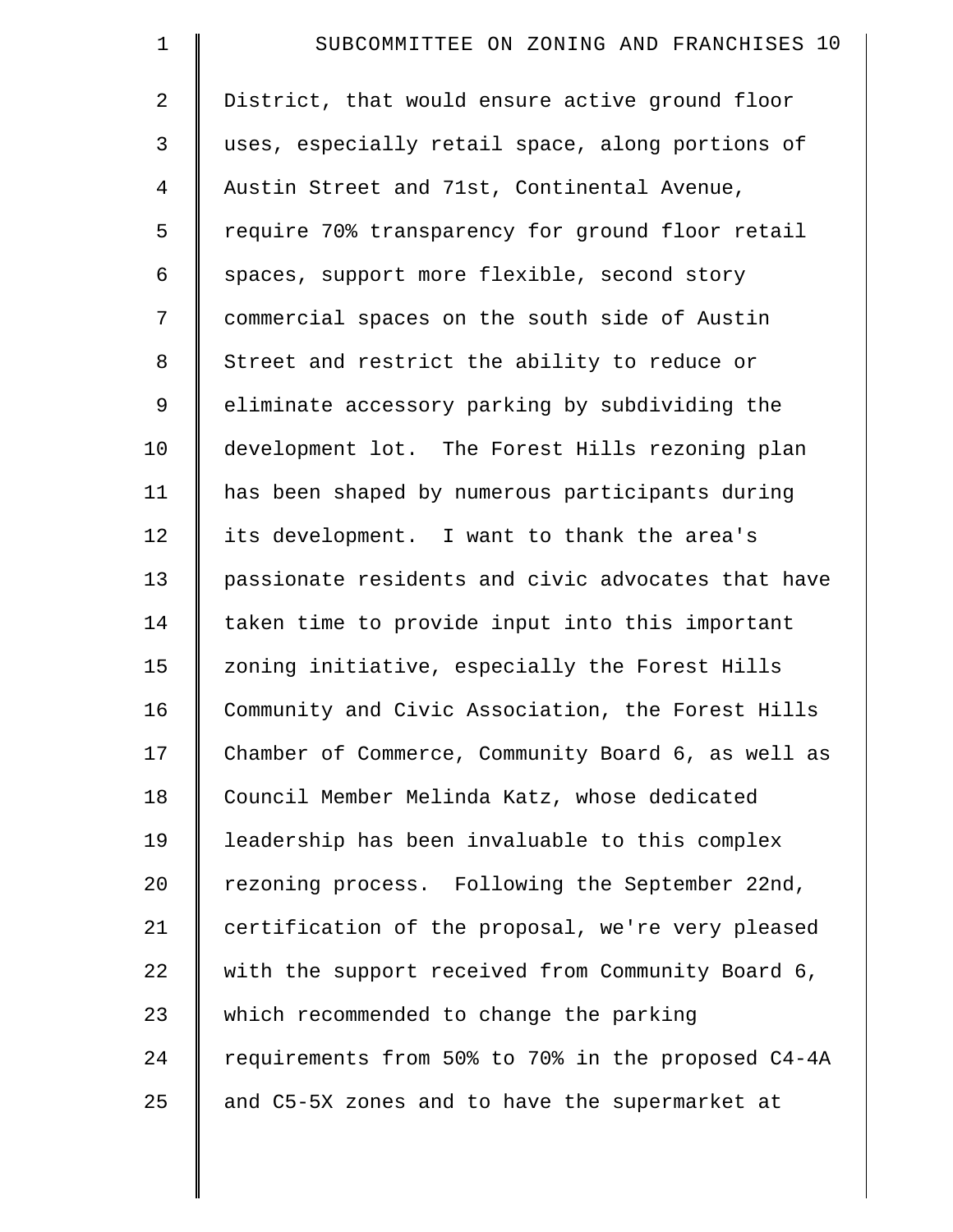| $\mathbf 1$    | SUBCOMMITTEE ON ZONING AND FRANCHISES 11           |
|----------------|----------------------------------------------------|
| $\overline{a}$ | Yellowstone Boulevard and Gerard Place remain in   |
| 3              | its present location. On December 4th, Borough     |
| $\overline{4}$ | President Helen Marshall recommended support of    |
| 5              | the rezoning without conditions. The Planning      |
| 6              | Commission carefully considered these              |
| 7              | recommendations as well as testimony from its      |
| 8              | public hearing and voted on January 21st to        |
| 9              | approve the proposal with a modification to allow  |
| 10             | a special permit from the Board of Standards and   |
| 11             | Appeals to-- which would facilitate the expansion  |
| 12             | of an office building at 68-60 Austin Street to    |
| 13             | remain in effect under the terms for which it was  |
| 14             | granted in 2007. We hope that you too will         |
| 15             | support this well-considered initiative to         |
| 16             | reinforce the built character and development      |
| 17             | patterns of this distinct and vibrant core of      |
| 18             | Forest Hills. And now Paul will present the        |
| 19             | rezoning proposal.                                 |
| 20             | PAUL PHILPS: Thank you, John. Jus                  |
| 21             | to give you a little bit of background on where    |
| 22             | the area is located, the rezoning area is bounded  |
| 23             | by Queens Boulevard to the north, Austin Street to |
| 24             | the South, Ascan to the east and Yellowstone       |
| 25             | Boulevard to the west. As John mentioned, this     |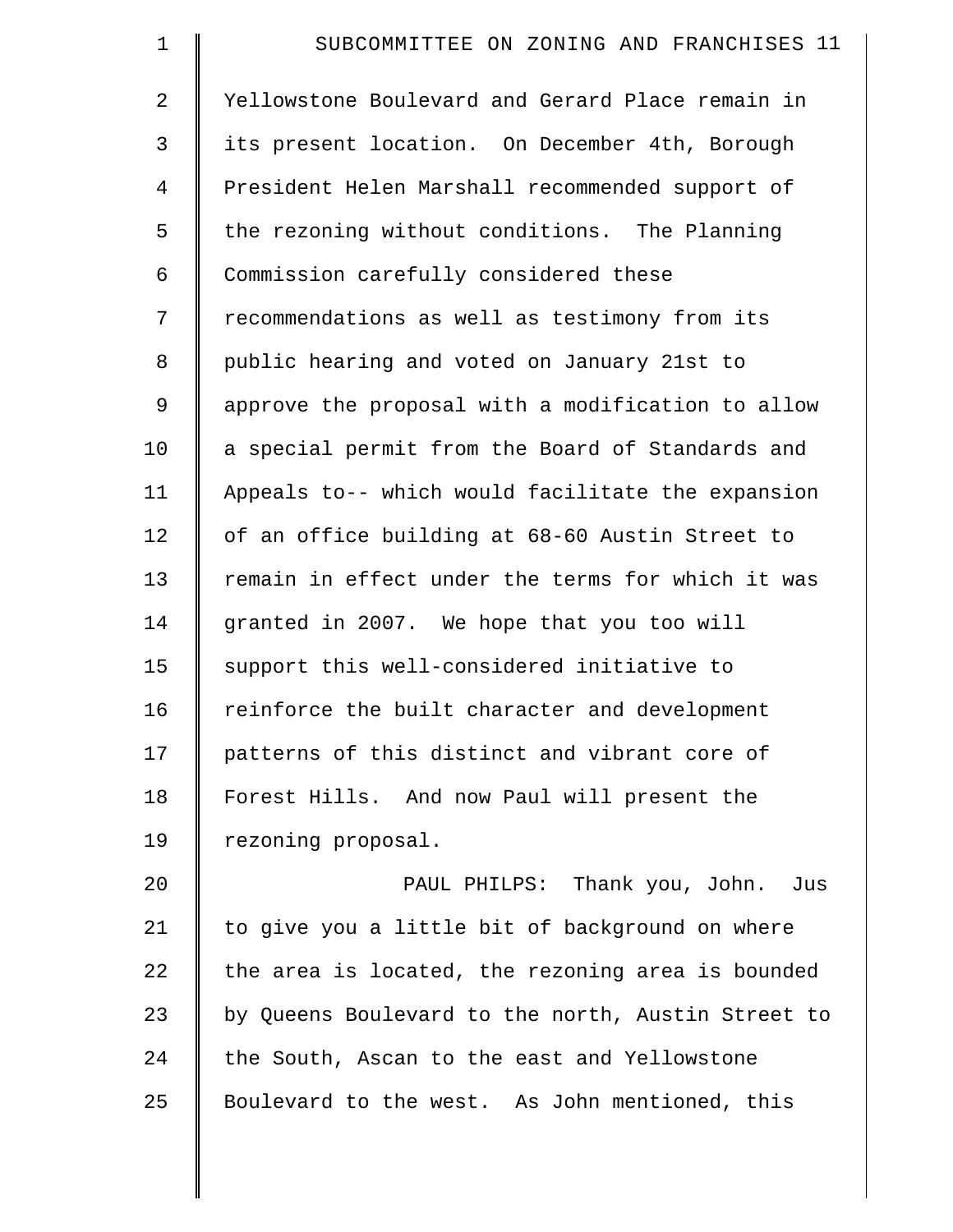| $\mathbf 1$    | SUBCOMMITTEE ON ZONING AND FRANCHISES 12           |
|----------------|----------------------------------------------------|
| $\overline{2}$ | zoning has been in place since 1961. It is         |
| 3              | currently predominantly zone C8-2 and C4-2. C8-2   |
| 4              | is a commercial automotive zone. It does not       |
| 5              | allow residential development, has a maximum FAR   |
| 6              | of 2 and does allow community facilities at up to  |
| 7              | a 4.8 FAR. It does not have a fixed building       |
| $\,8\,$        | height, so there is not predictability in terms of |
| 9              | the heights of the buildings in this zone.<br>In   |
| 10             | this C4-2 portion, that does allow residential,    |
| 11             | commercial and community facility up to a 3.4 FAR  |
| 12             | for residential; but again, also in this zone      |
| 13             | there is not a fixed height limit, so there is     |
| 14             | unpredictability in terms of the heights of the    |
| 15             | buildings.                                         |
| 16             | [Pause]                                            |
| 17             | PAUL PHILPS: Great. All right.                     |
| 18             | Thank you. In the C8-2 zone automotive uses are    |
| 19             | allowed, and over time this area has developed     |
| 20             | into a regional commercial area, and many of the   |
| 21             | automotive uses that were there have been replaced |
| 22             | by other uses. If you can see here just by the     |
| 23             | land use map here, this is-- in the purple right   |
| 24             | here, that represents the only existing automotive |
| 25             | uses that are in the area, right there at 69th     |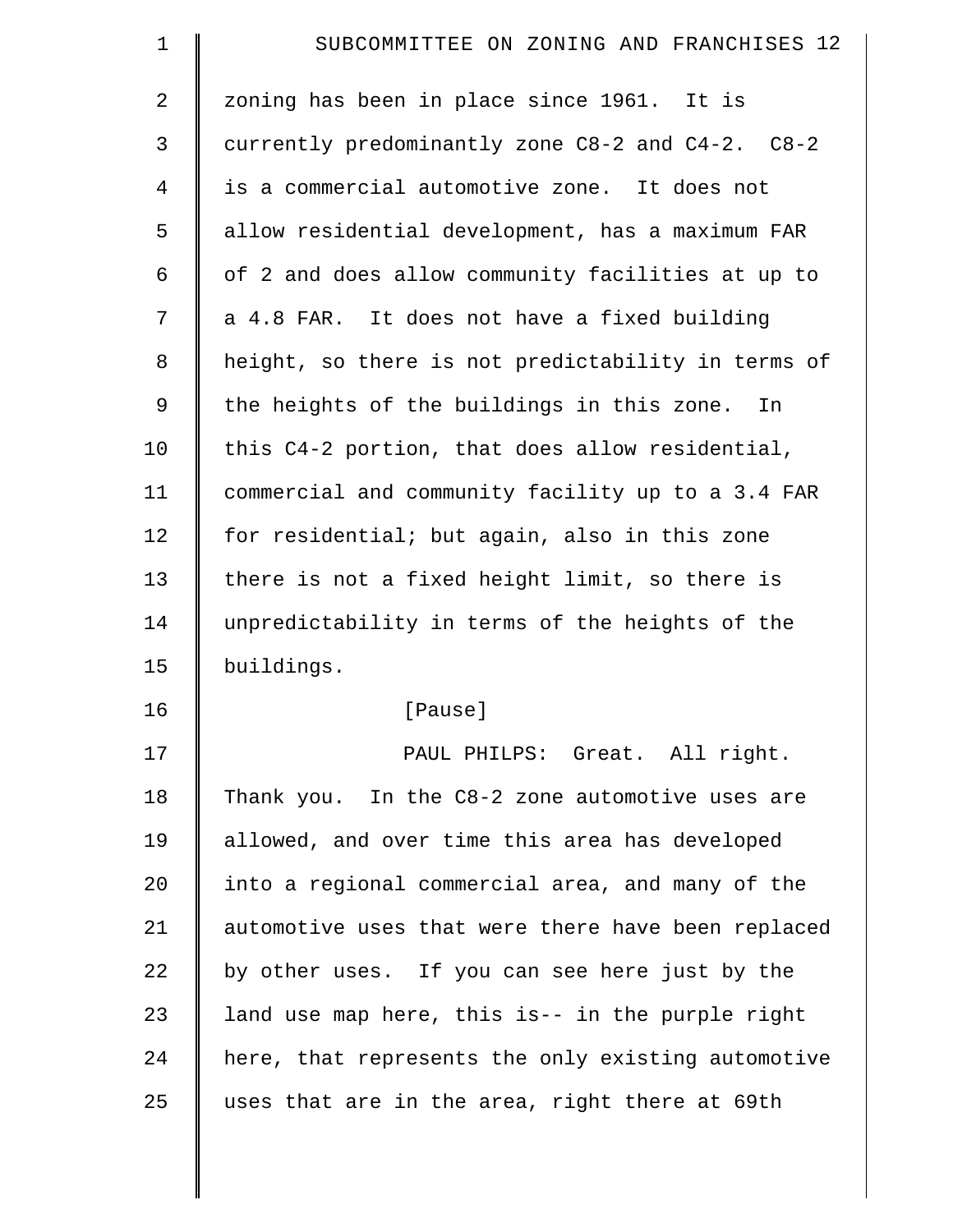| $\mathbf 1$    | SUBCOMMITTEE ON ZONING AND FRANCHISES 13          |
|----------------|---------------------------------------------------|
| $\overline{2}$ | Road and Austin Street. There are residential     |
| 3              | uses surrounding the area, one and two-family     |
| $\overline{4}$ | buildings are to the south and north of the area. |
| 5              | There are some larger multi-family buildings,     |
| 6              | elevator buildings. Right here is Gerard Towards, |
| 7              | Parker Towers, and there are other large          |
| 8              | residential buildings along Austin Street. This   |
| 9              | area is a very mixed-use commercial area, and     |
| 10             | mixed-use and commercial is indicated by the      |
| 11             | fuchsia here, which is predominant throughout the |
| 12             | area, particularly in the C4-2 as well as some    |
| 13             | commercial and office buildings. Transportation   |
| 14             | is indicted in the light gray, which is           |
| 15             | predominantly the Long Island Railroad right of   |
| 16             | way, just south of Austin Street. WE do have some |
| 17             | open space both to the north and to the south,    |
| 18             | parking facilities and very little vacant land in |
| 19             | the area. Addressing some of the land use and     |
| 20             | development concerns we have in the area; as I    |
| 21             | mentioned before, automotive uses as photographed |
| 22             | right here, is right at 69th Road and Austin      |
| 23             | Street, are allowed in C8-2 zoning districts, and |
| 24             | these automotive uses are right now in the heart  |
| 25             | of what is a commercial, mixed-use and            |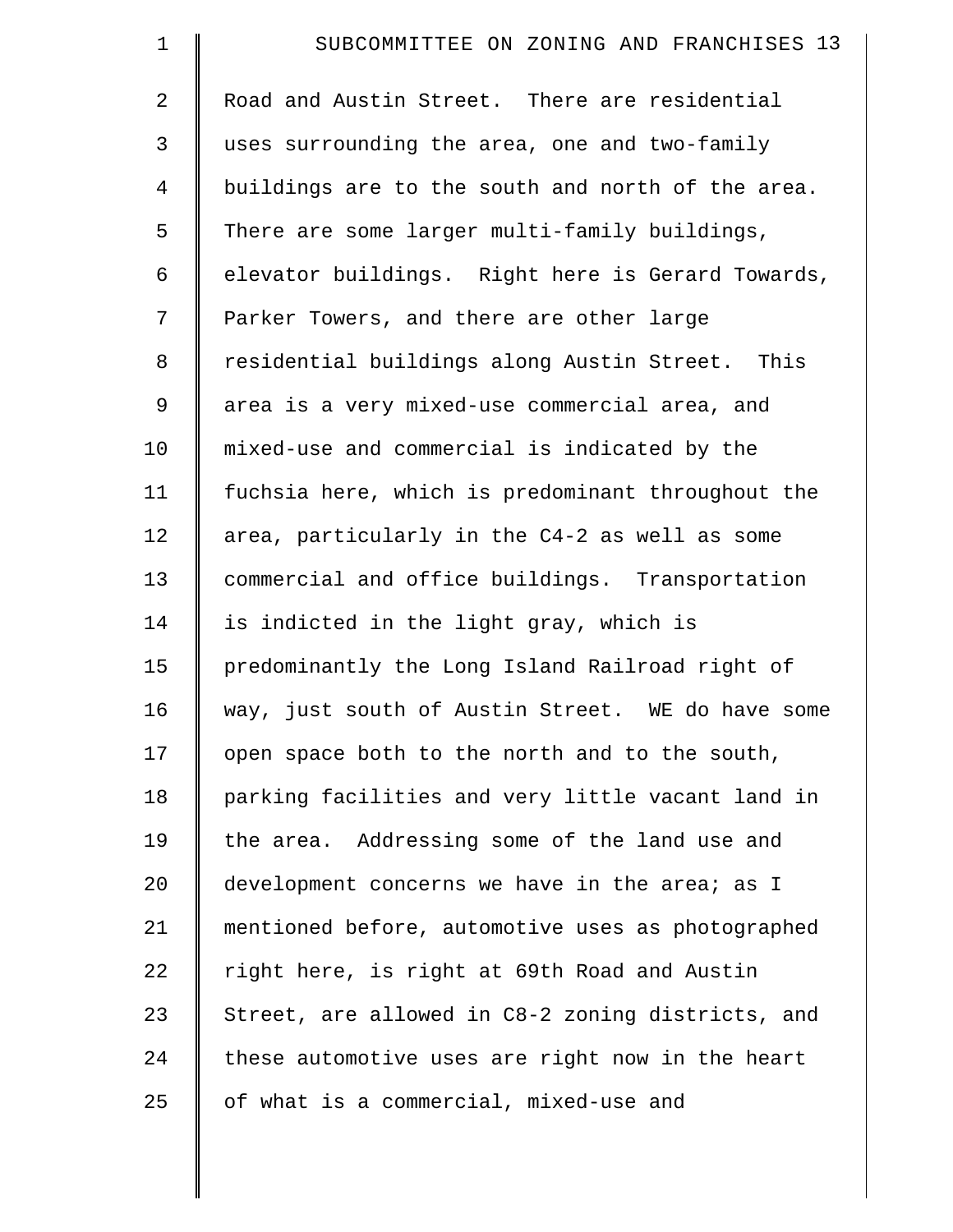| $\mathbf 1$    | SUBCOMMITTEE ON ZONING AND FRANCHISES 14           |
|----------------|----------------------------------------------------|
| 2              | predominantly residential neighborhood. The        |
| 3              | second photograph right here really illustrates    |
| $\overline{4}$ | one of our other key points in addressing this     |
| 5              | proposal, are in terms of fixed height limits.     |
| 6              | This is a building that was built in 2004 through  |
| 7              | a variance from the Board of Standards and         |
| $\,8\,$        | Appeals. This is an existing C4-2 zoning           |
| 9              | district, and this building is over 190 feet in    |
| 10             | height. This last photograph here is along Austin  |
| 11             | Street on the south side. This is a low-quality    |
| 12             | commercial building. This building has been        |
| 13             | subdivided several times, doesn't have a           |
| 14             | consistent street wall, and in subdividing their   |
| 15             | property, they have waived out of the parking      |
| 16             | requirements in the existing C8-2 zoning district. |
| 17             | So these are some of the issues that we're trying  |
| 18             | to address in terms of this proposal. So, one of   |
| 19             | our first objectives is to create orderly and      |
| 20             | predictable growth within the area. As John        |
| 21             | mentioned and as I mentioned before, in both the   |
| 22             | C8-2 and the C4-2 zoning district there are not    |
| 23             | predictable building heights, so you get buildings |
| 24             | such as this that are 190 feet, and there's        |
| 25             | variation and very unpredictable. We also want to  |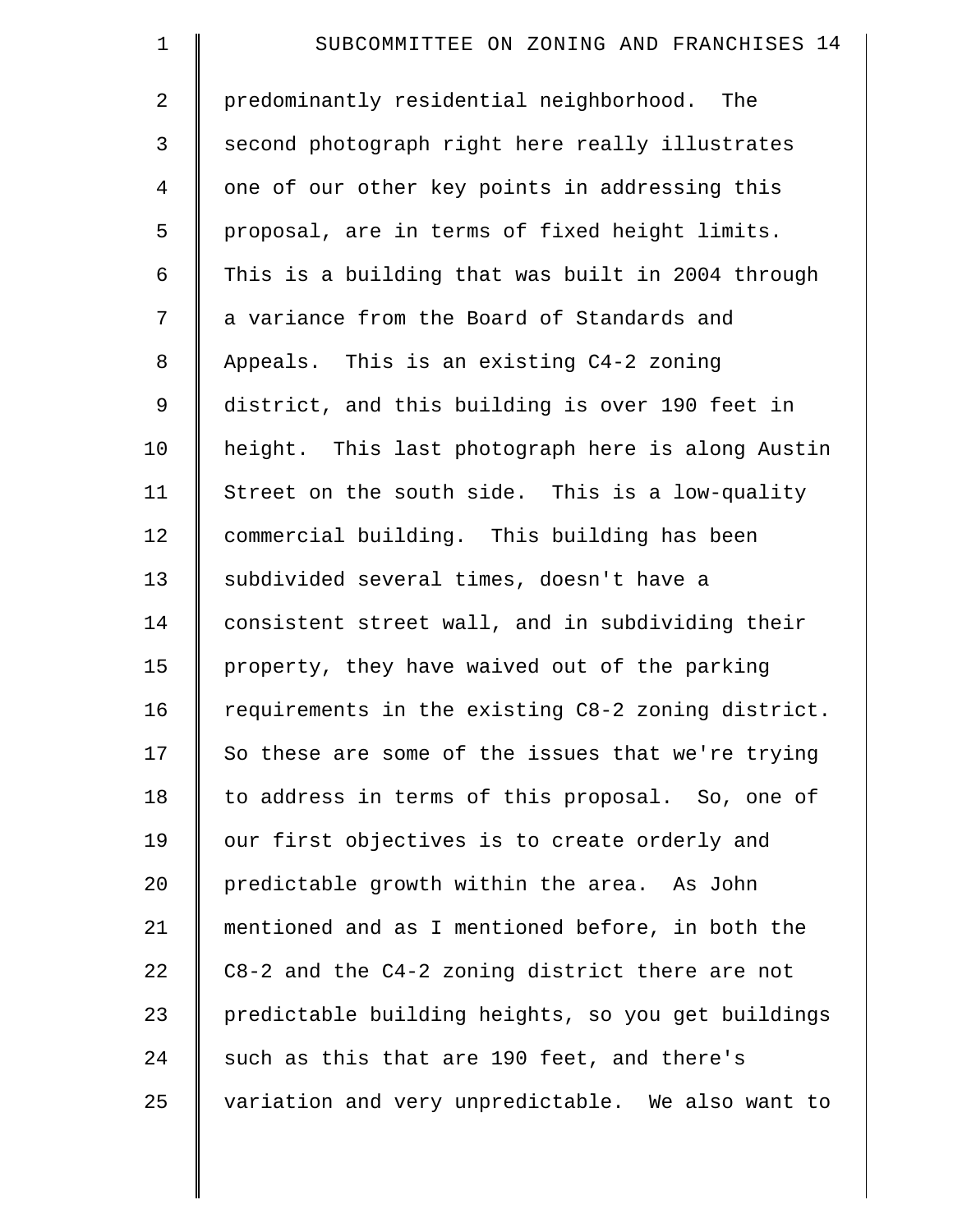| $\mathbf 1$    | SUBCOMMITTEE ON ZONING AND FRANCHISES 15           |
|----------------|----------------------------------------------------|
| $\overline{2}$ | continue to promote ground floor commercial and    |
| 3              | retail in this area. This area has developed into  |
| 4              | a very, into a regional commercial area, not only  |
| 5              | serving the residents of Forest Hills but          |
| 6              | residents of surrounding areas, where we want to   |
| 7              | continue to promote ground floor commercial. We    |
| 8              | also want to create a transition in scale as we    |
| 9              | move from north to south. This is a ten-block      |
| 10             | area, it's very concentrated, but we want to       |
| 11             | maintain the low scale on Austin Street. This is   |
| 12             | a very walkable, neighborhood friendly area, and   |
| 13             | we want to continue to promote that, but we want   |
| 14             | to create a transition in scale as you move to the |
| 15             | north along Queens Boulevard where you have larger |
| 16             | residential buildings. This area is also very      |
| 17             | well served by mass transit, with the E, F, V, G   |
| 18             | and the R trains at 71st and Continental as well   |
| 19             | as the Long Island Rail Road and several buses     |
| 20             | that run in this area. So we wanted to create an   |
| 21             | area that is supportive of mass transit. In terms  |
| 22             | of the proposed zones, we're proposing an R5-D     |
| 23             | with a C2-3 overlay on the south size. In what     |
| 24             | we're calling the mid block area we're proposing a |
| 25             | C4-4A zoning district, and along the Queens        |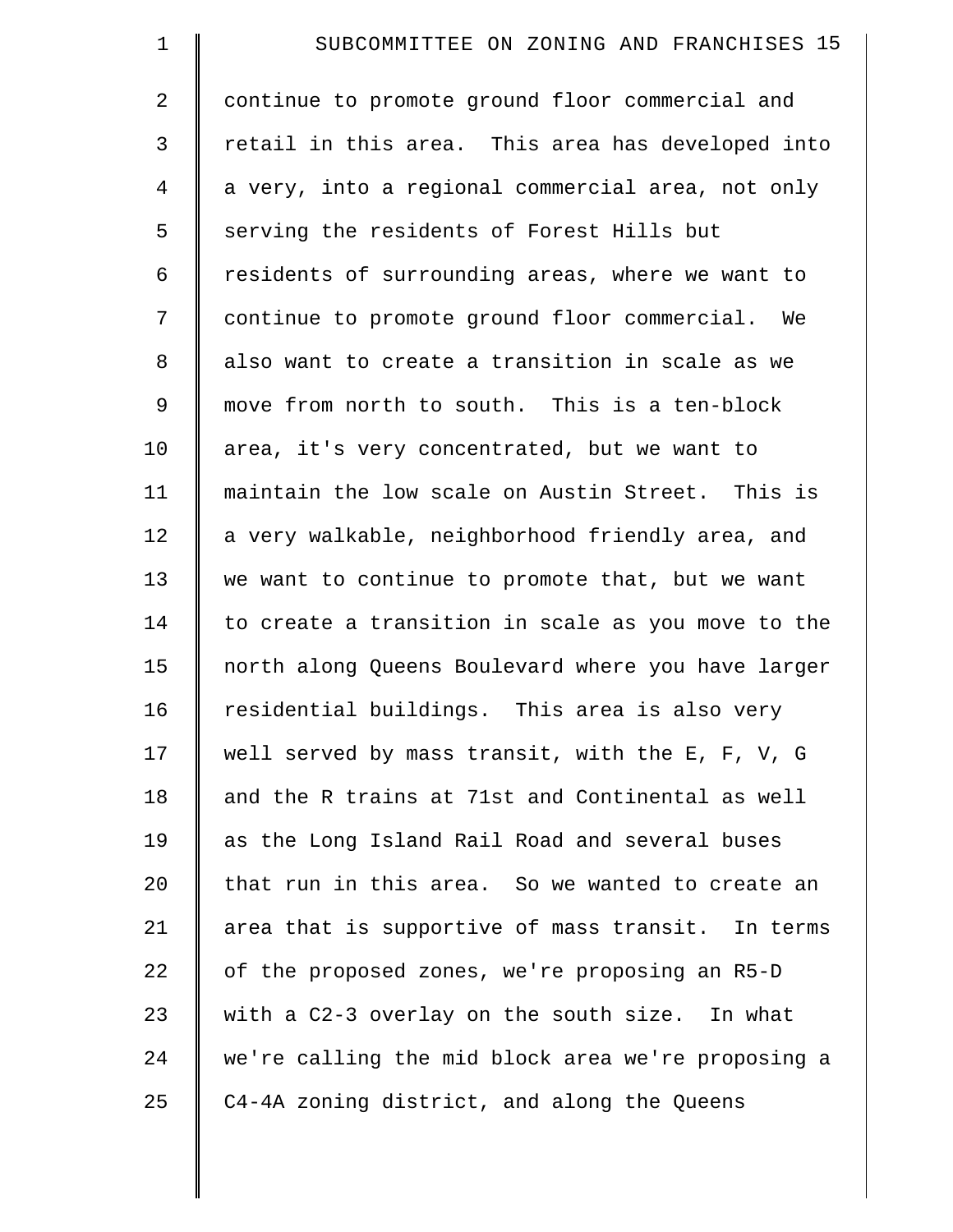| $\mathbf 1$  | SUBCOMMITTEE ON ZONING AND FRANCHISES 16           |
|--------------|----------------------------------------------------|
| $\mathbf{2}$ | Boulevard corridor, we're proposing a C4-5X.       |
| 3            | CHAIRPERSON AVELLA: Can you hold                   |
| 4            | on one second? Council Member Katz and I were      |
| 5            | just saying there's just a lot of activity going   |
| 6            | on and it's getting hard to concentrate. Thank     |
| 7            | you for closing that door in the back. I never     |
| 8            | thought it was sexy, but apparently it is. Go      |
| $\mathsf 9$  | ahead.                                             |
| 10           | PAUL PHILPS: Okay. So I'm going                    |
| 11           | to walk you through each of the zones. As John     |
| 12           | mentioned, we are doing a zoning proposal as well  |
| 13           | as a special district, and so I'll walk through    |
| 14           | the special district text, making some slight      |
| 15           | modifications through each of the proposed zones.  |
| 16           | So the first proposed zone is an R5-D, C2-3, which |
| 17           | is right here along the south side of Austin       |
| 18           | Street. This will have a 2 FAR for commercial,     |
| 19           | residential and community facility. This will      |
| 20           | have a fixed height limit of 40 feet, and this 40- |
| 21           | foot fixed height limit is very consistent with    |
| 22           | the predominant built character along Austin       |
| 23           | Street. There are two changes that we're making    |
| 24           | here that relate to the special district text.     |
| 25           | The first is a rear yard waiver for commercial     |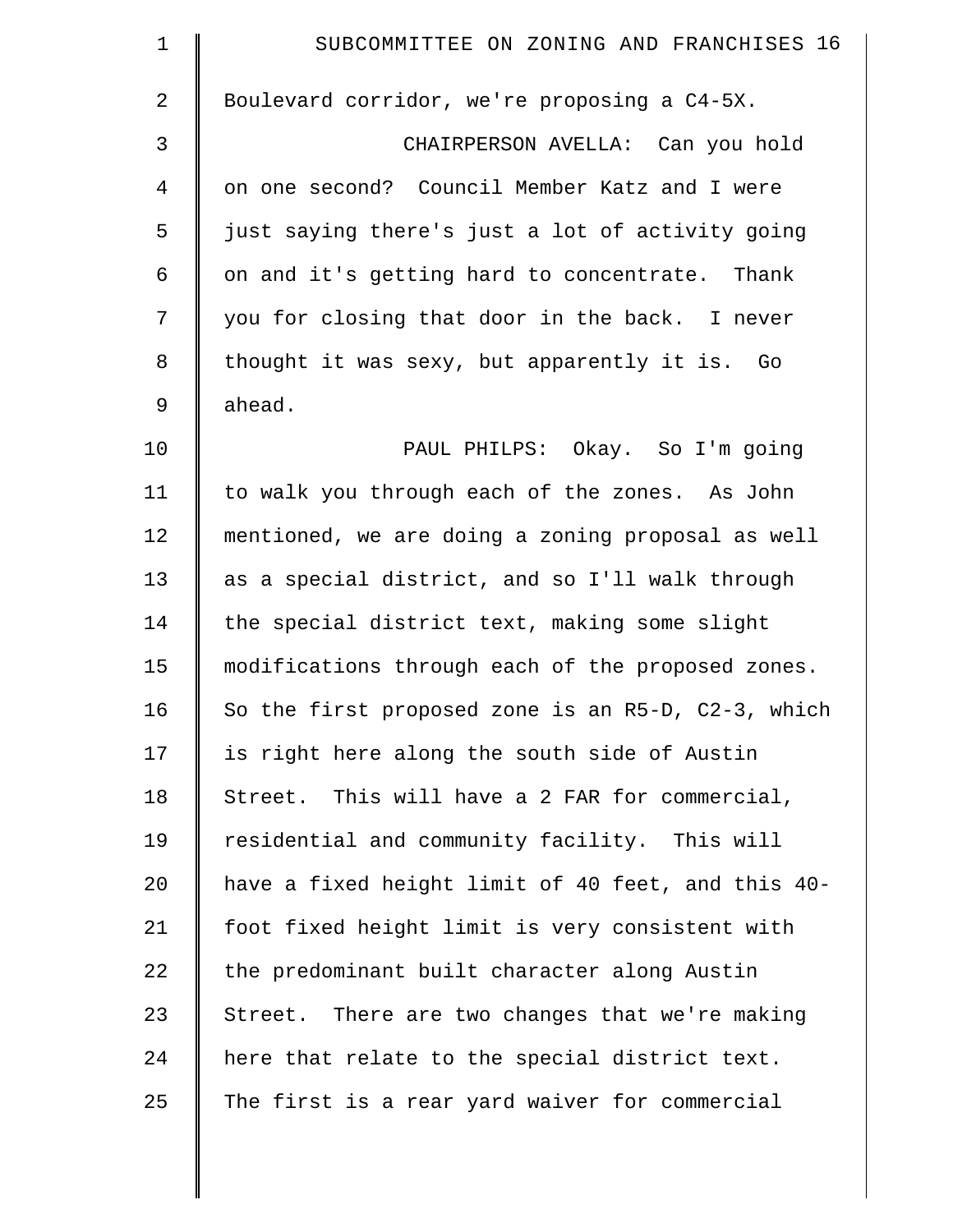| 1              | SUBCOMMITTEE ON ZONING AND FRANCHISES 17           |
|----------------|----------------------------------------------------|
| 2              | properties that abut the Long Island Railroad      |
| 3              | right of way. This is very valuable to commercial  |
| $\overline{4}$ | property owners. We've utilized this in other      |
| 5              | rezonings, and this allows them to utilize the     |
| 6              | second floor of their property. And as I           |
| 7              | mentioned before, this area has developed into a   |
| 8              | very strong regional commercial area, and          |
| $\mathsf 9$    | commercial is a very important component of this   |
| 10             | area. We're also going to allow the same range of  |
| 11             | uses in the R5-D district as we will in both the   |
| 12             | C4-4A and the C4-5X, so this will allow for        |
| 13             | consistency of uses throughout the rezoning area.  |
| 14             | And this massing right here just illustrates the   |
| 15             | proposed built form, the 40-foot fixed height      |
| 16             | limit along Austin Street looking southeast. So    |
| 17             | you can see here that this proposed built form     |
| 18             | fits in very nicely with the existing buildings,   |
| 19             | which are both to the north and the south.<br>And  |
| 20             | these photographs are photographs right here along |
| 21             | the south side of Austin Street, and               |
| 22             | predominantly, again, most of the buildings        |
| 23             | typically 30 to 40-feet in height.                 |
| 24             | [Pause]                                            |
| 25             | PAUL PHILPS: The next proposed                     |
|                |                                                    |
|                |                                                    |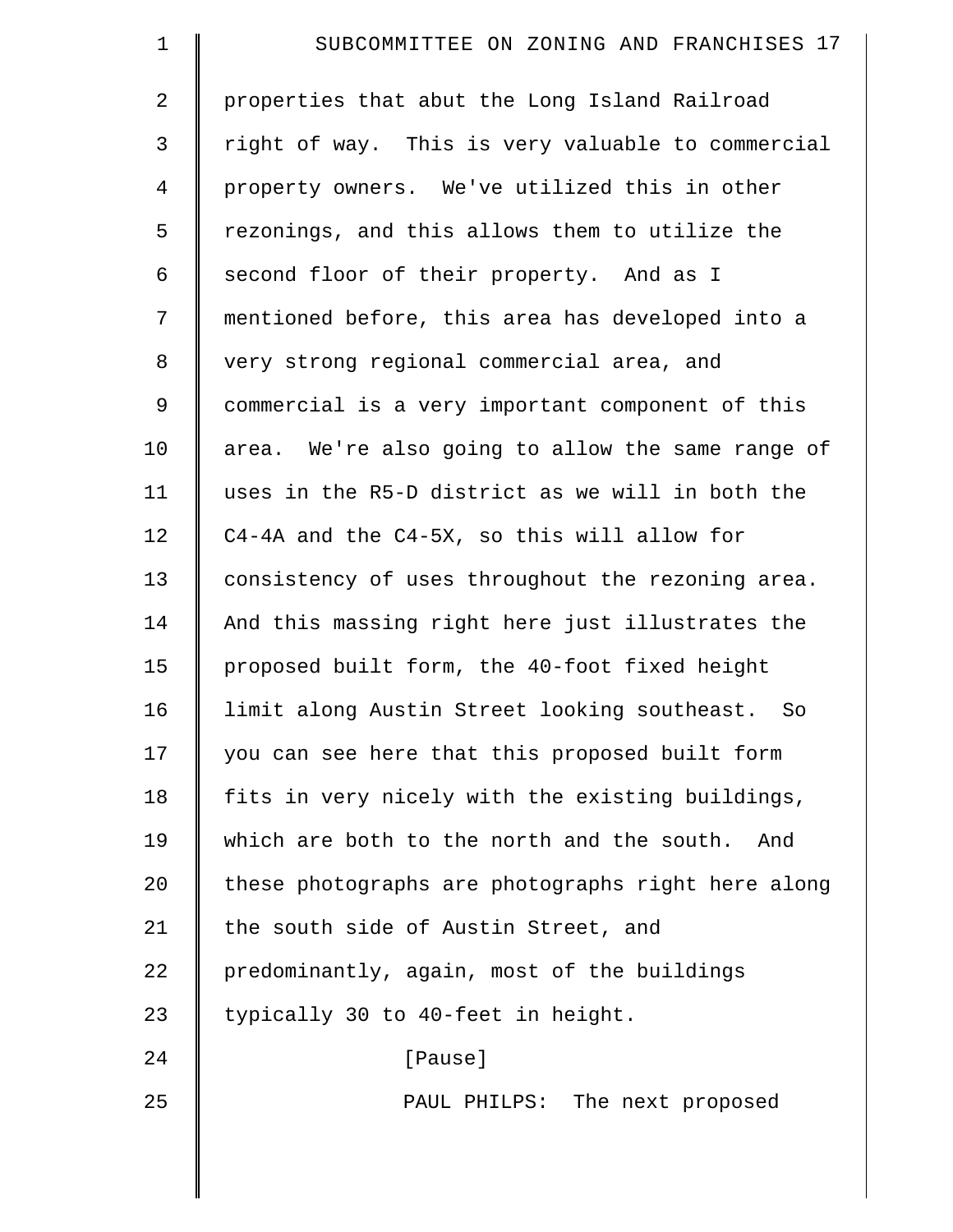| $\mathbf 1$    | SUBCOMMITTEE ON ZONING AND FRANCHISES 18           |
|----------------|----------------------------------------------------|
| $\overline{2}$ | zone is what we're calling our mid block context,  |
| 3              | and that's the C4-4A between 72nd Road and 70th    |
| $\overline{4}$ | Avenue. C4-4A is a commercial zone. Typically in   |
| 5              | a C4-4A there's a 40 to 65-foot base height and an |
| 6              | 80-foot maximum building height. Here there will   |
| 7              | be a 4.0 FAR allowed for residential, commercial   |
| $\,8\,$        | and community facility uses. We've altered the     |
| 9              | base height slightly to be 40 to 60 feet and the   |
| 10             | maximum building height here to be 70 feet. And    |
| 11             | we thought this was important to address both the  |
| 12             | base height and the building height so that it was |
| 13             | very consistent with the predominant built form    |
| 14             | within this mid block context. And these two       |
| 15             | photographs right here, this is an existing        |
| 16             | building in the proposed C4-4a zoning district.    |
| 17             | And this photograph right here at the bottom       |
| 18             | happens to be on 72nd Road, so you can see this is |
| 19             | the property right here that has been massed, this |
| 20             | illustrative building right here, so you can see   |
| 21             | right here that this 40 to 60-foot base height and |
| 22             | the 70-foot maximum building height, again, fits   |
| 23             | in very well with the existing built form of       |
| 24             | buildings both to the north and south of this      |
| 25             | building.                                          |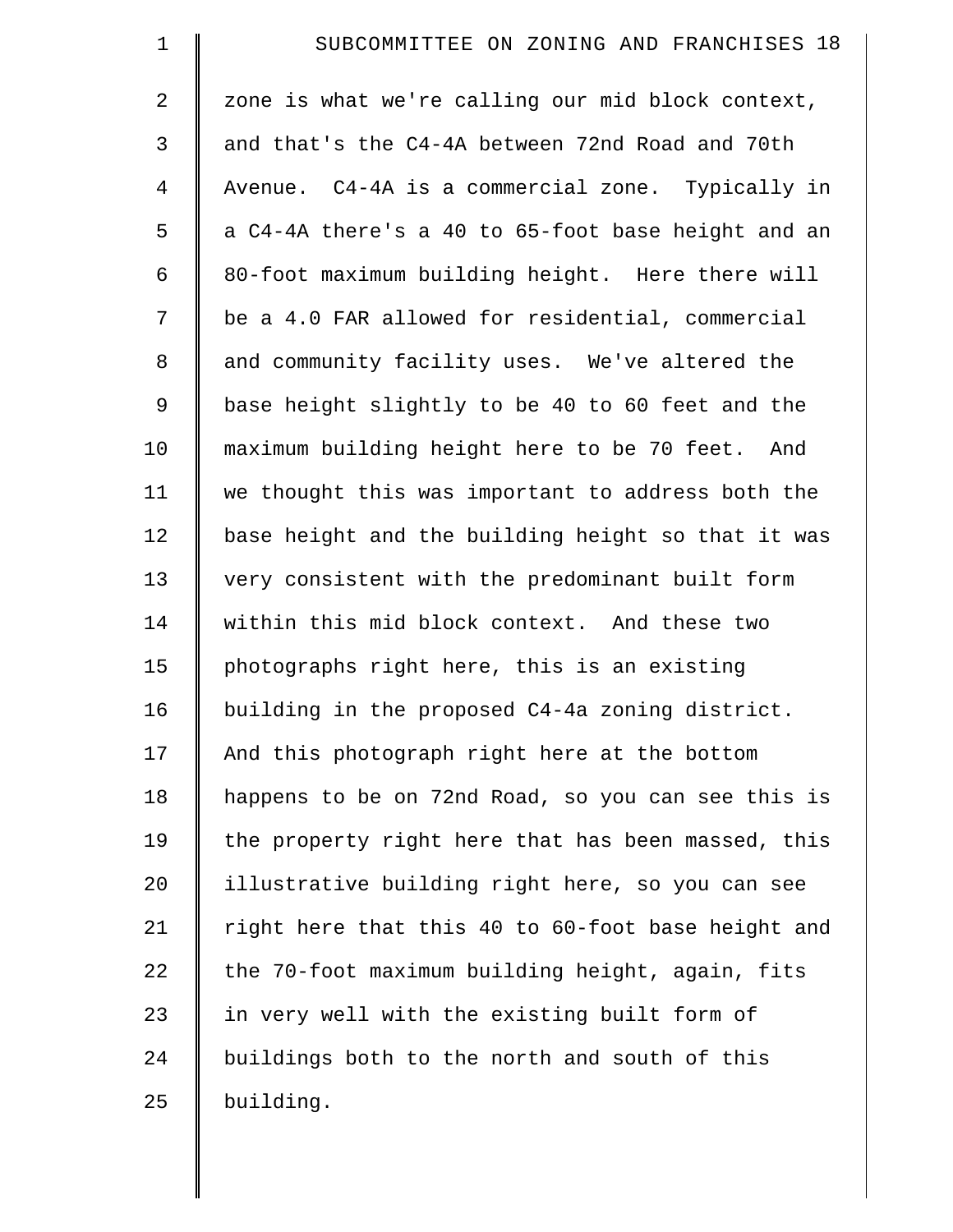| $\mathbf 1$    | SUBCOMMITTEE ON ZONING AND FRANCHISES 19          |
|----------------|---------------------------------------------------|
| 2              | [Pause]                                           |
| 3              | PAUL PHILPS: The next proposed                    |
| $\overline{4}$ | zone is a C4-5X zoning district. C4-5X is a       |
| 5              | commercial zone. It allows a 5.0 for residential  |
| 6              | and community facility. Typically it allows a 4.0 |
| 7              | FAR for commercial uses, but because we want to   |
| 8              | create a consistent range of uses throughout the  |
| 9              | rezoning area, we're going to allow a 5 FAR for   |
| 10             | commercial uses in this area as well. Typically   |
| 11             | in the C4-5X zoning district you have a 60 to 85- |
| 12             | foot base height and a maximum building height of |
| 13             | 125 feet. However, we're making two slight        |
| 14             | changes here. The first is for properties west of |
| 15             | 70th Road, they will have a 40 to 60-foot base    |
| 16             | height, and that's for all of these properties    |
| 17             | here, typically from here to here, that actually  |
| 18             | front along McDonald Park. We felt the lower base |
| 19             | height was important to keep the park context in  |
| 20             | mind here. For all the properties that are east   |
| 21             | of 70th Road, they will have a 60 to 85-foot base |
| 22             | height. We're also increasing the maximum         |
| 23             | building height for the proposed zone from 125    |
| 24             | feet to 150 feet. This is important, particularly |
| 25             | for commercial buildings, which typically have    |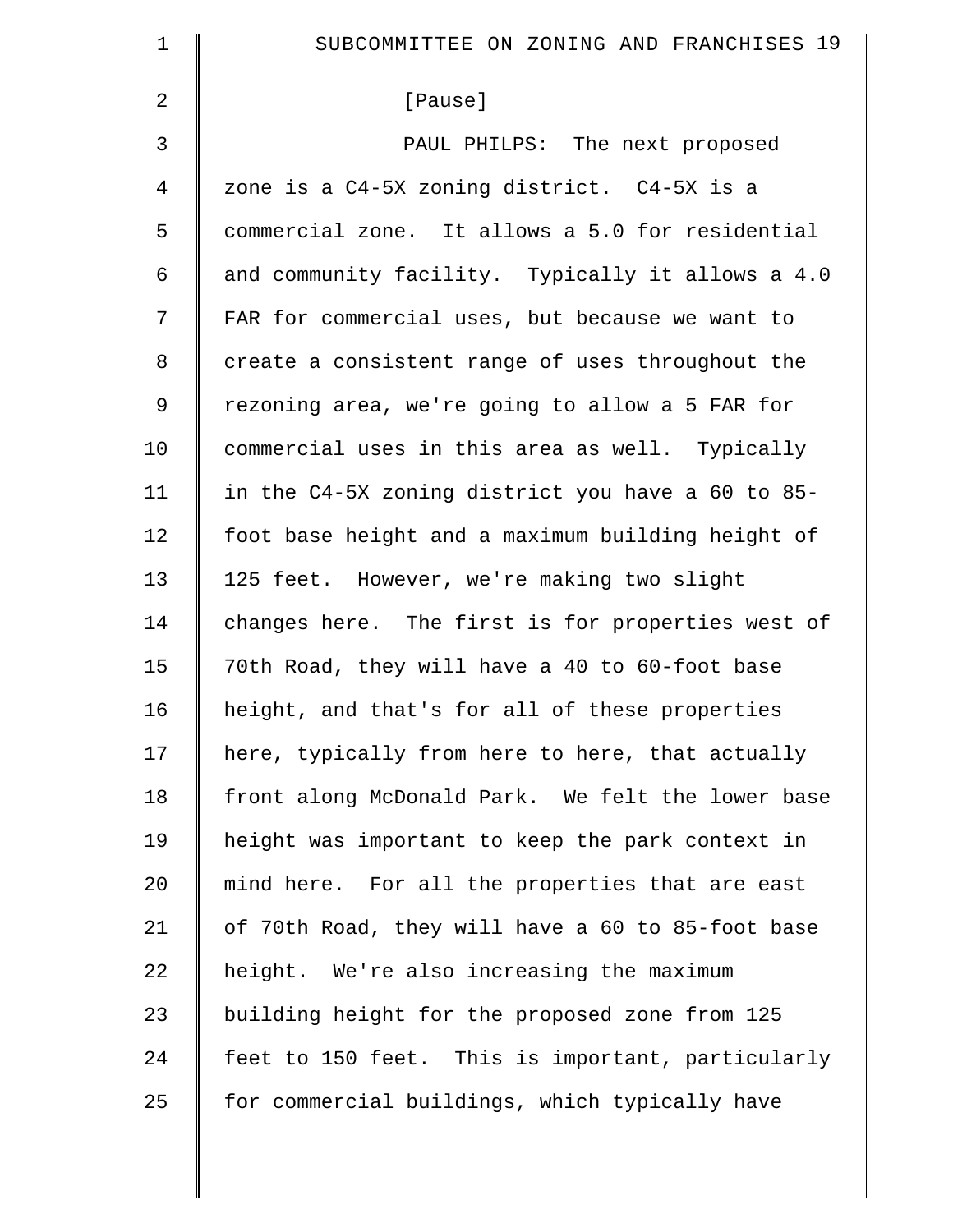| 1              | SUBCOMMITTEE ON ZONING AND FRANCHISES 20           |
|----------------|----------------------------------------------------|
| 2              | higher floor to ceiling heights, typically 12 to   |
| 3              | 15 feet in height. So while increasing the--       |
| $\overline{4}$ | while we decrease the base height here,            |
| 5              | particularly along the west, west of 70th Road,    |
| 6              | increasing the building height allows property     |
| 7              | owners to maximize their floor area with all of    |
| 8              | their properties. And these photographs here show  |
| $\mathsf 9$    | some of the existing structures here that are in   |
| 10             | the proposed C4-5X zoning district, and again,     |
| 11             | this massing right here really illustrates again   |
| 12             | the 60 to 85 foot base height and the maximum      |
| 13             | building height again on 71st Road and Queens      |
| 14             | Boulevard, and how that fits in very well to the   |
| 15             | existing built context in the area. And this is    |
| 16             | right here along Queens Boulevard. You can see     |
| 17             | right here this is the Windsor, which is the       |
| 18             | building I pointed out earlier, which is 190 feet. |
| 19             | So the 150-foot building height is much less than  |
| 20             | buildings that were built through the exiting      |
| 21             | zoning, which allows a great variation in terms of |
| 22             | the building heights.                              |
| 23             | [Pause]                                            |
| 24             | PAUL PHILPS: We're also proposing                  |
| 25             | a buffer along Austin Street. The buffer is very   |
|                |                                                    |

 $\parallel$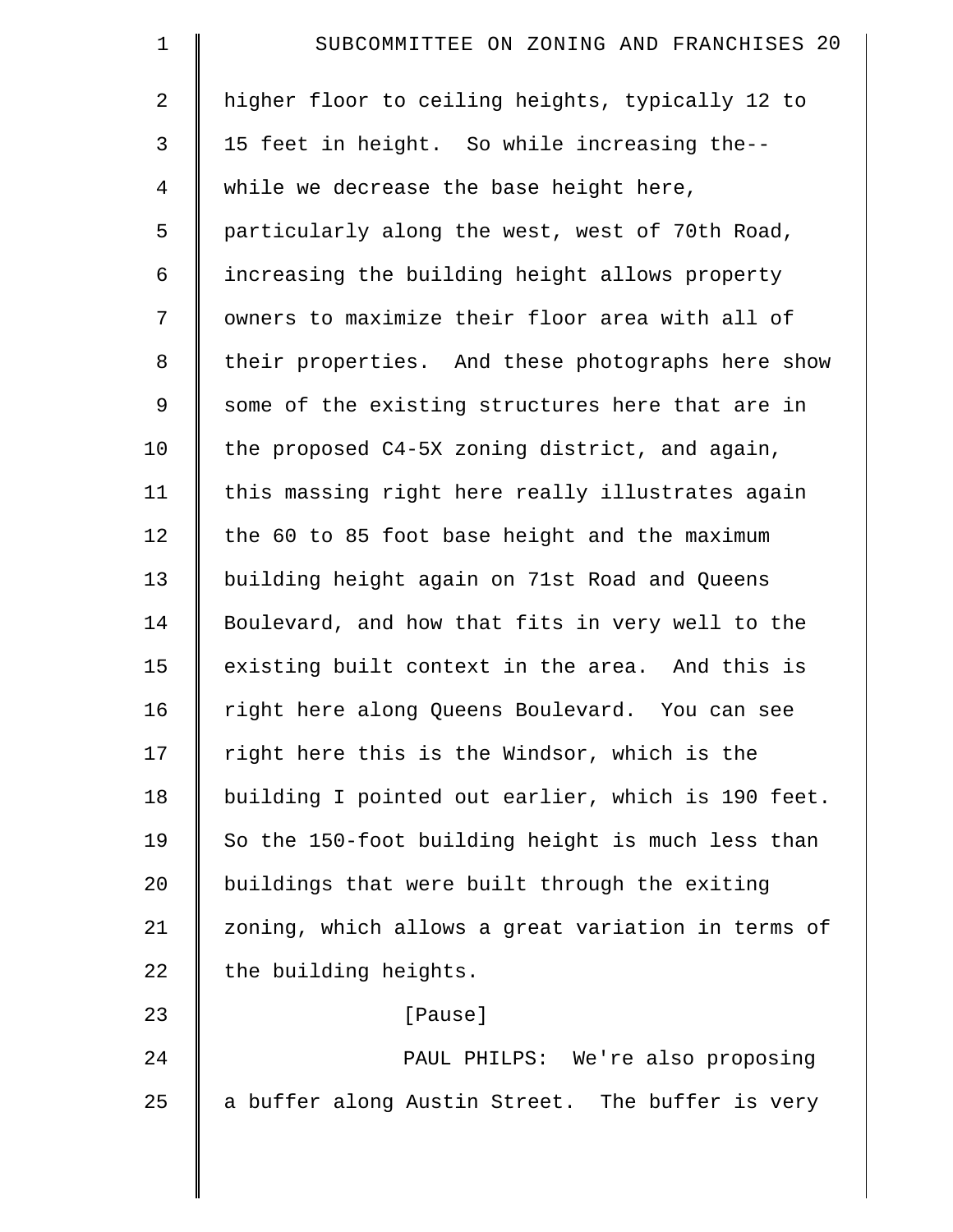| $\mathbf 1$    | SUBCOMMITTEE ON ZONING AND FRANCHISES 21           |
|----------------|----------------------------------------------------|
| $\overline{2}$ | important, because for these lots that are a       |
| 3              | little bit deeper, we want to make sure and        |
| $\overline{4}$ | maintain the height of the buildings are oriented  |
| 5              | towards Queens Boulevard, which is a very wide     |
| 6              | street, and Austin is a very narrow street. So     |
| 7              | within 60 feet of Austin Street, your building     |
| 8              | cannot go up to more than 80 feet. At that point   |
| 9              | it must set back, and then you can go up to the    |
| 10             | full 125 feet. But again, you can see this is on   |
| 11             | the north side of Austin Street, and this really   |
| 12             | maintains that lower-scale, and is very similar to |
| 13             | the mid block context and actually allows us to    |
| 14             | continue this mid block context of the C4-4A,      |
| 15             | actually all the way through here, from            |
| 16             | Yellowstone to 72nd Road.                          |
| 17             | [Pause]                                            |
| 18             | PAUL PHILPS: This illustrates the                  |
| 19             | maximum building heights within the area.<br>The   |
| 20             | blue buildings are new buildings that we've massed |
| 21             | in terms of the proposed zones. The R5-D is        |
| 22             | indicated here in yellow, particularly along the   |
| 23             | south side. The light orange is the proposed C4-   |
| 24             | 4A, which is in the mid block, and the dark orange |
| 25             | is the C4-5X. You can see all of the buildings     |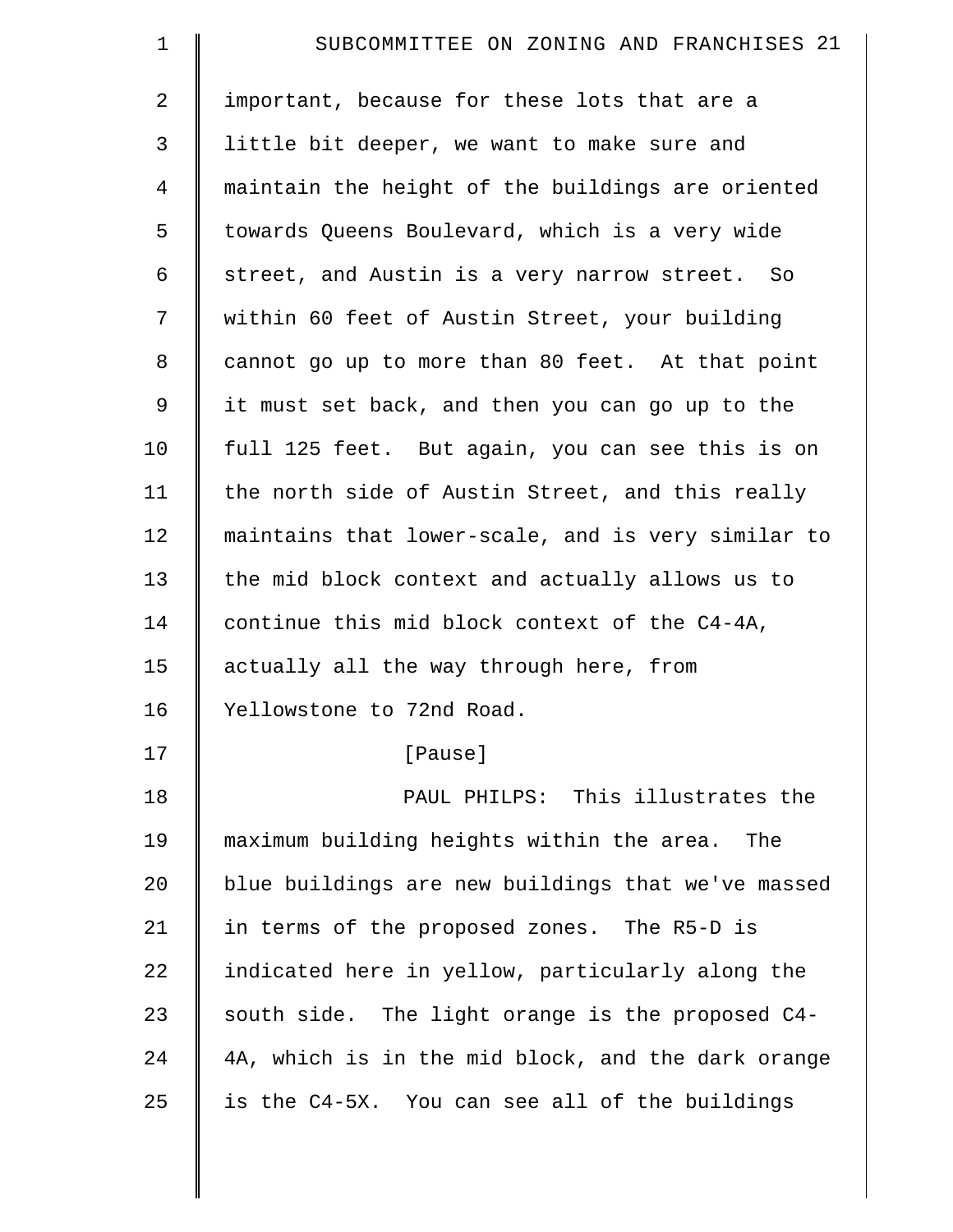| $\mathbf 1$    | SUBCOMMITTEE ON ZONING AND FRANCHISES 22           |
|----------------|----------------------------------------------------|
| $\overline{2}$ | that are outlined with the red are proposed zones, |
| 3              | and these are some of the existing buildings in    |
| $\overline{4}$ | terms of the heights that exist within the         |
| 5              | rezoning area. Particularly this building right    |
| 6              | here, is Gerard Towers, that's 225 feet in height. |
| 7              | This is Lane Towers, which is 125 feet-- I'm       |
| 8              | sorry, the Verizon Building. This is Lane Towers,  |
| 9              | which is actually at 170 feet, and this is the     |
| 10             | Windsor, which I pointed out earlier, which is at  |
| 11             | 190 feet. And again, you can see just based on     |
| 12             | the existing buildings in the proposed zones, that |
| 13             | the proposed-- particularly the maximum building   |
| 14             | height along Queens Boulevard is much lower than a |
| 15             | lot of the existing buildings. And you can see     |
| 16             | the proposed zone-- the massed buildings within    |
| 17             | the mid block are very consistent with some of the |
| 18             | existing buildings, and along the south side, this |
| 19             | is a 40-foot proposed building, and it fits in     |
| 20             | very well to the existing scale and character on   |
| 21             | the south side of Austin Street.                   |
| 22             | [Pause]                                            |
| 23             | PAUL PHILPS: Just to recap in                      |
| 24             | terms of the objectives of the proposal. First     |
| 25             | and foremost, we really want to create predictable |
|                |                                                    |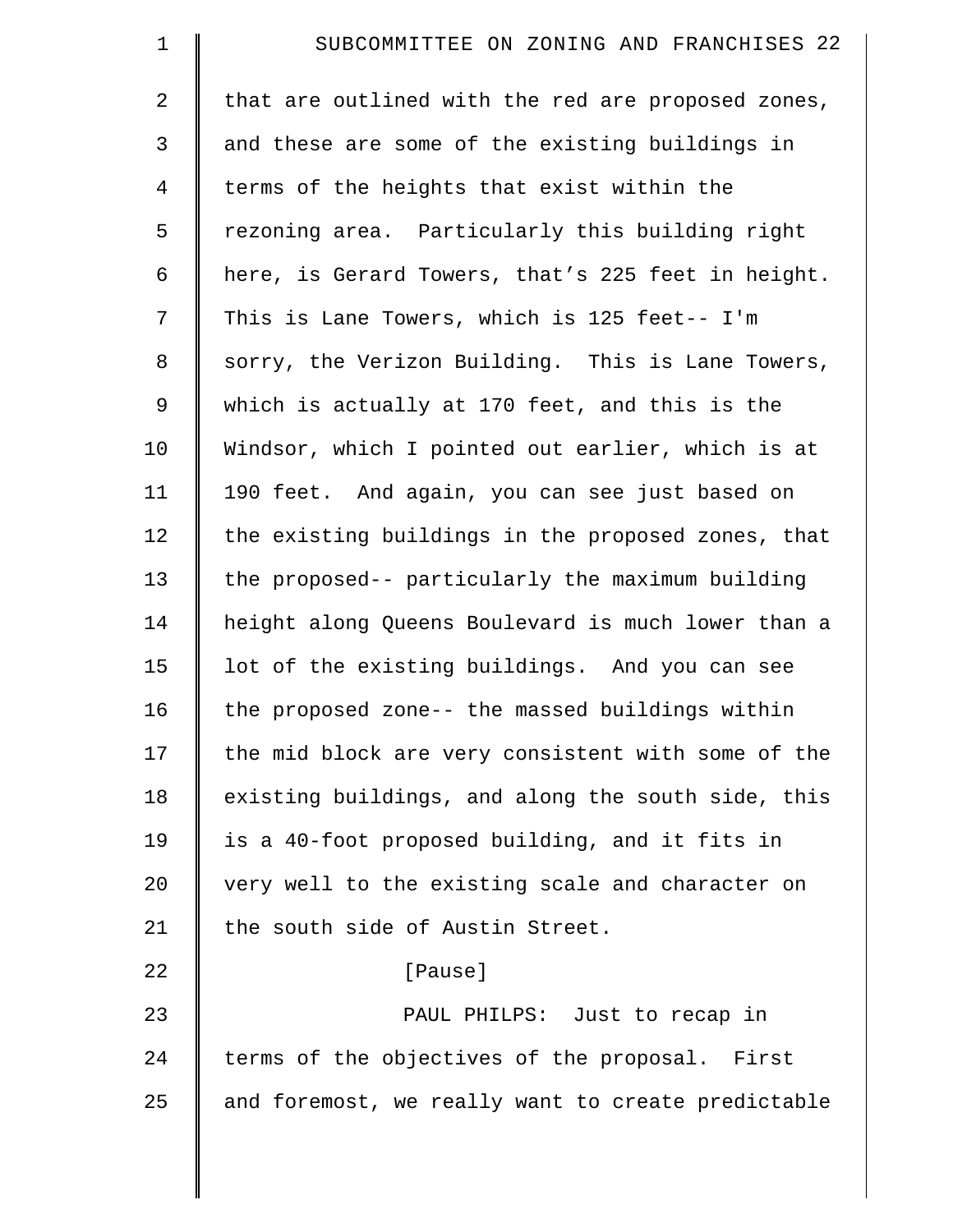| $\mathbf 1$    | SUBCOMMITTEE ON ZONING AND FRANCHISES 23           |
|----------------|----------------------------------------------------|
| $\overline{2}$ | building heights and street walls that reinforce   |
| 3              | the established context in this area. As I         |
| $\overline{4}$ | pointed out earlier, the proposed zones that we've |
| 5              | chosen were really indicative of the existing      |
| 6              | built character in the area, and we made some      |
| 7              | slight modifications that were really specific and |
| $\,8\,$        | special to this area. The second objective was     |
| 9              | really to provide a transition in scale as we      |
| 10             | moved from Austin Street on the south side, which  |
| 11             | we're proposing a very low scale here, and as you  |
| 12             | move into the mid block and then go up to Queens   |
| 13             | Boulevard we increase the height and the density   |
| 14             | as well. The third objective is to create a        |
| 15             | unified range of uses and a cohesive commercial    |
| 16             | hub as you move from east to west. The C8-2 and    |
| 17             | the C4-2 zoning districts create sort of a         |
| 18             | disparate area. The C8-2, again, allows things     |
| 19             | like automotive uses and repair shops, does not    |
| 20             | allow residential, and this proposal really allows |
| 21             | for a cohesive range of uses, the same range of    |
| 22             | uses throughout the area, and a consistency in     |
| 23             | terms of heights and building form. And the last   |
| 24             | point, which is also very important, we want to    |
| 25             | continue to promote ground floor, commercial and   |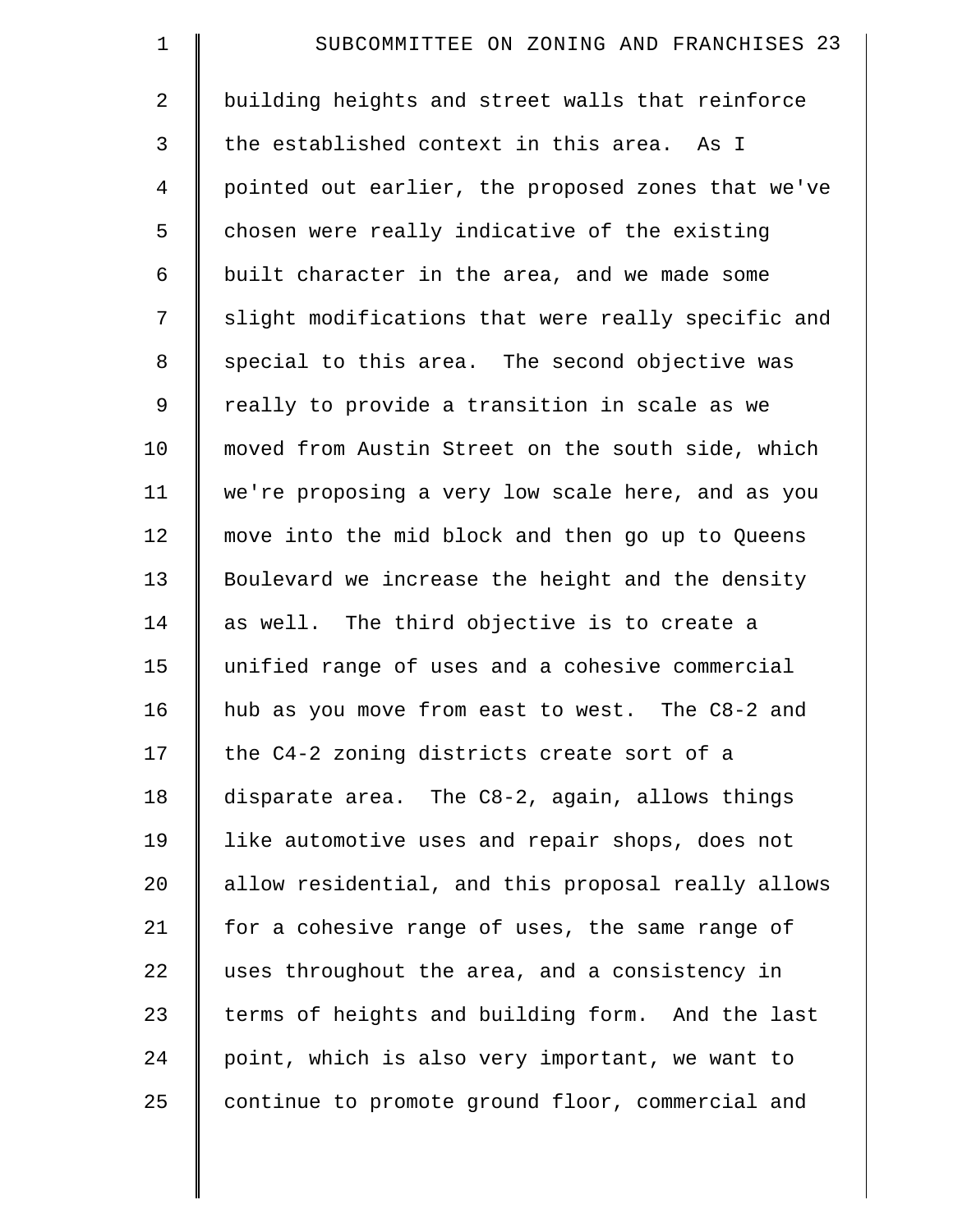| $\mathbf 1$    | SUBCOMMITTEE ON ZONING AND FRANCHISES 24           |
|----------------|----------------------------------------------------|
| $\overline{a}$ | retail development along Austin Street and Queens  |
| 3              | Boulevard. This area has developed into a          |
| $\overline{4}$ | regional commercial area, has a strong retail      |
| 5              | base, and we want to continue to promote those     |
| 6              | commercial uses so that this area continues to     |
| 7              | grow both from a residential standpoint, but also  |
| 8              | from a commercial standpoint.                      |
| 9              | JOHN YOUNG: Thank you, Paul, and                   |
| 10             | thank you Council Members for your attention. I    |
| 11             | know this is a very complex proposal. I wanted to  |
| 12             | point out that we did provide some materials that  |
| 13             | I think will, again, if you want to take a look    |
| 14             | at, they were summaries of the boards that Paul    |
| 15             | presented, as well as tables and some photographs  |
| 16             | illustrating the proposed zones that we're using   |
| 17             | to really I think address what we see as a very    |
| 18             | haphazard future under the existing zoning for the |
| 19             | area, and into a more orderly development and      |
| 20             | build upon the strengths of what we think is a     |
| 21             | real unique and important area.                    |
| 22             | CHAIRPERSON AVELLA: Thank you. I                   |
| 23             | think you have the record now for bringing the     |
| 24             | most boards for any hearing. I'd like to call on   |
| 25             | Council Member Melinda Katz.                       |
|                |                                                    |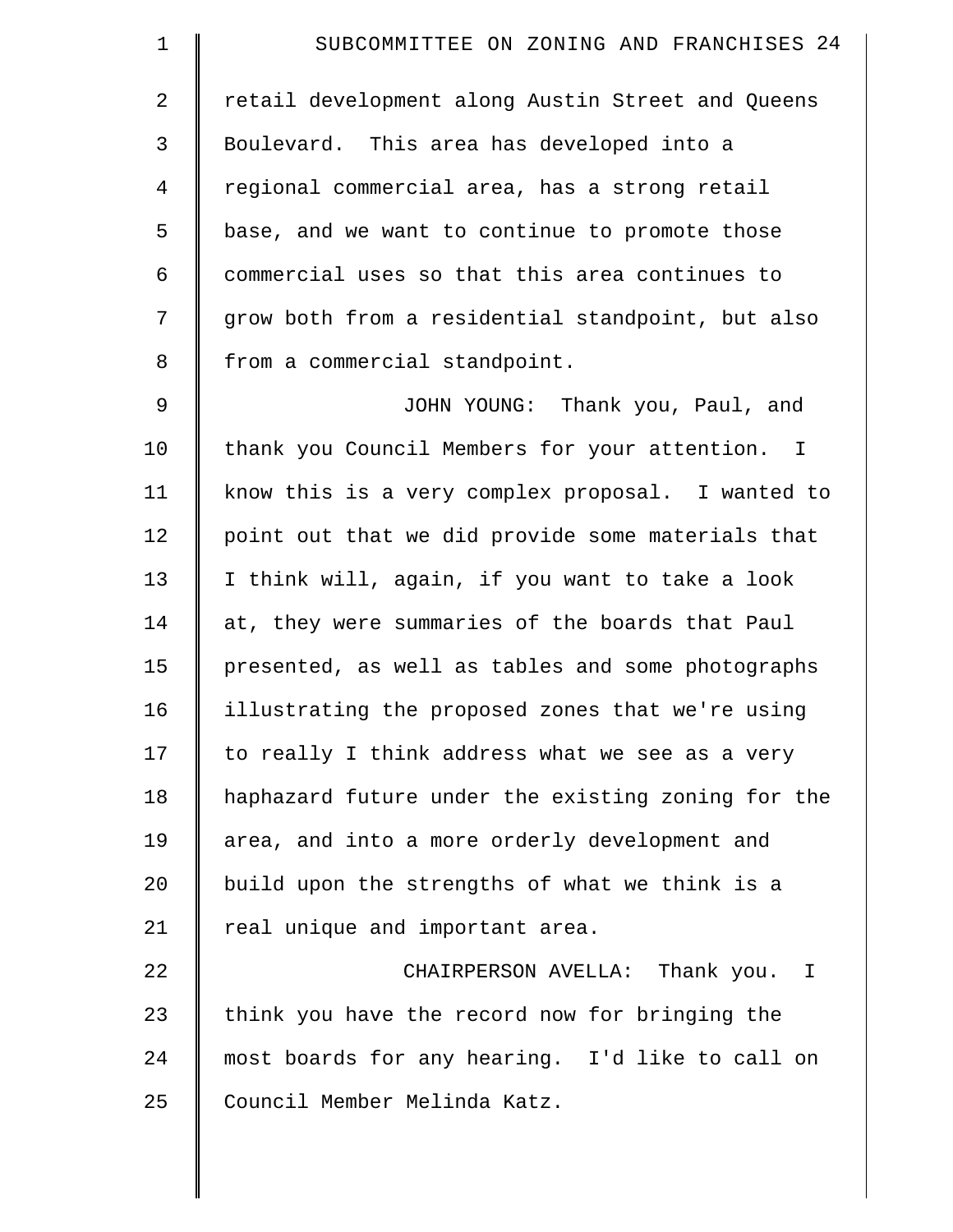| 1       | SUBCOMMITTEE ON ZONING AND FRANCHISES 25           |
|---------|----------------------------------------------------|
| 2       | COUNCIL MEMBER KATZ: Thank you,                    |
| 3       | Mr. Chair. And I want to just, if I can,           |
| 4       | summarize the reasoning for this and what I hope   |
| 5       | is the outcome. First I want to thank City         |
| 6       | Planning, and both of you really have had more     |
| 7       | meetings on this than I think I ever could have    |
| $\,8\,$ | hoped that you would make yourselves available     |
| 9       | for. So I truly want to thank you both for your    |
| 10      | help, and of course the Chair Amanda Burden, on    |
| 11      | this. Mr. Chair, this comes out of a several year  |
| 12      | process where several of the businesses, business  |
| 13      | owners on Austin Street and Queens Boulevard came  |
| 14      | to me over the years and said they would like to   |
| 15      | do BSA applications or rezoning applications for   |
| 16      | Each one of them said, you know, well<br>the area. |
| 17      | we want to put up a 200-story building or whatever |
| 18      | it was, and it concerned me greatly that there was |
| 19      | going to be this haphazard group of applications   |
| 20      | coming either before us or before BSA, and there   |
| 21      | would be absolutely no consistency or              |
| 22      | standardization of the area, so that we can figure |
| 23      | out what we wanted to se as opposed to what the    |
| 24      | individual applications could get. And so, we      |
| 25      | went to City Planning and I had long conversations |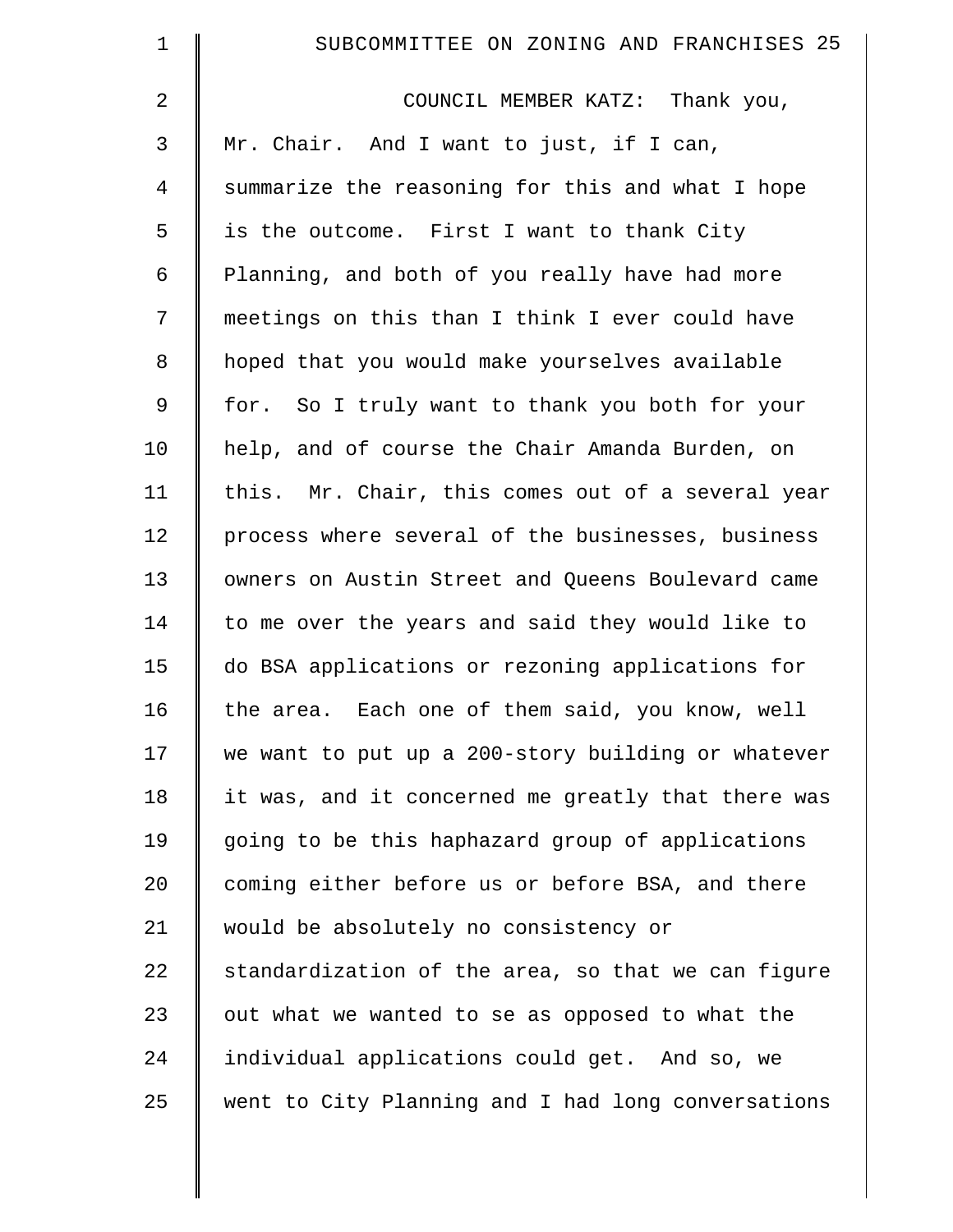| $\mathbf 1$    | SUBCOMMITTEE ON ZONING AND FRANCHISES 26           |
|----------------|----------------------------------------------------|
| $\overline{2}$ | regarding the area. And my main concern was        |
| 3              | clearly that we have 220-story buildings with      |
| $\overline{4}$ | Gerard Towers and Parker Towers, we had a BSA      |
| 5              | application that made it to 190 feet. And what I   |
| 6              | didn't want to see was those heights of buildings  |
| 7              | all over Queens Boulevard. But I also wanted to    |
| 8              | make sure that we protected Austin Street as best  |
| 9              | as we possibly could. And City Planning developed  |
| 10             | this special district, which I think truly solves  |
| 11             | a lot of the issues that we could have had in this |
| 12             | community. On Austin Street it will be protected   |
| 13             | with the heights. I am very, very grateful for     |
| 14             | that. Queens Boulevard at 150 feet, compared to    |
| 15             | the 220 feet for Parker Towers and Gerard and 190  |
| 16             | feet for the Cord Meyer Building, I believe is     |
| 17             | probably an appropriate number, although Mr.       |
| 18             | Chairman, I ask for this to be laid over because   |
| 19             | I'm going to be looking at lowering that number    |
| 20             | over the next few days to try and get a more       |
| 21             | appropriate height for this community. But I       |
| 22             | think it's important to note for my colleagues     |
| 23             | that this area here for those folks that have been |
| 24             | around Austin Streets and Queens Boulevard for     |
| 25             | many generations, those folks would remember that  |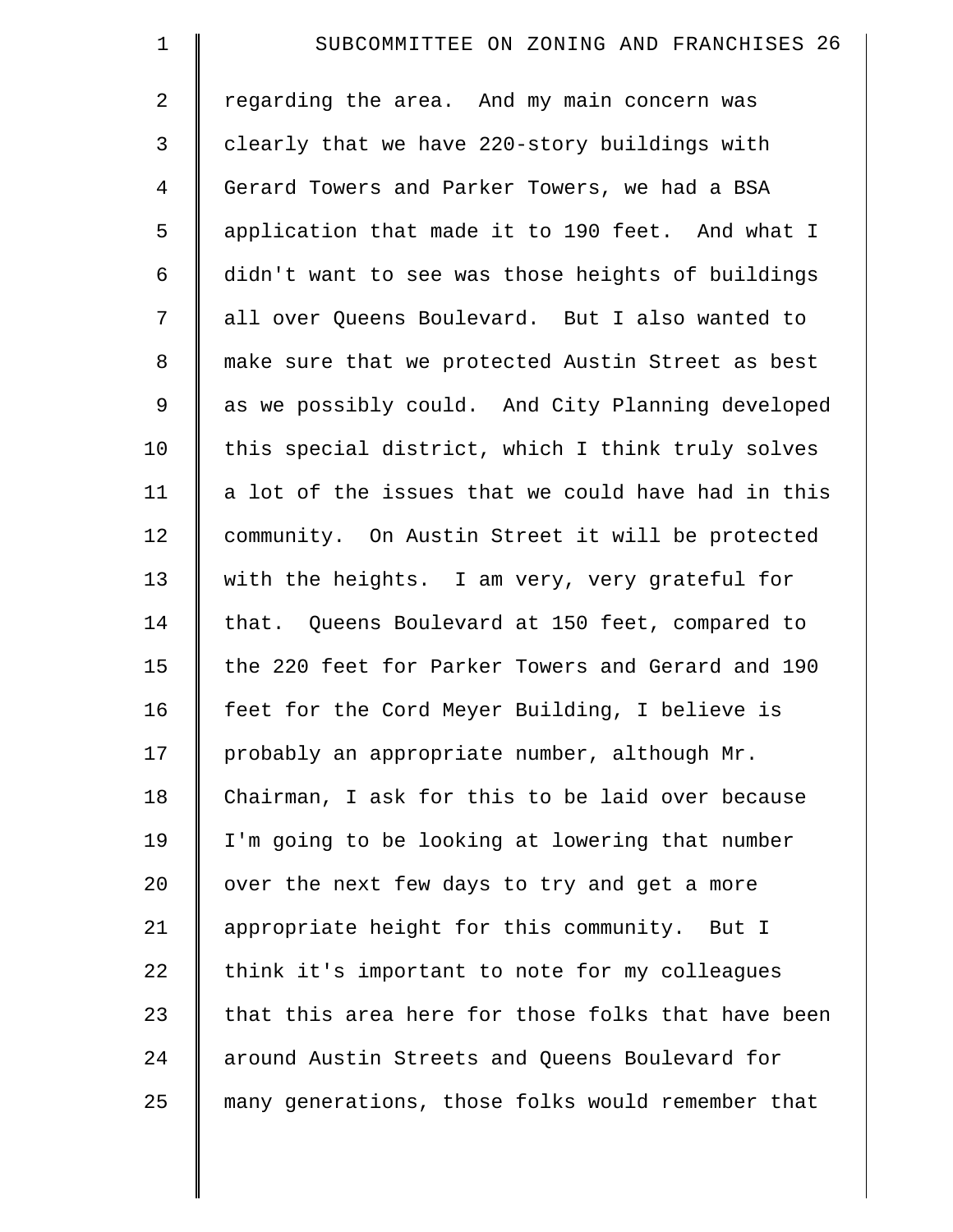| 1              | SUBCOMMITTEE ON ZONING AND FRANCHISES 27           |
|----------------|----------------------------------------------------|
| 2              | this truly was all mechanic shops and car          |
| 3              | dealerships, and that's why the zoning still is    |
| $\overline{4}$ | automotive, which means that, ask you know, when   |
| 5              | you go to the BSA for something that hasn't been   |
| 6              | rezoned in 50 years and say, you know, you want a  |
| 7              | variance, chances are very good you might get it,  |
| 8              | because it has been so long. And so from the       |
| 9              | perspective of someone who wants to protect her    |
| 10             | community, who she grew up in, and understands     |
| 11             | that there has to be a balancing between keeping   |
| 12             | the area vibrant, strong, and the businesses       |
| 13             | thriving so that the community remains stable, but |
| 14             | also protect the area to a certain-- a large       |
| 15             | extent, I believe this is a very good compromise.  |
| 16             | I will ask for this to be laid over until Monday's |
| 17             | meeting so I can work on two issues, number one is |
| 18             | the supermarket that I want to make sure that we   |
| 19             | get a letter of guarantee from the developers that |
| 20             | they will keep the supermarket at Yellowstone and  |
| 21             | Gerard and also to talk about the heights. So I    |
| 22             | thank you. I ask my colleagues for their patience  |
| 23             | as we do this one Monday as well. Thank you, and   |
| 24             | thank you again to Planning.                       |
| 25             | CHAIRPERSON AVELLA: Any questions                  |
|                |                                                    |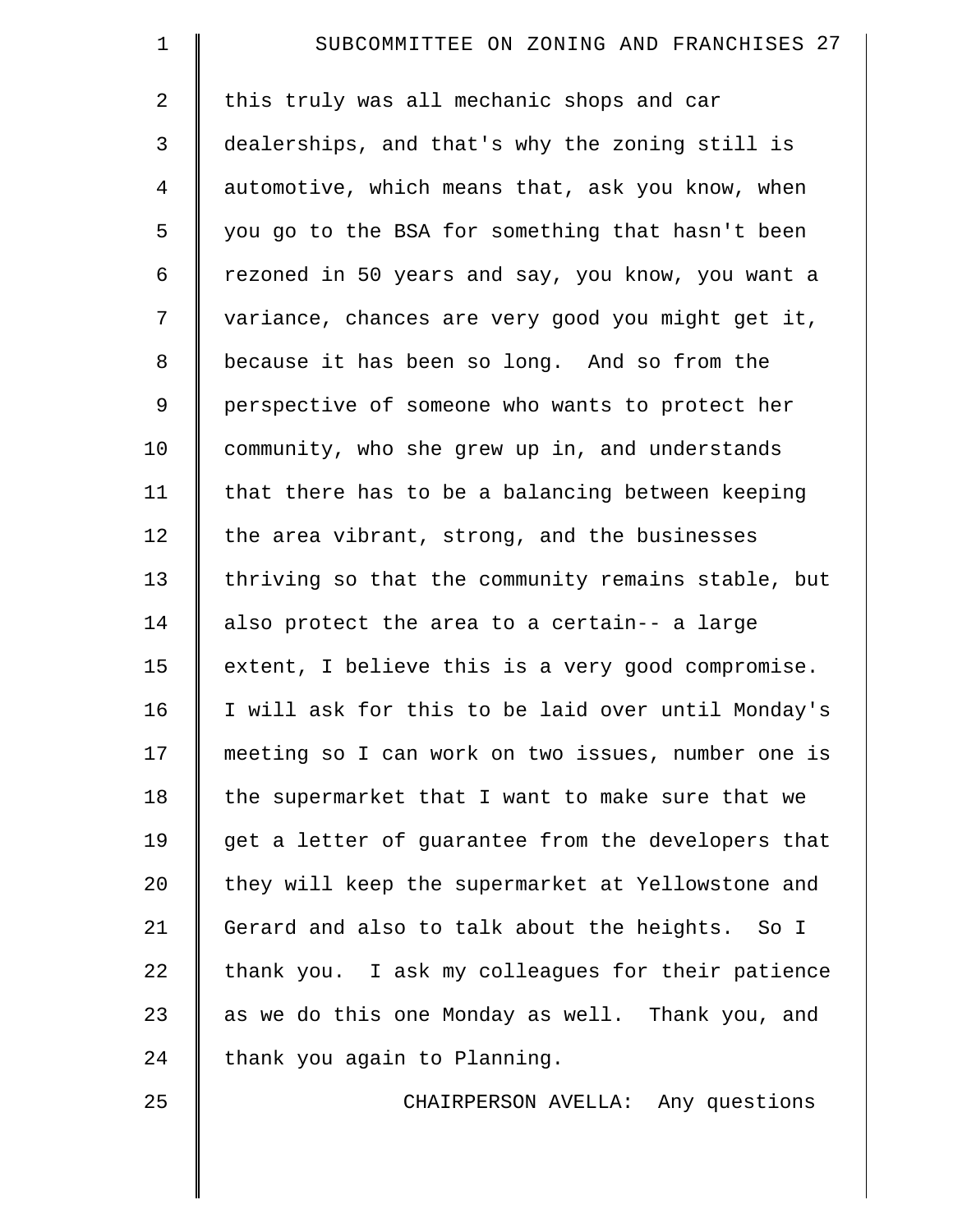| $\mathbf 1$    | SUBCOMMITTEE ON ZONING AND FRANCHISES 28          |
|----------------|---------------------------------------------------|
| $\overline{2}$ | from my colleagues? Seeing none, I know you'll    |
| 3              | hang around for the public testimony.             |
| 4              | JOHN YOUNG: We'll be here.                        |
| 5              | CHAIRPERSON AVELLA: We have a                     |
| 6              | number of people that signed up to speak. Diane   |
| 7              | Elkin? Okay. Steve-- is it Reichstein? Okay.      |
| 8              | And Juan Reyes. You haven't indicated whether     |
| 9              | you're in favor or opposition. Juan? Are you      |
| 10             | here?                                             |
| 11             | [Pause]                                           |
| 12             | CHAIRPERSON AVELLA: Okay.                         |
| 13             | [Off Mic]                                         |
| 14             | CHAIRPERSON AVELLA: I'm going to                  |
| 15             | remind everybody that public testimony is limited |
| 16             | to three minutes each. I generally don't cut      |
| 17             | somebody off if they're summarizing, but I do ask |
| 18             | everybody to sort of keep to that timeframe,      |
| 19             | because there are a number of items on today's    |
| 20             | agenda, and some-- a lot of people have signed up |
| 21             | to speak. Not on this one. You've got to push     |
| 22             | the button.                                       |
| 23             | JUAN REYES: Okay. My name is Juan                 |
| 24             | Reyes. I'm a Member of the Forest Hills Van Court |
| 25             | Association. Dear Council Member Avella and Chair |
|                |                                                   |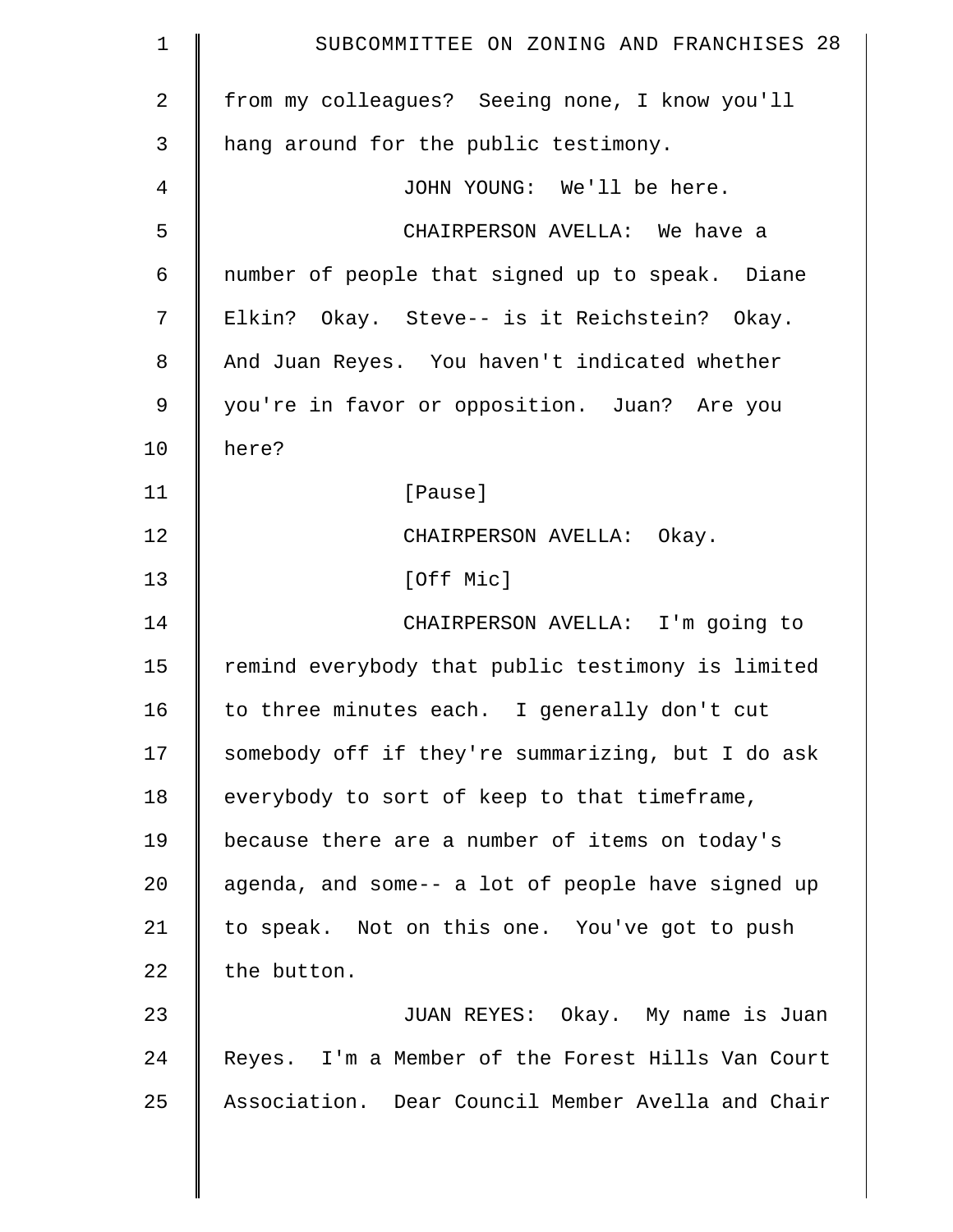| 1  | SUBCOMMITTEE ON ZONING AND FRANCHISES 29           |
|----|----------------------------------------------------|
| 2  | and members of the Board, the Forest Hills Van     |
| 3  | Court Association submitted a request to Council   |
| 4  | Member Melinda Katz's office for a reduction of    |
| 5  | height and FAR in the proposed redistricting, in   |
| 6  | keeping with the character of the neighborhood.    |
| 7  | On behalf of the association, I would like to      |
| 8  | thank Council Member Katz and her staff for the    |
| 9  | positive discussions we've had regarding our       |
| 10 | request, and I would like to respectfully request  |
| 11 | that the City Council consider a modified plan     |
| 12 | that reduces the proposed height and FAR. Thank    |
| 13 | you for your consideration.                        |
| 14 | CHAIRPERSON AVELLA: Very concise                   |
| 15 | statement.                                         |
| 16 | DIANE ELKIN: Hello. I'm Diane                      |
| 17 | Elkin. Thank you Mr. Avella and Councilwoman Katz  |
| 18 | and the Board. I am representing the Women's Club  |
| 19 | of Forest Hills. We are a 100-year old             |
| 20 | organization. We have about 300 members, and all   |
| 21 | of them reside in Forest Hills, with a few in Kew  |
| 22 | Gardens and Rego Park. And I know that this has    |
| 23 | been a project that has been in planning for a     |
| 24 | long period of time, but our members have recently |
| 25 | heard about the rezoning of Forest Hills, and I am |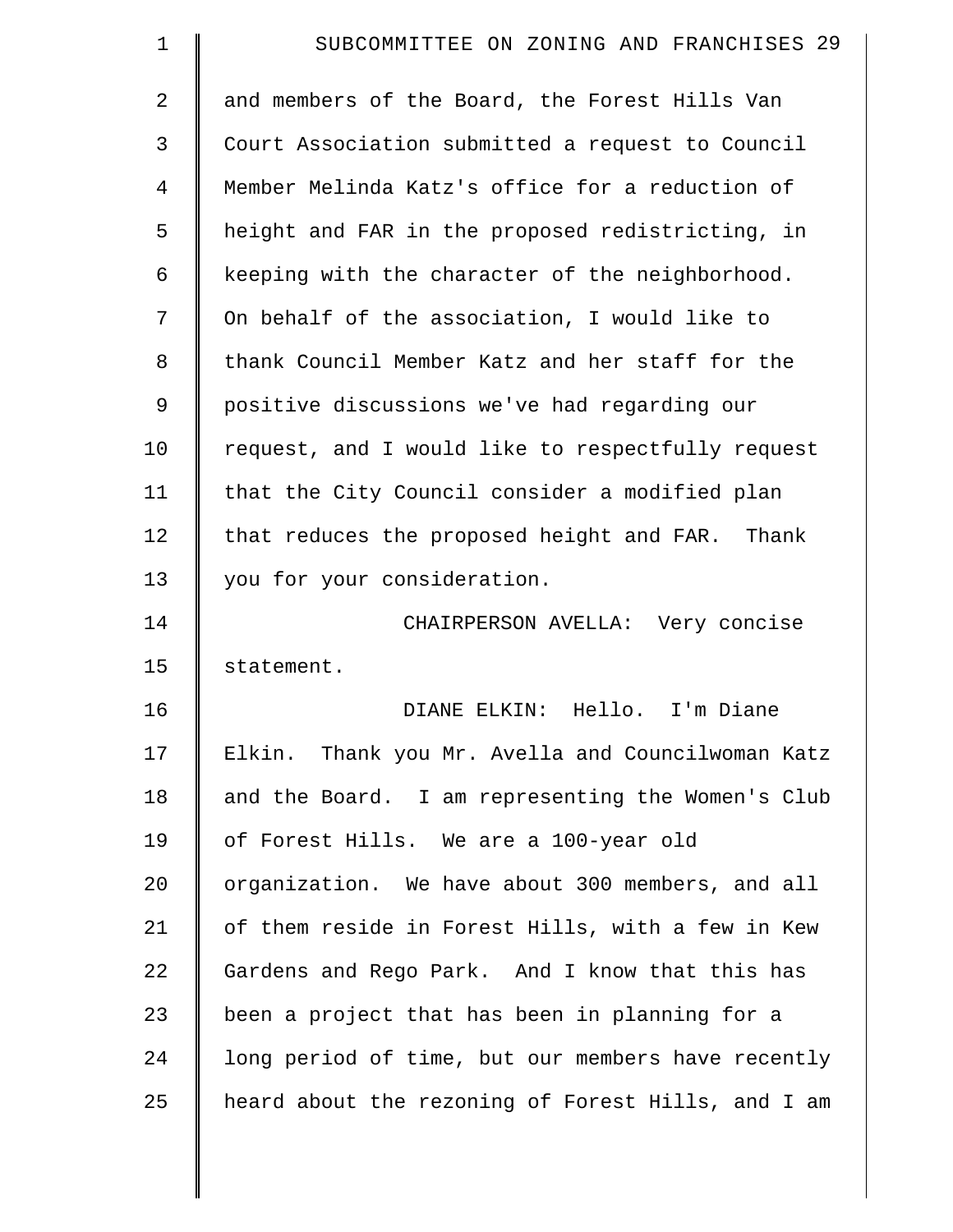| $\mathbf 1$    | SUBCOMMITTEE ON ZONING AND FRANCHISES 30           |
|----------------|----------------------------------------------------|
| $\overline{2}$ | therefore here to convey the great concern that    |
| 3              | the neighborhood and the people and families that  |
| $\overline{4}$ | live in the neighborhood have about the height of  |
| 5              | 15 stories along Queens Boulevard. We appreciate   |
| 6              | that there's been great concern in the appropriate |
| 7              | development of Forest Hills. This is a wonderful   |
| 8              | place to live, a historic area, and a place where  |
| $\mathsf 9$    | business and residential is in place and           |
| 10             | successfully. But our residents are concerned,     |
| 11             | and I have been contacted-- I have a small group   |
| 12             | that is in charge of community affairs, and        |
| 13             | usually we consider traffic lights and speed bumps |
| 14             | and things like that, but when this issue came up, |
| 15             | I had 50 people come to a meeting. I've had        |
| 16             | people sign petitions at floral luncheons.<br>I've |
| 17             | had people contacting me from Lady Queen of        |
| 18             | Martyrs Church, from Friends of Station Square,    |
| 19             | from Terrace Realty, from Madeline Realty, from    |
| 20             | the PTA at Public School 101; and I just want to   |
| 21             | represent them. I could have brought 60 or 70      |
| 22             | people to this meeting who are very concerned      |
| 23             | about the infrastructure that exists right now in  |
| 24             | Forest Hills. We have a problem with sewers.<br>We |
| 25             | have public transportation, but very much          |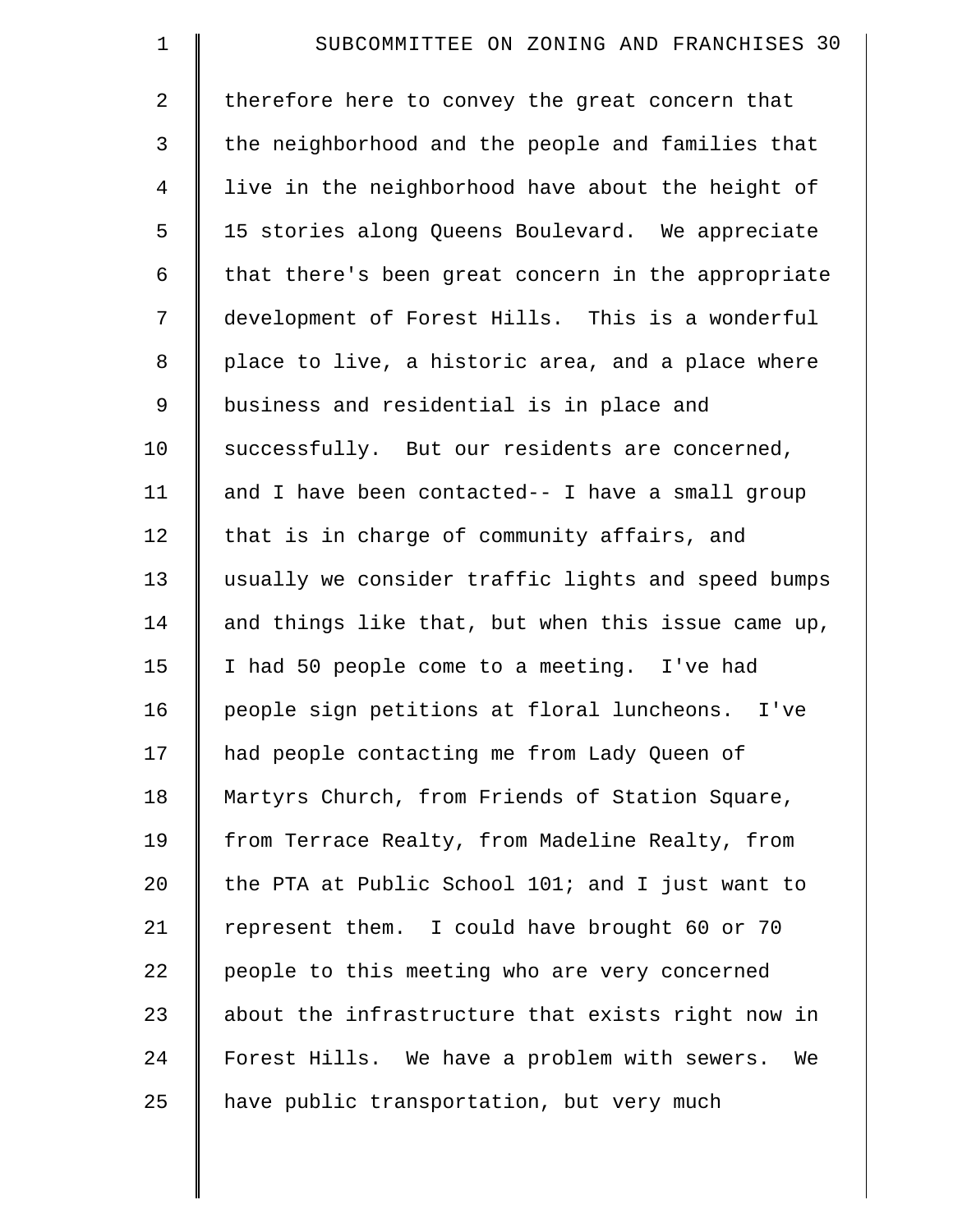| $\mathbf 1$    | SUBCOMMITTEE ON ZONING AND FRANCHISES 31          |
|----------------|---------------------------------------------------|
| $\overline{2}$ | crowding. We have--                               |
| 3              | [Pause]                                           |
| $\overline{4}$ | CHAIRPERSON AVELLA: I guess that's                |
| 5              | a new bell for the timer. I haven't heard that    |
| 6              | before. If you can sum up?                        |
| 7              | DIANE ELKIN: Okay. In summary,                    |
| 8              | $we --$                                           |
| 9              | [Pause]                                           |
| 10             | DIANE ELKIN: We agree with much of                |
| 11             | what has-- is put into the rezoning. We feel that |
| 12             | 150 feet is too high and that the FAR should be   |
| 13             | reduced. Thank you.                               |
| 14             | STEVE REICHSTEIN: My name is Steve                |
| 15             | Reichstein. I am the president of the Forest      |
| 16             | Hills, Van Court Association, an organization of  |
| 17             | 317 homeowners living near-- that's a quick three |
| 18             | minutes.                                          |
| 19             | [Laughter]                                        |
| 20             | STEVE REICHSTEIN: I'll try to get                 |
| 21             | my point across. 317 homeowners living near the   |
| 22             | proposed Special Forest Hills District. I am also |
| 23             | a planning professional. I've served in the New   |
| 24             | York City Department of City Planning. I've been  |
| 25             | the Director of New York City's Community         |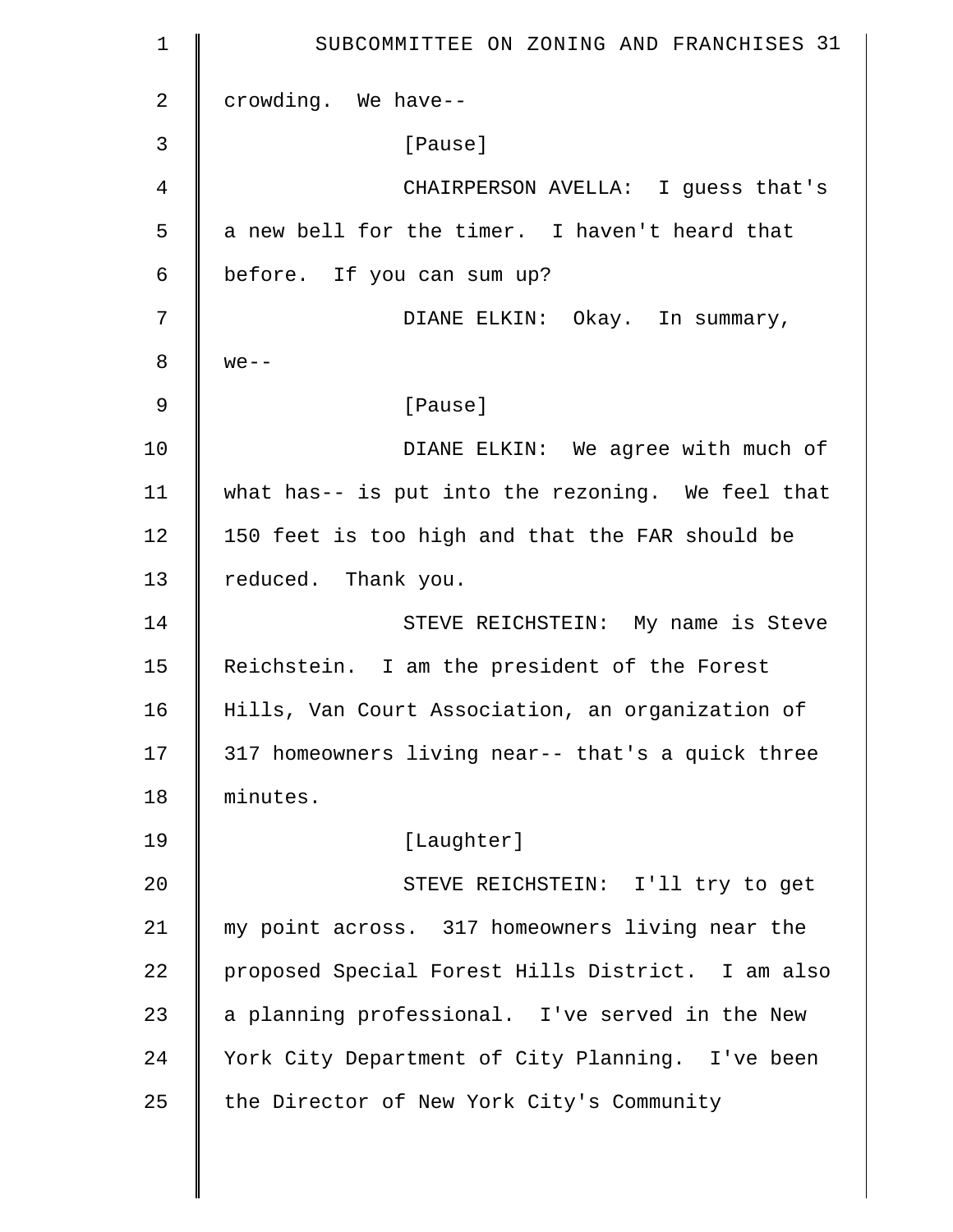| $\mathbf 1$    | SUBCOMMITTEE ON ZONING AND FRANCHISES 32           |
|----------------|----------------------------------------------------|
| 2              | Development Block Grant Program for the Office of  |
| 3              | Management and Budget and the Department of        |
| $\overline{4}$ | General Services, and I currently teach City       |
| 5              | Planning at St. John's University. Our             |
| 6              | organization was never consulted regarding the     |
| 7              | special district, and as you heard from John Young |
| 8              | today, we are not one of the organizations he      |
| 9              | mentioned working with. I am concerned that the    |
| 10             | planned C4-4A and C4-5X zones allow too much       |
| 11             | development. New expensive 15-story, 150-foot      |
| 12             | tall buildings would eventually rise on the south  |
| 13             | side of Queens Boulevard. Overly generous height   |
| 14             | and density allowances to developers, and I think  |
| 15             | one of the City Planning people said, that allow   |
| 16             | developers to maximize development would be put    |
| 17             | into effect, and that would subvert the character  |
| 18             | of the area. I think that means you'll say good-   |
| 19             | bye to the neighborhood pizzeria, the neighborhood |
| 20             | jeweler, the neighborhood fruit store and the      |
| 21             | remaining mom and pop stores. Say hello to the     |
| 22             | trendy, the upscale and the corporate chain store. |
| 23             | People tend to live and raise their families in    |
| 24             | forest hills because it combines the best of       |
| 25             | suburbia with the best of New York City. It is a   |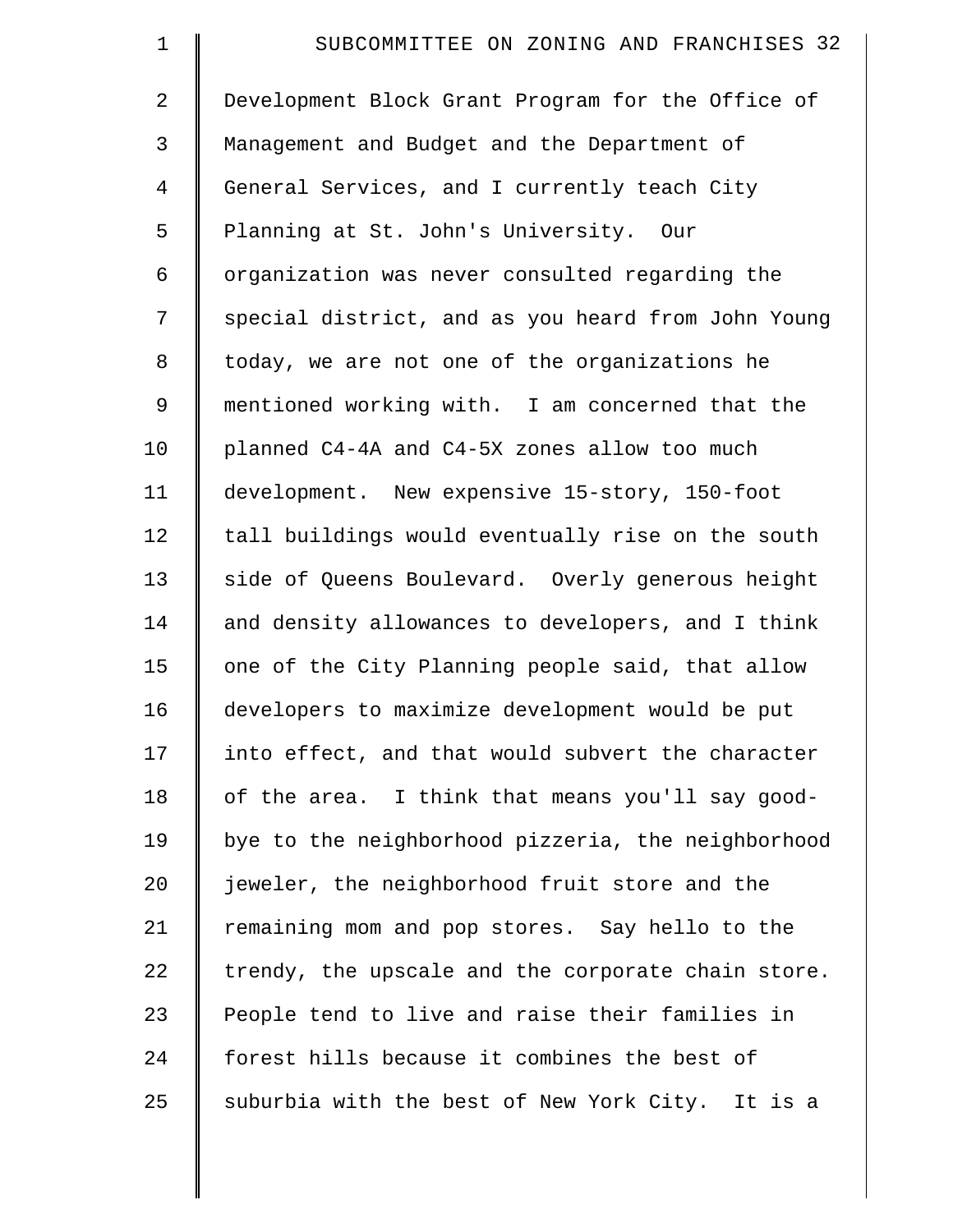| $\mathbf 1$    | SUBCOMMITTEE ON ZONING AND FRANCHISES 33           |
|----------------|----------------------------------------------------|
| $\overline{2}$ | mix of private homes and apartments, condos and    |
| 3              | co-ops. Balance is the key. This zoning proposal   |
| 4              | has the potential to destroy from over development |
| 5              | that which makes Forest Hills work so well. It     |
| 6              | destroys the balance by allowing additional high   |
| 7              | rises on the south side of Queens Boulevard, where |
| 8              | we already have one, very unfortunate example. If  |
| 9              | you haven't seen this, this is what it looks like. |
| 10             | [Pause]                                            |
| 11             | STEVE REICHSTEIN: Okay. You can                    |
| 12             | pass that around. Okay. It will make the area      |
| 13             | more crowded, more congested and it will make the  |
| 14             | neighborhood a more anonymous place. We need       |
| 15             | zoning to make Forest Hills more livable, not more |
| 16             | developable. The area has not been rezoned since   |
| 17             | 1961 and needs to be rezoned now from various      |
| 18             | gigantic eyesores that have been proposed. We are  |
| 19             | all in agreement on that point. However, the City  |
| 20             | Planning Commission's proposal falls short of its  |
| 21             | stated aims. It still allows too much              |
| 22             | development. The current height proposal of 150    |
| 23             | feet is too much. You, the City Council of New     |
| 24             | York, have the opportunity to modify and approve   |
| 25             | the zoning proposal. We are suggesting you limit   |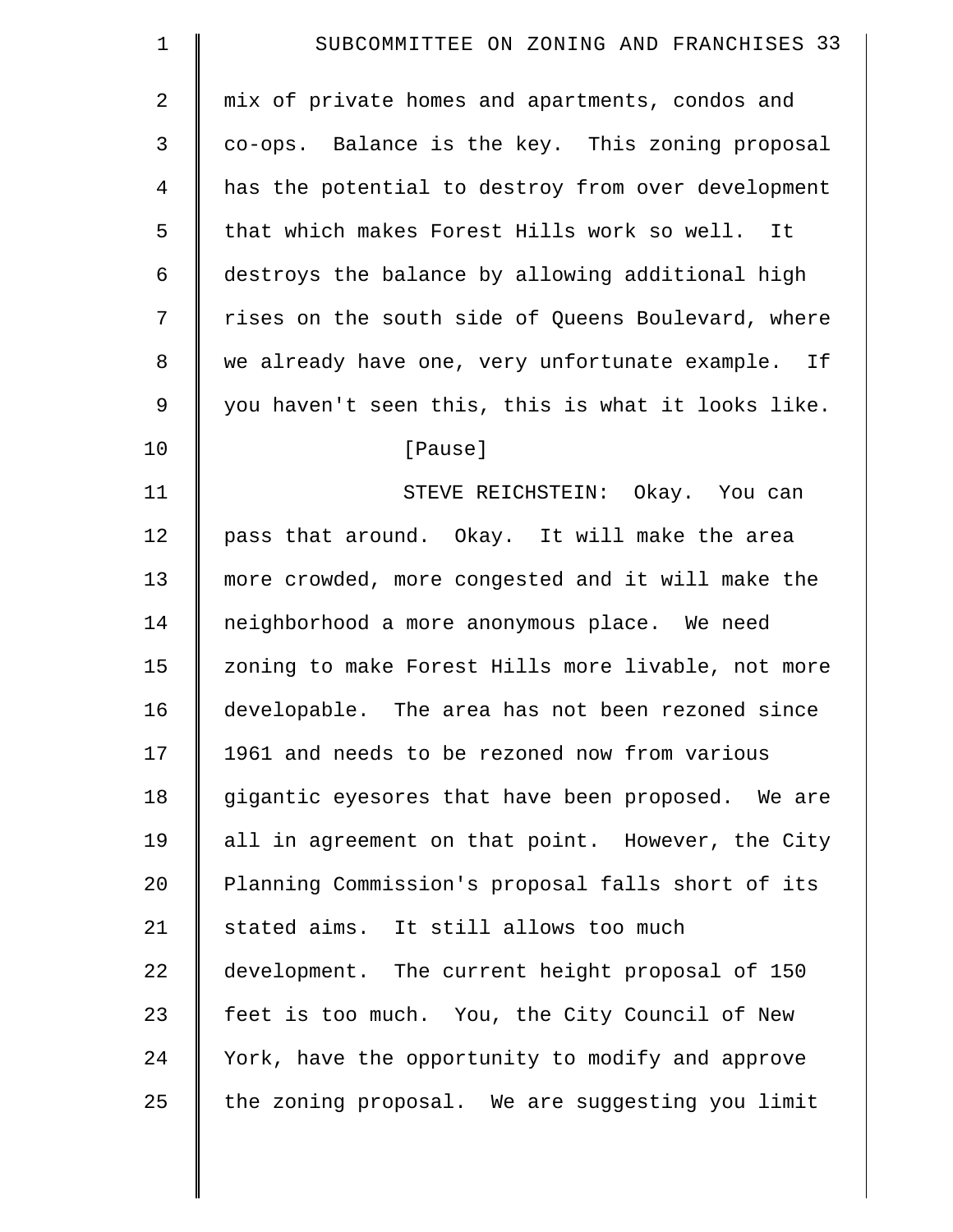| $\mathbf 1$    | SUBCOMMITTEE ON ZONING AND FRANCHISES 34         |
|----------------|--------------------------------------------------|
| $\overline{2}$ | the height between 100 and 110 feet. This is a   |
| 3              | 50% increase over the current zoning, but the    |
| $\overline{4}$ | resulting new buildings would not disgrace-- I   |
| 5              | only have one more paragraph. But the resulting  |
| 6              | new buildings would not disgrace the skyline or  |
| 7              | loom over Austin Street like a phalanx of giant  |
| 8              | towers. Remember, you are the elected officials; |
| 9              | City Planners are the hired hands. Don't be      |
| 10             | dissuaded from reducing the height by planning   |
| 11             | personnel whispering in your ear that unless the |
| 12             | special district is done their way it will be a  |
| 13             | disaster. As a planner I can unequivocally state |
| 14             | that it ain't true. You set policy. You call the |
| 15             | shots. You listen to the people. Reduce the      |
| 16             | height from 150 feet to 100 to 110 feet. Thank   |
| 17             | you.                                             |
| 18             | CHAIRPERSON AVELLA: Thank you.                   |
| 19             | Next panel we have--                             |
| 20             | COUNCIL MEMBER KATZ: [Interposing]               |
| 21             | Can I just-- can I just thank--                  |
| 22             | CHAIRPERSON AVELLA: [Interposing]                |
| 23             | Oh, I'm sorry.                                   |
| 24             | COUNCIL MEMBER KATZ: No, I just                  |
| 25             | want to thank the community for coming out, the  |
|                |                                                  |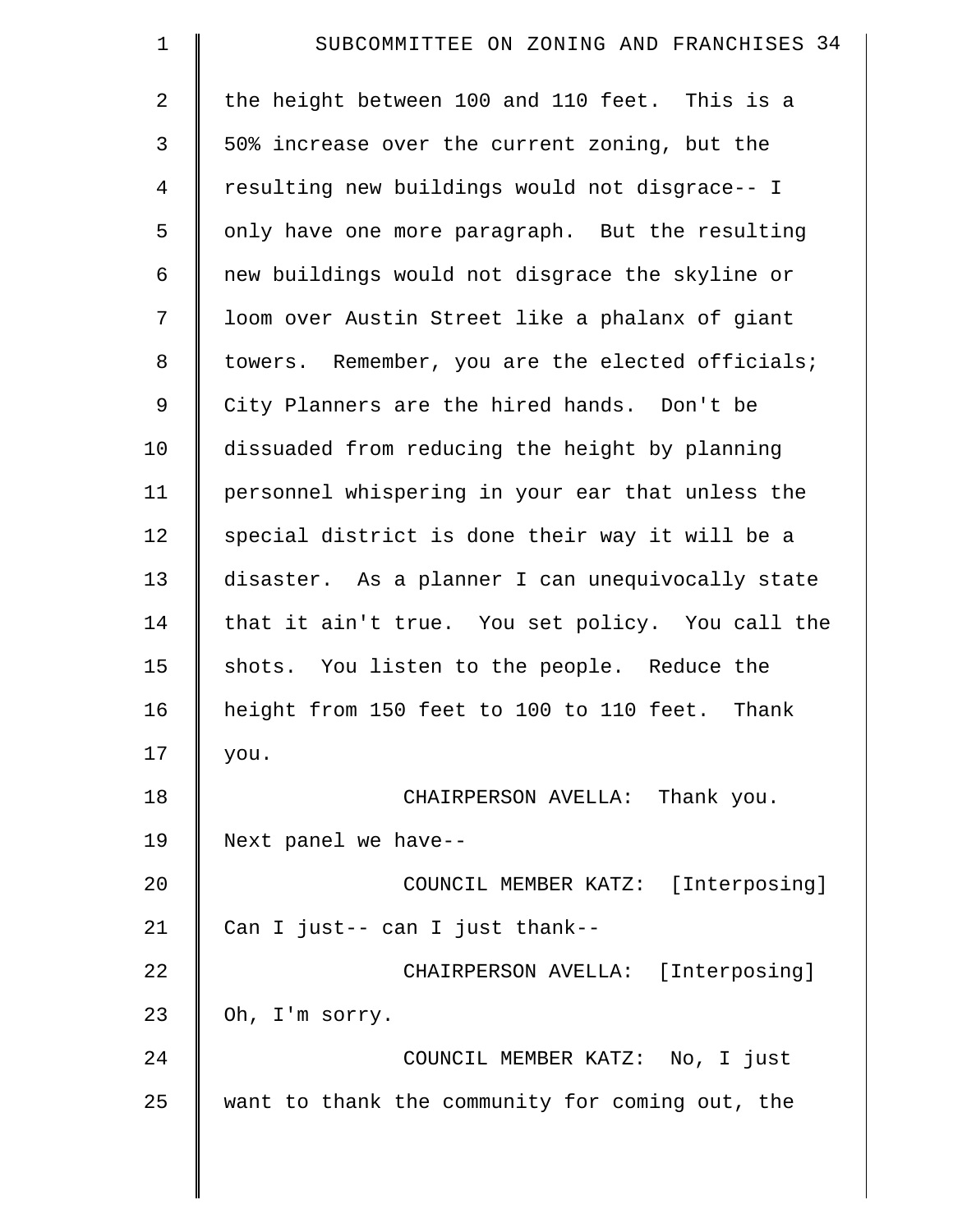| $\mathbf 1$    | SUBCOMMITTEE ON ZONING AND FRANCHISES 35          |
|----------------|---------------------------------------------------|
| $\overline{2}$ | Women's Club and Steve and Juan. We are talking   |
| 3              | about the height limitation. I appreciate your    |
| 4              | comments, and I just want you to know I am taking |
| 5              | them seriously; we all are. And on Monday we'll   |
| 6              | try to-- we will be more definite on how the      |
| 7              | height work is going to work. But I thank you for |
| 8              | your involvement and for being here today. And    |
| $\mathsf 9$    | just for the many meetings we've had. Thanks.     |
| 10             | CHAIRPERSON AVELLA: Next panel, I                 |
| 11             | understand we have the Chair and the District     |
| 12             | Manager of Community Board 6.                     |
| 13             | [Pause]                                           |
| 14             | JOSEPH HENNESSY: Good morning                     |
| 15             | Council Members. I would like to thank you for    |
| 16             | this opportunity to testify before you today. My  |
| 17             | name is Joseph Hennessy. I am the Chair of        |
| 18             | Community Board 6, which includes areas of Forest |
| 19             | Hills and Rego Park. I am accompanied by my       |
| 20             | District Manager, Frank Gulluscio. At the regular |
| 21             | scheduled meeting of our Community Board on       |
| 22             | October the 22nd, 2008, Steve Goldberg, Chair of  |
| 23             | Planning and Zoning Committee, said that the      |
| 24             | zoning in this particular location hasn't been    |
| 25             | changed since 1961. This proposed zoning plan     |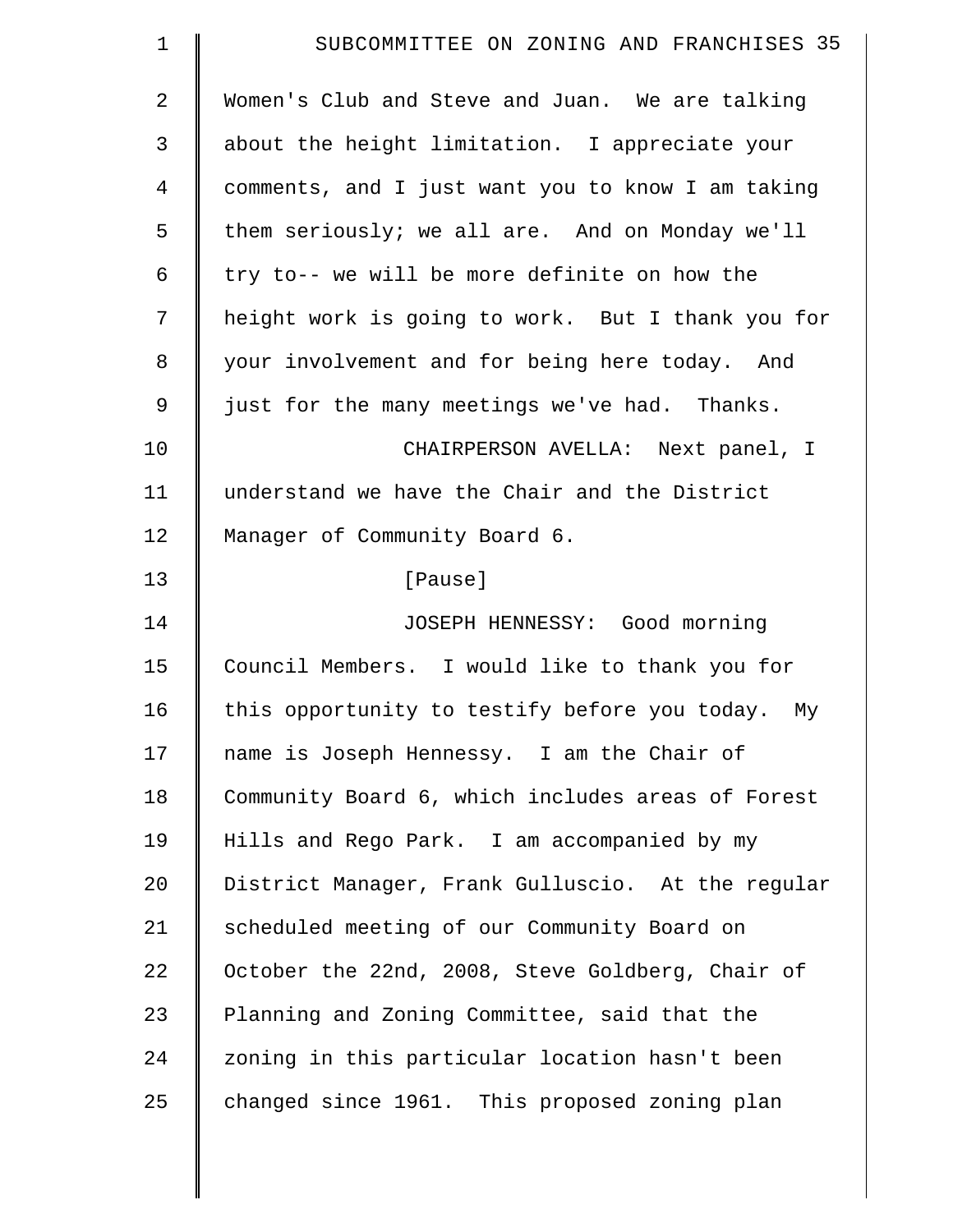| $\mathbf 1$    | SUBCOMMITTEE ON ZONING AND FRANCHISES 36           |
|----------------|----------------------------------------------------|
| $\overline{2}$ | would hopefully keep future buildings more in line |
| 3              | with the surrounding zoning. The Planning and      |
| $\overline{4}$ | Zoning Committee recommended approval of the       |
| 5              | Special Forest Hills Zoning proposal with the      |
| 6              | following conditions: the parking requirements be  |
| 7              | changed to 70% and the supermarket that is already |
| 8              | there, a very important item, is there to remain   |
| 9              | at its present location. Community Board 6 voted   |
| 10             | to approve the Committee motion, 21 in favor, four |
| 11             | opposed. Thank you.                                |
| 12             | FRANK GULLUSCIO: Thank you,                        |
| 13             | Councilman, Council Members. My name is Frank      |
| 14             | Gulluscio and I am the District Manager of         |
| 15             | Community Board 6. I just wanted to say that when  |
| 16             | the Community Board voted on this way back in      |
| 17             | October '08, they were totally satisfied, after it |
| 18             | went through our Planning and Zoning Committee.    |
| 19             | We were faced with looking at large-scale          |
| $20 \,$        | development, for example a hotel, that was totally |
| 21             | out of scale. We want-- the Community Board 6, we  |
| 22             | wanted to maintain the character of Austin Street. |
| 23             | That's what this really comes down to, so that the |
| 24             | future, along the lines, is a lot more predictable |
| 25             | than what we were facing and looking at.<br>The    |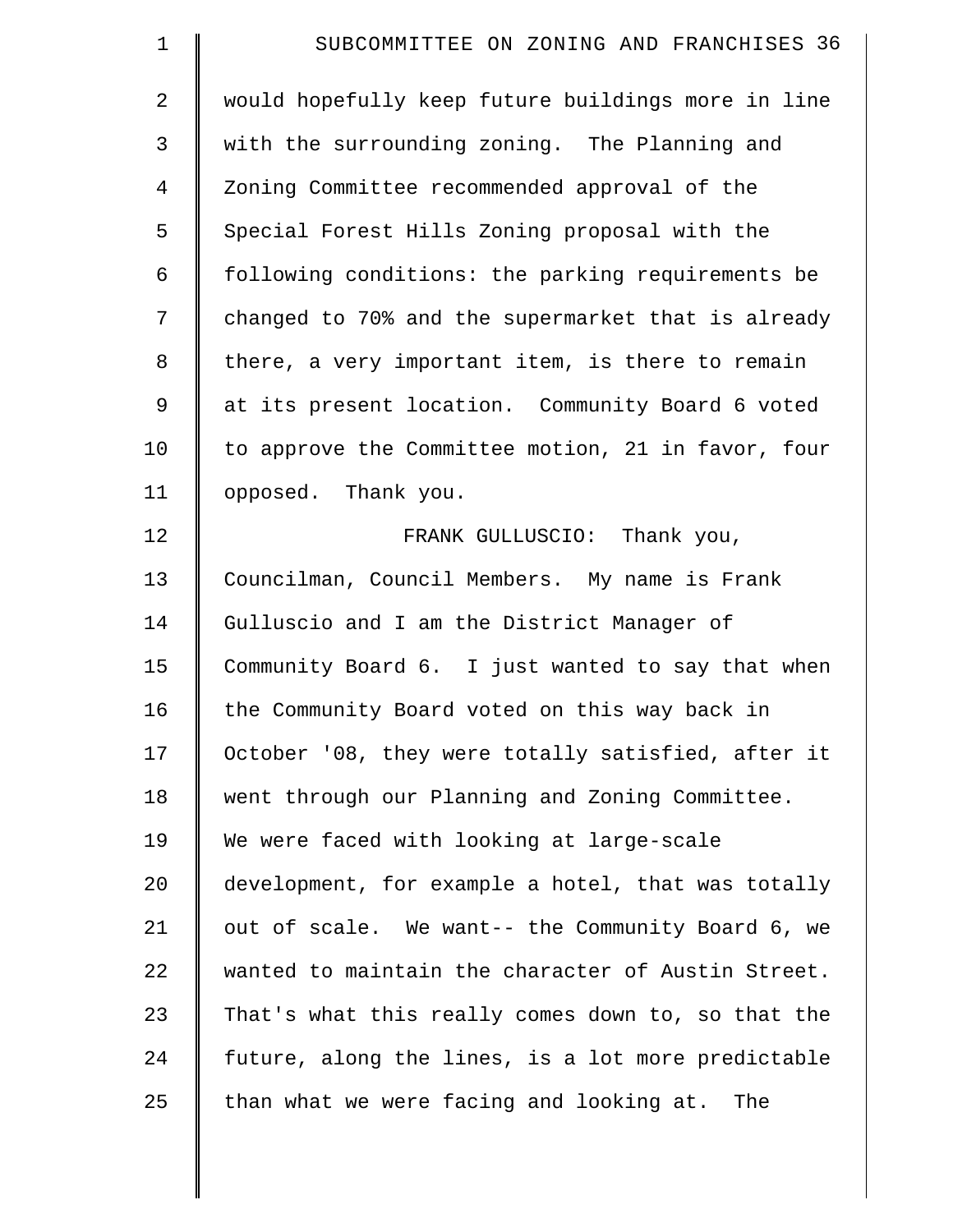| $\mathbf 1$    | SUBCOMMITTEE ON ZONING AND FRANCHISES 37           |
|----------------|----------------------------------------------------|
| $\overline{2}$ | Community Board was very concerned upon many       |
| 3              | meetings with our Planning and Zoning Committee    |
| 4              | and City Planning, along with the Council Member's |
| 5              | staff, we voted in favor of, and we maintain that  |
| 6              | stand. Thank you.                                  |
| 7              | CHAIRPERSON AVELLA: Thank you                      |
| 8              | both.                                              |
| 9              | FRANK GULLUSCIO: Thank you.                        |
| 10             | CHAIRPERSON AVELLA: Seeing--                       |
| 11             | Council Member Sears?                              |
| 12             | COUNCIL MEMBER SEARS: I just have                  |
| 13             | a comment, it's not a question, that there's       |
| 14             | really been a lot of work on this, and I want to   |
| 15             | say hello to Mr. Hennessy and Mr. Gulluscio; we    |
| 16             | happen to share the same Board. And what happens   |
| 17             | in Forest Hills affects Rego Park; it affects the  |
| 18             | entire surrounding area. And I'm very pleased the  |
| 19             | Board has taken the position it has. I know a lot  |
| 20             | of work has gone into it, and I want to thank City |
| 21             | Planning and the Councilwoman, because it is a     |
| 22             | very good plan. I know there's some concerns that  |
| 23             | have been expressed, and I know that Councilwoman  |
| 24             | Katz and City Planning will look very closely at   |
| 25             | that, as the usually do. So thank you. I just      |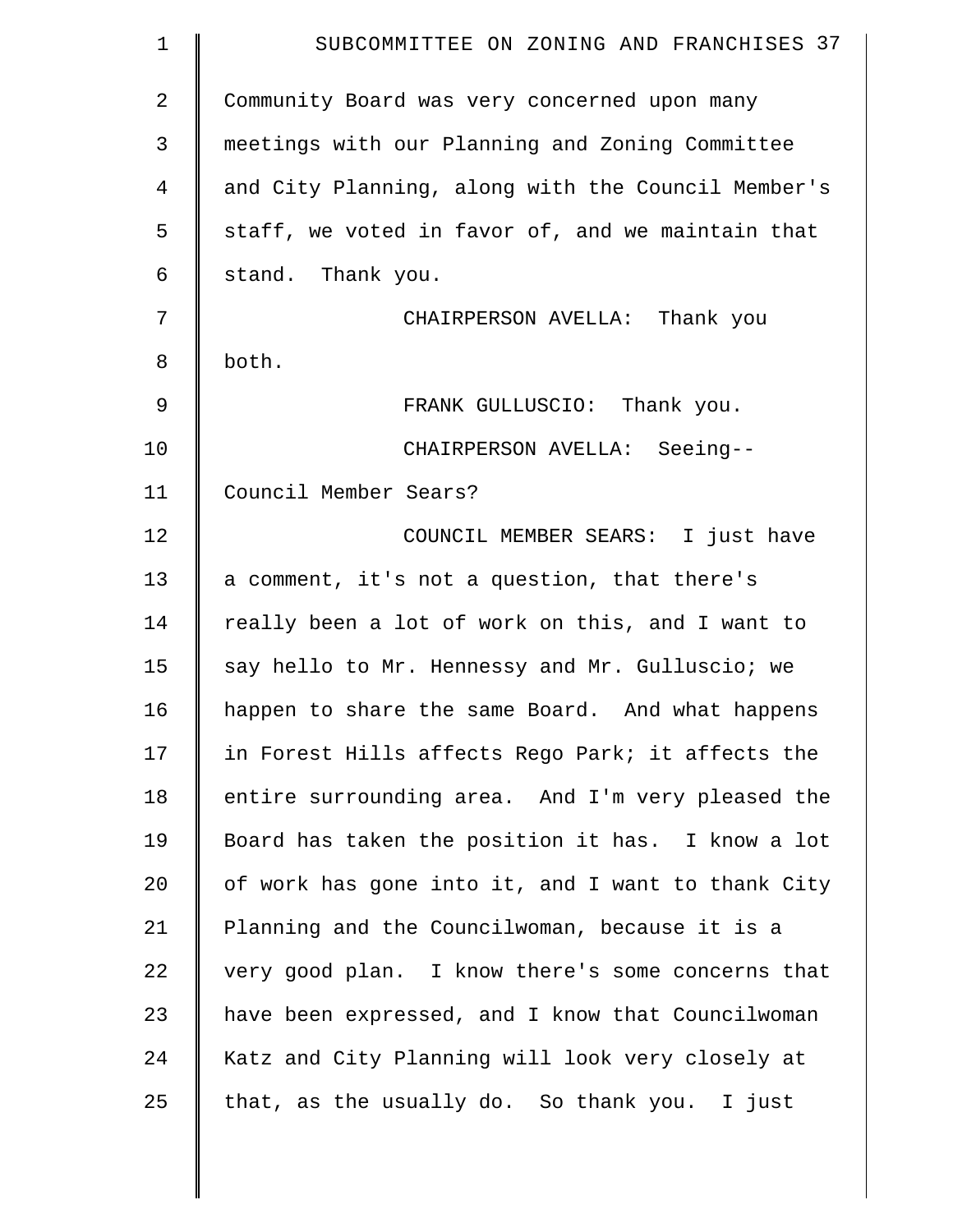| $\mathbf 1$    | SUBCOMMITTEE ON ZONING AND FRANCHISES 38           |
|----------------|----------------------------------------------------|
| 2              | wanted to make that comment?                       |
| $\mathfrak{Z}$ | FRANK GULLUSCIO: May I? We just                    |
| 4              | finished, about a year and a half ago, the         |
| 5              | rezoning of Forest Hills South. Now we're on       |
| 6              | Austin street, and we're looking at in the very    |
| 7              | near future the Cord Meyer redistricting, rezoning |
| 8              | area. So we're just not looking at this as         |
| $\mathsf 9$    | piecemeal for Community Board 6; it's an entire    |
| 10             | picture. Forest Hills, Rego Park, and as Council   |
| 11             | Member Helen Sears said, throughout the City of    |
| 12             | New York, future predictability is so important,   |
| 13             | sustainability is so important. And this is just   |
| 14             | not an isolated rezoning situation for us, but     |
| 15             | part and parcel for the entire Community Board.    |
| 16             | COUNCIL MEMBER KATZ: Let me thank                  |
| 17             | the Community Board as well, and just so you know  |
| 18             | the Chair of the Community Board is the standing   |
| 19             | grandfather for my son. So, we have a good         |
| 20             | standing relationship. He has been the Chair for   |
| 21             | many, many years and works hard in the Community,  |
| 22             | so I thank them.                                   |
| 23             | JOSEPH HENNESSY: And that's an                     |
| 24             | honor.                                             |
| 25             | CHAIRPERSON AVELLA: Thank you.                     |
|                |                                                    |
|                |                                                    |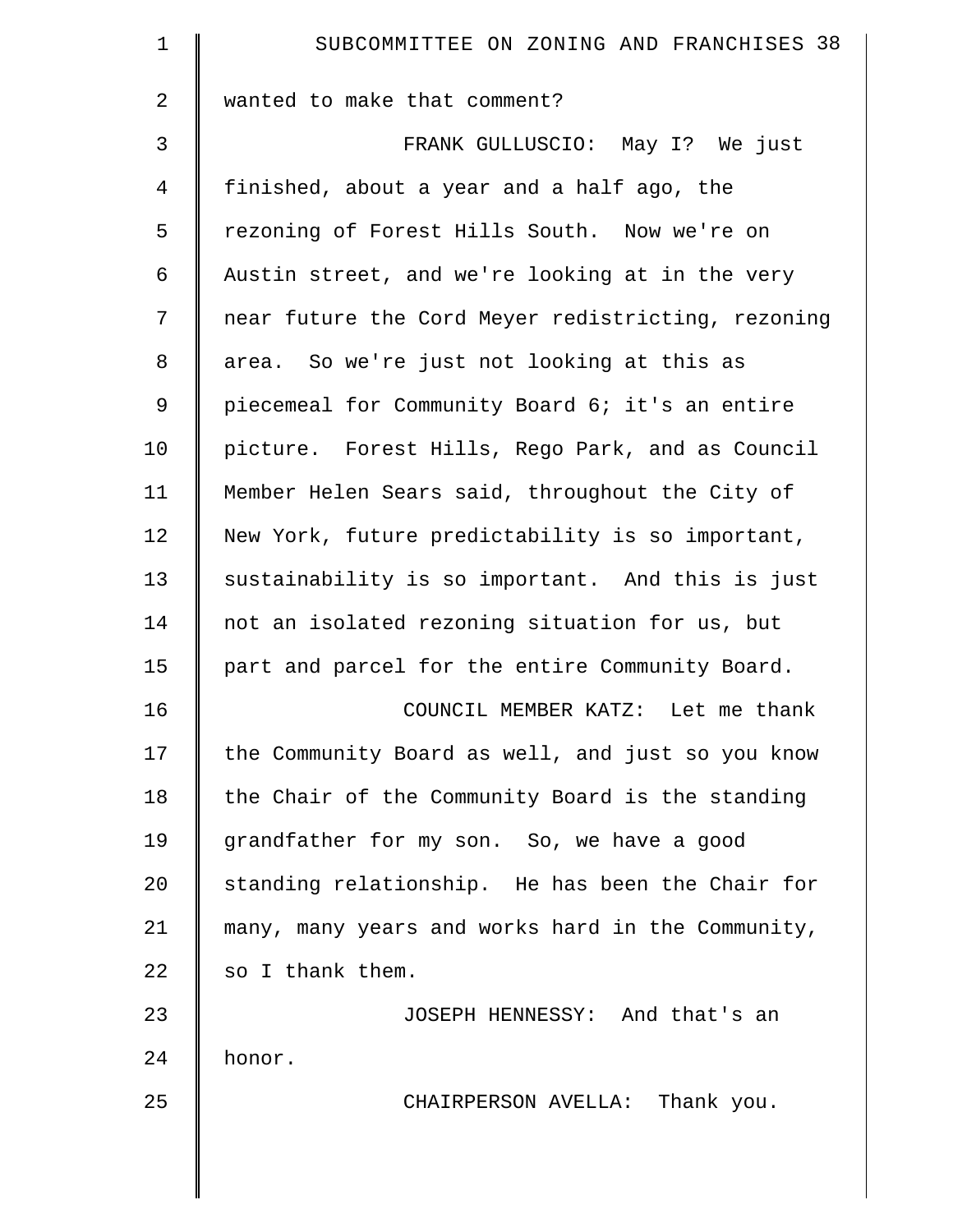| 1              | SUBCOMMITTEE ON ZONING AND FRANCHISES 39           |
|----------------|----------------------------------------------------|
| $\overline{2}$ | Seeing no one else to speak on this item, is that  |
| 3              | correct? I'll close the public hearing on this     |
| 4              | item. I'm going to be skipping around a little     |
| 5              | bit to see if we can get through some items        |
| 6              | quickly. Next item will be-- I'm going to ask      |
| 7              | Brooklyn City Planning to come up for the East     |
| 8              | Windsor Terrace rezoning.                          |
| $\mathsf 9$    | [Pause]                                            |
| 10             | CHAIRPERSON AVELLA: John, go find                  |
| 11             | your colleagues, otherwise I'm going to move on to |
| 12             | another item. Okay.                                |
| 13             | [Pause]                                            |
| 14             | JENNIFER POSNER: Good morning,                     |
| 15             | Chair Avella and fellow Committee Members. The     |
| 16             | Department of City Planning is pleased to be here  |
| 17             | today to present a zoning map amendment for a five |
| 18             | block area in the East Windsor Terrace             |
| 19             | neighborhood of Community District 7 in Brooklyn.  |
| 20             | The proposed rezoning was undertaken at the        |
| 21             | request of local community groups, including the   |
| 22             | Stable Brooklyn Community Group, Community Board   |
| 23             | 7, the Borough President's Office and Council      |
| 24             | Member Bill de Blasio. And this was in response    |
| 25             | to concerns about out of character development in  |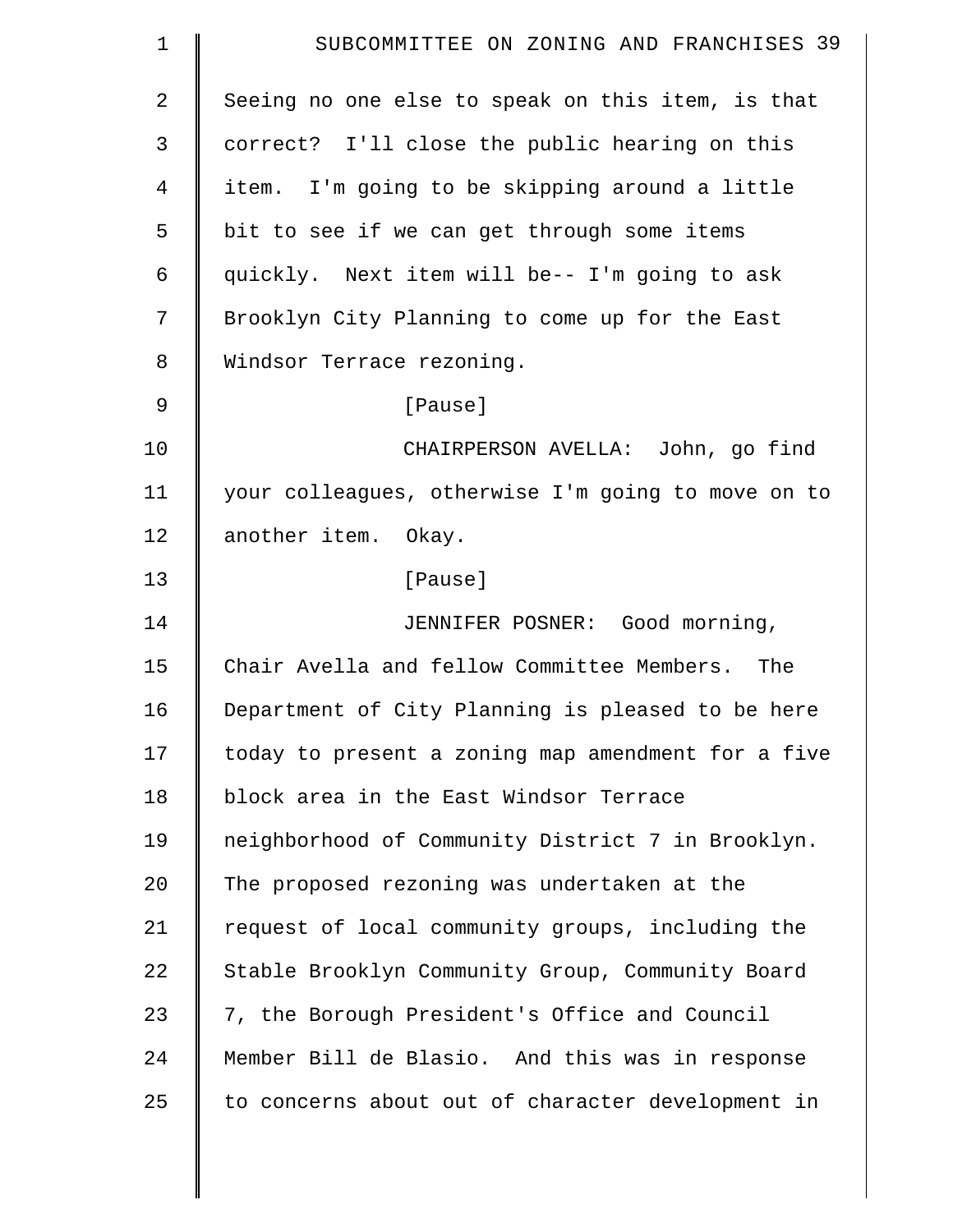| $\mathbf 1$    | SUBCOMMITTEE ON ZONING AND FRANCHISES 40           |
|----------------|----------------------------------------------------|
| 2              | a small, five-block area of East Windsor Terrace.  |
| 3              | The area is located at the corner of-- just west   |
| $\overline{4}$ | of the Southwest Corner of Prospect Park. It's     |
| 5              | generally bounded by Caton Place to the north,     |
| 6              | Coney Island Avenue to the east, Caton Avenue to   |
| 7              | the South and Ocean Parkway to the west. The       |
| 8              | current zoning is a mix of R6, R5 and a little     |
| 9              | piece of R7-A, and most of the-- R6 and R5 don't   |
| 10             | currently-- those are districts without height     |
| 11             | limits, and that's been a concern in this area--   |
| 12             | just outside of this rezoning area there's been    |
| 13             | recent condo developments and concerns that the--  |
| 14             | that developments within the rezoning area without |
| 15             | height limits could compromise the small-- the     |
| 16             | low-scale one and two-family residential character |
| 17             | of the neighborhood. My colleague, Sanmati Nike    |
| 18             | [phonetic] from the Brooklyn Office will just      |
| 19             | quickly go through the proposed rezoning.          |
| 20             | SANMATI NAIK: So the rezoning area                 |
| 21             | consists of mostly-- it's predominantly            |
| 22             | residential. There are a few mixed-use uses, and   |
| 23             | as you can see the small-- it's predominantly one  |
| 24             | and two-stories, brick and limestone row houses,   |
| 25             | and this is the character which the rezoning is    |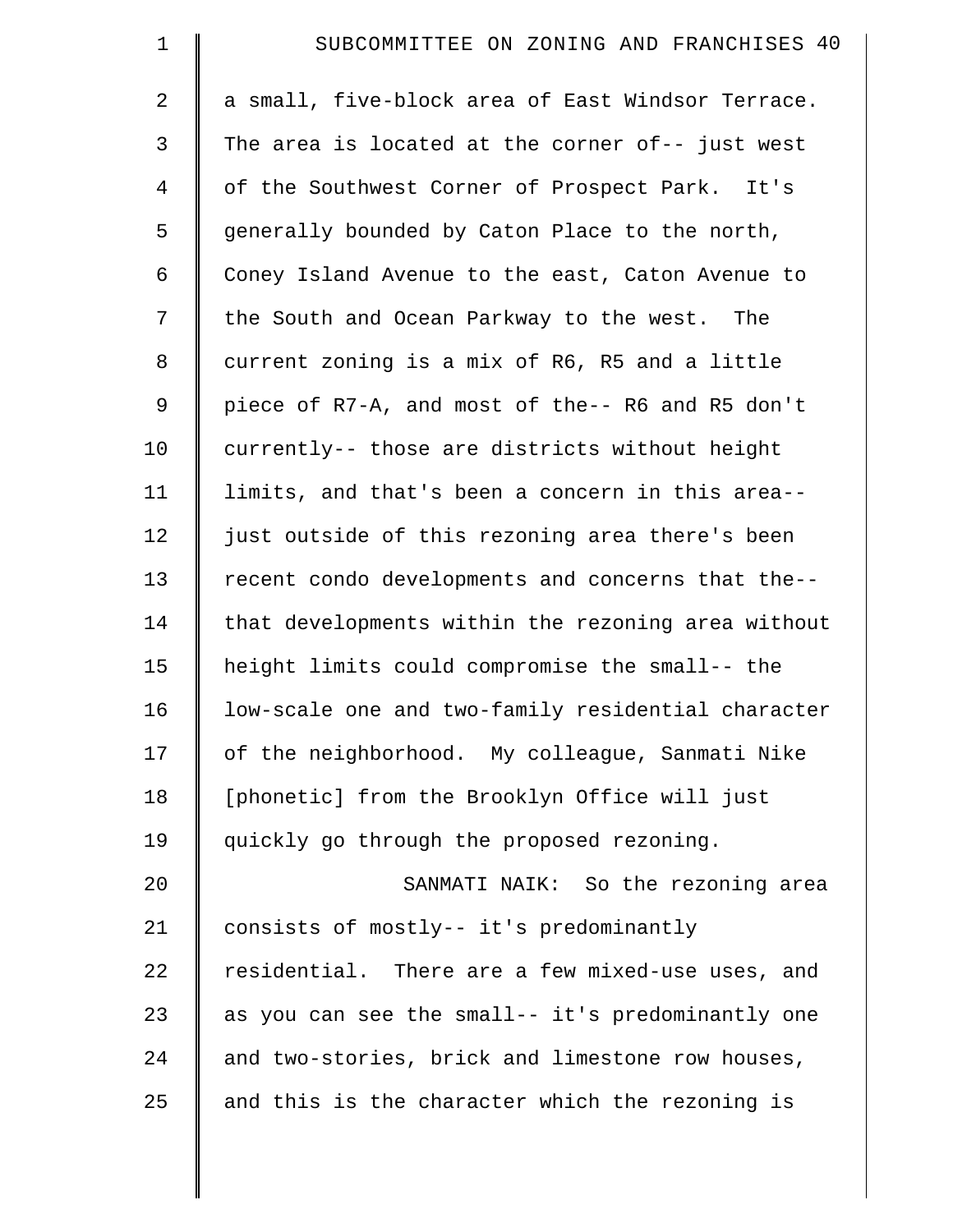| $\mathbf 1$    | SUBCOMMITTEE ON ZONING AND FRANCHISES 41           |
|----------------|----------------------------------------------------|
| $\overline{2}$ | trying to preserve. And moving on to proposed      |
| 3              | rezoning. So the existing R5, R6 and R7-A          |
| 4              | rezoning districts would be replaced by contextual |
| 5              | districts R5-B and R6-A. A small portion along     |
| 6              | Caton Avenue has been mapped a commercial-- a      |
| 7              | commercial overlay is mapped, C2-4, and this has   |
| 8              | been in response to the community request to       |
| 9              | provide local commercial retail opportunities in   |
| 10             | the area. Thank you.                               |
| 11             | JENNIFER POSNER: So I think--                      |
| 12             | sorry. The R5-B, this replaces the R6, the R5 and  |
| 13             | a portion of the R7-A. And the R5-B has a maximum  |
| 14             | FAR of 2.0 and is much more in keeping with the    |
| 15             | existing low-scale built character here, which is  |
| 16             | predominantly much lower FARs and heights. And     |
| 17             | this is a more appropriate district here. The R6-  |
| 18             | A along Caton Avenue would just, as Sanmati was    |
| 19             | saying, would preserve their existing mid-density  |
| 20             | condo buildings there, and so that would preserve  |
| 21             | those buildings and the overlay on Caton Avenue    |
| 22             | would also allow this opportunity for, you know,   |
| 23             | modest density with the opportunity for commercial |
| 24             | uses on the ground floor.                          |
| 25             | This<br>CHAIRPERSON AVELLA:                        |
|                |                                                    |
|                |                                                    |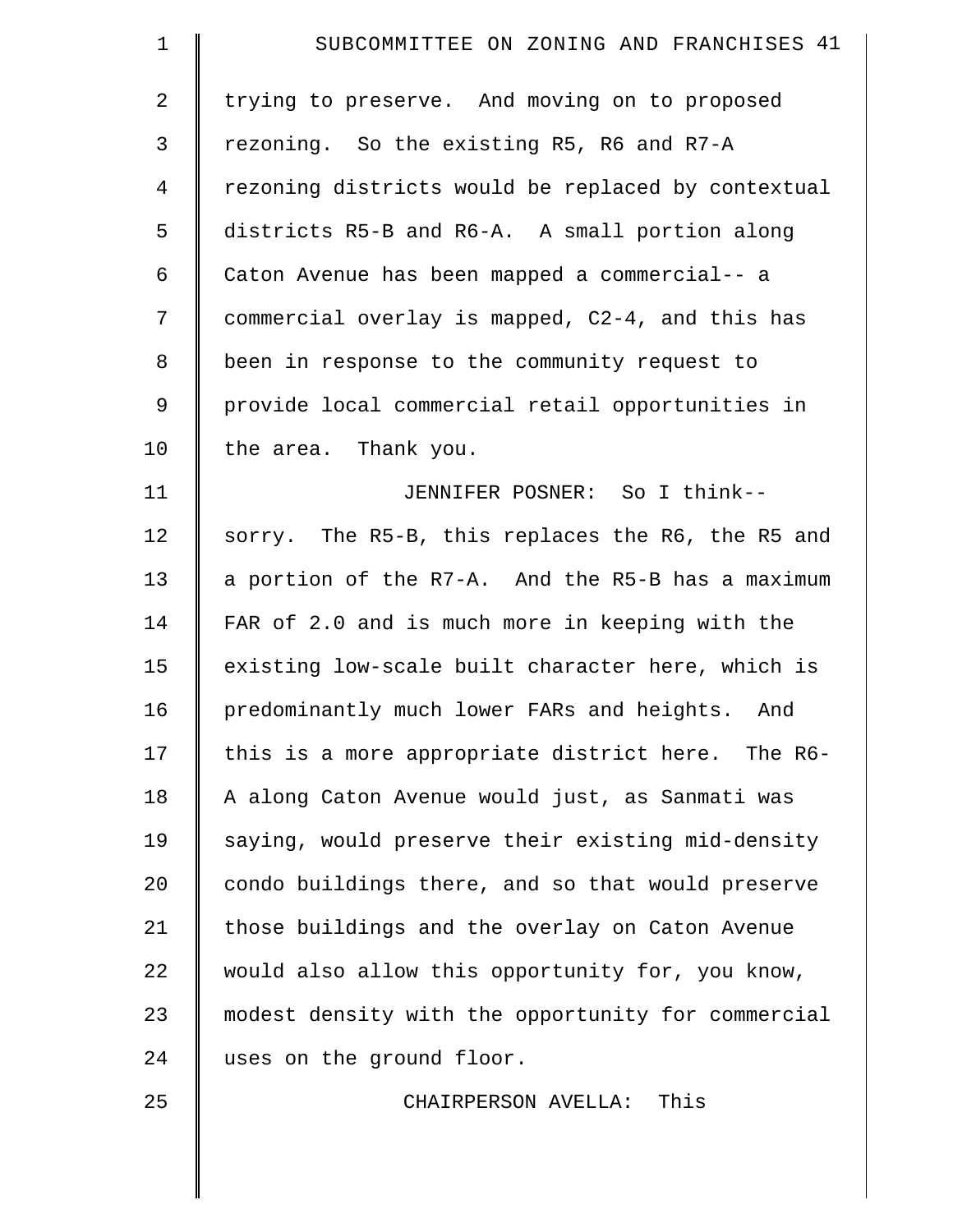| $\mathbf 1$    | SUBCOMMITTEE ON ZONING AND FRANCHISES 42           |
|----------------|----------------------------------------------------|
| $\overline{a}$ | application lies within Council Member de Blasio's |
| 3              | district, and talk about perfect timing. Do you    |
| 4              | want to make a statement, Council Member?          |
| 5              | COUNCIL MEMBER DE BLASIO: Yes, yes                 |
| 6              | indeed.                                            |
| 7              | [Pause]                                            |
| 8              | COUNCIL MEMBER DE BLASIO: Thank                    |
| $\mathsf 9$    | you, Mr. Chairman. I'm sorry to be running late    |
| 10             | today and I appreciate this quick opportunity to   |
| 11             | speak to this. I thin, Mr. Chairman, you are a     |
| 12             | believer in community involvement in the Land Use  |
| 13             | process. This is one of the best news stories      |
| 14             | that I have seen in my seven plus years in the     |
| 15             | Council. The folks in this community, the Stable   |
| 16             | Brooklyn Group, came together and I think showed   |
| 17             | amazing initiative and energy in determining a new |
| 18             | vision for their community in light of changing    |
| 19             | development circumstances and population           |
| 20             | circumstances and really thought very carefully    |
| 21             | about how to create a better plan for the          |
| 22             | community. And we had numerous meetings with the   |
| 23             | community really, I became very convinced it was   |
| 24             | the right direction; and I want to thank City      |
| 25             | Planning as well, because this is not the biggest  |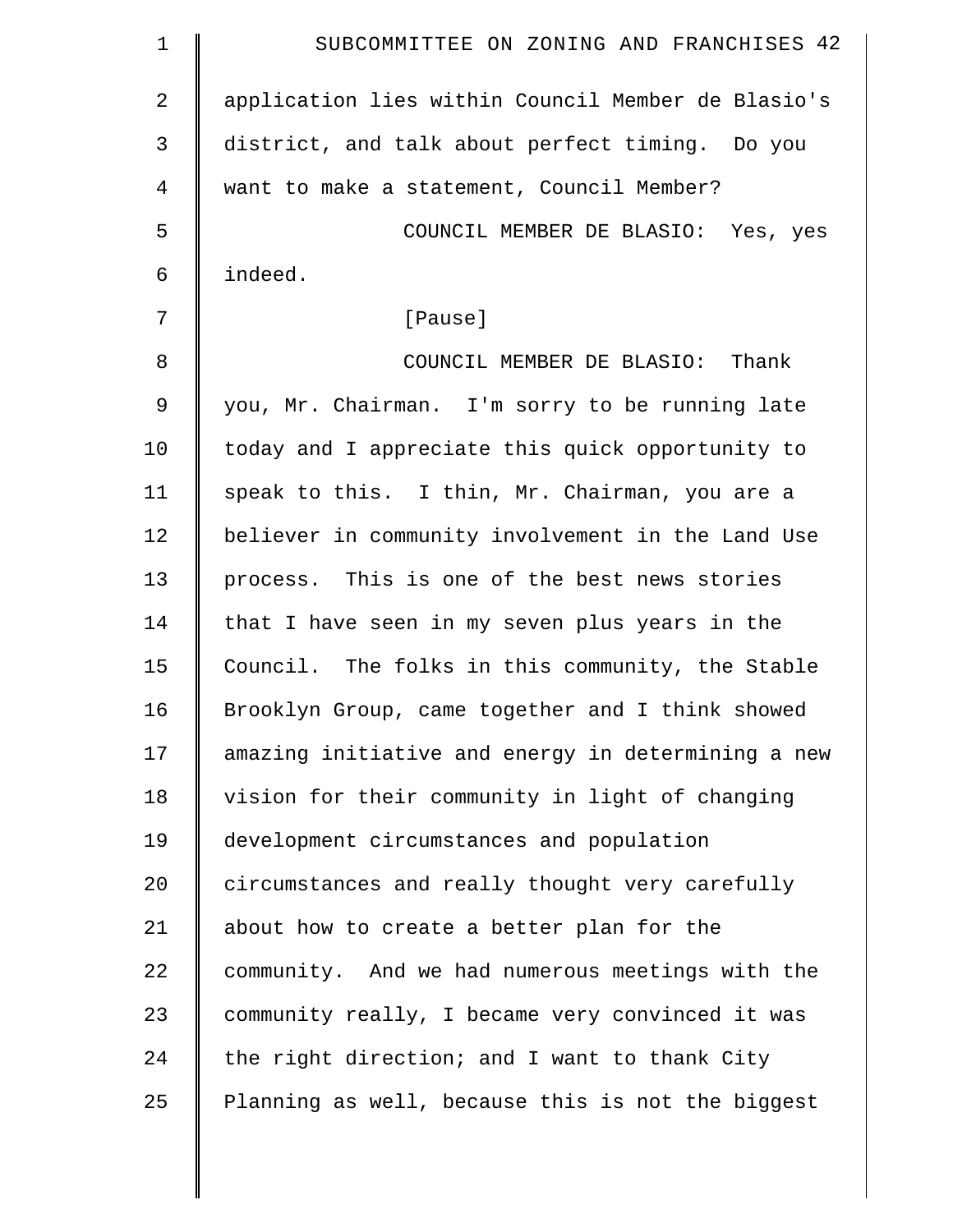| $\mathbf 1$    | SUBCOMMITTEE ON ZONING AND FRANCHISES 43           |
|----------------|----------------------------------------------------|
| $\overline{2}$ | item City Planning in Brooklyn has dealt with, but |
| 3              | they gave it some real attention. They             |
| $\overline{4}$ | appreciated also that it was a very well thought   |
| 5              | out plan, and I'm trilled that it's moving         |
| 6              | forward. I think it will improve the community     |
| 7              | immensely and protect a very wonderful small and   |
| $\,8\,$        | special community. And I hope it becomes a model   |
| 9              | for others going forward. I think it was very      |
| 10             | important that City Planning was so open and       |
| 11             | embracing of it once they saw the full extent of   |
| 12             | the work that had been done. And I urge everyone   |
| 13             | to support it.                                     |
| 14             | CHAIRPERSON AVELLA: Thank you,                     |
| 15             | Council Member. And it hasn't been noted yet, but  |
| 16             | the Community Board did approve this 40 to zero,   |
| 17             | and so did the Borough President. Any questions    |
| 18             | from my colleagues? Seeing none, thank you. I      |
| 19             | don't see anybody signed up to speak on this item. |
| 20             | Is this correct? Simeon Bankoff from Historic      |
| 21             | District Council.                                  |
| 22             | SIMEON BANKOFF: Thank you Council                  |
| 23             | Members for this opportunity to speak. I am        |
| 24             | Simeon Bankoff, Executive Director of the Historic |
| 25             | Districts Council. I actually hadn't intended on   |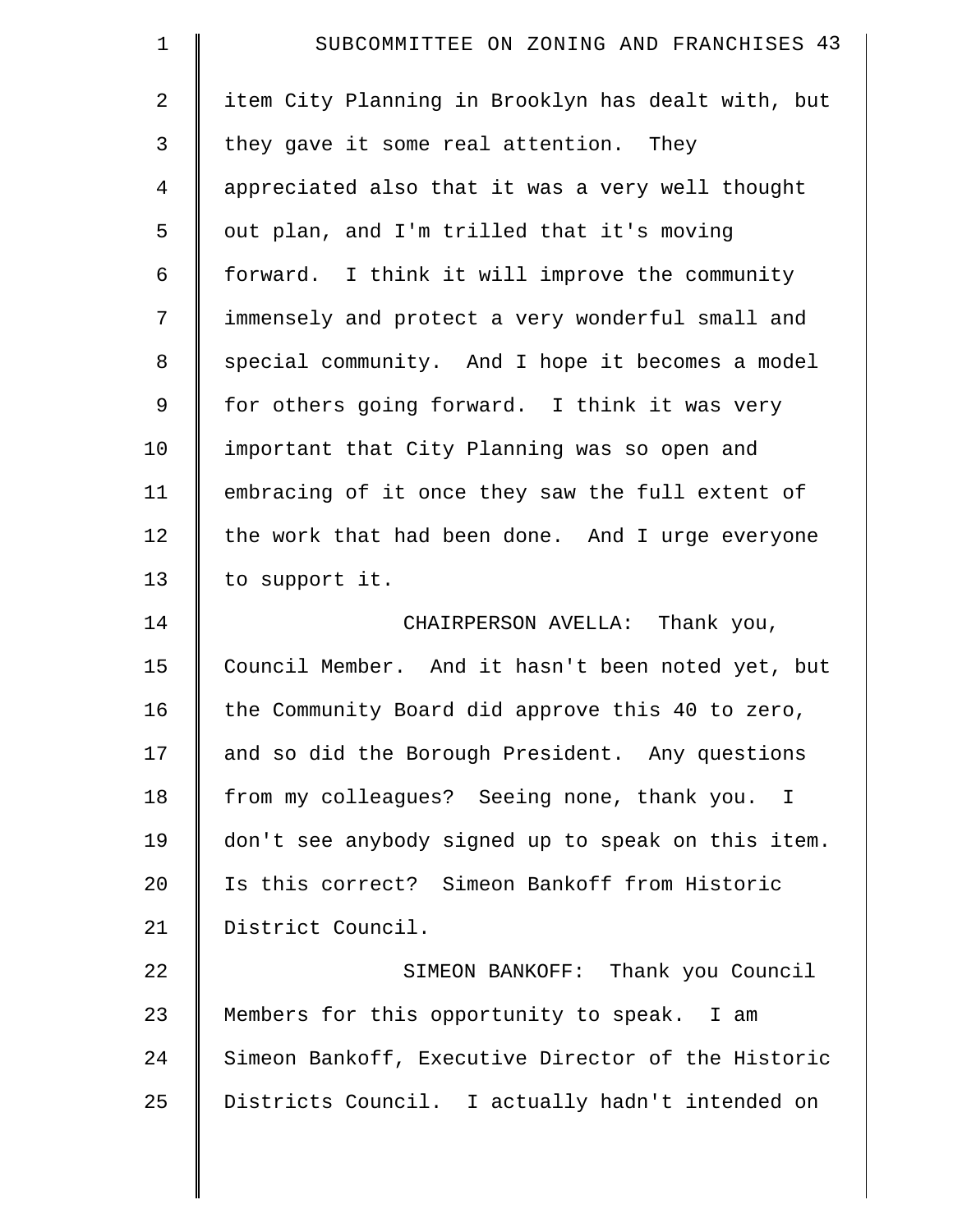| $\mathbf 1$ | SUBCOMMITTEE ON ZONING AND FRANCHISES 44           |
|-------------|----------------------------------------------------|
| 2           | speaking on this, but I saw it was on, and I just  |
| 3           | want to add my approval and support for this. I    |
| 4           | live in the district and I also want to talk about |
| 5           | my embarrassment for not knowing this was going    |
| 6           | on. Obviously I need to get on the Community       |
| 7           | Board at home at well, but this looks like a very  |
| 8           | good plan and a very correct one. Thank you.       |
| 9           | CHAIRPERSON AVELLA: Thank you.                     |
| 10          | And actually it goes to my comment that I've made  |
| 11          | many, many time, that City Planning should be      |
| 12          | sending out a notice to every property owner in an |
| 13          | area that's about to be rezoned so that people     |
| 14          | know what's going on. Council Member de Blasio.    |
| 15          | COUNCIL MEMBER DE BLASIO: Thank                    |
| 16          | you for your kindness. I just forgot to say one    |
| 17          | very important thing, that Stable Brooklyn         |
| 18          | Community Group, made up of many people, but       |
| 19          | really the person who deserves immense praise is   |
| 20          | Mandy Harris, who was I think in many ways the     |
| 21          | driving force and the person, the conscience of    |
| 22          | all of us in keeping this moving forward. Thank    |
| 23          | you very much, Mr. Chairman.                       |
| 24          | CHAIRPERSON AVELLA: Thank you.                     |
| 25          | Again, seeing no one else signed up to speak, is   |
|             |                                                    |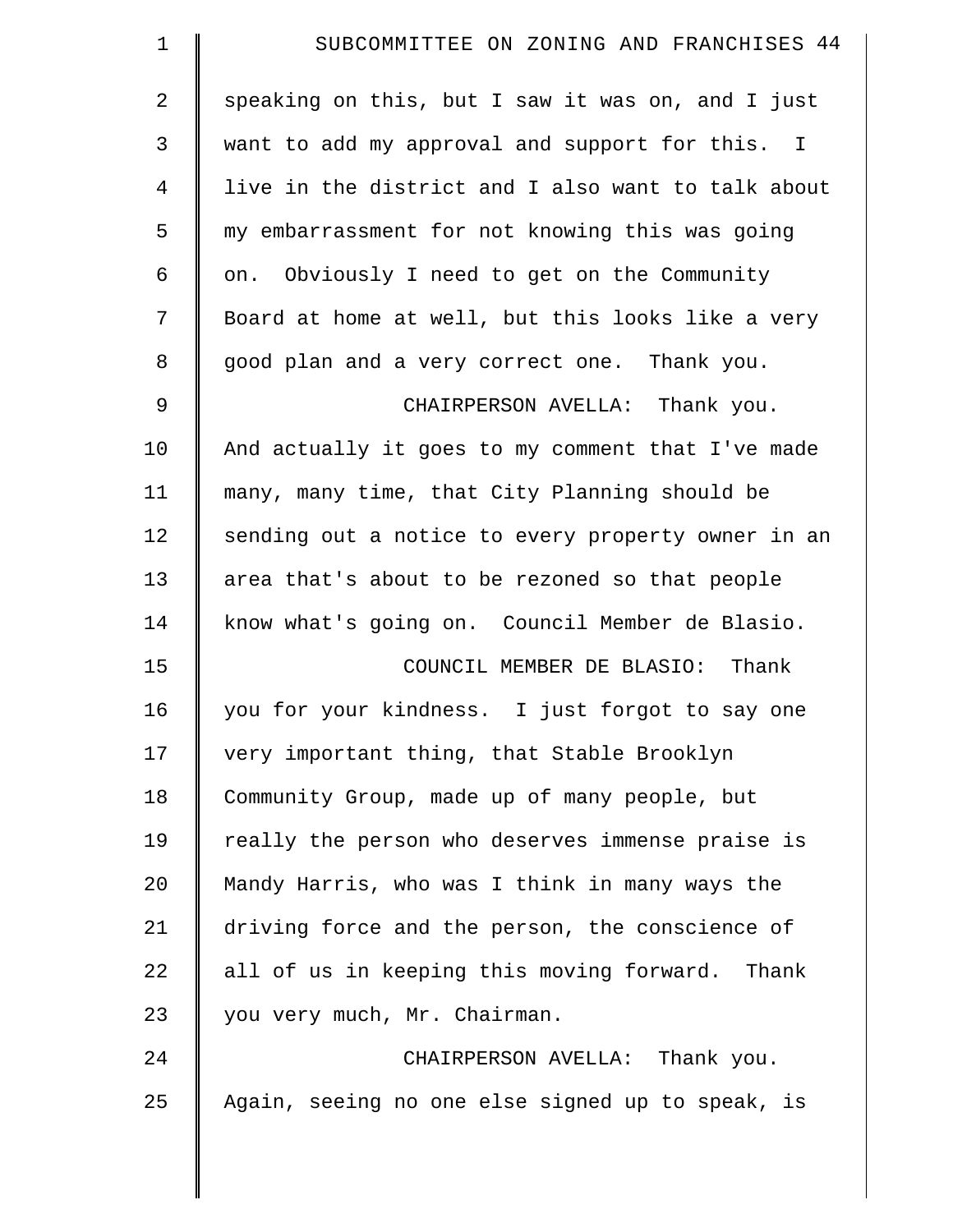| $\mathbf 1$ | SUBCOMMITTEE ON ZONING AND FRANCHISES 45           |
|-------------|----------------------------------------------------|
| 2           | that correct? I'll close the public hearing on     |
| 3           | this item. And we will move to the Battery         |
| 4           | Maritime Building, Land Use number 1000, 1002, and |
| 5           | 1006. So we'll call up EDC and the applicant.      |
| 6           | [Pause]                                            |
| 7           | RICHARD YU: Good morning. My name                  |
| 8           | is Richard Yu, representing the New York City      |
| 9           | Economic Development Corporation, and I'm here to  |
| 10          | provide the introduction to the Battery Maritime   |
| 11          | Building Project. The Battery Maritime Building    |
| 12          | is the last remnant of a series of municipal ferry |
| 13          | buildings at the southern tip of Manhattan, and    |
| 14          | the property is landmarked and owned by the City   |
| 15          | of New York. In 2007, EDC completed a \$60 million |
| 16          | renovation of the project, pursuant to             |
| 17          | requirements by the Landmarks Preservation         |
| 18          | Committee. In order to leverage that \$60 million  |
| 19          | investment in the building, EDC issued an RFP for, |
| 20          | a request for proposals, for the reactivation of   |
| 21          | the upper floors of the building for commercial    |
| 22          | use. As a result of that RFP process, we           |
| 23          | identified Dermot Company as the best qualified    |
| 24          | developers to reactivate the upper floors. The     |
| 25          | Dermot proposal would reactivate the upper floors  |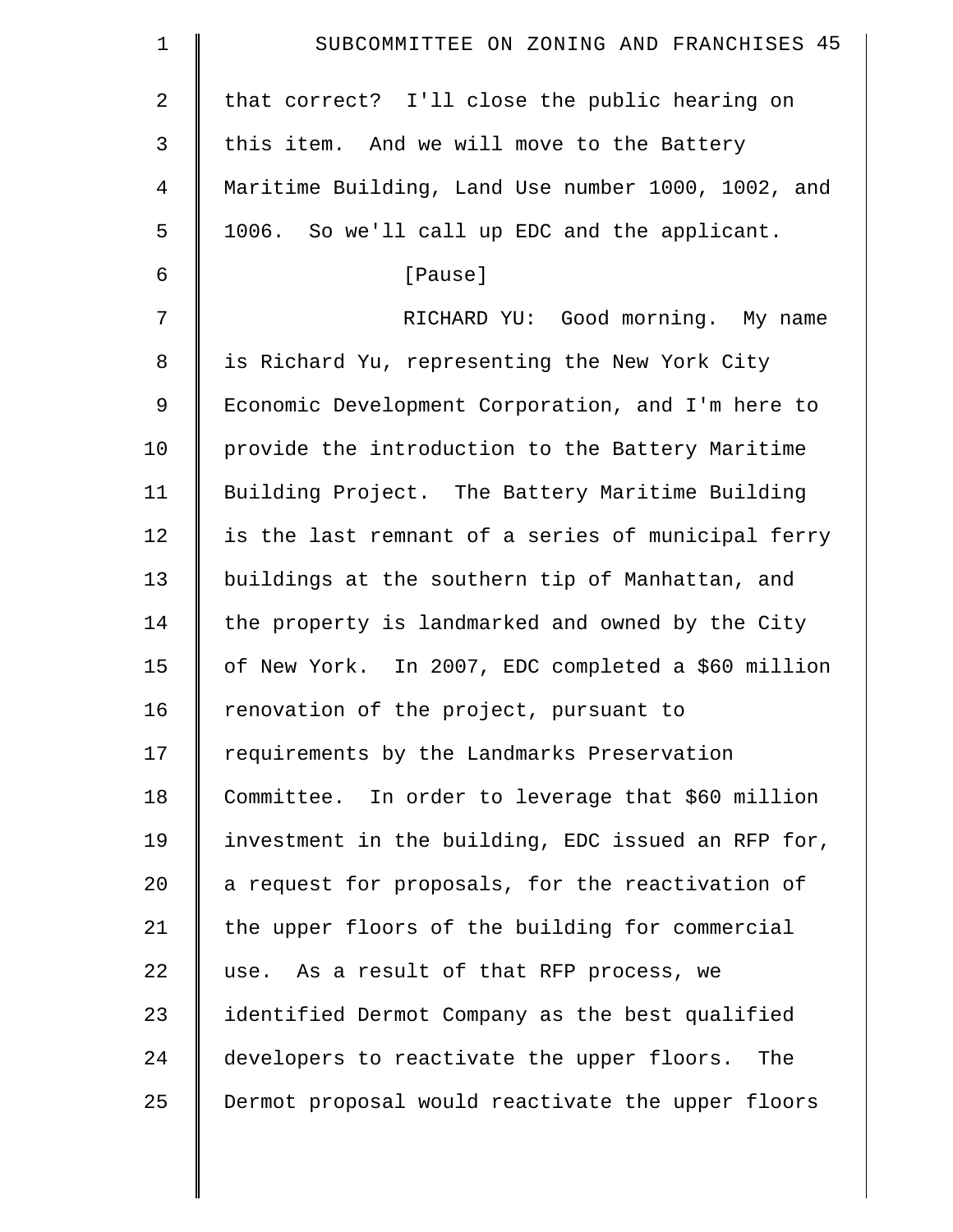| $\mathbf 1$    | SUBCOMMITTEE ON ZONING AND FRANCHISES 46           |
|----------------|----------------------------------------------------|
| $\overline{a}$ | as a hotel, a boutique hotel, consisting of        |
| 3              | approximately 140 rooms. In addition-- in order    |
| $\overline{4}$ | to make that possible, we will be putting a four-  |
| 5              | story addition on top of the existing building.    |
| 6              | That addition has been vetted by the Landmarks     |
| 7              | Preservation Committee as well as Community Board  |
| $\,8\,$        | 1, and we have received unanimous approval from    |
| 9              | Community Board 1 for the addition, as well as a   |
| 10             | binding resolution from the Landmarks Preservation |
| 11             | Committee in support of the project. In addition   |
| 12             | to the hotel, there's an existing space called the |
| 13             | Great Hall Space, which will be made publicly      |
| 14             | available to anybody, which is separate and apart  |
| 15             | from the hotel space, and we are currently         |
| 16             | drafting a memorandum of understanding with the    |
| 17             | Borough President, Council Member Gerson, and that |
| 18             | will be attached to the lease and will be          |
| 19             | enforceable with the Dermot Companies. I will now  |
| 20             | turn it over to Melanie Meyers to talk about the   |
| 21             | specific Zoning actions.                           |
| 22             | MELANIE MEYERS: Thank you, Chair                   |
| 23             | Avella. Thank you, Members of the Subcommittee.    |
| 24             | The application before you is-- my name is Melanie |
| 25             | Meyers, and I represent Dermot B&B, LLC. The are   |
|                |                                                    |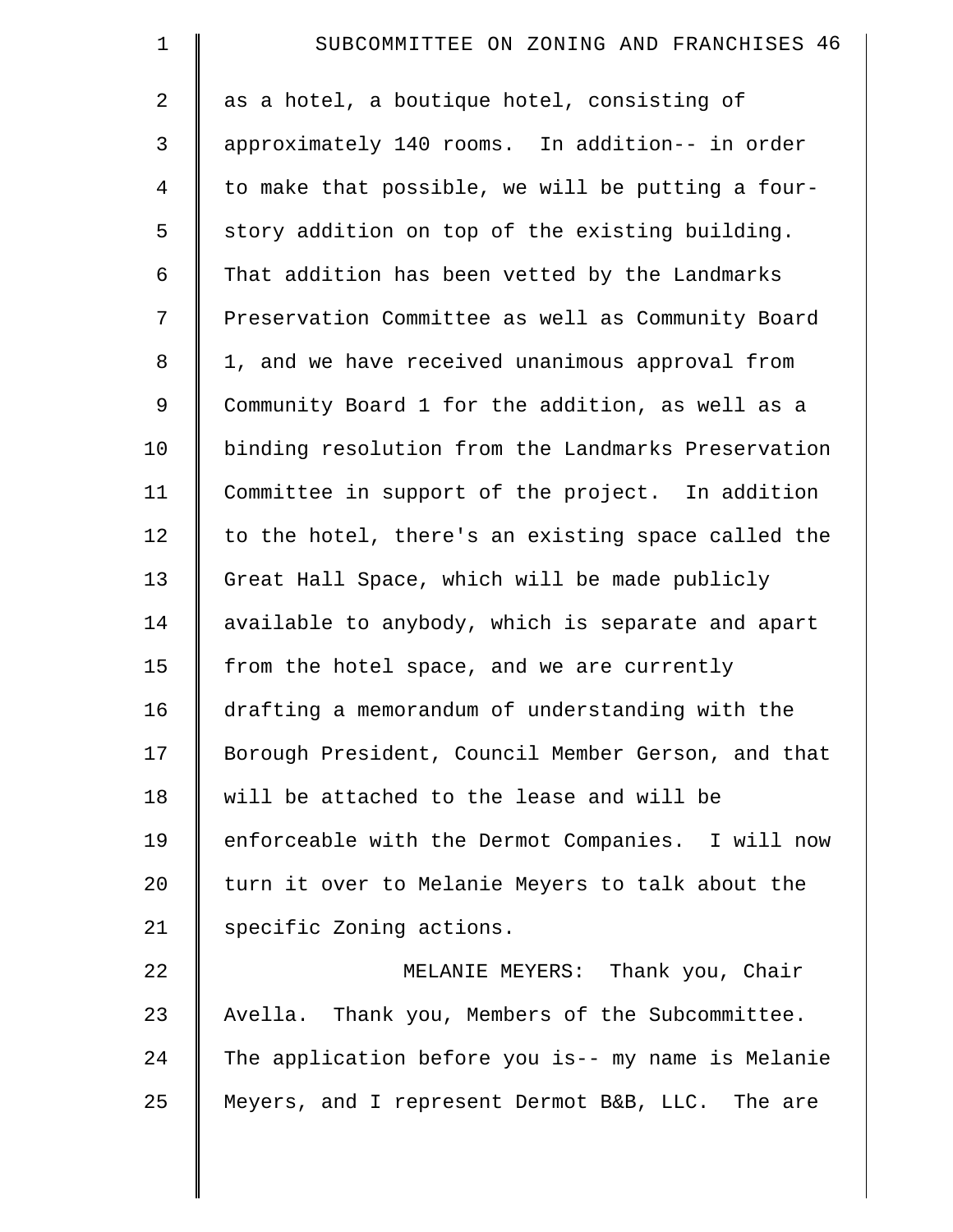| $\mathbf 1$    | SUBCOMMITTEE ON ZONING AND FRANCHISES 47           |
|----------------|----------------------------------------------------|
| 2              | the designated developers of the Battery Maritime  |
| 3              | Project. Richard spoke about EDC's commitment and  |
| $\overline{4}$ | plans for this project. Dermot as an entity        |
| 5              | became formally involved in the project in 2007,   |
| 6              | about two years ago, when it was designated as the |
| 7              | developer. Since that time, it has met with the    |
| $\,8\,$        | Community Board more than a dozen times and has    |
| 9              | worked extensively with both the Borough           |
| 10             | President's office and the local Council Member's  |
| 11             | office to develop a project that achieved a number |
| 12             | of goals. It was first of all going to reactivate  |
| 13             | and revitalize and reactivate the Battery Maritime |
| 14             | Building. It was-- second, was to create a really  |
| 15             | compelling reason and a public reason for people   |
| 16             | to come to the Battery Maritime Building, and the  |
| 17             | third was to really create an economic engine that |
| 18             | allowed for what is a truly wonderful landmark to  |
| 19             | remain a viable structure into the future. And     |
| 20             | those issues really resulted in the project that's |
| 21             | before you today. Jonathan Marvel is here to sort  |
| 22             | of describe the project from a design standpoint   |
| 23             | and what it looks like. But in principal, it is a  |
| 24             | project which is really a public/private           |
| 25             | partnership. The second floor, which had been      |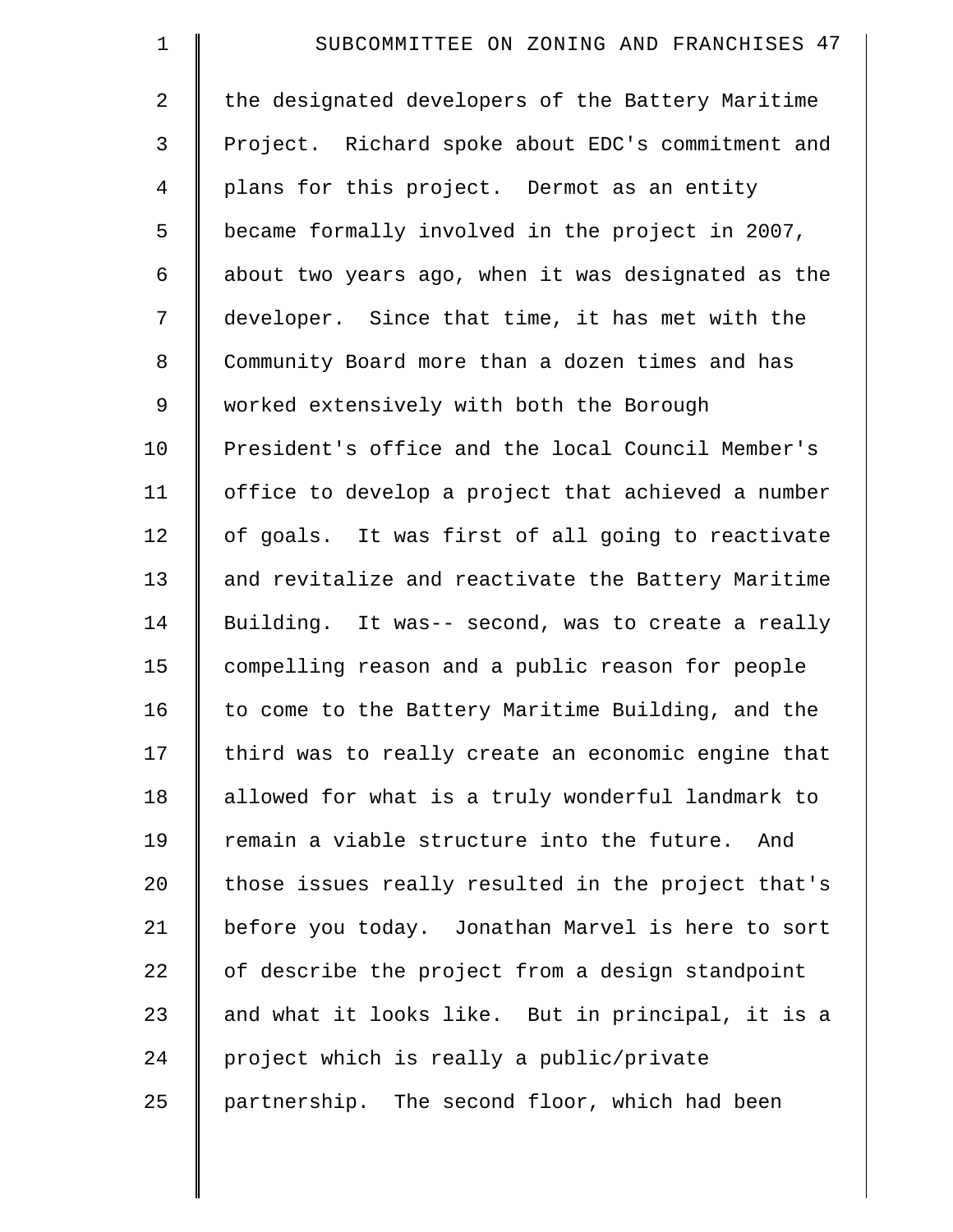| $\mathbf 1$    | SUBCOMMITTEE ON ZONING AND FRANCHISES 48           |
|----------------|----------------------------------------------------|
| $\overline{2}$ | historically the waiting room for the passengers   |
| 3              | coming in to the ferry terminal is going to be     |
| $\overline{4}$ | reactivated, restored and a-- basically becoming a |
| 5              | public living room for lower Manhattan and for the |
| 6              | City. It will be available for cultural events,    |
| 7              | and the developer will be hiring a cultural        |
| 8              | coordinator to make sure that that space is one    |
| 9              | that becomes available for the arts community and  |
| 10             | for the Lower Manhattan community. The upper       |
| 11             | floors will create an economic-- help make the     |
| 12             | project economically viable by introducing a small |
| 13             | boutique hotel project into the building itself.   |
| 14             | In order to allow for this project, which did      |
| 15             | receive unanimous support from the Community       |
| 16             | Board, the Borough President's office and the City |
| 17             | Planning Commission, there are three actions       |
| 18             | before this Committee. The first is a disposition  |
| 19             | of the property. It will be a disposition, a       |
| 20             | long-term lease to Dermot B&B, LLC from the City,  |
| 21             | and it will be a disposition for a portion of the  |
| 22             | first floor and for all of the upper floor.<br>The |
| 23             | lowest-- the ground floor is also going to         |
| 24             | continue to be space that's made available for     |
| 25             | ferries going to Governor's Island as well as some |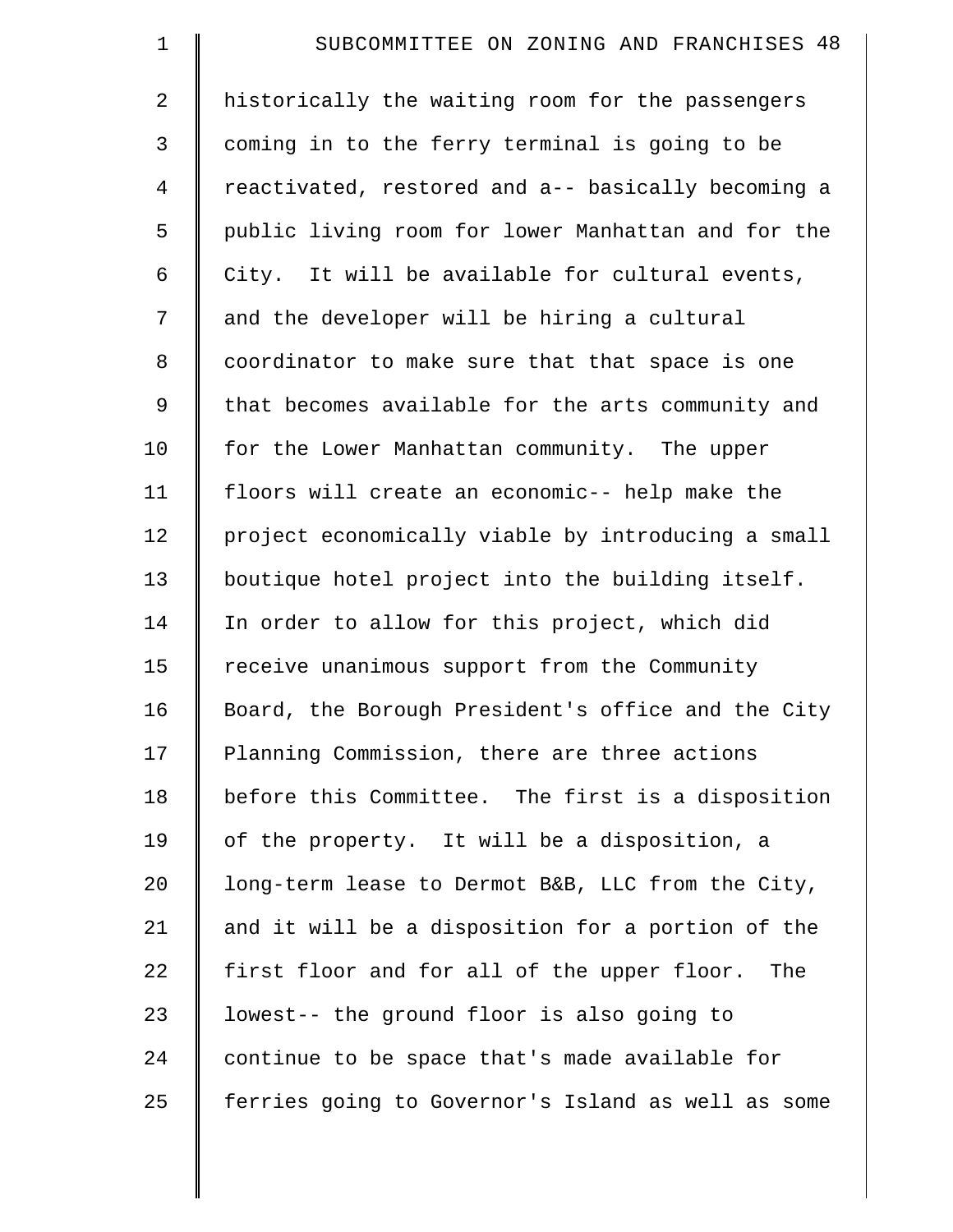| $\mathbf 1$    | SUBCOMMITTEE ON ZONING AND FRANCHISES 49           |
|----------------|----------------------------------------------------|
| $\overline{2}$ | water taxi areas, and so that's excluded from the  |
| 3              | action before you today. It really relates to the  |
| 4              | activities on the upper floor. The second action   |
| 5              | before you is a rezoning. Currently, and it's      |
| 6              | shown on the map that's over to my left, the site  |
| 7              | is currently bisected so that half of the Battery  |
| 8              | Maritime Building is located in an M1-4 zone, the  |
| 9              | remainder of it is located in a C4-6 zone.<br>In   |
| 10             | order to have a uniform set of zoning controls to  |
| 11             | apply to the building as a whole, we are proposing |
| 12             | to shift that zoning district boundary line so     |
| 13             | that the entirety of the Battery Maritime Building |
| 14             | is located within the C4-6 portion of the site.    |
| 15             | And then the third action is an authorization      |
| 16             | under section 62 722 to allow for modification of  |
| 17             | waterfront yard controls, as well as some          |
| 18             | waterfront access requirements. The existing       |
| 19             | building occupies the entire property at this      |
| 20             | point and so, it's impossible to actually include  |
| 21             | the provisions of the waterfront access, which     |
| 22             | would allow for a 40 foot yard on the waterfront   |
| 23             | side of the property. So those are the actions     |
| 24             | before you. As I said, it's received a unanimous   |
| 25             | approval to date. We believe that this is a very   |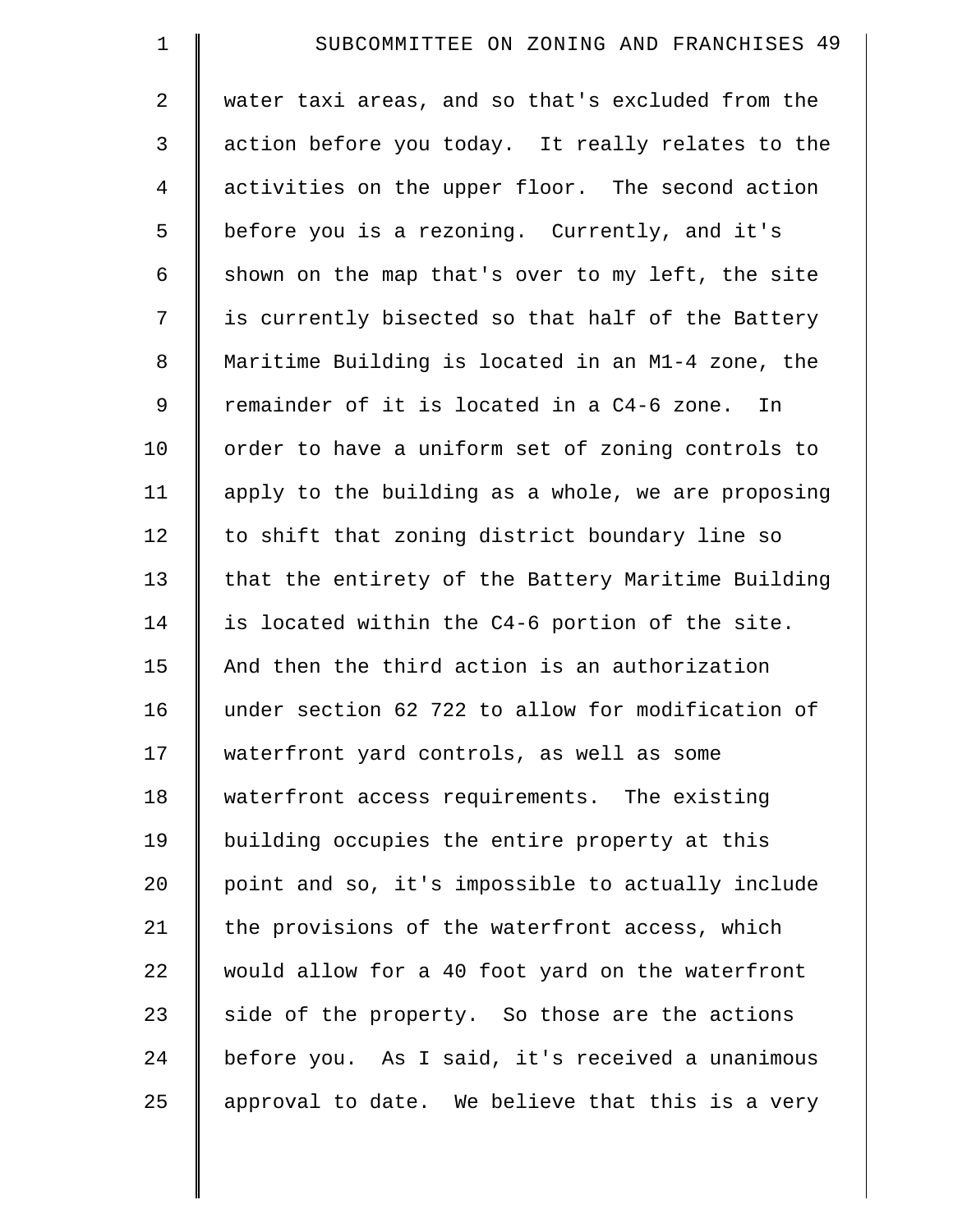| $\mathbf 1$    | SUBCOMMITTEE ON ZONING AND FRANCHISES 50           |
|----------------|----------------------------------------------------|
| 2              | good project for the City and we believe it's a    |
| 3              | great project for lower Manhattan, and we would    |
| $\overline{4}$ | appreciate your support. We do know that there's   |
| 5              | been questions about the design of the project,    |
| 6              | and as Richard said, it received a certificate of  |
| 7              | appropriateness from the Landmarks Commission      |
| 8              | earlier this year, in I think March of 2008.       |
| 9              | Just, Jonathan's going to talk about that process  |
| 10             | to some degree, but I did want to mention from a   |
| 11             | process standpoint, it was again a collaborative   |
| 12             | undertaking. The first hearing before Landmarks    |
| 13             | occurred in October of 2007. There were a number   |
| 14             | of people who spoke, including a number of people  |
| 15             | who spoke in support with comments, including the  |
| 16             | American Institute of Architects, the Municipal    |
| 17             | Arts Society, Landmarks Conservancy. There were    |
| 18             | comments that were reflected in their support      |
| 19             | letters, and the project as it evolved between     |
| 20             | October of 2007 and March of 2008 really took      |
| 21             | those comments as well as comments received from   |
| 22             | the Preservation Commission itself into account to |
| 23             | create a project that we think is a wonderful      |
| 24             | project. Thank you.                                |
| 25             | JONATHAN MARVEL: Can you hear me?                  |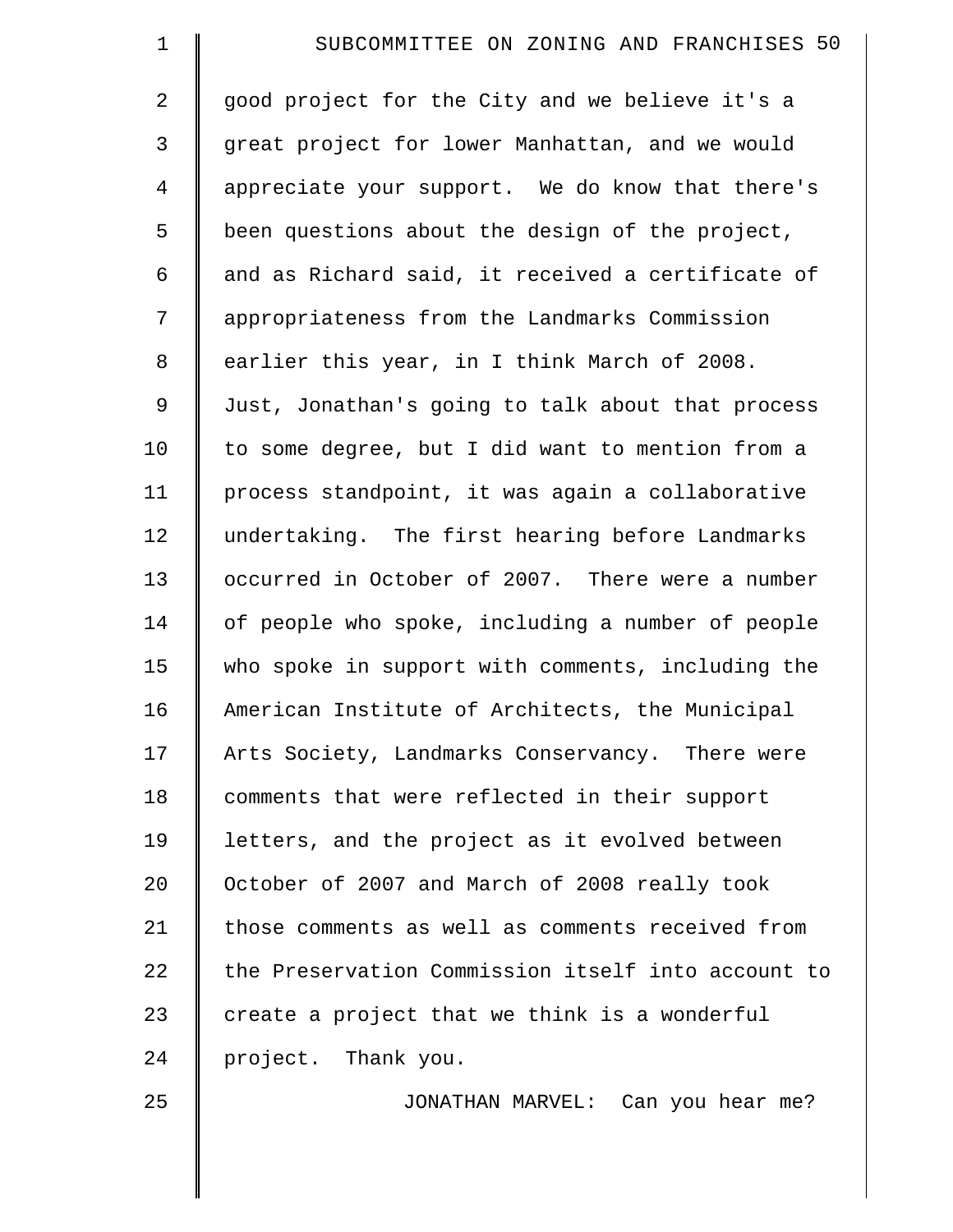| $\mathbf 1$    | SUBCOMMITTEE ON ZONING AND FRANCHISES 51           |
|----------------|----------------------------------------------------|
| $\overline{a}$ | Thank you. Good morning. My name is Jonathan       |
| 3              | Marvel from Rogers Marvel Architects. Council      |
| $\overline{4}$ | Members and Chair, I wanted to very briefly walk   |
| 5              | you through some boards that we've prepared for    |
| 6              | you. This is the location of the Battery Maritime  |
| 7              | Building; it sits next to the Staten Island Ferry  |
| 8              | at the Battery. The building is originally-- it    |
| 9              | originally was designed as a seven slip ferry      |
| 10             | terminal in a-- so this series of diagrams         |
| 11             | indicates how the building has been cut and        |
| 12             | transformed, and is really a fragment of the       |
| 13             | original hold that it-- you can see here in these  |
| 14             | concept drawings by the original architect that it |
| 15             | was a monumental building on the waterfront, with  |
| 16             | a major terminal from the street side, and then    |
| 17             | from the water side these major bays. And you can  |
| 18             | see all seven in a row. The current building is    |
| 19             | from the street side, now you can see it's a piece |
| 20             | of it. So these three bays are the last remaining  |
| 21             | of the seven. The fourth and middle bay was never  |
| 22             | built, which is the space between the Staten       |
| 23             | Island ferry and the Battery Maritime Building     |
| 24             | itself. The building was restored in 1995 to 1998  |
| 25             | in a very beautiful preservation project by Jan    |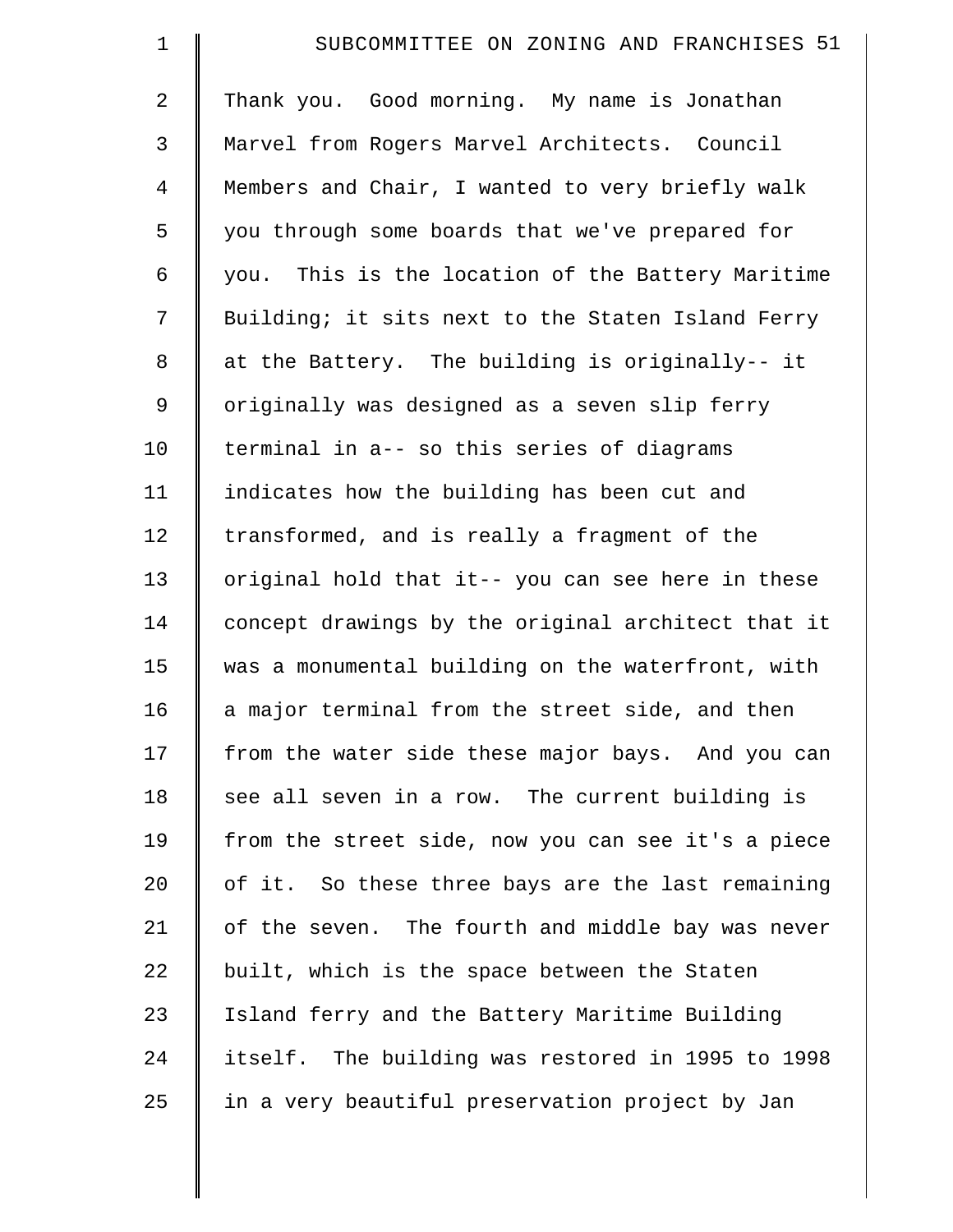| $\mathbf 1$    | SUBCOMMITTEE ON ZONING AND FRANCHISES 52           |
|----------------|----------------------------------------------------|
| $\overline{2}$ | Pekorny's [phonetic] Office, who is continuing on  |
| 3              | the efforts. The parts that we are working on are  |
| $\overline{4}$ | all non-historic, so we're not touching any of the |
| 5              | historic fabric that has been restored in the past |
| 6              | effort. And that really from the South Street      |
| 7              | Side is this large panel of stucco and some of the |
| 8              | metal cladding elements that you see here, where   |
| $\mathsf 9$    | we're not going to be doing any alterations on the |
| 10             | South Street preserved side. Here you can see the  |
| 11             | second floor glass wall, the elevator and stair    |
| 12             | tower, and then set back from the South Street     |
| 13             | side is the glass addition, which is really on the |
| 14             | water side. We couldn't really hide that in any    |
| 15             | way on this-- on the northern part of the          |
| 16             | building, because there are no structural          |
| 17             | components to allow any additional space on this,  |
| 18             | and that's an important reason why it-- why we     |
| 19             | located the footprint of the addition where we     |
| 20             | did. This is the view from the waterfront of the   |
| 21             | current building. You can see the three bays on    |
| 22             | the water. These would then have continued in      |
| 23             | seven bays. So it's-- you can see the Staten       |
| 24             | Island Ferry terminal peeking right here. This is  |
| 25             | a 1940 addition put on by DOT. We'll be removing   |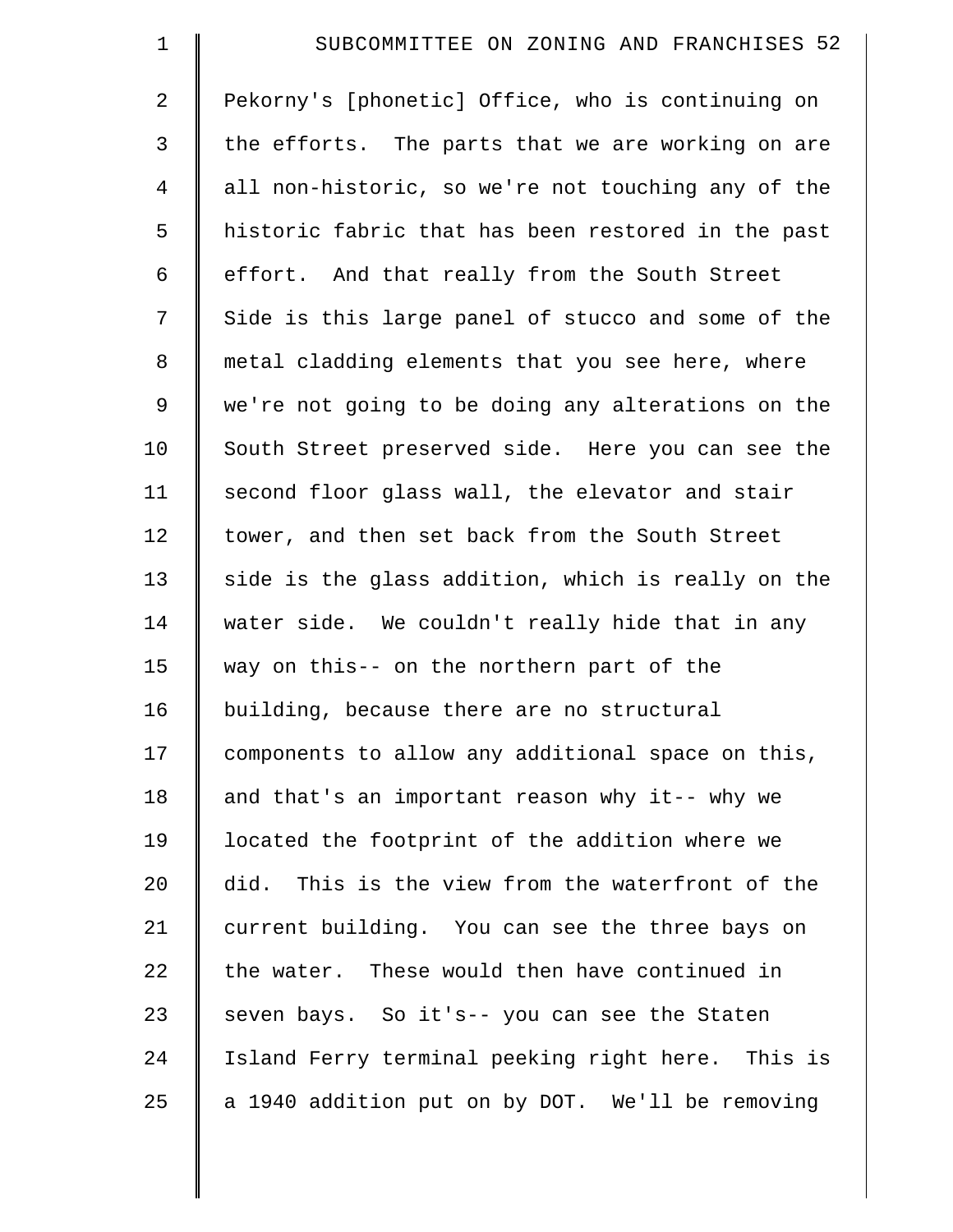| $\mathbf 1$    | SUBCOMMITTEE ON ZONING AND FRANCHISES 53           |
|----------------|----------------------------------------------------|
| $\overline{2}$ | that addition and replacing that with a structure  |
| 3              | that will sit behind the cornice line of the       |
| $\overline{4}$ | building. And the most important feature that I    |
| 5              | want to point out is we will continue in the       |
| 6              | preservation of the project by restoring the four  |
| 7              | cupolas that sit on the top of these columns that  |
| 8              | face the water. And you can see in the-- this      |
| 9              | cupola over here that has the City as its          |
| 10             | backdrop, really disappears in the fabric of the   |
| 11             | City. Its silhouette and its profile are not       |
| 12             | apparent from the water. When you put an addition  |
| 13             | behind those that is reflective of the sky, we are |
| 14             | really restoring the original profile and the      |
| 15             | intent and the celebratory features of the         |
| 16             | building. The cupolas will now be the most         |
| 17             | celebrated portion of the building in this view    |
| 18             | that you see here. And we've gone to great effort  |
| 19             | besides restoring the cupolas to put on the        |
| 20             | pergola that replaces the 1940 addition from DOT.  |
| 21             | And the glass functions that we're using, the      |
| 22             | curtain wall system, will be very high             |
| 23             | performance. It's a clear glass. It will be a--    |
| 24             | one of the-- you know, in keeping with so many of  |
| 25             | the glass additions, Landmarks has been in its     |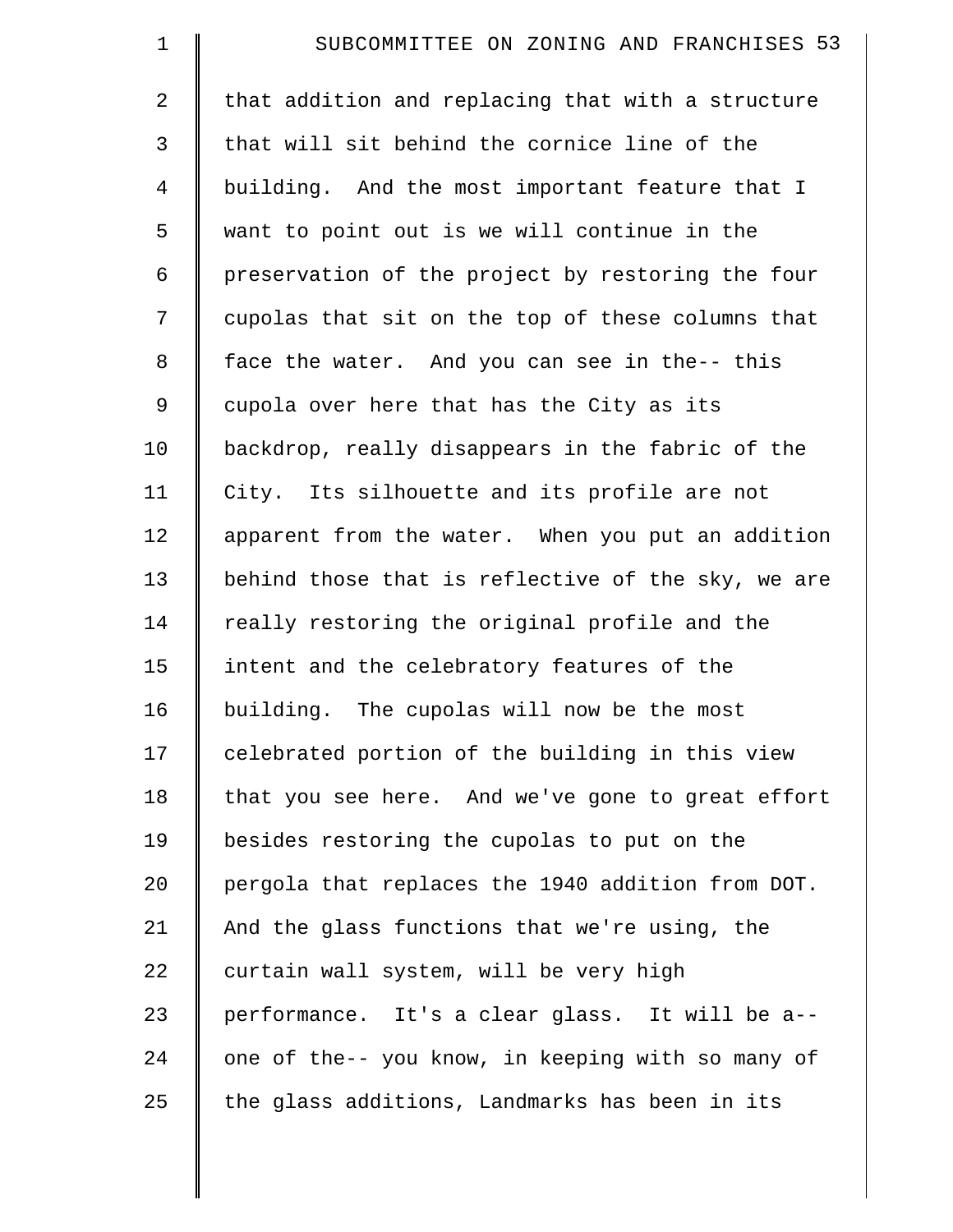| $\mathbf 1$    | SUBCOMMITTEE ON ZONING AND FRANCHISES 54           |
|----------------|----------------------------------------------------|
| $\overline{2}$ | discussions I want to just read to you their       |
| 3              | excerpt, which is appropriate to this portion of   |
| $\overline{4}$ | my discussion. The proposed visible addition will  |
| 5              | reflect the new use, while maintaining the         |
| 6              | original design and function of the building, that |
| 7              | the original complex featured buildings of various |
| 8              | shapes and sizes, which reflected their uses, and  |
| 9              | the construction of a new visible rooftop addition |
| 10             | to accommodate the proposed transportation related |
| 11             | uses will be consistent with the history and       |
| 12             | evolution of the site, that the glass and metal is |
| 13             | consistent with the types of rooftop features,     |
| 14             | such as skylights, that were historically found in |
| 15             | the buildings of this complex and the other        |
| 16             | transportation related buildings of this age; that |
| 17             | the contemporary design and the use of glass and   |
| 18             | metal will enhance the relationship between the    |
| 19             | Battery Maritime Building and the new Whitehall    |
| 20             | Ferry Terminal, and restore and strengthen the     |
| 21             | sense of their shared history within a complex of  |
| 22             | ferry-related structures. I would like to--        |
| 23             | CHAIRPERSON AVELLA: [Interposing]                  |
| 24             | I'm sorry, what were you reading from?             |
| 25             | JONATHAN MARVEL: That was from the                 |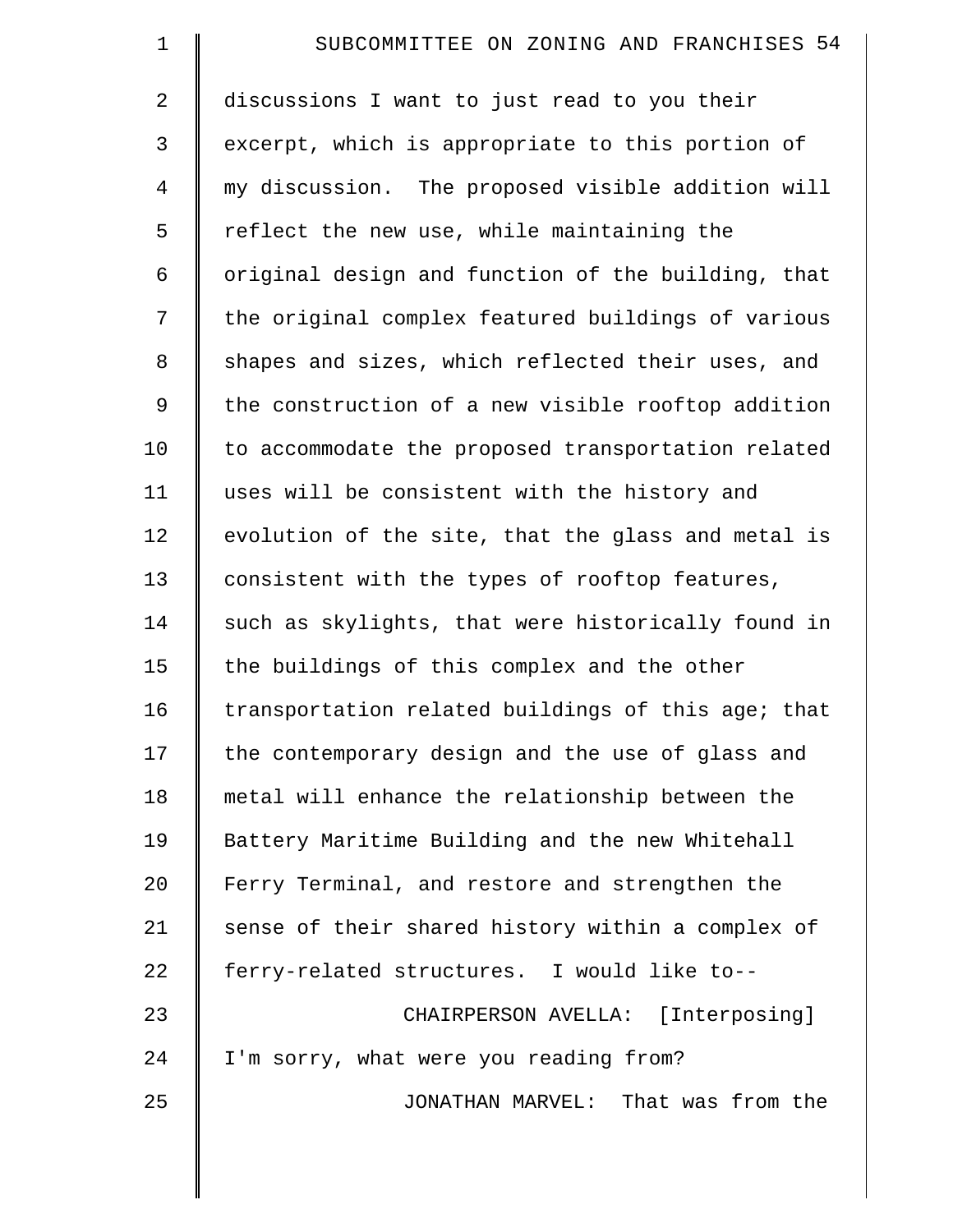| $\mathbf 1$    | SUBCOMMITTEE ON ZONING AND FRANCHISES 55           |
|----------------|----------------------------------------------------|
| $\overline{2}$ | Landmark Commission letter of appropriateness--    |
| 3              | CHAIRPERSON AVELLA: [Interposing]                  |
| 4              | Okay.                                              |
| 5              | JONATHAN MARVEL: --that was issued                 |
| 6              | on February 21, 2008. I'll now proceed with the    |
| 7              | interior portions of the building that are really  |
| 8              | celebrating the public uses, the new public uses   |
| 9              | of the structure, starting with the South Street   |
| 10             | entrance. We're going to be making a series of     |
| 11             | moves that will make the building handicapped      |
| 12             | accessible. Currently the ground floor of the      |
| 13             | building is three feet above the street level.     |
| 14             | We're going to be lowering the ground floor in     |
| 15             | order to have an ADA direct access. We're going    |
| 16             | to be widening the existing doors, but we're going |
| 17             | to be restoring the historic fabric around those   |
| 18             | doors. When you enter that lobby area, this is     |
| 19             | the lobby to the second floor public waiting room; |
| 20             | we're now going to have a grand entrance. So this  |
| 21             | is a room that will be serving 700 people at any   |
| 22             | given event. So this is one of those wonderful     |
| 23             | spaces that you, you know, celebrating the         |
| 24             | arrival. The existing waiting room is really a, a  |
| 25             | vestige of it's original past. This is a historic  |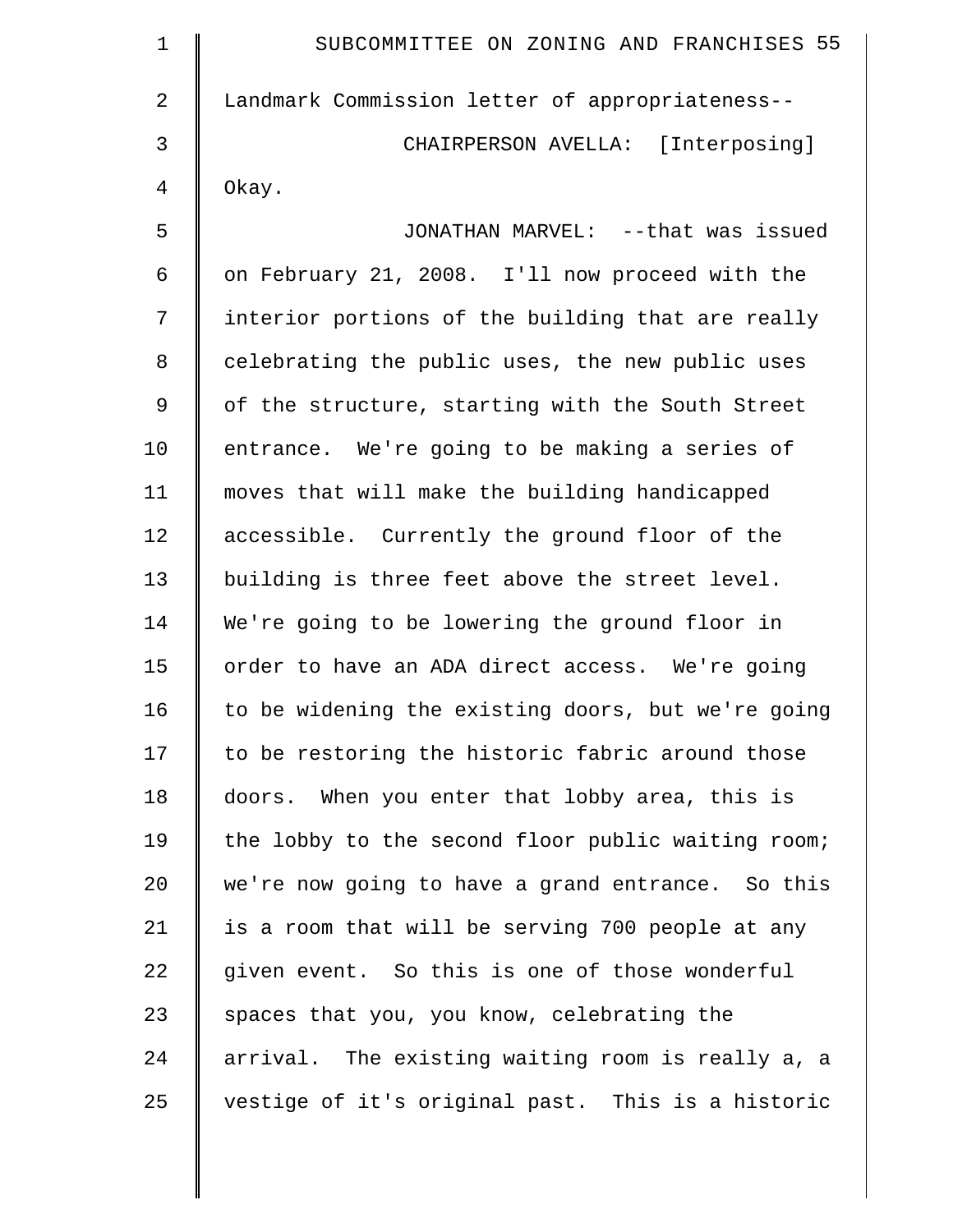| $\mathbf 1$    | SUBCOMMITTEE ON ZONING AND FRANCHISES 56           |
|----------------|----------------------------------------------------|
| $\overline{2}$ | photograph showing the waiting room it its         |
| 3              | splendor. Today it's really a very decrepit and    |
| 4              | unable to be used space, that we'll be restoring   |
| 5              | its cornice work and columns, replacing the        |
| 6              | skylight with a new skylight and transforming this |
| 7              | room into what will be New York City's downtown    |
| 8              | living room. Again, this will be a building that   |
| $\mathsf 9$    | will be open to the public and really celebrating  |
| 10             | that kind of use of public space. I think this is  |
| 11             | one of the important features that we're doing.    |
| 12             | Thank you.                                         |
| 13             | [Pause]                                            |
| 14             | CHAIRPERSON AVELLA: Okay. This                     |
| 15             | application lies within Council Member Gerson's    |
| 16             | District. Is that the end of your testimony?       |
| 17             | STEVE BENJAMIN: So you know why                    |
| 18             | I'm here, my name is Steve Benjamin from the       |
| 19             | Dermot Company, I'm a principal. I'm responsible   |
| 20             | for the project. I'm here to answer any questions  |
| 21             | about the economics or anything else you may have  |
| 22             | about the plan.                                    |
| 23             | CHAIRPERSON AVELLA: Since Council                  |
| 24             | Member Gerson is holding off his comments until    |
| 25             | after the public testimony, I have a-- just one    |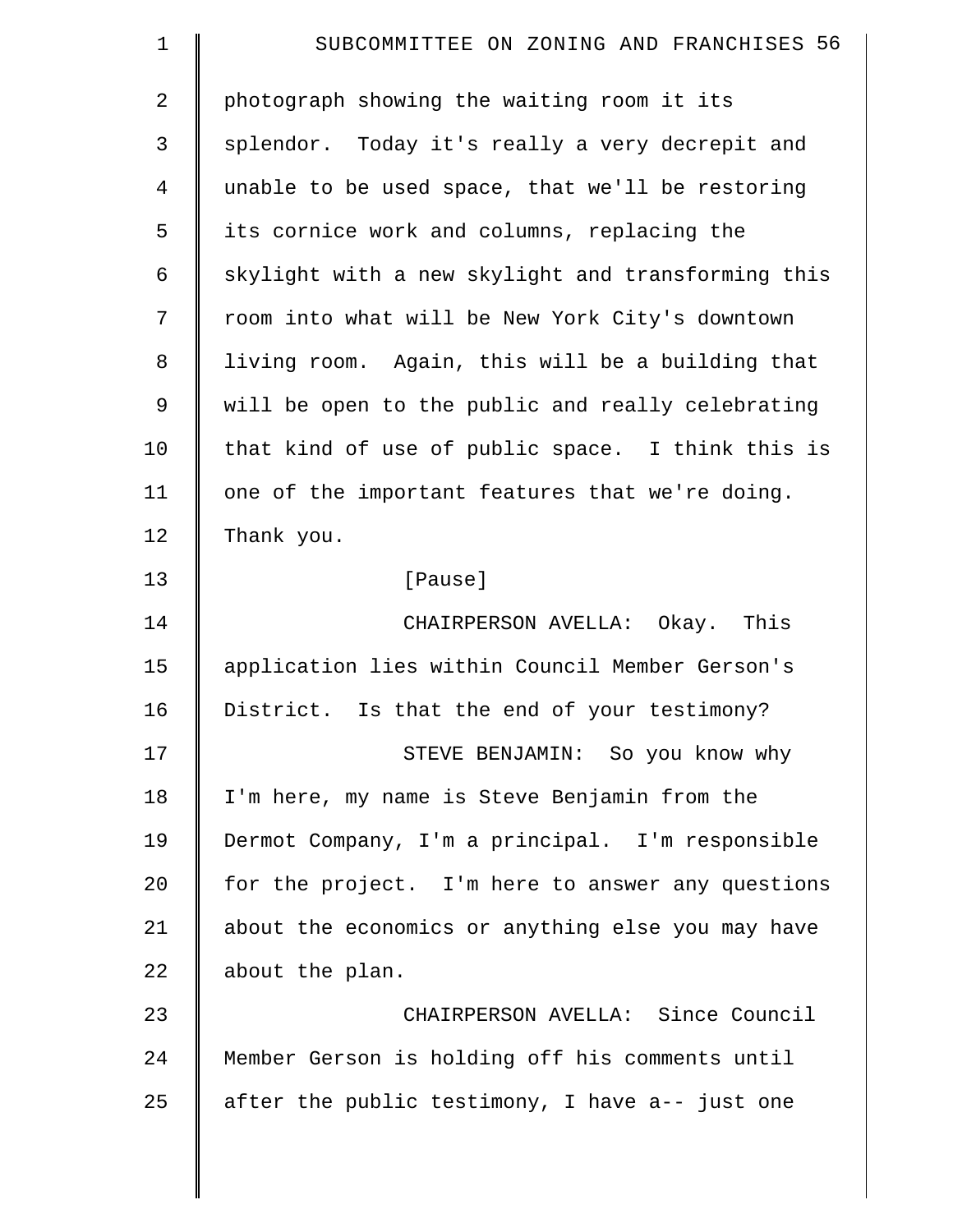| $\mathbf 1$    | SUBCOMMITTEE ON ZONING AND FRANCHISES 57           |
|----------------|----------------------------------------------------|
| $\overline{2}$ | comment. When I met with you and was given the     |
| 3              | presentation on this project, my first reaction    |
| 4              | was, wow, this is a monstrosity. I haven't         |
| 5              | changed one iota from that position. My question   |
| 6              | is, is why couldn't you come up with something     |
| 7              | that matched the architecture of the building?     |
| $\,8\,$        | With all the resources that obviously went into    |
| $\mathsf 9$    | this, why in fact throw different types of         |
| 10             | architecture together and think that's a good fit? |
| 11             | Couldn't we have come up with a better design that |
| 12             | matched the unique architecture of this building?  |
| 13             | JONATHAN MARVEL: Thank you. I                      |
| 14             | would like to address that. We did look at         |
| 15             | multiple ways of adding on to this structure. And  |
| 16             | as I described, we only had one place where we     |
| 17             | could put on this addition, and it had to be on    |
| 18             | the water side of the building. We did look at     |
| 19             | other architectural vocabularies that were in--    |
| 20             | that were trying to mimic and match the existing   |
| 21             | historic fabric. And we found that in doing so     |
| 22             | that the cupolas and the pergola that were really  |
| 23             | the celebratory and single most important feature  |
| 24             | of the water side of the building, they would      |
| 25             | disappear in their view, because they get consumed |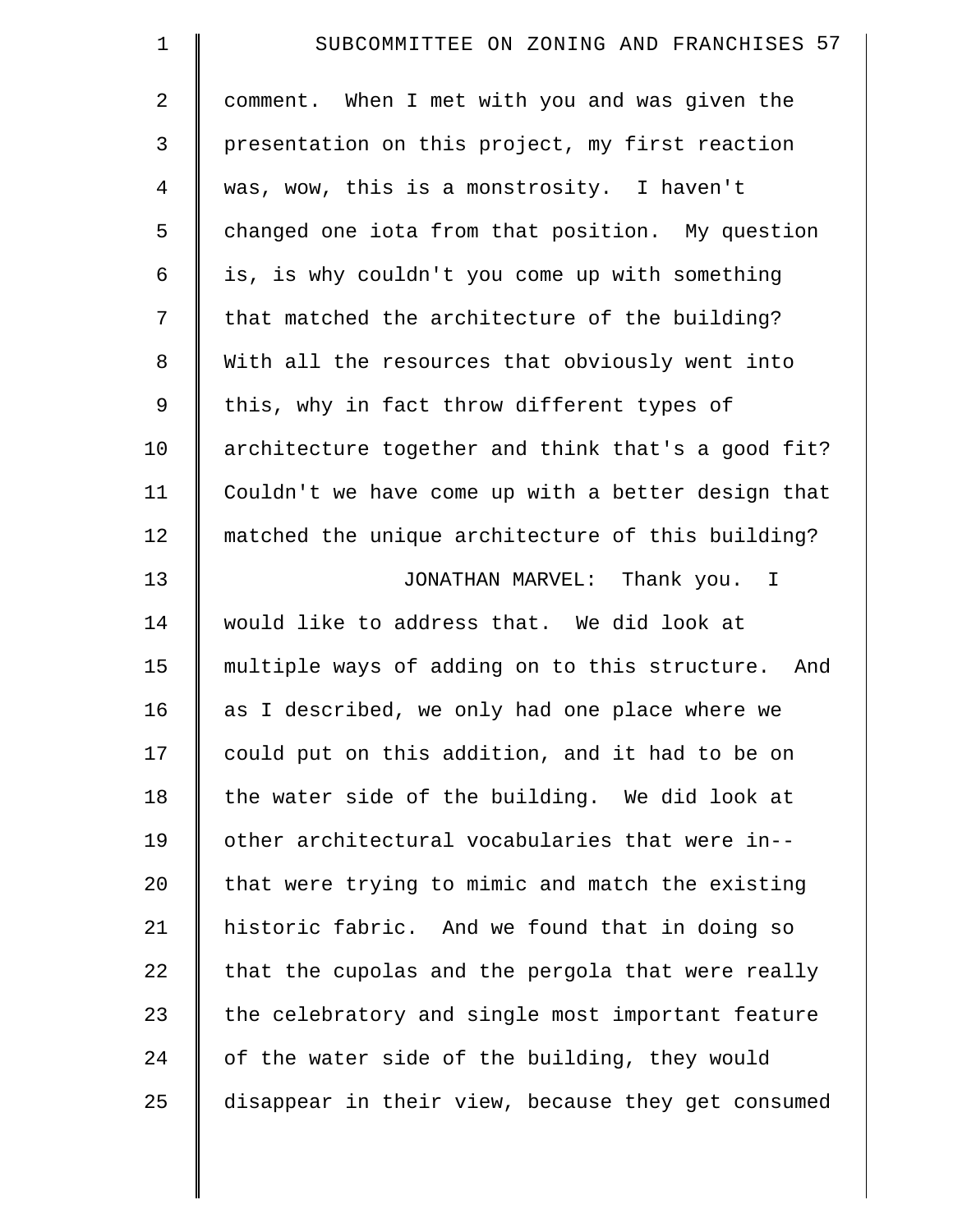| $\mathbf 1$    | SUBCOMMITTEE ON ZONING AND FRANCHISES 58           |
|----------------|----------------------------------------------------|
| $\overline{a}$ | by a background of painted metal, which is what    |
| 3              | the base of the building is basically a Beaux Arts |
| 4              | painted metal building, beautifully done, I'm not  |
| 5              | trying to belittle it. But the cupolas and the     |
| 6              | pergola would disappear within that fabric. By     |
| 7              | putting a backdrop of glass, which is a very--     |
| 8              | it's neutral in many-- in the way the light        |
| 9              | changes in the harbor, sometimes it's there,       |
| 10             | sometimes it's not there, but the neutrality of    |
| 11             | that backdrop really celebrated and put forward    |
| 12             | the cupolas and the pergola that we felt were,     |
| 13             | were in keeping with pure construction of what was |
| 14             | originally there. We didn't want to reinvent what  |
| 15             | was there, so we only rebuilt exactly what was     |
| 16             | there, the way it is, so that the new elements     |
| 17             | would be a complement to that and not trying to be |
| 18             | consumed within it. But it's a very good point,    |
| 19             | and it comes up time and time again when you're    |
| 20             | working with a historic structure. And it's an     |
| 21             | ongoing design issue among the architectural       |
| 22             | community.                                         |
| 23             | CHAIRPERSON AVELLA: I appreciate                   |
| 24             | your answer, I just happen to disagree with it.    |
| 25             | So we'll agree to disagree. The one comment I      |
|                |                                                    |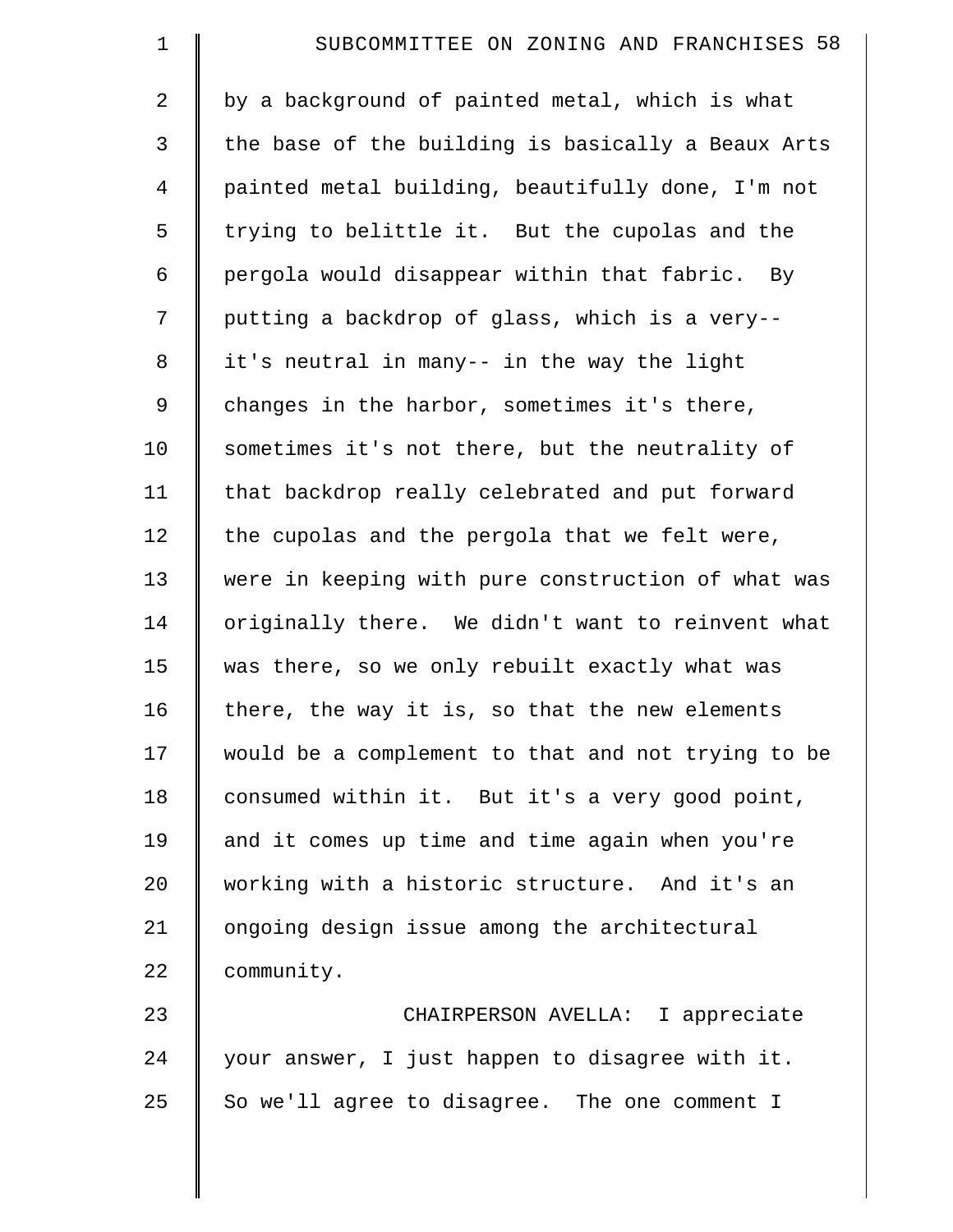| $\mathbf 1$    | SUBCOMMITTEE ON ZONING AND FRANCHISES 59           |
|----------------|----------------------------------------------------|
| $\overline{2}$ | have though, and this is a rebuke, when we had our |
| 3              | meeting, and when I first saw the designs and I    |
| 4              | said, gee, I find it hard to believe that the      |
| 5              | entire preservation community is going along with  |
| 6              | this, and I specifically said, the Historic        |
| 7              | Districts Council, the Landmarks Conservancy, I    |
| 8              | said the two groups. And the answer I got back     |
| 9              | was, yeah, nobody has a problem with that.         |
| 10             | Obviously now I know that's not correct. So I do   |
| 11             | not like being lied to. I got to tell you, I       |
| 12             | think that is a disgrace on your part that you     |
| 13             | weren't up front with me.                          |
| 14             | STEVE BENJAMIN: Again, this is                     |
| 15             | Steve Benjamin. Chairman, I wasn't at the meeting  |
| 16             | because I was on a family--                        |
| 17             | CHAIRPERSON AVELLA: [Interposing]                  |
| 18             | [Off Mic]                                          |
| 19             | STEVE BENJAMIN: Sure. I was on a                   |
| 20             | family vacation, so I can't speak to what was said |
| 21             | in the room. But I do know that we went through--  |
| 22             | I personally attended well over 30 sessions with   |
| 23             | members of the architectural community, all in     |
| 24             | preparation for the landmarks process. We did a    |
| 25             | tremendous amount of outreach. And this is-- I     |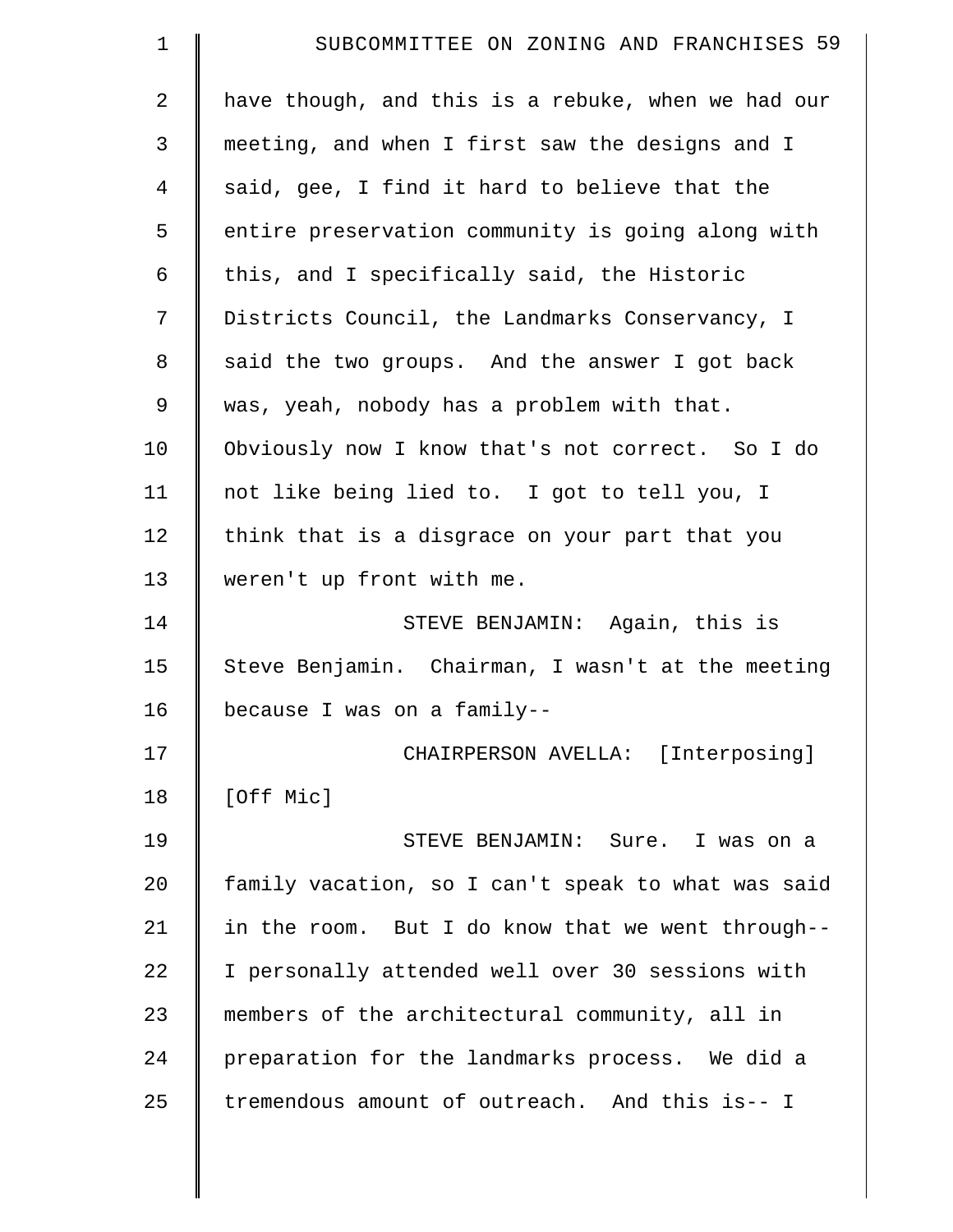| $\mathbf 1$    | SUBCOMMITTEE ON ZONING AND FRANCHISES 60           |
|----------------|----------------------------------------------------|
| 2              | think your reaction is one that we've had a number |
| 3              | of times with people in the sense that             |
| $\overline{4}$ | architecturally you're challenged by the design.   |
| 5              | We're challenged by it. I mean I can certainly     |
| 6              | say in full honesty and confidence that that is    |
| 7              | the most expensive design we could possibly create |
| $\,8\,$        | for this building, and it would not necessarily    |
| 9              | be, you know, an economic strategy. It is a        |
| 10             | strategy that allows the old building to be put    |
| 11             | back in use, and it found broad support, extremely |
| 12             | broad support when we saw a vast amount of         |
| 13             | architecturally sensitive groups. And I'm not      |
| 14             | sure what was said in the meeting and I apologize  |
| 15             | for not being at it. But I do know for a fact      |
| 16             | that we had far more support than we had           |
| 17             | negatives. And I think that that was the most      |
| 18             | compelling part of it.                             |
| 19             | CHAIRPERSON AVELLA: And I accept                   |
| 20             | your apology, but it doesn't really go to the      |
| 21             | heart of the issue. I specifically mentioned two   |
| 22             | groups, and the answer I got back at the briefing  |
| 23             | was, everybody's fine with this, basically         |
| 24             | implying that the two groups I asked about were in |
| 25             | favor of it, and that is not the case. And I got   |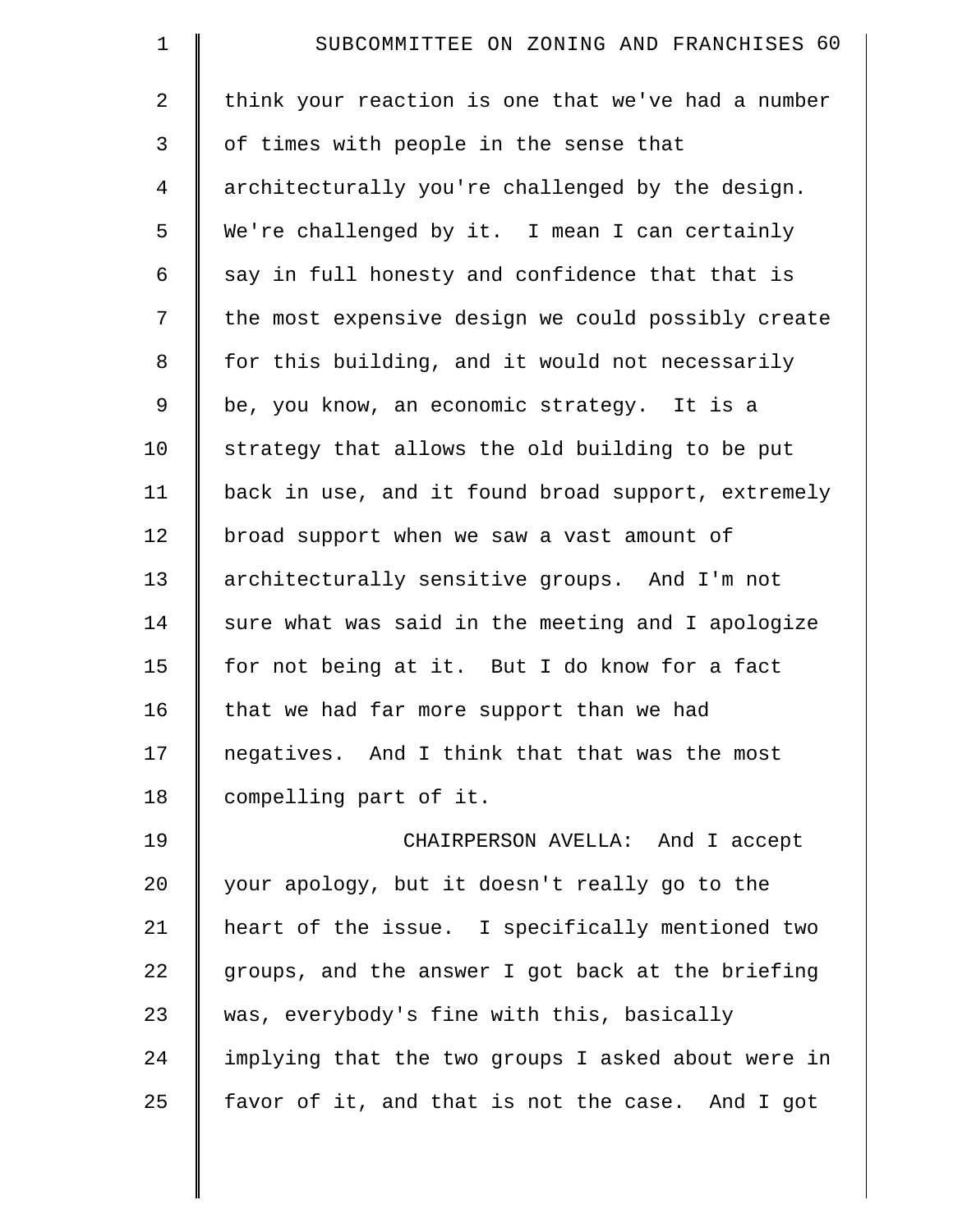| $\mathbf 1$    | SUBCOMMITTEE ON ZONING AND FRANCHISES 61           |
|----------------|----------------------------------------------------|
| $\overline{2}$ | to tell you, I do not like being lied to, and      |
| 3              | there's no excuse for that. The answer should      |
| 4              | have been, I don't know. And this is something     |
| 5              | that not only you, but the City, should know. You  |
| 6              | do not come to a Council Member and give false     |
| 7              | information. That is simply not acceptable.        |
| $\,8\,$        | MELANIE MEYERS: I think we all                     |
| 9              | agree with that. I was also not at the meeting.    |
| 10             | And I could certainly tell you at the landmarks    |
| 11             | hearings that Historic Districts Council did speak |
| 12             | in opposition. Landmarks Conservancy, as we said,  |
| 13             | gave its conditional support, gave some comments,  |
| 14             | and we believe that those comments are reflected   |
| 15             | in the final design. So to-- from a record         |
| 16             | standpoint and from a project standpoint, we       |
| 17             | certainly agree with you that Historic Districts   |
| 18             | Council did not support the project at that time.  |
| 19             | CHAIRPERSON AVELLA: Any questions                  |
| 20             | from my colleagues? Thank you. I assume you'll     |
| 21             | hang around--                                      |
| 22             | MELANIE MEYERS: [Interposing] We                   |
| 23             | will.                                              |
| 24             | CHAIRPERSON AVELLA: --for the                      |
| 25             | public testimony.                                  |
|                |                                                    |

 $\parallel$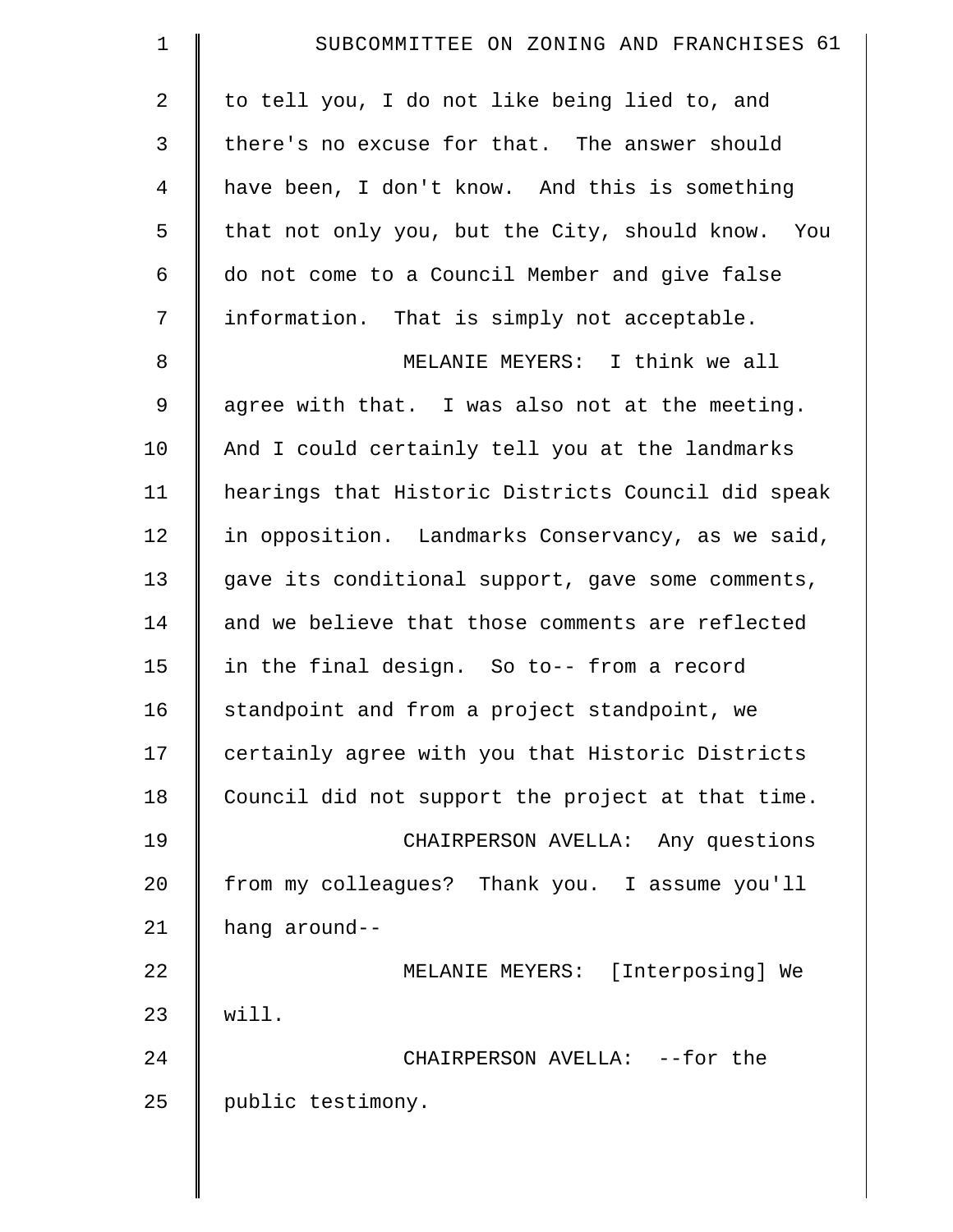| $\mathbf 1$    | SUBCOMMITTEE ON ZONING AND FRANCHISES 62          |
|----------------|---------------------------------------------------|
| $\overline{2}$ | MELANIE MEYERS: Absolutely.                       |
| 3              | [Pause]                                           |
| $\overline{4}$ | CHAIRPERSON AVELLA: We will start                 |
| 5              | with one panel in favor and then we have one      |
| 6              | speaker in opposition. Jennifer Hong from the     |
| 7              | Manhattan Borough President's Office. Jonathan    |
| 8              | Marvel-- oh, I'm sorry. Okay. And Ro [phonetic]   |
| 9              | I'm not sure how to pronounce it, Sheffe, from    |
| 10             | Community Board 1.                                |
| 11             | [Pause]                                           |
| 12             | JENNIFER HONG: Good morning Chair                 |
| 13             | Avella and Subcommittee Members. My name is       |
| 14             | Jennifer Hong, and I'm an Urban Planner for       |
| 15             | Manhattan Borough President Scott Stringer. The   |
| 16             | Borough President supports the redevelopment of   |
| 17             | the Battery Maritime Building, and recommended    |
| 18             | approval of the disposition and zoning actions in |
| 19             | his recommendation.                               |
| 20             | [Off Mic]                                         |
| 21             | JENNIFER HONG: --development                      |
| 22             | presents a better land use than the existing      |
| 23             | vacant space in the building, and it complements  |
| 24             | the City's efforts to reactivate the waterfront.  |
| 25             | The zoning change would provide Dermot the        |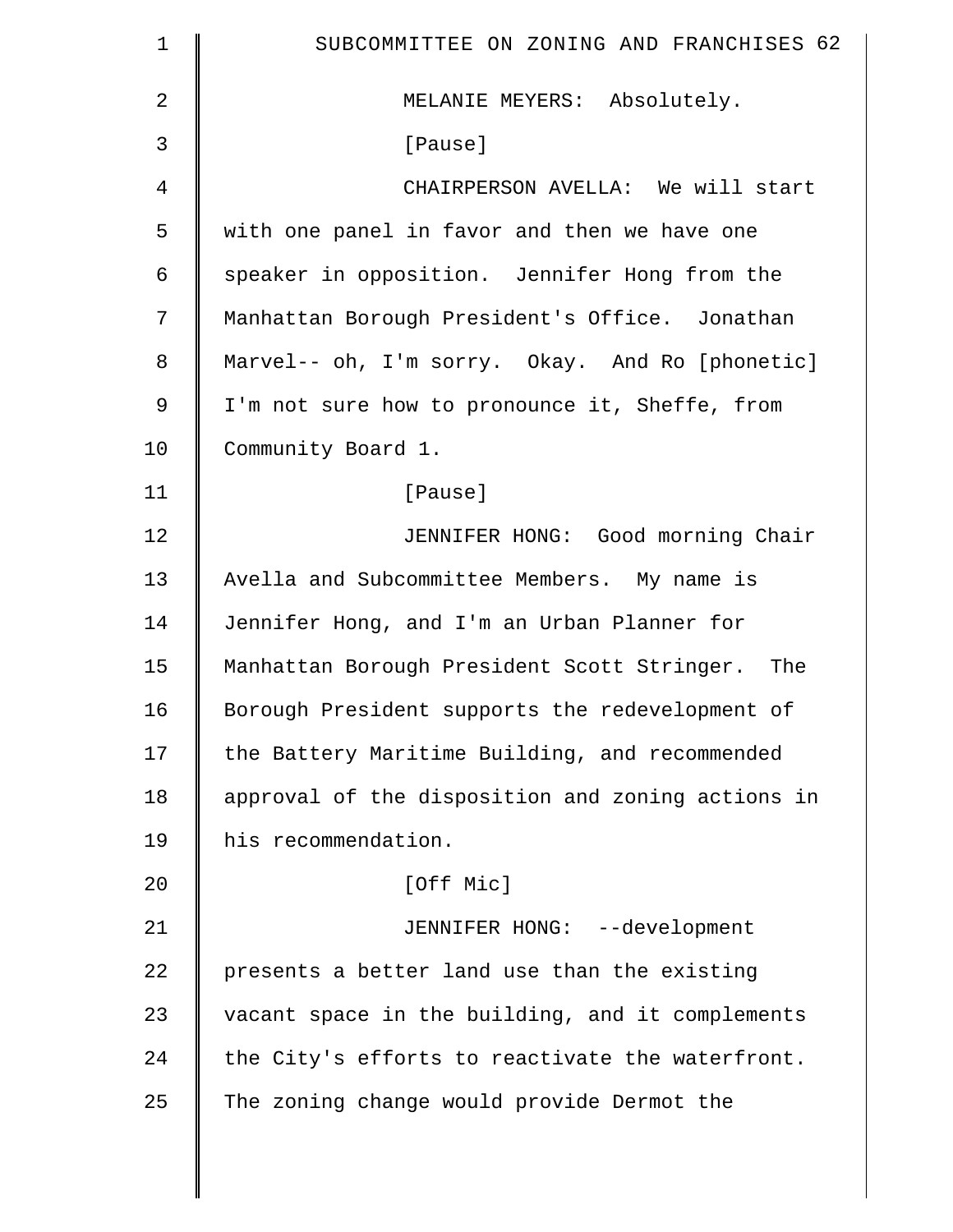| $\mathbf 1$    | SUBCOMMITTEE ON ZONING AND FRANCHISES 63           |
|----------------|----------------------------------------------------|
| $\overline{a}$ | flexibility needed to redevelop the existing       |
| 3              | building in consideration of the structural        |
| $\overline{4}$ | constraints of developing on a platform with an    |
| 5              | LPC approved design and with the proposed uses.    |
| 6              | The Great Hall in particular will provide much     |
| 7              | needed space for lower Manhattan cultural and arts |
| 8              | organizations. We'd like to thank Dermot and EDC   |
| 9              | for working closely with our office, Council       |
| 10             | Member Gerson, and Community Board 1 to develop a  |
| 11             | proposal for the great hall that will provide      |
| 12             | space for community and cultural uses with a       |
| 13             | priority given to community-based organizations.   |
| 14             | This will be a significant benefit to the growing  |
| 15             | Lower Manhattan community and will meet a pressing |
| 16             | local need. Dermot, as said before, has committed  |
| 17             | to hire a full-time cultural coordinator who will  |
| 18             | work with community stakeholders and relevant City |
| 19             | agencies to program the space, and has also        |
| 20             | committed to provide Community Board 1 with an     |
| 21             | annual report of Great Hall cultural users.<br>We  |
| 22             | commend Dermot for making such commitments in that |
| 23             | they will ultimately ensure that the Great Hall    |
| 24             | will be programmed successfully, and there will be |
| 25             | an ongoing opportunity for community input on how  |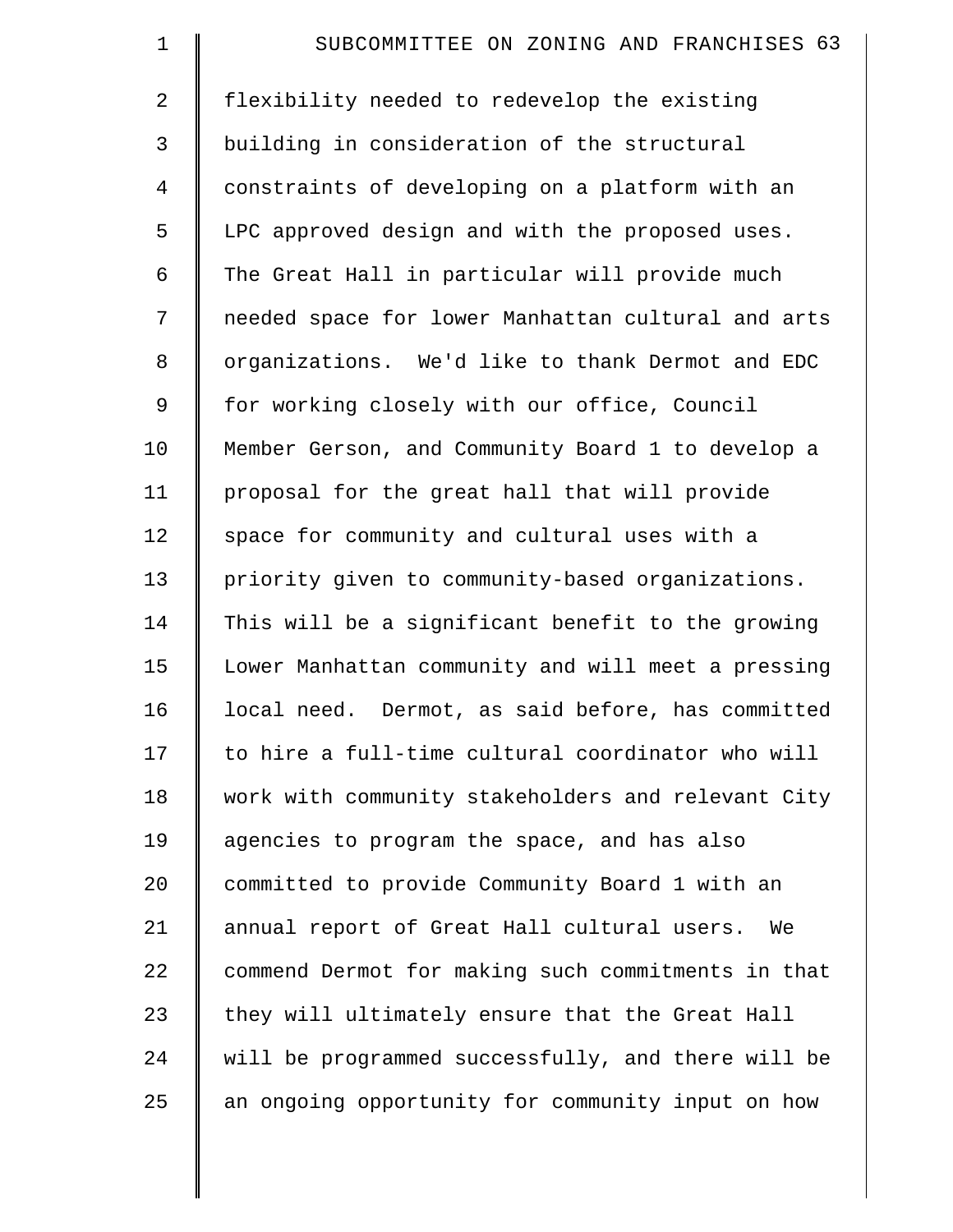| $\mathbf 1$ | SUBCOMMITTEE ON ZONING AND FRANCHISES 64           |
|-------------|----------------------------------------------------|
| 2           | the space will be used.                            |
| 3           | [Pause]                                            |
| 4           | RO SHEFFE: Am I on? Yes. Good                      |
| 5           | morning. Thank you for letting my testify. I       |
| 6           | will be very brief. My name is Ro Sheffe. I        |
| 7           | represent Community Board 1. I am the Chair of     |
| 8           | the Financial District Committee, and I have to    |
| $\mathsf 9$ | say first that there should have been copies       |
| 10          | distributed of the resolution we issued. As you    |
| 11          | can see, the Community Board was unanimously in    |
| 12          | favor. I just want to give a little bit of         |
| 13          | background as to how that came to be, because at   |
| 14          | the outset far more than a year ago, a significant |
| 15          | number of members of the Community Board shared    |
| 16          | views similar to Mr. Chairman. We-- there were a   |
| 17          | significant number of people who thought that it   |
| 18          | was not appropriate. Over the course of-- I        |
| 19          | believe more than a year, the Dermot company and   |
| 20          | EDC came back and back and back to us, on many     |
| 21          | occasions, listening to our concerns, made         |
| 22          | significant changes to the original plan, to the   |
| 23          | point where we ended up with a process after a     |
| 24          | year of cooperation that the community loves,      |
| 25          | quite frankly. And I can speak for my Committee,   |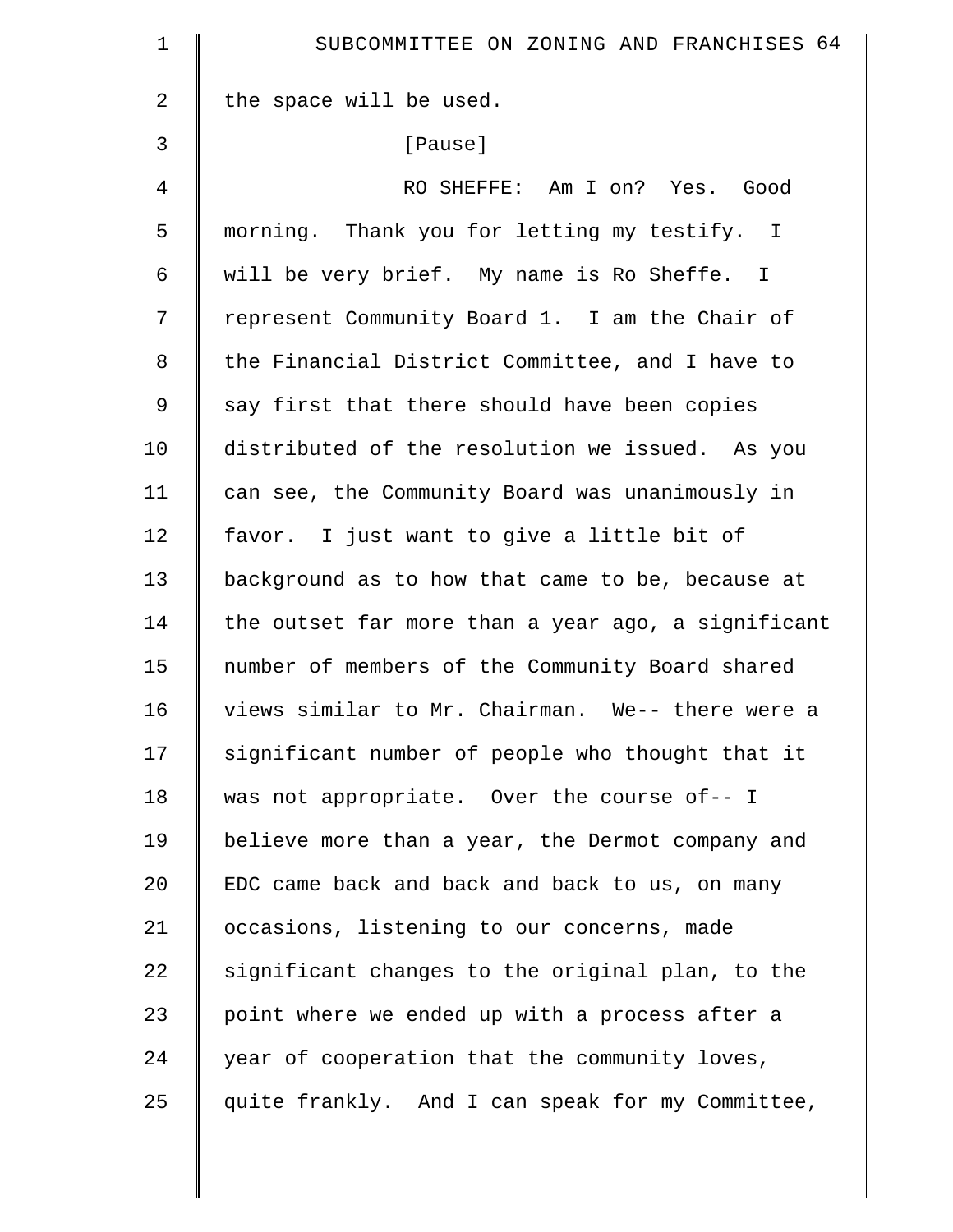| $\mathbf 1$    | SUBCOMMITTEE ON ZONING AND FRANCHISES 65            |
|----------------|-----------------------------------------------------|
| 2              | which ruled on the zoning and land use issues,      |
| 3              | which I think of the two I think the zoning is not  |
| $\overline{4}$ | something that we were ever very concerned about.   |
| 5              | I think it's appropriate to make that small         |
| 6              | change. The usage, on the other hand, is            |
| 7              | something that concerned us at first and we are     |
| $\,8\,$        | delighted with now. Changing the Great Hall, from   |
| 9              | the original concept, which was basically a check   |
| 10             | in portion for the hotel, into a public space that  |
| 11             | would be the equivalent for the Financial           |
| 12             | District, equivalent of what the Winter Garden      |
| 13             | serves for the western part of the District, which  |
| 14             | is something we badly need. So I just wanted to     |
| 15             | say that I am greatly appreciative of the efforts   |
| 16             | that EDC and Dermot company made in accommodating   |
| 17             | us, and we are unanimously in favor. Thank you.     |
| 18             | CHAIRPERSON AVELLA: Thank you.                      |
| 19             | Next speaker is Simeon Bankoff and the Historic     |
| 20             | Districts Council.                                  |
| 21             | [Pause]                                             |
| 22             | SIMEON BANKOFF: Good morning,                       |
| 23             | Council Members. I'd like to thank you for this     |
| 24             | opportunity to talk on this important issue.<br>I'd |
| 25             | also like to send a special thank you to Council    |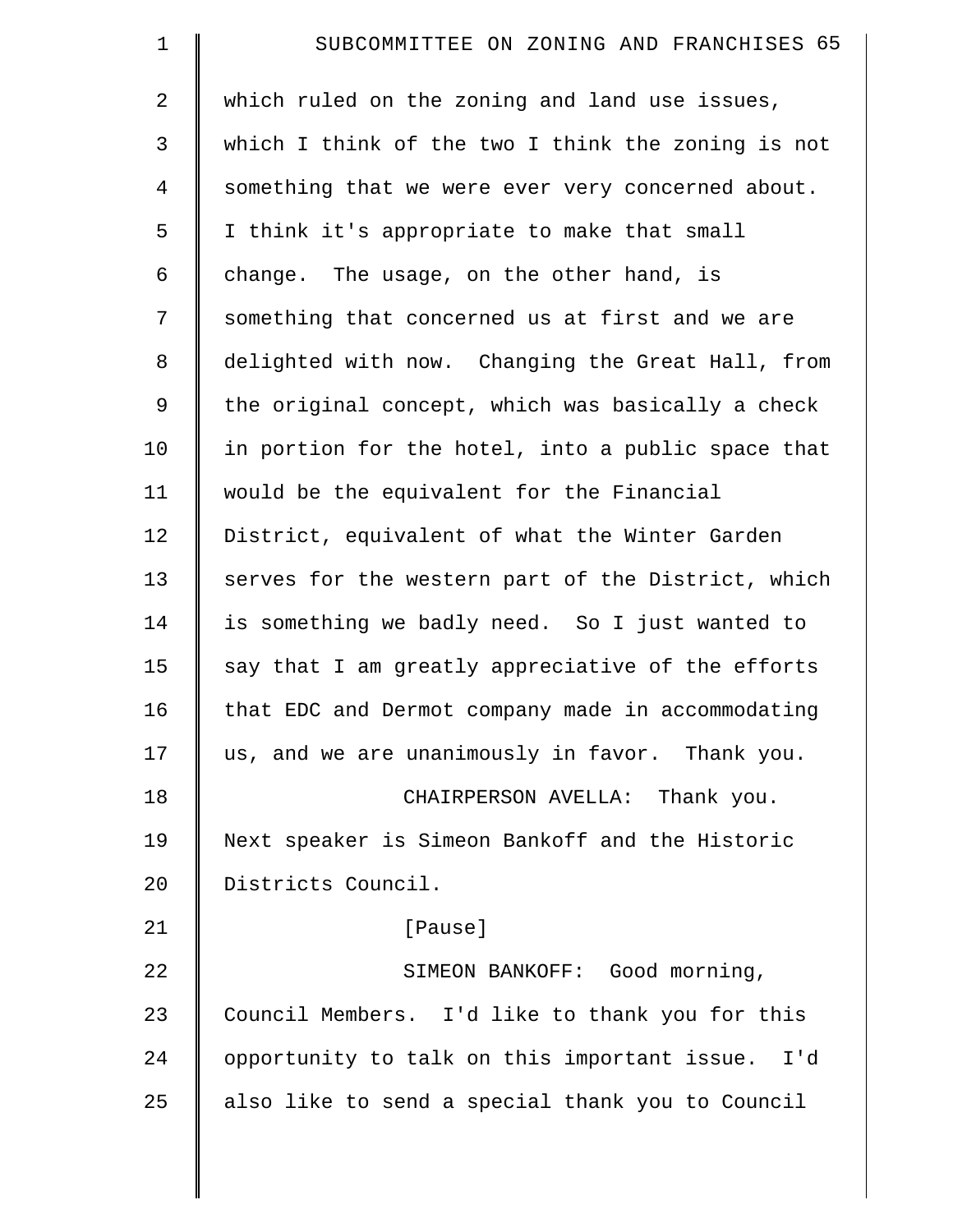| $\mathbf 1$    | SUBCOMMITTEE ON ZONING AND FRANCHISES 66            |
|----------------|-----------------------------------------------------|
| $\overline{2}$ | Member Alan Gerson, who represents this District,   |
| 3              | and also represents more Historic Districts than    |
| $\overline{4}$ | any other Council Member, and has been a great      |
| 5              | friend to landmark efforts and to HDC. It is a      |
| 6              | testament to our strong friendship that I now feel  |
| 7              | comfortable with respectfully disagreeing with his  |
| 8              | feelings that he made clear to me about this        |
| 9              | project that's before us today. Frankly put, the    |
| 10             | proposal for the addition is simply unacceptable.   |
| 11             | During the conversation at LPC, we did say as       |
| 12             | much, and the State Historic Preservation Office    |
| 13             | also weighed in with its concerns. I don't know     |
| 14             | if they had done it officially, but they had        |
| 15             | spoken with us informally about many concerns, and  |
| 16             | I'm kind of curious what they eventually had said.  |
| 17             | In addition, two LPC Commissioners agreed with us,  |
| 18             | which is a fine example of the growing discussion   |
| 19             | and the growing transparency of that agency.<br>The |
| 20             | glass block is simply inappropriate. It conflicts   |
| 21             | jarringly with both the ferry terminal and is not   |
| 22             | a gracious or even really exciting fit. It's        |
| 23             | merely a glass box on top of a stunning Beaux Arts  |
| 24             | building. Now contrary to what some people may      |
| 25             | believe, I am not an extremist. Do I prefer this    |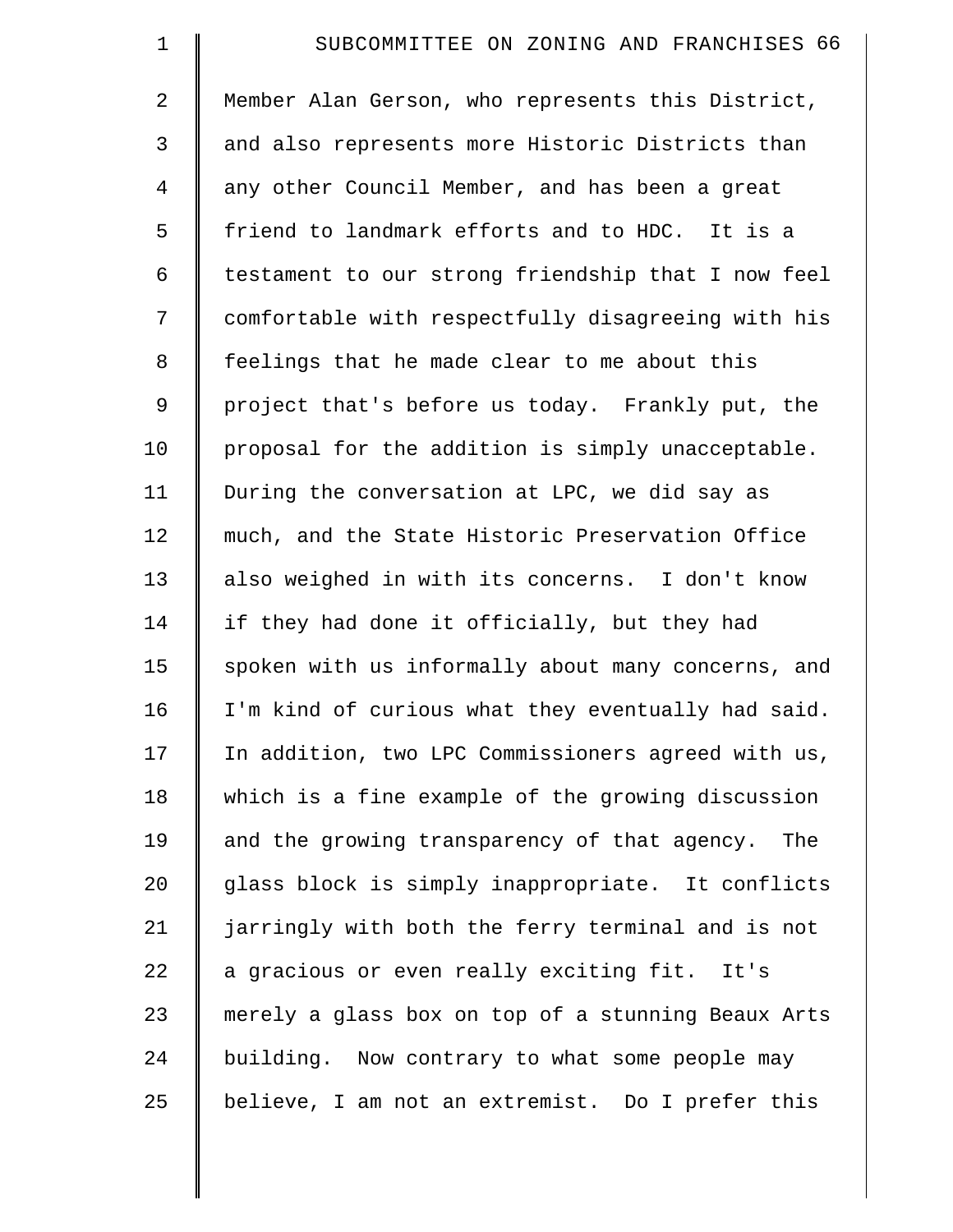| $\mathbf 1$    | SUBCOMMITTEE ON ZONING AND FRANCHISES 67           |
|----------------|----------------------------------------------------|
| $\overline{a}$ | reuse of the building to its demolition, let's     |
| 3              | say, or its, you know, its continued vacancy? Of   |
| $\overline{4}$ | course not. Of course we want to see this          |
| 5              | building brought to life. I do, however, want to   |
| 6              | state that this is a publicly owned landmark       |
| 7              | building, and as a publicly owned New York City    |
| 8              | landmark building, HDC feels very strongly that    |
| 9              | the City is responsible to set an example of how   |
| 10             | to appropriately treat a historic building. We     |
| 11             | don't think this is an appropriate treatment, and  |
| 12             | we would not want to see these kind of additions   |
| 13             | spring up in comparison across our City's historic |
| 14             | buildings. If everyone could just point to this    |
| 15             | building and say, well you know, the City did this |
| 16             | here, why can't we do it elsewhere? That's really  |
| 17             | the extent of it. I am a little embarrassed by     |
| 18             | the LPC's verbiage of the relationship with the    |
| 19             | Whitehall Ferry Terminal Building, which is not a  |
| 20             | landmark. As an individual landmark it really      |
| 21             | doesn't matter, the relationship of a non-landmark |
| 22             | building, if that does-- then I get to comment on  |
| 23             | a lot more things than I do currently. Thank you.  |
| 24             | CHAIRPERSON AVELLA: Simeon, a                      |
| 25             | couple things you mentioned in your testimony.     |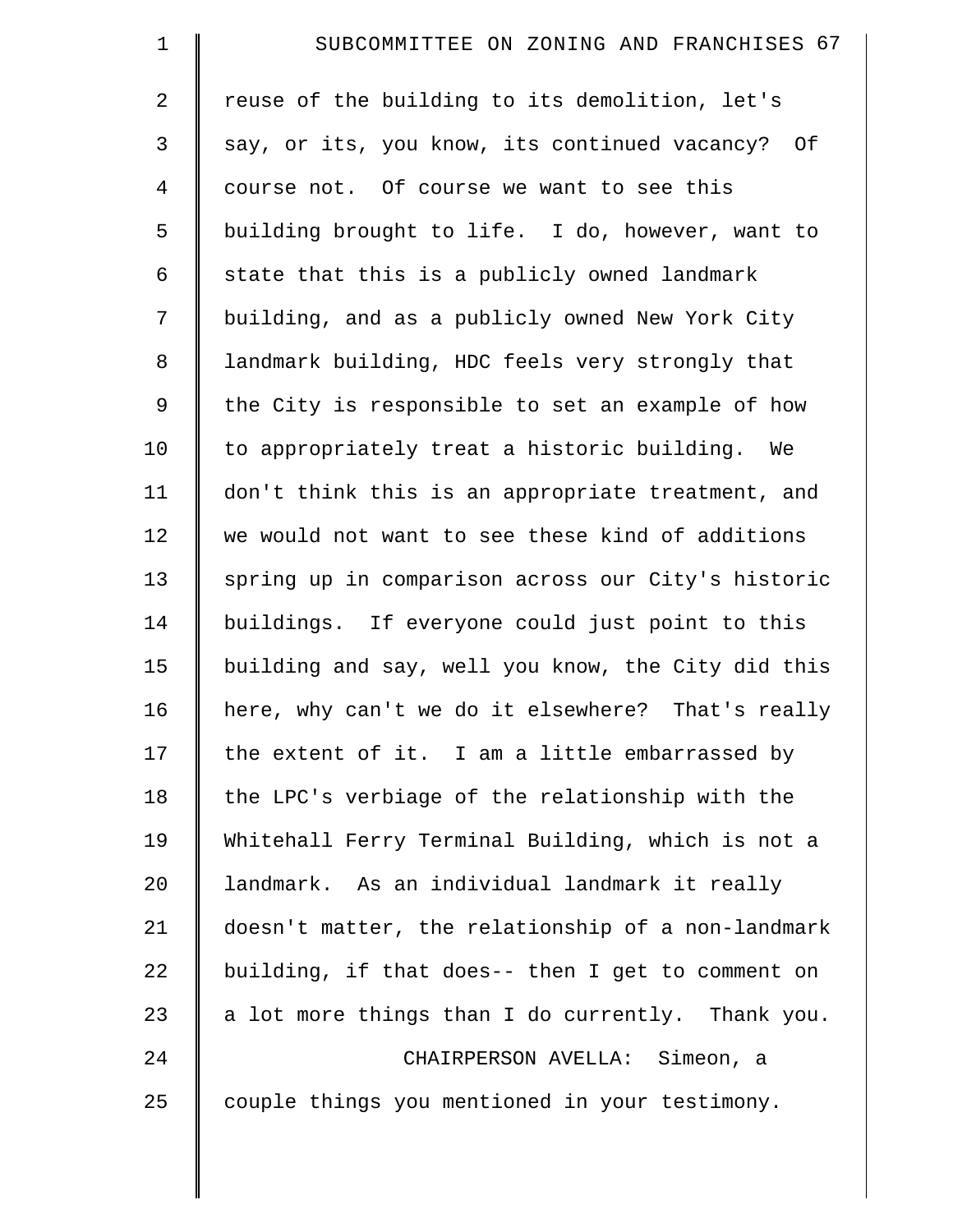| $\mathbf 1$ | SUBCOMMITTEE ON ZONING AND FRANCHISES 68           |
|-------------|----------------------------------------------------|
| 2           | One, you alluded to the State Preservation--       |
| 3           | somehow you had some informal conversations with?  |
| 4           | SIMEON BANKOFF: We did at the                      |
| 5           | time. This was about a year and a half ago, and    |
| 6           | the State's Historic Preservation Office, Cathy    |
| 7           | Howe [phonetic], who is the Field Representative   |
| 8           | for the New York County was very concerned about   |
| 9           | this, that she felt this was not a proper kind of  |
| 10          | fit with the Secretary of Interior's standards.    |
| 11          | Again, I am not sure whether or not they ever      |
| 12          | weighed in on this specifically at the LPC, but I  |
| 13          | did have a conversation with her at the time, and  |
| 14          | she thought it was just awful.                     |
| 15          | CHAIRPERSON AVELLA: Well I'm going                 |
| 16          | to actually ask staff to follow up on this,        |
| 17          | because I think that's important.                  |
| 18          | SIMEON BANKOFF: Okay.                              |
| 19          | CHAIRPERSON AVELLA: Would you                      |
| 20          | agree with me, because one of the things that I'm  |
| 21          | concerned about and I think you alluded to in your |
| 22          | testimony, that this sets a precedent in terms of  |
| 23          | the bubble-- and I thought the glass bubble I      |
| 24          | think is a good way to describe it, on top of a    |
| 25          | New York City landmark, that in the future whether |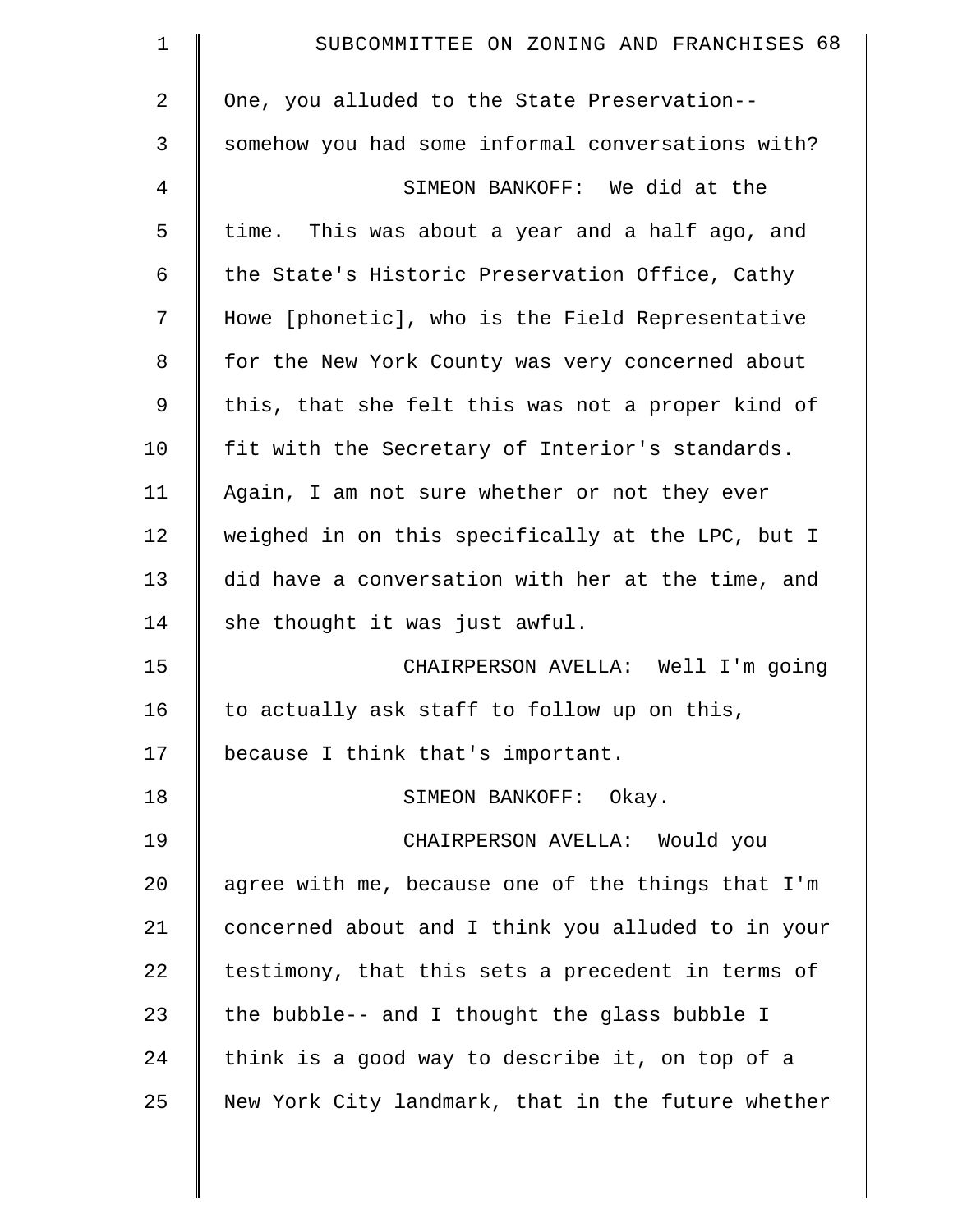| $\mathbf 1$    | SUBCOMMITTEE ON ZONING AND FRANCHISES 69           |
|----------------|----------------------------------------------------|
| $\overline{2}$ | it be a private developer or even the City could   |
| 3              | come back and say, well, we did it once, even      |
| $\overline{4}$ | though the two forms of architecture don't match,  |
| 5              | the City approved it, the Council approved it, and |
| 6              | we'll do it in other situations. I'm fearful this  |
| 7              | is a huge precedent.                               |
| $\,8\,$        | SIMEON BANKOFF: I agree. We've                     |
| 9              | seen this before, we saw this on the Upper East    |
| 10             | Side with 980 Madison, the community was very      |
| 11             | opposed to a glass addition to a flat-roofed Art   |
| 12             | Deco building, and then the applicant came back    |
| 13             | with a more appropriate addition. We saw this      |
| 14             | proposal at the-- actually the Woolworth Building, |
| 15             | at one point they were, back in 2001, they were    |
| 16             | intending on putting a large glass top on the sort |
| 17             | of narrower, the lower wings of the Woolworth      |
| 18             | Building, and everyone of course always points to  |
| 19             | the Hearst Building, the Hearst Tower, which isn't |
| 20             | glass mind you, but is a 36-story addition on top  |
| 21             | of a six-story landmark. I mean these things have  |
| 22             | a way of growing in power and growing in           |
| 23             | precedent.                                         |
| 24             | CHAIRPERSON AVELLA: Thank you.                     |
| 25             | Council Member Gerson.                             |
|                |                                                    |

 $\parallel$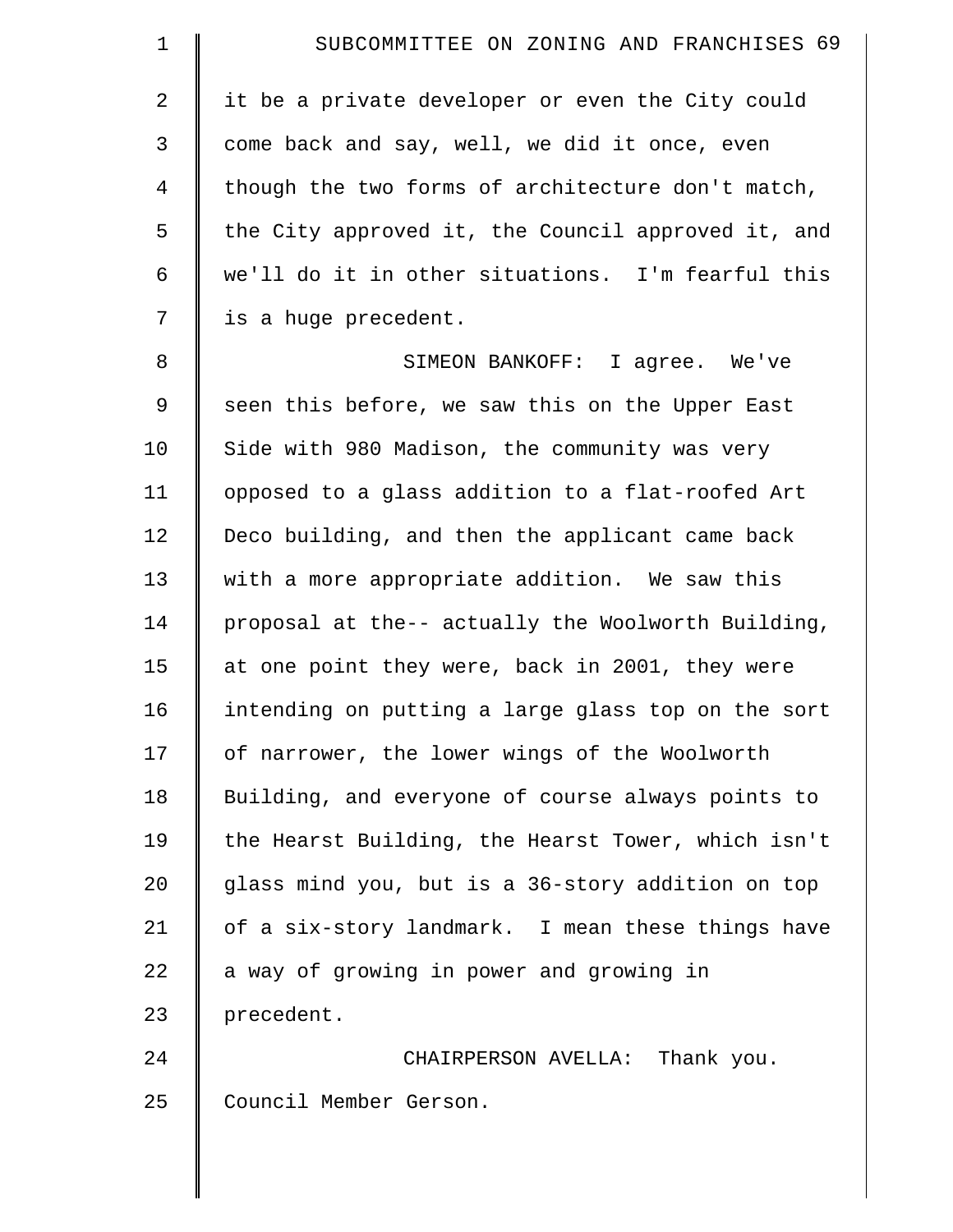| $\mathbf 1$ | SUBCOMMITTEE ON ZONING AND FRANCHISES 70            |
|-------------|-----------------------------------------------------|
| 2           | COUNCIL MEMBER GERSON:<br>Thank you.                |
| 3           | Thank you, Mr. Chair, my colleagues. I'll           |
| 4           | endeavor to be as brief as possible; there are a    |
| 5           | few points that have to be made. First and          |
| 6           | foremost, Mr. Chair, you and I have worked long     |
| 7           | together since we've both commenced our service of  |
| 8           | this Council on any number of land use related      |
| 9           | items as well as other items, and I continue to     |
| 10          | appreciate your thoroughness, your fairness and     |
| 11          | your attention to the issues and the details of     |
| 12          | the issues in all matters. And that remains         |
| 13          | unchanged, whether we agree or disagree on          |
| 14          | particulars. It remains absolutely unacceptable     |
| 15          | for anyone to lie to you on any matter, certainly   |
| 16          | any matter pertaining to Council business,          |
| 17          | certainly any matter pertaining to Council          |
| 18          | business, pertaining to Council District 1.<br>That |
| 19          | is totally unacceptable. Knowing the principals     |
| $20 \,$     | behind this project and the individuals at the      |
| 21          | leadership of this project, as I have known for a   |
| 22          | long while before this project, because the         |
| 23          | principals are based in our community, have         |
| 24          | longstanding business ties to our community, and    |
| 25          | the architects involved, in particular the Rogers   |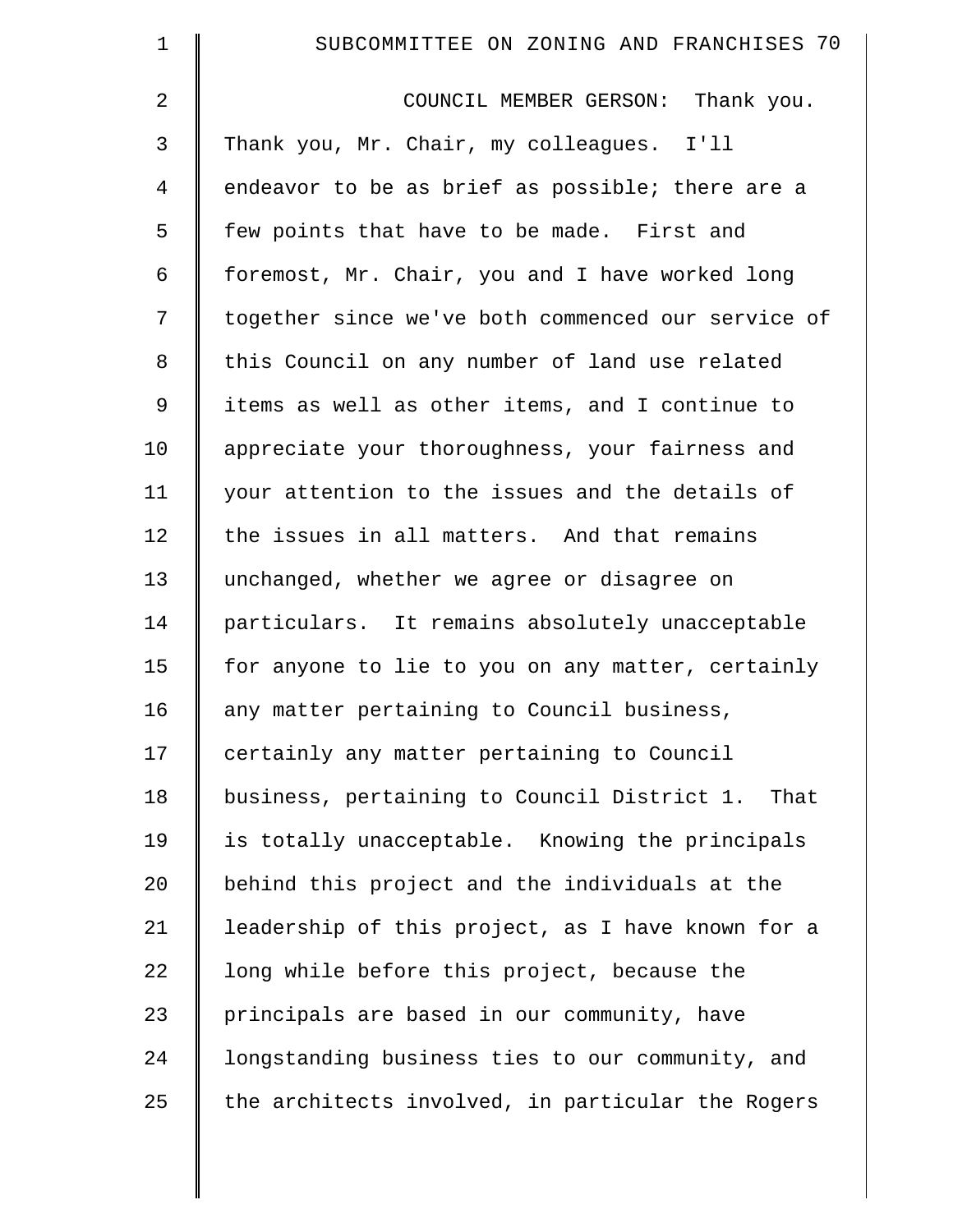| $\mathbf 1$    | SUBCOMMITTEE ON ZONING AND FRANCHISES 71           |
|----------------|----------------------------------------------------|
| $\overline{2}$ | Marvel firm, has worked on any number of community |
| 3              | projects; I know all of these individuals to be    |
| $\overline{4}$ | persons of integrity and I cannot believe that     |
| 5              | they would knowingly condone or facilitate any     |
| 6              | misstatement of truth, which I know they would     |
| 7              | agree with me is unacceptable. There's a little    |
| $\,8\,$        | bit of an irony here today, because I think this   |
| 9              | is one of the first times I've come before this    |
| 10             | Land Use Subcommittee or any Land Use Subcommittee |
| 11             | on an application which compelled me to address    |
| 12             | the Committee where I have not had the need to ask |
| 13             | for extensions, delays, you know, additional       |
| 14             | unusual procedures, because in fact the Community  |
| 15             | Board, the Borough President, the Administration,  |
| 16             | myself, my office and the consensus of the         |
| 17             | community are all on the same page. So I hope we   |
| 18             | all enjoy and appreciate this irony. But on the    |
| 19             | merits, and I certainly do appreciate the remarks  |
| 20             | of my friend, Simeon Bankoff, the Historic         |
| 21             | Districts Council, and appreciate their great work |
| 22             | for landmarking, and you know, they contribute so  |
| 23             | much to the preservation of our City. This is the  |
| 24             | exception which proves the rule that they do       |
| 25             | indeed to great work, and I look forward to our    |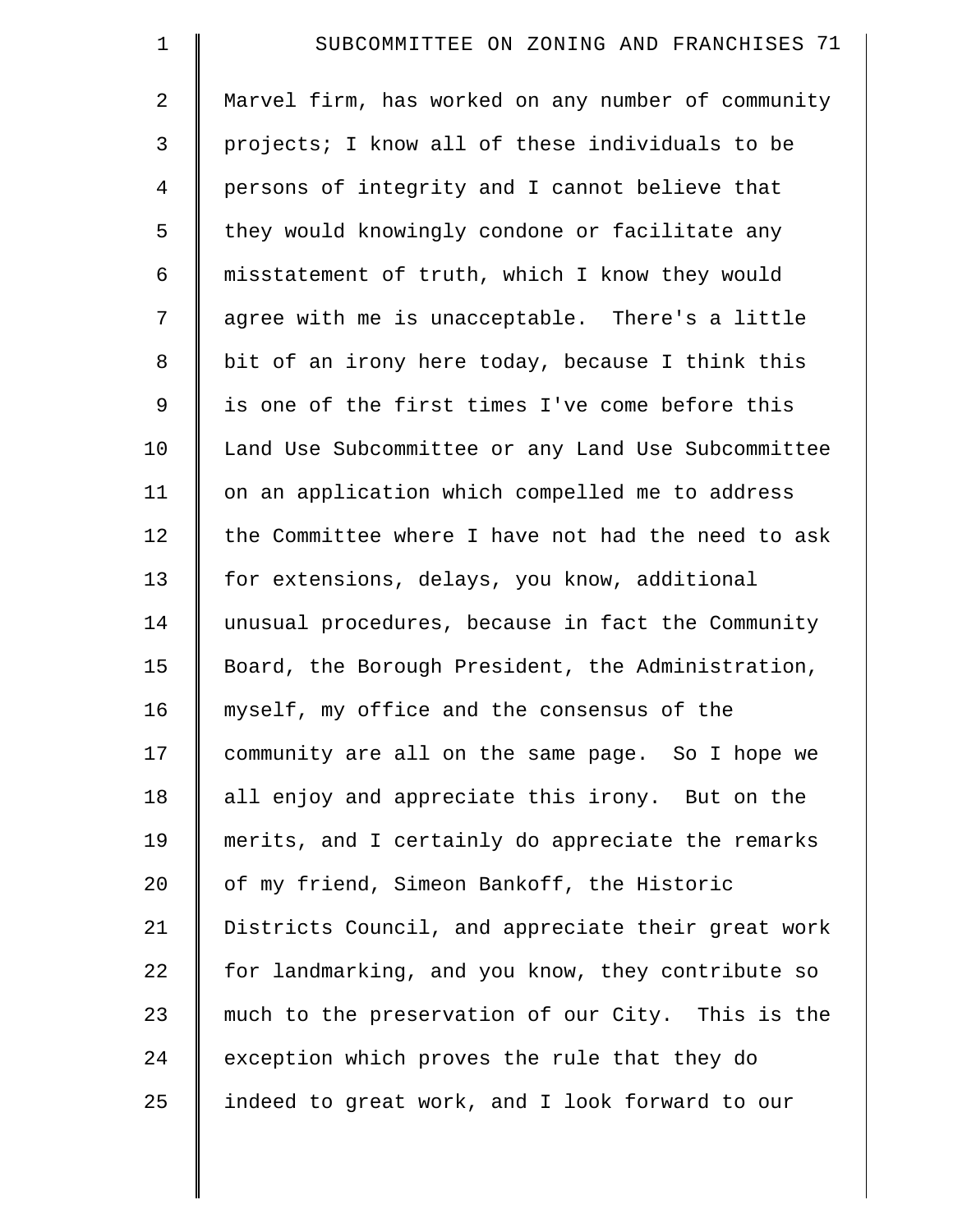| $\mathbf 1$    | SUBCOMMITTEE ON ZONING AND FRANCHISES 72           |
|----------------|----------------------------------------------------|
| $\overline{2}$ | continuing work together. Mr. Chair, two points,   |
| 3              | two fundamental points on the issues. First of     |
| $\overline{4}$ | all we have to keep in mind the context of this    |
| 5              | project. This is an integral part of our City's    |
| 6              | reclamation of our City's great waterfront and our |
| 7              | harbor waterfront in particular. I grew up in      |
| 8              | this City as many of us in this room have. For a   |
| 9              | generation or more this structure has been an      |
| 10             | overlooked curiosity, perhaps noticed as people    |
| 11             | sped by moving in vehicles going from the west     |
| 12             | side to the east side. It was inaccessible. It     |
| 13             | was utilized by a handful, a relative handful of   |
| 14             | coastguard persons going to and from the Island,   |
| 15             | and it sat at a spot where it had no connection or |
| 16             | linkage to the community or to the entire City,    |
| 17             | the rest of the entire City. This project changes  |
| 18             | that dynamic. This project opens up further the    |
| 19             | tip of Manhattan, Lower Manhattan waterfront, the  |
| 20             | entranceway to the harbor. You heard reference to  |
| 21             | the Great Hall. That will become a significant--   |
| 22             | it was referred to as a community living room, it  |
| 23             | will be just that and it will be a great           |
| 24             | destination for, not only for the community I      |
| 25             | represent, but for the entire city. It will in     |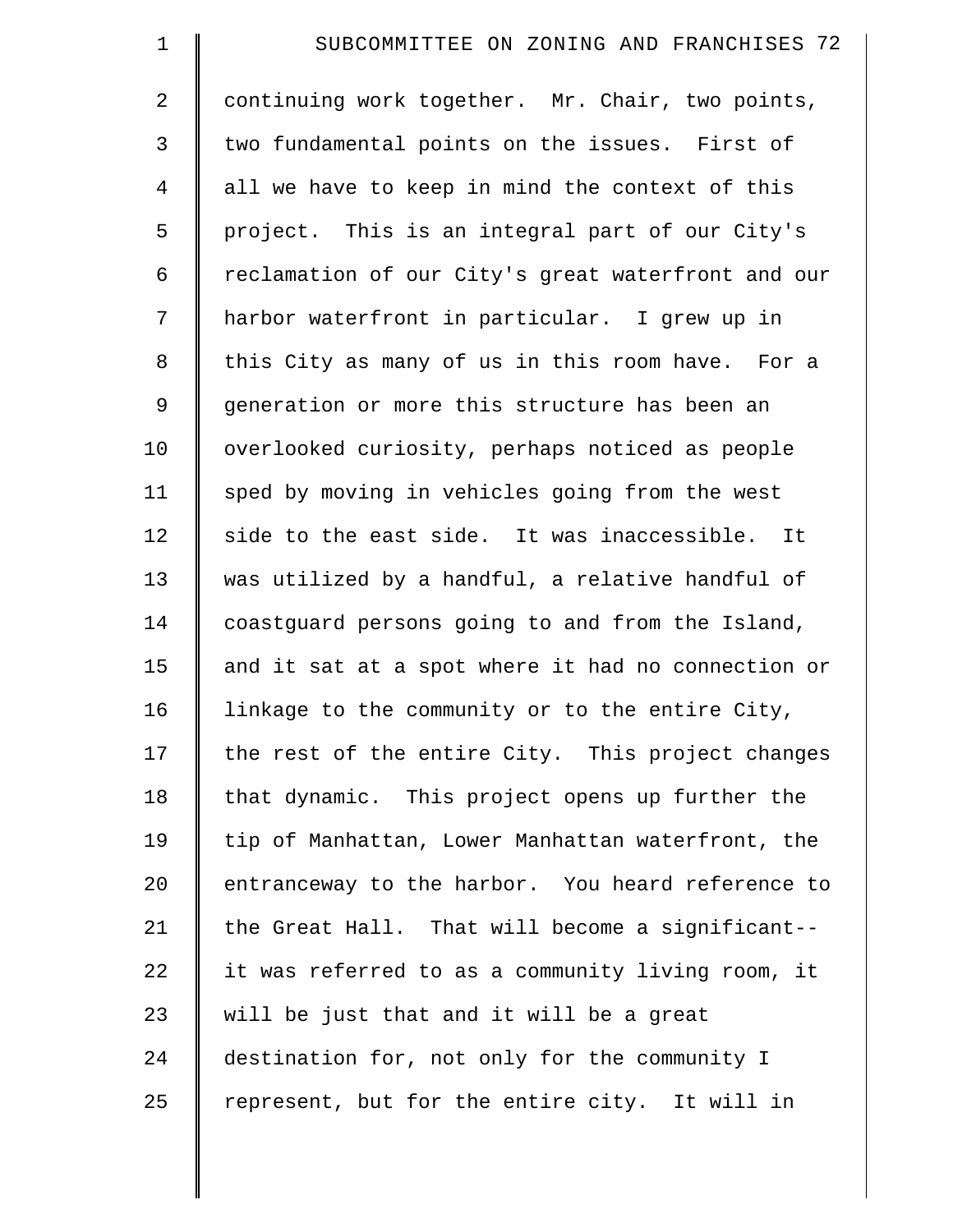| $\mathbf 1$    | SUBCOMMITTEE ON ZONING AND FRANCHISES 73           |
|----------------|----------------------------------------------------|
| 2              | effect be in its own unique way a Winter Garden at |
| 3              | the tip of the Island on the harbor. It will be    |
| $\overline{4}$ | open to the public, daytime hours, for all but a   |
| 5              | handful of days. It will be open evening hours     |
| 6              | for, not all, but most evening hours to enjoy      |
| 7              | magnificent sunsets. It will be-- and that         |
| 8              | changes over the course of the year as the sunset  |
| $\mathsf 9$    | time changes, obviously. It will be a place for    |
| 10             | cultural happenings, a place where new artists can |
| 11             | have a showcase, where the community can enjoy     |
| 12             | music, art. It's also designed specifically to     |
| 13             | add an important economic component missing from   |
| 14             | our City, and that is a place for small-scale,     |
| 15             | mid-sized mini conventions or displays by hobby    |
| 16             | organizations, by arts organizations, you know,    |
| 17             | the coin collectors, the stamp collectors, who     |
| 18             | often, you know, can't afford the Javitz Center    |
| 19             | and have outgrown the churches, synagogue          |
| 20             | basements. This will afford a place for those      |
| 21             | type of activities. This will-- the hotel itself   |
| 22             | will be both for private use in the normal         |
| 23             | activities of a hotel-- this will add a            |
| 24             | significant cultural and economic presence to a    |
| 25             | newly opened waterfront. We are ready to go        |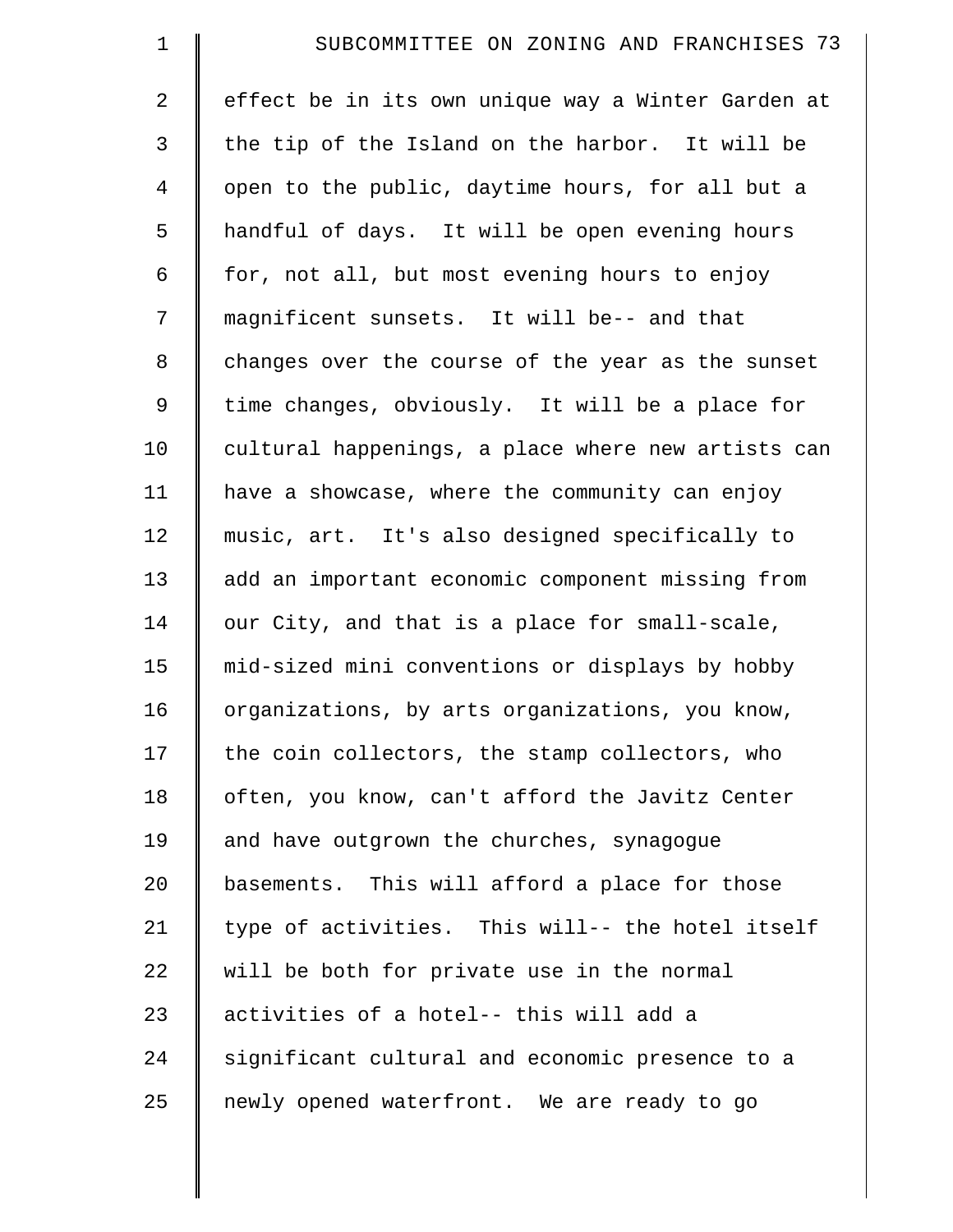| $\mathbf 1$    | SUBCOMMITTEE ON ZONING AND FRANCHISES 74           |
|----------------|----------------------------------------------------|
| $\overline{2}$ | forward with this at a time when so much else is   |
| 3              | slowing down or stopping. Unless we have           |
| $\overline{4}$ | overwhelming compelling reason, it would be a      |
| 5              | disservice to the community, to the City, to the   |
| 6              | cause of opening the waterfront, for this Council  |
| 7              | to take any action that could jeopardize or delay  |
| 8              | this project. So that leads me to the second and   |
| $\mathsf 9$    | final issue at stake, and that is does the         |
| 10             | question raised by and, I'll be very specific, by  |
| 11             | the glass nature, by the use of glass on the       |
| 12             | additional structure added to this historic        |
| 13             | landmark, engender or provide a compelling reason  |
| 14             | to stop this project or to risk delaying it or     |
| 15             | derailing it? I actually believe the opposite,     |
| 16             | that the glass provides, and the way this          |
| 17             | particular glass addition was designed, provides   |
| 18             | compelling reasons to go forward with it. I mean   |
| 19             | as you saw in the presentation, from the land side |
| 20             | of the structure, the glass structure is set back. |
| 21             | The original and the landmark façade and the       |
| 22             | historic entranceways of the building and its      |
| 23             | upper panels are enhanced by this project and      |
| 24             | related restoration work that has gone and will go |
| 25             | forward. And the glass addition because of its     |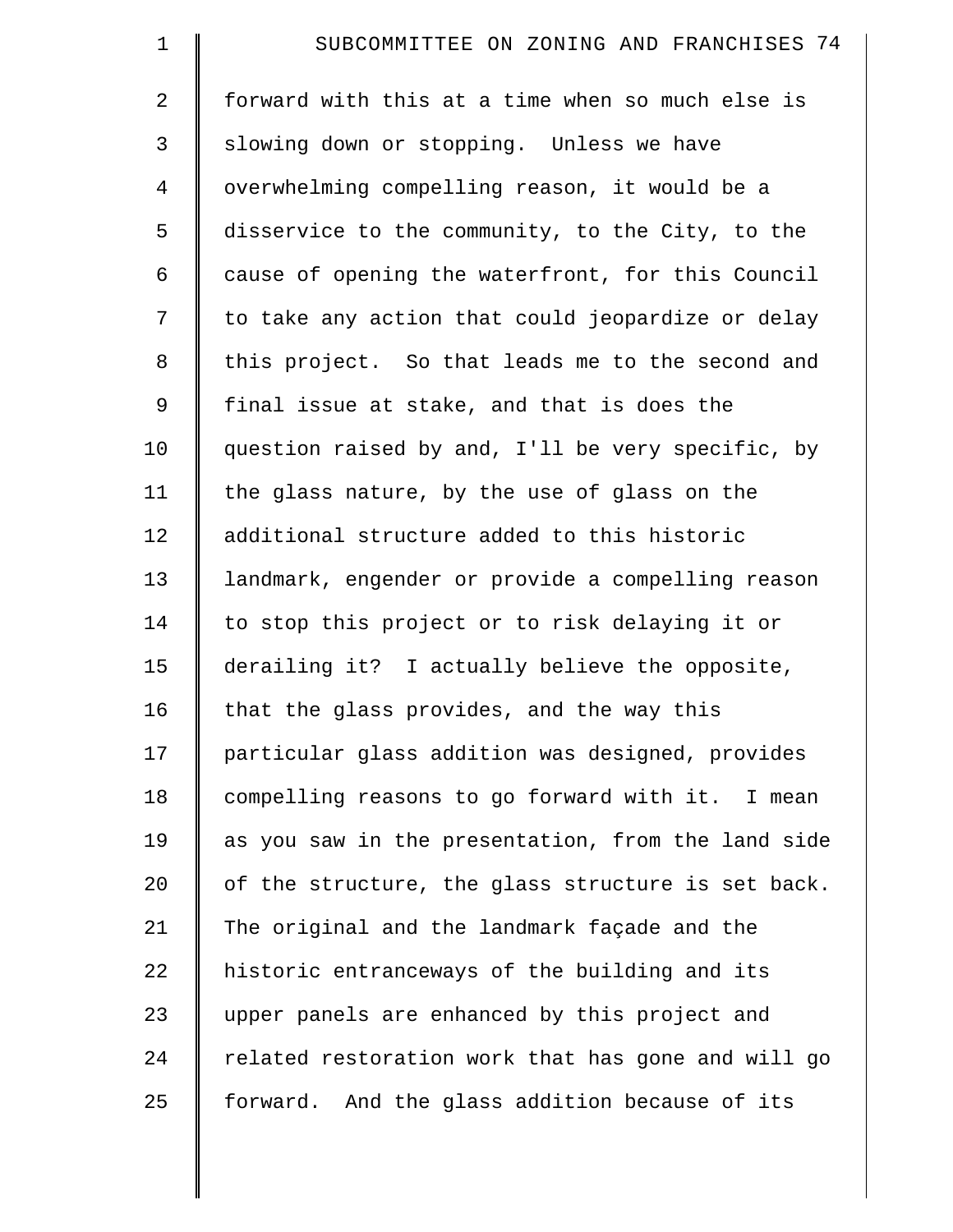| $\mathbf 1$    | SUBCOMMITTEE ON ZONING AND FRANCHISES 75           |
|----------------|----------------------------------------------------|
| $\overline{2}$ | setback and because of the nature of the glass     |
| 3              | does not in any way detract from the enjoyment     |
| $\overline{4}$ | from the aesthetic nature of the building. From    |
| 5              | the water side you heard compelling testimony that |
| 6              | this glass frontage, better than any other type of |
| 7              | structure which could reasonably feasibly be used, |
| 8              | preserves and enhances the water side façade and   |
| 9              | the architecturally aesthetically significant      |
| 10             | cupolas and that pergola, that triangle structure, |
| 11             | which will provide a magnificent view as           |
| 12             | hopefully, if we don't derail Governor's Island    |
| 13             | with the upcoming budget-- that's another issue, a |
| 14             | magnificent view as more and more people return to |
| 15             | this structure from a visit on Governor's Island.  |
| 16             | Now as pointed out, we-- in Council District 1,    |
| 17             | and I'm wrapping up now, in Council District 1,    |
| 18             | and Community Board 1, we have not only more       |
| 19             | landmarked historic districts, but probably more   |
| 20             | individual historic landmarked structures than any |
| 21             | other. I can assure you, there's no community and  |
| 22             | no office more sensitive to the imperative of      |
| 23             | preservation of our cultural and historic jewels   |
| 24             | than Community Board 1, than myself and the        |
| 25             | constituency which we represent. People can agree  |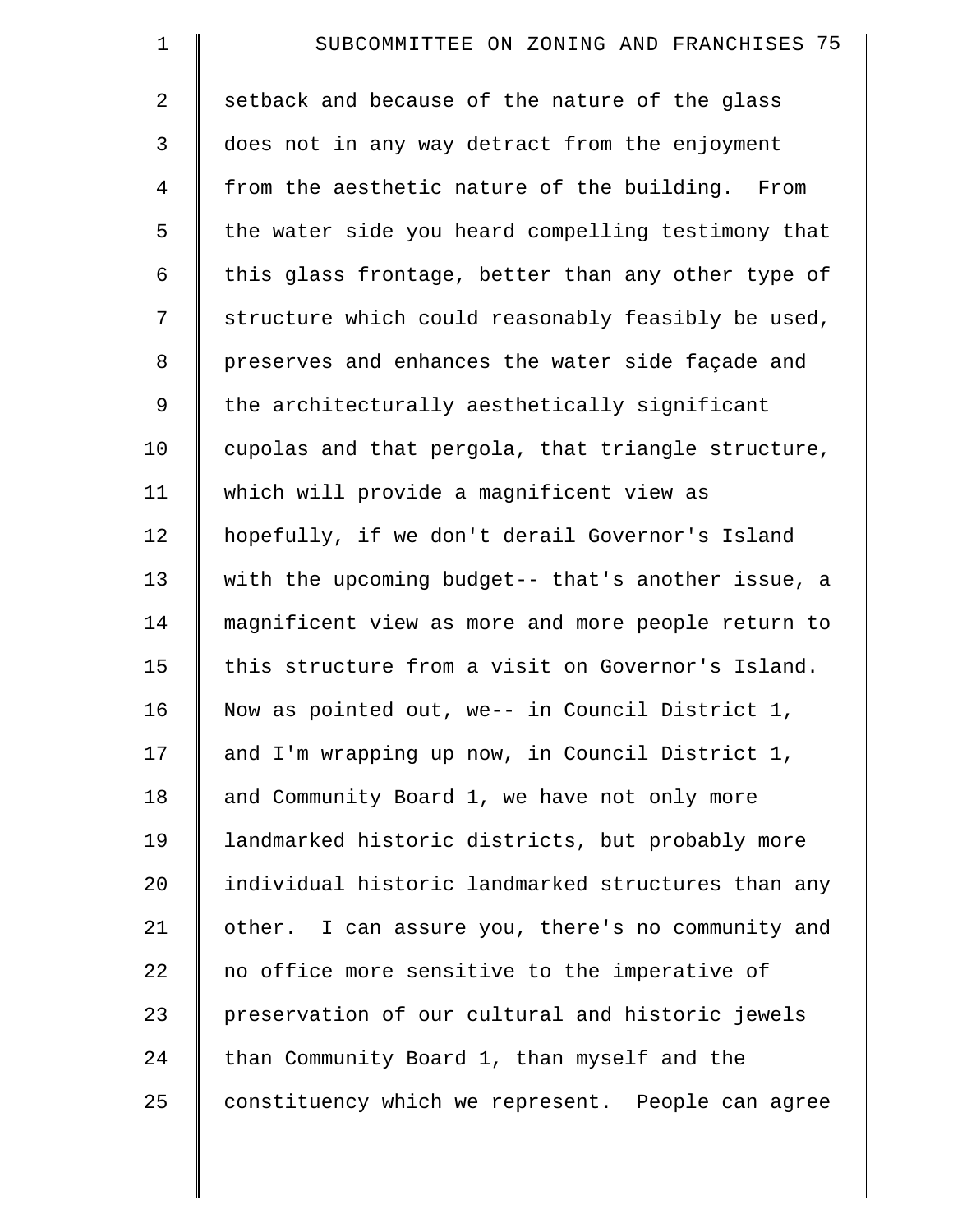| $\mathbf 1$    | SUBCOMMITTEE ON ZONING AND FRANCHISES 76           |
|----------------|----------------------------------------------------|
| 2              | and disagree on particulars, but there has been a  |
| 3              | thorough process here of vetting with the          |
| $\overline{4}$ | Community Board, with Community Officials and      |
| 5              | experts who are tuned in and view landmarking as a |
| 6              | priority. The Community Board resolution was       |
| 7              | unanimous, no opposition. The majority, not        |
| 8              | necessarily the entirety, but the overwhelming     |
| 9              | majority of the Historic Preservation Movement, as |
| 10             | reflected by the Architect's Institute of America, |
| 11             | the Landmarks Conservancy, with it's constructive  |
| 12             | input, and the Landmarks Commission itself of the  |
| 13             | City Of New York, has supported it. We should not  |
| 14             | impose individual disagreements over a thorough    |
| 15             | vetting of the landmarking process. So I urge Mr.  |
| 16             | Chair that when we vote on Monday we vote to allow |
| 17             | this project to go forward, with the recognition,  |
| 18             | I'll state it on the record, this does not set a   |
| 19             | precedent. It should not be taken as a precedent.  |
| 20             | That concern is legitimate. This is a unique       |
| 21             | structure in a unique location at the tip of the   |
| 22             | waterfront, and what is appropriate for this       |
| 23             | structure is not necessarily appropriate for any   |
| 24             | structure anyplace else in this city. With that    |
| 25             | being said, let's move forward. Thank you very     |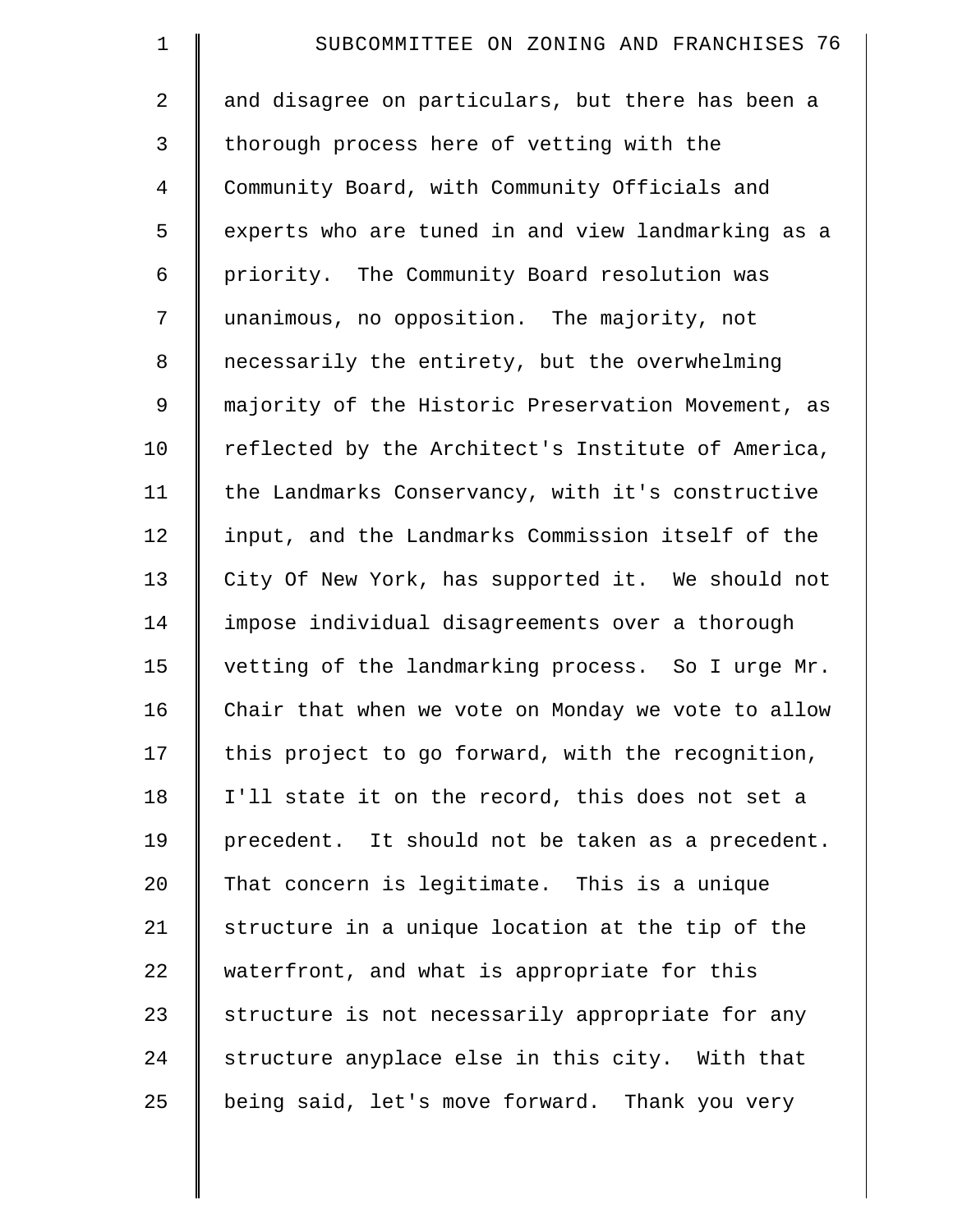| $\mathbf 1$    | SUBCOMMITTEE ON ZONING AND FRANCHISES 77           |
|----------------|----------------------------------------------------|
| $\overline{2}$ | much.                                              |
| 3              | CHAIRPERSON AVELLA: Thank you.                     |
| $\overline{4}$ | And as Chair, I'll have the last word on this      |
| 5              | subject, and very quickly. While I agree with      |
| 6              | most of what you said, Council Member, I just      |
| 7              | disagree that we shouldn't jeopardize the          |
| 8              | architectural significance of the building, and in |
| $\mathsf 9$    | my opinion, putting a glass bubble on it does      |
| 10             | that. Yes, there are positive things in this       |
| 11             | application; I just think we could have done a     |
| 12             | better job, a much better job, in making sure that |
| 13             | the addition matched the historic aspect of that   |
| 14             | building. And I think it does set a precedent      |
| 15             | and, you know, if the City wasn't, you know,       |
| 16             | interested in moving this ahead, would this have   |
| 17             | gone as far as it did? Probably not, in my         |
| 18             | opinion. I respect your opinion; we just           |
| 19             | disagree. Okay. Thank you. Seeing no one else      |
| 20             | signed up to speak on this item, I will close this |
| 21             | public hearing. We will then move on to the next   |
| 22             | item.                                              |
| 23             | [Pause]                                            |
| 24             | CHAIRPERSON AVELLA: What I'd like                  |
| 25             | to do is the next item we're going to be           |
|                |                                                    |
|                |                                                    |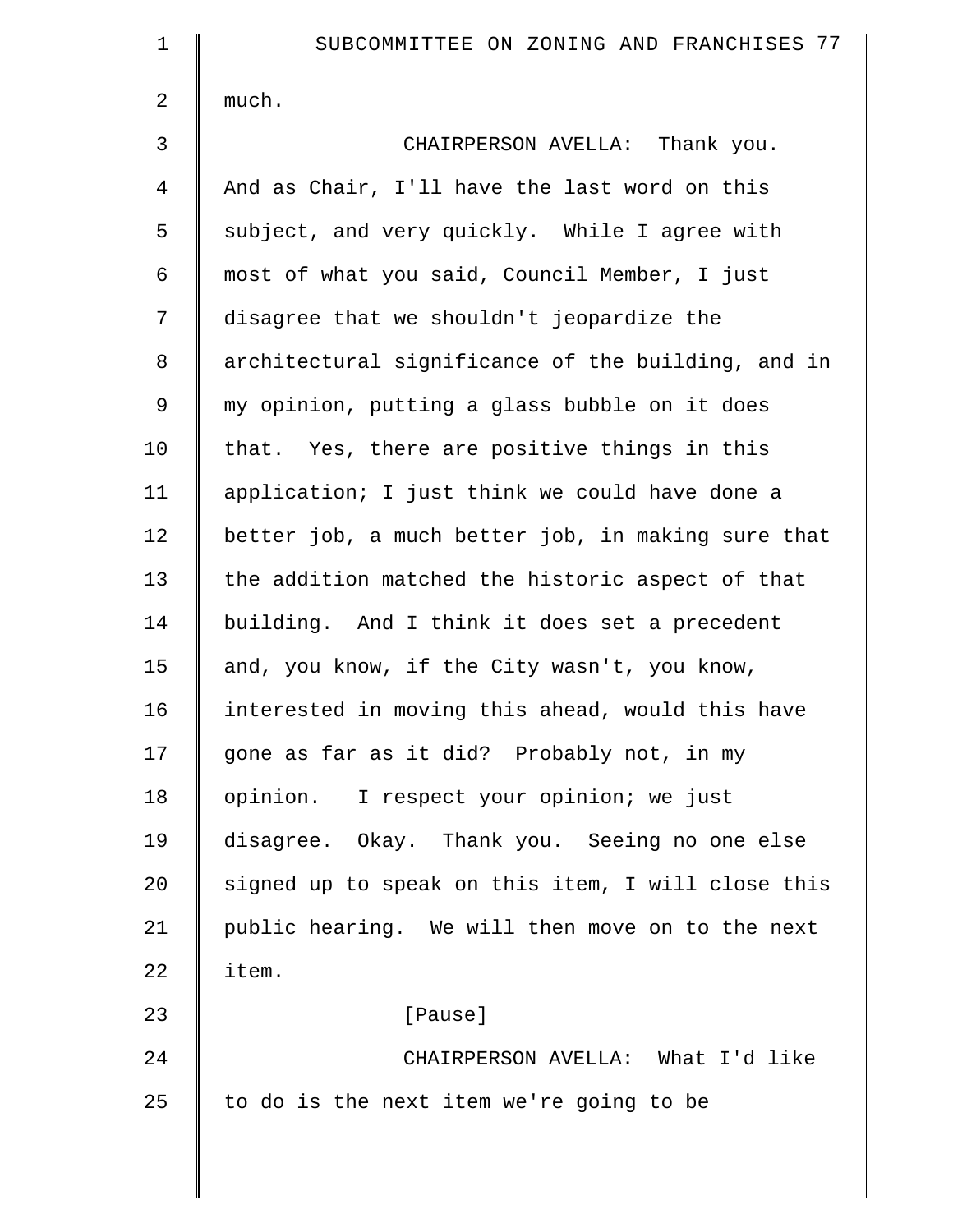| $\mathbf 1$    | SUBCOMMITTEE ON ZONING AND FRANCHISES 78          |
|----------------|---------------------------------------------------|
| $\overline{2}$ | discussing is Land Use numbers 1003, 1005,        |
| 3              | commonly referred to as the Toll Brothers-- and   |
| 4              | pre-considered item, commonly referred to as the  |
| 5              | Toll Brothers project. While we're setting up, I  |
| 6              | know the Brooklyn Borough President Marty         |
| 7              | Markowitz is here, and I know his schedule is     |
| 8              | tough. So what I'd like to do is call upon him to |
| 9              | give his testimony. We will then take a five-     |
| 10             | minute break and we will then have the applicant  |
| 11             | for Toll Brothers come up and give the            |
| 12             | presentation. So. Borough President Markowitz.    |
| 13             | BOROUGH PRESIDENT MARKOWITZ: Thank                |
| 14             | you.                                              |
| 15             | [Pause]                                           |
| 16             | CHAIRPERSON AVELLA: I don't think                 |
| 17             | the mic is on.                                    |
| 18             | BOROUGH PRESIDENT MARKOWITZ: Okay,                |
| 19             | it's on now. First off, good morning Chairperson  |
| 20             | Avella and members of the City Council            |
| 21             | Subcommittee on Zoning and Franchises. My         |
| 22             | recommendation shared with the City Planning      |
| 23             | Commission was to approve applications submitted  |
| 24             | by Toll Brothers, Toll Brooklyn, to develop two   |
| 25             | blocks along the west side of the Gowanus Canal   |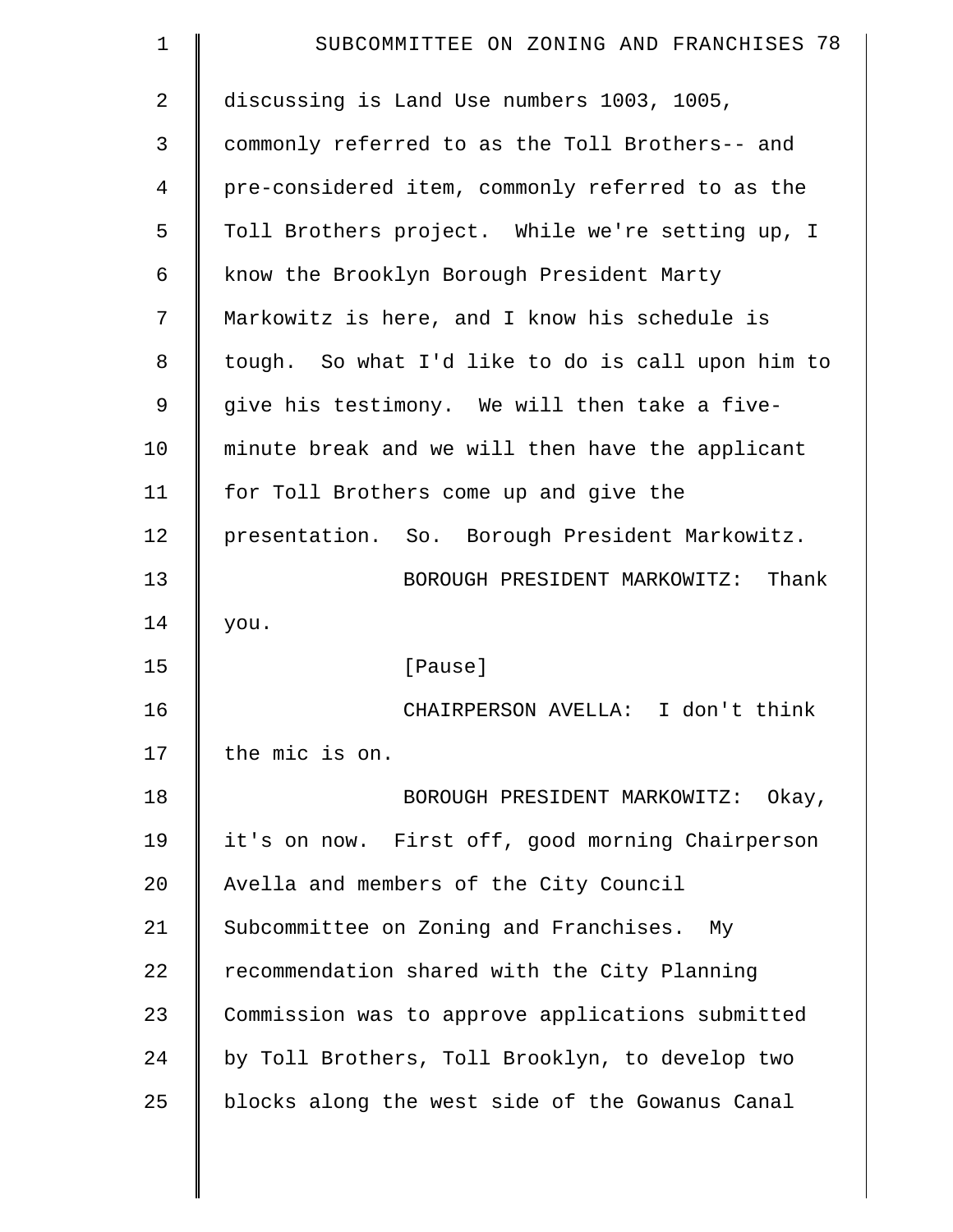| $\mathbf 1$    | SUBCOMMITTEE ON ZONING AND FRANCHISES 79            |
|----------------|-----------------------------------------------------|
| $\overline{a}$ | between Carroll Street and 2nd Street, subject to   |
| 3              | modifications. The primary modifications called     |
| $\overline{4}$ | for the reduction of height and more certainty      |
| 5              | that the development would include affordable       |
| 6              | housing units. Specifically, I called for the       |
| 7              | building height not to exceed eight stories north   |
| 8              | of 1st Street and that the affordable housing       |
| $\mathsf 9$    | component be enhanced by a commitment to seek       |
| 10             | State funding through multiple application cycles   |
| 11             | prior to seeking building permits. Though Toll      |
| 12             | had suggested to me a willingness to defer the      |
| 13             | project for up to three government funding cycles,  |
| 14             | Toll should be required to have this as a legally   |
| 15             | enforceable commitment. The views of the proposed   |
| 16             | project from the Carroll Street Bridge strongly     |
| 17             | justify a reduction in the building heights.<br>The |
| 18             | historic bridge is envisioned by me as an           |
| 19             | essential component of the anticipated open space   |
| 20             | system along both banks of the Gowanus Canal. The   |
| 21             | building height along the canal must be carefully   |
| 22             | contemplated in terms of the future uses of this    |
| 23             | open space system. Limiting the height on this      |
| 24             | block to eight stories would also eliminate views   |
| 25             | of the project from within the Carroll Gardens      |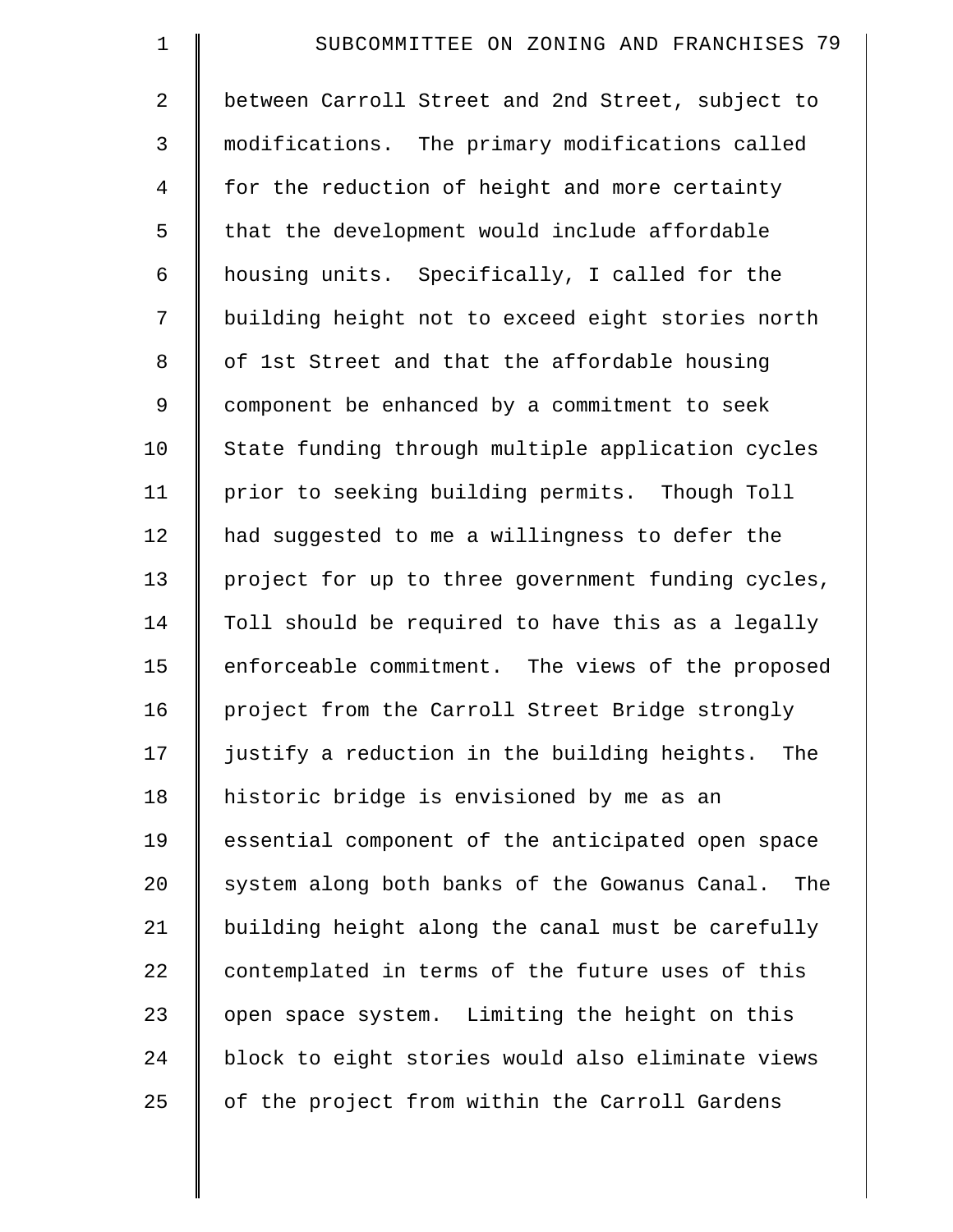| $\mathbf 1$    | SUBCOMMITTEE ON ZONING AND FRANCHISES 80           |
|----------------|----------------------------------------------------|
| $\overline{2}$ | Historic District along Carroll Street. The City   |
| 3              | Council should see to it that the drawings         |
| 4              | attached to the granting of the requested Special  |
| 5              | Permit are modified to indicate a maximum of eight |
| 6              | stories. Though development would result in a      |
| 7              | publicly accessible open space and removal of      |
| 8              | environmental hazards from the site, I believe     |
| 9              | that these factors by themselves do not justify    |
| 10             | approving this project. For decades, residents of  |
| 11             | Carroll Gardens knew what a desirable neighborhood |
| 12             | they live in. In recent years, Carroll Gardens     |
| 13             | has been discovered by those who want the ambiance |
| 14             | and lifestyle for their families. As more          |
| 15             | affluent households move in, longtime residents    |
| 16             | that do not own their homes have been displaced or |
| 17             | are finding it more challenging to remain in the   |
| 18             | neighborhood. Many rental apartments in this area  |
| 19             | are not protected by rent stabilization, thus      |
| 20             | becoming affordable only to households with        |
| 21             | greater affluence. In order to appropriately       |
| 22             | provide opportunities for displaced residents to   |
| 23             | return to the neighborhood and for those at risk   |
| 24             | of being displaced it's very important to me that  |
| 25             | Toll's commitment to building affordable housing   |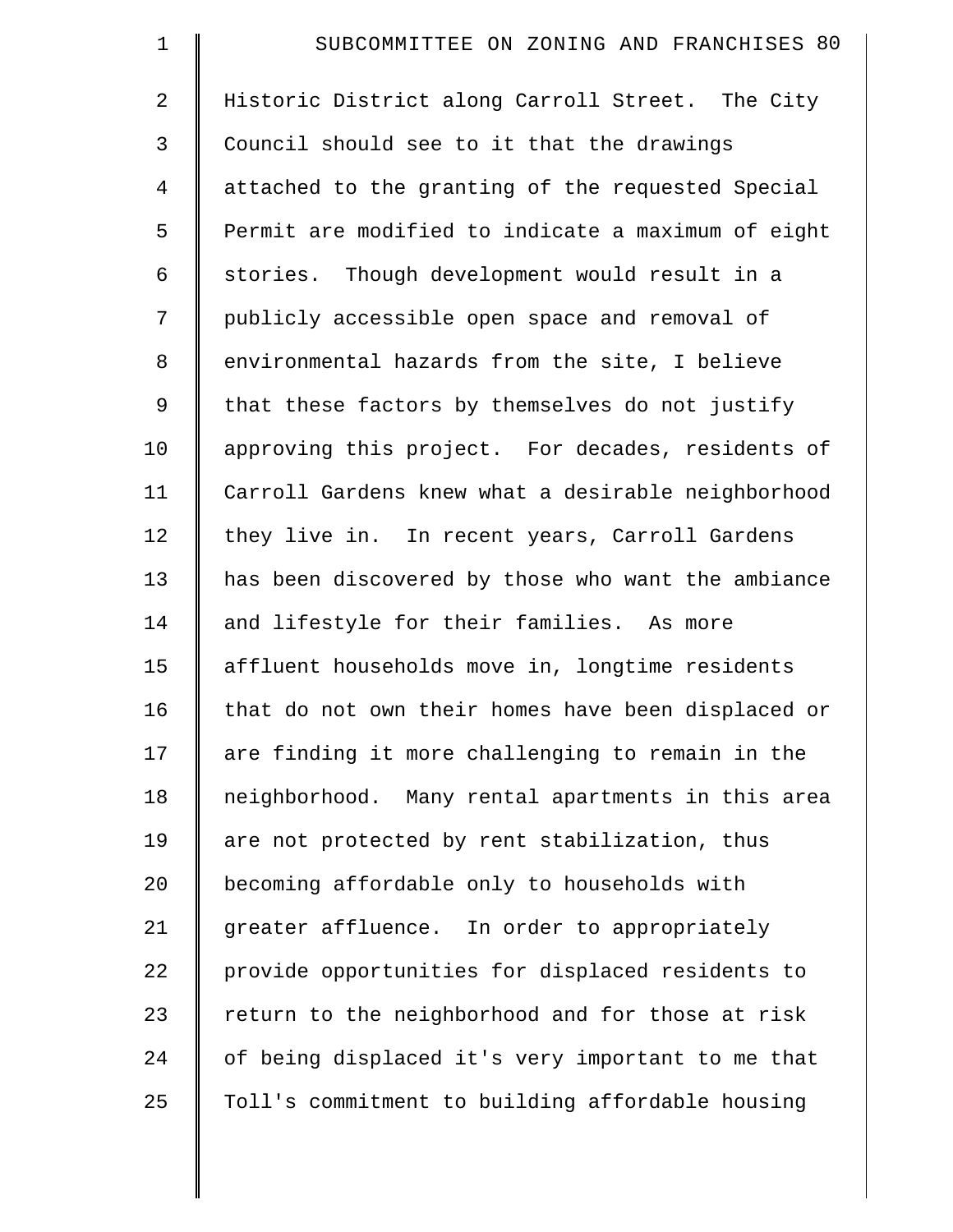| $\mathbf 1$    | SUBCOMMITTEE ON ZONING AND FRANCHISES 81          |
|----------------|---------------------------------------------------|
| $\overline{2}$ | be strengthened. I believe that the project would |
| 3              | provide an even greater benefit if the affordable |
| $\overline{4}$ | housing on both blocks includes three bedroom     |
| 5              | units for families in need of such housing. I     |
| 6              | also call for retail and gallery commercial       |
| 7              | artisans along the Gowanus Canal's publicly       |
| 8              | accessible open space as a way of enhancing the   |
| 9              | potential for recreational amenities such as a    |
| 10             | community congregation area. I believe that the   |
| 11             | City Council should command such changes to this  |
| 12             | project. Finally I have concerns about the        |
| 13             | condition of the Bond Street combined sewer       |
| 14             | interceptor and susceptibility of neighboring     |
| 15             | residents to sewer backups and flooding. I        |
| 16             | believe that the residents and property owners of |
| 17             | these buildings should not continue to be victims |
| 18             | of a malfunctioning sewer. I've written to the    |
| 19             | DEP Commissioner, asking that the agency quickly  |
| 20             | resolve the hardships of these residents before   |
| 21             | they welcome their new neighbors. Now let me just |
| 22             | say, I commend Toll Brothers for investing in     |
| 23             | Brooklyn's future, and I call on the City Council |
| 24             | to see to it that Toll accepts my recommended     |
| 25             | modifications before approving these land use     |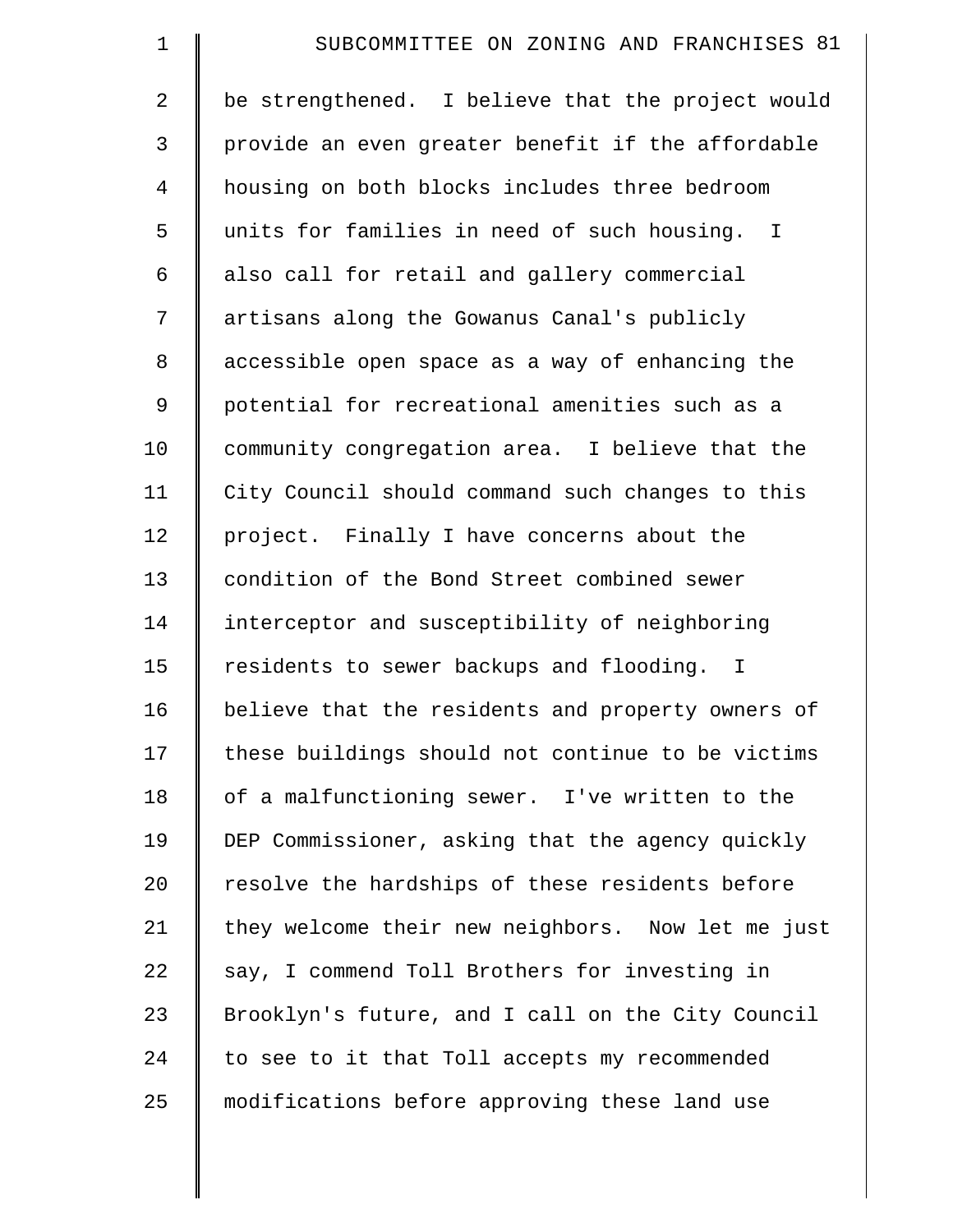| $\mathbf 1$ | SUBCOMMITTEE ON ZONING AND FRANCHISES 82          |
|-------------|---------------------------------------------------|
| 2           | issues. So all we're doing is we're approving,    |
| 3           | but we've got-- the way we've shaped it does not  |
| 4           | in our opinion negatively impact them, and yet is |
| 5           | more responsive and responsible to the residents  |
| 6           | of that neighborhood. And I thank you very, very  |
| 7           | much, Councilman.                                 |
| 8           | CHAIRPERSON AVELLA: Thank you, Mr.                |
| 9           | Borough President. Any questions from my          |
| 10          | colleagues? Seeing none. Thank you for your       |
| 11          | presence.                                         |
| 12          | Thank<br>BOROUGH PRESIDENT MARKOWITZ:             |
| 13          | you.                                              |
| 14          | CHAIRPERSON AVELLA: We appreciate                 |
| 15          | you coming down here today.                       |
| 16          | Thank<br>BOROUGH PRESIDENT MARKOWITZ:             |
| 17          | you, Council Member. Thank you.                   |
| 18          | CHAIRPERSON AVELLA: We'll now take                |
| 19          | a five-minute recess while Toll Brothers sets up  |
| 20          | for their application.                            |
| 21          | [Pause]                                           |
| 22          | CHAIRPERSON AVELLA: Begin once                    |
| 23          | again the hearing.                                |
| 24          | DAVID VON SPRECKLESEN: Thank you,                 |
| 25          | Mr. Chair, Committee Members. My name is David    |
|             |                                                   |

 $\parallel$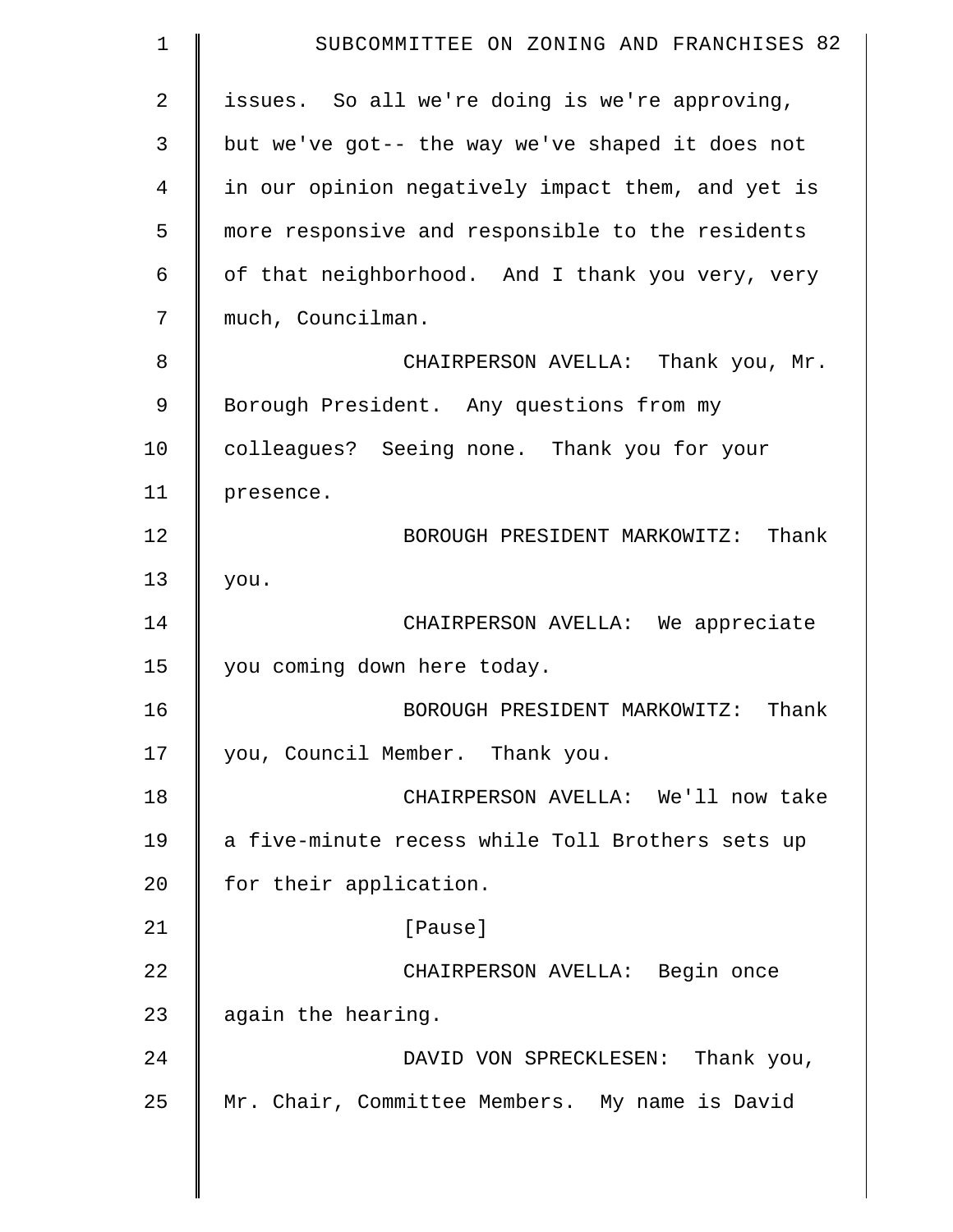| $\mathbf 1$    | SUBCOMMITTEE ON ZONING AND FRANCHISES 83           |
|----------------|----------------------------------------------------|
| 2              | Von Sprecklesen; I'm with Toll Brothers. Toll      |
| 3              | Brothers, for those of you who are less familiar,  |
| $\overline{4}$ | is a Fortune 500 publicly traded company,          |
| 5              | specializing in residential real estate            |
| 6              | development. We build in 21 states right now and   |
| 7              | do primarily residential, as I said, single-family |
| 8              | homes. In earlier this century we started some     |
| 9              | divisions doing multi-family housing in a few      |
| 10             | areas in the country and one of them is New York   |
| 11             | City. In New York City we started a division in    |
| 12             | 2004, and in 2004 and 2005, we got site control    |
| 13             | over some properties on the Gowanus Canal.         |
| 14             | Subsequently we've done developments elsewhere in  |
| 15             | Brooklyn, in Williamsburg, in Manhattan and in     |
| 16             | Long Island City. Since 2004, we've been working   |
| 17             | with the local community, with elected officials   |
| 18             | and with the Brooklyn Office of City Planning in   |
| 19             | formulating a proposal for the development of      |
| 20             | these properties on the Canal. And shortly after   |
| 21             | we began that City Planning began to put together  |
| 22             | a framework for the Canal, which they thought      |
| 23             | would be acceptable uses on the Canal. And now     |
| 24             | that framework, thanks largely to Councilman de    |
| 25             | Blasio, is going to blossom into a full-blown      |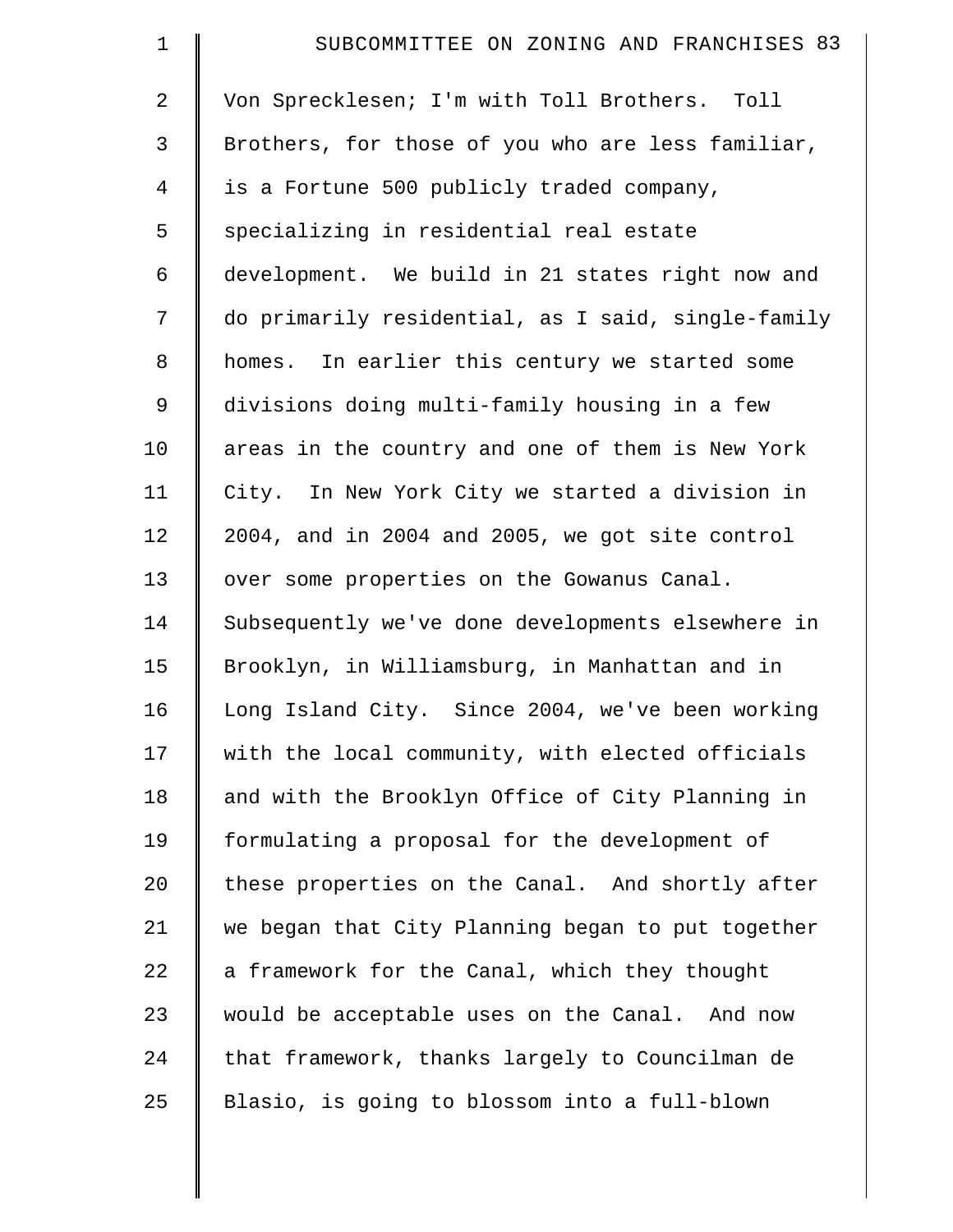| $\mathbf 1$    | SUBCOMMITTEE ON ZONING AND FRANCHISES 84           |
|----------------|----------------------------------------------------|
| 2              | area-wide rezoning at some point soon. We are      |
| 3              | completely consistent with the framework and will  |
| $\overline{4}$ | be consistent with the area-wide, should that go   |
| 5              | through. The project architect can go into more    |
| 6              | detail about the plan, but I can just state dome   |
| 7              | key components of it. As I said, it's primarily    |
| $\,8\,$        | residential, as that's our expertise, and we       |
| 9              | believe that's the highest and best use for the    |
| 10             | property. Starting off, we will remediate the      |
| 11             | properties and we will repair the bulkheads. We    |
| 12             | will include affordable housing in the project.    |
| 13             | It will be in excess of 20% of the FAR, and it     |
| 14             | will be in excess of 30% of the units will be      |
| 15             | affordable. They will be rental and permanently    |
| 16             | affordable to low-income residents. We are going   |
| 17             | to do an esplanade that will be consistent with    |
| 18             | waterfront zoning, although waterfront zoning does |
| 19             | not currently rule here. We are going to be doing  |
| 20             | parking which will exceed the requirement by       |
| 21             | zoning. We are going to do a community facility    |
| 22             | which will be primarily dedicated to the Gowanus   |
| 23             | Dredgers, but will be used by other community      |
| 24             | groups, and we are going to make infrastructure    |
| 25             | improvements to the combined-- to the sewer system |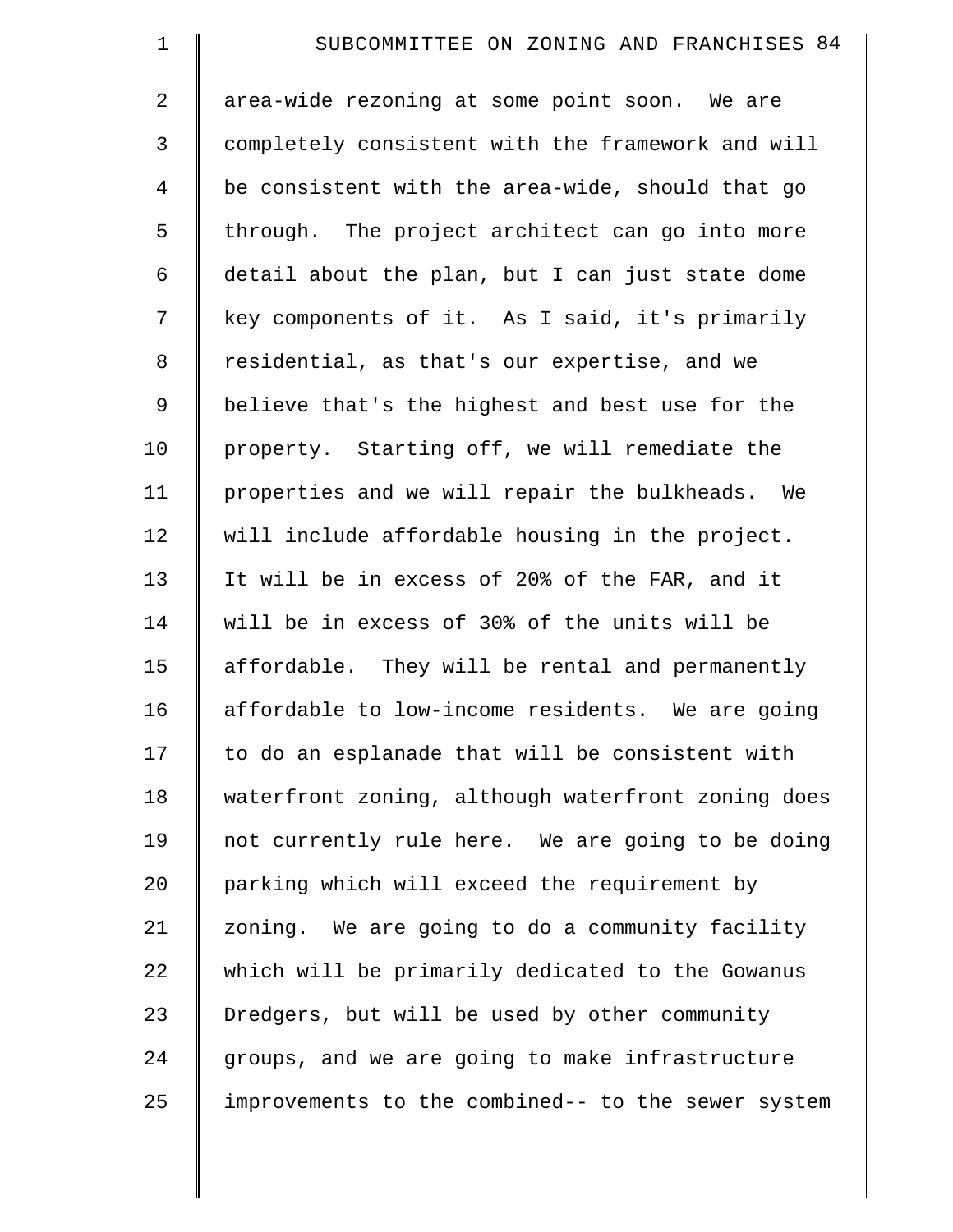| 1              | SUBCOMMITTEE ON ZONING AND FRANCHISES 85          |
|----------------|---------------------------------------------------|
| $\overline{2}$ | that the Borough President was talking about, by  |
| 3              | taking storm water out of the combined sewer      |
| 4              | system. Those are the highlights, and I will turn |
| 5              | it over to Navid Magami, the project architect.   |
| 6              | NAVID MAQAMI: Hello? Is this                      |
| 7              | working? Hello? It's working? Can you hear me?    |
| 8              | [Pause]                                           |
| $\mathsf 9$    | NAVID MAQAMI: I'm going to briefly                |
| 10             | go over the site plan and explain the project.    |
| 11             | The project is located between Bond and Gowanus.  |
| 12             | CHAIRPERSON AVELLA: You have to                   |
| 13             | speak into the mic, because the meeting is being  |
| 14             | recorded-- if it can't pick up your voice later   |
| 15             | on.                                               |
| 16             | CHAIRPERSON AVELLA: Yeah, have                    |
| 17             | somebody point to it as you're speaking.          |
| 18             | NAVID MAQAMI: The site is located                 |
| 19             | between Bond, Gowanus Canal, Carroll Street, 1st  |
| 20             | and 2nd Streets. We started the project by        |
| 21             | analyzing the site, looking at the context. Next  |
| 22             | board, please. Extensively looking at the         |
| 23             | character of the neighborhood, Carroll Gardens,   |
| 24             | the rhythm and actually the immediate industrial  |
| 25             | nature of the site.                               |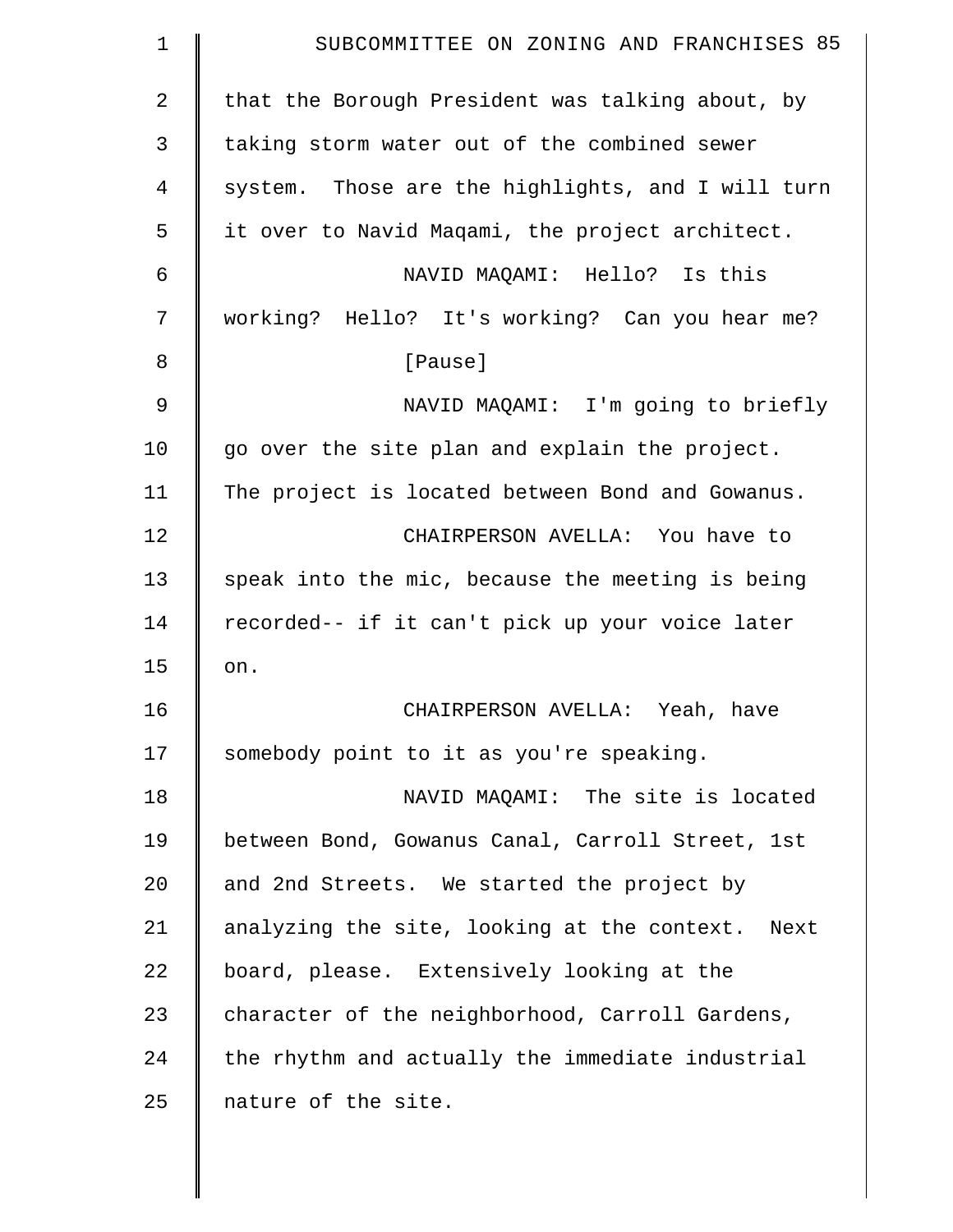| $\mathbf 1$    | SUBCOMMITTEE ON ZONING AND FRANCHISES 86           |
|----------------|----------------------------------------------------|
| $\overline{2}$ | [Pause]                                            |
| 3              | NAVID MAQAMI: We also analyzed the                 |
| 4              | differences in grade in the area. There is about   |
| 5              | 45-foot difference in grade between Smith Street   |
| 6              | and Bond Street. And we looked at the impacts of   |
| 7              | heights and shadows as we analyzed the project.    |
| 8              | The result is, as you can see in this aerial view, |
| 9              | we came, after analyzing various massing options   |
| 10             | of different heights; we wanted to avoid a         |
| 11             | monolithic development, a tool box. So we have     |
| 12             | come up with a scheme, a project, that has two     |
| 13             | five-story buildings on Bond Street that act as--  |
| 14             | CHAIRPERSON AVELLA: [Interposing]                  |
| 15             | If I can inter-- try the remote mic now. It        |
| 16             | should be working.                                 |
| 17             | NAVID MAQAMI: Hello? Okay.                         |
| 18             | Thanks.                                            |
| 19             | CHAIRPERSON AVELLA: Just hold it                   |
| 20             | close too.                                         |
| 21             | NAVID MAQAMI: Sure. These two                      |
| 22             | buildings, affordable buildings, they're five      |
| 23             | stories with setbacks going to a sixth floor.      |
| 24             | Lost me again?                                     |
| 25             | [Off Mic]                                          |
|                |                                                    |

 $\parallel$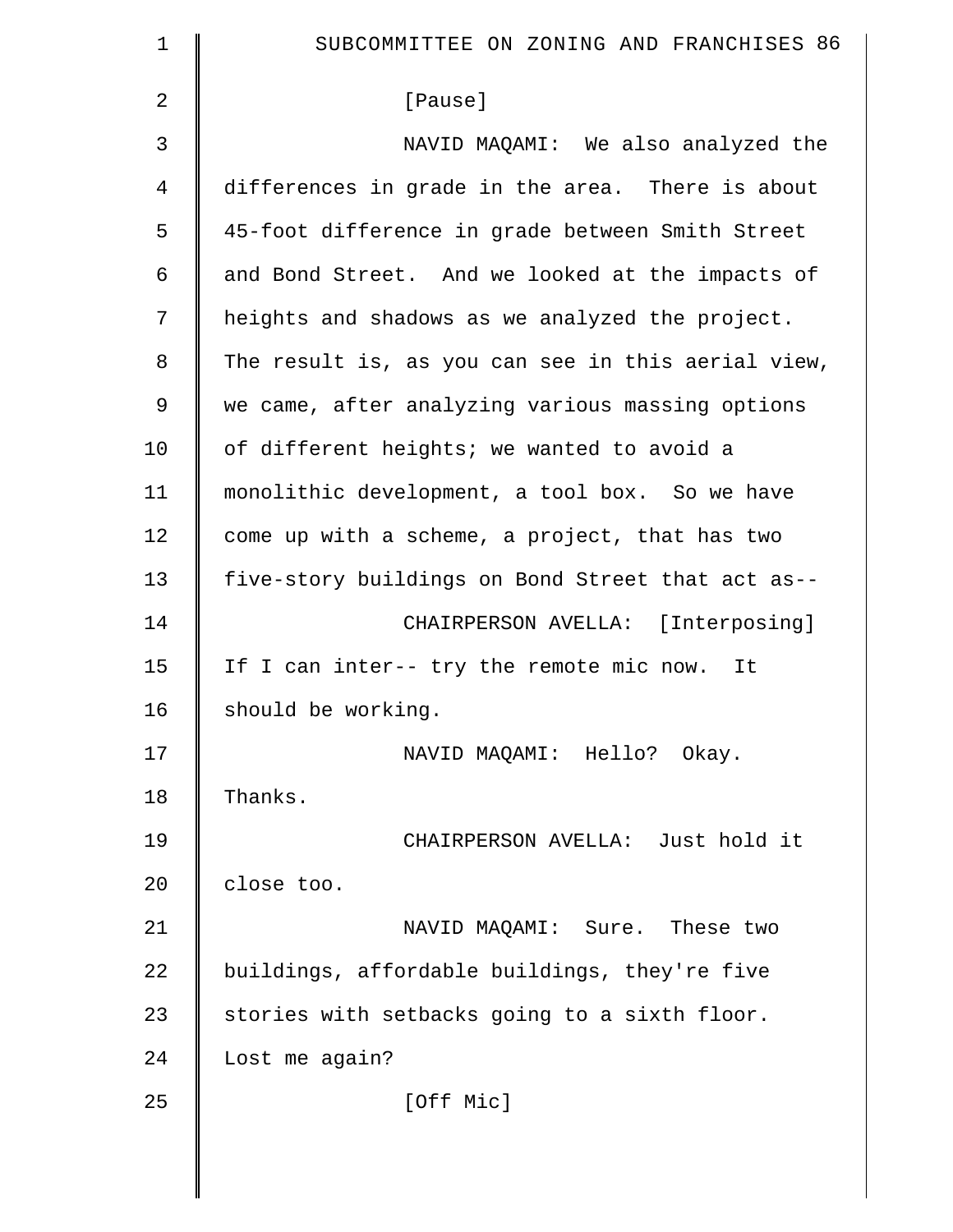| $\mathbf 1$    | SUBCOMMITTEE ON ZONING AND FRANCHISES 87           |
|----------------|----------------------------------------------------|
| $\overline{2}$ | NAVID MAQAMI: Okay. Sorry. I'm                     |
| $\mathsf{3}$   | not used to this American Idol.                    |
| 4              | [Laughter]                                         |
| 5              | NAVID MAQAMI: Going down the                       |
| 6              | street then we continue with a series of           |
| 7              | townhouses in keeping with the character of        |
| 8              | Carroll Gardens; they're setback with stoops and a |
| 9              | layer of green separating them from the streets.   |
| 10             | And the major focus is actually how everybody in   |
| 11             | the community is going to access what the project  |
| 12             | brings at the edge of the canal, which is a new    |
| 13             | park designed by Lee Weintraub, and I think some   |
| 14             | of you may be aware of one of his latest designs,  |
| 15             | which is by the Ikea in Red Hook. He's got a       |
| 16             | beautiful design here. He's not here with us, but  |
| 17             | I can explain it briefly. We have articulated and  |
| 18             | broken down the facades of the buildings to        |
| 19             | actually be in keeping with both the character of  |
| 20             | Carroll Gardens, but also the industrial nature    |
| 21             | close to the river. So these closer views show     |
| 22             | how you approach a site on Bond Street. You see    |
| 23             | the two affordable buildings. We are very careful  |
| 24             | to bring, make sure the streets have eyes on them; |
| 25             | we put the entrance lobbies on the corners as you  |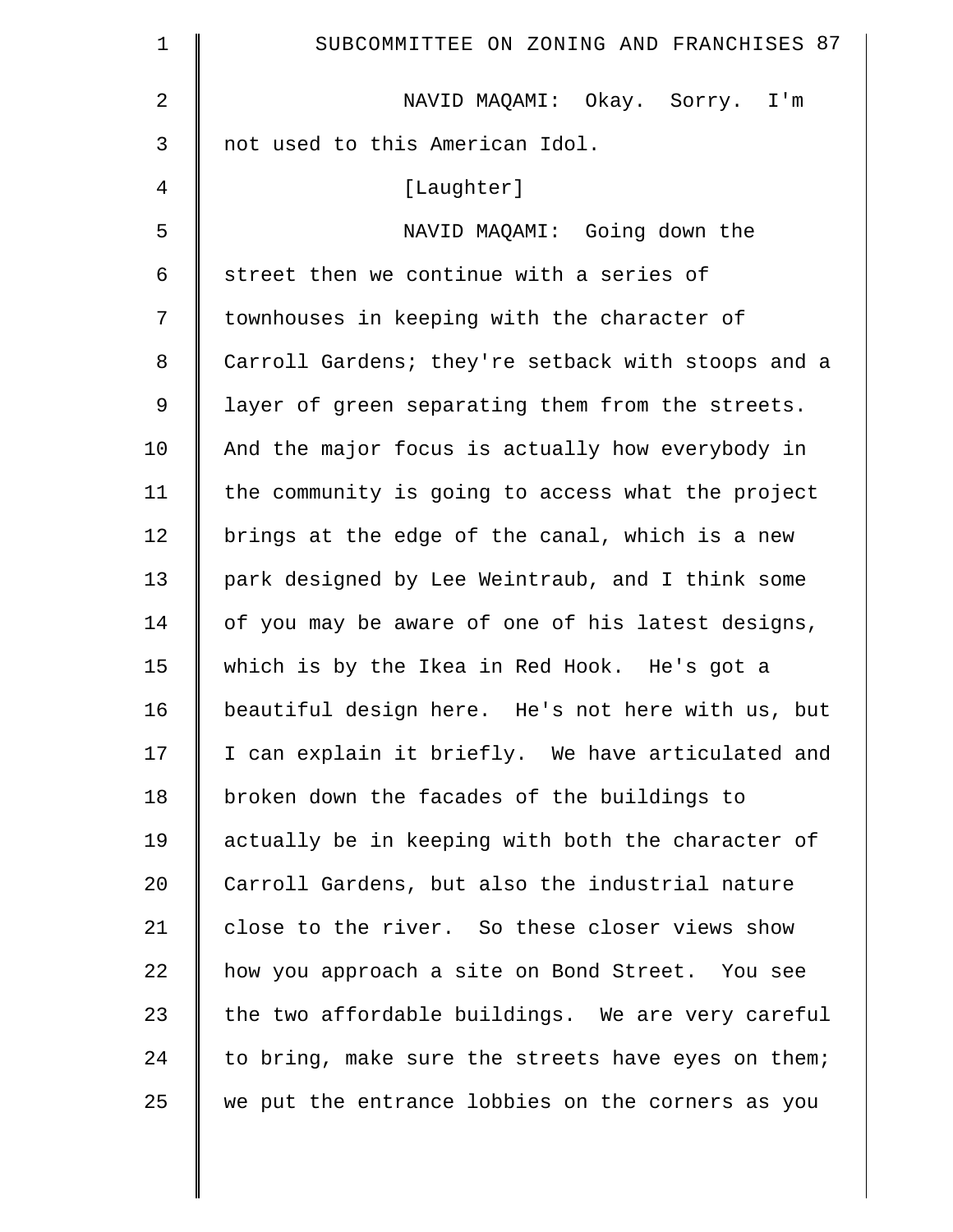| $\mathbf 1$    | SUBCOMMITTEE ON ZONING AND FRANCHISES 88           |
|----------------|----------------------------------------------------|
| $\overline{2}$ | approach the streets. This shows the elevation on  |
| 3              | Bond Street, as I mentioned, five stories, set     |
| $\overline{4}$ | back, with a penthouse, with a sixth level. And    |
| 5              | these two buildings themselves are actually set    |
| 6              | back five feet, creating a layer of green between  |
| 7              | them and the street as well. This is a view down   |
| $\,8\,$        | 1st looking towards Gowanus. As you can see, the   |
| 9              | two affordable buildings and then the series of    |
| 10             | townhouses that I mentioned with the stoops, and   |
| 11             | then as the project sets back, actually            |
| 12             | internally, and then goes from the four-story      |
| 13             | townhouses, to five, eight-- and at the two focal  |
| 14             | points sort of indicating where the park begins,   |
| 15             | are two footprints of the towers, which you can    |
| 16             | see here, are only 12-stories and cover            |
| 17             | approximately nine percent of the site. And this   |
| 18             | is the view actually from the other side of the    |
| 19             | Gowanus Canal, looking at the development. Again,  |
| 20             | careful attention is being paid as to how we break |
| 21             | down and articulate the facades of the buildings   |
| 22             | as they step down towards the canal site.<br>And   |
| 23             | setting back the 12-story components from the edge |
| 24             | of the canal, where you only have the six story    |
| 25             | zones down there. I will briefly explain what Lee  |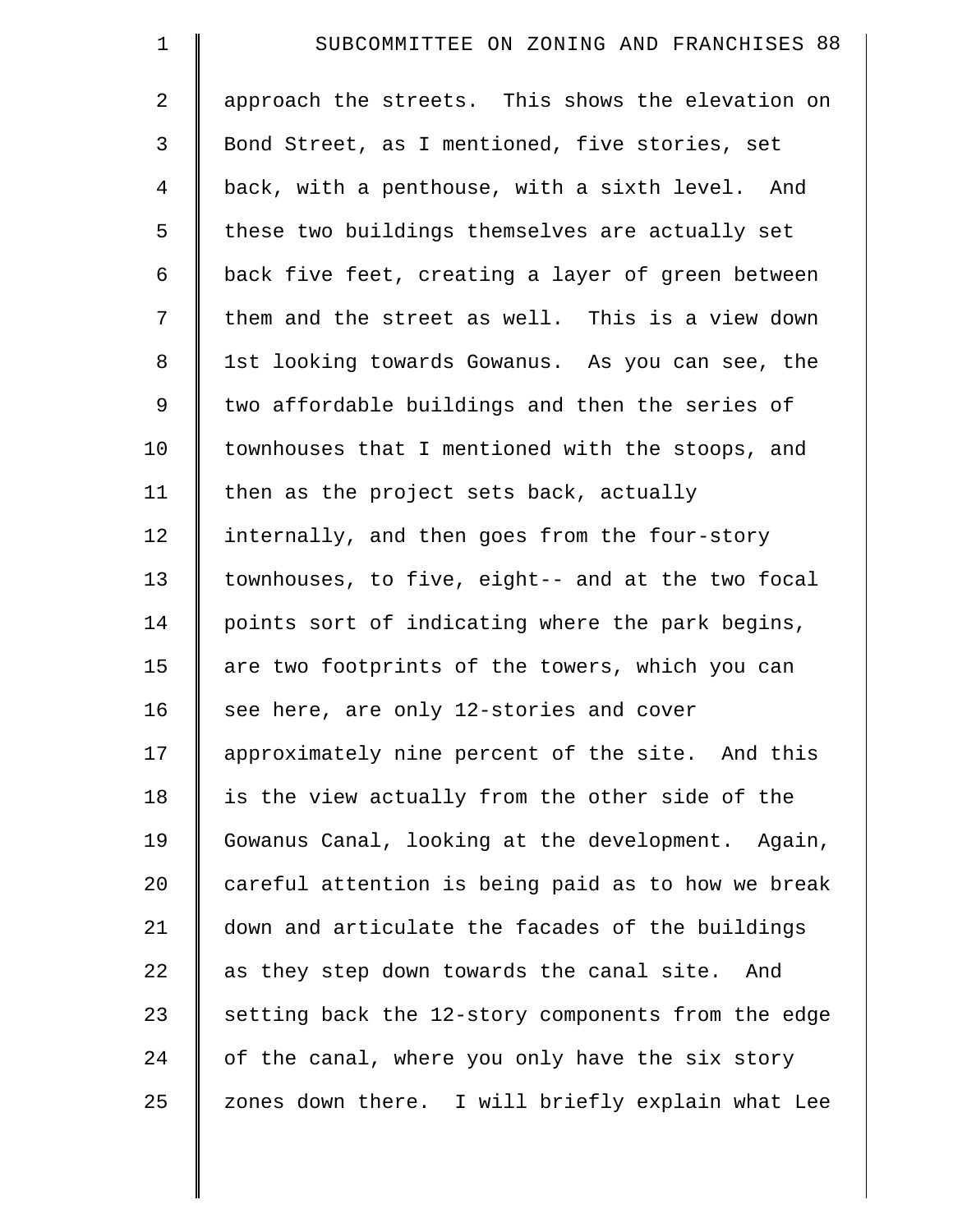| $\mathbf 1$    | SUBCOMMITTEE ON ZONING AND FRANCHISES 89           |
|----------------|----------------------------------------------------|
| $\overline{2}$ | has come up with, with his design. He's actually   |
| 3              | created a very interesting park, where people will |
| $\overline{4}$ | have different experiences how they come across    |
| 5              | and view and experience Gowanus. In certain areas  |
| 6              | as you come down on Carroll Street, there is a     |
| 7              | pathway with a zone, a layer of green, separating  |
| 8              | the pedestrians from the water. As you come        |
| 9              | across, there is a plaza, which is at the end of   |
| 10             | 1st, that this also serves as a turnaround for     |
| 11             | firebricks. The buildings, as I mentioned, all     |
| 12             | set back with a layer of green and entries. And    |
| 13             | ask you go across coming down south, actually      |
| 14             | pedestrians can come close to the edge of the      |
| 15             | water and have a different experience of the water |
| 16             | as they go in and enjoy the park. We have          |
| 17             | actually developed also these elevations, which    |
| 18             | show this is, I think the section of Bond Street.  |
| 19             | As you can see, the affordable base of the         |
| 20             | buildings with the layer of green. These are the   |
| 21             | townhouses, as I mentioned, articulated with the   |
| 22             | rhythm and character of Carroll Gardens, with the  |
| 23             | stoops and set back. And then as you approach the  |
| 24             | water, this is the experience, as you will see.    |
| 25             | And we always want to have windows on the streets, |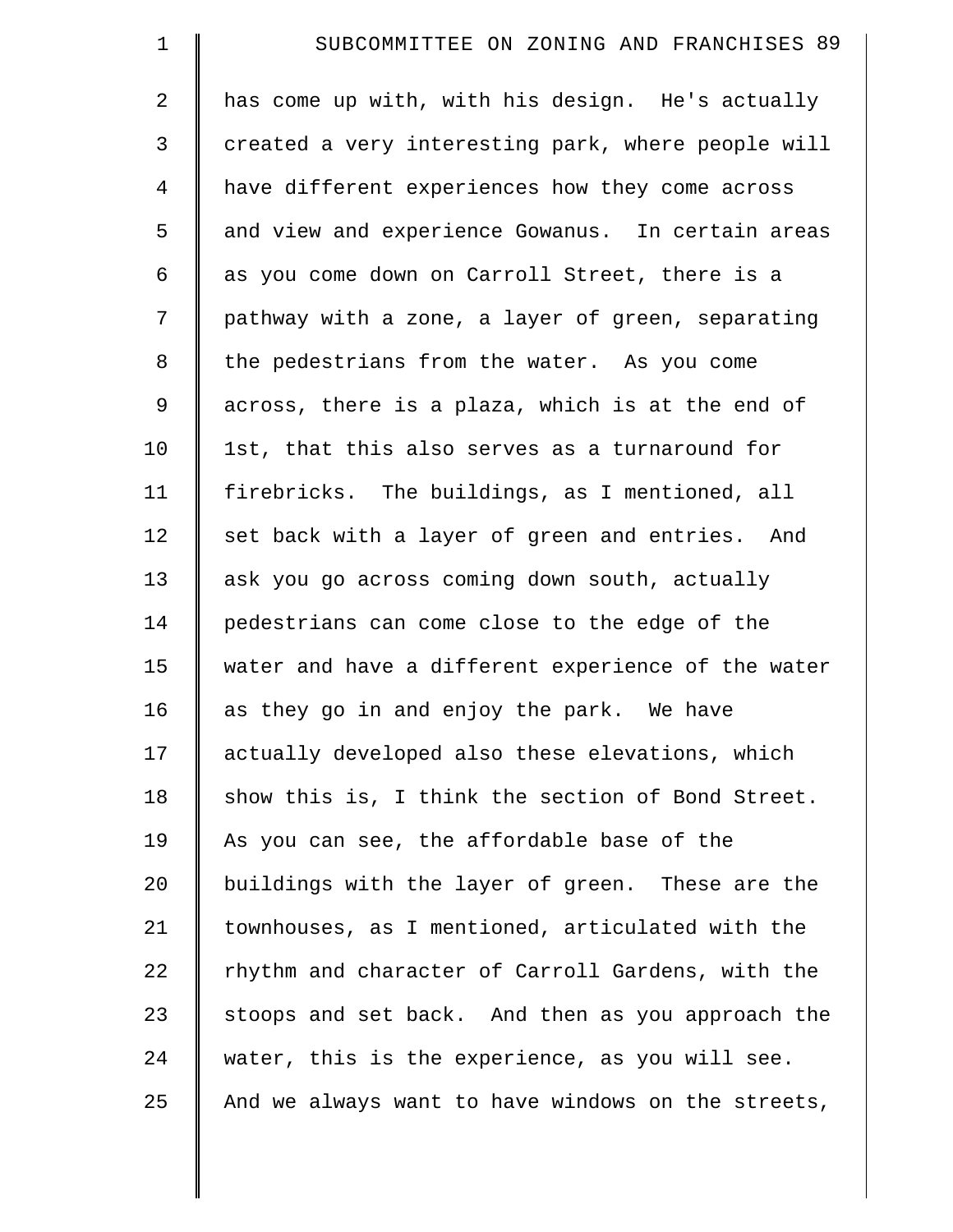| $\mathbf 1$    | SUBCOMMITTEE ON ZONING AND FRANCHISES 90          |
|----------------|---------------------------------------------------|
| $\overline{a}$ | and then finally culminating in the experience of |
| 3              | the park itself, as I mentioned, which Lee        |
| 4              | designed with-- and he's been very careful to     |
| 5              | actually work with some the texture of the        |
| 6              | industrial quality of the area, with the way the  |
| 7              | seating and the benches have been worked out. And |
| 8              | that basically concludes the presentation.        |
| 9              | CHAIRPERSON AVELLA: I've noticed                  |
| 10             | that a couple of people have signed up with the   |
| 11             | speaker slips, but saying they're representing    |
| 12             | you. Do you have other people that are part of    |
| 13             | your team?                                        |
| 14             | SPENCER ORKUS: We have other                      |
| 15             | representatives here in case there are questions. |
| 16             | CHAIRPERSON AVELLA: Okay. We                      |
| 17             | wouldn't call them up individually then.          |
| 18             | SPENCER ORKUS: No, we really just                 |
| 19             | wanted to do the paperwork.                       |
| 20             | CHAIRPERSON AVELLA: Okay.                         |
| 21             | SPENCER ORKUS: In case you had any                |
| 22             | questions, we'd be ready to testify or answer the |
| 23             | questions.                                        |
| 24             | CHAIRPERSON AVELLA: Okay. Council                 |
| 25             | Member de Blasio?                                 |
|                |                                                   |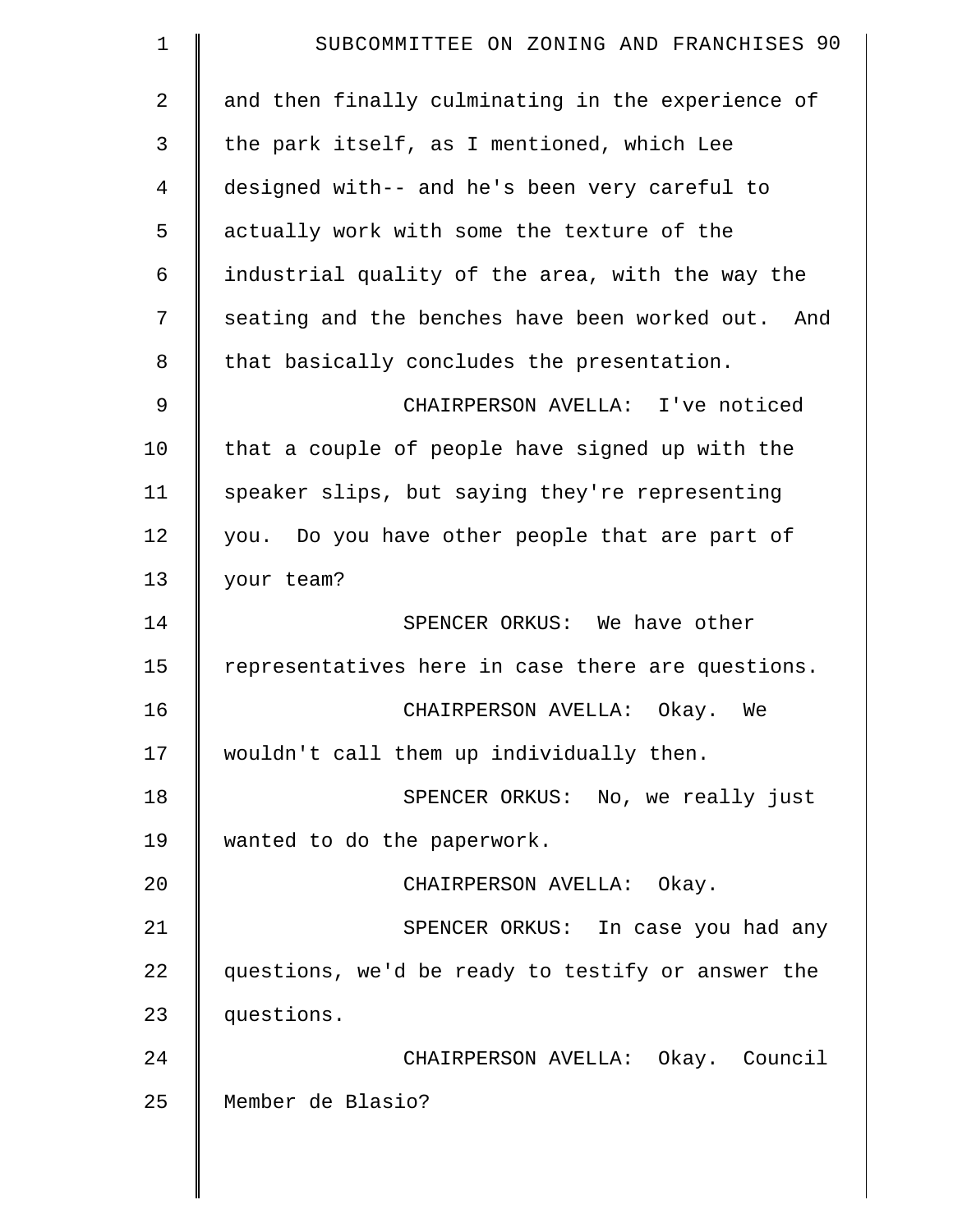| $\mathbf 1$    | SUBCOMMITTEE ON ZONING AND FRANCHISES 91          |
|----------------|---------------------------------------------------|
| $\overline{a}$ | COUNCIL MEMBER DE BLASIO: Thank                   |
| 3              | you very much, Mr. Chairman. You know, I want to  |
| $\overline{4}$ | say this has been a-- I think a long and          |
| 5              | meticulous process in terms of this site. There's |
| 6              | been, in my view, a lot of dialogue in the        |
| 7              | community. I know some people disagree with this  |
| 8              | project. I respect that. I think the reasons for  |
| 9              | this disagreement are honest. But I want to say   |
| 10             | at the outset; one of the things I know, Mr.      |
| 11             | Chairman you focus on a lot and rightfully so, is |
| 12             | the quality of the process in each case, the      |
| 13             | quality of community involvement and hearing      |
| 14             | voices and hearing concerns. I think this has     |
| 15             | been a good process. I-- when I first met with    |
| 16             | representatives of Toll Brothers was far from     |
| 17             | convinced and had a number of concerns and        |
| 18             | questions and was, to be fair, to be honest,      |
| 19             | dubious. But the quality of the project moved me  |
| 20             | the more I heard of the details, the more I saw a |
| 21             | willingness to keep working with the community    |
| 22             | concerns. And I've seen much more in this case,   |
| 23             | bluntly, than I have with many, many other        |
| 24             | developers, and I appreciate that in and of       |
| 25             | itself. I have started every discussion in terms  |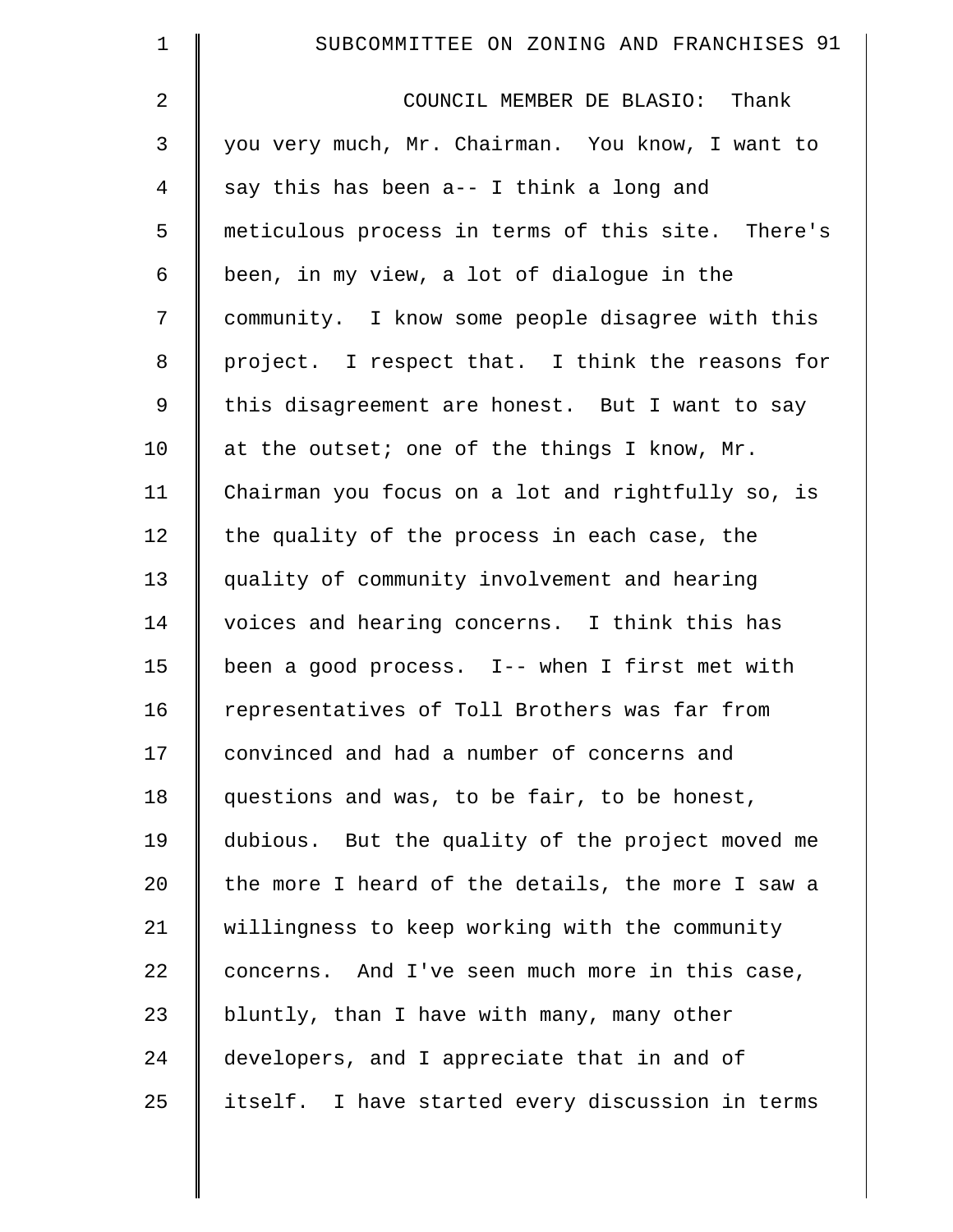| $\mathbf 1$    | SUBCOMMITTEE ON ZONING AND FRANCHISES 92           |
|----------------|----------------------------------------------------|
| $\overline{2}$ | of Carroll Gardens, which I've now represented for |
| 3              | over seven years, with the question of affordable  |
| $\overline{4}$ | housing. I think this is an amazing community and  |
| 5              | a precious community and one we have to protect in |
| 6              | many different ways. One of the ways we have to    |
| 7              | project this community and all of Brooklyn, which  |
| 8              | has felt I think such disproportionate development |
| 9              | pressures in recent years, is to protect the       |
| 10             | economic diversity and every other kind of         |
| 11             | diversity in our community. So I fully understand  |
| 12             | why folks who live in a community appreciate a lot |
| 13             | of the way it is and want to keep that character,  |
| 14             | and that's a lot of what I'm committed to, I know  |
| 15             | a lot of what you're committed to as well, Mr.     |
| 16             | Chairman. At the same time, we must create         |
| 17             | affordability, and we don't have the tools that we |
| 18             | used to. We're not creating new public housing,    |
| 19             | per say. We don't have the Mitchell Llama program  |
| 20             | creating new units. We have fewer options; we      |
| 21             | must use them well. So I have said throughout the  |
| 22             | entire discussion, not just this site or the       |
| 23             | Public Place site alone, but the entire Gowanus    |
| 24             | area, that there's going to be a certain level of  |
| 25             | height and density necessary to create             |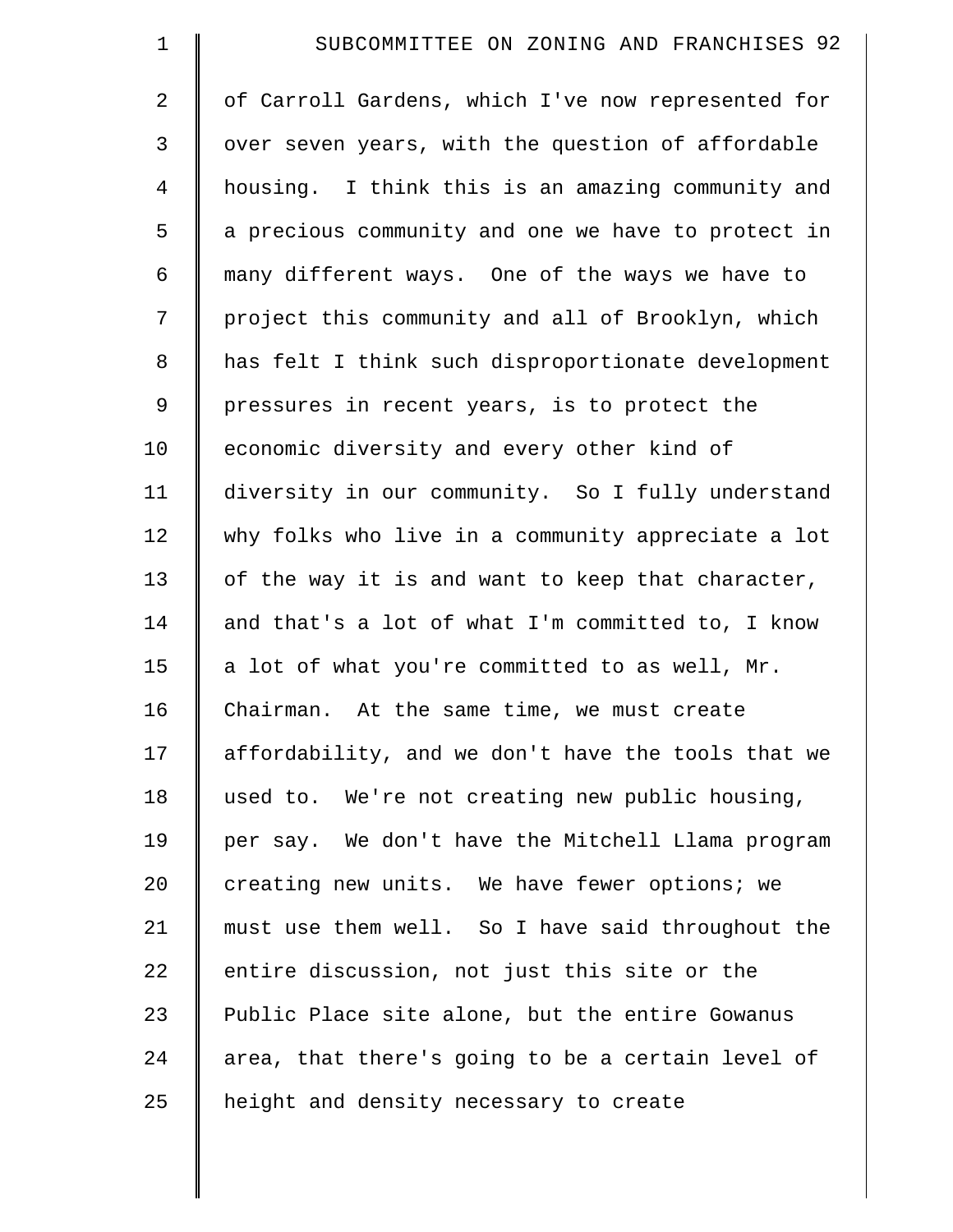| $\mathbf 1$    | SUBCOMMITTEE ON ZONING AND FRANCHISES 93           |
|----------------|----------------------------------------------------|
| $\overline{a}$ | affordability, that that is the reality we're      |
| 3              | living with. And I simply believe it would be a    |
| $\overline{4}$ | huge and lasting mistake to give up the            |
| 5              | opportunity to create a substantial number of      |
| 6              | affordable units for the community. The Borough    |
| 7              | President I thought raised a number of important   |
| 8              | points, and he pointed out how displacement is a   |
| 9              | particularly troubling reality, that folks who     |
| 10             | have been a long-term part of our community are    |
| 11             | finding it harder and harder to stay. Well the     |
| 12             | answer to that, even if it is something that is    |
| 13             | imperfect, the answer is to create enough new and  |
| 14             | affordable housing to give the opportunity for     |
| 15             | people to stay in the community. And we're         |
| 16             | certainly doing that as well with the Public Place |
| 17             | site and we've focused, one of the important focal |
| 18             | points there is senior affordable housing, but we  |
| 19             | need that and we obviously need affordable housing |
| 20             | for individuals and families of all ages. So to    |
| 21             | me this is why this project ultimately became one  |
| 22             | I was comfortable with, because I was convinced    |
| 23             | that the commitment to affordable housing was      |
| 24             | real, and I thought the numbers were substantial.  |
| 25             | And I thought long and hard about the question is  |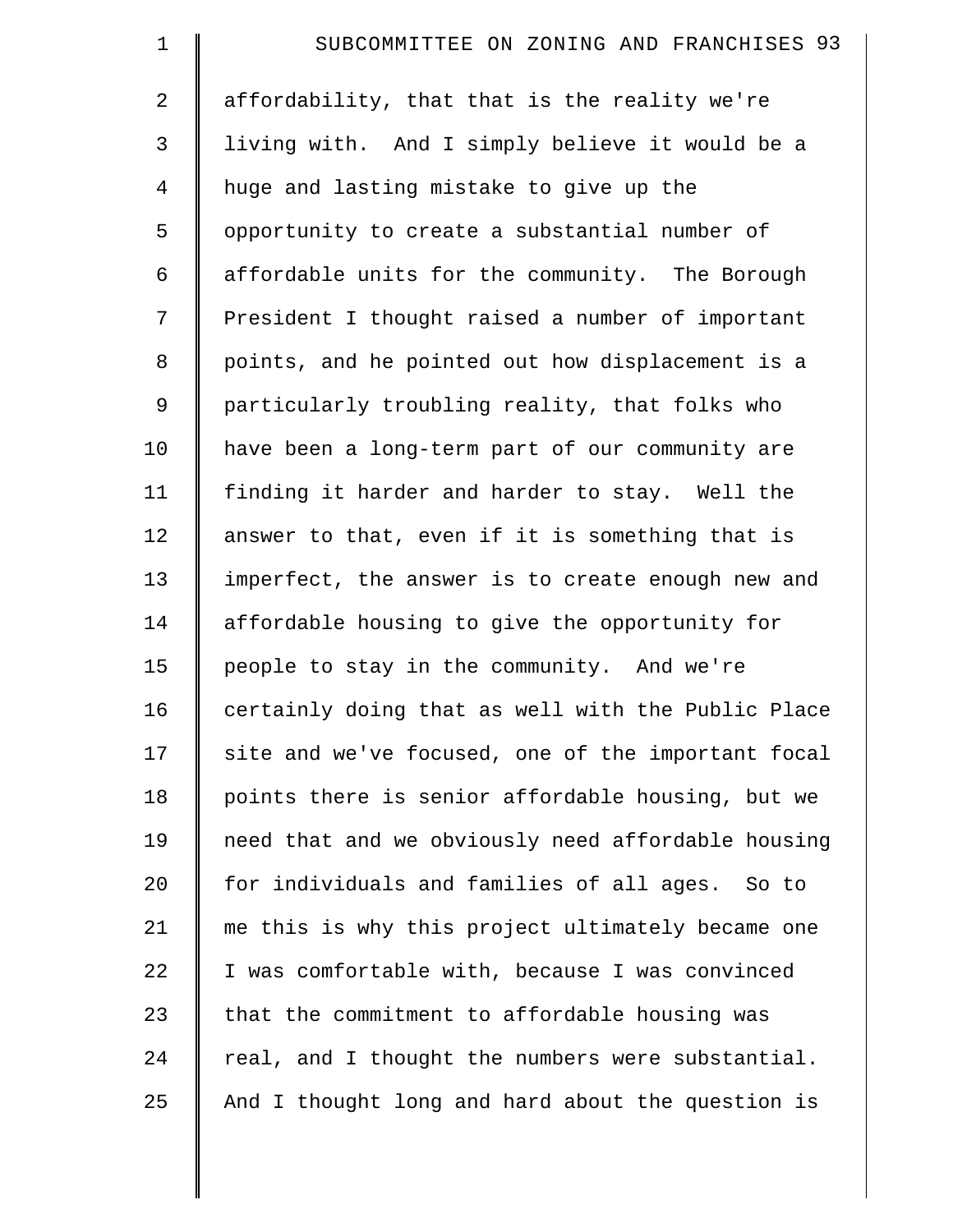| $\mathbf 1$    | SUBCOMMITTEE ON ZONING AND FRANCHISES 94           |
|----------------|----------------------------------------------------|
| $\overline{2}$ | it appropriate for this particular site to be      |
| 3              | acted on before the larger rezoning. The first     |
| $\overline{4}$ | thing to say on that topic is that that larger     |
| 5              | rezoning has had moments of being on again and off |
| 6              | again. Thank god we're in an on again phase right  |
| 7              | now, but you know, I'm jaded a bit from my         |
| 8              | experiences of seeing the timeline change. So no   |
| $\mathsf 9$    | one ever knows for sure when a rezoning happens    |
| 10             | until it happens. But the other issue to me is,    |
| 11             | if a project fulfills, or responds to a number of  |
| 12             | community needs, and if, in fact, it's a positive  |
| 13             | model for the development that will come           |
| 14             | thereafter, then it's worthy of being acted on. I  |
| 15             | like very much the 30% figure in terms of          |
| 16             | affordable housing. I like what's been done here   |
| 17             | in terms of open space. I like what's been done    |
| 18             | to match the aesthetics to the community. So in    |
| 19             | essence I think a number of our concerns were      |
| 20             | acted on. I think the thinking and planning        |
| 21             | commitments around the environmental questions are |
| 22             | real and appropriate and meaningful. This is one   |
| 23             | of the ways we will act on cleaning up the Gowanus |
| 24             | Canal. This is the kind of development that will   |
| 25             | help us clean up the Gowanus Canal. I think Toll   |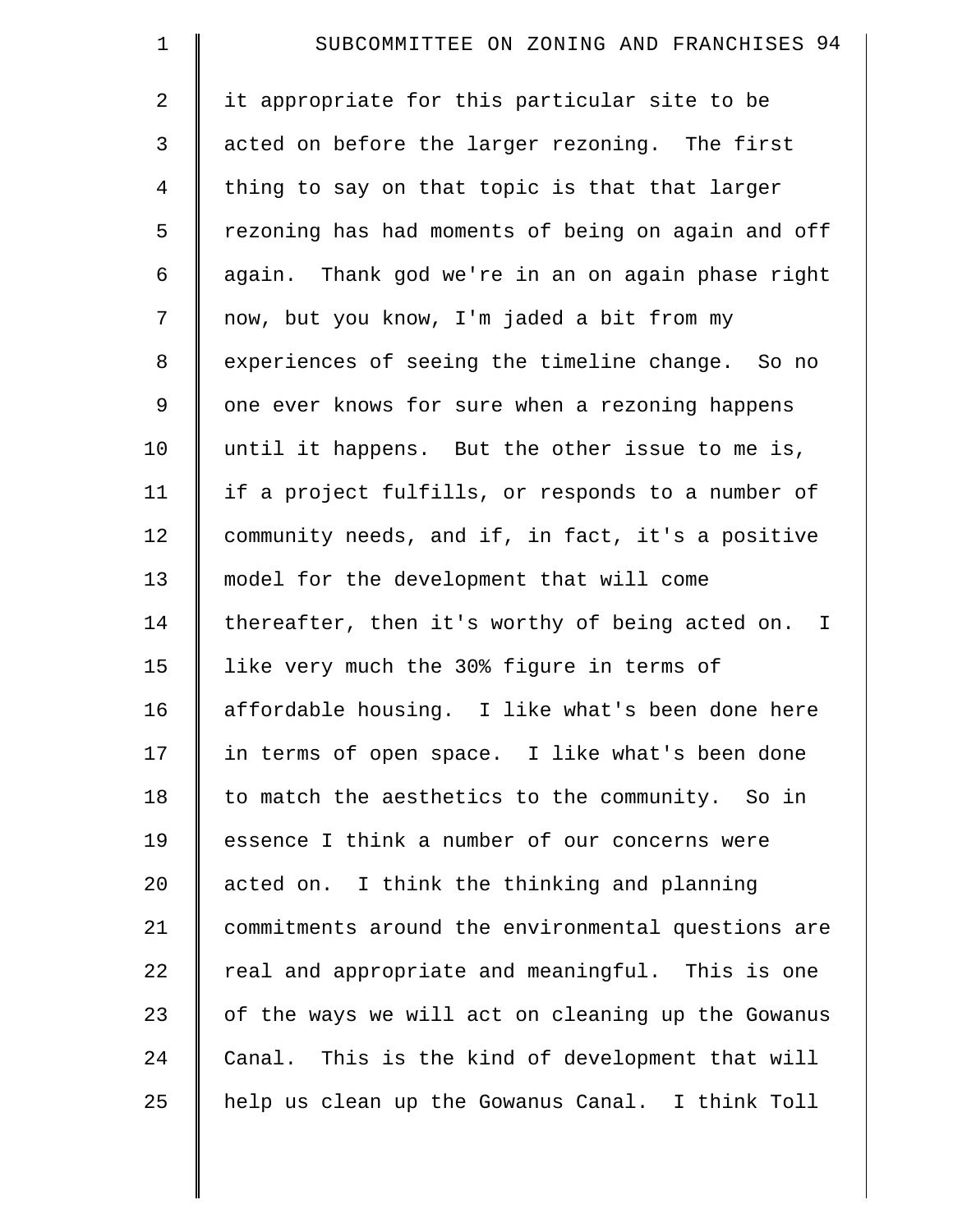| $\mathbf 1$    | SUBCOMMITTEE ON ZONING AND FRANCHISES 95           |
|----------------|----------------------------------------------------|
| $\overline{2}$ | Brothers has pleasantly surprised me in terms of   |
| 3              | its willingness to work with responsible           |
| 4              | contractors. And particularly in the choice of     |
| 5              | the firm, working with them on the affordable      |
| 6              | housing, has chosen the firm that, you know, I     |
| 7              | think has a very positive track record. So when I  |
| 8              | add all that together, I think it's a worthy       |
| 9              | project. I think a number of community concerns    |
| 10             | were acted on, and I certainly would suggest to my |
| 11             | colleagues to vote favorably on this item.         |
| 12             | [Applause]                                         |
| 13             | CHAIRPERSON AVELLA: Just for the                   |
| 14             | record, I don't allow applause, because then I     |
| 15             | have to allow booing. So we have to try and be     |
| 16             | fair. So, you know, if you have an opinion, sign   |
| 17             | up to speak, and that's your opportunity to make a |
| 18             | comment. Okay. Thank you. I would ask that you-    |
| 19             | - I'm sure you're going to hang around, but that   |
| 20             | you hang around, because we do have a lot of       |
| 21             | public testimony, and I think I would like to call |
| 22             | you back to comment on some of the things that are |
| 23             | raised. Because I'm going to save my questions     |
| 24             | for the end. I know there were two gentlemen; I    |
| 25             | don't see them in the room, that actually had a    |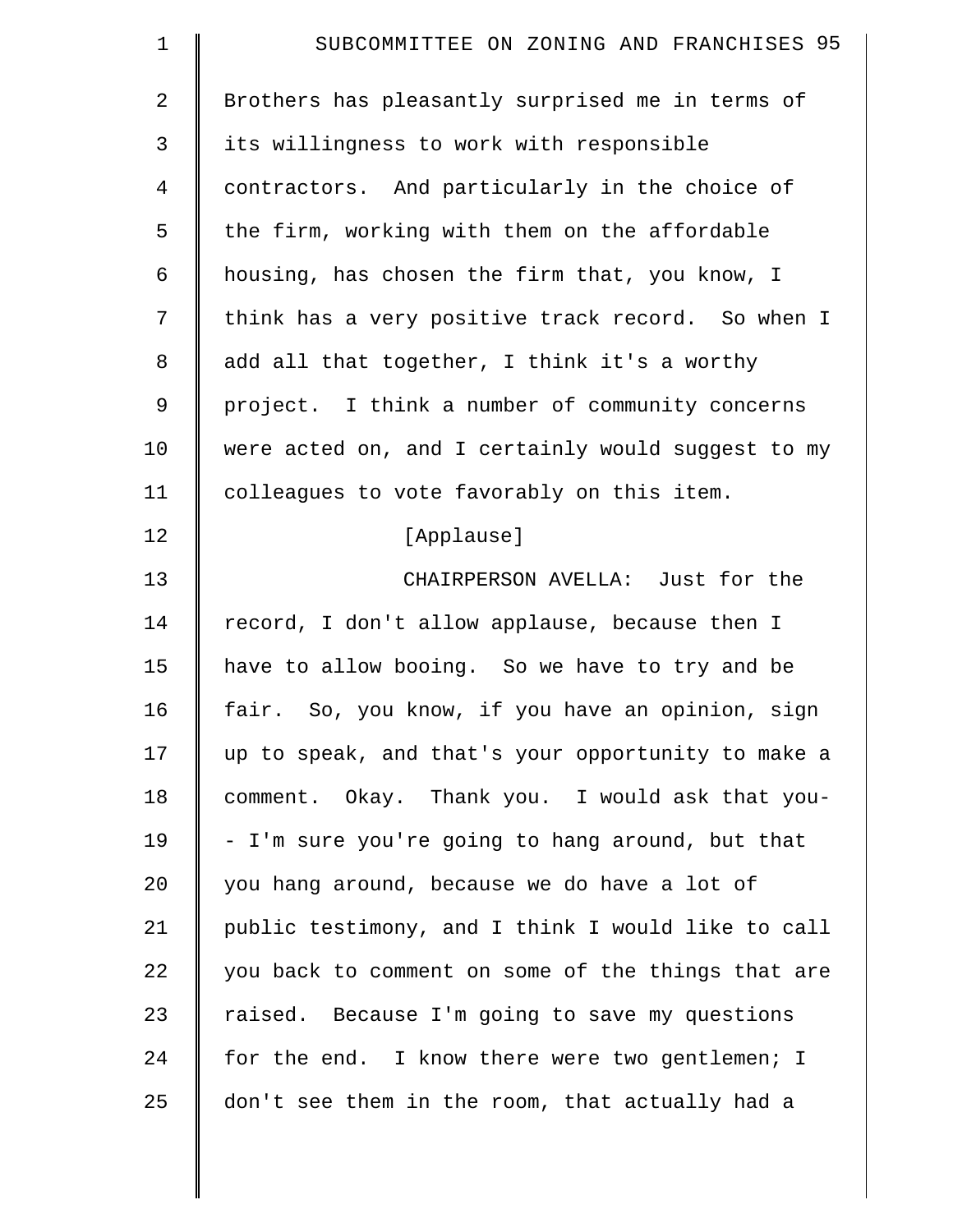1 SUBCOMMITTEE ON ZONING AND FRANCHISES 96 2 | little presentation. Oh. Okay. Why don't we  $3 \parallel$  start with that? 4 [Pause] 5 CHAIRPERSON AVELLA: I couldn't see  $6 \parallel$  you behind the boards. I'm sorry. 7 | **Pause** 8 **COUNCIL MEMBER DE BLASIO: Mr.** 9 Chairman, I have to note a profound conflict of 10 | interest. Mr. Hathaway's son and my son play on 11 | the same travel baseball team. 12 | CHAIRPERSON AVELLA: He actually 13  $\parallel$  told me that. 14 COUNCIL MEMBER DE BLASIO: Does 15  $\parallel$  that allow me to still vote on the item? 16 CHAIRPERSON AVELLA: That's a good 17 connection to have, by the way. No, he actually 18 did mention that to me. 19 | Pause] 20 JOHN HATHEWAY: I'm all set, right? 21 Okay. Thank you very much. 22 **CHAIRPERSON AVELLA:** Can we dim the 23 | lights a little bit or will that affect the 24 **camera?** 25 | [Pause]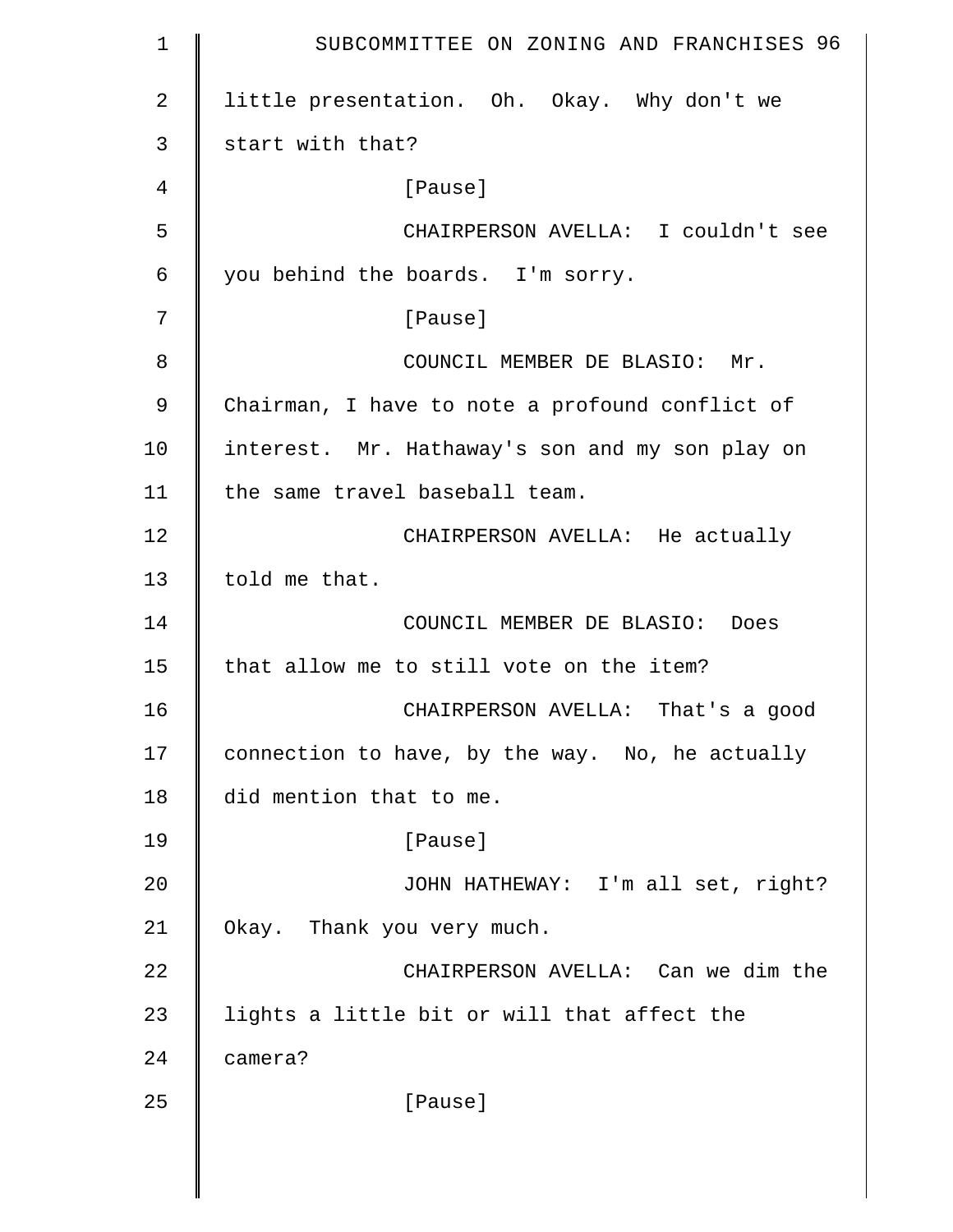| $\mathbf 1$ | SUBCOMMITTEE ON ZONING AND FRANCHISES 97           |
|-------------|----------------------------------------------------|
| 2           | CHAIRPERSON AVELLA: Okay, so then                  |
| 3           | we'll have to leave the lights as is.              |
| 4           | JOHN HATHEWAY: That will be fine.                  |
| 5           | I'd first like to thank you, Council Member for    |
| 6           | the opportunity to speak. And since I've got this  |
| 7           | slide presentation, it may run a little bit over   |
| 8           | the three minutes. I beg your indulgence. And I    |
| $\mathsf 9$ | would like to just start by addressing Bill de     |
| 10          | Blasio's comments. And I certainly understand his  |
| 11          | support of this project and respect it. I know     |
| 12          | how important affordable housing is to him and our |
| 13          | community, but that doesn't stop me from saying    |
| 14          | that I think that it's shortsighted to approve     |
| 15          | this particular project just because it contains   |
| 16          | affordable housing. And our proposal, my           |
| 17          | presentation here will show that in fact we can    |
| 18          | incorporate affordable housing in the same         |
| 19          | quantities, the same floor areas, with different   |
| 20          | height limitations on this project. And I would    |
| 21          | also like to address Toll Brothers, their          |
| 22          | assertion that the project was developed in        |
| 23          | consultation with the community. If this           |
| 24          | consultation consists of politely listening to     |
| 25          | community comments and doing nothing-- the design  |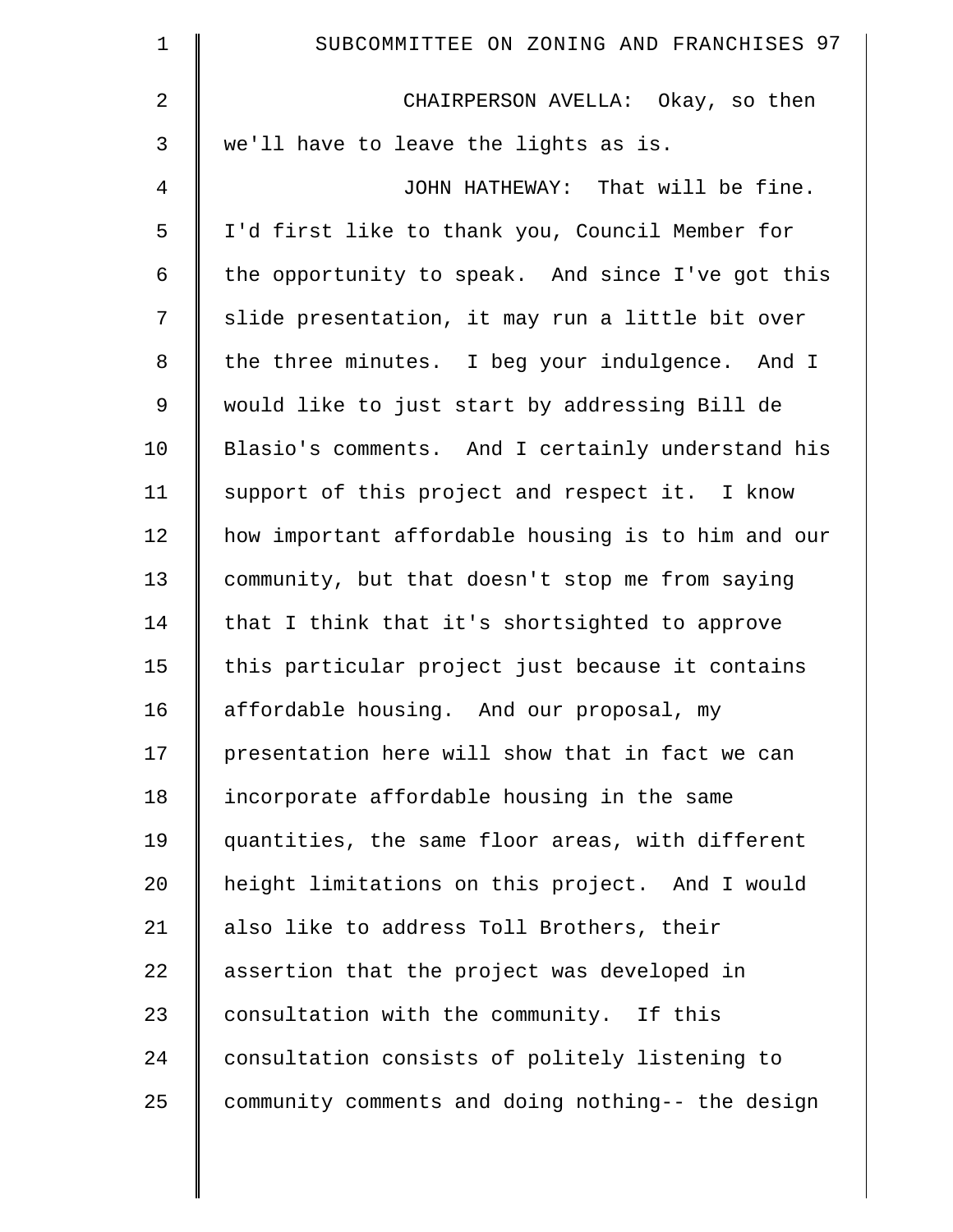| $\mathbf 1$    | SUBCOMMITTEE ON ZONING AND FRANCHISES 98          |
|----------------|---------------------------------------------------|
| $\overline{2}$ | of this project has not changed from the very     |
| 3              | first presentation before the community. So there |
| 4              | really hasn't been any community involvement in   |
| 5              | terms of change in this design.                   |
| 6              | [Pause]                                           |
| 7              | JOHN HATHEWAY: I have-- we have                   |
| 8              | various issues with this application. First of    |
| $\mathsf 9$    | all it is preceding the Gowanus Rezoning, and the |
| 10             | Gowanus Rezoning was going to have a full ULURP   |
| 11             | process that involved hearing about the impact of |
| 12             | large scale development throughout this           |
| 13             | neighborhood on transportation, schools, sewers,  |
| 14             | etcetera. This serves as a precedent without the  |
| 15             | ULURP review that would accompany the larger      |
| 16             | rezoning. And the DEIS did not include community  |
| 17             | requested concerns regarding visibility from      |
| 18             | within historic districts and the impact of the   |
| 19             | height of this building throughout the            |
| 20             | neighborhood among other things. We feel that the |
| 21             | 12-story scale of the building dwarfs the canal   |
| 22             | and overshadows the Carroll Gardens historic      |
| 23             | district and we, as I said, have an eight-story   |
| 24             | alternative that provides the same built area     |
| 25             | affordable housing in a scale and context that    |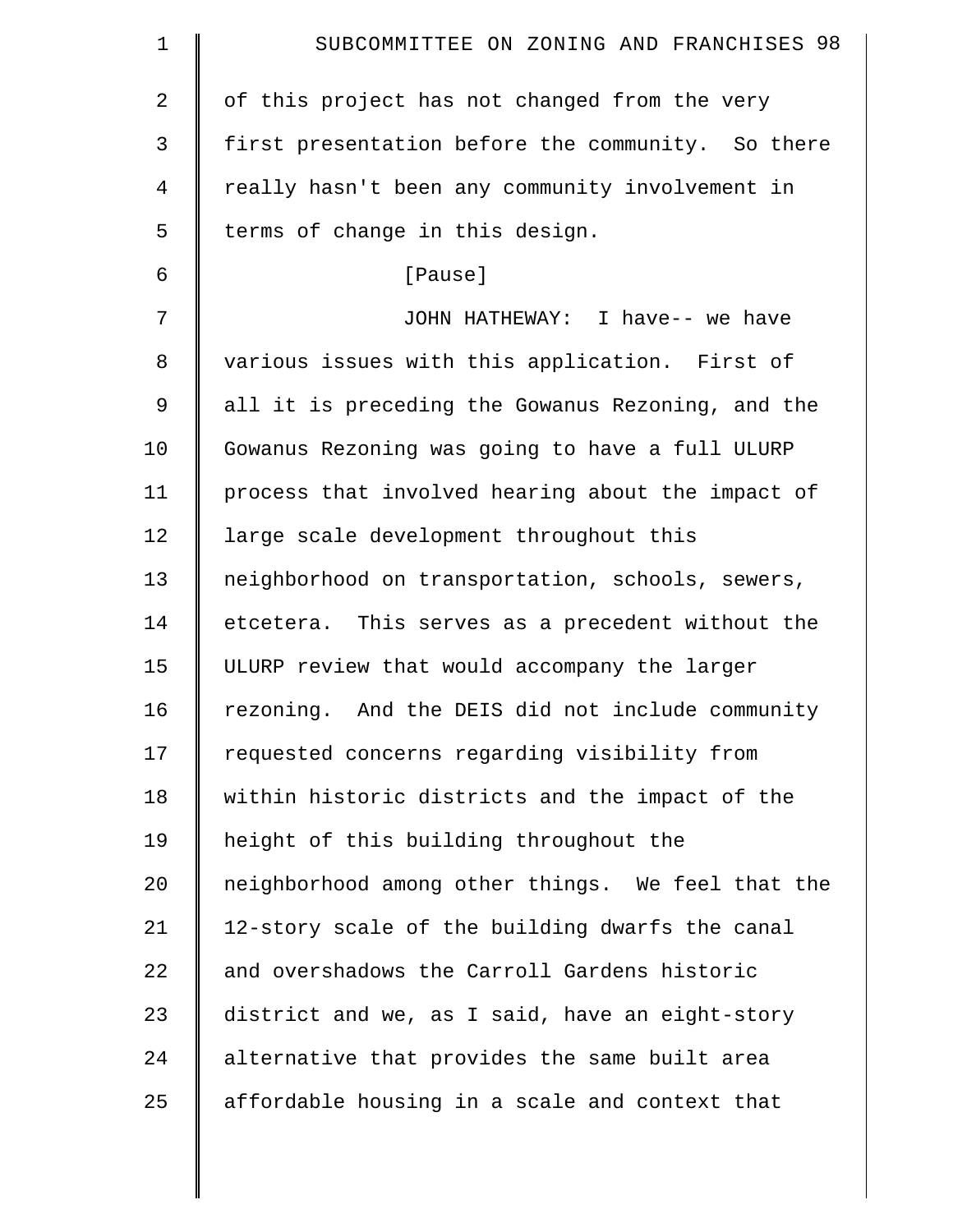| $\mathbf 1$ | SUBCOMMITTEE ON ZONING AND FRANCHISES 99           |
|-------------|----------------------------------------------------|
| 2           | provides more light to the Gowanus Canal. Just     |
| 3           | for reference, this is what a 12-story building    |
| 4           | looks like. This is a result of the rezoning that  |
| 5           | went on 4th Avenue in Brooklyn.                    |
| 6           | [Pause]                                            |
| 7           | JOHN HATHEWAY: There is much                       |
| 8           | concern again, about view from within the Carroll  |
| 9           | Garden historic district. We floated balloons to   |
| 10          | indicate a height of what 125 feet is. This is     |
| 11          | viewed from Smith Street looking down Carroll      |
| 12          | Street towards the project. We did this because    |
| 13          | an original presentation by myself and Chris McVoy |
| 14          | [phonetic] misrepresented to some degree the       |
| 15          | height this building might be or complete massing  |
| 16          | of it, so we did this to ensure that our           |
| 17          | representations were accurate. And this is a       |
| 18          | representation of the massing of the buildings,    |
| 19          | and this compares very similarly to the computer   |
| 20          | model that the architects produced. The only       |
| 21          | difference, with the computer model that had been  |
| 22          | included in their presentation before the          |
| 23          | Community Board is that that bulkhead of the St.   |
| 24          | Mary Star of the Seas Residence that's in the      |
| 25          | foreground here was incorrectly represented as a   |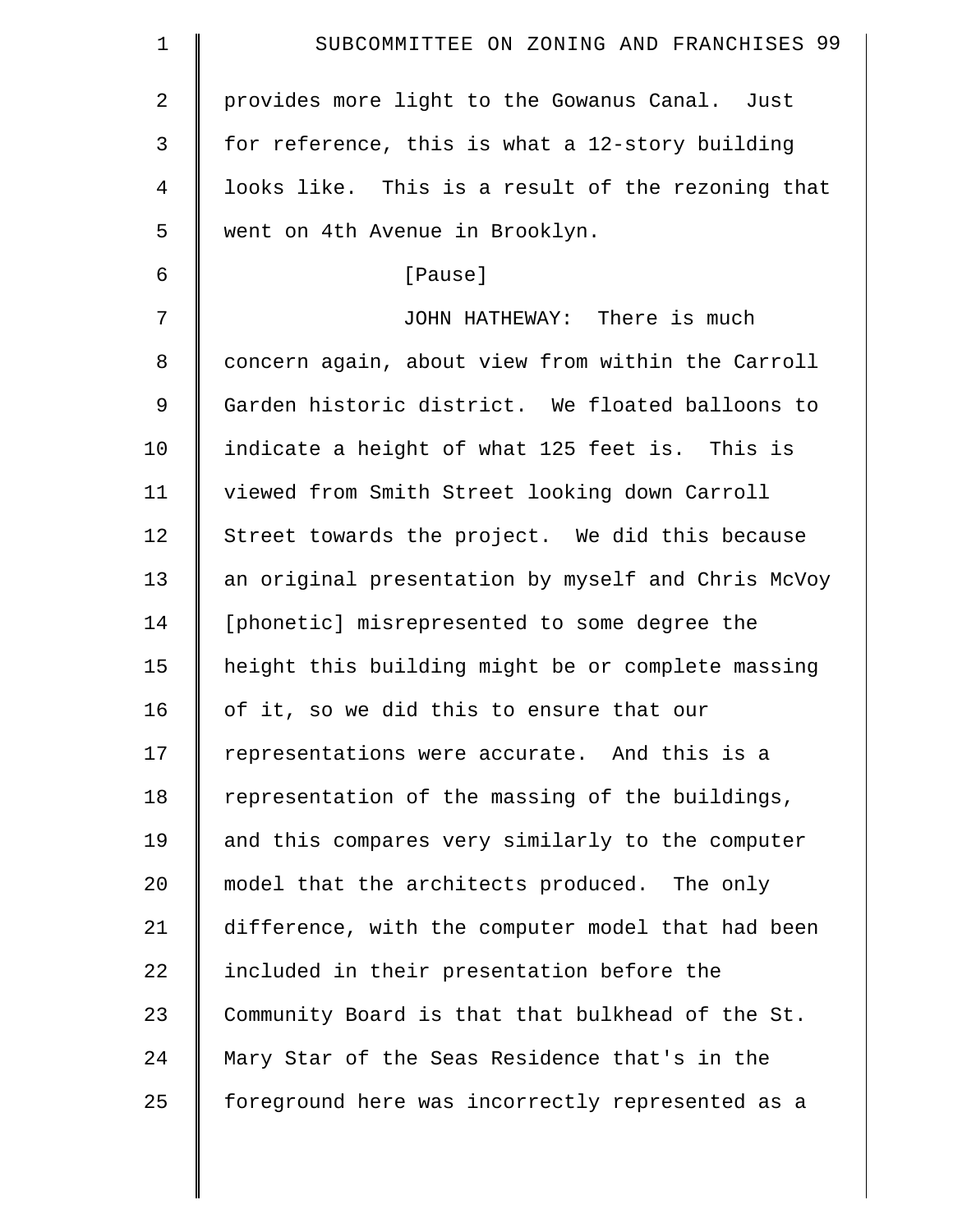| $\mathbf 1$    | SUBCOMMITTEE ON ZONING AND FRANCHISES100            |
|----------------|-----------------------------------------------------|
| $\overline{2}$ | full-- they represented it as covering the entire   |
| 3              | footprint of the building, not just the bulkhead,   |
| 4              | so it apparently obscured much more of the          |
| 5              | building than it does in reality. And again, just   |
| 6              | another view of this balloon and its visibility.    |
| 7              | Another view from along, from the 3rd Street        |
| 8              | bridge towards the project. And again, a            |
| 9              | carefully constructed outline of the project with   |
| 10             | the balloon at one corner of the tower in between   |
| 11             | 1st Street and Carroll Street and the projections   |
| 12             | based on a vanishing point.                         |
| 13             | [Pause]                                             |
| 14             | JOHN HATHEWAY: These are slides                     |
| 15             | taken from the Toll Brothers DEIS, and presented    |
| 16             | before the Community Board, which-- and the         |
| 17             | Community Board voiced conditional support for      |
| 18             | this project, but it was based on some of these     |
| 19             | renderings that weren't accurate. This building     |
| 20             | over here is, for scale purposes, 25 feet tall.     |
| 21             | And we used that to properly construct a            |
| 22             | rendering. This was the slide that was presented    |
| 23             | before the Community Board by Toll Brothers.<br>And |
| 24             | scale wise they-- essentially it got pushed back    |
| 25             | and diminished due to a wide angle view. And in     |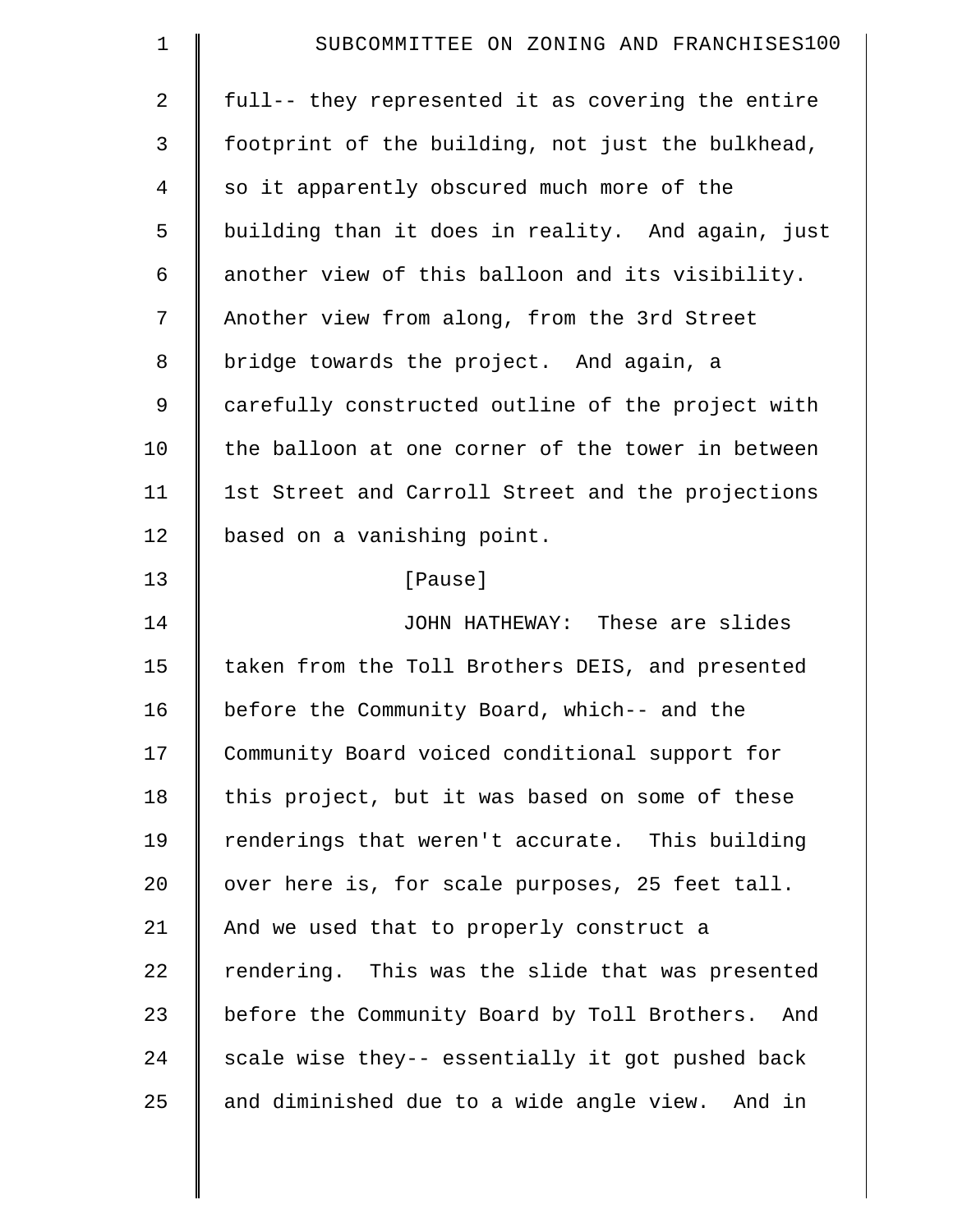| $\mathbf 1$    | SUBCOMMITTEE ON ZONING AND FRANCHISES101           |
|----------------|----------------------------------------------------|
| $\overline{2}$ | pulling forward, that's more accurately what this  |
| 3              | building will look like over the canal, and we     |
| $\overline{4}$ | feel that it substantially overshadows the canal.  |
| 5              | And it is not to say that this architecture isn't  |
| 6              | of a high value, but we are certainly concerned    |
| 7              | about the massing of the project.                  |
| 8              | [Pause]                                            |
| 9              | JOHN HATHEWAY: Their presentation                  |
| 10             | also included the view north on the canal around   |
| 11             | this building, but it neglected to include this    |
| 12             | 12-story mass. It was just showing this lower      |
| 13             | seven story. And in fact, that's what that 12-     |
| 14             | story looks like. And also you have to recognize   |
| 15             | it-- the framework that the City Planning is       |
| 16             | working in also includes 12-story buildings on the |
| 17             | opposite side of the canal too. And same           |
| 18             | situation looking south, a limited view showing    |
| 19             | low-rise buildings. And then an expanded view      |
| 20             | showing future 12-story buildings plus the-- their |
| 21             | proposed 12-story building.                        |
| 22             | [Pause]                                            |
| 23             | JOHN HATHEWAY: City Planning has                   |
| 24             | divided this area north of 3rd Street into two     |
| 25             | districts, M-X waterfront north and south.<br>The  |
|                |                                                    |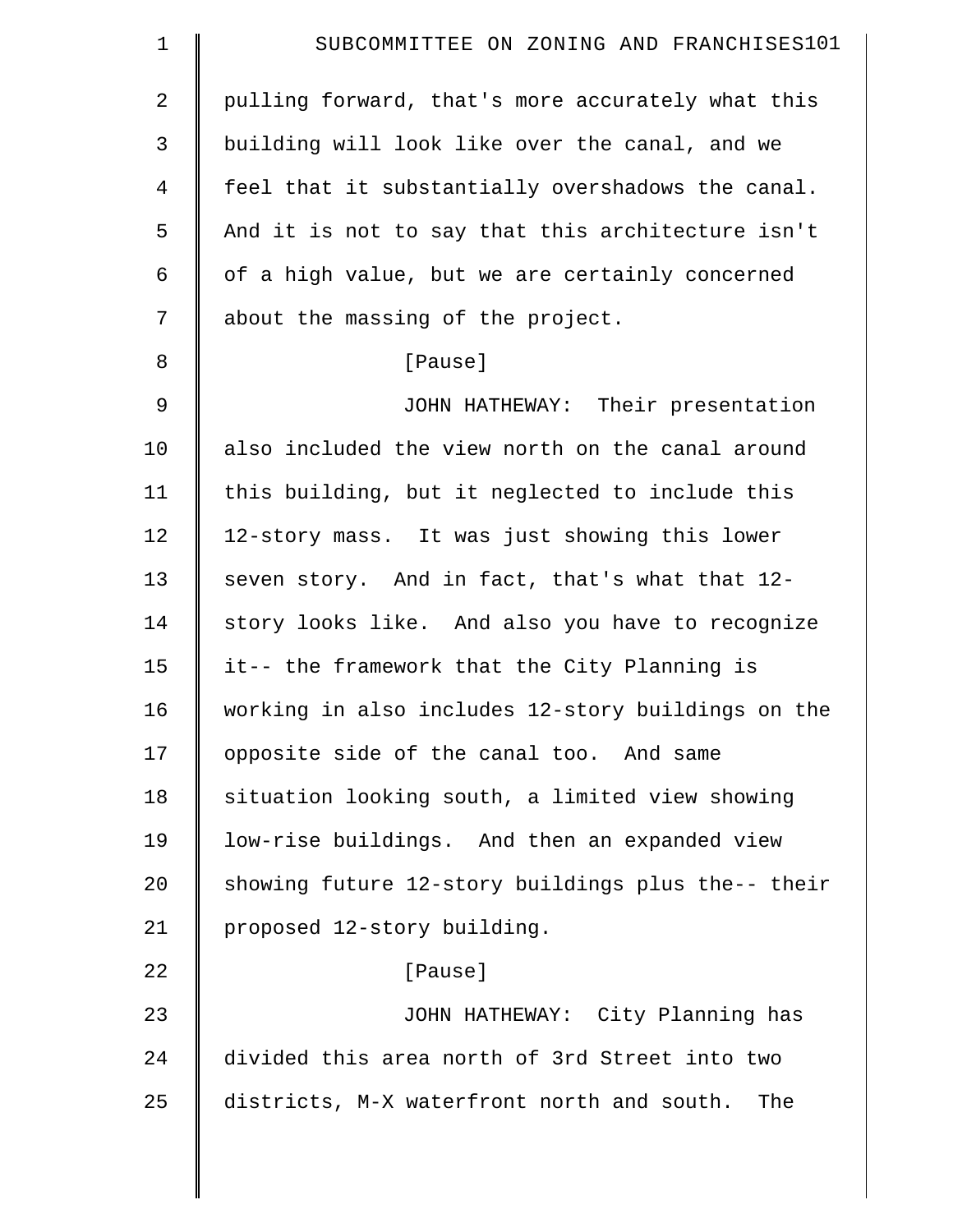| $\mathbf 1$    | SUBCOMMITTEE ON ZONING AND FRANCHISES102           |
|----------------|----------------------------------------------------|
| 2              | project lies in these two blocks on the south.     |
| 3              | And this height is limited to 85 feet in this      |
| $\overline{4}$ | waterfront north, but it extends to 125 feet in    |
| 5              | the south district, as indicated here. However,    |
| 6              | this is just as much adjacent to the fabric of the |
| 7              | neighboring community as this area up to the       |
| $\,8\,$        | north. The only difference is that these blocks    |
| $\mathsf 9$    | are slightly longer, but by no means full-length   |
| 10             | blocks like the other blocks in the neighborhood.  |
| 11             | Also a part of this Gowanus framework that they're |
| 12             | working in, they've got 80 feet of height along    |
| 13             | 3rd Avenue and we've got along 4th Avenue 125      |
| 14             | feet. So they're essentially indicating to build   |
| 15             | up to 125 feet around the canal down and then back |
| 16             | up to 120 feet on 4th.                             |
| 17             | CHAIRPERSON AVELLA: To be fair to                  |
| 18             | the other speakers, if you could sort of start to  |
| 19             | sum up.                                            |
| 20             | JOHN HATHEWAY: This is a height--                  |
| 21             | this is a section through 2nd Street, and I would  |
| 22             | just say that we've got the proposed project and   |
| 23             | then a revised project that redistributes the      |
| 24             | floor area and does in fact incorporate the same   |
| 25             | amount of floor area and still incorporates the    |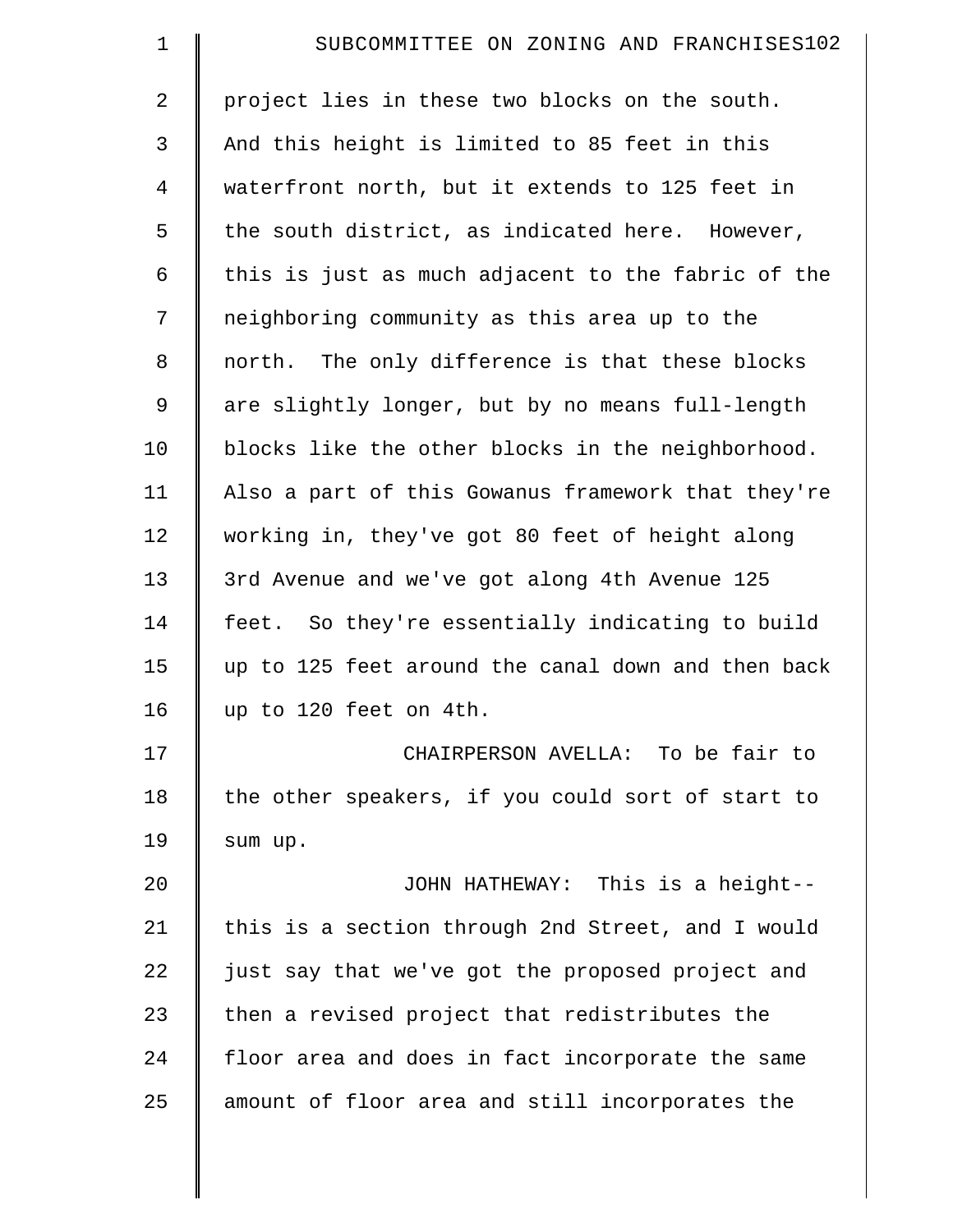| $\mathbf 1$    | SUBCOMMITTEE ON ZONING AND FRANCHISES103             |
|----------------|------------------------------------------------------|
| $\overline{2}$ | architectural diversity that they're set upon        |
| 3              | having in this project.                              |
| 4              | [Pause]                                              |
| 5              | JOHN HATHEWAY: There was also a                      |
| 6              | concern about shadows. This is of the existing       |
| 7              | project. And this is with other projects that        |
| 8              | could be included in the overall Gowanus rezoning.   |
| 9              | And you can see the impact along the canal. With     |
| 10             | the eight story buildings you get substantially      |
| 11             | more sunlight into the-- along the canal, and it's   |
| 12             | important to remember that the park is just along    |
| 13             | the sides, not accessible in the center. Our         |
| 14             | proposal redistributes the towers to six story       |
| 15             | sections over here instead of four stories. And      |
| 16             | of course that's what happens to it along the        |
| 17             | canal. Just to sum up, I think that again, there     |
| 18             | hasn't been any attempt to try to address the        |
| 19             | community's concerns with respect to this            |
| 20             | particular issue that I'm presenting here, which     |
| 21             | is the height. And the height is a substantial       |
| 22             | issue because it makes this project visible from     |
| 23             | substantial areas around in the neighborhood.<br>The |
| 24             | beauty of Carroll Gardens is in fact when you're     |
| 25             | on a block you see that block and you aren't         |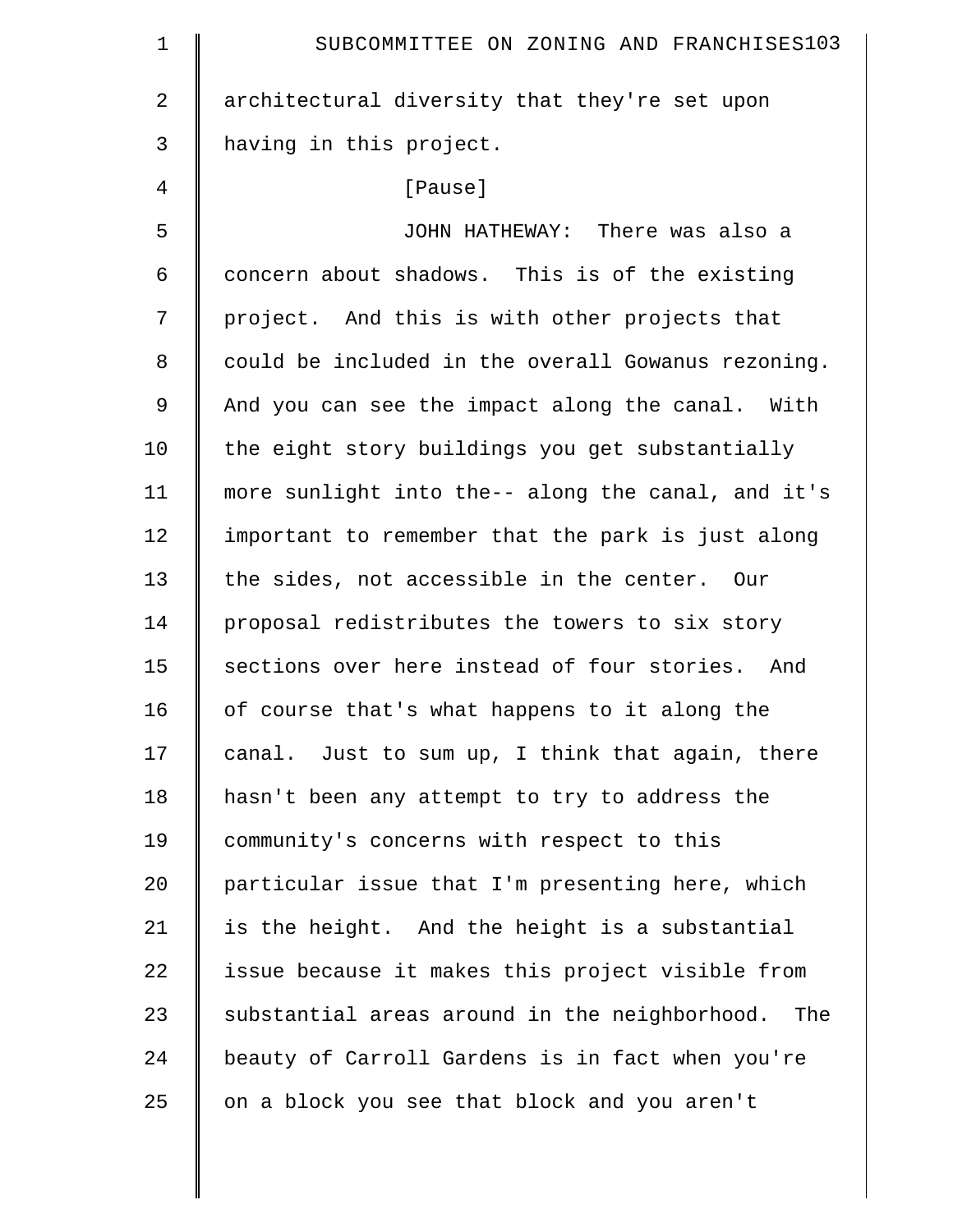| $\mathbf 1$    | SUBCOMMITTEE ON ZONING AND FRANCHISES104           |
|----------------|----------------------------------------------------|
| $\overline{2}$ | seeing other buildings looming in the background.  |
| 3              | It preserves a certain airiness and lightness to   |
| 4              | the community. And this would substantially alter  |
| 5              | that aspect of the community that makes it in fact |
| 6              | so desirable. Thank you very much for your time.   |
| 7              | CHAIRPERSON AVELLA: No, I want to                  |
| 8              | thank you for doing that presentation, obviously   |
| 9              | putting all that work into this, into reviewing    |
| 10             | this application. The next panel with be a panel   |
| 11             | in favor, starting with Craig Hammerman from       |
| 12             | Community Board 6; Rob Furman-- is this the        |
| 13             | Brooklyn President's Council? Is that?             |
| 14             | ROBERT FURMAN: Preservation.                       |
| 15             | CHAIRPERSON AVELLA: Preservation,                  |
| 16             | well next time don't abbreviate. Come on up.       |
| 17             | Buddy Scotto. Buddy? Mr. Applause.                 |
| 18             | [Pause]                                            |
| 19             | CRAIG HAMMERMAN: Thank you, Mr.                    |
| 20             | Council Member. Hello, Councilman de Blasio. I'm   |
| 21             | going to summarize what we've submitted on behalf  |
| 22             | of the Community Board. And first I'll note that   |
| 23             | the Community Board did approve this project       |
| 24             | conditionally back at its November 12th general    |
| 25             | meeting. But I sort of want to walk you through    |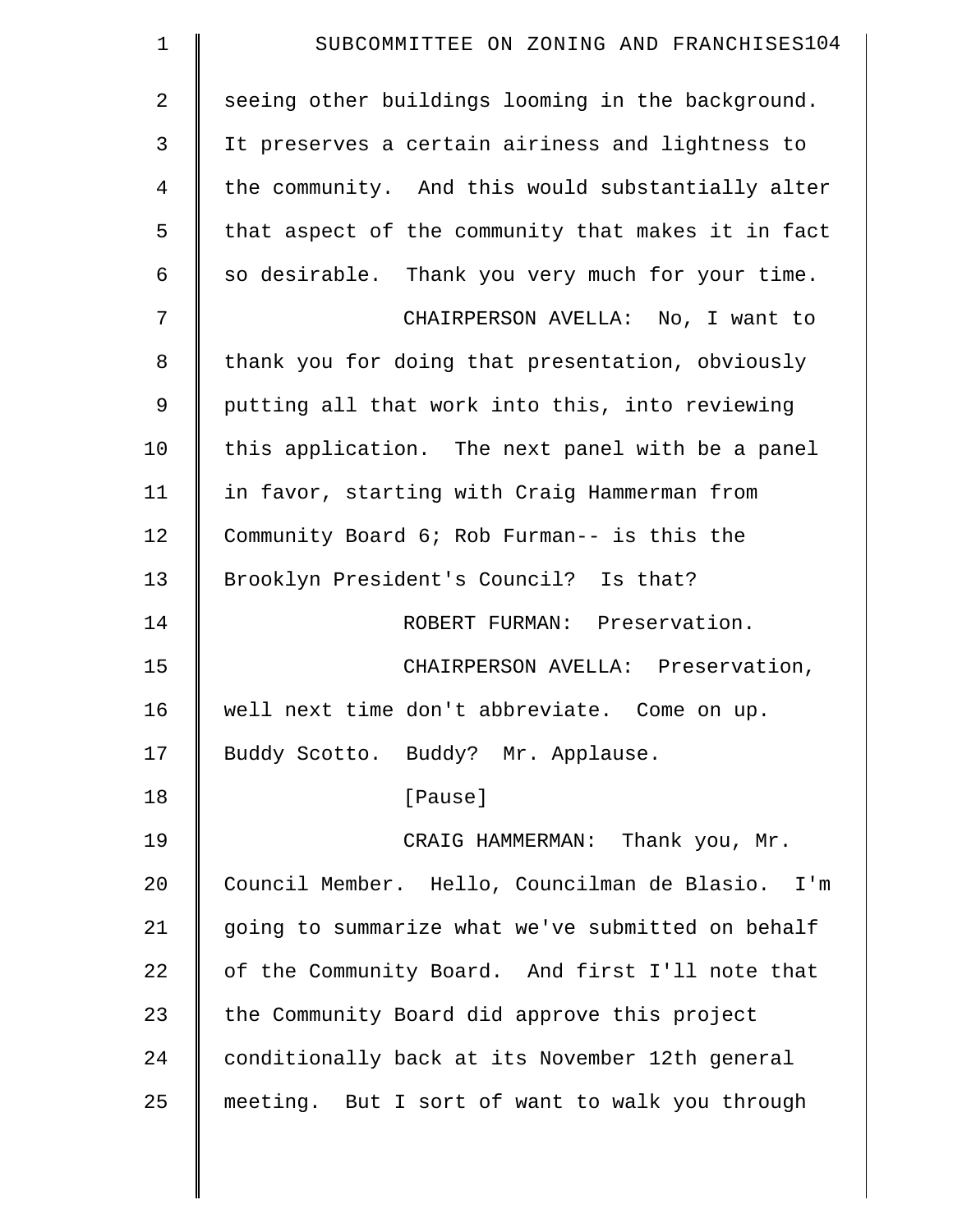| $\mathbf 1$    | SUBCOMMITTEE ON ZONING AND FRANCHISES105           |
|----------------|----------------------------------------------------|
| $\overline{a}$ | the evolution of that position and then what's     |
| 3              | happened subsequent to that. And I also want to    |
| $\overline{4}$ | point out, giving things a broader context in      |
| 5              | light of the City's budgetary crisis, other        |
| 6              | affects that are coming down upon the Gowanus      |
| 7              | Canal area in general. So at its November 12th     |
| 8              | general meeting, the Community Board resolved by a |
| 9              | vote of 23 in favor, 10 against with 5 abstentions |
| 10             | to conditionally approve the Toll Brothers         |
| 11             | project, essentially based on the following        |
| 12             | conditions: first, that there be a restrictive     |
| 13             | declaration for the subject properties that would  |
| 14             | clearly outline in detail the land uses and        |
| 15             | building designs; second that the amount of        |
| 16             | affordable housing for this project be at least    |
| 17             | 30% of the total residential units constructed;    |
| 18             | third, that the project be constructed using union |
| 19             | labor; and fourth, that the developer be           |
| 20             | encouraged to reuse storm water captured at the    |
| 21             | project site, project area on site, as part of a   |
| 22             | gray water system. And you know, I'll note that    |
| 23             | our submission does contain the dissenting point   |
| 24             | of view, which was somewhat substantial in         |
| 25             | considering that the vote was 23, 10, 5. And I     |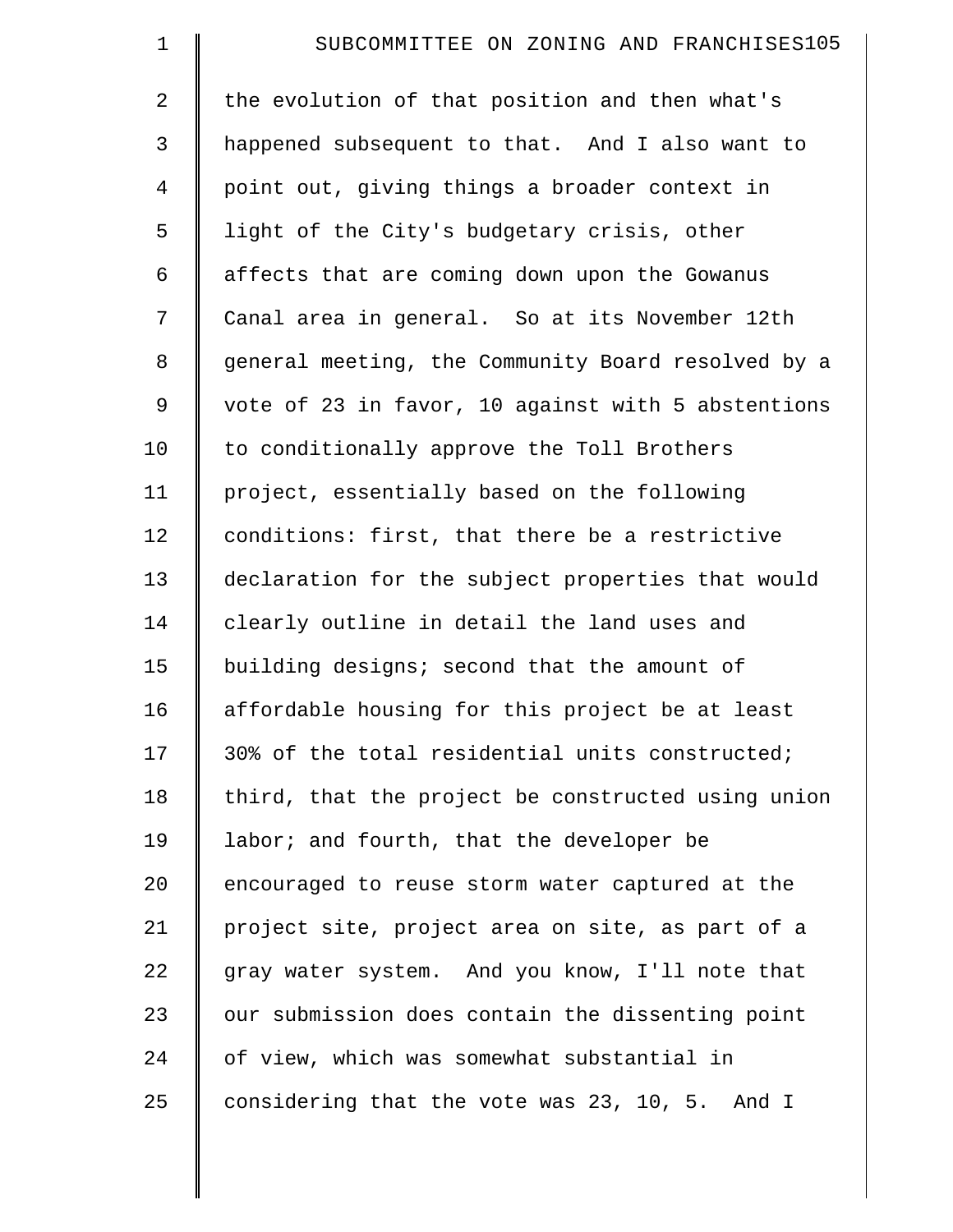| $\mathbf 1$    | SUBCOMMITTEE ON ZONING AND FRANCHISES106           |
|----------------|----------------------------------------------------|
| $\overline{2}$ | believe that some of our neighbors from Carroll    |
| 3              | Gardens and Gowanus will certainly expound on      |
| $\overline{4}$ | those points of view, so I need not go into them   |
| 5              | in detail. But subsequent to this adoption, the    |
| 6              | Community Board became concern when it heard more  |
| 7              | and more that the proposal itself lacked any       |
| 8              | guarantees of affordable housing component to it.  |
| 9              | We saw that there were two ways of guaranteeing    |
| 10             | affordable housing, either that the developer take |
| 11             | a deed restriction voluntarily upon the project,   |
| 12             | or that the City mandate an affordable housing     |
| 13             | component. And to date, neither the developer nor  |
| 14             | the City seems to be willing to do either. And     |
| 15             | our questions to the Department of City Planning,  |
| 16             | well, I'll get to that part in a minute, so        |
| 17             | subsequent to this adoption, at its February 11th  |
| 18             | general meeting, the Community Board voted         |
| 19             | overwhelmingly 31 in favor, 2 against with 1       |
| 20             | abstention for cause, to effectively say that if   |
| 21             | the Toll Brothers project can't be built with the  |
| 22             | affordable housing component, that we would not    |
| 23             | want to see the additional height and the bulk     |
| 24             | added to it, because that was one of the           |
| 25             | conditions under which people bought into this     |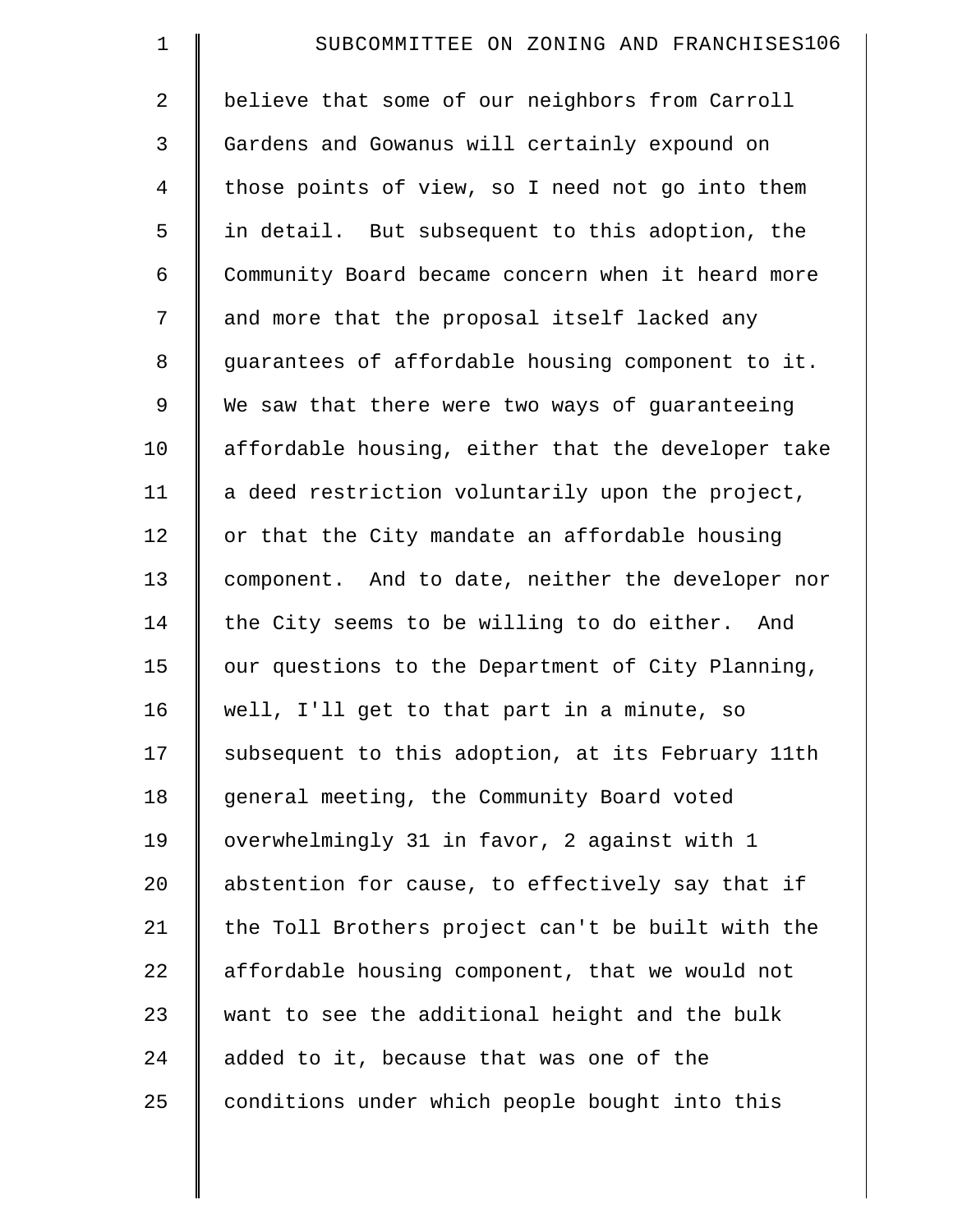| $\mathbf 1$    | SUBCOMMITTEE ON ZONING AND FRANCHISES107           |
|----------------|----------------------------------------------------|
| $\overline{2}$ | concept in the first place. The scale of the       |
| 3              | building, as was brilliantly shown by John         |
| $\overline{4}$ | Hatheway a moment ago, is otherwise                |
| 5              | uncharacteristically large for the neighborhood,   |
| 6              | and the affordable housing component, as promised  |
| 7              | to the community, made up for to some degree in    |
| 8              | some people's minds the additional bulk and the    |
| 9              | height. So we did vote at its February meeting to  |
| 10             | effectively request that if there were no          |
| 11             | guarantees of affordable housing, that the         |
| 12             | additional height and bulk should not be included  |
| 13             | in the project, and we would be happy to review a  |
| 14             | revised project if in fact that's the case.        |
| 15             | Subsequent to the February board meeting, there's  |
| 16             | been a series of correspondence going back and     |
| 17             | forth, and all this has been submitted so you have |
| 18             | it for the record, between our Board Chairperson,  |
| 19             | Richard Bashner, and the Department of City        |
| 20             | Planning, who I have to say have been extremely    |
| 21             | patient in explaining this to us, because they're  |
| 22             | the experts and we're just the lay people. And I   |
| 23             | guess I can summarize our understanding as such:   |
| 24             | if the developer continues in this project and     |
| 25             | builds it with the affordable housing, they are    |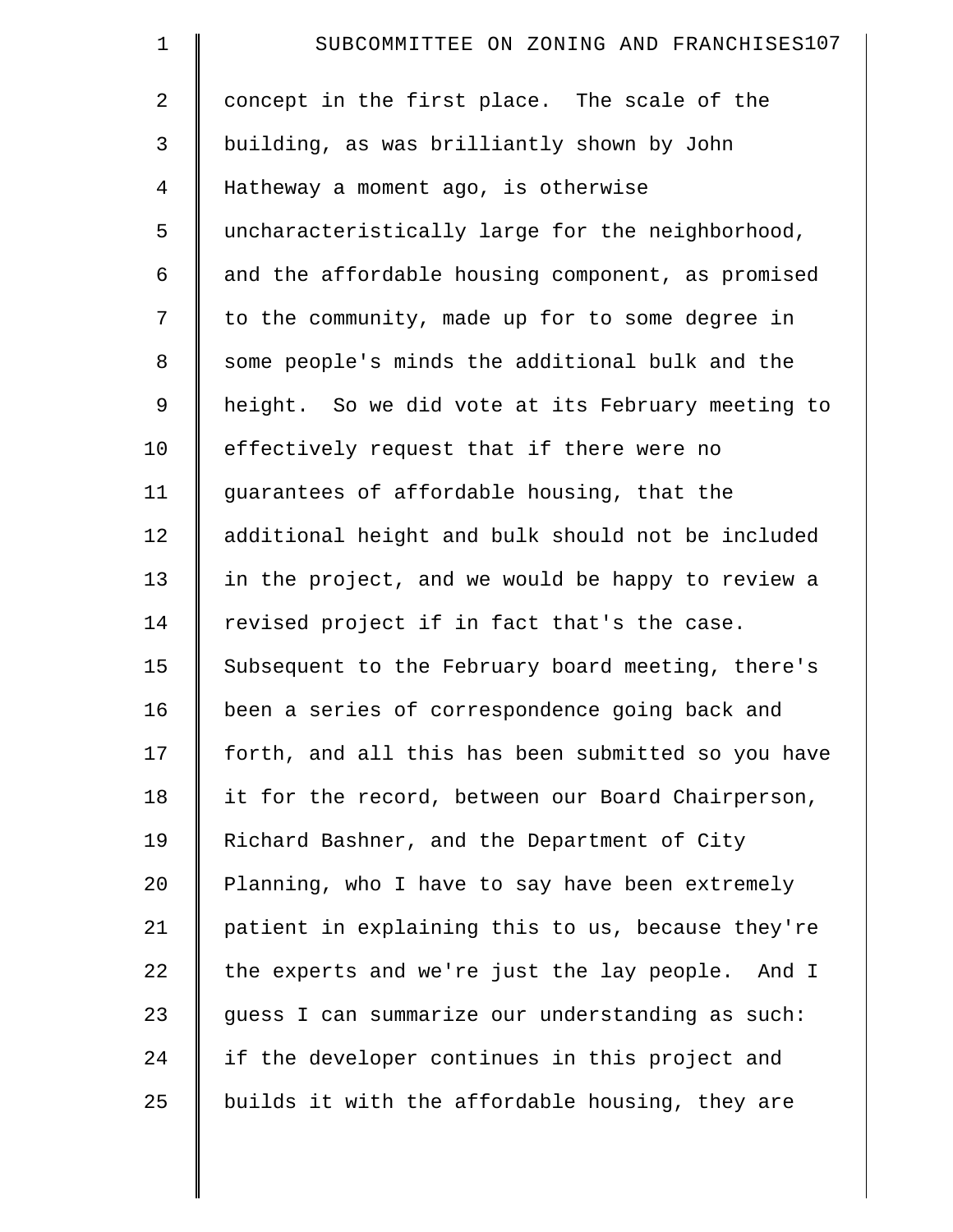| $\mathbf 1$    | SUBCOMMITTEE ON ZONING AND FRANCHISES108           |
|----------------|----------------------------------------------------|
| 2              | allowed the 3.6 FAR, and they are allowed the 125- |
| 3              | foot height. If they build it without the          |
| $\overline{4}$ | affordable housing component, then the FAR         |
| 5              | shrinks, which means that they have to lose some   |
| 6              | bulk from the project, from 3.6 to 2.7, however    |
| 7              | the height stays the same, at 125, which means     |
| 8              | that they can shrink the bulk of the project, but  |
| 9              | they don't necessarily need to reduce the height   |
| 10             | of the project. And I do believe that that is a    |
| 11             | significant objectionable point that both the      |
| 12             | community and the Community Board would take issue |
| 13             | with. Now the last point that I'll note just for   |
| 14             | the record and quickly, is that the Gowanus Canal  |
| 15             | would not have been approached by developers at    |
| 16             | all, I believe, had it not been for the 1999       |
| 17             | reactivation of the Gowanus Flushing Tunnel and    |
| 18             | Pump Station, which effectively removed a good     |
| 19             | deal of the odor from the neighborhood that had    |
| 20             | been plaguing the Gowanus for decades. And we      |
| 21             | have been relying since the 1999 project on the    |
| 22             | Department of Environmental Protection coming back |
| 23             | to us with a facility upgrade, which was supposed  |
| 24             | to have happened in Fiscal Year 2010. It's a       |
| 25             | multi-million dollar project. It would involve     |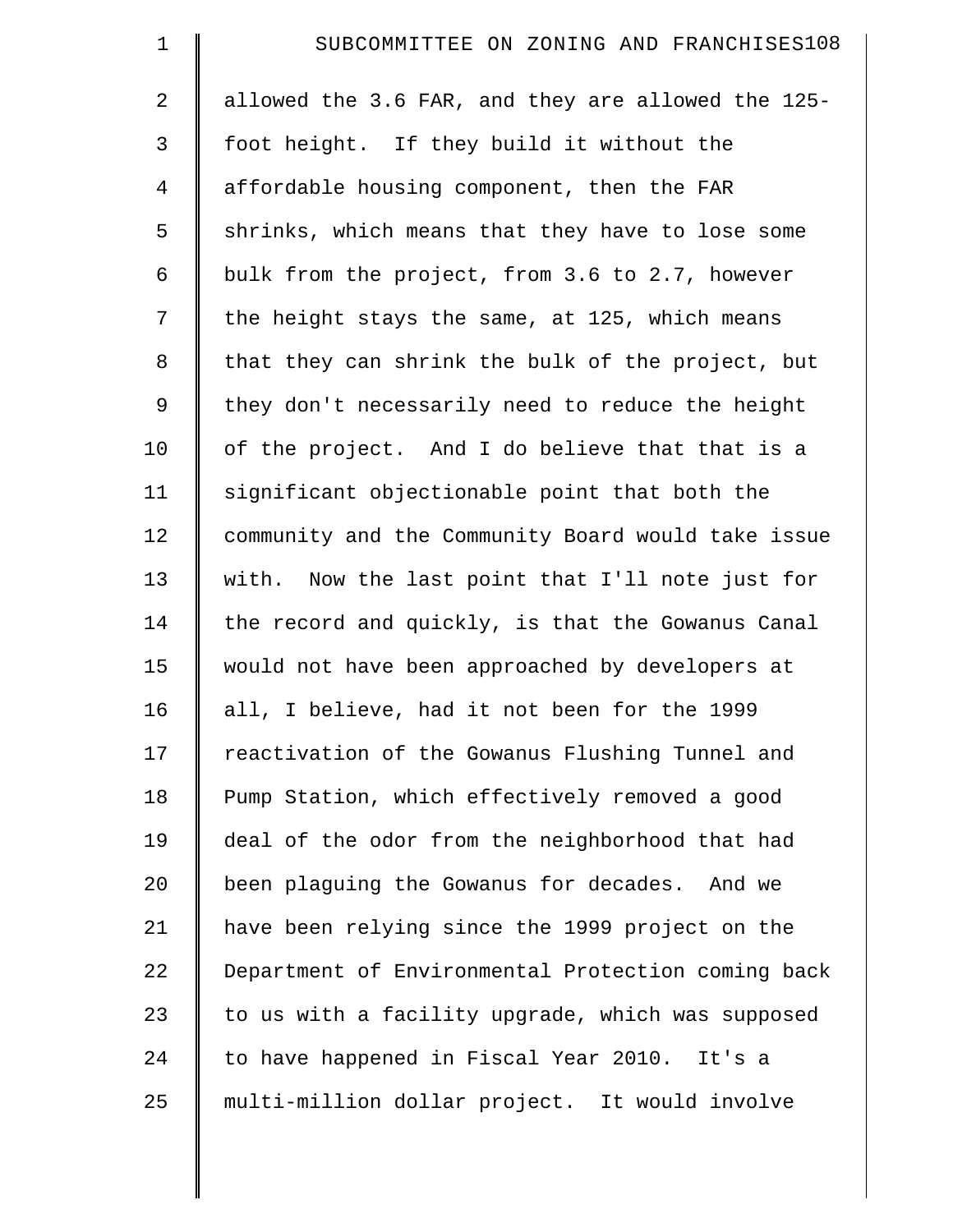| $\mathbf 1$    | SUBCOMMITTEE ON ZONING AND FRANCHISES109           |
|----------------|----------------------------------------------------|
| $\overline{2}$ | replacing the original design pump with a series   |
| 3              | of sophisticated pumps so that there would be      |
| $\overline{4}$ | built in redundancies so that they can be taken    |
| 5              | out of service for maintenance periodically.<br>It |
| 6              | would increase the amount of flow capacity through |
| 7              | the canal so that they would be bringing in fresh  |
| 8              | water more than it's bringing in now. And we       |
| $\mathsf 9$    | understood that the DEP found that this project    |
| 10             | was absolutely necessary in order to keep the      |
| 11             | oxygenated water flowing in the Canal and the odor |
| 12             | away from the Canal. Well, I just reviewed the     |
| 13             | Mayor's preliminary budget that he released last   |
| 14             | month, and we cannot find trace of that project in |
| 15             | the budget at all at this point. What was          |
| 16             | originally told to us would happen in 2010, we     |
| 17             | have no way of knowing whether it will happen at   |
| 18             | all, and frankly, as soon as that DEP project goes |
| 19             | online, the Flushing Tunnel will be shut down for  |
| 20             | a period of 18 months while the facility is being  |
| 21             | upgraded. And I can't stress that point as being   |
| 22             | important enough. People will not be able to       |
| 23             | comfortably walk by the canal. As you drive over   |
| 24             | the bridges, you will need to roll up your         |
| 25             | windows. And frankly, I would hate to see any      |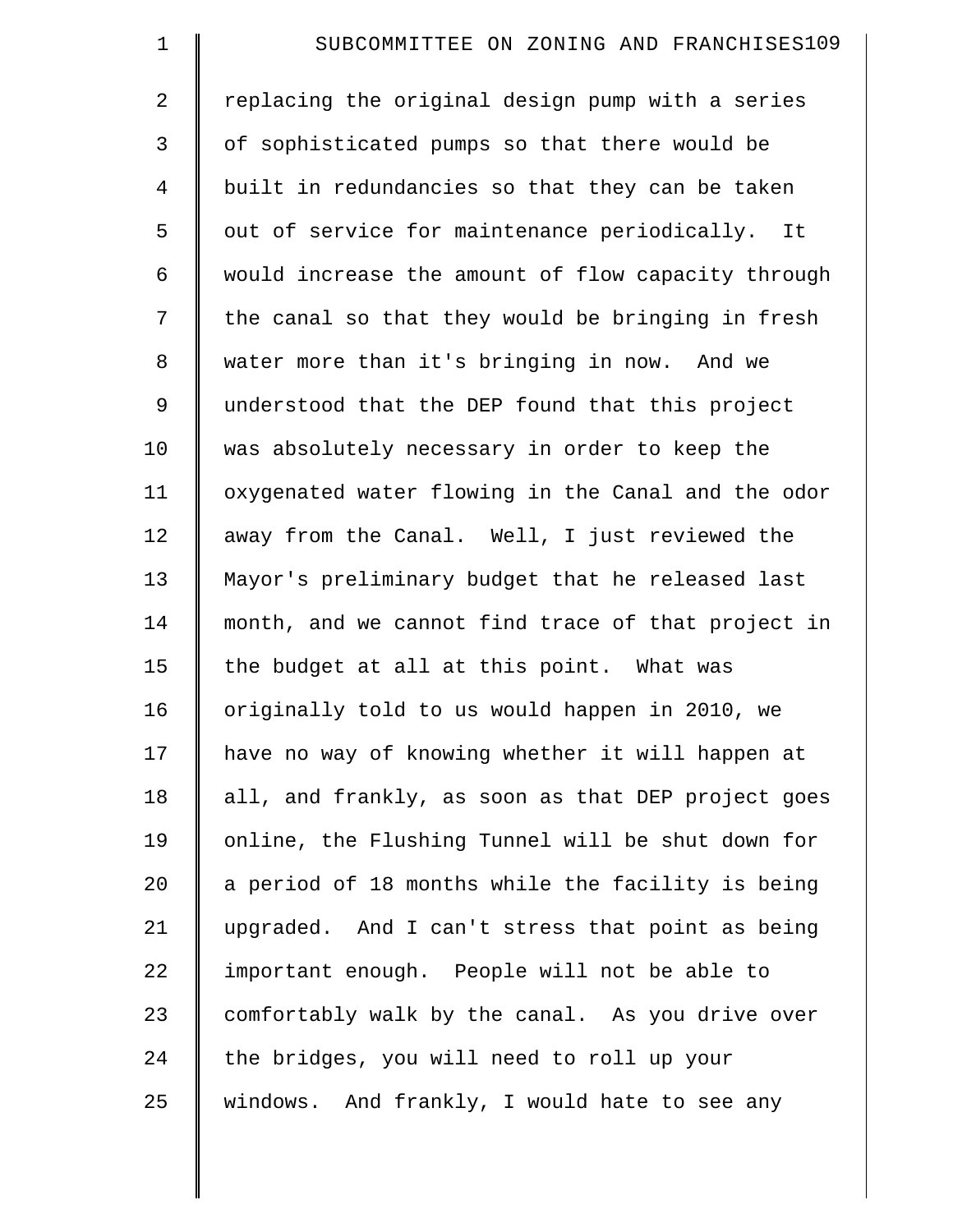| $\mathbf 1$ | SUBCOMMITTEE ON ZONING AND FRANCHISES110           |
|-------------|----------------------------------------------------|
| 2           | potentially future residents of that area          |
| 3           | subjected to something like that, because it is    |
| 4           | frankly inhabitable as a placed for people to call |
| 5           | home. And so, we have been asking all of the       |
| 6           | other agencies to coordinate with the Department   |
| 7           | of Environmental Protection to assure that there   |
| 8           | would be some continuation of an odor free         |
| 9           | environment. And frankly, if DEP is dropping this  |
| 10          | project or pushing it off for several years, it    |
| 11          | seems to defy logic, reason and fairness for any   |
| 12          | kind of residential development to move forward in |
| 13          | the absence of a commitment like that.             |
| 14          | BUDDY SCOTTO: My name is Salvatore                 |
| 15          | Buddy Scotto, and I founded the Carroll Gardens    |
| 16          | Association back in the 1960s, with the express    |
| 17          | purposes of doing something about cleaning up the  |
| 18          | Gowanus Canal. In 1970, I was one of the           |
| 19          | founders, along with other members of the Carroll  |
| 20          | Gardens Association, and we established IND, the   |
| 21          | Independent Neighborhood Democrats, and we did     |
| 22          | that out of necessity, because we couldn't get the |
| 23          | regular democratic organization at the time        |
| 24          | committed to develop the resources necessary to    |
| 25          | clean up the Gowanus Canal. In 19-- oh I quess it  |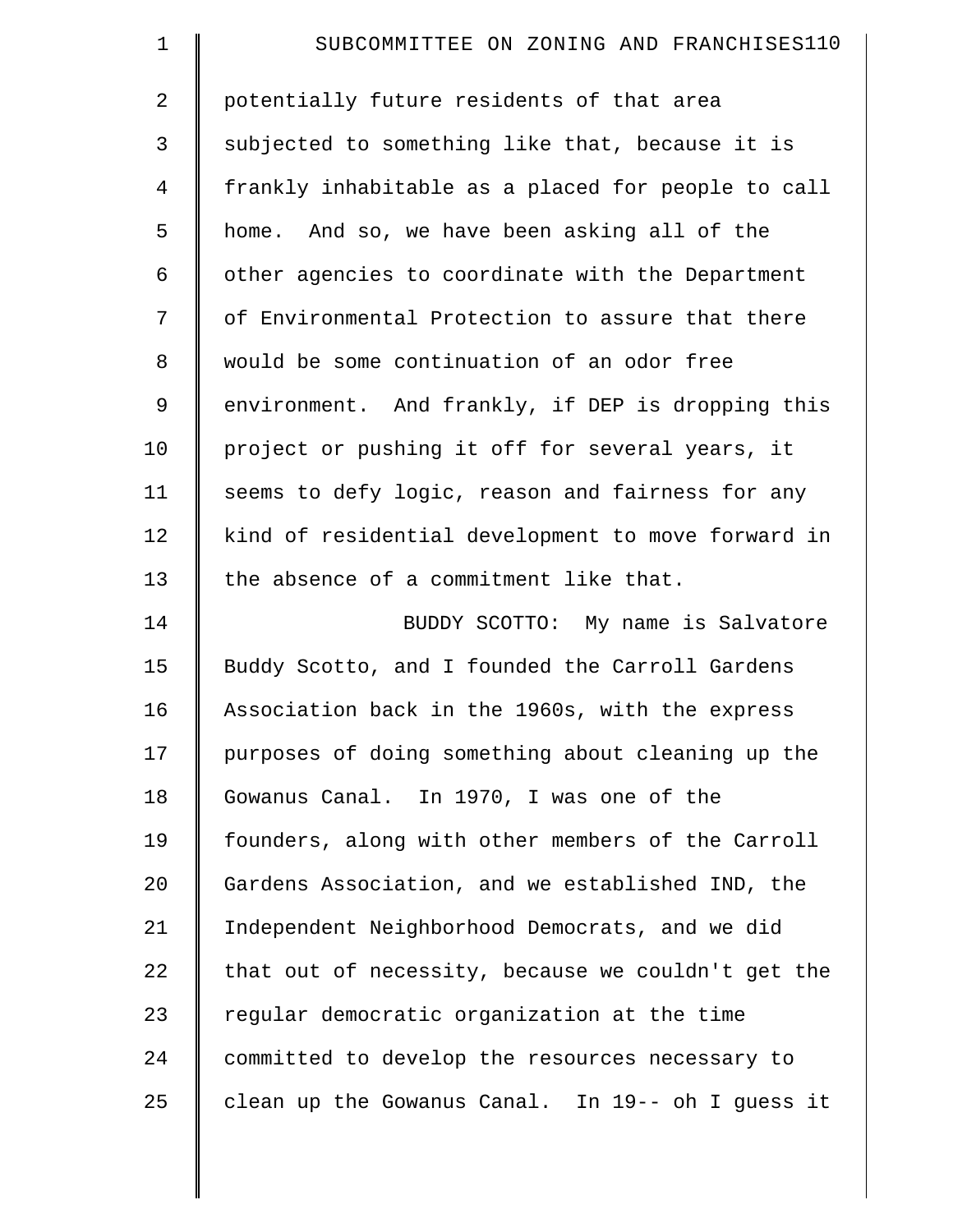| $\mathbf 1$    | SUBCOMMITTEE ON ZONING AND FRANCHISES111            |
|----------------|-----------------------------------------------------|
| $\overline{2}$ | was around 1975 or thereabouts, we were able to     |
| 3              | secure the support of Nelson Rockefeller, then the  |
| $\overline{4}$ | Vice President of the United States, in securing    |
| 5              | the necessary moneys to develop \$458 million do    |
| 6              | develop the sewer treatment plant that was built    |
| 7              | in the Brooklyn Navy Yard. And we were able to      |
| 8              | get that done because Congress had authorized a \$2 |
| 9              | billion job development program at the time, an     |
| 10             | incentive program, if you will. And since we        |
| 11             | could establish that the sewer treatment plant was  |
| 12             | a great job development program, the-- Washington   |
| 13             | took a bit of that money, gave it to the City so    |
| 14             | the City could put it in their budget to match the  |
| 15             | 12.5% for the \$458 million that then required the  |
| 16             | State to give a match, and the Federal Government   |
| 17             | came in with 75% percent. So essentially it         |
| 18             | didn't cost the City a dime, and we got \$458       |
| 19             | million to build the Red Hook Sewer Treatment       |
| 20             | Plant. If we hadn't done that, none of us would     |
| 21             | be here today. A short time after that we were      |
| 22             | able to secure several millions more to             |
| 23             | rehabilitate the Flushing Tunnel, which was         |
| 24             | totally inoperative at the time, and we got that    |
| 25             | done. We've been busy to say the least in getting   |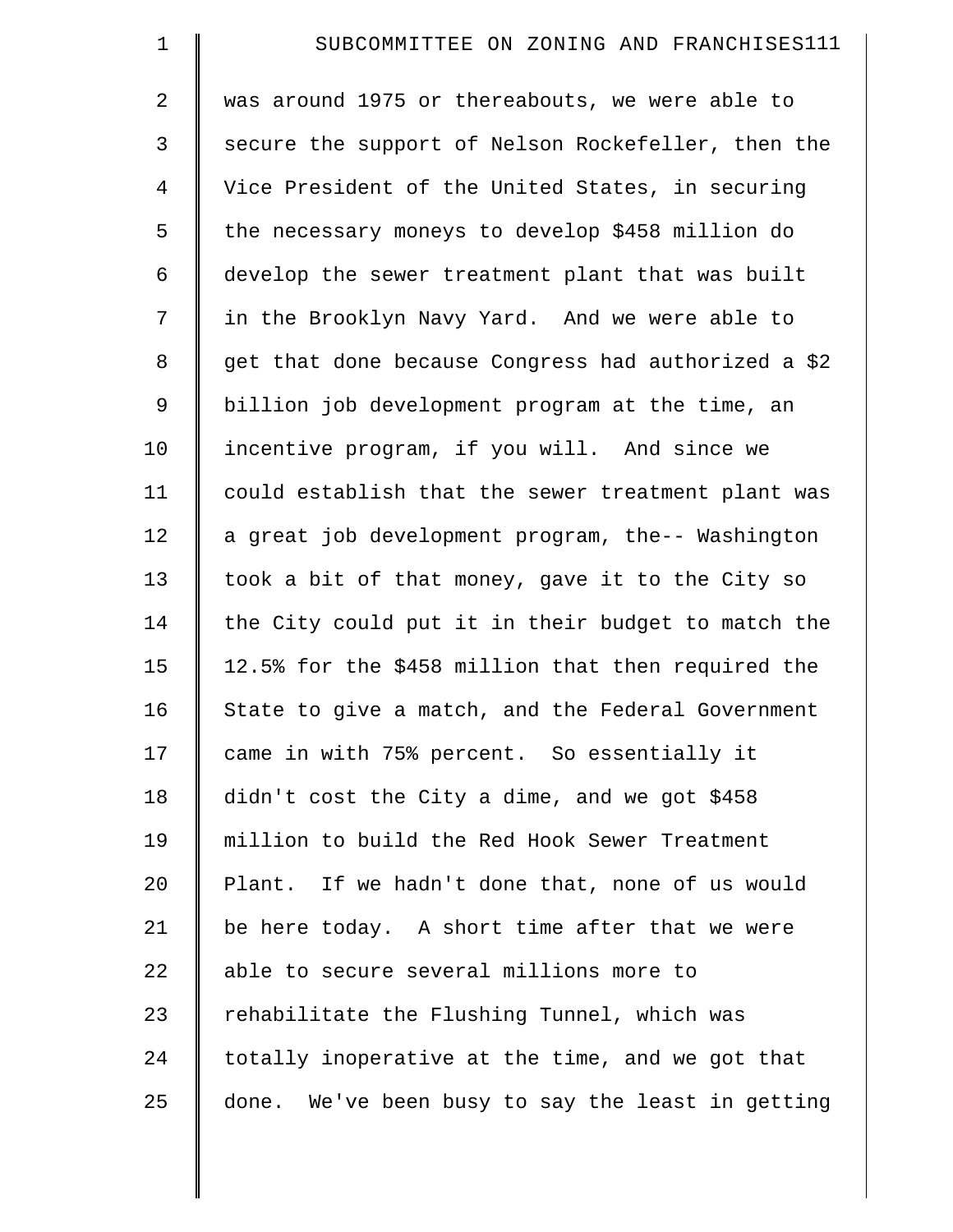| $\mathbf 1$    | SUBCOMMITTEE ON ZONING AND FRANCHISES112           |
|----------------|----------------------------------------------------|
| 2              | the things necessary to redevelop the entire       |
| 3              | Gowanus Canal area, turning it around from a joke, |
| $\overline{4}$ | from something that we could be embarrassed--      |
| 5              | excuse me-- to something we could be proud of.     |
| 6              | And we think we're on the verge of getting it done |
| 7              | right now. It took a little while, longer than I   |
| 8              | expected, but it's just about ready to happen now. |
| 9              | And I want to thank the Toll Brothers for taking   |
| 10             | that first step. They want to build on that        |
| 11             | Canal, and they want to build up to 12 stories     |
| 12             | because they want to include affordable housing.   |
| 13             | And we'll accept 12 stories. I certainly will      |
| 14             | accept 12 stories, without even a hesitation,      |
| 15             | because there is enough economic development       |
| 16             | potential for this entire Gowanus Canal area, this |
| 17             | together with the Public Place site, which they've |
| 18             | already decided on 12 stories, by the way, is      |
| 19             | going to give a wholesale redevelopment. We're on  |
| 20             | the verge of getting a San Antonio River Project,  |
| 21             | a moderated San Antonio River Project, here,       |
| 22             | something the state of Texas is extraordinarily    |
| 23             | proud of. And the economic development potential   |
| 24             | here for the City of New York is immense. And I    |
| 25             | think we should consider this. See, I'm already    |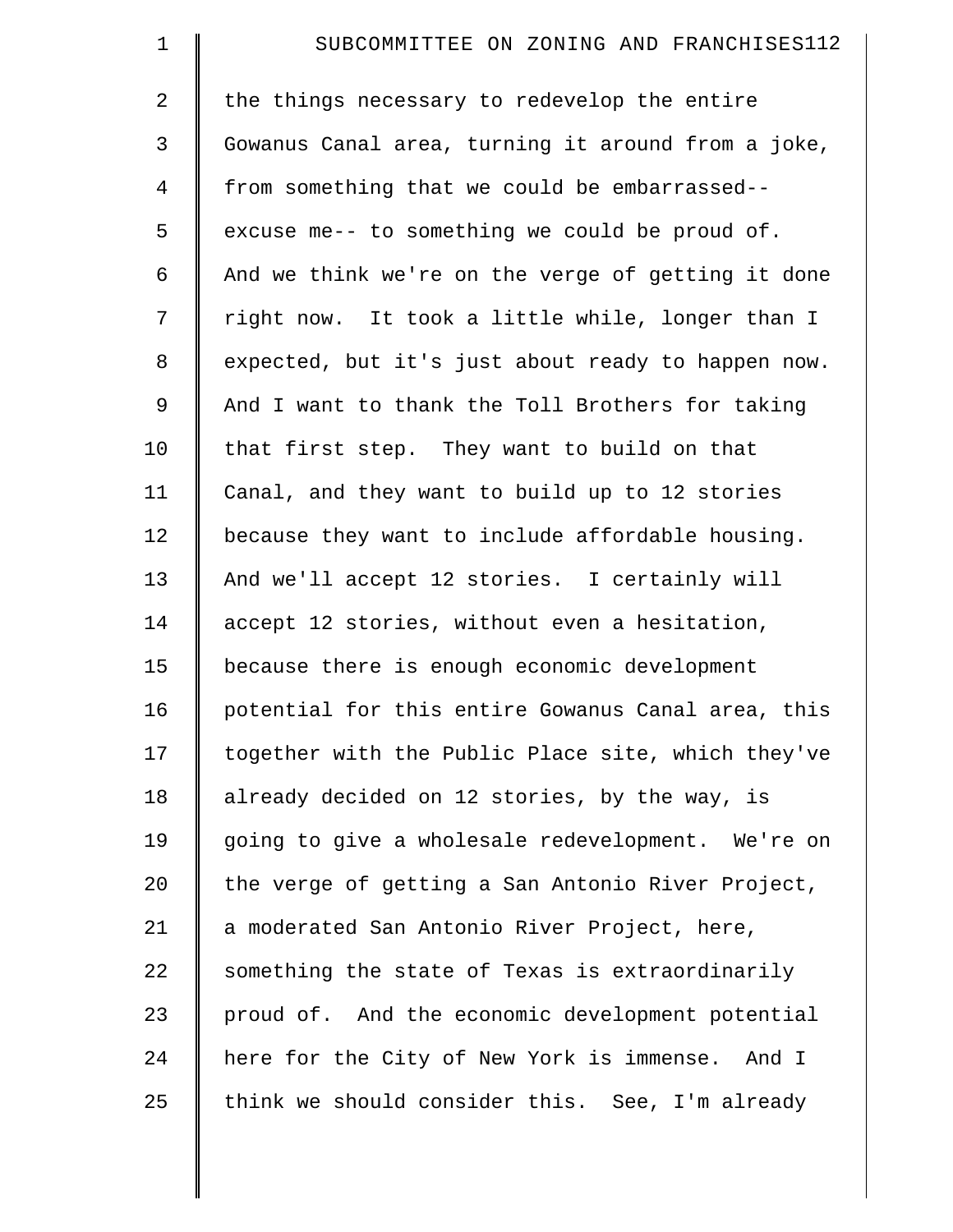| $\mathbf 1$    | SUBCOMMITTEE ON ZONING AND FRANCHISES113           |
|----------------|----------------------------------------------------|
| $\overline{a}$ | short of time and I haven't even begun to tell you |
| $\mathfrak{Z}$ | what the rest of the story is. But, I am most      |
| $\overline{4}$ | assuredly in total favor of this, including the 12 |
| 5              | stories, because it does include the affordable    |
| 6              | housing. Thank you.                                |
| 7              | [Pause]                                            |
| 8              | ROBERT FURMAN: Okay. My name is                    |
| $\mathsf 9$    | Robert Furman. I am the President of the Brooklyn  |
| 10             | Preservation Council, but I am speaking at this    |
| 11             | time as an individual in favor of the project      |
| 12             | under consideration. I'd like to begin by giving   |
| 13             | you a little bit of personal and community history |
| 14             | that might be relevant to this examination, since  |
| 15             | I'm also a Brooklyn historian. The Gowanus Canal   |
| 16             | began life as the Gowanus Creek, and at that time  |
| 17             | it was surrounded by what were called meadows, but |
| 18             | we would probably call swamp. In other words, it   |
| 19             | was a tidal drain area that was fed by mostly      |
| 20             | underground streams, and as such it was-- kept a   |
| 21             | balance of nature. When the Gowanus Canal was      |
| 22             | created in the mid 19th Century, it was            |
| 23             | straightened out, obviously, into the current form |
| 24             | that it holds. One thing that was done that was    |
| 25             | probably inadequate both in this area and in Red   |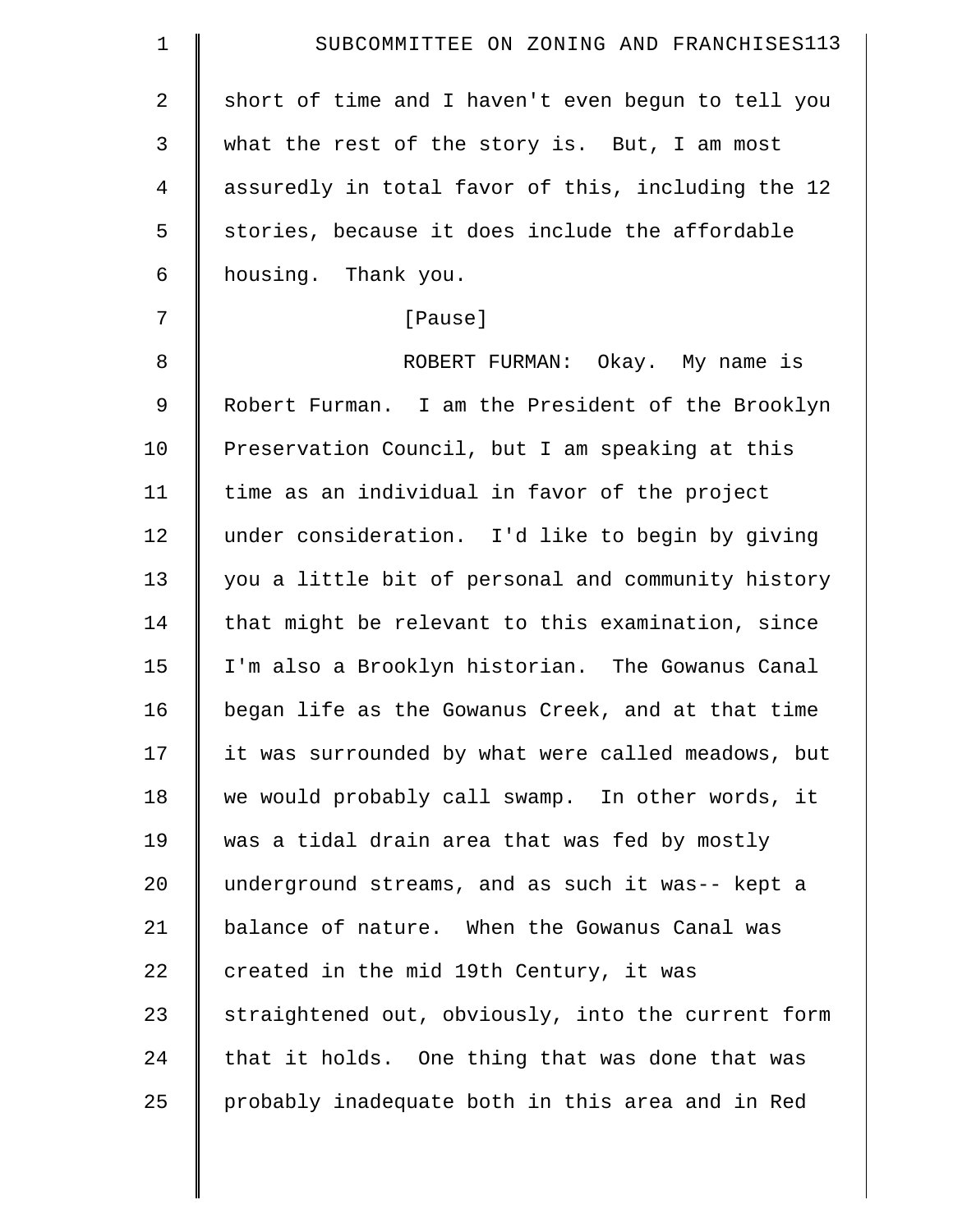| $\mathbf 1$    | SUBCOMMITTEE ON ZONING AND FRANCHISES114            |
|----------------|-----------------------------------------------------|
| $\overline{a}$ | Hook was that the landfill that was added to this   |
| 3              | area and to Red Hook, which was basically a series  |
| $\overline{4}$ | of marsh islands also, was probably inadequate to   |
| 5              | the amount of development that it would see. In     |
| 6              | other words, it's only about eight feet above mean  |
| 7              | high water, and it should probably be a lot more.   |
| 8              | And that's probably some of the problems that we    |
| 9              | have today in terms of flooding. This has           |
| 10             | obviously been an issue for a very long time. 30    |
| 11             | years ago I was the Vice-Chair and the Land Use     |
| 12             | Committee Chair of Community Board 6, and these     |
| 13             | issues were coming up at that time also, when Mr.   |
| 14             | Scotto was beginning his quest for cleaning up the  |
| 15             | Canal. I think it's great that housing and          |
| 16             | parkland is being developed here. I think that we   |
| 17             | should try to address community concerns here,      |
| 18             | especially with regard to affordable housing. I     |
| 19             | am concerned that the 30% figure needs to be        |
| 20             | legally enforceable in this project. If the         |
| 21             | community is to be forced, as Craig said, to        |
| 22             | accept buildings that are somewhat out of scale     |
| 23             | with the rest of it, I think that the tradeoff      |
| 24             | certainly should be that there be no chance that    |
| 25             | the affordable housing will not be provided.<br>I'd |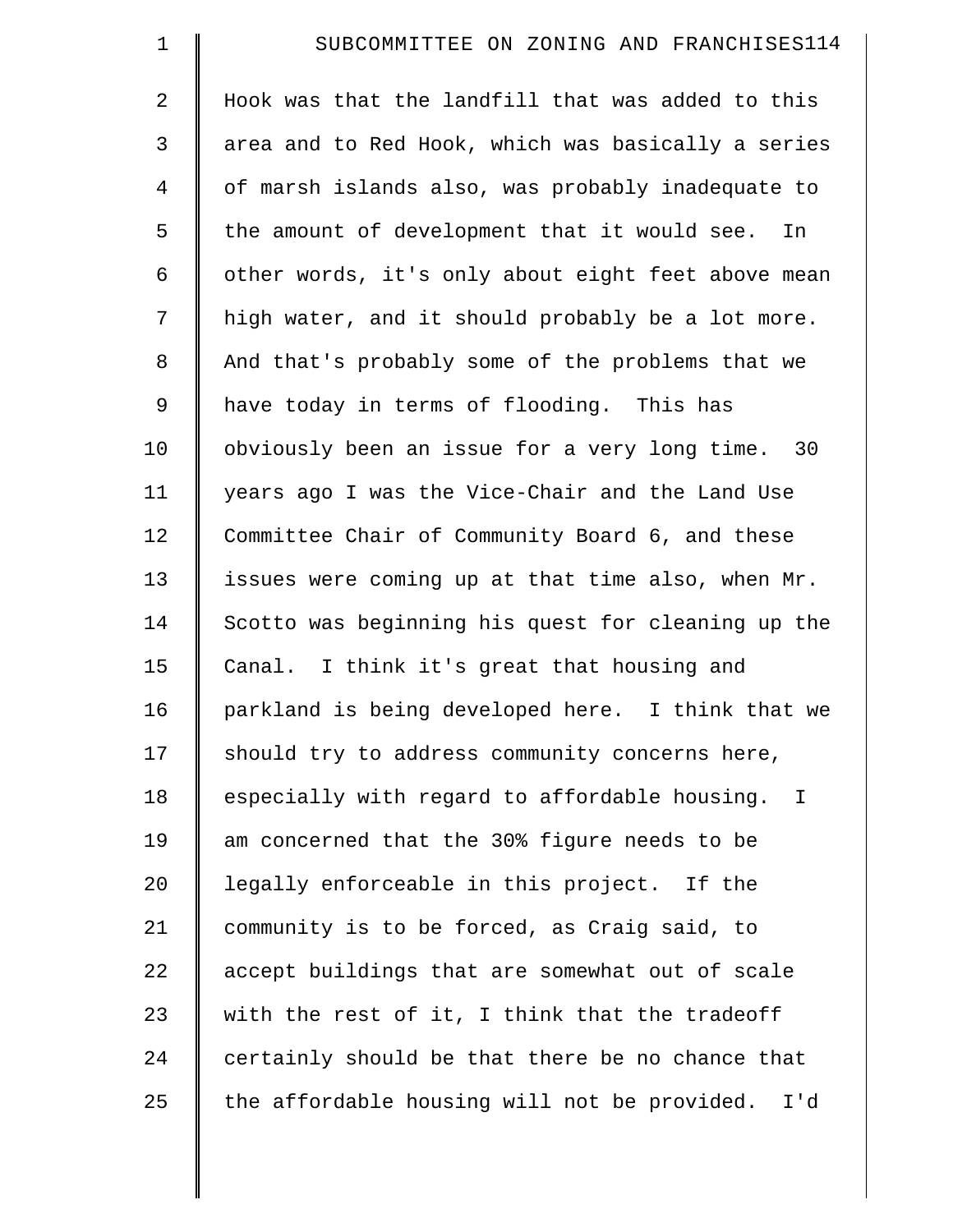| $\mathbf 1$    | SUBCOMMITTEE ON ZONING AND FRANCHISES115           |
|----------------|----------------------------------------------------|
| $\overline{2}$ | also like to second Borough President Markowitz's  |
| 3              | request that one of the buildings be only eight    |
| 4              | stories, that three-bedroom units be created and   |
| 5              | that there be stores along 1st Street to create    |
| 6              | some neighborhood street life, which in most parts |
| 7              | of our City is an extremely valuable asset to the  |
| 8              | community, and that we also try to address, as was |
| 9              | described, flood concerns and water flow concerns  |
| 10             | in terms of keeping the canal a relatively         |
| 11             | natural, as far as possible, body of water. Thank  |
| 12             | you.                                               |
| 13             | CHAIRPERSON AVELLA: Thank you.                     |
| 14             | Not at this time, but if you can hang around.      |
| 15             | [Pause]                                            |
| 16             | CHAIRPERSON AVELLA: Next is a                      |
| 17             | panel in opposition. Lizzie Olesker, how do you    |
| 18             | pronounce it? Olesker. Friends of Bond.            |
| 19             | [Pause]                                            |
| 20             | CHAIRPERSON AVELLA: Glenn Kelly,                   |
| 21             | Carroll Gardens Neighborhood Association. Cynthia  |
| 22             | Simmons, and Matt Fenton.                          |
| 23             | [Pause]                                            |
| 24             | LIZZIE OLESKER: Good morning. I'm                  |
| 25             | Lizzie Olesker, and I'm here on behalf of my       |
|                |                                                    |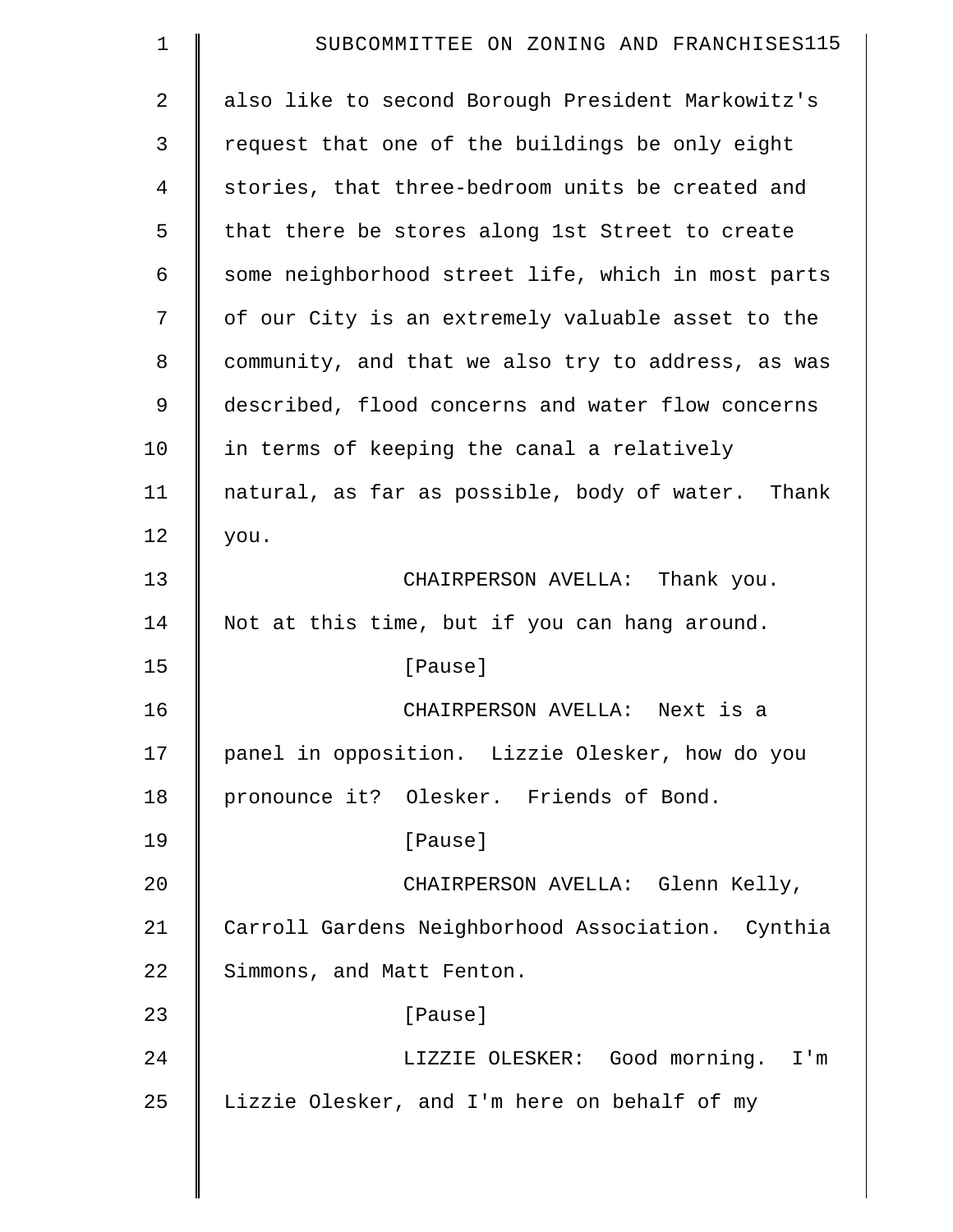| $\mathbf 1$    | SUBCOMMITTEE ON ZONING AND FRANCHISES116           |
|----------------|----------------------------------------------------|
| $\overline{2}$ | neighbors, who together formed the Friends of Bond |
| 3              | out of our deep concerns about the proposed Toll   |
| $\overline{4}$ | Brothers development. I have been living on 1st    |
| 5              | Street between Hoyt and Bond for the last 11       |
| 6              | years, raising a family and making a life in my    |
| 7              | beloved Gowanus Community. My children have all    |
| $\,8\,$        | attended a public school on Carroll Street, just a |
| 9              | few block away from where we live. Our walking     |
| 10             | route to school has taken us over the Carroll      |
| 11             | Street Bridge every day. Though I'm no expert, I   |
| 12             | have seen firsthand what happens to the Canal, how |
| 13             | on a day of heavy rain the water comes within a    |
| 14             | few feet of the Bridge; how when the flushing      |
| 15             | mechanism breaks down, which is often, the sewage  |
| 16             | and debris, the raw sewage buildup, not to mention |
| 17             | the smell, within a matter of hours; how on a good |
| 18             | day, quote unquote, we marvel at seeing schools of |
| 19             | minnows and crabs swimming just below the surface, |
| 20             | rare birds and even a family of ducks swimming by. |
| 21             | On a small immediate scale we can see with our own |
| 22             | eyes both the ravages and possibilities contained  |
| 23             | in the Gowanus Canal. My neighbors and I have      |
| 24             | come together because we want to see our community |
| 25             | developed in ways that address the real needs of   |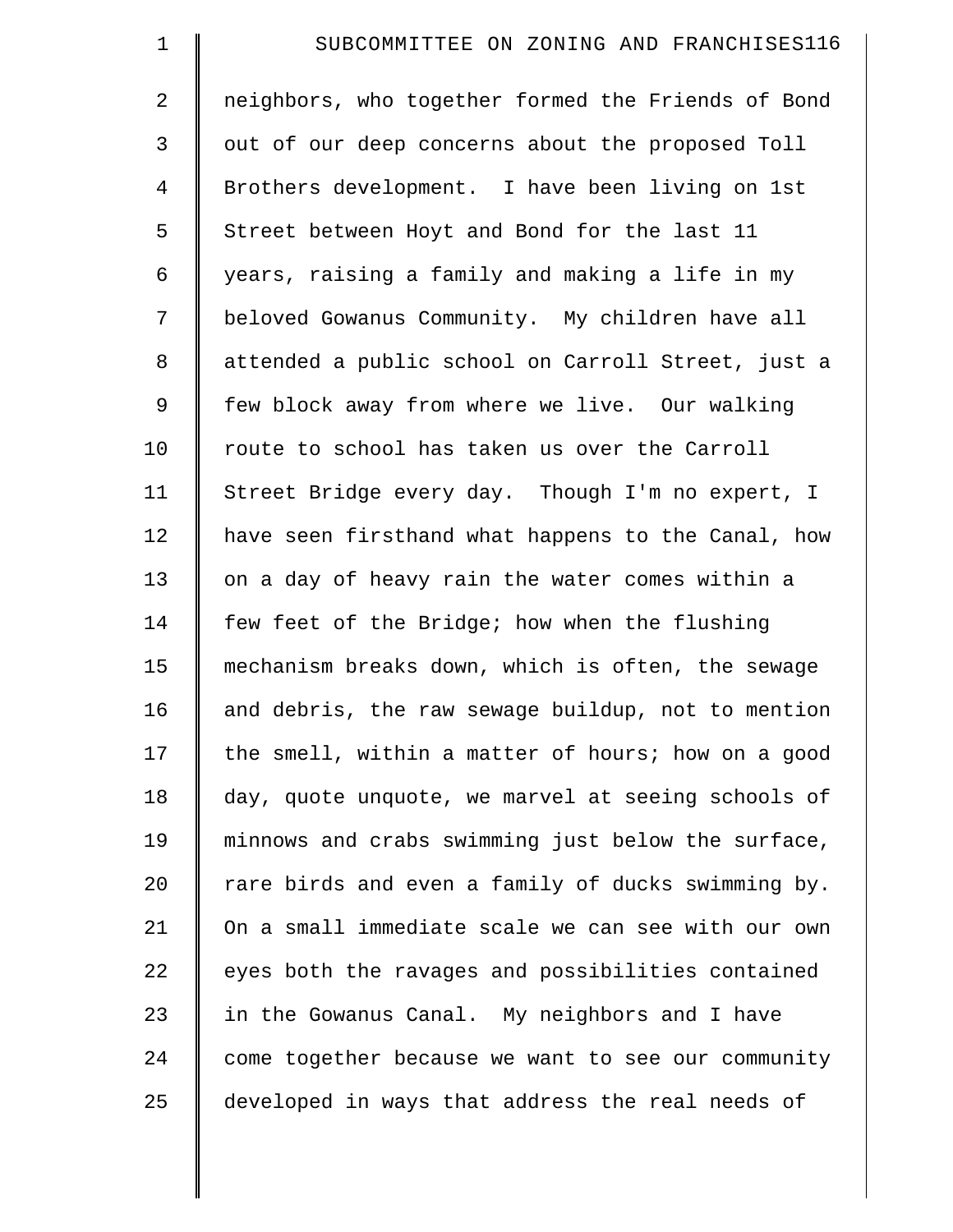| $\mathbf 1$    | SUBCOMMITTEE ON ZONING AND FRANCHISES117             |
|----------------|------------------------------------------------------|
| $\overline{2}$ | those who live and work in this community, this      |
| 3              | City, along with the real needs of future            |
| 4              | residents rather than those who can profit only      |
| 5              | from us. When the Toll Brothers propose a project    |
| 6              | that is completely out of context with the           |
| 7              | existing historic brownstones and industrial         |
| 8              | buildings of the Gowanus area, one has to look at    |
| $\mathsf 9$    | the underlying motivations. When the added           |
| 10             | component as, quote, affordable housing, is used     |
| 11             | as a justification for going ahead with immediate    |
| 12             | construction apart from considering the many         |
| 13             | environmental question and infrastructure demands    |
| 14             | a large scale, like theirs, building demands, one    |
| 15             | has to wonder whether this isn't simply a carrot     |
| 16             | being thrown to us in the ultimate interest of the   |
| 17             | developers and the politicians serving them.<br>This |
| 18             | is particularly true when we now find out that       |
| 19             | affordable housing is far from confirmed, that it    |
| 20             | will depend on the Toll Brothers applying for        |
| 21             | State subsidies and tax abatement in a time of       |
| 22             | severe budget restrictions. What will happen if      |
| 23             | those promises of affordable housing don't come to   |
| 24             | fruition, a strong possibility given the recent      |
| 25             | economic climate? Will the proposed size of this     |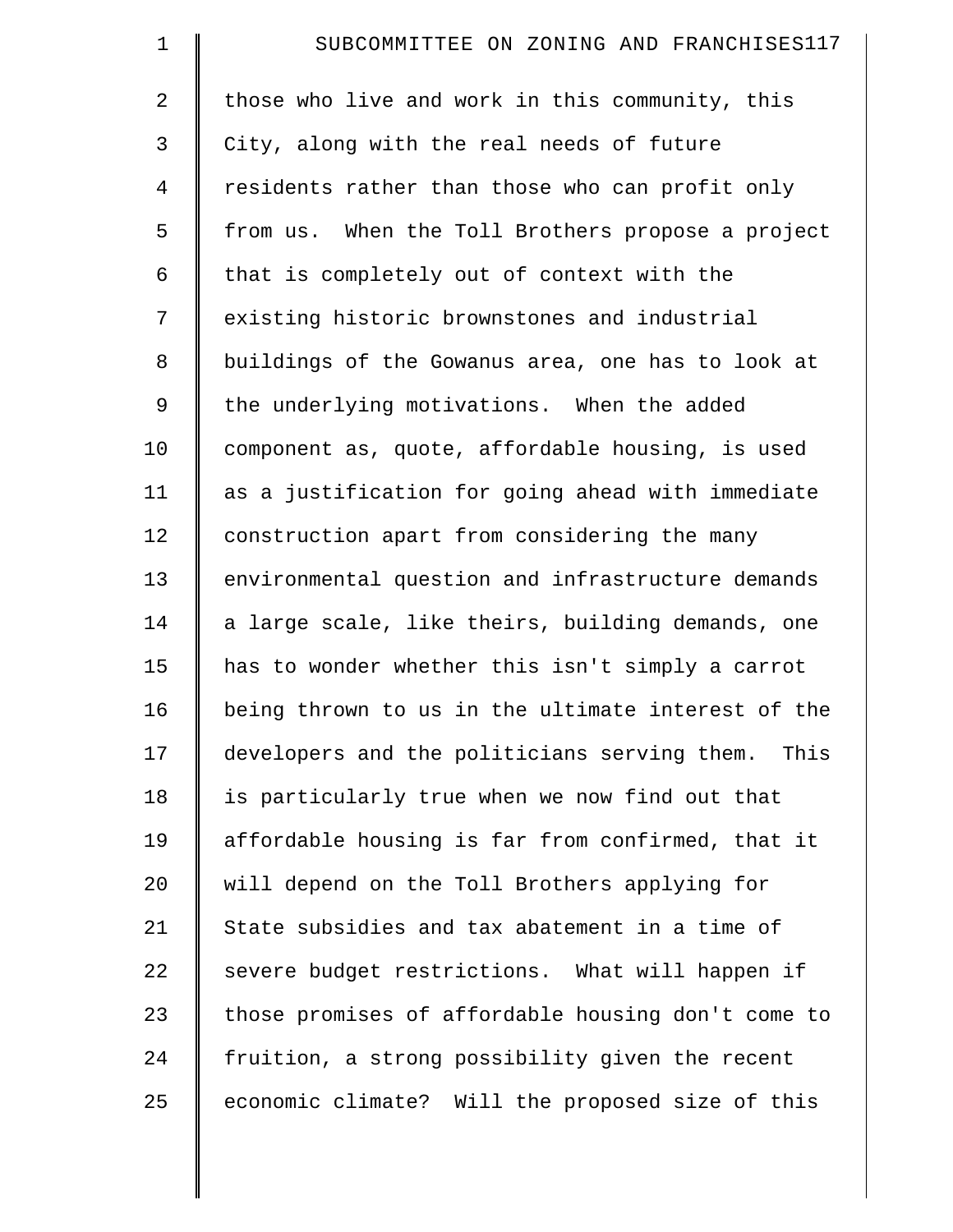| $\mathbf 1$    | SUBCOMMITTEE ON ZONING AND FRANCHISES118           |
|----------------|----------------------------------------------------|
| $\overline{2}$ | project change? We are told no. Instead, we're     |
| 3              | left with oversized 12-story towers filled with    |
| $\overline{4}$ | condos set at market prices that no one can        |
| 5              | afford, towers that create shadows along the       |
| 6              | fragile ecosystem of the Gowanus Canal, and create |
| 7              | a new view forever altering a place of historic    |
| 8              | significance; shadows in an area that was unique   |
| 9              | precisely because of its abundance of light and    |
| 10             | sky, its small scale, and small neighborhood feel, |
| 11             | the very things attracting new investment and new  |
| 12             | residents. But what my neighbors and I are most    |
| 13             | concerned about is the fact that when we raise the |
| 14             | issue of toxic pollutants and the necessity of     |
| 15             | cleaning up the Gowanus Canal before construction  |
| 16             | can begin, we're told that this can only happen if |
| 17             | we let the Toll Brothers build. We're told that    |
| 18             | intelligent and transparent decision making for    |
| 19             | zoning of the entire Gowanus area, with            |
| 20             | consideration to the fact that we're in a serious  |
| 21             | flood plan in a time of rising waters, is not      |
| 22             | pragmatic. My neighbors and I, who've suddenly     |
| 23             | become active around these important civic, public |
| 24             | issues, who are compelled to take action, have     |
| 25             | experienced that our statements and concerns fall  |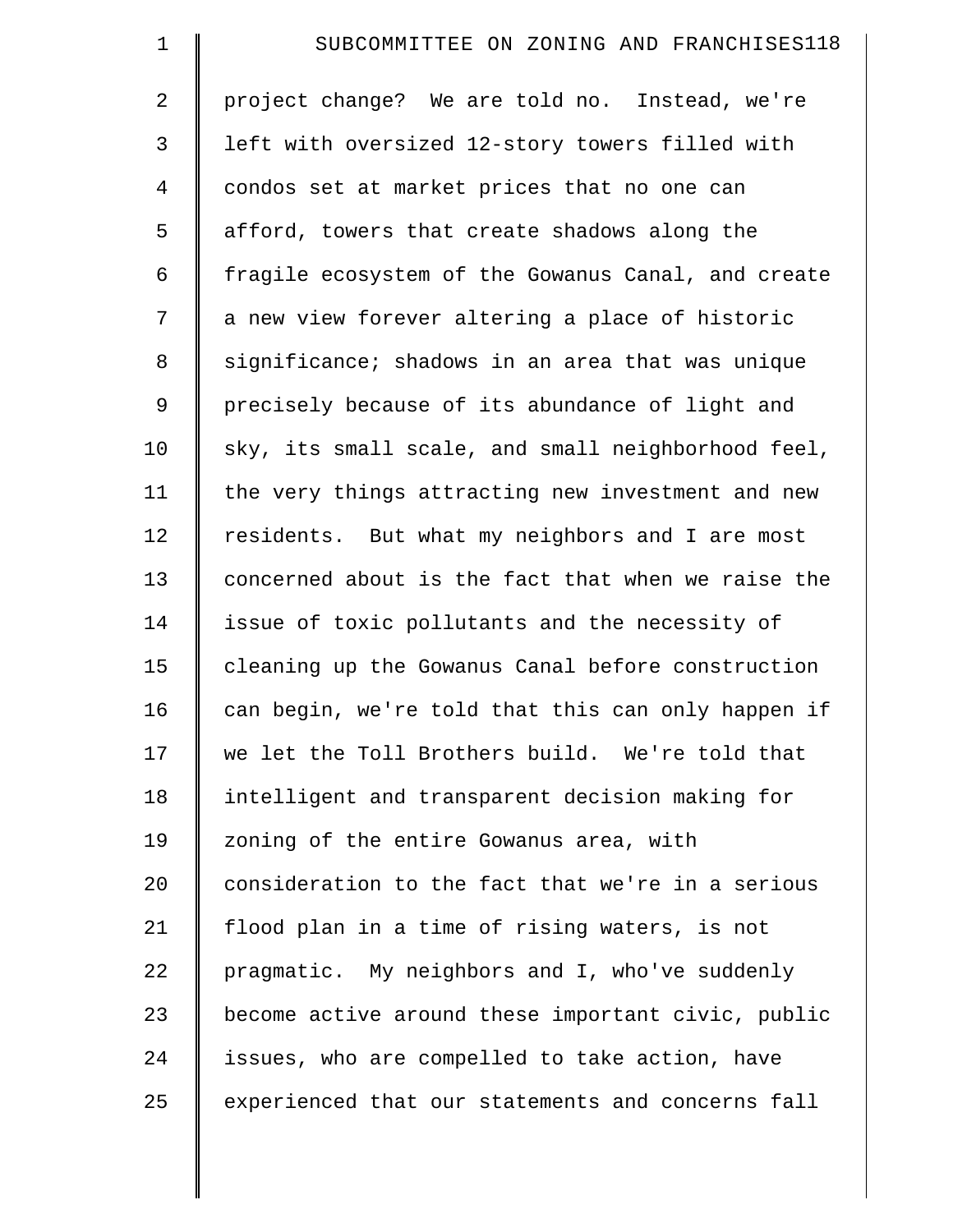| $\mathbf 1$    | SUBCOMMITTEE ON ZONING AND FRANCHISES119           |
|----------------|----------------------------------------------------|
| $\overline{a}$ | on deaf ears time and time again. Are we           |
| 3              | frustrated and angry? You bet we are. I just       |
| $\overline{4}$ | want to end-- can I finish, wrap up? When we       |
| 5              | leave here, we'll go back to our jobs, our homes,  |
| 6              | we'll check of the sump pumps, illegal but very    |
| 7              | necessary in our basements, are still working for  |
| 8              | the next heavy rainfall, and we'll try to tell our |
| $\mathsf 9$    | kids, that we looked our elected officials in the  |
| 10             | eye and that they're deciding right now what real  |
| 11             | development will look like. Will it include        |
| 12             | affordable housing? Will it be committed to a      |
| 13             | green environment? Will it respect the             |
| 14             | significance and scale of a historic industrial    |
| 15             | and brownstone area? Did this Committee and        |
| 16             | Council do the right thing? Were we considered,    |
| 17             | our voices, in the community? Is this what we      |
| 18             | will be able to say to our children? Thank you     |
| 19             | for your time.                                     |
| 20             | GLENN KELLY: Thank you,                            |
| 21             | Commissioners. My name is Glenn Kelly and I'm      |
| 22             | writing to or speaking to express our support for  |
| 23             | appropriate development along the Gowanus Canal,   |
| 24             | and our concerns about the Toll Brothers Project.  |
| 25             | I've worked with the Carroll Gardens Neighborhood  |
|                |                                                    |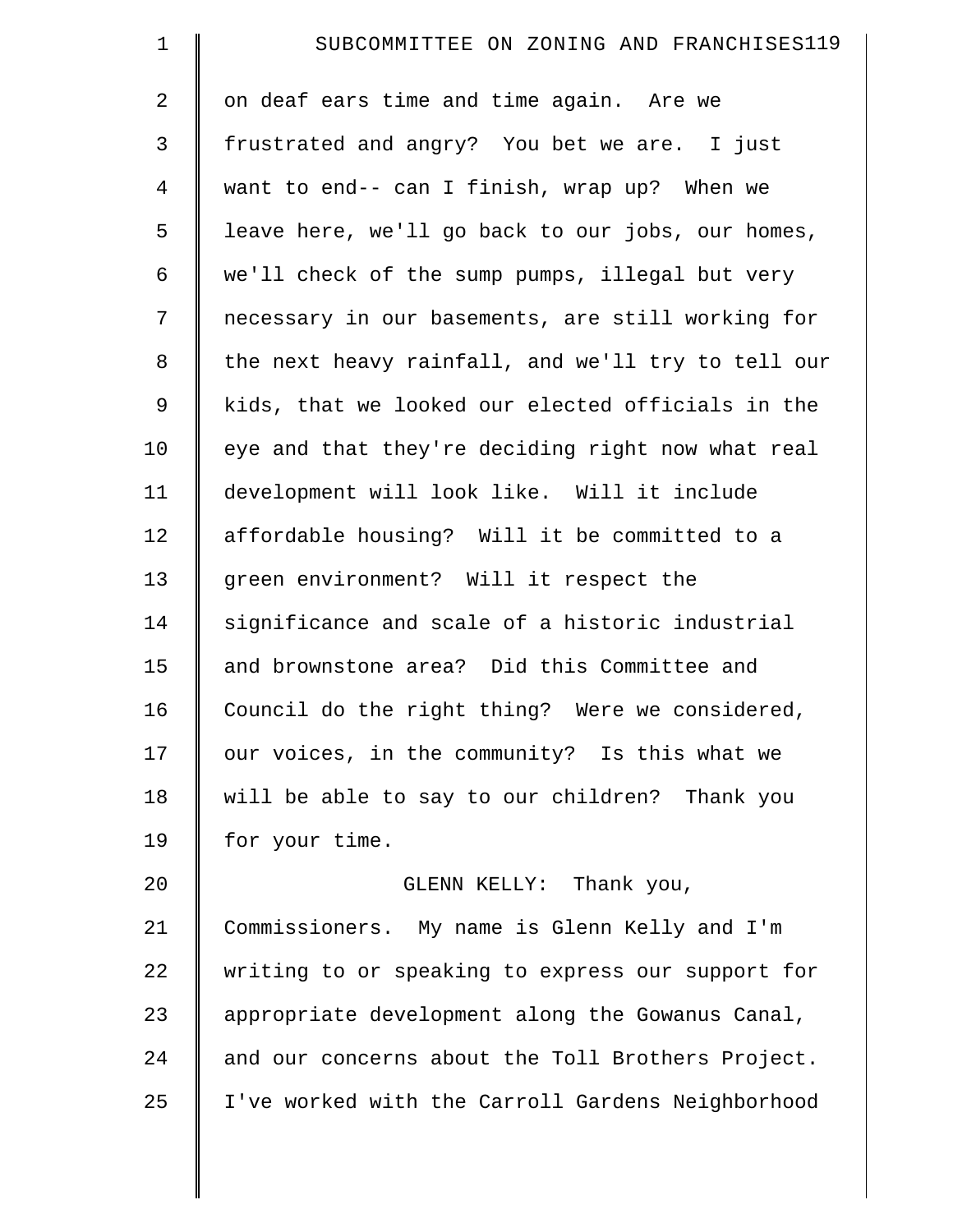| $\mathbf 1$    | SUBCOMMITTEE ON ZONING AND FRANCHISES120           |
|----------------|----------------------------------------------------|
| $\overline{2}$ | Association for the past few years, and served as  |
| 3              | an Executive Committee Director and co-chair of    |
| 4              | the Land Use Committee. The CGNA has determined    |
| 5              | that there is consensus in Carroll Gardens for     |
| 6              | some control over the redevelopment occurring in   |
| 7              | our neighborhood, and we are acting upon that      |
| 8              | consensus. New York City Planning has recently     |
| 9              | introduced its plan for the rezoning of the        |
| 10             | Gowanus Corridor and has committed to moving       |
| 11             | forward on the contextual zoning of Carroll        |
| 12             | Gardens. This will both allow for future           |
| 13             | development, and protect the character and quality |
| 14             | of life in the neighborhood. The Gowanus Plan is   |
| 15             | a good start and shows that a great deal of        |
| 16             | thought and community input went into it,          |
| 17             | including lessons learned from the Park Slope 4th  |
| 18             | Avenue rezoning. We are hopeful that further       |
| 19             | refinements will be made as we move through ULURP. |
| 20             | We have a great opportunity here and we have to    |
| 21             | get this right. Our concern over the Toll          |
| 22             | Brothers application is that we are circumventing  |
| 23             | the master rezoning process and allowing a         |
| 24             | developer to take the lead on how the Gowanus will |
| 25             | look and work. While the plan has some wonderful   |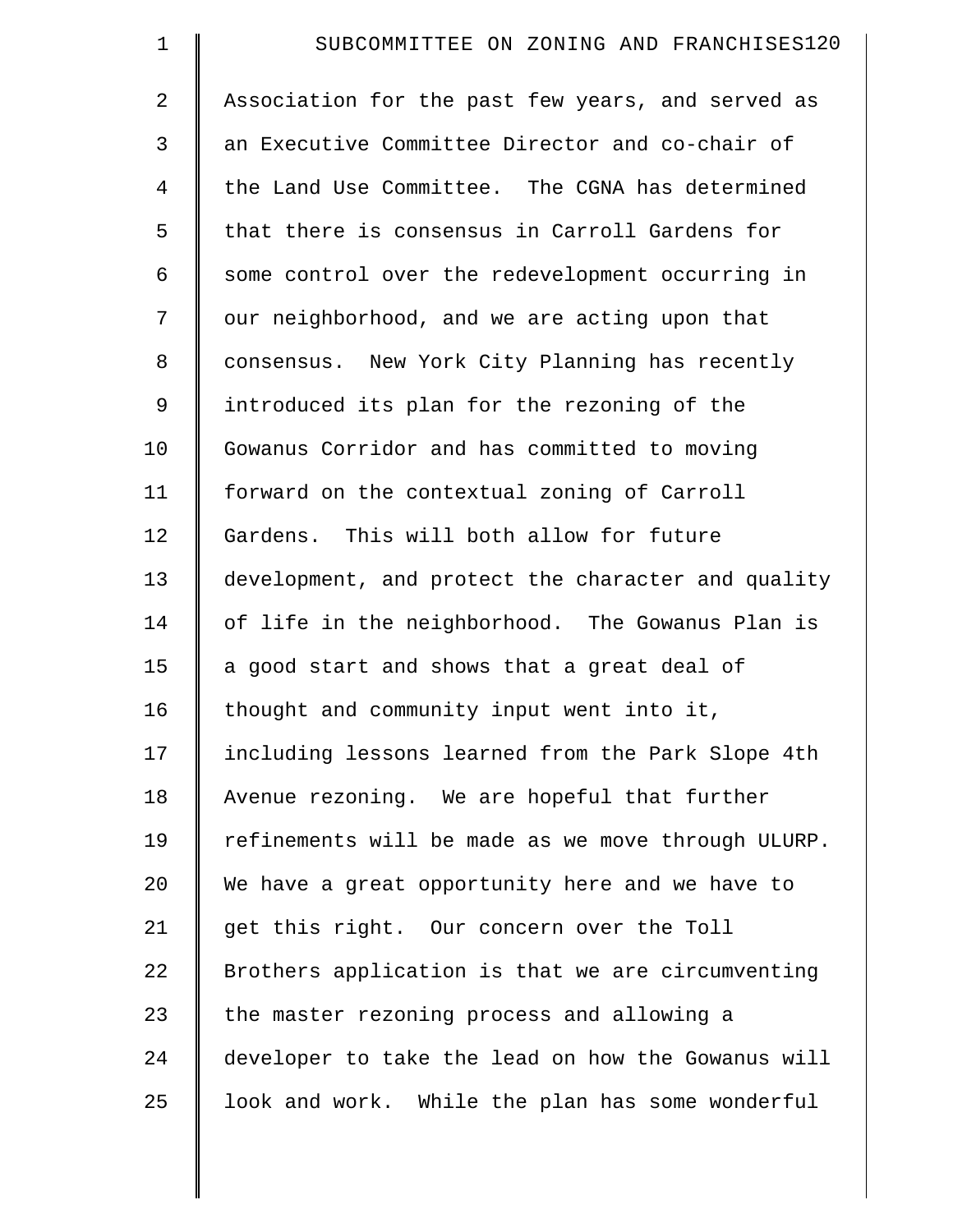| $\mathbf 1$    | SUBCOMMITTEE ON ZONING AND FRANCHISES121           |
|----------------|----------------------------------------------------|
| $\overline{a}$ | aspects, it is the first one they presented. We    |
| 3              | should not be so quick to accept it without        |
| $\overline{4}$ | community input. It can be better. We should not   |
| 5              | forget that while we don't own the property, we as |
| 6              | citizens, do own the right to rezone the land and  |
| 7              | increase its value. This right and this value      |
| 8              | have too often been undervalued. Since we as       |
| 9              | local residents have to live with the results, we  |
| 10             | should not allow developers, with only a profit    |
| 11             | motive to guide them, to hijack the planning       |
| 12             | process. The Gowanus Plan will undergo changes     |
| 13             | and improvements, which should apply to all of the |
| 14             | development there in order to get the best result, |
| 15             | and one which we can all be proud of. So we        |
| 16             | support development along the canal, but we want   |
| 17             | some guarantees. We want to guarantee that the     |
| 18             | project that has been presented by Toll Brothers,  |
| 19             | we will not jettison the architectural quality     |
| 20             | that they've included, that we will not lose the   |
| 21             | affordable housing component, which seems to be in |
| 22             | question, and we want to make sure that everything |
| 23             | is done properly, and the only way that we can be  |
| 24             | sure of that is if the Gowanus rezoning is allowed |
| 25             | to proceed and that everything is taken into       |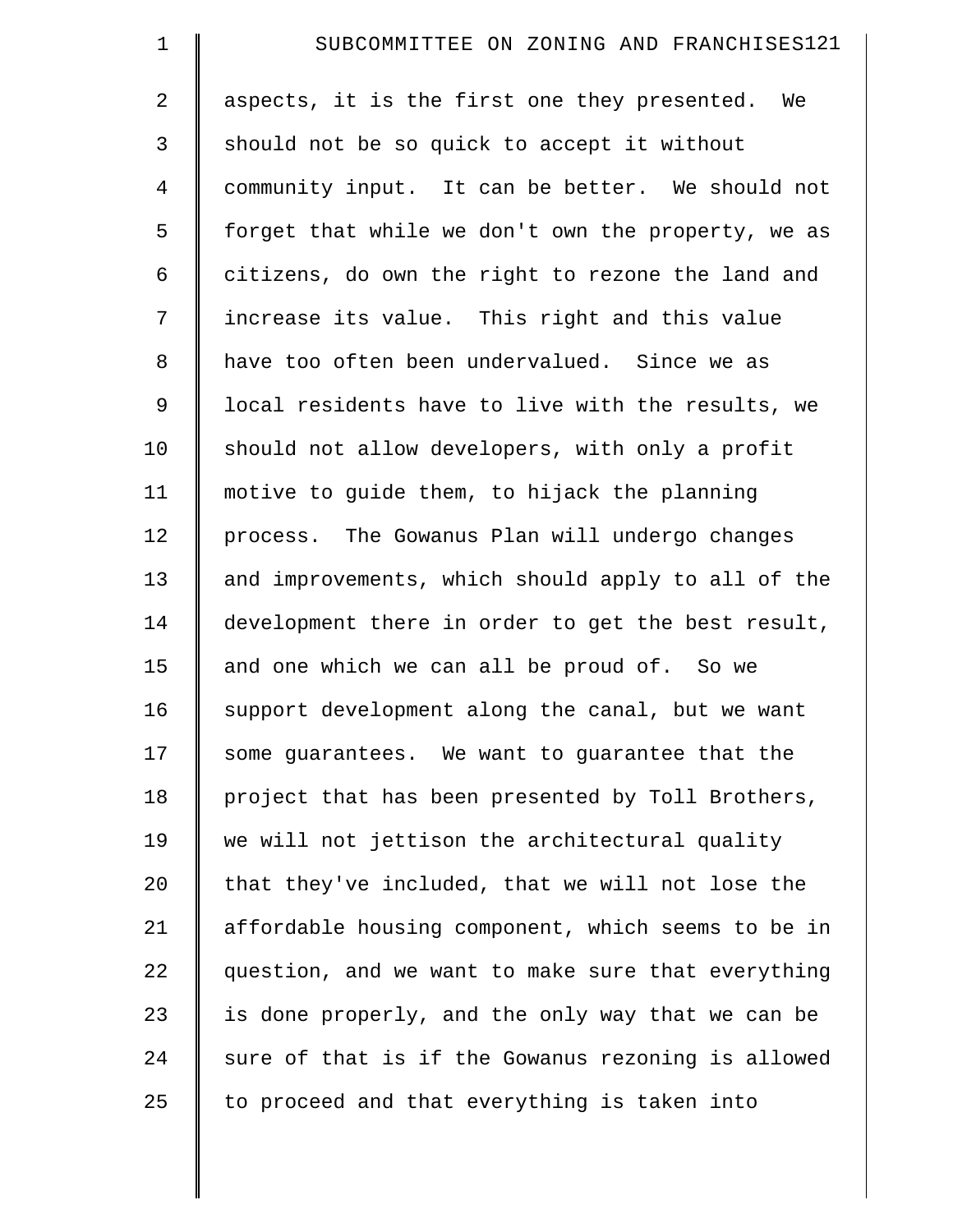| $\mathbf 1$    | SUBCOMMITTEE ON ZONING AND FRANCHISES122           |
|----------------|----------------------------------------------------|
| $\overline{2}$ | consideration before we let somebody jump the gun. |
| 3              | Thank you.                                         |
| $\overline{4}$ | CYNTHIA SIMMONS: My name is                        |
| 5              | Cynthia Simmons, and I'm the Vice President of     |
| 6              | the-- closer? Okay. My name is Cynthia Simmons.    |
| 7              | I'm the Vice President of the Mill Condominium,    |
| $\,8\,$        | which is on Presidents Street between Hoyt and     |
| 9              | Bond. And I've pretty much either submitted        |
| 10             | written testimony or attended every single hearing |
| 11             | that has been on this. And, you know, nothing has  |
| 12             | changed. I don't believe the community is          |
| 13             | listened to. I don't believe the input that we've  |
| 14             | had is meaningful. So I'm not going to take up     |
| 15             | any time. But the project hasn't changed, as I've  |
| 16             | said. My condominium board, unfortunately, has     |
| 17             | not changed, and I'm just going to submit written  |
| 18             | testimony as to what was presented a year ago to   |
| 19             | City Planning. So. Here's that.                    |
| 20             | CHAIRPERSON AVELLA: If you want,                   |
| 21             | you know, you can summarize what's in that for the |
| 22             | record.                                            |
| 23             | CYNTHIA SIMMONS: For the record?                   |
| 24             | Well I'd like to submit the written statement for  |
| 25             | the record.                                        |
|                |                                                    |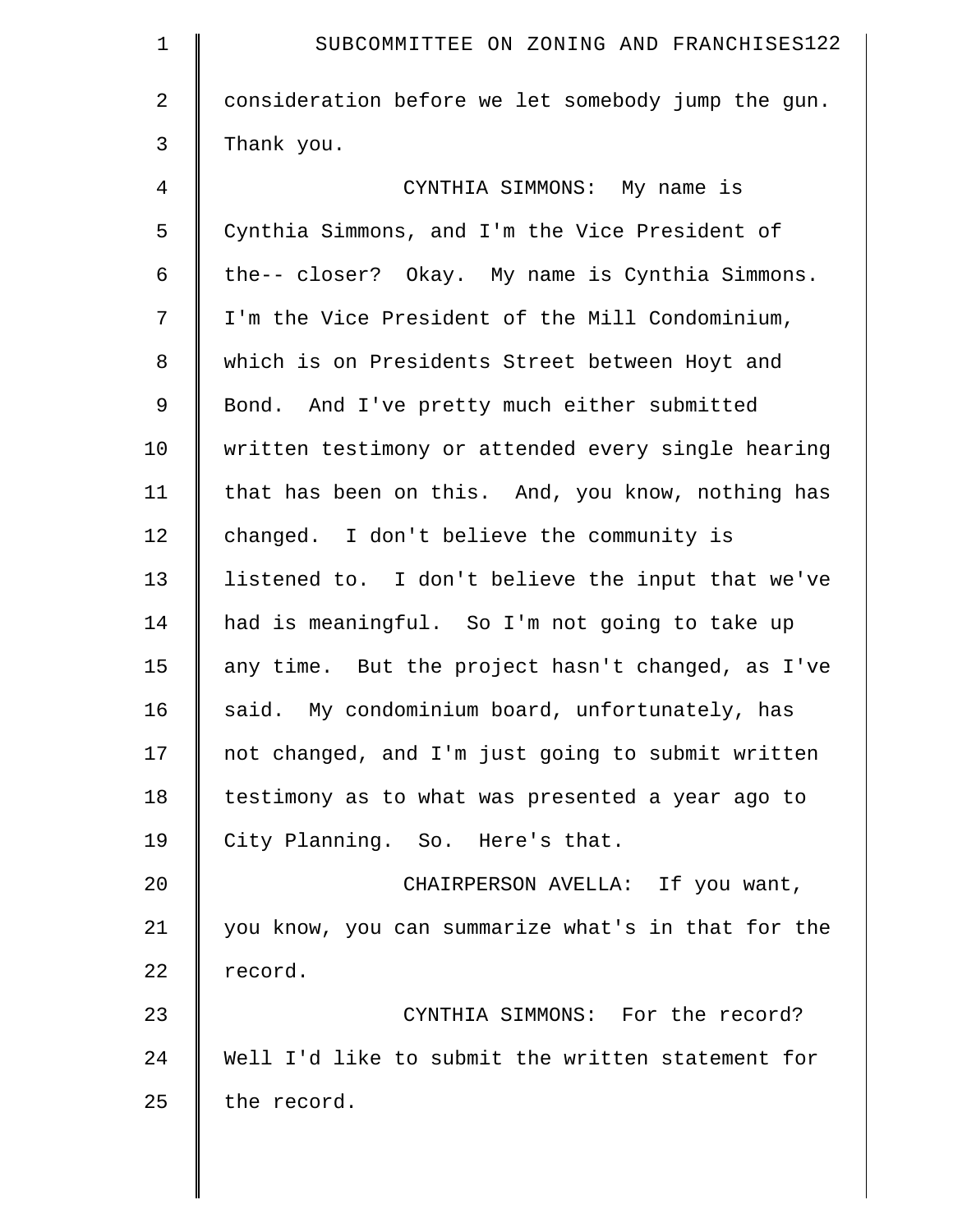| $\mathbf 1$ | SUBCOMMITTEE ON ZONING AND FRANCHISES123           |
|-------------|----------------------------------------------------|
| 2           | CHAIRPERSON AVELLA: Okay.                          |
| 3           | CYNTHIA SIMMONS: Which hopefully                   |
| 4           | it is in-- it did go to CB 6 and City Planning.    |
| 5           | CHAIRPERSON AVELLA: Okay.                          |
| 6           | CYNTHIA SIMMONS: But I'm angry.                    |
| 7           | Yeah.                                              |
| 8           | CHAIRPERSON AVELLA: Okay, thank                    |
| $\mathsf 9$ | you.                                               |
| 10          | MATT FENTON: Hi. I'm Matt Fenton,                  |
| 11          | homeowner of a nine-resident brownstone nearby.    |
| 12          | Thank you for this opportunity to speak. I would   |
| 13          | love more affordable housing in my neighborhood,   |
| 14          | however, not an additional 1,000 plus residents in |
| 15          | one and a half blocks, mostly affluent car owners. |
| 16          | My specific concern here is the parking and fire   |
| 17          | and emergency access. Beyond Borough President     |
| 18          | Markowitz's few words today, I've not heard any    |
| 19          | discussion of the Carroll Street Bridge, the one-  |
| 20          | way, main source of egress at the corner of this   |
| 21          | property. This is an antique, historic landmarked  |
| 22          | wooden drawbridge. It is so fragile that bikes     |
| 23          | are required by law to be walked across it. No     |
| 24          | cars are allowed over five miles per hours.        |
| 25          | Beyond this eight blocks on either side there are  |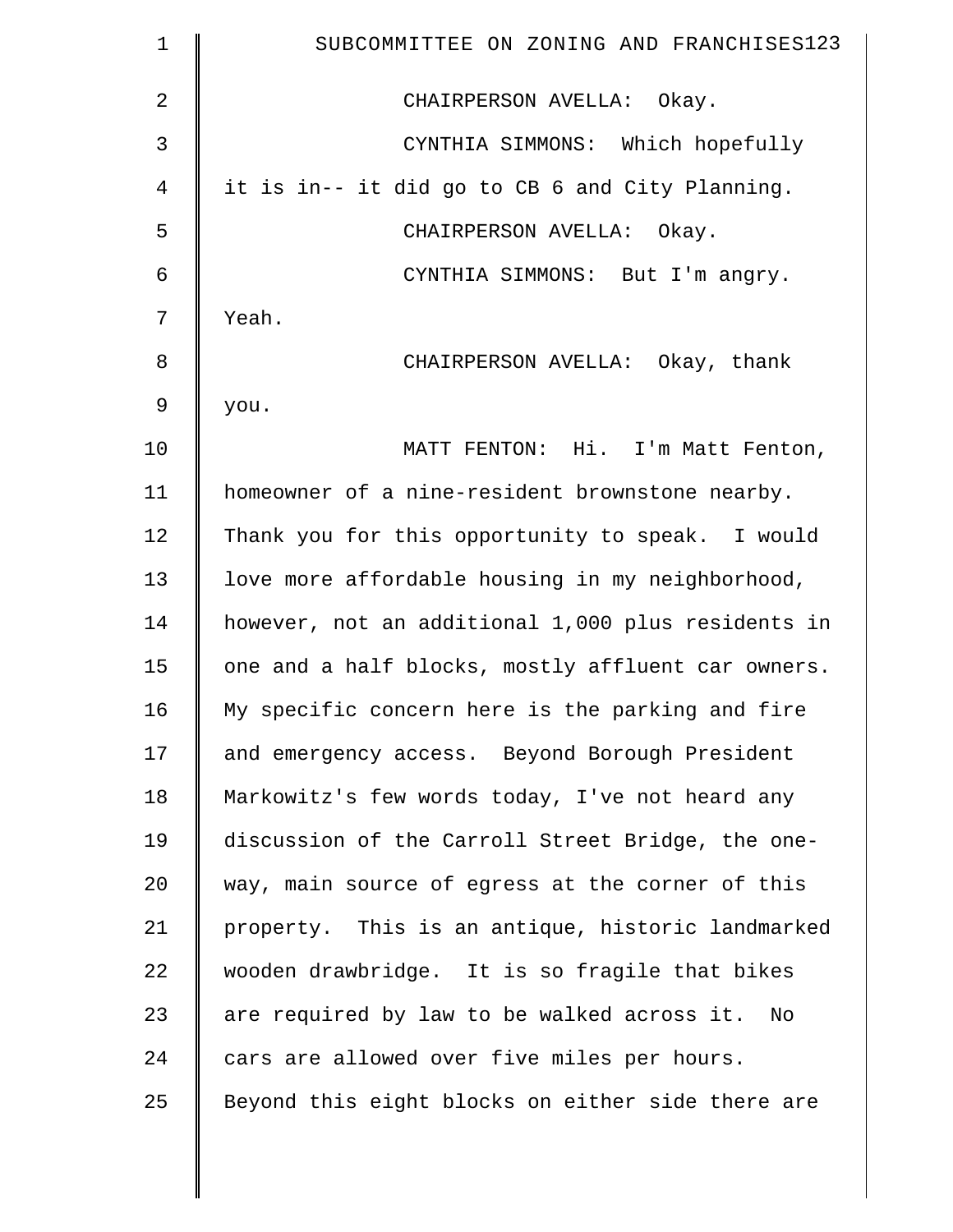| $\mathbf 1$    | SUBCOMMITTEE ON ZONING AND FRANCHISES124           |
|----------------|----------------------------------------------------|
| $\overline{2}$ | only two other paths across the Canal with only    |
| 3              | one heading west. When these bridges are raised,   |
| $\overline{4}$ | there is no eastern access whatsoever. This will   |
| 5              | force the vast majority of the traffic and all of  |
| 6              | the parking to the west, towards Hoyt and Smith,   |
| 7              | the streets which are currently overflowing        |
| 8              | without any excess parking, and they would have    |
| $\mathsf 9$    | probably 300 to 400 more vehicles, 100 looking for |
| 10             | parking spaces. The incomplete study was done on   |
| 11             | a tiny circle half blocked by the canal. As for    |
| 12             | that study, this was done last summer when 10% of  |
| 13             | the locals are away, when the schools and buses    |
| 14             | are empty and that summer, the alternate side was  |
| 15             | suspended. But even more important, the study was  |
| 16             | one quarter mile from the center of the project,   |
| 17             | not from the edges. Imagine a study a half mile    |
| 18             | from the pitcher's mound at City Field; there      |
| 19             | would be no impact beyond the parking lot. So      |
| 20             | here, with the full circle, it runs just short of  |
| 21             | the two busiest corners on Smith Street, busy for  |
| 22             | cars, where the subway station is and where the    |
| 23             | school students go by. The neighborhood will be    |
| 24             | at a standstill. This is an area with alternate    |
| 25             | side double parking. Fire and emergency vehicles   |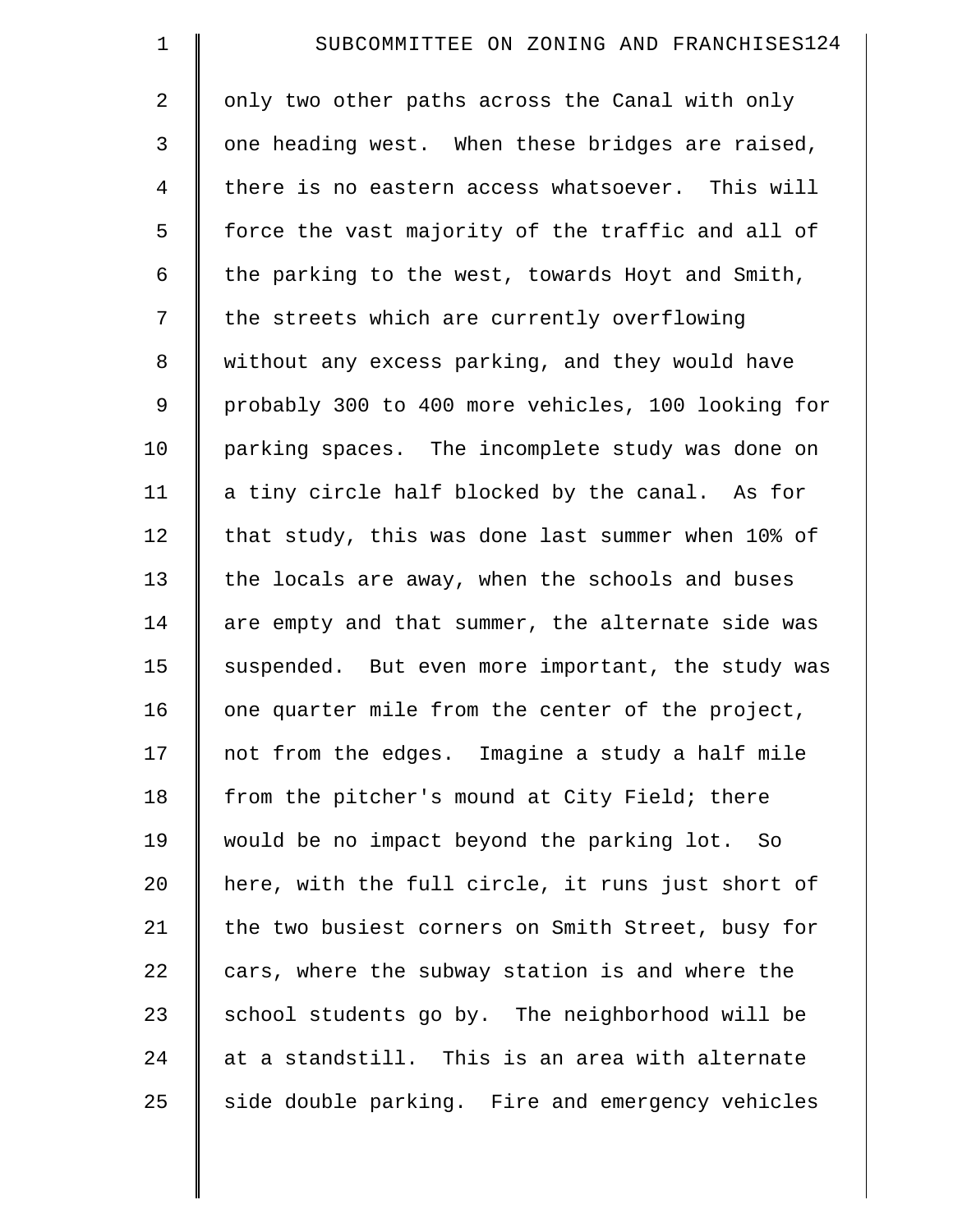| $\mathbf 1$    | SUBCOMMITTEE ON ZONING AND FRANCHISES125           |
|----------------|----------------------------------------------------|
| $\overline{2}$ | already have troubles with the existing EMS        |
| 3              | station, let alone when the bridges are up. Smith  |
| 4              | Street toward the City and towards the already     |
| 5              | overcrowded schools, is already at a five mile per |
| 6              | hour crawl at rush hour. During and after this     |
| 7              | construction, congestion will be a tremendous      |
| 8              | disaster and a tremendous risk in cases of any     |
| 9              | form of emergency. Thank you.                      |
| 10             | CHAIRPERSON AVELLA: Council                        |
| 11             | Member?                                            |
| 12             | COUNCIL MEMBER DE BLASIO: Thank                    |
| 13             | you, Mr. Chairman. I just am moved to respond a    |
| 14             | bit here. You know, I'm sorry. We have a           |
| 15             | fundamental disagreement, and it's good to be      |
| 16             | honest about it and I would like there to be       |
| 17             | mutual respect, if there's no interest in mutual   |
| 18             | respect, go in peace. I think the notion that,     |
| 19             | quote unquote, politicians serve developers, is so |
| 20             | inappropriate I can't even begin to describe it.   |
| 21             | I certainly think, he's a politician, and I can    |
| 22             | give you a list a mile long where he has not       |
| 23             | served-- some of which we disagree on, I can give  |
| 24             | you plenty of instances where I've disagreed with  |
| 25             | developers. So if it's comforting to you to make   |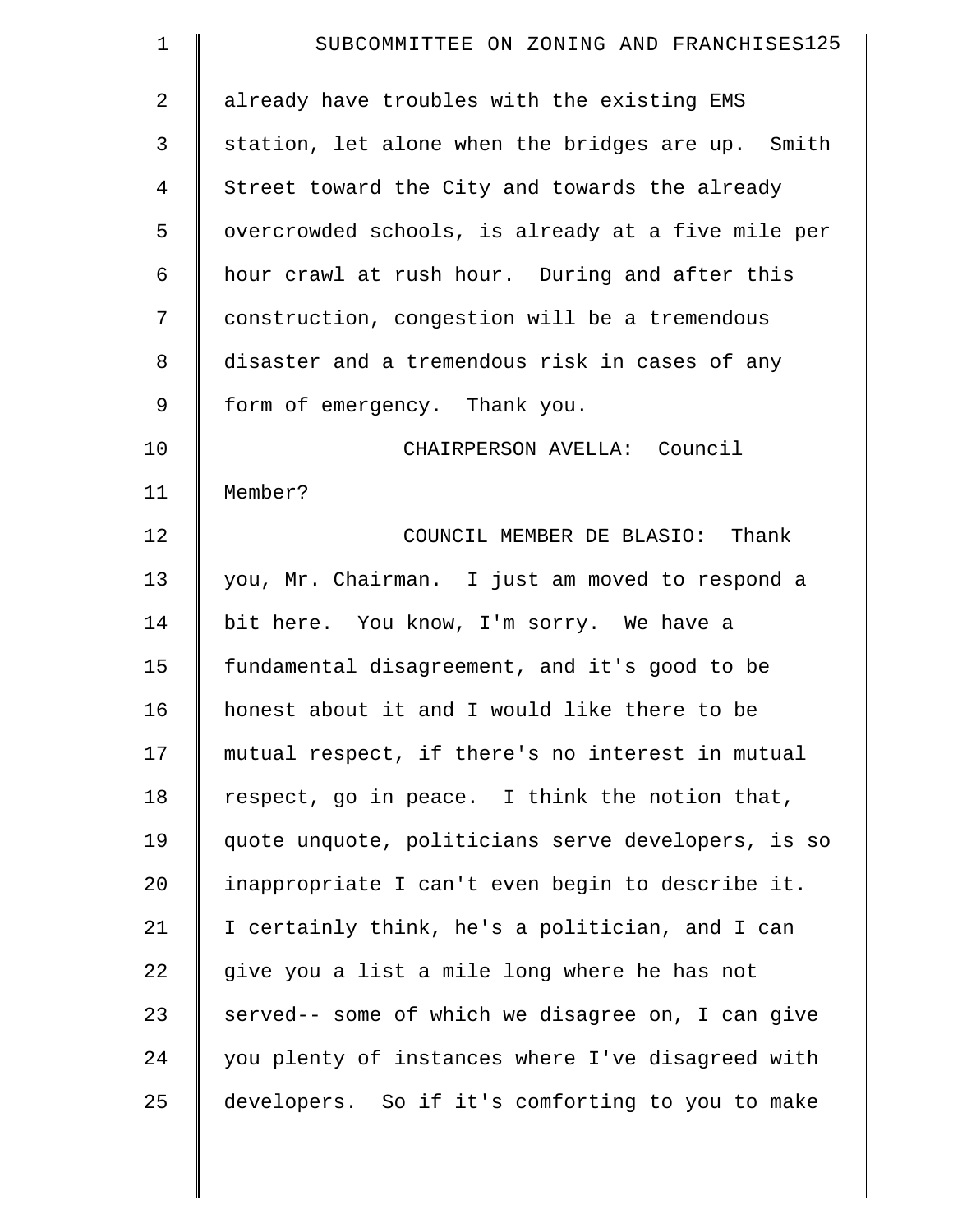| $\mathbf 1$    | SUBCOMMITTEE ON ZONING AND FRANCHISES126           |
|----------------|----------------------------------------------------|
| $\overline{2}$ | that allegation, god bless you. It's just not      |
| 3              | true. There are some people amongst us who are in  |
| 4              | elected office who are way too soft on developers, |
| 5              | but to make the blanket statement is unfair.       |
| 6              | You're either serious about affordability or you   |
| 7              | aren't. So I respect everyone's concerns. I        |
| 8              | don't think anyone is raising concerns about       |
| 9              | preserving the character of our neighborhood,      |
| 10             | environmental issues or any of the other issues    |
| 11             | involved here, or the planning considerations, the |
| 12             | sequencing considerations, I don't think any of    |
| 13             | that is dishonest. I don't think any cynicism      |
| 14             | about government agencies not following through or |
| 15             | developers not following through on commitments is |
| 16             | dishonest. I think it's all fair; and I've         |
| 17             | listened to all of it, and I think there's this    |
| 18             | amazing disconnect when you speak and people hear  |
| 19             | you and don't agree with you, you think you're not |
| 20             | being heard. But you are being heard. We just      |
| 21             | sometimes don't agree. I have my own set of        |
| 22             | values, by the way I ran for office, like everyone |
| 23             | else, expressing exactly what my vision was, and   |
| 24             | people get to decide, do they want to buy into     |
| 25             | that vision or not. That's a democracy. My         |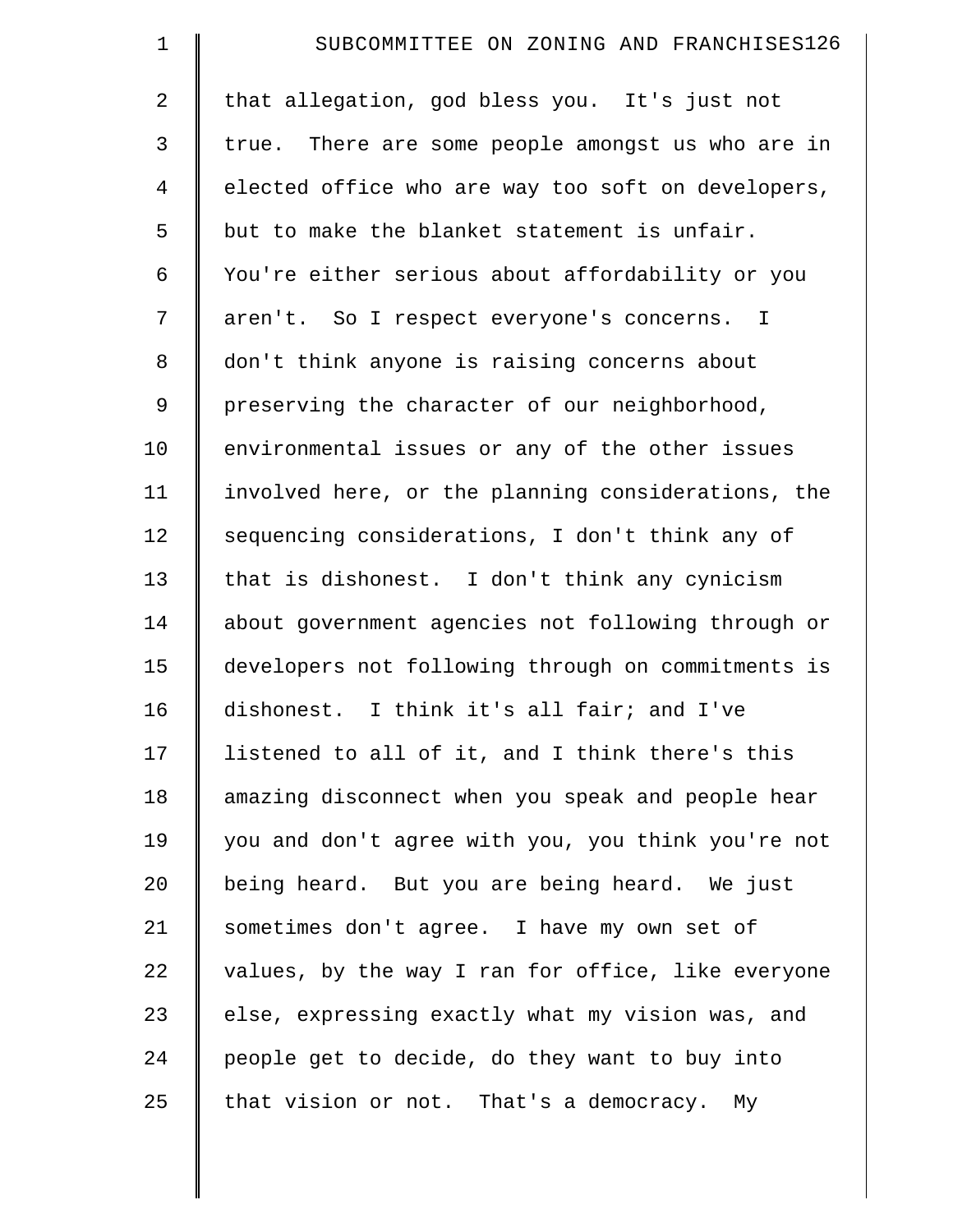| $\mathbf 1$    | SUBCOMMITTEE ON ZONING AND FRANCHISES127           |
|----------------|----------------------------------------------------|
| $\overline{2}$ | vision is affordable housing. I think it doesn't   |
| 3              | happen if we consistently put so many barriers in  |
| $\overline{4}$ | the way of it. And I think in this instance, the   |
| 5              | way to get to affordable housing, it does run      |
| 6              | through height and density, I'm sorry. It's true.  |
| 7              | And I do not want to see our neighborhood or       |
| 8              | Brooklyn in general be for only one economic class |
| 9              | of people. To me, that would be the ultimate       |
| 10             | failure, and that's what's been happening over the |
| 11             | last few decades. Let me just finish. So, I--      |
| 12             | it's not because I think developers have good      |
| 13             | intentions. I don't. That's not what they're       |
| 14             | here for. They're here to make a profit. I got     |
| 15             | that part. If we create programs like 421-A to     |
| 16             | force their hand, that's the whole notion, that's  |
| 17             | why we fought so hard in this body to change 421-A |
| 18             | to make it less advantageous to developers and to  |
| 19             | demand a lot back for our community. That's why a  |
| 20             | lot of us have been fighting the fight over        |
| 21             | inclusionary zoning. So, we have a disagreement,   |
| 22             | but that does not stop me from wanting to clarify  |
| 23             | once again, I can't accept a neighborhood that's   |
| 24             | only one kind of people. That's not democracy.     |
| 25             | So this to me is one way to start to defend        |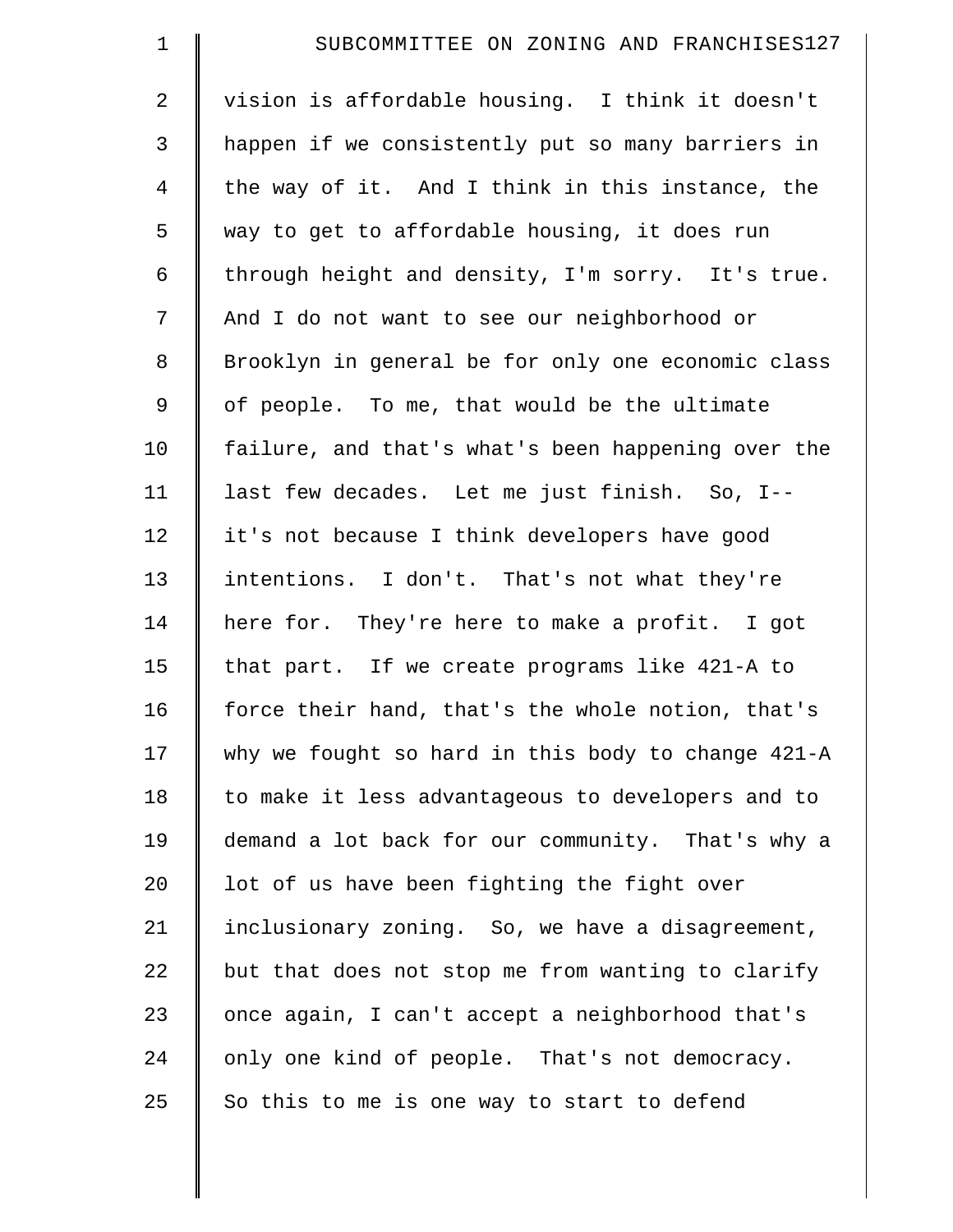| $\mathbf 1$    | SUBCOMMITTEE ON ZONING AND FRANCHISES128           |
|----------------|----------------------------------------------------|
| $\overline{2}$ | diversity and keep Brooklyn at all the way it is.  |
| 3              | You can't keep putting it off for another day.     |
| $\overline{4}$ | This is a proposal that makes sense, and I believe |
| 5              | fundamentally that the subsidies in place force    |
| 6              | the hand of the developer. It's not that they can  |
| 7              | run away from the subsidies. They're too rigid.    |
| 8              | They either build this project or they don't build |
| 9              | this project. The build it, it's going to have     |
| 10             | the affordability. Finally, the issue of the       |
| 11             | Canal. I'm sorry, but I have watched this          |
| 12             | history, and that Canal has not had substantial    |
| 13             | cleanup despite many people's best efforts, and it |
| 14             | does require some critical mass of development to  |
| 15             | start that effort. I wish I could say we were in   |
| 16             | a perfect world where that were not true. But the  |
| 17             | history is too consistent. We-- and I don't        |
| 18             | believe the Carroll Street Bridge or any other     |
| 19             | part of our infrastructure will be overwhelmed by  |
| 20             | this amount of population. I think there are huge  |
| 21             | questions going forward with Public Place and with |
| 22             | the Gowanus in general about the impact on schools |
| 23             | and other infrastructure, and we should not move   |
| 24             | forward with those pieces until we get those       |
| 25             | answers nailed down. But in this instance, I       |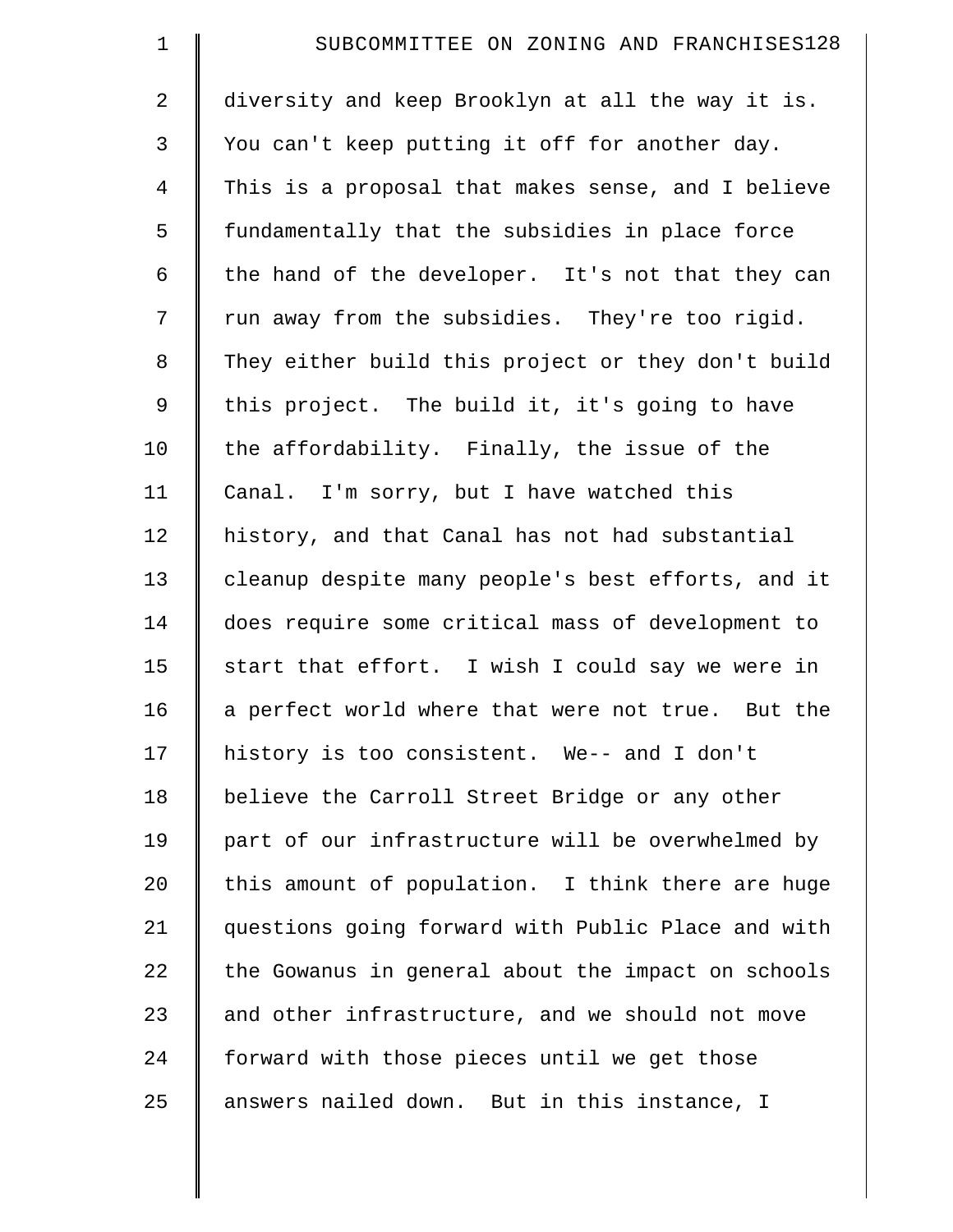| $\mathbf 1$  | SUBCOMMITTEE ON ZONING AND FRANCHISES129           |
|--------------|----------------------------------------------------|
| 2            | think this contributes substantially to the        |
| $\mathsf{3}$ | cleanup of the Canal, and I'm a public servant     |
| 4            | saying that. I would not feel good, and in terms   |
| 5            | of our children I would not feel good letting this |
| 6            | go by, because I think we would be delaying the    |
| 7            | day that we got that cleanup. So, Mr. Chairman,    |
| 8            | thank you for giving me this opportunity. I felt   |
| 9            | personally the need to respond, and I appreciate   |
| 10           | it.                                                |
| 11           | CHAIRPERSON AVELLA: Council                        |
| 12           | Member, I wasn't planning to make a comment at     |
| 13           | this point, but based upon your comments and the   |
| 14           | comments of the panel, I disagree with you in a    |
| 15           | general sense, and I know that you want to do the  |
| 16           | best by your community, but I happen to think that |
| 17           | the real estate industry does have too much        |
| 18           | influence with elected officials in this city, and |
| 19           | I think the real estate industry controls the      |
| 20           | agenda, not us. That's my personal opinion. I      |
| 21           | also happen to think, and I agree with you that    |
| 22           | affordable housing is absolute necessity. But I    |
| 23           | think all too often we allow affordable housing to |
| 24           | dictate what we do with a lot of these projects.   |
| 25           | And I can tell you, sitting here as Chair, a lot   |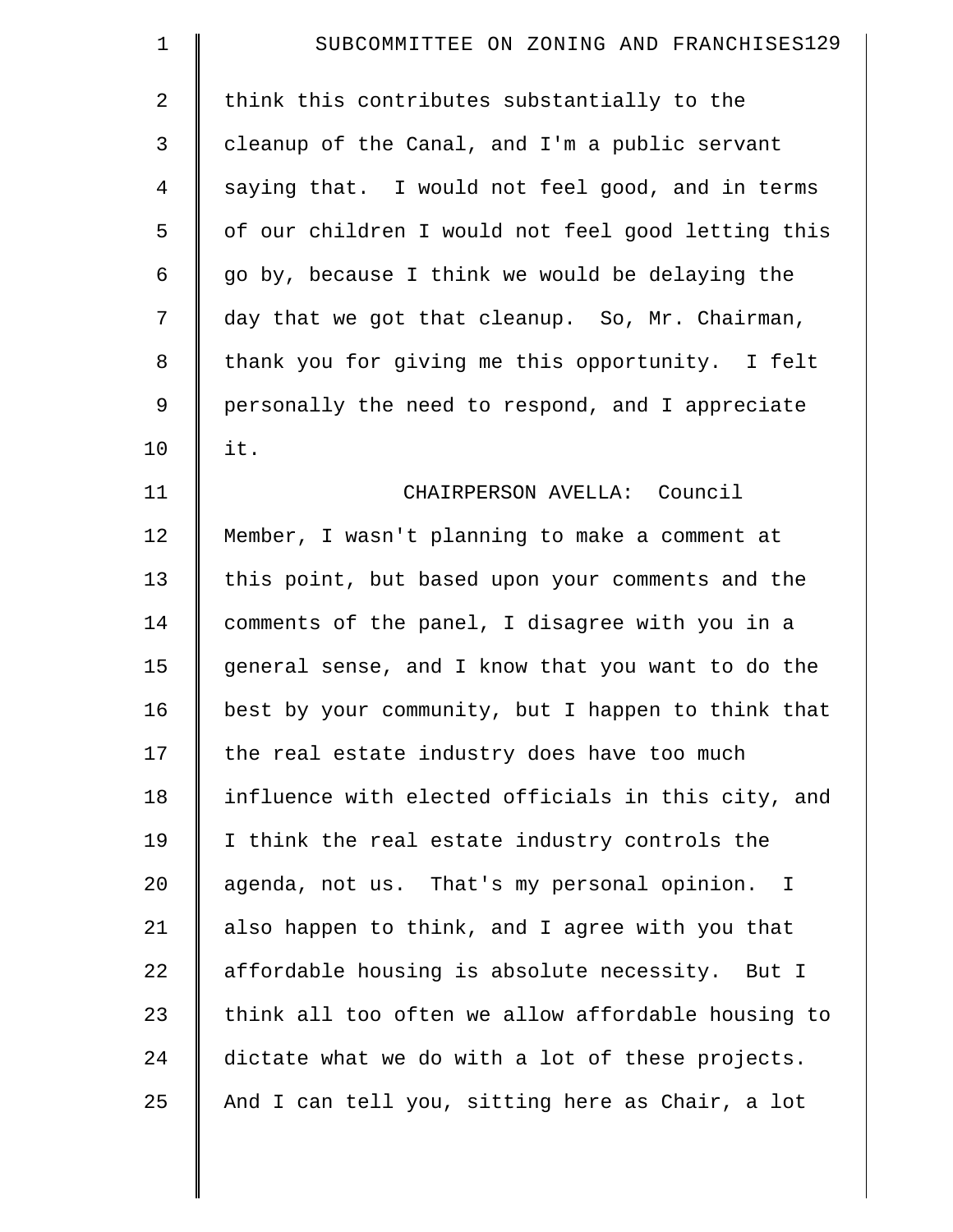| $\mathbf 1$    | SUBCOMMITTEE ON ZONING AND FRANCHISES130           |
|----------------|----------------------------------------------------|
| 2              | of these projects have gone past, got approved and |
| 3              | we don't see the affordable housing component. So  |
| $\overline{4}$ | I understand what the community is saying. I       |
| 5              | understand what you're saying. But we have to be   |
| 6              | very careful, in my opinion, that we just don't,   |
| 7              | since a project says oh, we're going to include    |
| 8              | affordable housing, bend over backwards to make    |
| 9              | sure it's done. I think has to be done in the      |
| 10             | right way so that we do get the affordable         |
| 11             | housing. And I think we're in agreement on that    |
| 12             | issue. But I have to tell you, the other comment   |
| 13             | I wanted to make is, based upon-- I forget who     |
| 14             | said it as part of their testimony, that I happen  |
| 15             | to agree that, except maybe for this Committee,    |
| 16             | that all too often a lot of the public hearings    |
| 17             | people come and nobody listens. I happen to agree  |
| 18             | that that is going on. I used to think that the    |
| 19             | ULURP process was a great process; I no longer     |
| 20             | think that. Having to sit through a lot of public  |
| 21             | hearings and participated in City Planning         |
| 22             | hearings, people come, people say their opinions   |
| 23             | and they don't get addressed, quite frankly. I'm   |
| 24             | not happy with the process the way it is these     |
| 25             | days. And I think a lot of people come and they    |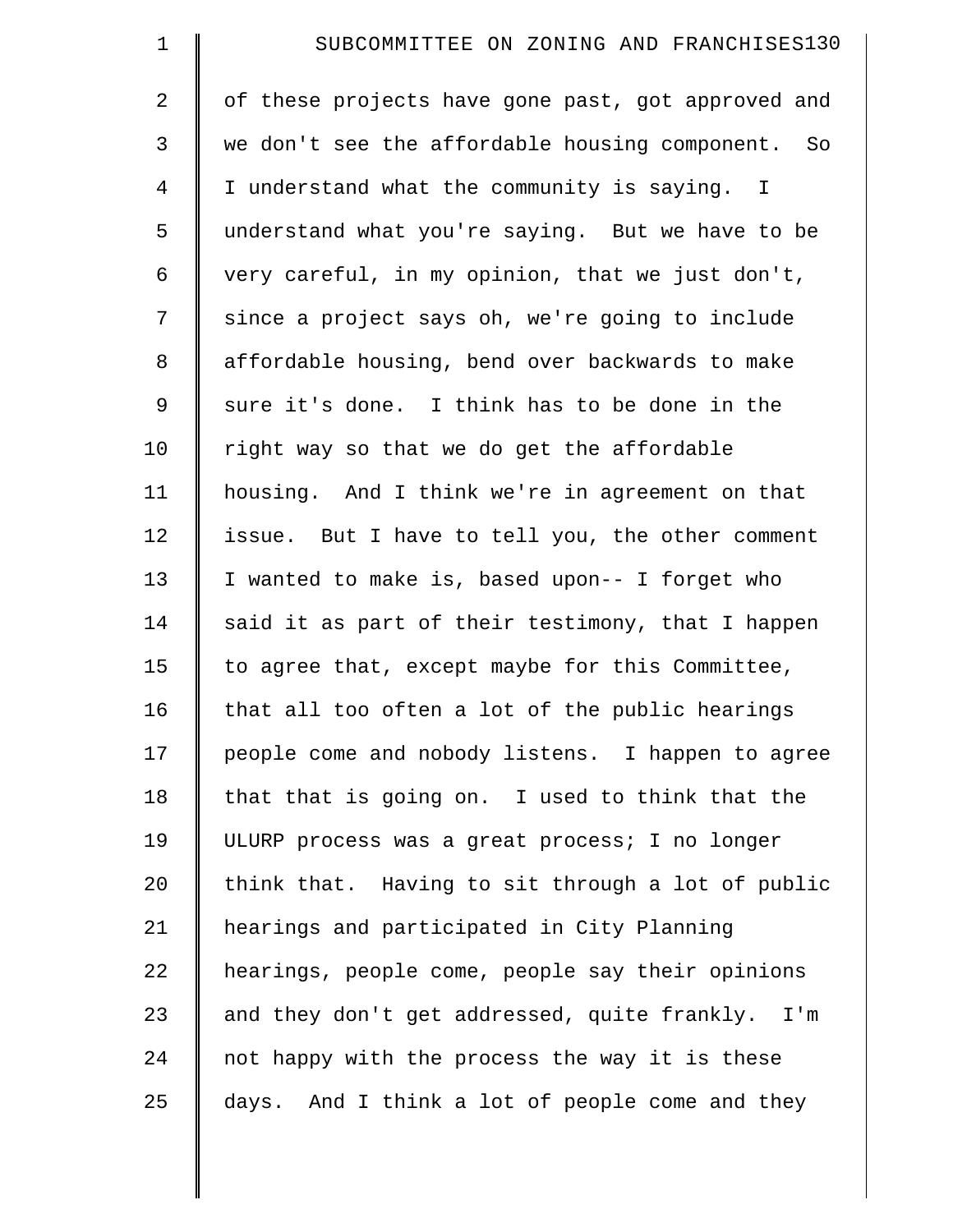| $\mathbf 1$    | SUBCOMMITTEE ON ZONING AND FRANCHISES131           |
|----------------|----------------------------------------------------|
| $\overline{2}$ | have great ideas, but nobody pays attention. We    |
| 3              | try to pay attention, at least at this Committee.  |
| 4              | But I think the comment that was made is           |
| 5              | absolutely apropos, and there needs to be change   |
| 6              | in the system and you know, I've talked about this |
| 7              | before, but I think has to be said over and over   |
| 8              | again. And whoever said it, I appreciate that you  |
| 9              | said it, because you're right. With that, let's    |
| 10             | go on to the next panel, which will be a panel in  |
| 11             | favor. Rachel Yanda; Anthony Pugliese, I hope I    |
| 12             | pronounced it right, especially as a fellow        |
| 13             | Italian; and Anthony Williamson.                   |
| 14             | ANTHONY PUGLIESE: Pugliese.                        |
| 15             | CHAIRPERSON AVELLA: Pugliese.                      |
| 16             | Thank you.                                         |
| 17             | [Pause]                                            |
| 18             | CHAIRPERSON AVELLA: Push the                       |
| 19             | button.                                            |
| 20             | RACHEL YANDA: Good-- Sorry.                        |
| 21             | CHAIRPERSON AVELLA: [Interposing]                  |
| 22             | When the light is on, it's                         |
| 23             | RACHEL YANDA: It's confusing. My                   |
| 24             | name is Rachel Yanda, and I'm here as a            |
| 25             | representative for Members of Local 32BJ, which is |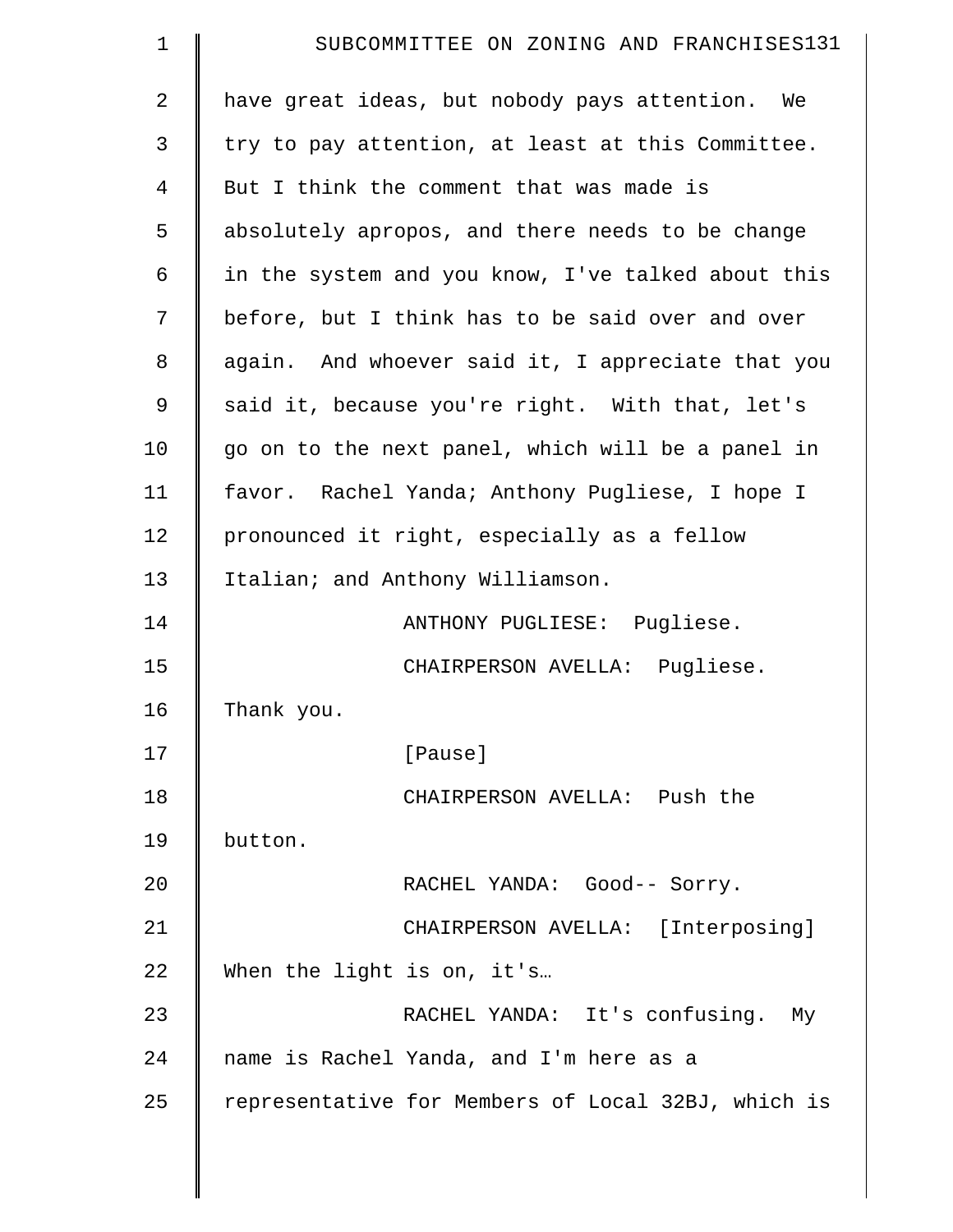| $\mathbf 1$    | SUBCOMMITTEE ON ZONING AND FRANCHISES132           |
|----------------|----------------------------------------------------|
| $\overline{2}$ | the Service Employees International Local in the   |
| 3              | City, and I'm here today to represent them and     |
| $\overline{4}$ | their strong support for the Toll Brothers City    |
| 5              | Living Development along the Gowanus Canal. This   |
| 6              | project is a model for responsible development in  |
| 7              | your neighborhood. The project addresses the need  |
| 8              | of the communities in many ways. It goes beyond    |
| 9              | traditional affordability requirements by          |
| 10             | providing 30% of the residential units at various  |
| 11             | affordable rates. It makes the historically        |
| 12             | inaccessible waterfront open to the public,        |
| 13             | offering public space that will benefit the whole  |
| 14             | community, and the development will also generate  |
| 15             | numerous jobs, both during and after construction. |
| 16             | Toll Brothers recognizes the need for these jobs   |
| 17             | to pay good wages and provide benefits for workers |
| 18             | and their families. Their commitment to creating   |
| 19             | good, permanent jobs, many of which will be held   |
| 20             | by people who live in the community, sets a        |
| 21             | precedent for future development in the area.      |
| 22             | Responsible development in Brooklyn is crucial,    |
| 23             | and their ambitious plan has demonstrated their    |
| 24             | commitment to the Brooklyn community, and we hope  |
| 25             | that you recognize the benefits of this project    |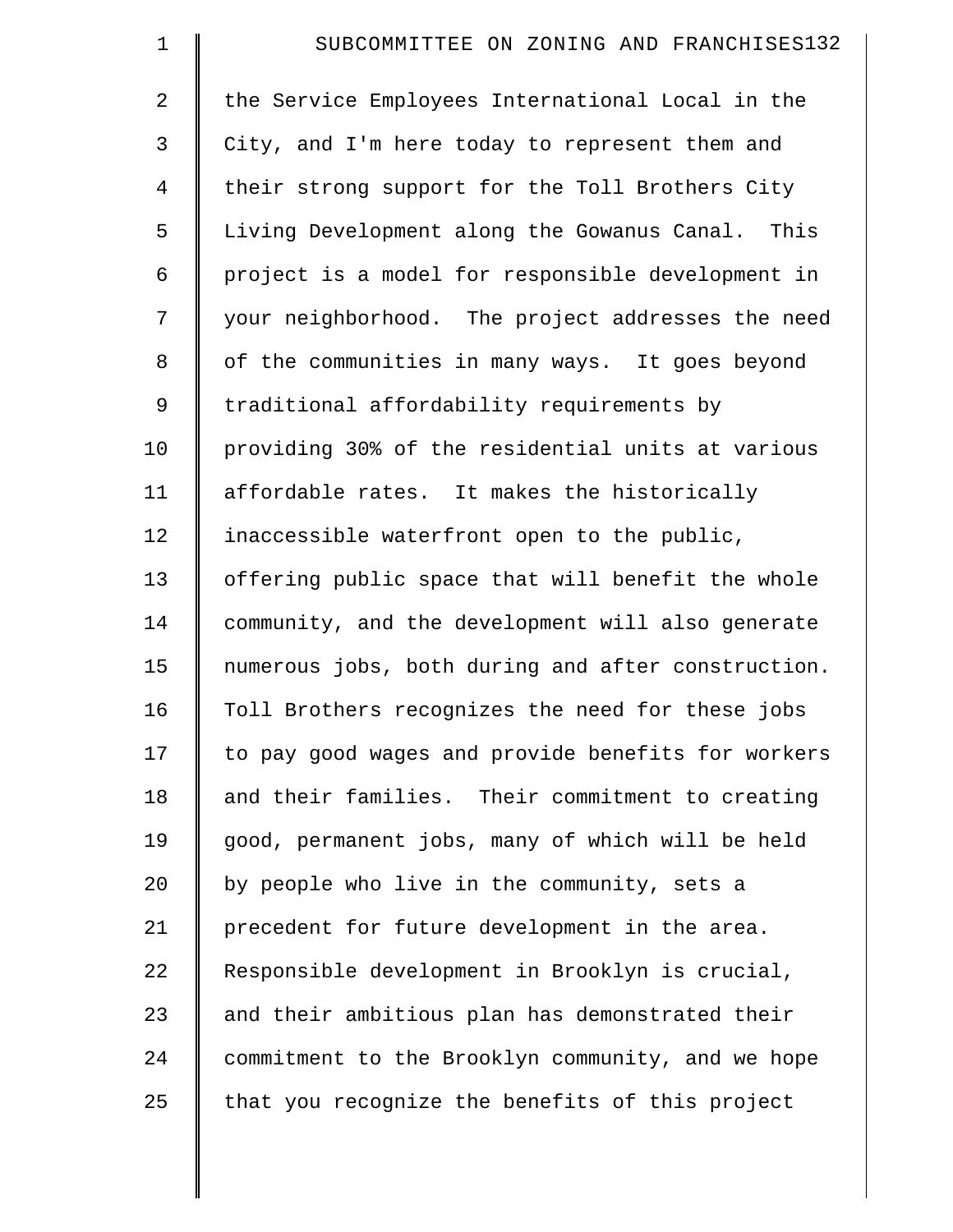| $\mathbf 1$ | SUBCOMMITTEE ON ZONING AND FRANCHISES133           |
|-------------|----------------------------------------------------|
| 2           | and assure that it succeeds. Thanks.               |
| 3           | CHAIRPERSON AVELLA: Thank you.                     |
| 4           | Sir?                                               |
| 5           | ANTHONY PUGLIESE: Anthony Pugliese                 |
| 6           | with the Carpenter's Union. Yes, it is Pugliese,   |
| 7           | but when my father came into this country, no one  |
| $\,8\,$     | in America would accept that the G is silent, so   |
| 9           | he sort of went with the flow, but I use Pugliese  |
| 10          | because it is easier. And I am born and raised in  |
| 11          | Red Hook and I live on Smith Street for the past,  |
| 12          | since 1964. My daughters attended school in PS 58  |
| 13          | and now one's in college and one's in high school. |
| 14          | I'm part of that community, been there my whole    |
| 15          | life. I'm on the Community Board for the past 10   |
| 16          | years. I've seen my community change. I've seen    |
| 17          | that there is nothing there for me. My wife went   |
| 18          | to look at a Brownstone around the corner, they    |
| 19          | want over \$2 million. This is a home that's just  |
| 20          | as old as mine, probably needs work to be done in  |
| 21          | it. There's no programs for a middle class person  |
| 22          | today to buy something. So the area itself has     |
| 23          | never been looked at to create things. Affordable  |
| 24          | housing is something that Toll Brothers, with      |
| 25          | organized labor, will put something that I've      |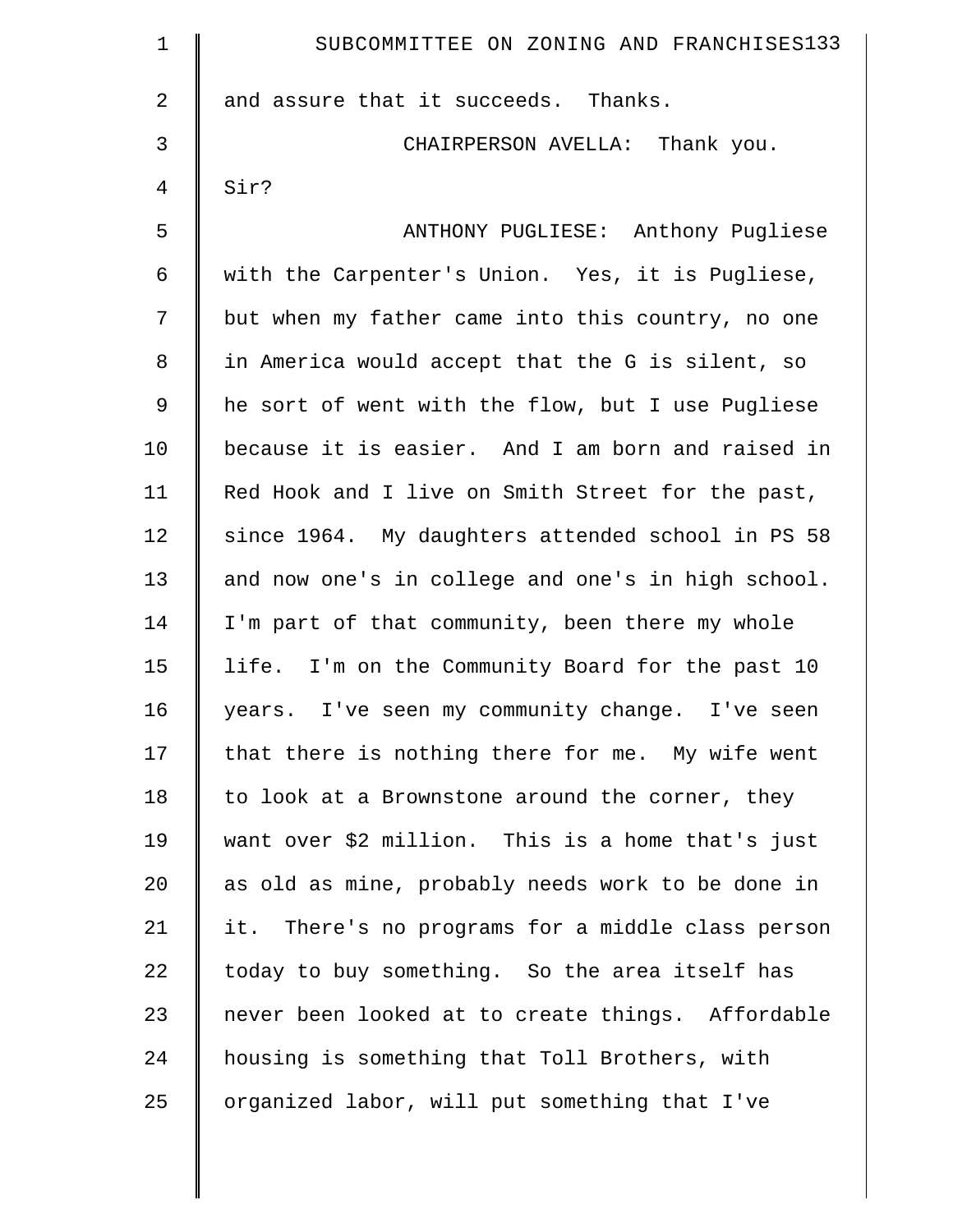| $\mathbf 1$    | SUBCOMMITTEE ON ZONING AND FRANCHISES134            |
|----------------|-----------------------------------------------------|
| $\overline{2}$ | watched-- I'll be 55 in June, I've watched my       |
| 3              | whole life. I've seen the stagnation there. I've    |
| $\overline{4}$ | seen nothing. I guarantee nothing. And I've said    |
| 5              | to Toll Brothers, instead of showing what           |
| 6              | beautiful you're going to do, you should show the   |
| 7              | negative, show you what's there now. There is       |
| 8              | nothing there. There will be nothing there until    |
| 9              | someone comes along and does something, creates     |
| 10             | the inertia. Mr. de Blasio said, to move it         |
| 11             | forward so somebody else will come and be a         |
| 12             | responsible contractor. This is the first time      |
| 13             | I've heard Community Board 6 use the word Union,    |
| 14             | because there have been other developers in our     |
| 15             | area that have come and developed, made the         |
| 16             | profit, walked away, gave nothing back but a few    |
| 17             | bucks to some people that they exploited. But       |
| 18             | nobody complained from the community, there are     |
| 19             | people on the other side of the street, because it  |
| 20             | didn't affect them. Well this is how life is.<br>Ιf |
| 21             | I make the world better for my kids, I make the     |
| 22             | world better for somebody else's. If I do for       |
| 23             | theirs first, my daughters reap the benefits.       |
| 24             | This is not a panacea, but it's a start in the      |
| 25             | right direction that someone's going to come and    |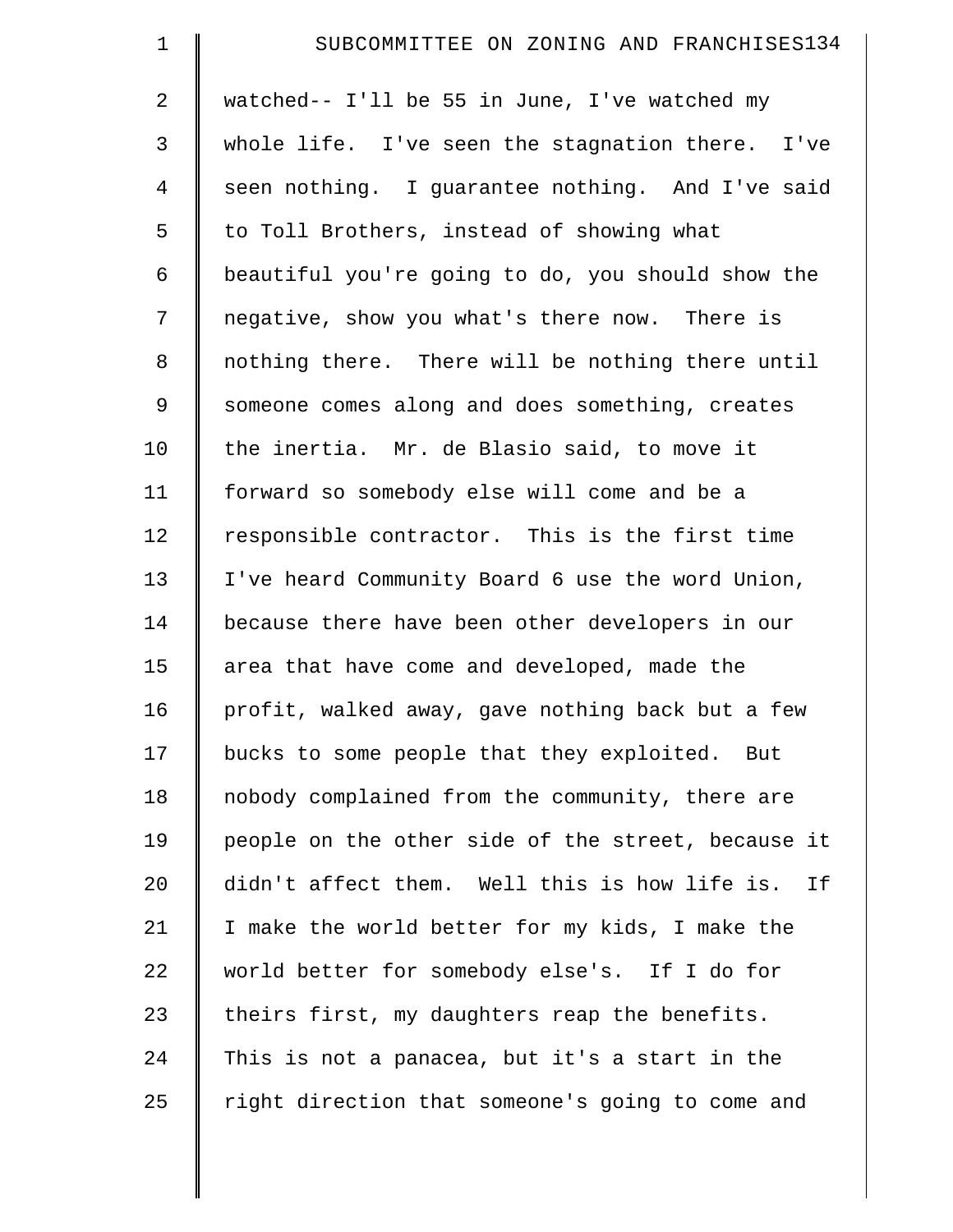| $\mathbf 1$    | SUBCOMMITTEE ON ZONING AND FRANCHISES135           |
|----------------|----------------------------------------------------|
| $\overline{2}$ | take that canal that I've walked over that bridge  |
| 3              | over 40 years ago, with my mother, go to Prospect  |
| $\overline{4}$ | Park to look at lions and tigers and bears, when   |
| 5              | there used to be in Prospect Park, and walked over |
| 6              | those creaky bridge, and no one was there. And my  |
| 7              | parents had to buy their home with cash, because   |
| 8              | there was no banks then for them to get a mortgage |
| $\mathsf 9$    | on. So there has been nothing there for the        |
| 10             | people, my whole life, other than some of the      |
| 11             | active people, even the opposition I acknowledge   |
| 12             | them because they try to get their point across.   |
| 13             | But at the end of the day, you must look what's    |
| 14             | there, understand that there's nothing there, and  |
| 15             | then you, the City Council, has to make that call, |
| 16             | whether do we build and move forward or keep it    |
| 17             | the way it is. And keeping it the way it is will   |
| 18             | bring nobody else there. It will stay the same     |
| 19             | because it's ugly. When they fixed that flushing   |
| 20             | tunnel the first time, they didn't even bring the  |
| 21             | proper contractor in, and that contractor messed   |
| 22             | up and they had to bring a contractor in who       |
| 23             | repaired it-- it was a union contractor, because   |
| 24             | that's Millwrights, that's part of my              |
| 25             | organization, that do that. And then the flushing  |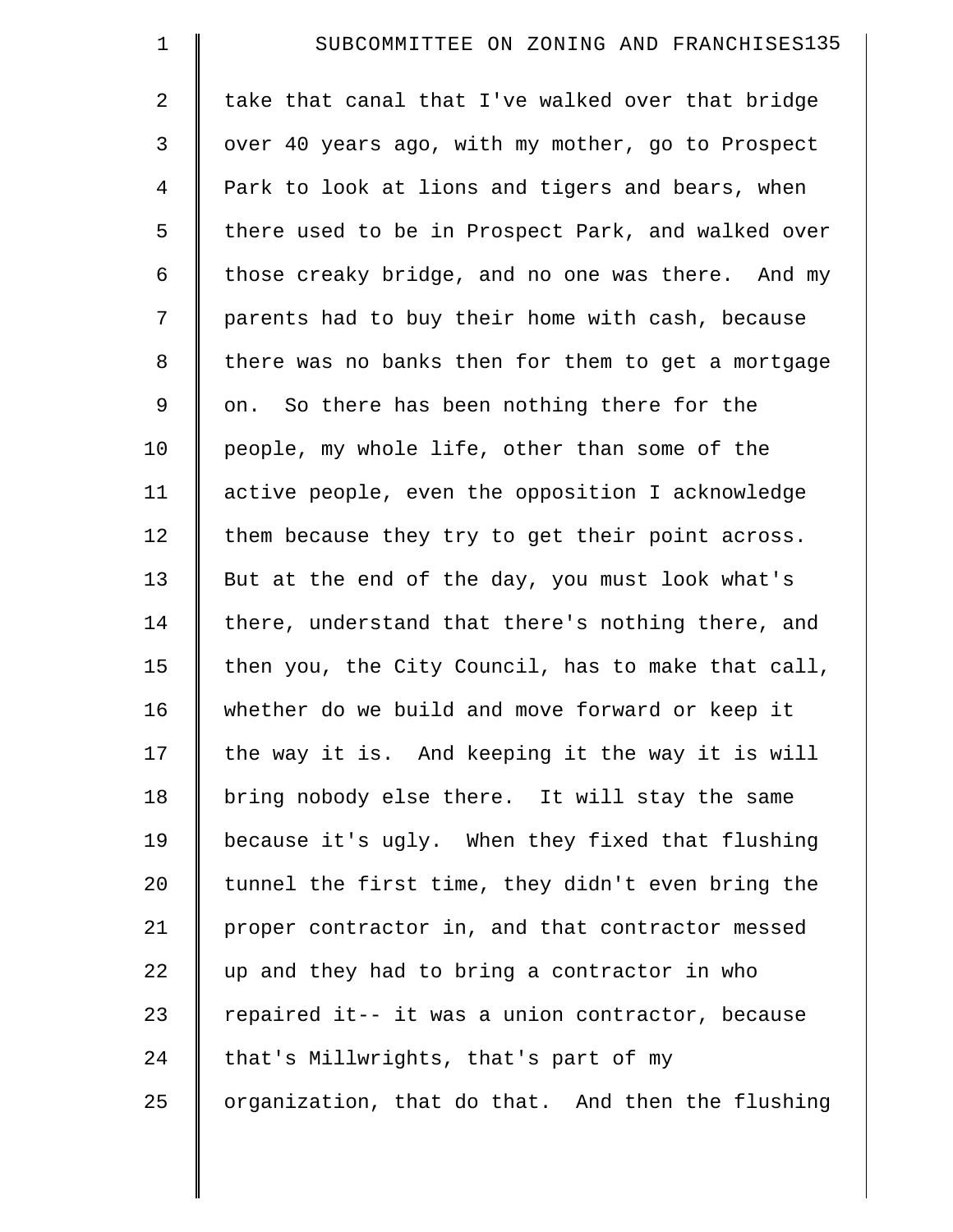| $\mathbf 1$ | SUBCOMMITTEE ON ZONING AND FRANCHISES136           |
|-------------|----------------------------------------------------|
| 2           | tunnel didn't have the proper screening, it broke  |
| 3           | down. That water is there because there's no       |
| 4           | movement of the water. Make the movement on the    |
| 5           | land work first so we can walk along a promenade   |
| 6           | that's there. Set this in motion. There's          |
| 7           | something that can go in a direction where others  |
| 8           | will follow and create what's needed there. And I  |
| 9           | thank you for this opportunity.                    |
| 10          | CHAIRPERSON AVELLA: Push the                       |
| 11          | button.                                            |
| 12          | ANTHONY WILLIAMSON: Good                           |
| 13          | afternoon, Mr. Chairman, Members of City Council,  |
| 14          | members of the Brooklyn community, members of      |
| 15          | organized labor. My name is Anthony Williamson     |
| 16          | and I'm from the Mason Tenders District Council of |
| 17          | New York City and Construction and General         |
| 18          | Building Laborers Local 79. I'm an organizer in    |
| 19          | Brooklyn. I represent over 10,000 construction     |
| 20          | laborers in New York City. And we are fully in     |
| 21          | support of Toll Brothers' initiative in this       |
| 22          | project. We see this project as economic           |
| 23          | development with a special and particular need for |
| 24          | the community, and it should be used as a role     |
| 25          | model for future projects. Toll Brothers have      |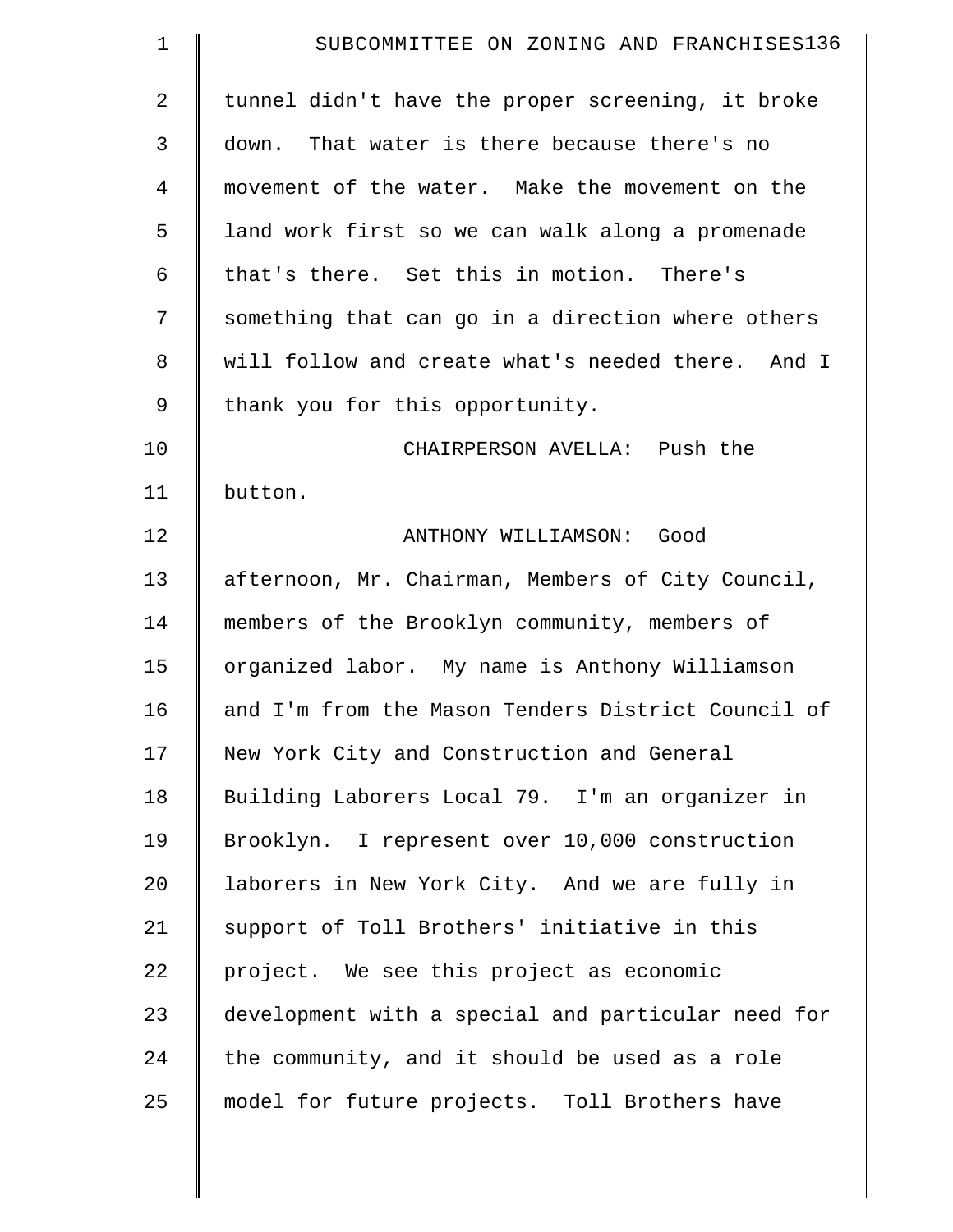| $\mathbf 1$    | SUBCOMMITTEE ON ZONING AND FRANCHISES137           |
|----------------|----------------------------------------------------|
| $\overline{2}$ | reached some of the fundamental needs of a         |
| 3              | community in terms of economic development. And    |
| $\overline{4}$ | some of the things we need to look at, and all of  |
| 5              | us as concerned citizens, is not only about        |
| 6              | building, but it's also about what's derived form  |
| 7              | the construction. We're talking about the          |
| 8              | environment, cleaning up the canal; we're talking  |
| 9              | about recreation; we're talking about affordable   |
| 10             | housing; we're talking about having career         |
| 11             | opportunities and decent jobs that will generate   |
| 12             | income that will make the community strive.        |
| 13             | That's what's important in economic development.   |
| 14             | When you look across Brooklyn, many developers     |
| 15             | come build in Brooklyn and leave. But Toll         |
| 16             | Brothers will be setting an example that we think  |
| 17             | others should follow. So, we of the Mason Tenders  |
| 18             | District Council and of the Construction and       |
| 19             | General Building Laborers, we are fully in support |
| 20             | of this kind of development, and we hope that all  |
| 21             | parties concerned share the same views. Thank      |
| 22             | you.                                               |
| 23             | CHAIRPERSON AVELLA: The next panel                 |
| 24             | in opposition is Diane Buxbaum, Gary Riley, Josh   |
| 25             | Skaller, and Anthony Marchese. And then we'll      |
|                |                                                    |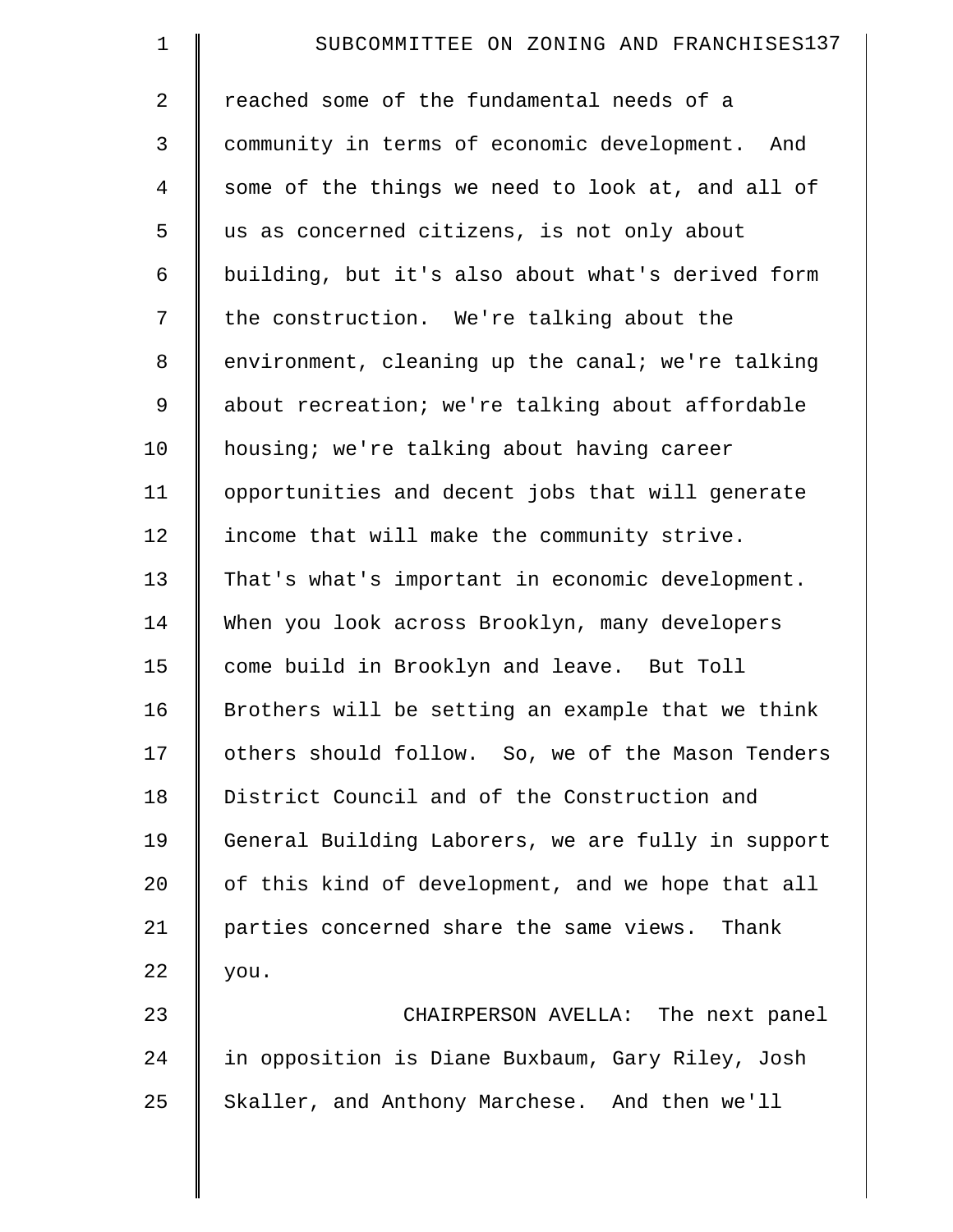| $\mathbf 1$    | SUBCOMMITTEE ON ZONING AND FRANCHISES138          |
|----------------|---------------------------------------------------|
| $\overline{a}$ | have one more panel in opposition after that.     |
| 3              | [Pause]                                           |
| 4              | CHAIRPERSON AVELLA: And then I'm                  |
| 5              | going to ask the applicant to come back, because  |
| 6              | then now I'm going to-- then I will ask my        |
| 7              | questions.                                        |
| 8              | JOSH SKALLER: Button? There you                   |
| 9              | go. Councilman Avella, Councilman de Blasio,      |
| 10             | thank you so much for having me here today. I     |
| 11             | want to speak in opposition to the project as it  |
| 12             | stands right now. I do understand that there are- |
| 13             |                                                   |
| 14             | CHAIRPERSON AVELLA: [Interposing]                 |
| 15             | Introduce yourself.                               |
| 16             | JOSH SKALLER: Josh Skaller.<br>My                 |
| 17             | apologies, Josh Skaller, running for City Council |
| 18             | in the 39th Council District. How's that? Got to  |
| 19             | get that in there, right? While I recognize that  |
| 20             | there are good motivations on both sides of this  |
| 21             | issue, I would like to start from a point of      |
| 22             | evaluation of the site itself. We've talked a lot |
| 23             | about using development as a tool for cleanup.    |
| 24             | However, the canal and the brown fields on which  |
| 25             | this site would exist aren't problematic simply   |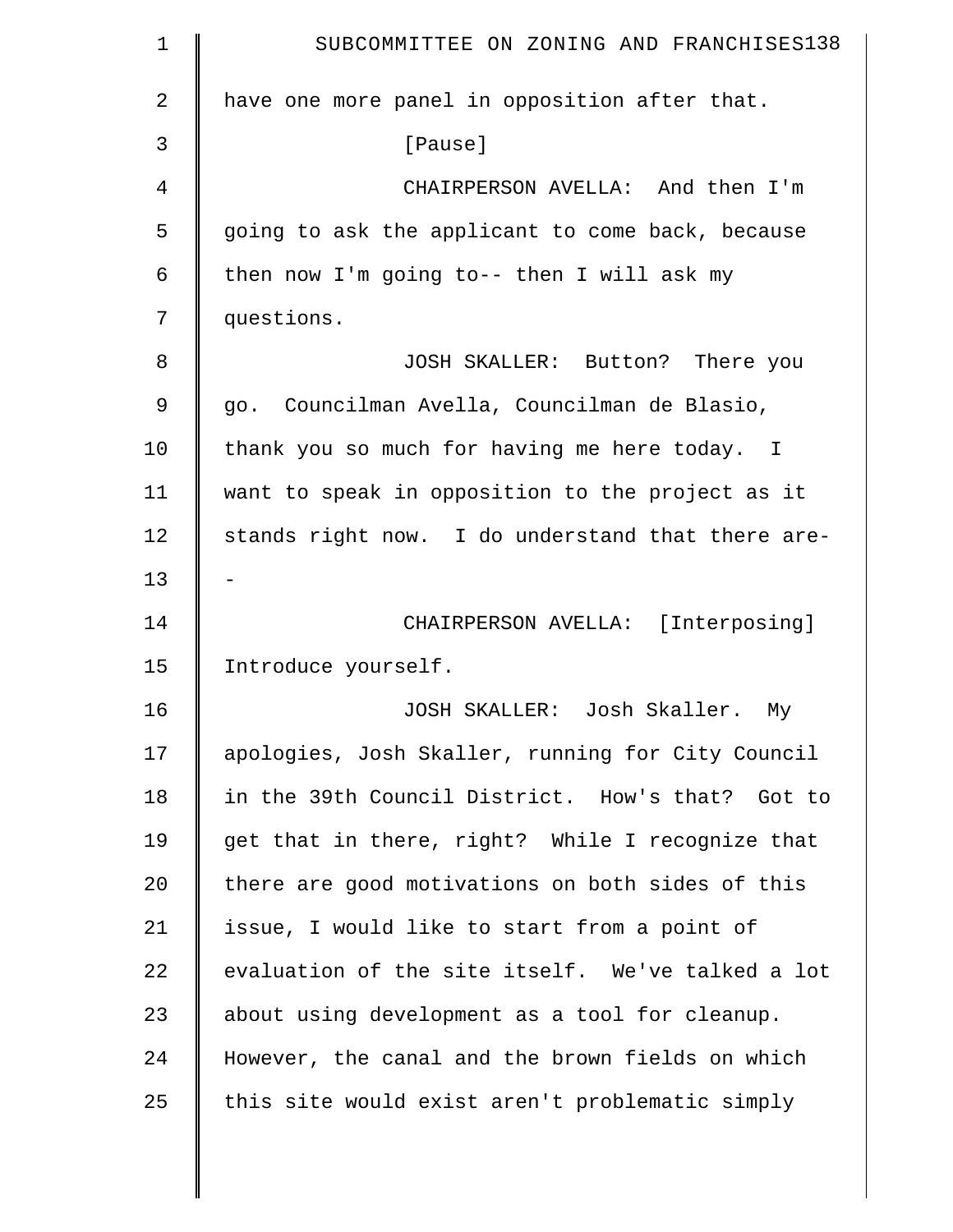| $\mathbf 1$    | SUBCOMMITTEE ON ZONING AND FRANCHISES139             |
|----------------|------------------------------------------------------|
| $\overline{2}$ | because they smell. They're not problematic          |
| 3              | simply because there are sewage issues down there,   |
| $\overline{4}$ | although that seems a fairly reasonable place to     |
| 5              | start a complaint; they're problematic because       |
| 6              | they're toxic. And without a fully fledged           |
| 7              | cleanup down there that we have seen to be           |
| 8              | effective, the notion of increasing density is to    |
| 9              | me foolhardy and capricious and frankly dangerous    |
| 10             | to the people who would move in. Councilman de       |
| 11             | Blasio, I know you've done a lot of work with        |
| 12             | children and child protective services and I know    |
| 13             | that's something dear to your heart, and so I        |
| 14             | think you must have found a way to feel okay about   |
| 15             | it. I would like to know what that way is.           |
| 16             | Currently we're being presented with a scrape and    |
| 17             | cap. The effectiveness of that typically is not      |
| 18             | long lived. There are no long-term scrape and cap    |
| 19             | studies-- you know, we see these things crack.<br>We |
| 20             | also see flooding from the canal, and that's a       |
| 21             | canal that's incredibly toxic along the bottom.      |
| 22             | So nobody's shown me that there's an effective       |
| 23             | cleanup in place. So I would start my opposition     |
| 24             | first and foremost, if you want to increase          |
| 25             | density down there, clean it up first and make us    |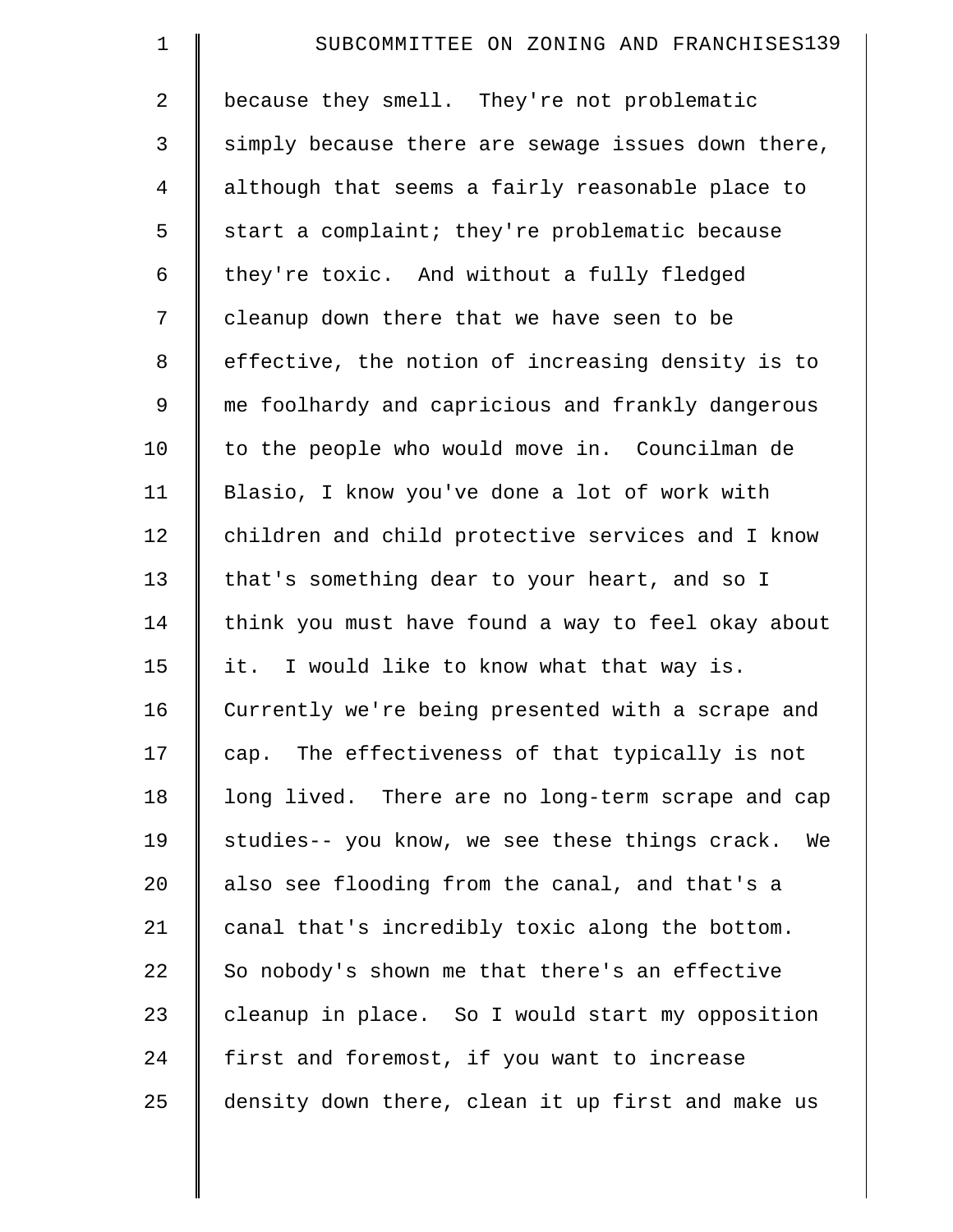| $\mathbf 1$    | SUBCOMMITTEE ON ZONING AND FRANCHISES140           |
|----------------|----------------------------------------------------|
| $\overline{a}$ | feel comfortable with the notion that you're going |
| 3              | to house people there. That's rule number one.     |
| $\overline{4}$ | In addition, I'd just take brief exception with    |
| 5              | the Toll Brothers working with the community. I    |
| 6              | know that you feel like they've worked closely     |
| 7              | with you, Councilman de Blasio, and I appreciate   |
| 8              | that. Those were clearly different meetings than   |
| 9              | I've had, because I don't feel they've worked      |
| 10             | closely at all and heard our concerns. Just to     |
| 11             | read into the record, the Toll Brothers president  |
| 12             | was talking specifically about the New York        |
| 13             | housing market in the media, and to quote him he   |
| 14             | said, it has felt some of the storm, he's talking  |
| 15             | about New York, that has come to the residential   |
| 16             | real estate market in the country. If we sense     |
| 17             | any slowdown, we'll take the money and run instead |
| 18             | of hanging around and waiting. That's a direct     |
| 19             | quote from Bob Toll. Now, that in addition to the  |
| 20             | hiring of AKRF, which has shown itself to be a     |
| 21             | fairly duplicitous outfit in terms of presenting   |
| 22             | the needs of the community, and the balloon study, |
| 23             | which we all saw to be fictitious at best, I would |
| 24             | have serious concerns about the honesty of the     |
| 25             | Toll Brothers in terms of their dealings with the  |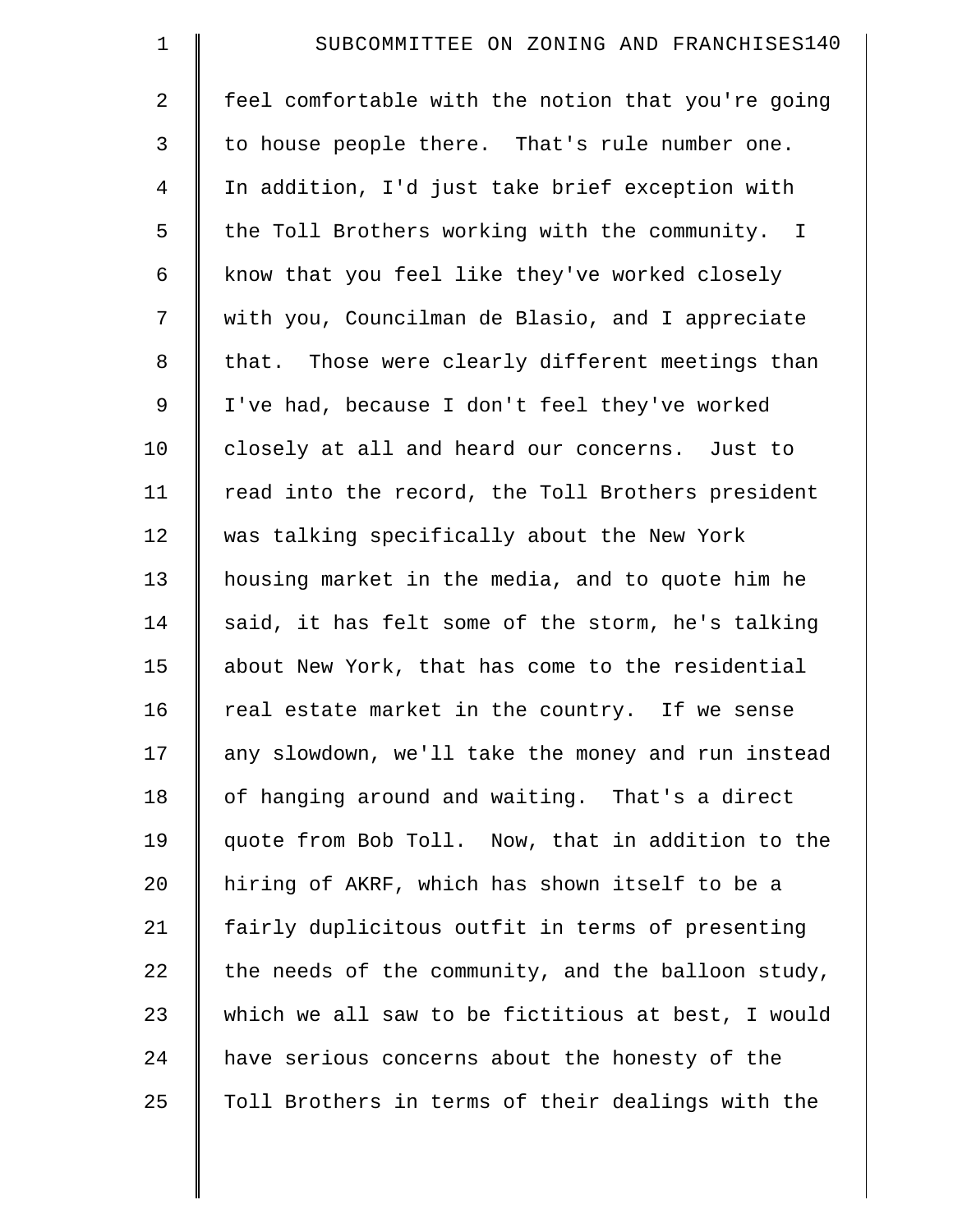| $\mathbf 1$ | SUBCOMMITTEE ON ZONING AND FRANCHISES141           |
|-------------|----------------------------------------------------|
| 2           | community. So thank you for your time.             |
| 3           | GARY RILEY: Fair enough. Sure.                     |
| 4           | My name is Gary Riley. I'm a resident of 1st       |
| 5           | Place in Carroll Gardens, also a candidate for     |
| 6           | City Council in the 39th District, believe it or   |
| 7           | not. I have-- I don't want to reinvent the wheel   |
| $\,8\,$     | in terms of testimony that everybody has given     |
| 9           | this morning, but, you know, I've also gone to a   |
| 10          | lot of meetings and listened to scores of members  |
| 11          | of the community testify to their concerns about   |
| 12          | this project on environmental grounds, on grounds  |
| 13          | that it's in a flood plane on the, you know,       |
| 14          | toxicity of the site versus that of the canal, on  |
| 15          | the density. For me it goes to a starting point    |
| 16          | of the process itself and why we've carved out the |
| 17          | Toll Brothers project ahead of the broader Gowanus |
| 18          | rezoning. I think what happens when you do         |
| 19          | something like that is that you take away from the |
| 20          | quality of the ULURP process by considering the    |
| 21          | impacts of a two-acre site separately from the     |
| 22          | broader rezoning. And so we're not getting the     |
| 23          | whole picture on what the impacts are. And so for  |
| 24          | that reason alone I think that the site should be  |
| 25          | considered only as part of a broader rezoning      |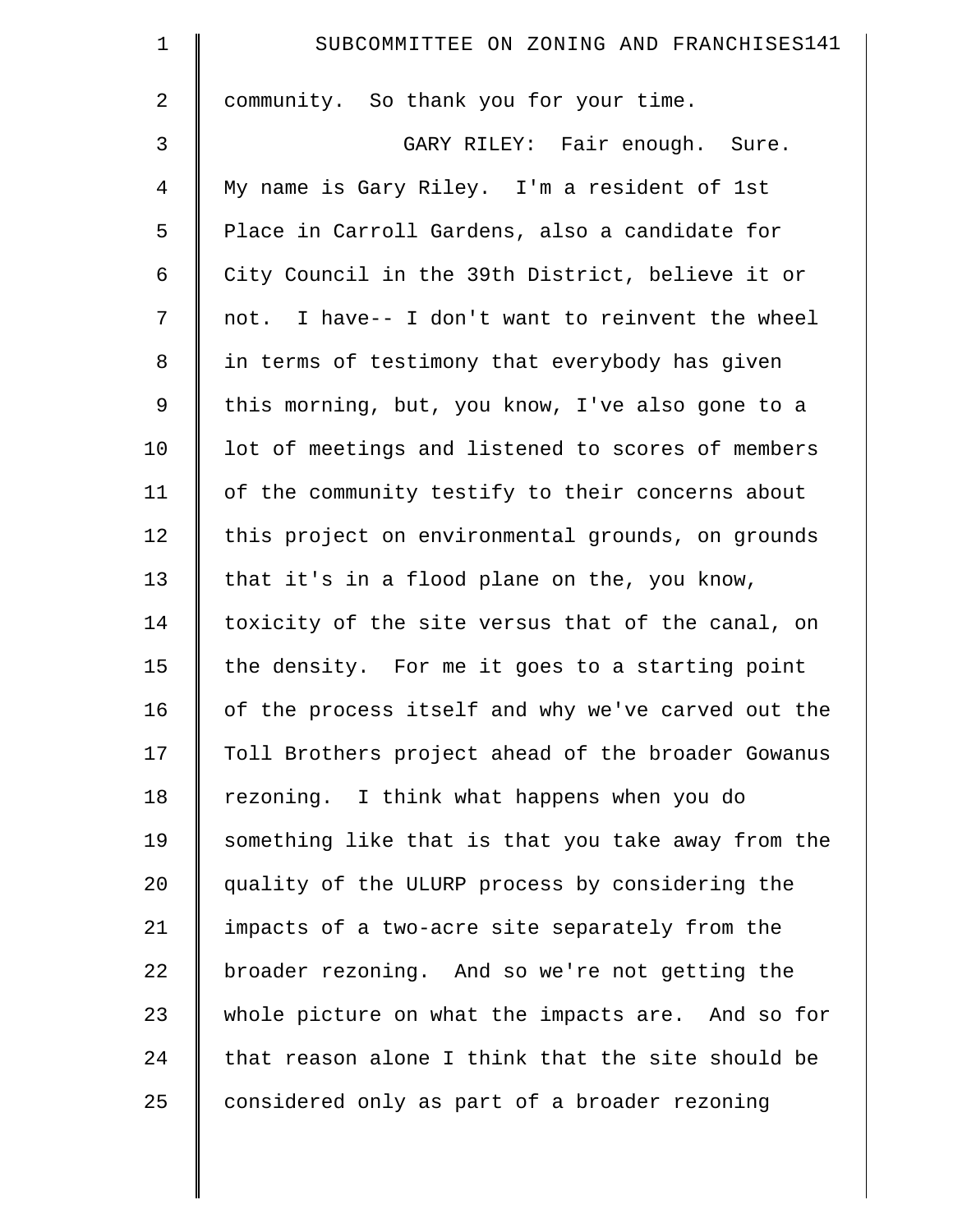| $\mathbf 1$    | SUBCOMMITTEE ON ZONING AND FRANCHISES142           |
|----------------|----------------------------------------------------|
| $\overline{a}$ | process and I would vote no on it on that basis    |
| 3              | alone. Secondly, if the Council were to accept     |
| $\overline{4}$ | that that is a fine and dandy way to go about the  |
| 5              | evaluation process, you know, with a matter like   |
| 6              | this we're changing something from an industrial   |
| 7              | zoning classification to something completely      |
| 8              | different, which is residential with the mixed-use |
| 9              | component, and that is a major change that Glen    |
| 10             | Kelly alluded to earlier, in the value of that     |
| 11             | land. And it's something that we as the citizens   |
| 12             | of the City own. We don't really think of it, I    |
| 13             | think most people, as an asset, but it's something |
| 14             | that belongs to us, the ability to change the      |
| 15             | value and the use of a particular piece of         |
| 16             | property. And all too often it's something that    |
| 17             | as a City we give away, basically without          |
| 18             | conditions, and you hope that the developers are   |
| 19             | going to do the right thing. I know that           |
| 20             | Councilman de Blasio is very committed to          |
| 21             | affordable housing, and I commend that. I have     |
| 22             | less faith in Toll Brothers to, you know, not even |
| 23             | alleging any sort of bad faith at this point, but  |
| 24             | you know, if the market changes, things change,    |
| 25             | once the zoning change is in affect, suddenly an   |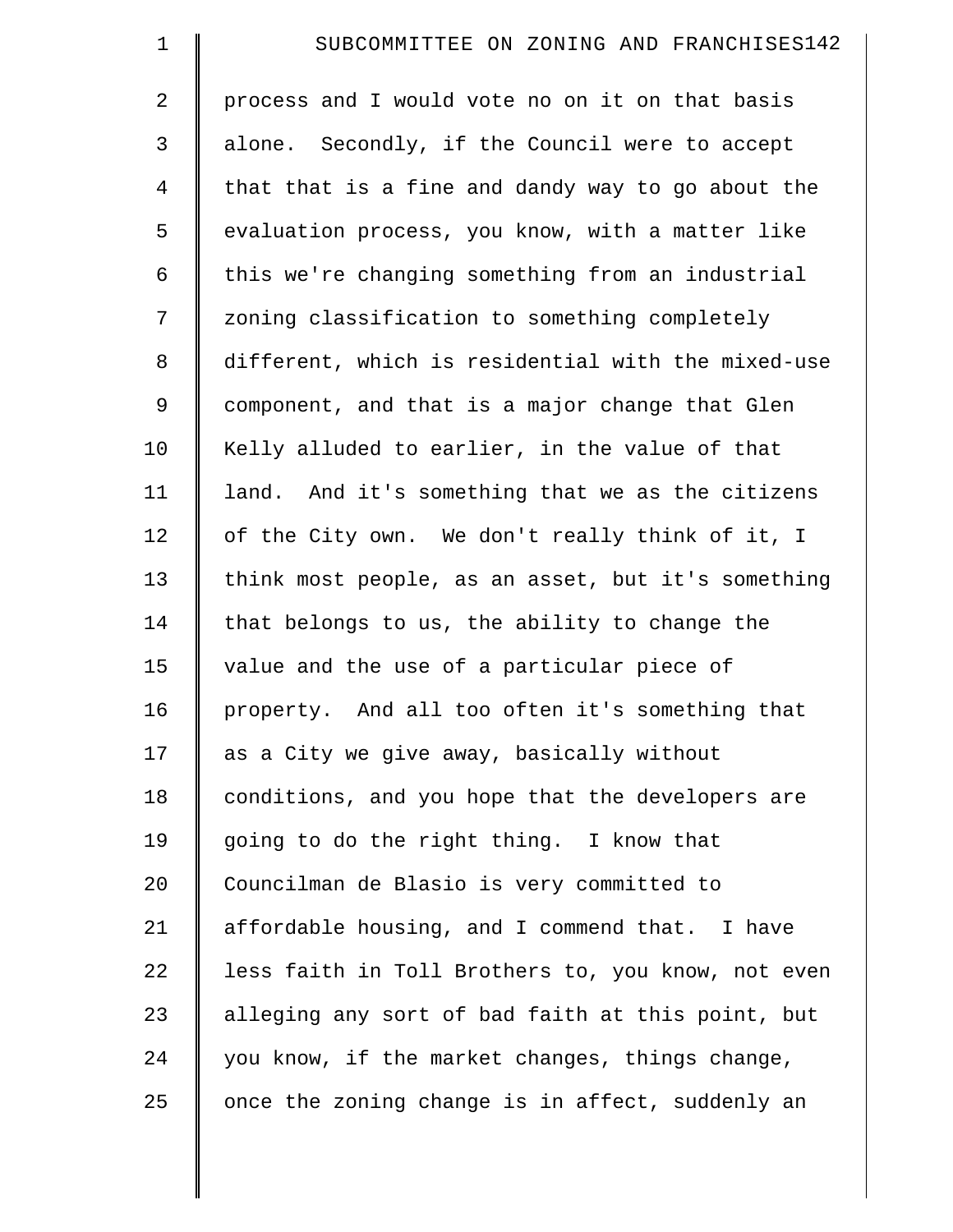| $\mathbf 1$    | SUBCOMMITTEE ON ZONING AND FRANCHISES143           |
|----------------|----------------------------------------------------|
| 2              | asset that they have in their books it increases   |
| $\mathfrak{Z}$ | in value fairly dramatically, and they have a lot  |
| $\overline{4}$ | of options. You know, any corporation is going to  |
| 5              | evaluate those options in the face of the market.  |
| 6              | So, you know, they could sell that approval to     |
| 7              | someone else. They could develop the parcel        |
| $\,8\,$        | without affordable housing. They could actually    |
| $\mathsf 9$    | do what has been proposed. But it's really out of  |
| 10             | our hands at that point. Once this approval goes   |
| 11             | through without an actual concrete requirement for |
| 12             | the affordable component to be included, then it's |
| 13             | out of our hands. And I'd be highly concerned      |
| 14             | about that and I would vote no on that ground as   |
| 15             | well. And lastly, I think that density, and        |
| 16             | particularly height of 12 stories along the canal  |
| 17             | for the reasons put forth by John Hatheway earlier |
| 18             | is also a major concern, and it should be kept to  |
| 19             | a lower, more contextual size. Thank you.          |
| 20             | ANTHONY MARCHESE: Councilman, good                 |
| 21             | afternoon, thank you for the opportunity to speak. |
| 22             | My name is Anthony Marchese. I'm a resident of     |
| 23             | Carroll Gardens on 2nd Street, two blocks away     |
| 24             | from the proposed site. I just wanted to ask some  |
| 25             | questions. All of the momentous issues have all    |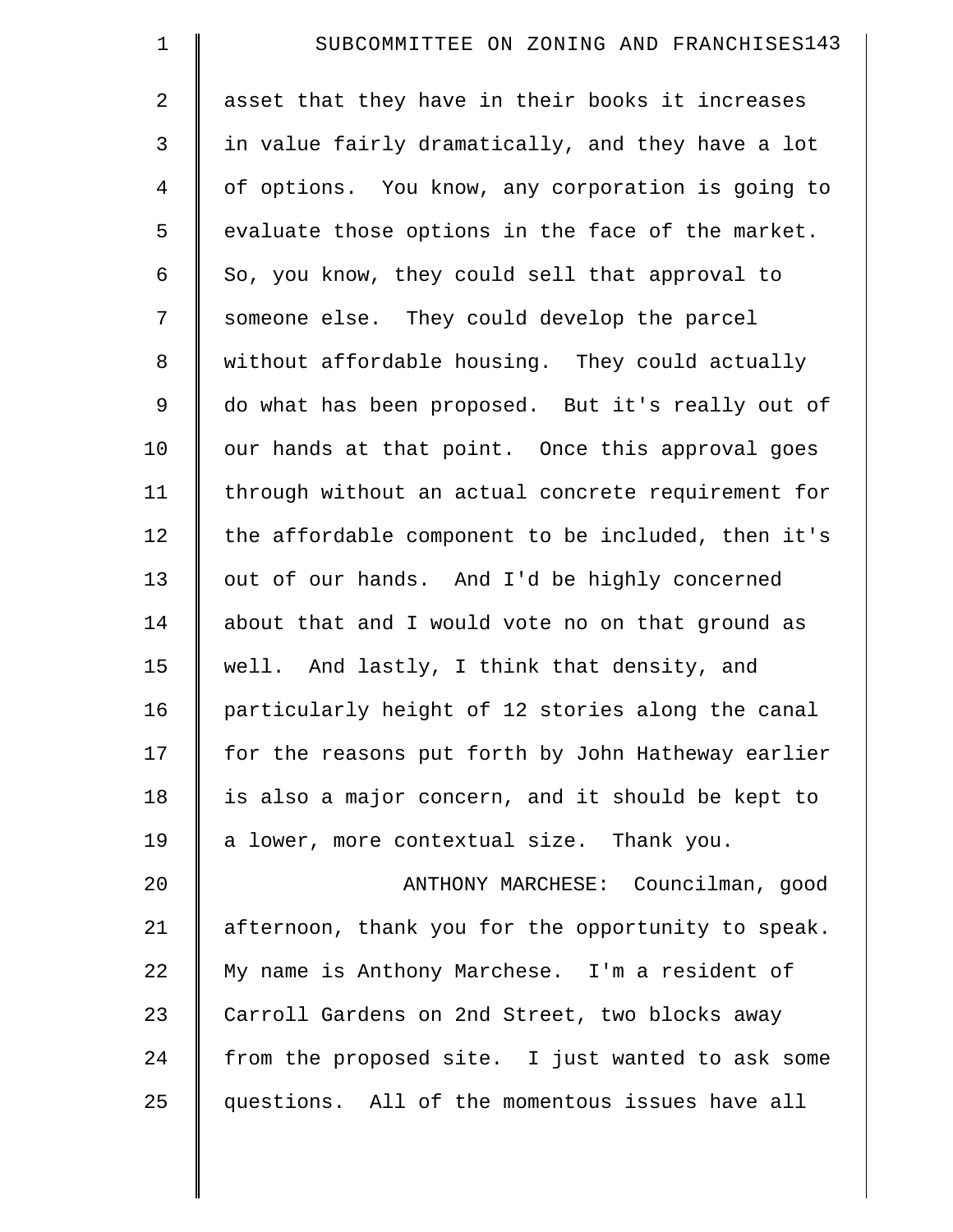| $\mathbf 1$    | SUBCOMMITTEE ON ZONING AND FRANCHISES144           |
|----------------|----------------------------------------------------|
| $\overline{2}$ | been very eloquently presented by my neighbors and |
| 3              | friends from the neighborhood. I have a question   |
| $\overline{4}$ | about what I read in the report, the proposed      |
| 5              | scope of work. The bulkhead is going to be         |
| 6              | replaced on the edge of the project site. The      |
| 7              | drawings show a pristine waterway with bulkheads   |
| $\,8\,$        | on both sides of the waterway restored to a        |
| 9              | functional and presentable condition. And yet,     |
| 10             | there is nowhere in the report that I read         |
| 11             | anything about what's being done on the bulkhead   |
| 12             | opposite the site. I would like to pose that       |
| 13             | question to the Toll Brothers representatives here |
| 14             | to maybe come up with an answer. Has this been     |
| 15             | considered or is this supposed to happen with      |
| 16             | future development? And I also have a question     |
| 17             | about the L&M Equities; they are the reputable     |
| 18             | affordable housing developer. When Toll Brothers   |
| 19             | spoke before they said that they were developers   |
| 20             | of housing nationwide, so I can't really           |
| 21             | understand their tie-in with L&M. Does L&M take    |
| 22             | over for the affordable housing because they do    |
| 23             | work cheaper or because they put in fewer kitchen  |
| 24             | cabinets or because they put in one bath instead   |
| 25             | of two and a half baths in the apartments? Would   |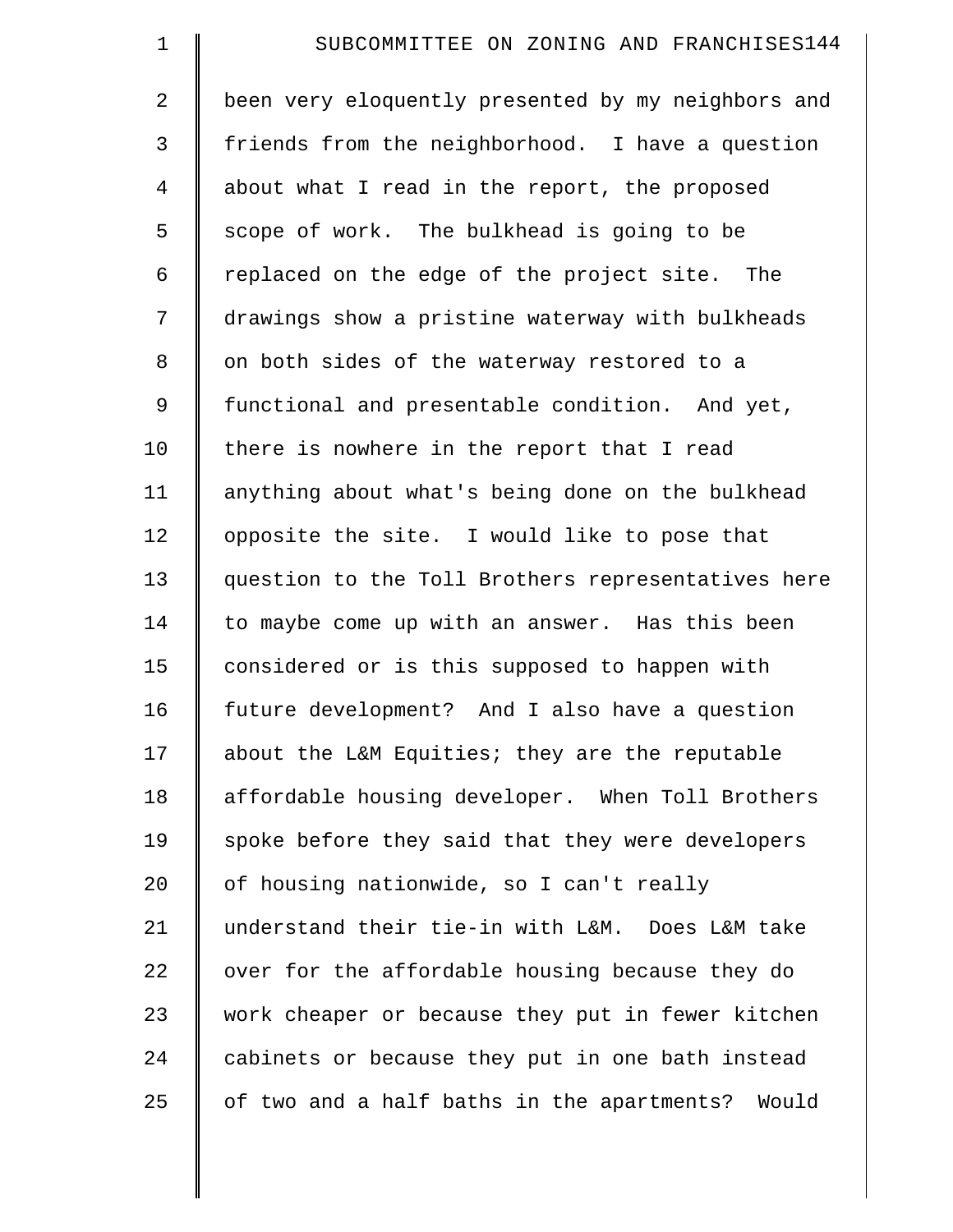| $\mathbf 1$    | SUBCOMMITTEE ON ZONING AND FRANCHISES145           |
|----------------|----------------------------------------------------|
| 2              | they please explain that? Because I don't quite    |
| 3              | understand how that works. Although I would like   |
| $\overline{4}$ | to say that comparing this to the River Walk is    |
| 5              | really just a fantasy. And it only works with      |
| 6              | people who have never seen River Walk. I have      |
| 7              | seen River Walk, and River Walk is a very vital    |
| $\,8\,$        | commercial place. And Gowanus Walk, with 2,000     |
| $\mathsf 9$    | square feet of-- we're promised 2,000 square feet  |
| 10             | of retail or commercial, is just like a tiny drop  |
| 11             | in the bucket. Only those who have never seen      |
| 12             | River Walk can talk about it and make that         |
| 13             | allusion. But I would like to end with just one    |
| 14             | compliment to the Toll Brothers, and that's for    |
| 15             | their sponsorship of the Saturday Afternoon Opera. |
| 16             | Thank you Toll Brothers for the Opera sponsorship. |
| 17             | Thank you very much, Councilman.                   |
| 18             | DIANE BUXBAUM: My name is Diane                    |
| 19             | Buxbaum. I'm speaking on behalf of myself as a     |
| 20             | resident of the community and also as conservation |
| 21             | co-chair of the New York City group of the Sierra  |
| 22             | Club. And I want to thank the City Council for     |
| 23             | allowing me to make my statement at this time. I   |
| 24             | am very concerned, I feel like I'm a voice crying  |
| 25             | in the wind. We are facing issues here throughout  |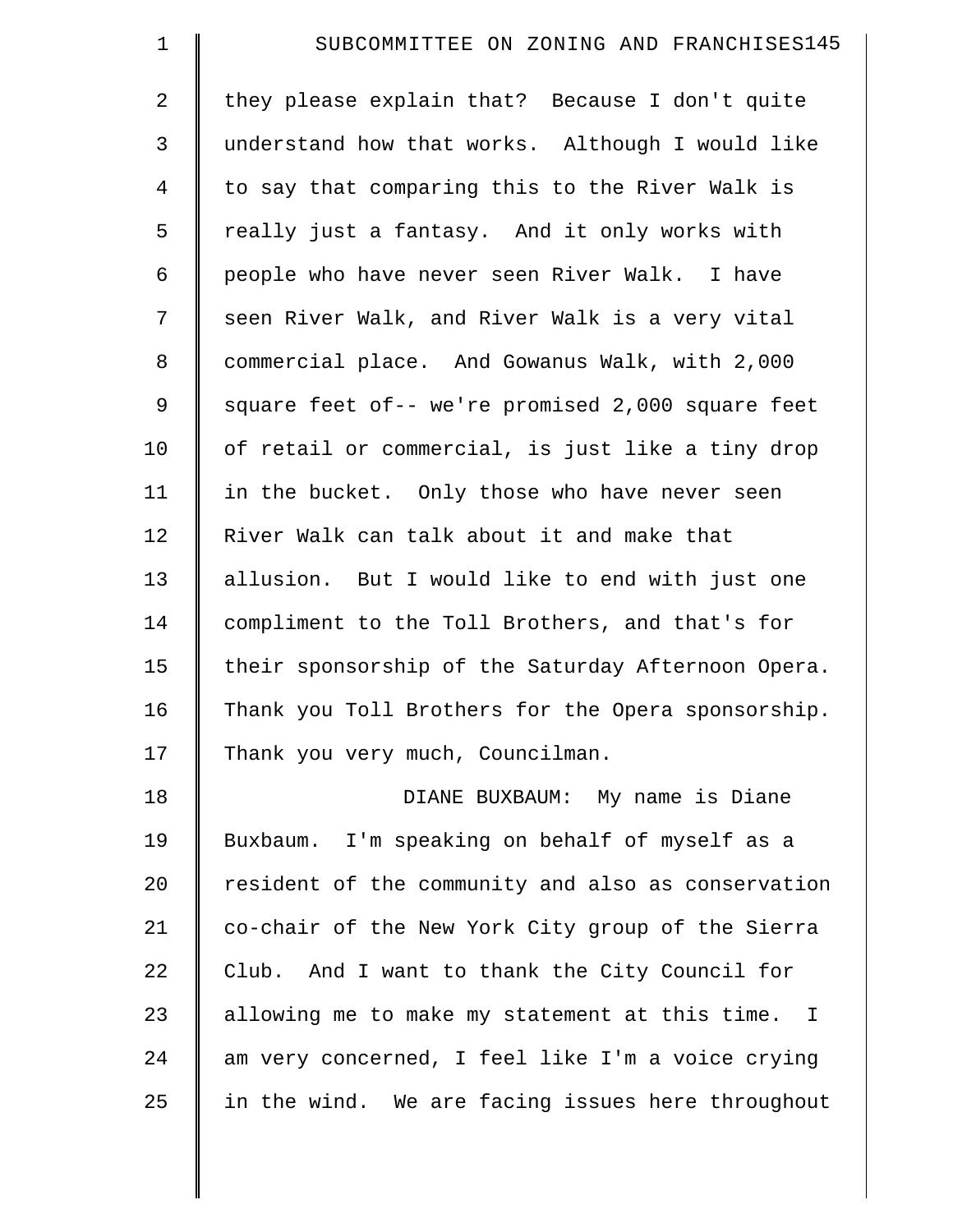| $\mathbf 1$    | SUBCOMMITTEE ON ZONING AND FRANCHISES146           |
|----------------|----------------------------------------------------|
| $\overline{2}$ | New York City, throughout the entire coastal area  |
| 3              | of the United States and in fact the world. We     |
| $\overline{4}$ | are facing sea level rise issues. I just comment   |
| 5              | on 117-page waterfront text amendment that didn't  |
| 6              | have one word about storm surge protection or sea  |
| 7              | level rise. I'm okay. When I get nervous I--       |
| 8              | anyway. So anyway. The sea level is rising. The    |
| 9              | ice sheet is melting all over the world. We are    |
| 10             | going to face warmer temperatures, and if you      |
| 11             | listen to Malcolm Bowman of Stony Brook, we're     |
| 12             | going to see storm surges here that we haven't     |
| 13             | seen before. They're going to become more          |
| 14             | frequent and more serious. Vivian Gornitz in her   |
| 15             | presentation at the Academy of Sciences a few      |
| 16             | years ago showed pictures of what the subways will |
| 17             | look like. I mean we have to start thinking about  |
| 18             | what we're doing to our coastline. I have been     |
| 19             | saying over and over again, stop the building next |
| 20             | to the water. We were a wetlands. Even the Corps   |
| 21             | of Engineers in their study of this site calls it  |
| 22             | a wetlands. Lets do wetlands restoration. And I    |
| 23             | heartily concur for our public health issues,      |
| 24             | let's clean up. We need to do the cleanup. When    |
| 25             | the storm surges come it's going to be-- I mean,   |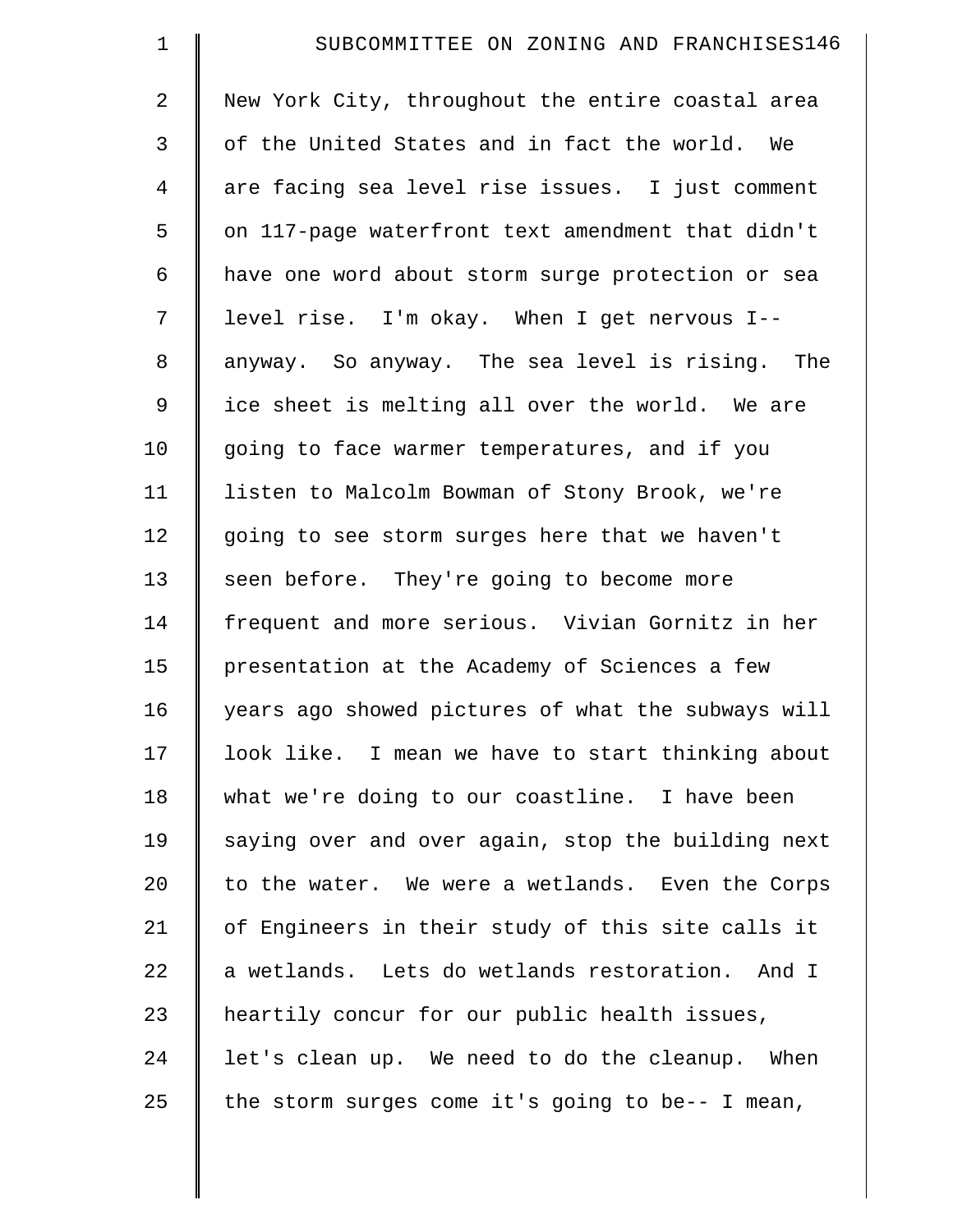| $\mathbf 1$ | SUBCOMMITTEE ON ZONING AND FRANCHISES147           |
|-------------|----------------------------------------------------|
| 2           | what was it, three years ago with eight days of    |
| 3           | constant rain? There was water coming up on my     |
| 4           | block, Sackett Street; there was water coming up   |
| 5           | on 2nd Place; there was water going over the Canal |
| 6           | in a number of places. This is going to become     |
| 7           | commonplace. I know I won't be listened to, but    |
| 8           | this is my statement, and I would like to have     |
| 9           | everybody in City and State government-- we have   |
| 10          | two task forces, the Mayor's Taskforce on Climate  |
| 11          | Change, the DEC Taskforce on Sea Level Rise. You   |
| 12          | know, we need to look at what we're doing and to   |
| 13          | restore a natural contour so that we can absorb    |
| 14          | some of these issues that we will be facing. I     |
| 15          | will submit my testimony for the record. Thank     |
| 16          | you.                                               |
| 17          | CHAIRPERSON AVELLA: Thank you,                     |
| 18          | hold on one second. Council Member de Blasio.      |
| 19          | COUNCIL MEMBER DE BLASIO: Thank                    |
| 20          | you, Mr. Chairman. Just to Josh Skaller's point.   |
| 21          | Again, I will never blame anyone for being cynical |
| 22          | about any and all government agencies. I will      |
| 23          | simply say to you, Josh, respectfully, my          |
| 24          | conversations have been with the Department of     |
| 25          | Environmental Protection, the State Department of  |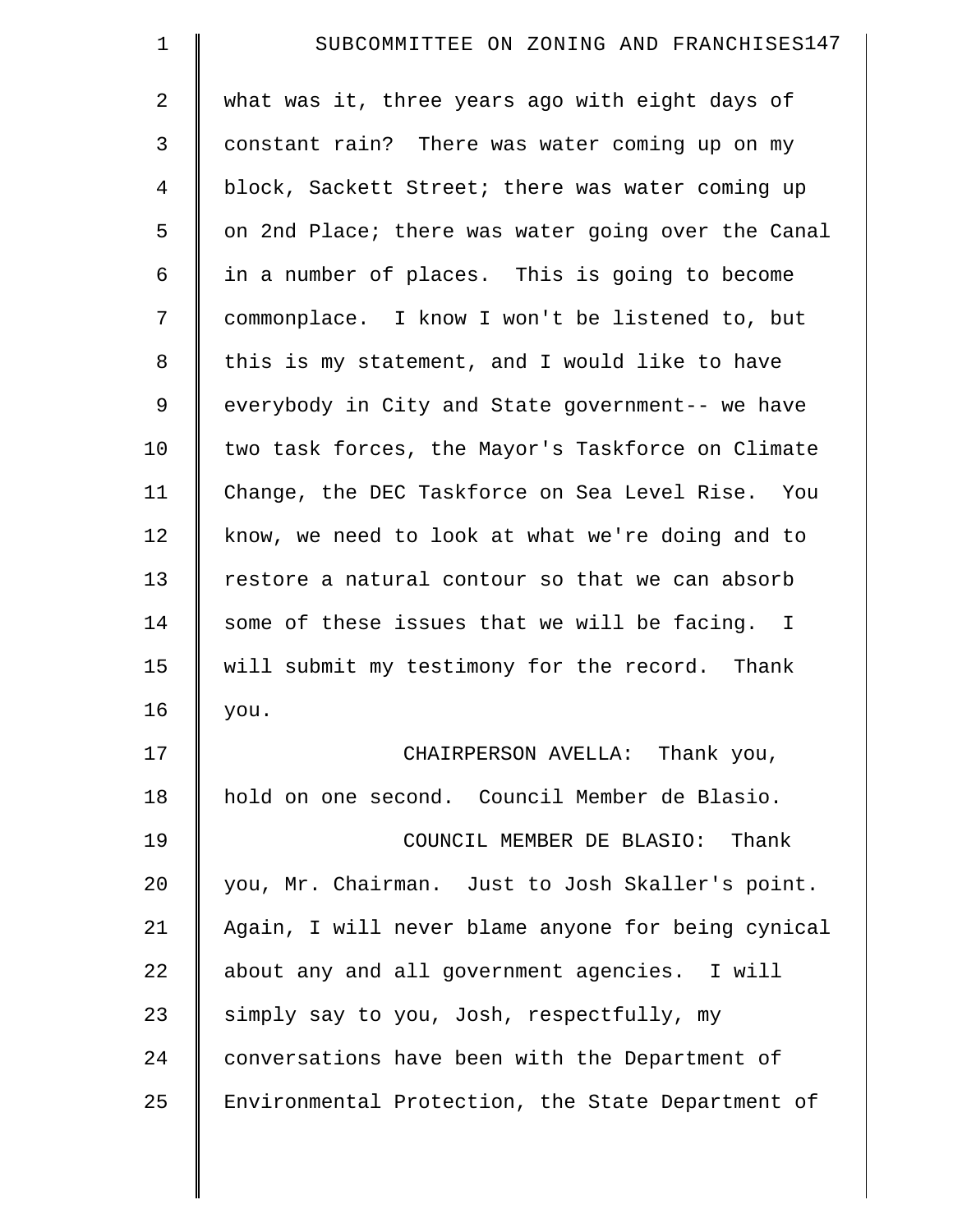| $\mathbf 1$    | SUBCOMMITTEE ON ZONING AND FRANCHISES148            |
|----------------|-----------------------------------------------------|
| $\overline{2}$ | Environmental Conservation and the Army Corps of    |
| 3              | Engineers, and I believe in my heart that these     |
| $\overline{4}$ | agencies are actually trying to protect the         |
| 5              | environment. And I'm not saying they're perfect     |
| 6              | by any stretch, and I think we want many layers of  |
| 7              | oversight. We want a lot of transparency. We        |
| 8              | want strong citizen voices calling them out if      |
| 9              | things are ever not being done right and citizen    |
| 10             | involvement. But I'm also, I have to be honest      |
| 11             | with you, it's a little black and white to paint    |
| 12             | the world as, you know, all government agencies     |
| 13             | have no interest in serving the people. So I        |
| 14             | believe, wait a minute; I didn't say you said       |
| 15             | that. I'm saying a broad point. They believe        |
| 16             | that this can be done and they believe an           |
| 17             | effective capping can be done. And I had a wildly   |
| 18             | detailed conversation with the Army Corps of        |
| 19             | Engineers about this, and they believe in fact you  |
| 20             | can substantially restore the wetlands. So there    |
| 21             | is a fundamental strategic disagreement,            |
| 22             | respectful one, about what will create the          |
| 23             | momentum for that to happen. I believe history      |
| 24             | points out that the absence of development has not  |
| 25             | made that happen. I think development will.<br>If I |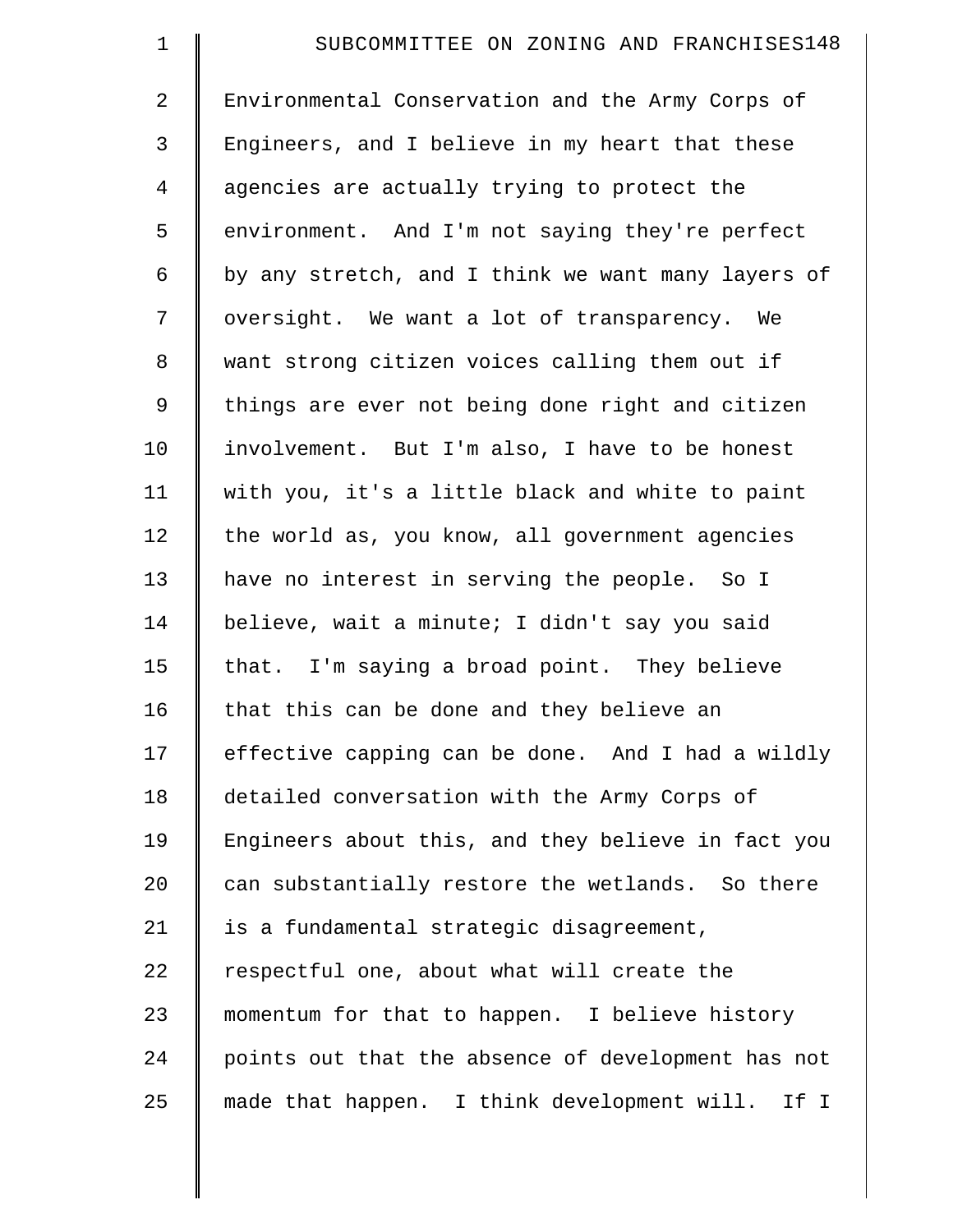| $\mathbf 1$    | SUBCOMMITTEE ON ZONING AND FRANCHISES149          |
|----------------|---------------------------------------------------|
| $\overline{2}$ | thought for a moment that the people who would    |
| 3              | live there, of course I couldn't support it. So,  |
| $\overline{4}$ | I appreciate your construct, how did I or anyone  |
| 5              | else convince themselves; and I'm saying I think  |
| 6              | for people who are serious public servants, we go |
| 7              | and talk to people who we believe are experts and |
| $\,8\,$        | have responsibility. And you know, I think as you |
| 9              | know, the Army Corps of Engineers put a lot of    |
| 10             | energy into the canal, which is appreciated. And, |
| 11             | you know, I'm going to believe them unless I'm    |
| 12             | given a specific reason not to, that we can clean |
| 13             | this up effectively and that it is an appropriate |
| 14             | site for development. If there's evidence to the  |
| 15             | contrary, I'm always-- I always want to hear that |
| 16             | because I'm certain that, you know, every public  |
| 17             | debate needs to be constantly refueled with new   |
| 18             | information. So I would welcome that.             |
| 19             | CHAIRPERSON AVELLA:<br>The                        |
| 20             | Councilmember is happy to have your response, so  |
| 21             | you can respond. Because this isn't a debate, you |
| 22             | know.                                             |
| 23             | JOSH SKALLER: Yeah no. In the                     |
| 24             | form of a question. I sincerely thank you for     |
| 25             | engaging. We do have leakage along the low site   |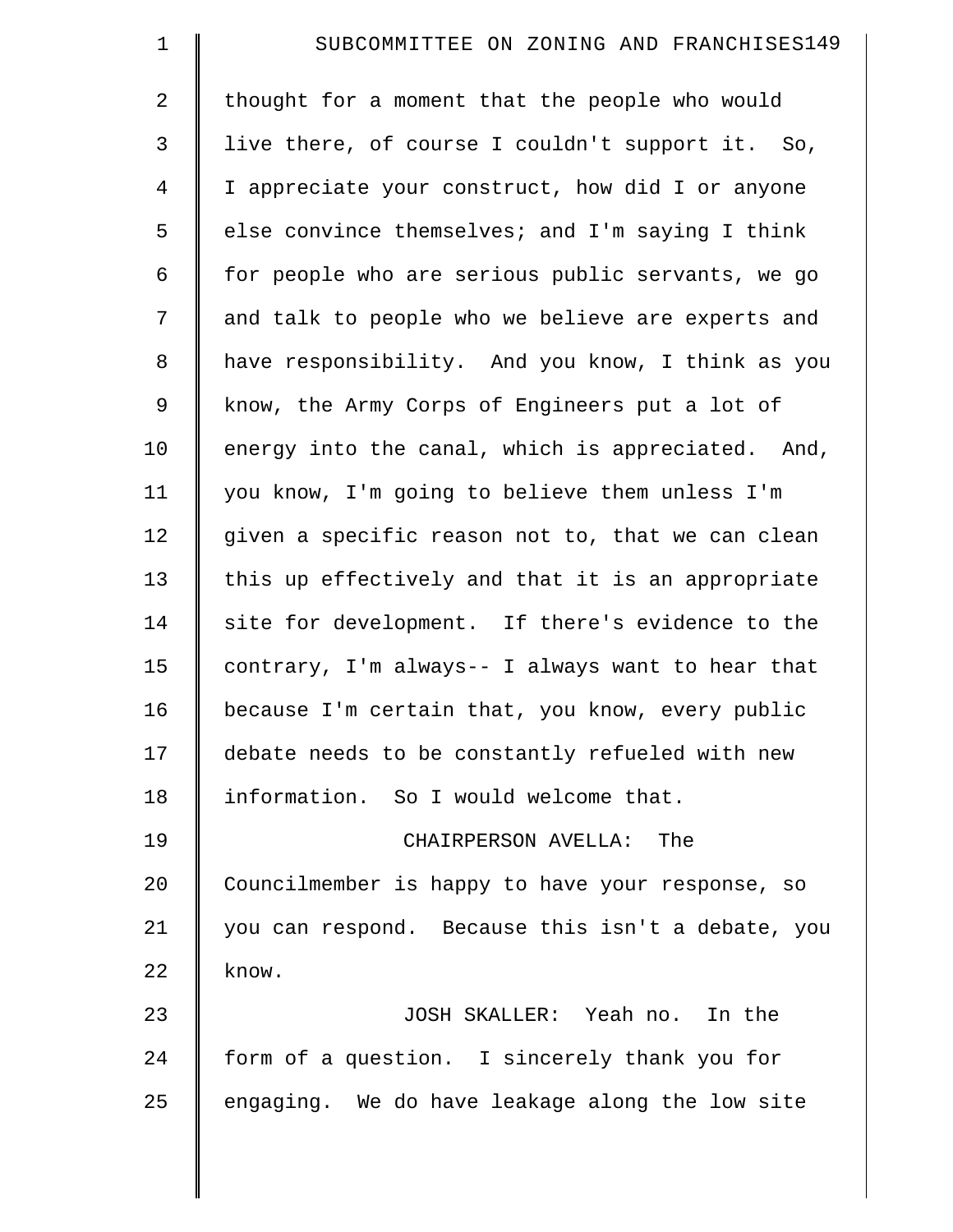| $\mathbf 1$    | SUBCOMMITTEE ON ZONING AND FRANCHISES150           |
|----------------|----------------------------------------------------|
| 2              | down there, right? I mean we know that there's     |
| 3              | oozing tar coming up from where the cap was. Now   |
| $\overline{4}$ | I'm not saying these two sites are the same sites. |
| 5              | Obviously they're not. But the Corps of Engineers  |
| 6              | has basically, from my understanding, said that it |
| 7              | would be prohibitively expensive to do a real      |
| 8              | dredge on the canal, a full dredge on the canal.   |
| $\mathsf 9$    | And short of that, I haven't seen the level of     |
| 10             | engagement and discussion and dialogue with the    |
| 11             | community about what exactly those cleanup plans   |
| 12             | are going to be. What are the details of those     |
| 13             | cleanup plans and what is the long term-- what are |
| 14             | the long term health concerns? What I've heard     |
| 15             | much more about are the sort of, the rezoning      |
| 16             | issues, the affordable housing area-- which I      |
| 17             | think is a very important discussion, obviously.   |
| 18             | But those environmental concerns, at least for me, |
| 19             | have not been addressed, and I think I've been     |
| 20             | pretty diligent about going to a lot of these      |
| 21             | meetings, so. If you, if your office could assist  |
| 22             | people in understanding exactly what the cleanup   |
| 23             | looked like, I think that would help some of us    |
| 24             | for sure.                                          |
| 25             | COUNCIL MEMBER DE BLASIO: I think                  |
|                |                                                    |
|                |                                                    |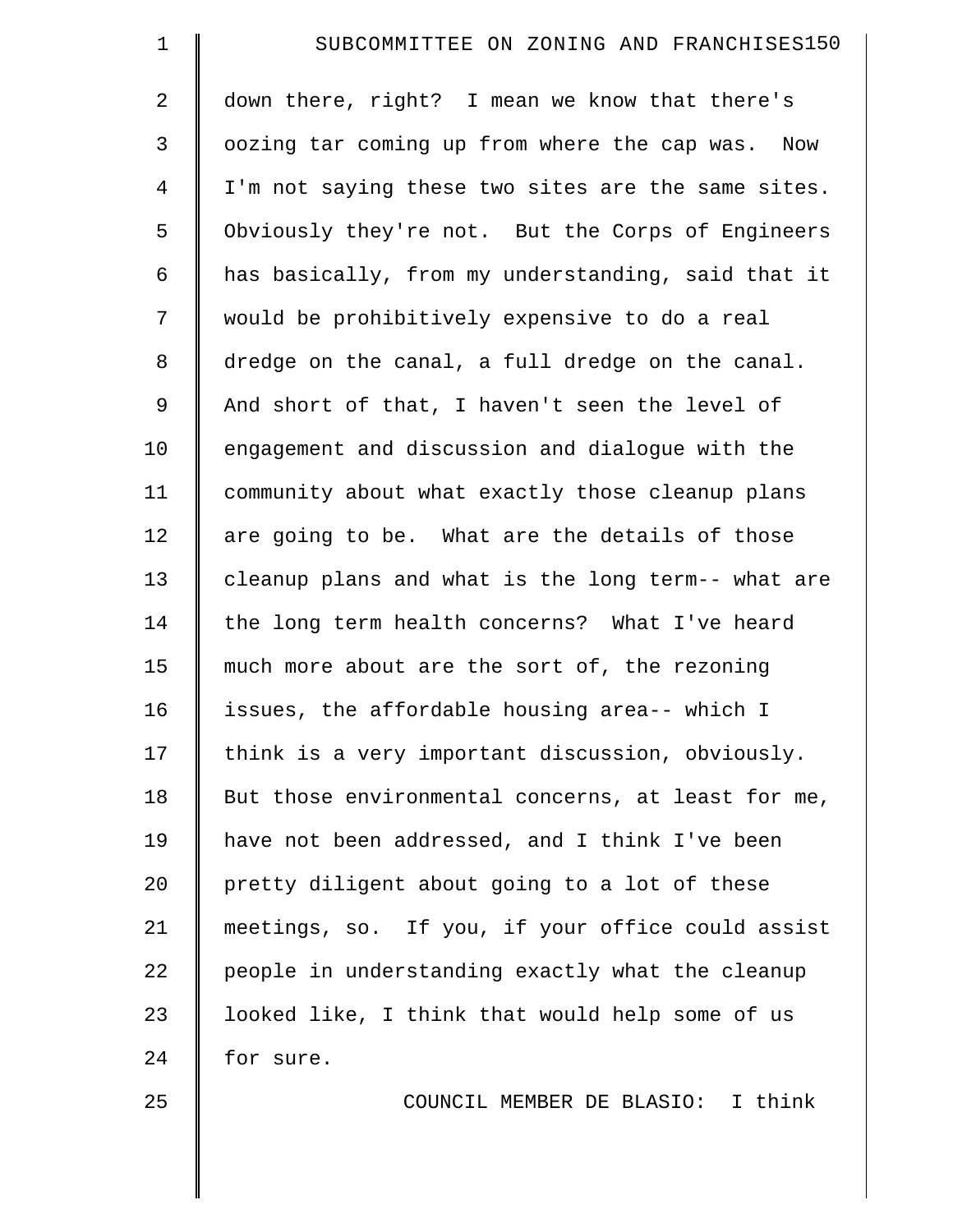| $\mathbf 1$    | SUBCOMMITTEE ON ZONING AND FRANCHISES151           |
|----------------|----------------------------------------------------|
| 2              | that's a perfectly fair point, and we've tried,    |
| 3              | but I think we need to do better obviously. And    |
| $\overline{4}$ | one of the things we've been trying to get these   |
| 5              | agencies to do is come in together. We did have    |
| 6              | one public forum last year where they all came     |
| 7              | together, but we should do another one now. And I  |
| 8              | think your point is very well taken; lay out       |
| $\mathsf 9$    | chapter and verse what's happening currently, what |
| 10             | can be done going forward. And I think you're      |
| 11             | right, there are problems with dredging, which is  |
| 12             | why capping makes sense and restoring the wetlands |
| 13             | makes sense, and we should show how that can and   |
| 14             | will work. So I think that community debate makes  |
| 15             | a lot of sense. I don't think that's a reason to   |
| 16             | not move this piece forward for a lot of other     |
| 17             | reasons but I think we need to do that for the     |
| 18             | community. So we will take responsibility for      |
| 19             | that.                                              |
| 20             | CHAIRPERSON AVELLA: Thank you all.                 |
| 21             | The next and last panel, Ken Baer and Therese      |
| 22             | Cunningham.                                        |
| 23             | [Pause]                                            |
| 24             | CHAIRPERSON AVELLA: And we still                   |
| 25             | have two sidewalk applications to review after     |
|                |                                                    |
|                |                                                    |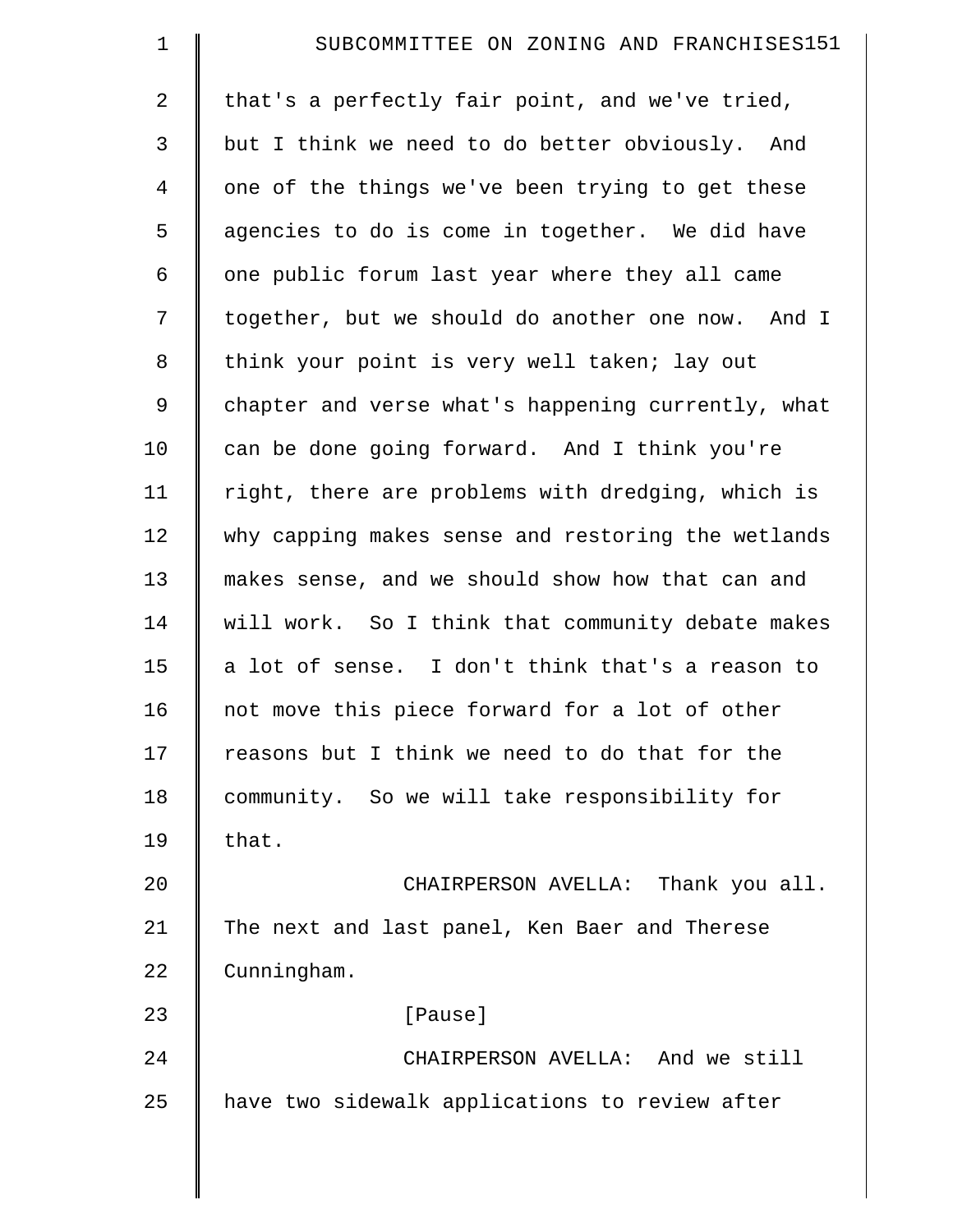| $\mathbf 1$    | SUBCOMMITTEE ON ZONING AND FRANCHISES152           |
|----------------|----------------------------------------------------|
| $\overline{a}$ | this item.                                         |
| 3              | [Pause]                                            |
| 4              | THERESE CUNNINGHAM: Okay. Press                    |
| 5              | the button?                                        |
| 6              | [Pause]                                            |
| 7              | THERESE CUNNINGHAM: Okay. I                        |
| 8              | completely agree with Josh as far as there hasn't  |
| 9              | been enough discussion about the cleanup. I've     |
| 10             | gone to a lot of the meetings. I agree, we need    |
| 11             | affordable housing. But the environmental factors  |
| 12             | are very important. And I'm a resident of Bond     |
| 13             | Street. I live about 50 feet away from the         |
| 14             | proposed project. And my primary concern is the    |
| 15             | health hazards that myself and my neighbors will   |
| 16             | be exposed to once demolition and digging start.   |
| 17             | It's common knowledge that the ground is full of   |
| 18             | carcinogens, heavy metals and other hazardous      |
| 19             | chemical compounds, and it's to my understanding   |
| 20             | that the Toll brothers are the ones responsible    |
| 21             | for cleaning this highly toxic place. I don't      |
| 22             | think that the responsibility should be on them,   |
| 23             | as I found through research that this company has  |
| 24             | a lot of history of no accountability. I've        |
| 25             | discovered Toll Brothers have made a Climate Watch |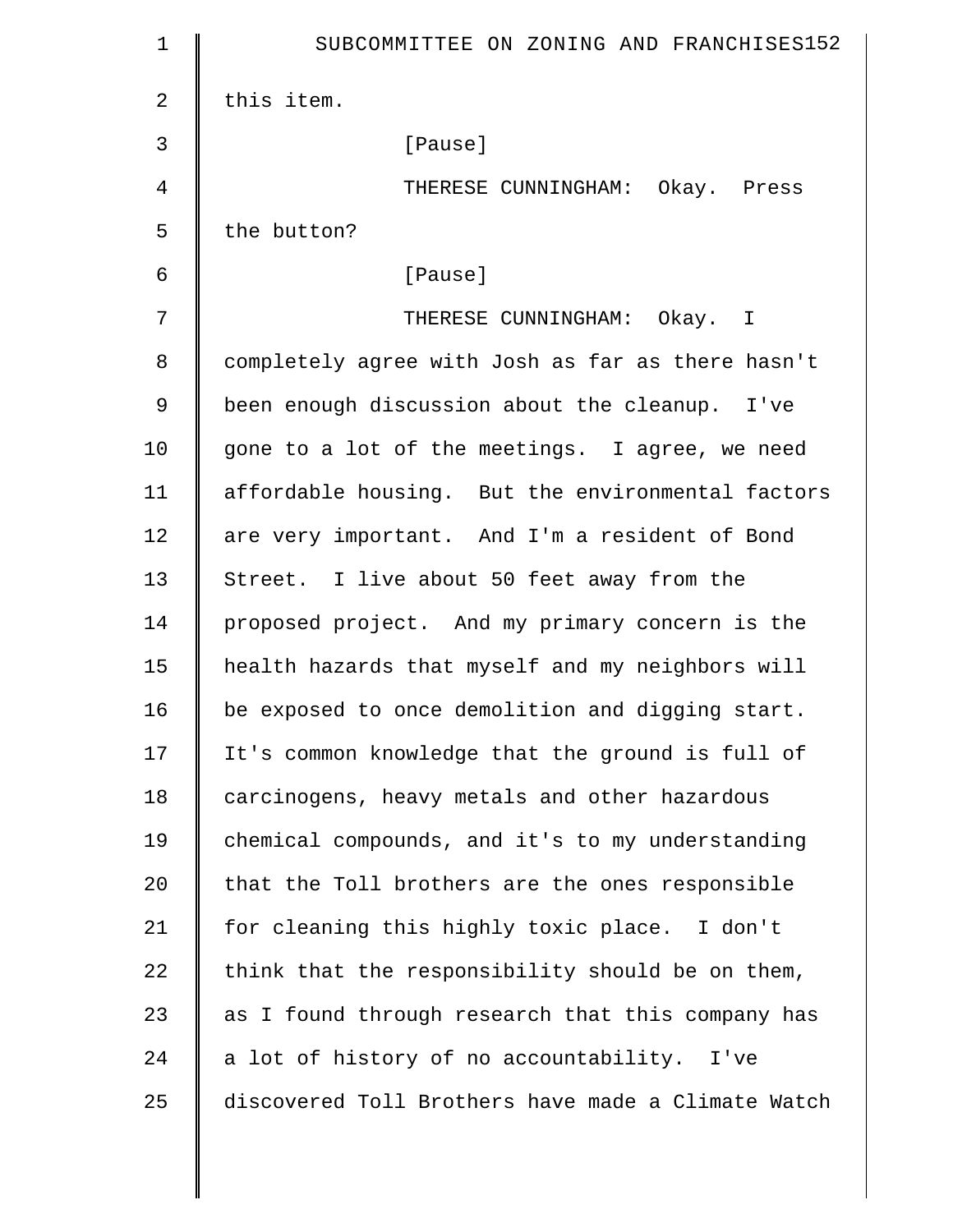| $\mathbf 1$    | SUBCOMMITTEE ON ZONING AND FRANCHISES153           |
|----------------|----------------------------------------------------|
| $\overline{2}$ | list of companies compiled on the basis that they  |
| 3              | are lagging behind their industry peers in         |
| 4              | responses to climate change. Others on this list   |
| 5              | include Exxon Mobil Oil, Bed Bath and Beyond and   |
| 6              | other major corporations. As this proposed         |
| 7              | project is lying on a known flood plane and        |
| 8              | Bloomberg actually acknowledge this year that New  |
| $\overline{9}$ | York City will be affected by climate change, I    |
| 10             | find this highly disturbing. If the Army Corps of  |
| 11             | Engineers and the EPA have failed to adequately    |
| 12             | clean the canal in all this time, why do we have   |
| 13             | to trust the Toll Brothers to do it? Our current   |
| 14             | economic downturn has occurred through the average |
| 15             | citizens trust in corporation such as Toll's and   |
| 16             | look at where we are now. And our landscape is     |
| 17             | already littered with empty, quote, luxury         |
| 18             | condominiums as it is. Why do we need this one so  |
| 19             | bad? Don't the environmental factors alone raise   |
| 20             | red flags? Also, the fact that the condominium     |
| 21             | projects along 4th Avenue and Atlantic Yards are   |
| 22             | going to be adding additional sewage runoff to the |
| 23             | canal is another concern. Just how much can this   |
| 24             | small body of water take? And I have family in     |
| 25             | the trades and I'm not against creating jobs for   |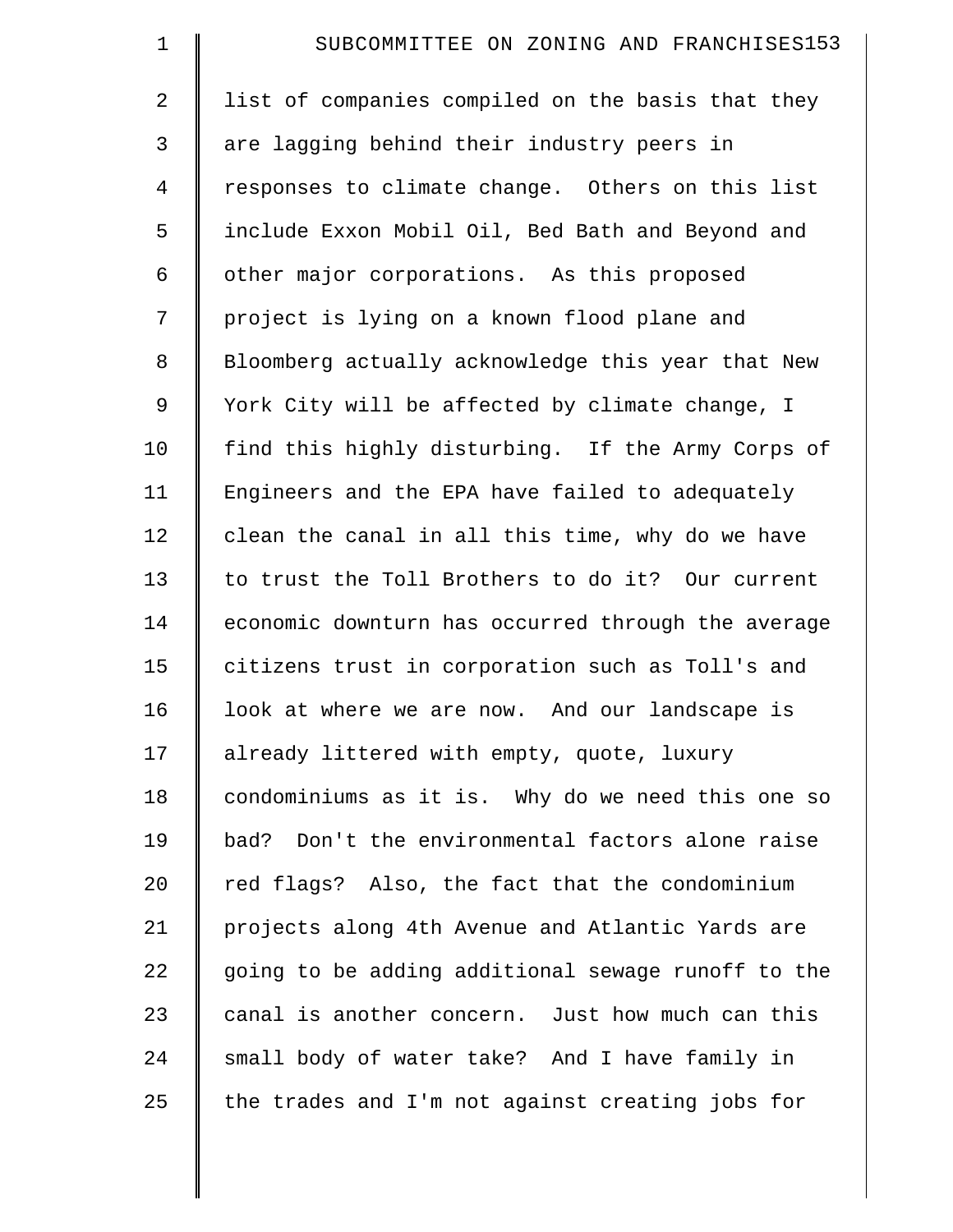| $\mathbf 1$    | SUBCOMMITTEE ON ZONING AND FRANCHISES154           |
|----------------|----------------------------------------------------|
| $\overline{2}$ | the community, but I'm highly aware they're        |
| 3              | needed, and I don't think this project is going to |
| 4              | create jobs beyond construction. I believe the     |
| 5              | workers on this project will be putting not only   |
| 6              | themselves and their families and the community at |
| 7              | risk the second the ground opens up. Thank you.    |
| 8              | [Pause]                                            |
| $\mathsf 9$    | KEN BAER: Good afternoon, Council                  |
| 10             | Members. My name is Ken Baer. I'm a candidate, a   |
| 11             | democratic candidate for City Council in the 33rd  |
| 12             | Council District, which borders the Gowanus Canal  |
| 13             | for a few blocks. I am testifying in opposition    |
| 14             | to the rezoning of 363-365 Bond Street. The        |
| 15             | proposed rezoning of Bond Street would allow for   |
| 16             | residential development in an area that is grossly |
| 17             | polluted. The Gowanus Canal area is a massive      |
| 18             | brown field and an immediate health hazard. The    |
| 19             | clean up of the two lots controlled-- or in        |
| 20             | contract by Toll Brothers in and of itself will    |
| 21             | not protect the residents of this proposed         |
| 22             | project. The Toll Brothers project is not an       |
| 23             | environmental bubble protected from the rest of    |
| 24             | the contamination in the area. The presumption by  |
| 25             | pro-development parties that once residents are    |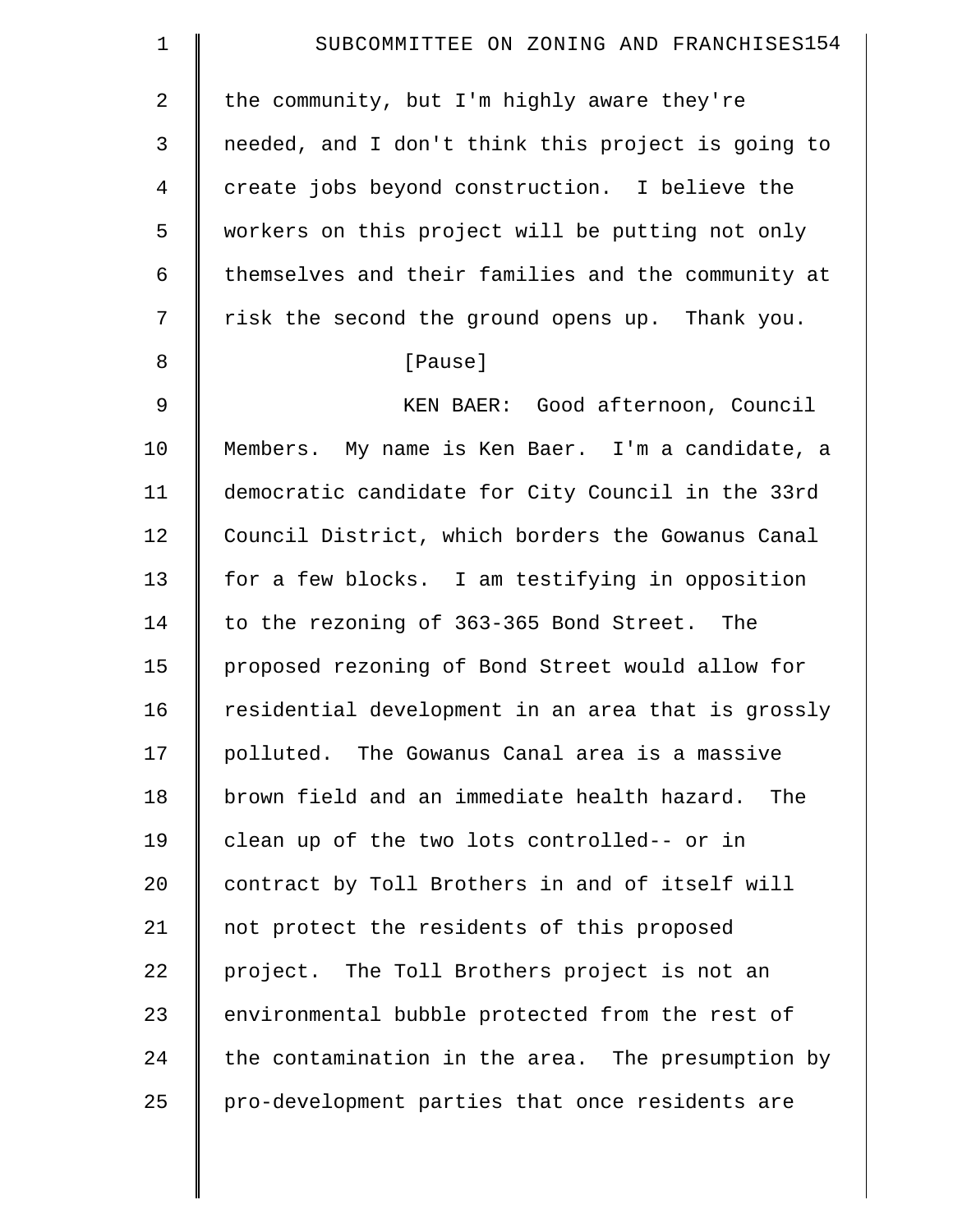| $\mathbf 1$    | SUBCOMMITTEE ON ZONING AND FRANCHISES155           |
|----------------|----------------------------------------------------|
| $\overline{2}$ | settled in to a project along the Gowanus Canal    |
| 3              | that the canal and the adjacent brown field lots   |
| 4              | will be magically cleaned is wishful thinking at   |
| 5              | best. The Gowanus Canal area must be cleaned of    |
| 6              | all pollutants before any rezoning occurs. I call  |
| 7              | upon this City Council to initiate a health study  |
| 8              | to determine if there are any cancer clusters in   |
| 9              | the Gowanus area. This information is needed       |
| 10             | before any intelligent decision is made that would |
| 11             | allow people to populate the area around the       |
| 12             | canal. Not to have this knowledge and to proceed   |
| 13             | with the rezoning of the area is taking a big      |
| 14             | gamble with the lives of children, adults and the  |
| 15             | elderly. As responsible citizens, we must resist   |
| 16             | the temptation of indulging in instant             |
| 17             | gratification. We must be patient and go forward   |
| 18             | with the reclaiming of the Gowanus Canal area in   |
| 19             | an intelligent a careful approach. When it comes   |
| 20             | to the health of human beings, we must be diligent |
| 21             | in our assessment of facts and not get carried     |
| 22             | away with our most positive desires if they are    |
| 23             | not prudent. Please reject these rezoning          |
| 24             | applications until a health study has been         |
| 25             | completed and the Gowanus Canal area has been      |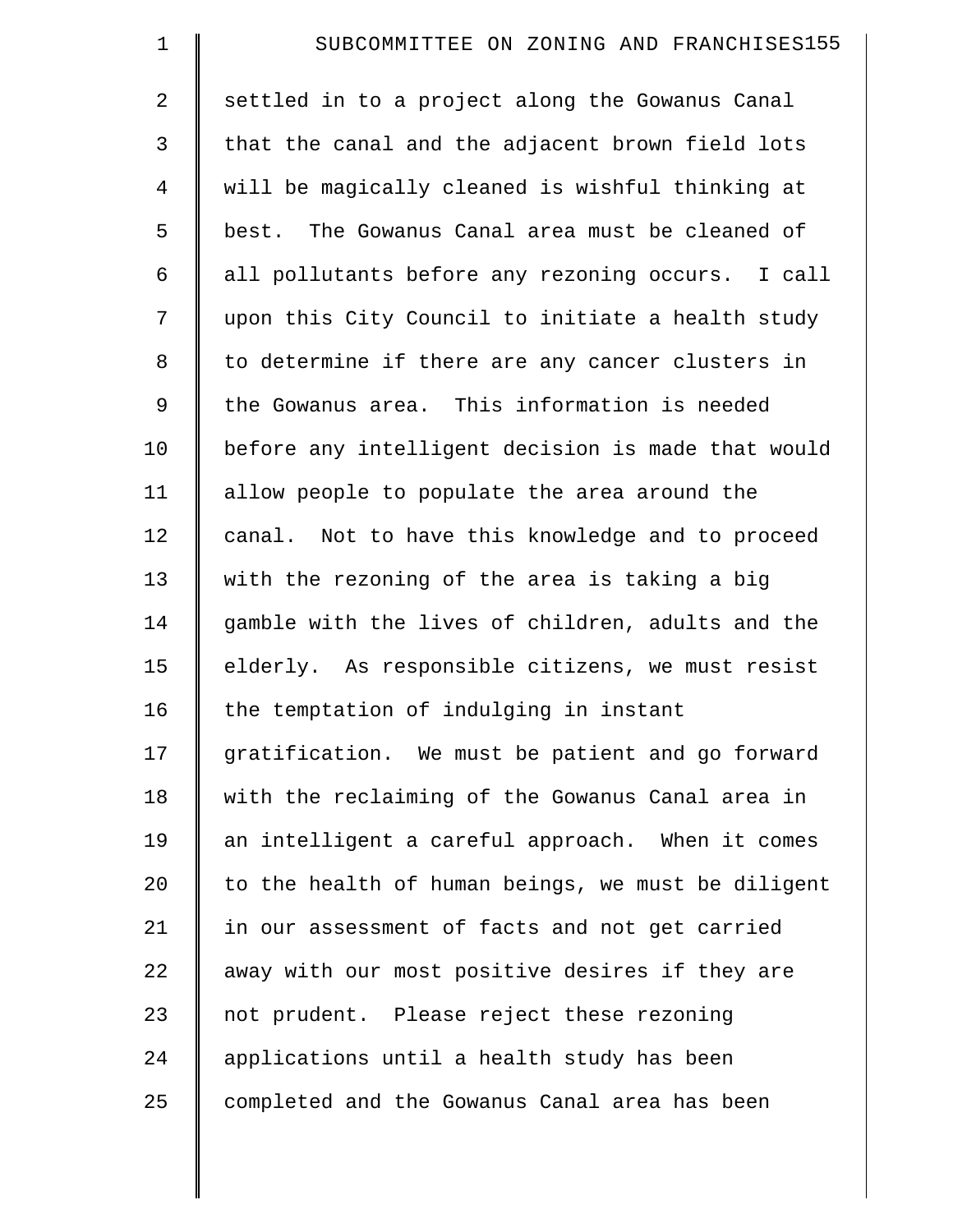| 1  | SUBCOMMITTEE ON ZONING AND FRANCHISES156           |
|----|----------------------------------------------------|
| 2  | decontaminated. Thank you.                         |
| 3  | CHAIRPERSON AVELLA: Thank you. Do                  |
| 4  | I see anybody else signed up to speak on this      |
| 5  | item? Okay. Seeing none, I'd like to call Toll     |
| 6  | Brothers back to discuss the testimony that we've  |
| 7  | had. And I have-- now I'll be asking my            |
| 8  | questions. I don't know if the Council Member has  |
| 9  | any additional questions.                          |
| 10 | [Pause]                                            |
| 11 | CHAIRPERSON AVELLA: Well I mean                    |
| 12 | you've obviously heard the concerns of the         |
| 13 | community. I have several points I want to go      |
| 14 | over, some of which we went over during the        |
| 15 | meeting that you had with me when you briefed me   |
| 16 | on the project. I happen to agree with some of     |
| 17 | the people who mention that this project should    |
| 18 | have been held off until the rezoning of the       |
| 19 | entire neighborhood went ahead. Why did you-- why  |
| 20 | didn't you not just wait until the rezoning went   |
| 21 | ahead? Is there some real financial consideration  |
| 22 | here given the economic market in such a downturn, |
| 23 | why not wait until the entire rezoning goes ahead, |
| 24 | and then your project sits in with the overall     |
| 25 | scope of the area?                                 |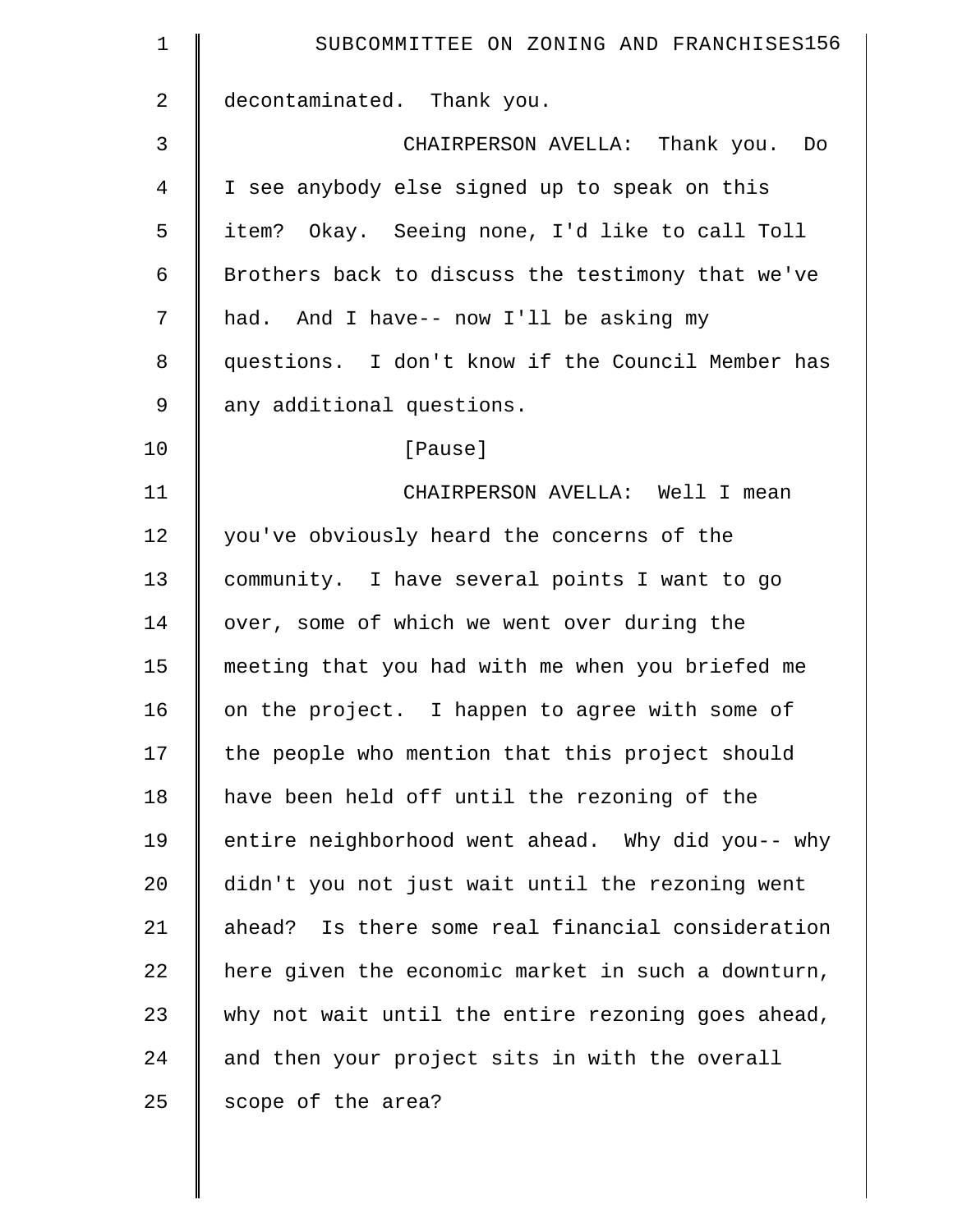| $\mathbf 1$    | SUBCOMMITTEE ON ZONING AND FRANCHISES157           |
|----------------|----------------------------------------------------|
| $\overline{2}$ | DAVID VON SPRECKLESEN: Well one of                 |
| 3              | the reasons is when we started in 2004, we had     |
| 4              | begun discussions with City Planning and they had  |
| 5              | talked about doing a framework and that they were  |
| 6              | going to move forward with a framework pretty      |
| 7              | quickly. And so we went forward. We entered into   |
| 8              | options for the properties and started doing our   |
| 9              | planning set aside from what the City was doing    |
| 10             | with regard to the framework. And later, now       |
| 11             | they're talking about doing the rezoning, but as   |
| 12             | the Councilman said, it's on again, off again, on  |
| 13             | again, off again. So it made sense for us to move  |
| 14             | forward. And we have time constraints and limits   |
| 15             | with regard to the options we have on the          |
| 16             | properties.                                        |
| 17             | CHAIRPERSON AVELLA: But if City                    |
| 18             | Planning would have said to you, listen, you can't |
| 19             | proceed until we do the rezoning, you would have   |
| 20             | had to listen to what they were saying, correct?   |
| 21             | DAVID VON SPRECKLESEN: I wouldn't                  |
| 22             | have entered into the options.                     |
| 23             | CHAIRPERSON AVELLA: Okay. All                      |
| 24             | right. Let's go over the environmental cleanup     |
| 25             | issue, because again, we talked about this. And I  |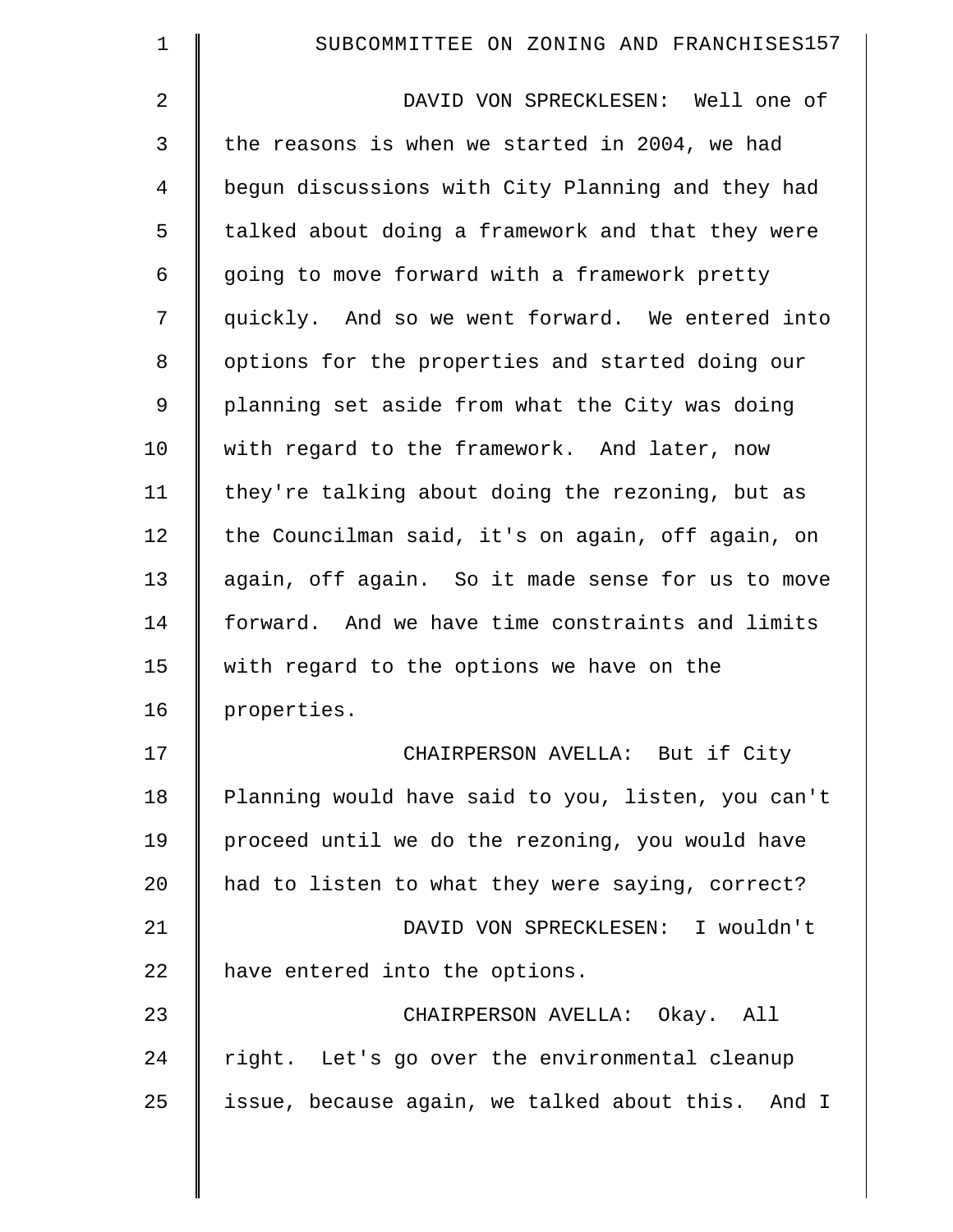| $\mathbf 1$    | SUBCOMMITTEE ON ZONING AND FRANCHISES158           |
|----------------|----------------------------------------------------|
| $\overline{a}$ | did ask for some background material on the hot    |
| 3              | spots, and I only got it, and I have to tell you,  |
| $\overline{4}$ | late on Friday. I would have wished to have        |
| 5              | gotten it much earlier so I had time to review it. |
| 6              | Is there somebody here that can go over this in a  |
| 7              | little detail as part of the public testimony?     |
| 8              | DAVID VON SPRECKLESEN: First let                   |
| $\mathsf 9$    | me apologize for getting to you late, but let me   |
| 10             | also say, before Mimi speaks, that these           |
| 11             | properties are no different from properties that   |
| 12             | Toll Brothers has developed in the New York City   |
| 13             | area. They're classic urban fill. They have some   |
| 14             | hot spots. We have developed 450 condominiums in   |
| 15             | Williamsburg and we did a large project in Long    |
| 16             | Island City, and Mimi can tell you that these      |
| 17             | properties are virtually the same in terms of      |
| 18             | what's in the soil. We did apply to Browns Fields  |
| 19             | for one of the blocks in the Gowanus, and we were  |
| 20             | rejected because it wasn't dirty enough.           |
| 21             | MIMI RAGUARDETSKY: Sure.                           |
| 22             | CHAIRPERSON AVELLA: First of all,                  |
| 23             | identify yourself and move the mic closer.         |
| 24             | MIMI RAGUARDETSKY: My name is Mimi                 |
| 25             | Raguardetsky, I work at Environmental Liability    |
|                |                                                    |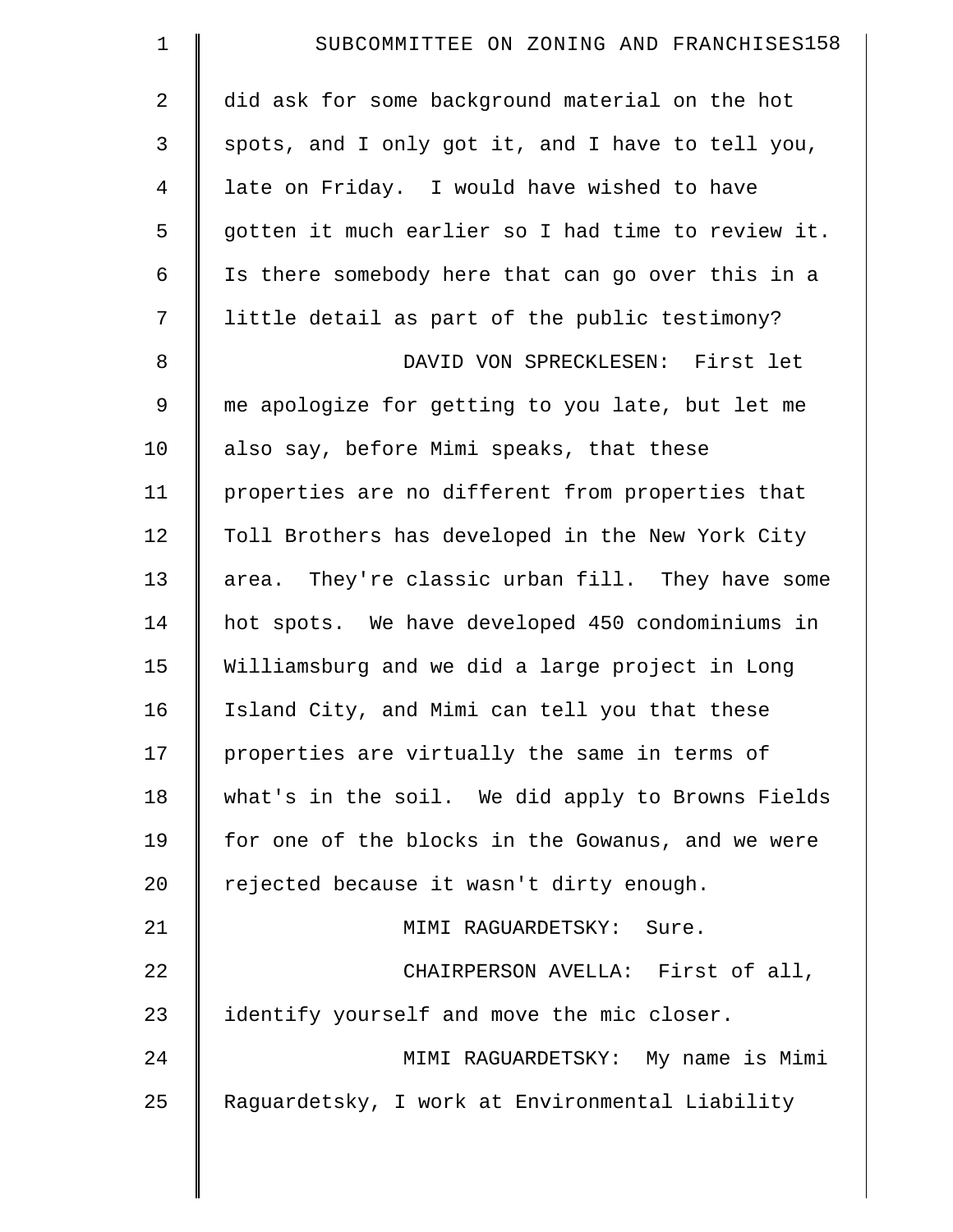| $\mathbf 1$    | SUBCOMMITTEE ON ZONING AND FRANCHISES159           |
|----------------|----------------------------------------------------|
| $\overline{a}$ | Management, and I've been a consultant to Toll     |
| 3              | Brothers for several years on this project.        |
| 4              | Starting in 2004 and going into 2005 we thoroughly |
| 5              | and carefully investigated this site. We           |
| 6              | completed a phase 1 environmental site assessment  |
| 7              | followed by three separate sub surface             |
| 8              | investigations of the property. During the phase   |
| $\mathsf 9$    | 1, we identified what's typically found in urban   |
| 10             | waterfront areas, and that is particularly in      |
| 11             | cities as old as New York, a 100-year industrial   |
| 12             | and manufacturing history. There were a couple of  |
| 13             | USTs identified on this site, there were spill     |
| 14             | listings identified for the site, and there's also |
| 15             | fill material present on this site when the        |
| 16             | Gowanus canal was filled in the 1850s. During our  |
| 17             | testing program, as I said, it was very thorough.  |
| 18             | We installed 32 soil borings, 16 monitoring wells  |
| 19             | and six test pits. We collected 59 soil samples    |
| 20             | and 17 ground water samples. And what we found     |
| 21             | was what we expected. We found limited releases    |
| 22             | of industrial raw materials and other waste        |
| 23             | products that occurred over the long industrial    |
| 24             | and manufacturing history of the site. The         |
| 25             | constituents that were detected in soil and to a   |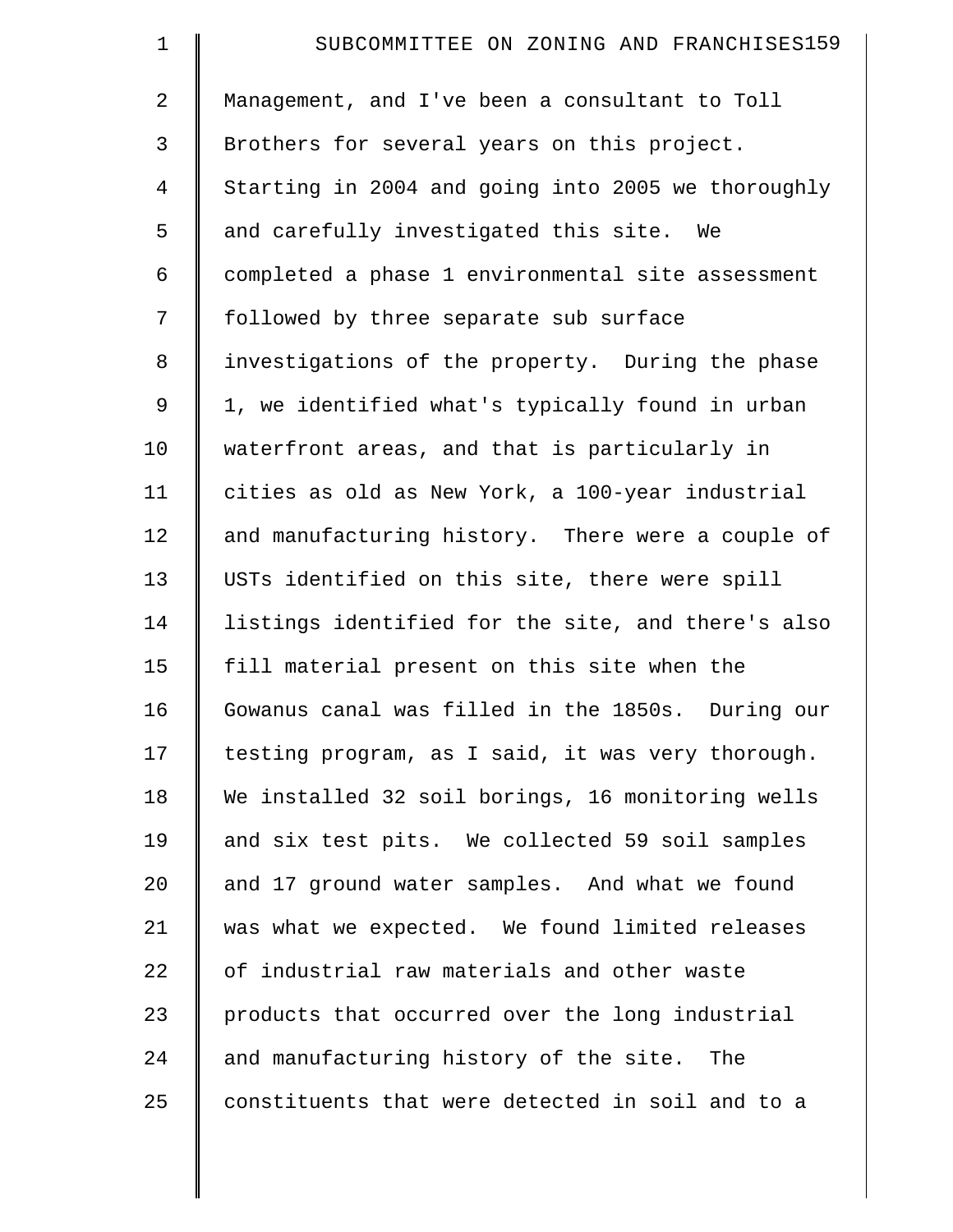| $\mathbf 1$    | SUBCOMMITTEE ON ZONING AND FRANCHISES160           |
|----------------|----------------------------------------------------|
| $\overline{2}$ | limited amount in ground water included petroleum  |
| 3              | related compounds that were significantly degraded |
| $\overline{4}$ | due to the long residence time in the subsurface,  |
| 5              | along with other compounds typically associated    |
| 6              | with cinders and asphalt in urban fill material.   |
| 7              | On this site there is a layer of clay located      |
| 8              | between five and 17 feet below grade, which acts   |
| 9              | as an aquitard, restricting the downward migration |
| 10             | of contaminants on the site, therefore             |
| 11             | contamination is limited to the surface of the     |
| 12             | site. These constituents, the detection of these   |
| 13             | constituents really is consistent with our         |
| 14             | anticipated findings, and it's also consistent, as |
| 15             | David said, with numerous sites that Toll Brothers |
| 16             | and other developers have developed on waterfront  |
| 17             | sites both in New York City and in other urban     |
| 18             | areas around the country. As important as what we  |
| 19             | did find is what we didn't find. This is not       |
| 20             | Public Place; we did not find large, free phase    |
| 21             | plumes of MGP, coal tar or other significant       |
| 22             | contamination. We didn't find anything that        |
| 23             | indicates that this site is not suitable for a     |
| 24             | proposed residential use. Now I'll speak briefly   |
| 25             | about the site remediation. The site is going to   |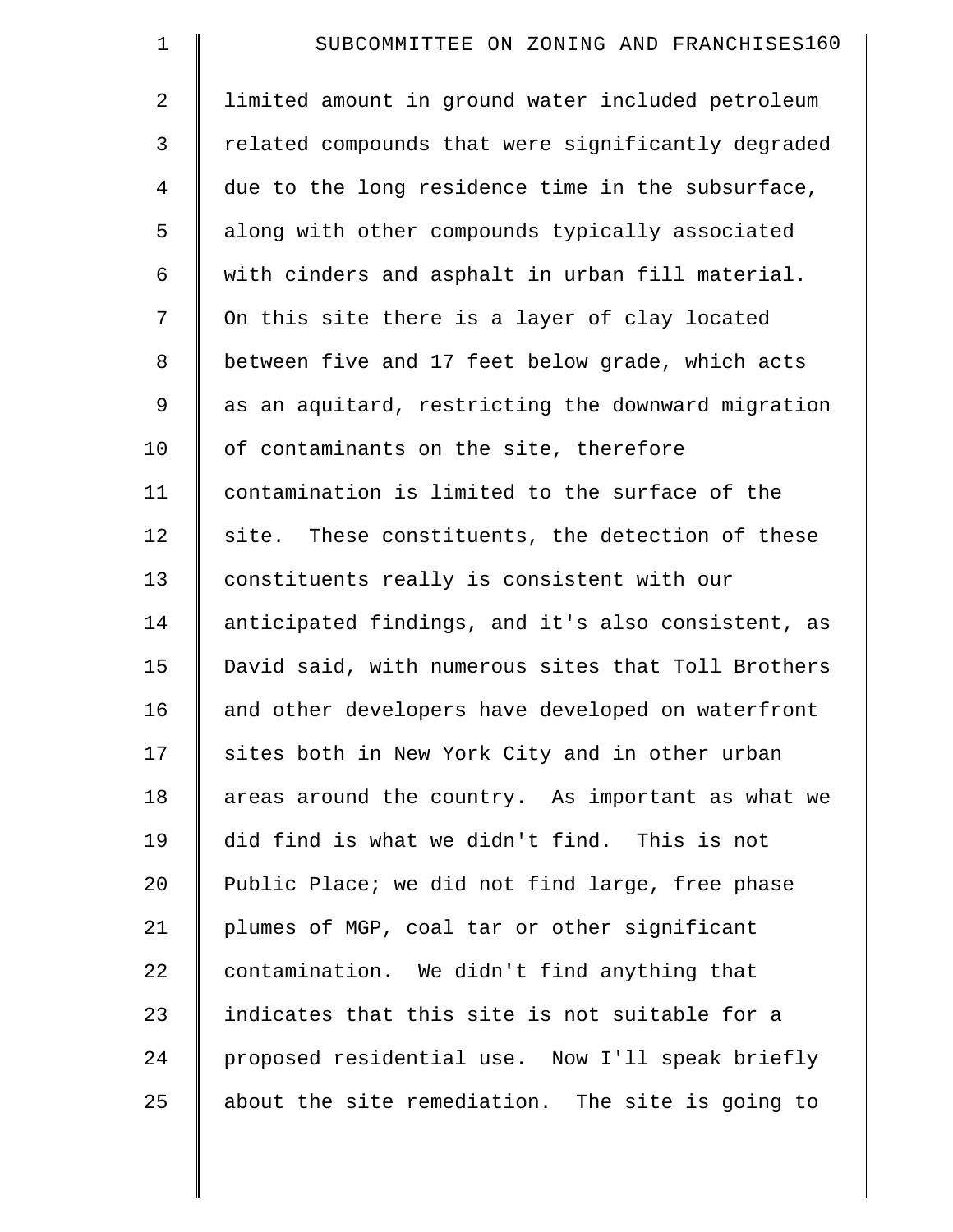| $\mathbf 1$ | SUBCOMMITTEE ON ZONING AND FRANCHISES161           |
|-------------|----------------------------------------------------|
| 2           | be remediated under the City DEP and the state     |
| 3           | DEC. The objective of the remediation is to        |
| 4           | provide a site that's protective of human health   |
| 5           | and the environment. In order to do that we have   |
| 6           | a multi-phased approach. The first thing that we   |
| 7           | plan to do is to remove the significant areas of   |
| 8           | concern. We found two areas where there were       |
| 9           | product saturated soils. Those soils will be       |
| 10          | removed from the site. Besides that there are low  |
| 11          | levels of volatile constituents and metals that we |
| 12          | identified in soils. Those soils are either going  |
| 13          | to be treated in place or-- treated in place       |
| 14          | through an injection program or solidified in      |
| 15          | place. Sure.                                       |
| 16          | CHAIRPERSON AVELLA: Do you have a                  |
| 17          | diagram that shows where those sites are on? Do    |
| 18          | you have a board that shows that?                  |
| 19          | MIMI RAGUARDETSKY: It was in the                   |
| 20          | package that was sent to you. Unfortunately I      |
| 21          | didn't bring a copy with me of that figure.        |
| 22          | CHAIRPERSON AVELLA: Well can you                   |
| 23          | have somebody point out on a site map where they   |
| 24          | are?                                               |
| 25          | MIMI RAGUARDETSKY: Sure. I can                     |
|             |                                                    |
|             |                                                    |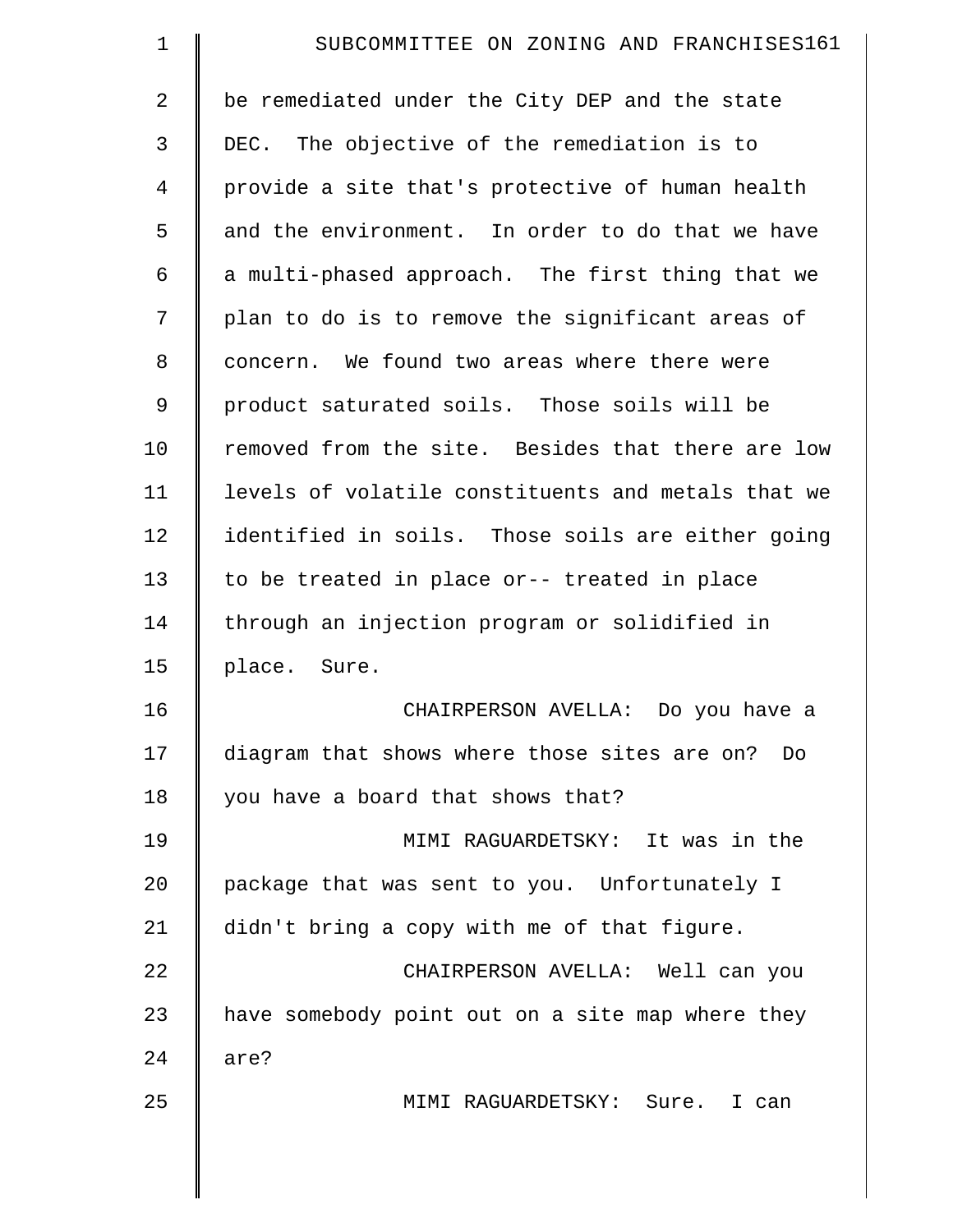| 1             | SUBCOMMITTEE ON ZONING AND FRANCHISES162           |
|---------------|----------------------------------------------------|
| 2             | show you.                                          |
| 3             | [Pause]                                            |
| 4             | MIMI RAGUARDETSKY: Hello? Better?                  |
| 5             | Okay. Great. The two areas where product-          |
| 6             | saturated soils were found were roughly here and   |
| 7             | here on this parcel. There were areas where        |
| 8             | residual volatile organic compounds and metals,    |
| $\mathcal{G}$ | low levels, I will repeat, will were identified on |
| 10            | other areas of both properties. And those areas    |
| 11            | will be either treated in place or solidified.     |
| 12            | CHAIRPERSON AVELLA: And the two                    |
| 13            | hot spots I'm talking-- how are you going to       |
| 14            | remediate that? I'm sorry.                         |
| 15            | MIMI RAGUARDETSKY: We will be                      |
| 16            | digging them out and permanently removing them off |
| 17            | site.                                              |
| 18            | CHAIRPERSON AVELLA: And who will                   |
| 19            | do the oversight to make sure that you've removed  |
| 20            | everything.                                        |
| 21            | MIMI RAGUARDETSKY: We'll be                        |
| 22            | collecting end point samples.                      |
| 23            | CHAIRPERSON AVELLA: Okay. And                      |
| 24            | submitting those findings to who?                  |
| 25            | MIMI RAGUARDETSKY: To both the                     |
|               |                                                    |

 $\parallel$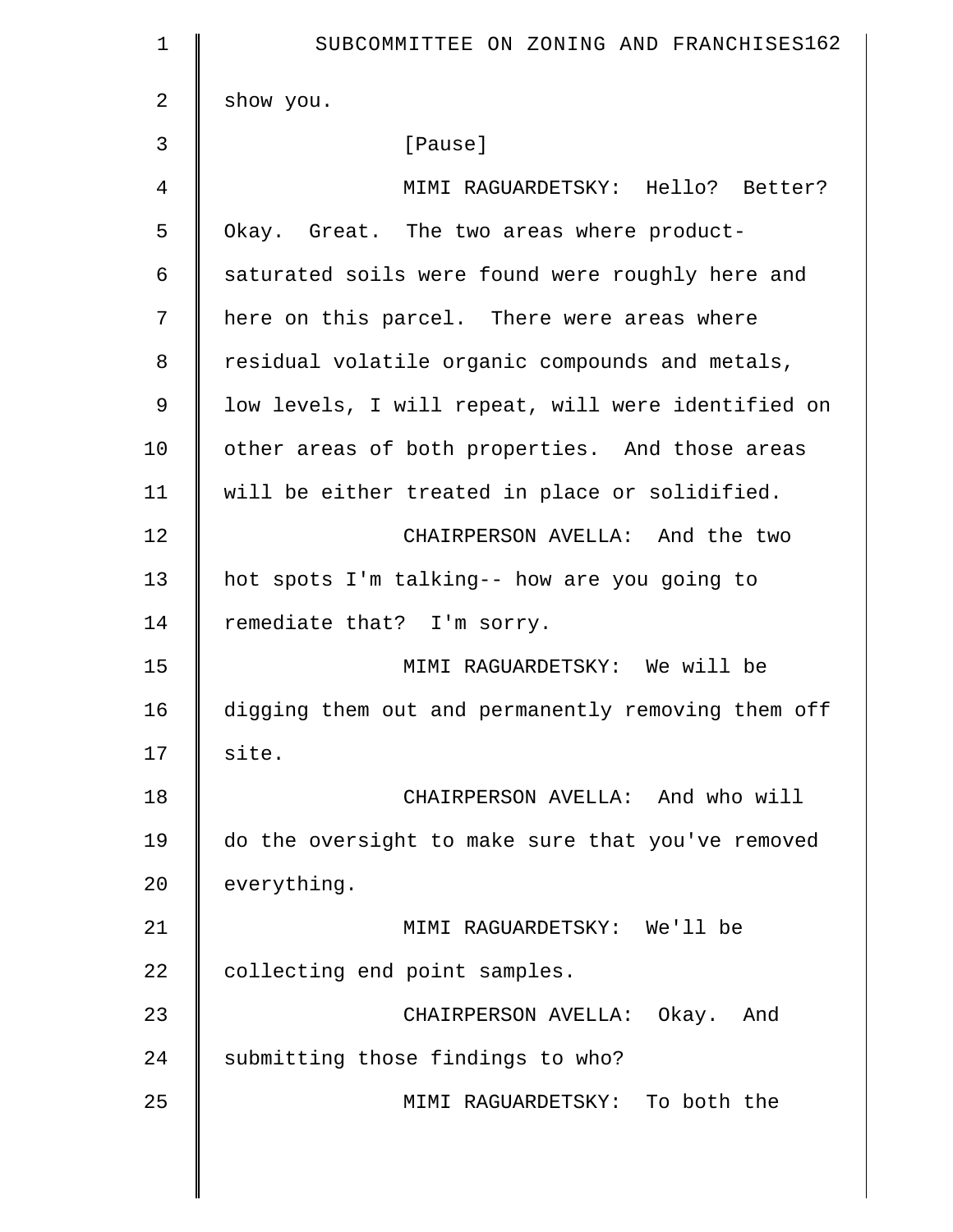| $\mathbf 1$    | SUBCOMMITTEE ON ZONING AND FRANCHISES163           |
|----------------|----------------------------------------------------|
| $\overline{2}$ | City DEP and to the State DEC.                     |
| 3              | CHAIRPERSON AVELLA: Okay.                          |
| 4              | MIMI RAGUARDETSKY: And the removal                 |
| 5              | and solidification or treatment of the soils on    |
| 6              | site is going to lead to an improvement on         |
| 7              | groundwater conditions on site. I will note that   |
| 8              | groundwater is really not very impacted beneath    |
| 9              | our site. We found very low levels of exceedences  |
| 10             | of regulatory criteria beneath the site.<br>In     |
| 11             | addition to the soil treatment that we'll be       |
| 12             | doing, we'll also be capping the site with two     |
| 13             | feet of clean fill or impermeable surfaces, and    |
| 14             | the new buildings that will be built on the site   |
| 15             | will be constructed both with a vapor barrier and  |
| 16             | a sub-slab depressurization system.<br>This will   |
| 17             | protect future residents from direct exposure      |
| 18             | through both dermal contact and inhalation with    |
| 19             | any residual contaminants that may remain on site. |
| 20             | CHAIRPERSON AVELLA: You mentioned                  |
| 21             | that, and correct me if I'm wrong, they'll be two  |
| 22             | feet of clean soil or a capping?                   |
| 23             | MIMI RAGUARDETSKY: That's correct.                 |
| 24             | And my understanding is with the current           |
| 25             | development plan there are no landscaped areas     |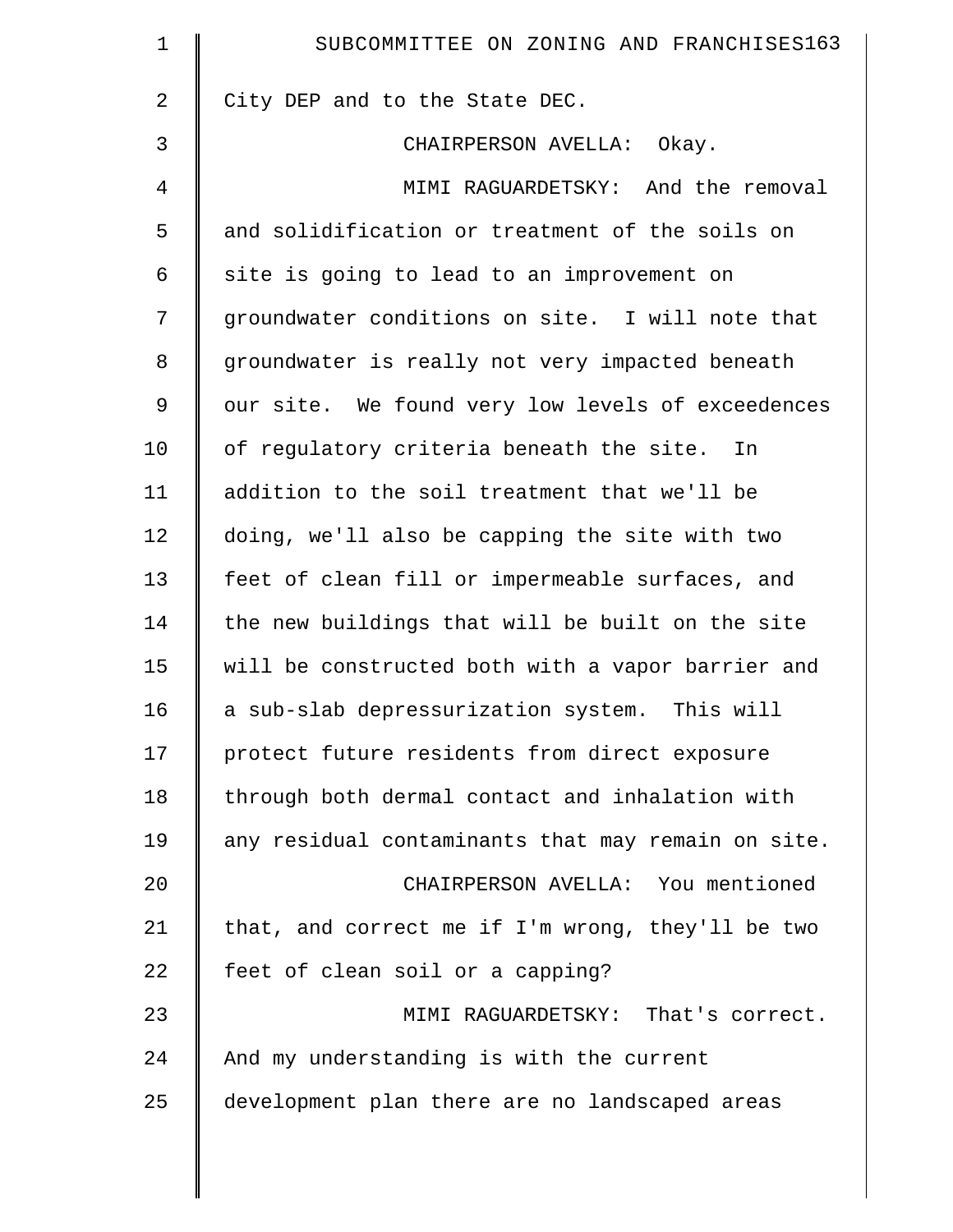| $\mathbf 1$ | SUBCOMMITTEE ON ZONING AND FRANCHISES164          |
|-------------|---------------------------------------------------|
| 2           | that are anticipated to occur directly above      |
| 3           | existing soils. There will always be, because of  |
| 4           | the presence of a garage on the lower levels,     |
| 5           | there will always be an impermeable surface in    |
| 6           | place.                                            |
| 7           | CHAIRPERSON AVELLA: So you're                     |
| 8           | going to use the garage as the cap.               |
| 9           | MIMI RAGUARDETSKY: The foundation                 |
| 10          | of the garage to-- it's kind of a redundant       |
| 11          | system. There would be the garage, plus the vapor |
| 12          | barrier, plus the sub slab system.                |
| 13          | CHAIRPERSON AVELLA: And where-- I                 |
| 14          | guess I'm trying to get a more specific idea of   |
| 15          | where you're doing the capping and where you're   |
| 16          | doing the soil. Do you actually have a diagram    |
| 17          | that shows on each, on location-- yeah, the       |
| 18          | diagram you gave me, I think you need to have a   |
| 19          | PhD to understand it, I mean to be perfectly      |
| 20          | honest, that's why I'm trying to get the common   |
| 21          | sense answer here.                                |
| 22          | DAVID VON SPRECKLESEN: Well maybe                 |
| 23          | Mimi should go up and-- do you want to take it up |
| 24          | and show it to him?                               |
| 25          | MIMI RAGUARDETSKY: Sure.                          |
|             |                                                   |
|             |                                                   |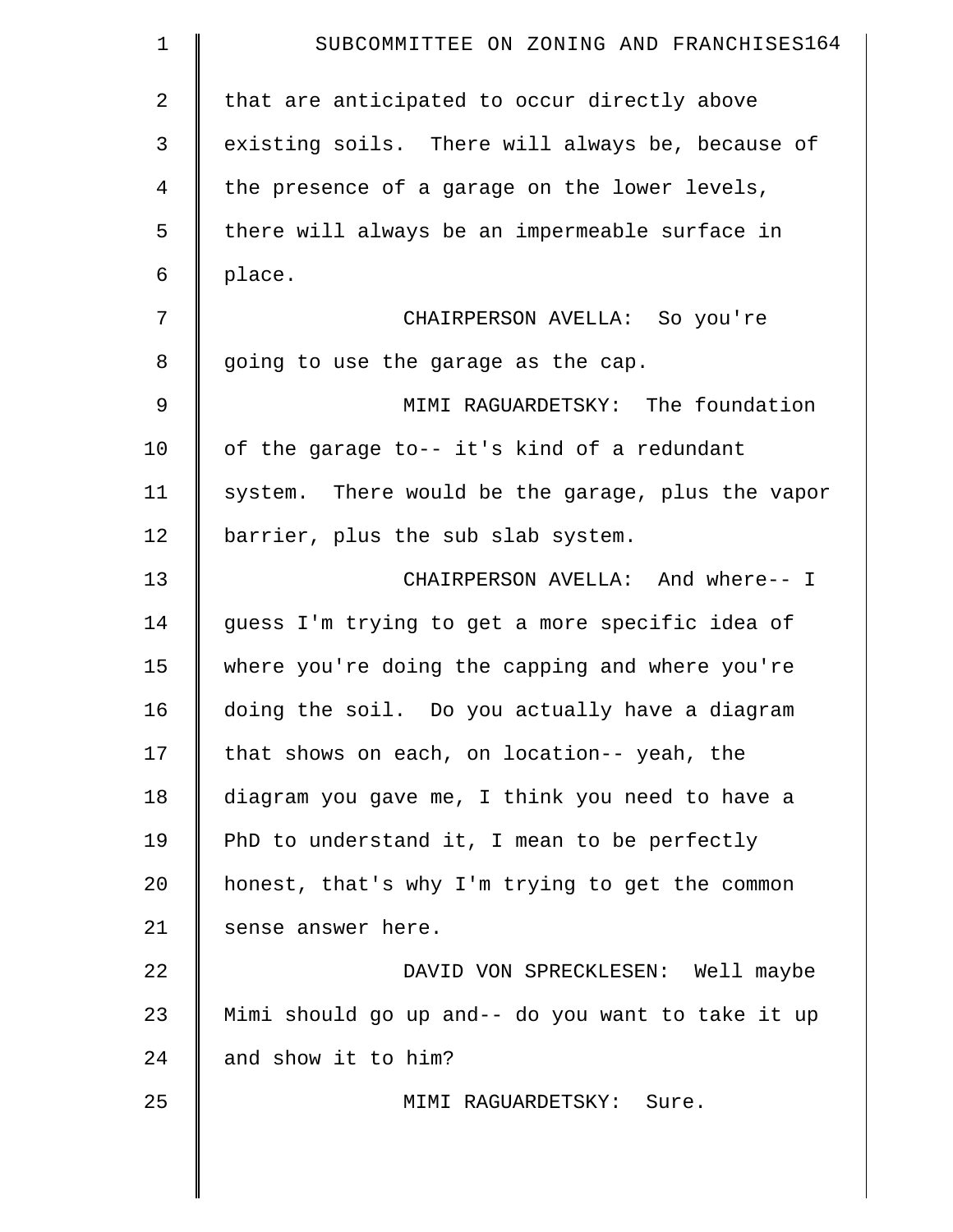| 1              | SUBCOMMITTEE ON ZONING AND FRANCHISES165          |
|----------------|---------------------------------------------------|
| $\overline{2}$ | CHAIRPERSON AVELLA: Well you can't                |
| 3              | take it up and show me as part of the record.     |
| 4              | That's the problem.                               |
| 5              | DAVID VON SPRECKLESEN: Sorry.                     |
| 6              | MIMI RAGUARDETSKY: I see. I see.                  |
| 7              | The-- Navid, correct me if I'm wrong, but the     |
| 8              | foundations for the proposed structures actually  |
| 9              | encompass property boundary to property boundary, |
| 10             | with the exception of the parkland area long the  |
| 11             | waterfront. Is that correct?                      |
| 12             | [Pause]                                           |
| 13             | MIMI RAGUARDETSKY: Correct me if                  |
| 14             | I'm wrong but the foundations for the proposed    |
| 15             | structures--                                      |
| 16             | NAVID MAQAMI: [Interposing] Yes.                  |
| 17             | MIMI RAGUARDETSKY: Essentially                    |
| 18             | encompass property boundary to property boundary  |
| 19             | with the exception of the waterfront?             |
| 20             | NAVID MAQAMI: That's correct.                     |
| 21             | MIMI RAGUARDETSKY: Okay. And so,                  |
| 22             | the proposed buildings, which is the majority of  |
| 23             | the site, including these areas, these landscaped |
| 24             | areas, are actually located above lower level,    |
| 25             | lower levels. Correct, Navid?                     |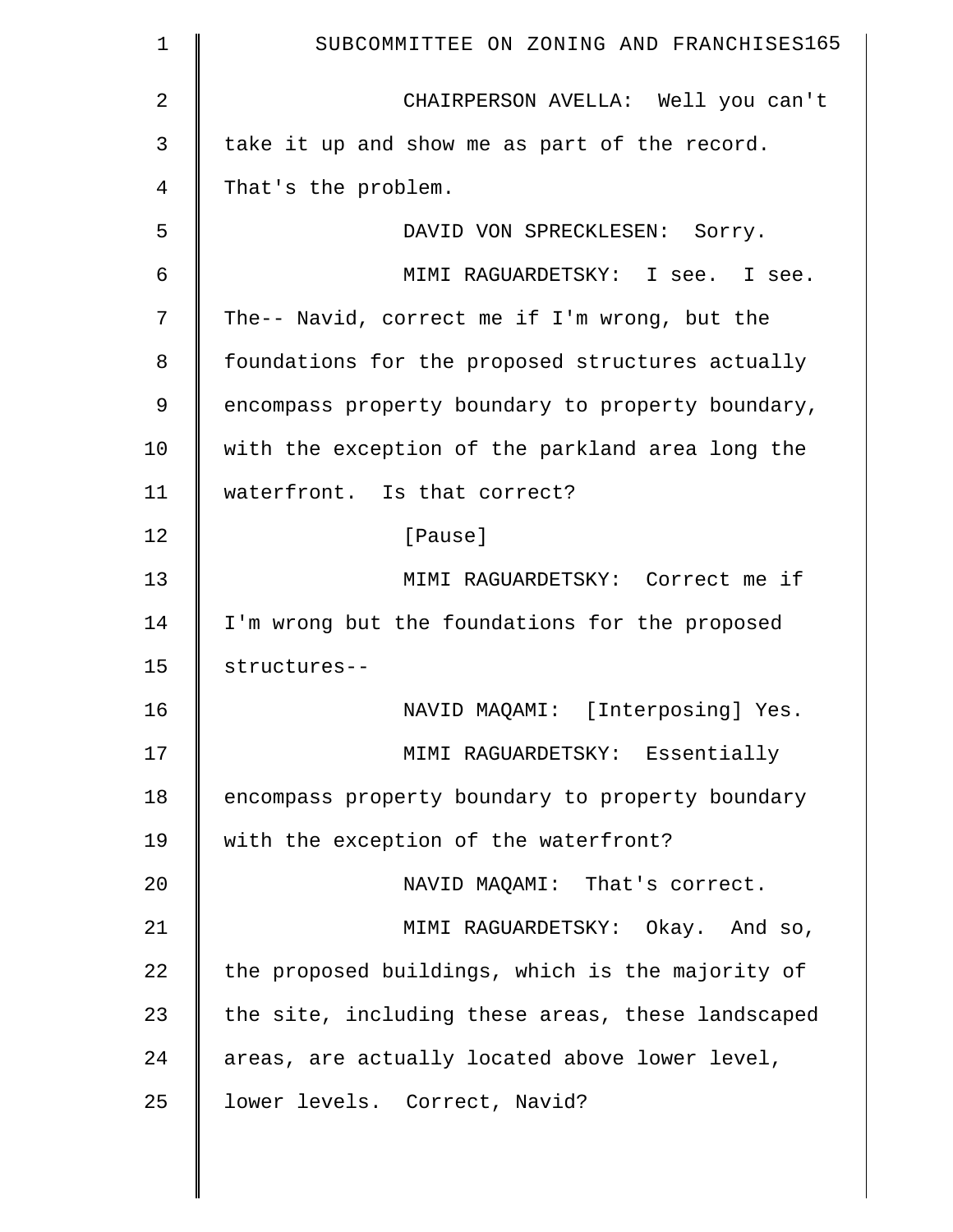| $\mathbf 1$ | SUBCOMMITTEE ON ZONING AND FRANCHISES166          |
|-------------|---------------------------------------------------|
| 2           | NAVID MAQAMI: That's correct.                     |
| 3           | MIMI RAGUARDETSKY: Yeah. And so,                  |
| 4           | these areas will have a redundant system of a     |
| 5           | building foundation plus a vapor barrier, plus a  |
| 6           | sub-slab system to protect future inhabitants and |
| 7           | users of this site from dermal contact and        |
| 8           | inhalation to any residual contaminants. Along    |
| 9           | the waterfront, there will be either impermeable  |
| 10          | surfaces or landscaped areas above two feet of    |
| 11          | clean fill with a demarcation layer in place that |
| 12          | will also serve to protect users of the park from |
| 13          | any risk via dermal contact.                      |
| 14          | CHAIRPERSON AVELLA: Forgive me for                |
| 15          | keeping going into this but, in terms of the      |
| 16          | foundation and the vapor level, how far down is   |
| 17          | that foundation? Because I think you're raising   |
| 18          | the building up four feet. Is that correct?       |
| 19          | NAVID MAQAMI: We are actually                     |
| 20          | creating a fill, which is gradual. It's about     |
| 21          | four feet at this end of the site near the water, |
| 22          | and it's minimal towards Bond Street.             |
| 23          | CHAIRPERSON AVELLA: So at what                    |
| 24          | point does the foundation come into play? Is the  |
| 25          | foundation going to be at ground level then? Or   |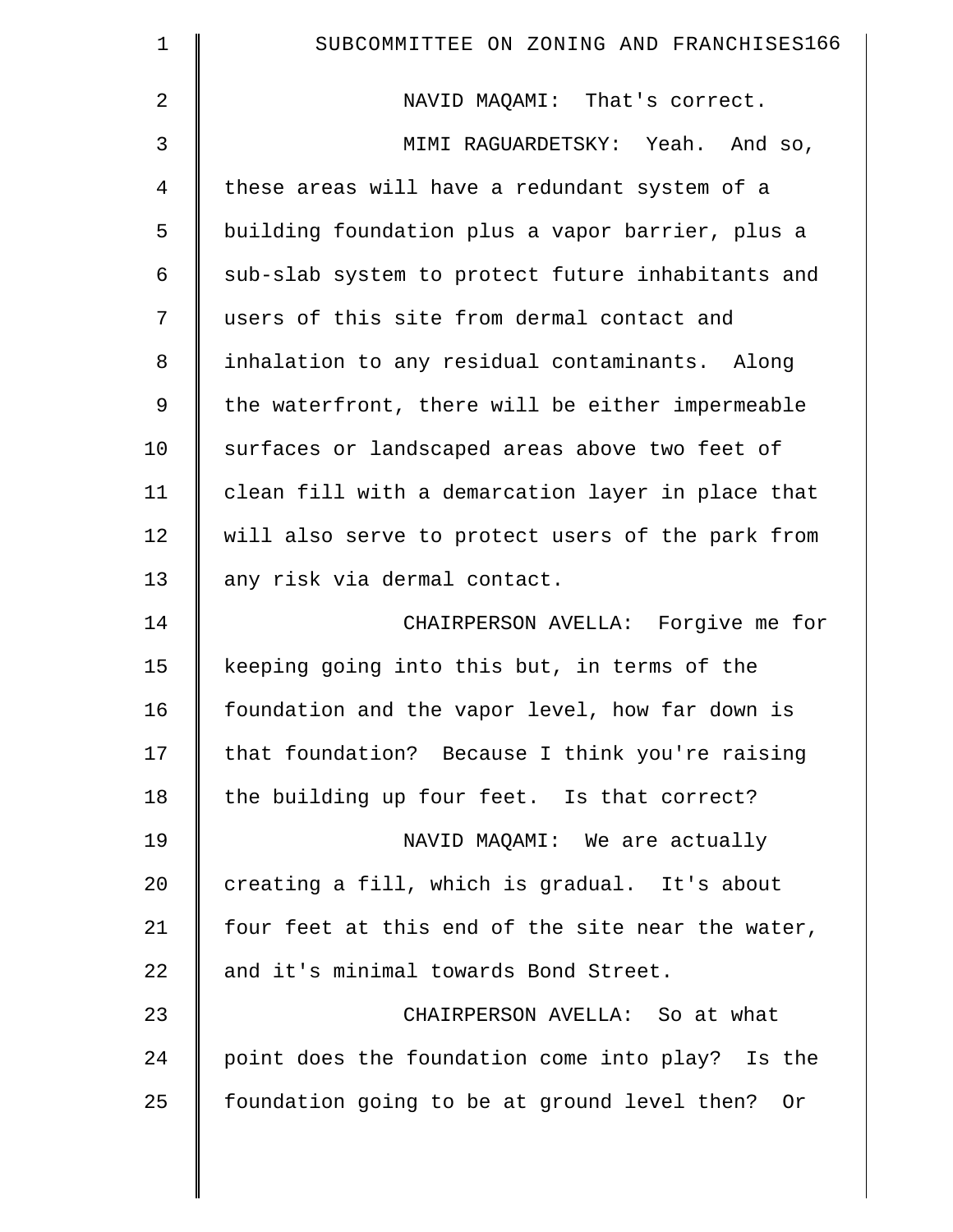| $\mathbf 1$    | SUBCOMMITTEE ON ZONING AND FRANCHISES167           |
|----------------|----------------------------------------------------|
| $\overline{2}$ | is it going to be four feet above, that four feet  |
| 3              | that you're going to raise it?                     |
| 4              | NAVID MAQAMI: No. The foundations                  |
| 5              | of the building can to below--                     |
| 6              | CHAIRPERSON AVELLA: [Interposing]                  |
| 7              | Right. So how far down are you going?              |
| 8              | NAVID MAQAMI: --that's the                         |
| 9              | footing, but that's not where people live.         |
| 10             | CHAIRPERSON AVELLA: I understand                   |
| 11             | that.                                              |
| 12             | NAVID MAQAMI: The foot traffic is                  |
| 13             | going to be approximately one foot above the flood |
| 14             | plane throughout the project.                      |
| 15             | CHAIRPERSON AVELLA: So let's just                  |
| 16             | take it from ground level. How far below is going  |
| 17             | to be the foundation of, let's say, the garage?    |
| 18             | Because you're using that with the vapor level to  |
| 19             | say that's where you're capping, correct?          |
| 20             | NAVID MAQAMI: No. The garage is                    |
| 21             | actually going to be at grade one foot above the   |
| 22             | flood plain as well.                               |
| 23             | CHAIRPERSON AVELLA: Okay.                          |
| 24             | NAVID MAQAMI: There's going to                     |
| 25             | actually be new fill over that.                    |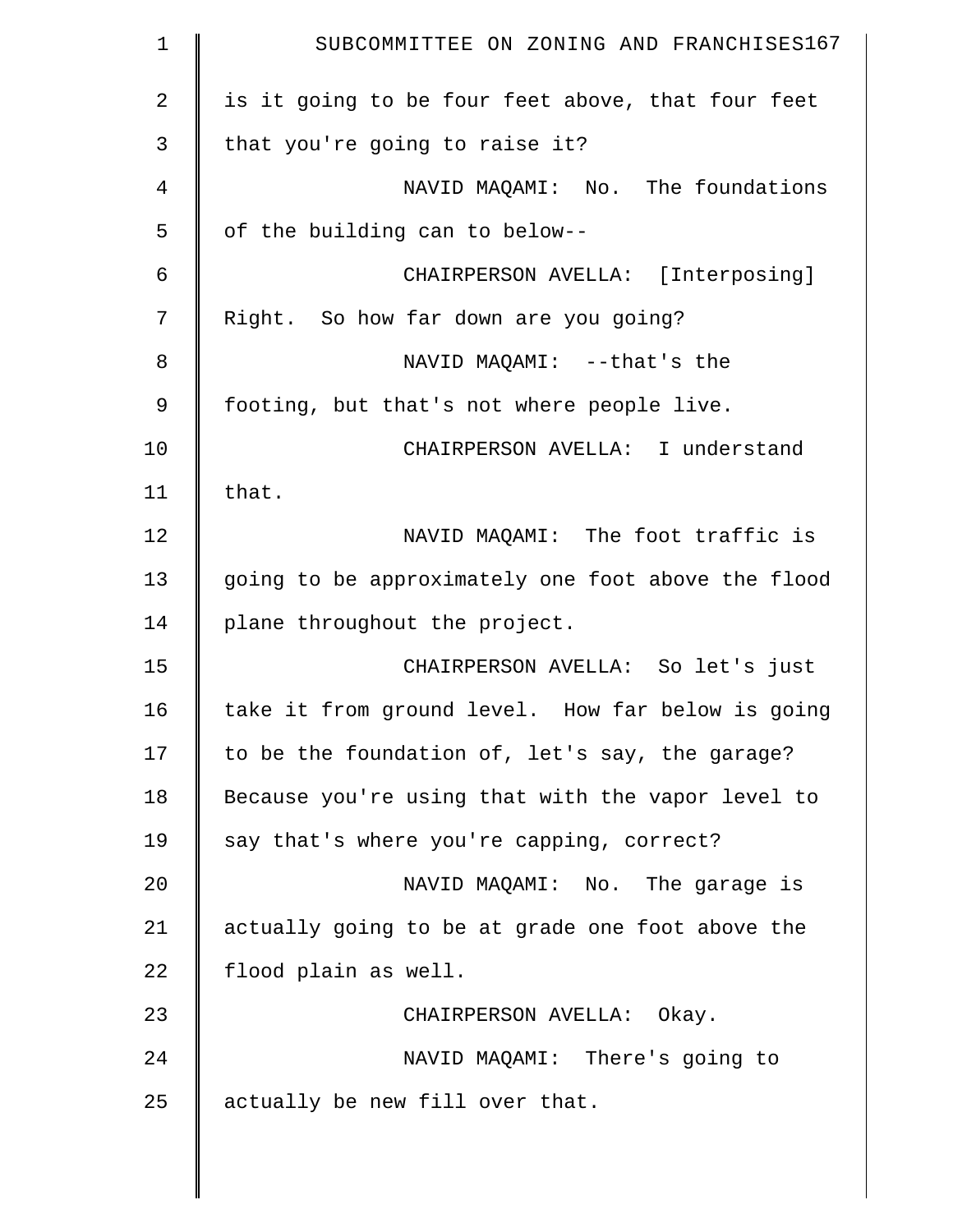| $\mathbf 1$    | SUBCOMMITTEE ON ZONING AND FRANCHISES168           |
|----------------|----------------------------------------------------|
| $\overline{2}$ | CHAIRPERSON AVELLA: Okay.                          |
| 3              | NAVID MAQAMI: So imagine the                       |
| 4              | existing site.                                     |
| 5              | CHAIRPERSON AVELLA: Right.                         |
| 6              | NAVID MAQAMI: We're actually going                 |
| 7              | to put a layer of fill over it throughout the      |
| 8              | site, which brings the site above this flood plan. |
| 9              | CHAIRPERSON AVELLA: And how does                   |
| 10             | that relate to the park area then? What I'm        |
| 11             | trying to say-- trying to get at is, where is the  |
| 12             | entire site protected equally at this point?       |
| 13             | Because I'm hearing there are two different types  |
| 14             | of protections; there's the foundation with the    |
| 15             | vapor level and then there's the two feet of soil. |
| 16             | MIMI RAGUARDETSKY: Sure.<br>And                    |
| 17             | there's actually two different risk scenarios that |
| 18             | you're looking at. There's one risk scenario       |
| 19             | where you have residents that inhabit a building.  |
| 20             | Those residents could come in contact-- I want to  |
| 21             | take one step back, via the soil removal plus the  |
| 22             | solidification or injection, the treatment program |
| 23             | that we're doing, we anticipate removing the       |
| 24             | majority, if not all of the volatile organic       |
| 25             | compounds that are known on the site. So what      |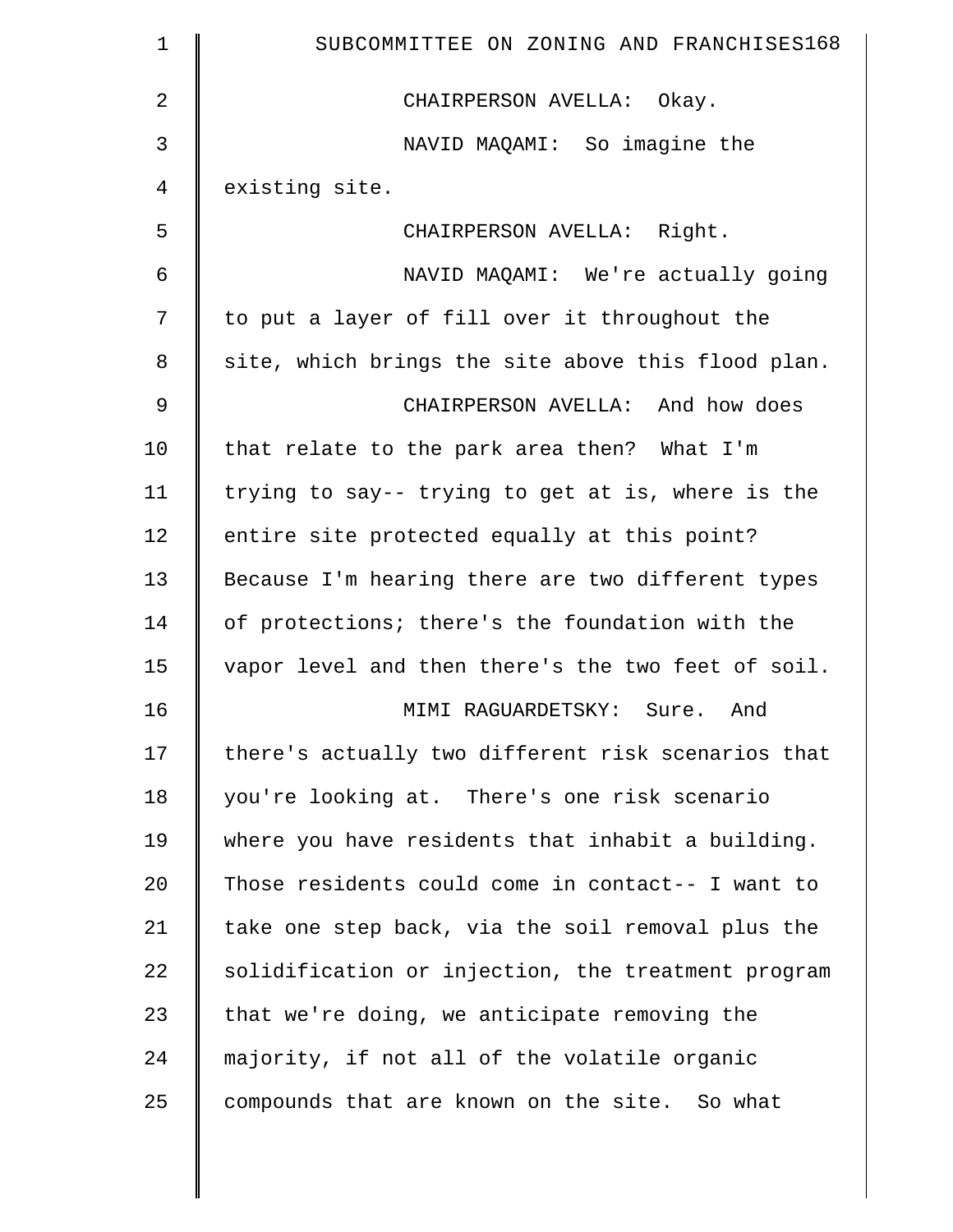| $\mathbf 1$    | SUBCOMMITTEE ON ZONING AND FRANCHISES169           |
|----------------|----------------------------------------------------|
| $\overline{a}$ | we're planning, what we would be addressing via    |
| 3              | these capping scenarios are any possible residual  |
| $\overline{4}$ | volatile organic constituents, or low levels of    |
| 5              | metals that would remain in the sub surface. So    |
| 6              | that's what we're dealing with. Now two different  |
| 7              | risk scenarios, one for inhabitants of the         |
| 8              | building, they could either come in contact with   |
| 9              | soils through dermal contact or they could breathe |
| 10             | any volatile organic compounds that might pass     |
| 11             | through the foundation and accumulate within the   |
| 12             | buildings. In order to combat those risks, what    |
| 13             | we're doing is constructing a foundation, which in |
| 14             | and of itself, limits dermal contact. As two       |
| 15             | added protective measures to protect from          |
| 16             | inhalation of volatile organic constituents, we're |
| 17             | going to add beneath the foundation a vapor        |
| 18             | barrier and a sub-slab system. Now when you're in  |
| 19             | parkland, the risk of inhalation does not exist    |
| 20             | because any residual vapors that might possibly    |
| 21             | rise to the surface in a park immediately          |
| 22             | dissipate into the open air; it's not an enclosed  |
| 23             | surface. So what you're really dealing with in     |
| 24             | the parkland is dermal contact. And by the mere    |
| 25             | presence of a paved surface, you inhibit dermal    |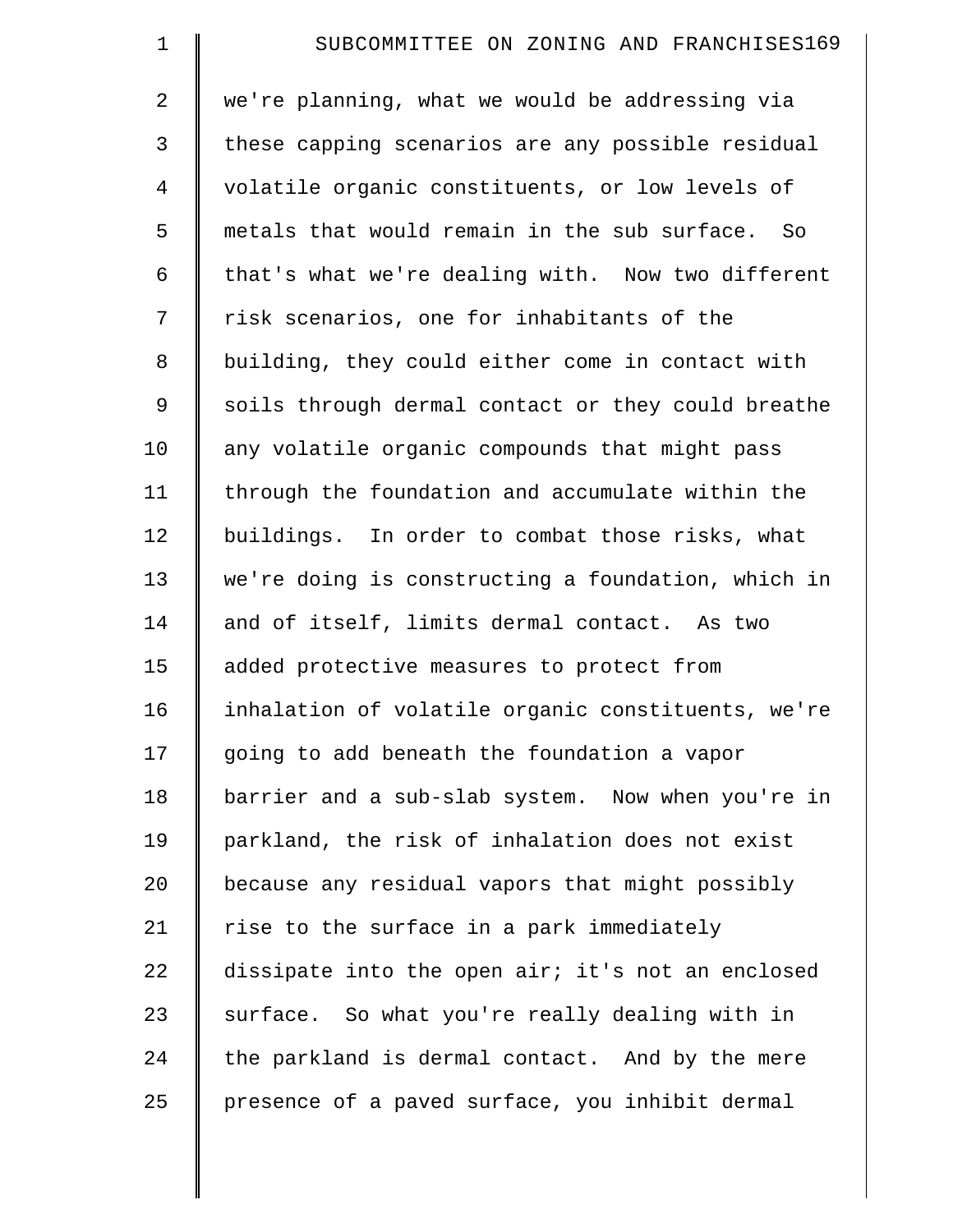| $\mathbf 1$ | SUBCOMMITTEE ON ZONING AND FRANCHISES170           |
|-------------|----------------------------------------------------|
| 2           | contact with contaminants, constituents that may   |
| 3           | remain below grade. And by placing two feet of     |
| 4           | clean fill in landscaped areas above a demarcation |
| 5           | barrier, you're essentially serving the same       |
| 6           | purpose. And the depth of two feet, what it        |
| 7           | actually-- the genesis of the two-foot level is    |
| 8           | because that's as deep as a child might be         |
| 9           | expected to dig with a shovel in a park, and there |
| 10          | will be a demarcation barrier.                     |
| 11          | CHAIRPERSON AVELLA: What is the                    |
| 12          | schedule for the cleanup? How are you              |
| 13          | progressing? I mean especially with the material   |
| 14          | that's being removed.                              |
| 15          | MIMI RAGUARDETSKY: Sure. The                       |
| 16          | material that's being removed would be removed     |
| 17          | prior to and or concurrent with building with      |
| 18          | foundation construction, and that's commonly done  |
| 19          | all over the City on remediation sites.            |
| 20          | CHAIRPERSON AVELLA: I know it's                    |
| 21          | commonly done, but I don't think it's the best     |
| 22          | way. You know, my personal opinion is that all     |
| 23          | the materials should be removed first before any   |
| 24          | construction goes on. Would you agree to do that?  |
|             |                                                    |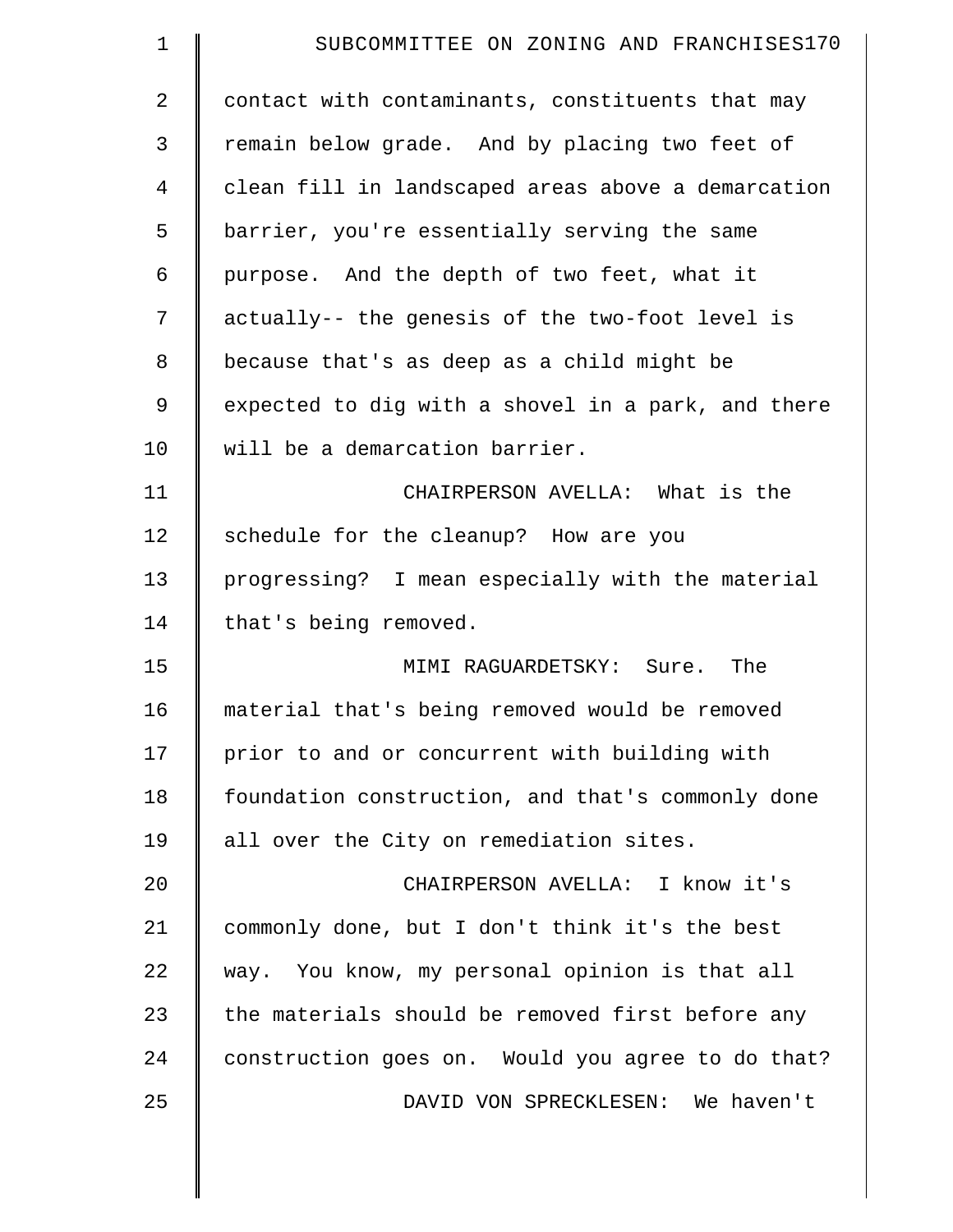| $\mathbf 1$    | SUBCOMMITTEE ON ZONING AND FRANCHISES171           |
|----------------|----------------------------------------------------|
| $\overline{2}$ | developed schedules yet. Obviously the first       |
| 3              | thing we have to do is demolish the existing       |
| 4              | structures and, you know, beyond that-- I can take |
| 5              | it back to our engineers and see if it's something |
| 6              | that would be under consideration.                 |
| 7              | CHAIRPERSON AVELLA: Okay. Let's                    |
| 8              | move on. In terms of the height issue. Now we      |
| 9              | had the presentation by Mr. Hatheway about the     |
| 10             | fact that you could--                              |
| 11             | COUNCIL MEMBER DE BLASIO:                          |
| 12             | [Interposing] I didn't realize you were moving to  |
| 13             | another topic. Let me stay within environment for  |
| 14             | a moment. So I think we also want to focus on the  |
| 15             | question of the canal water itself and the future  |
| 16             | of the canal. So one of the things, again, we      |
| 17             | will organize a public meeting with the different  |
| 18             | City, State and Federal environmental agencies.    |
| 19             | But I want to you to give us all publicly a sense  |
| 20             | of what evaluation you did in terms of the siting  |
| 21             | that this was a site that you could put a          |
| 22             | residential building next to, meaning the canal    |
| 23             | itself. And you know, obviously, we all share the  |
| 24             | goal of getting a series of things to happen to    |
| 25             | improve the canal. But what was your thinking      |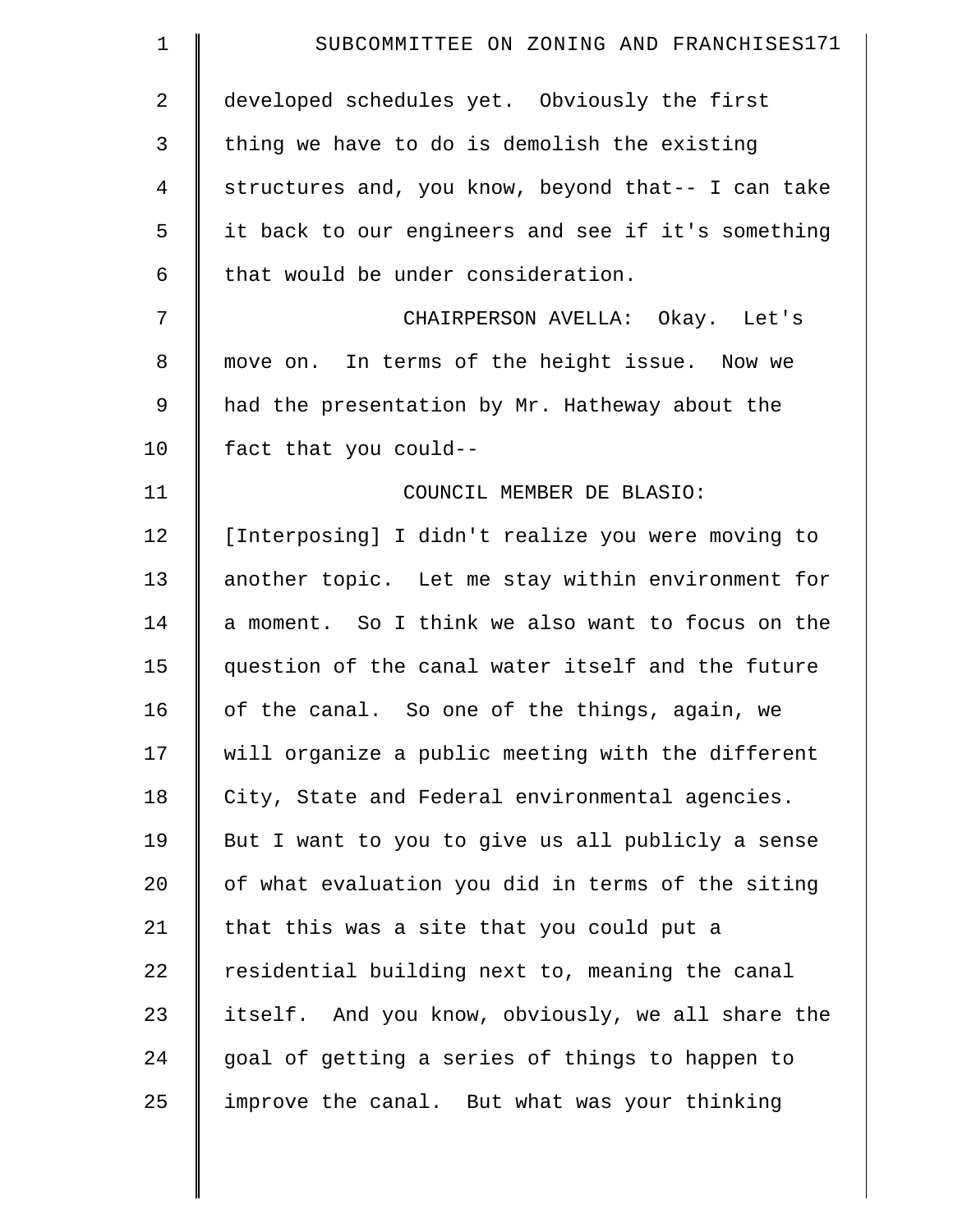| $\mathbf 1$    | SUBCOMMITTEE ON ZONING AND FRANCHISES172          |
|----------------|---------------------------------------------------|
| $\overline{a}$ | about what you could do on that site with the     |
| 3              | Canal as it is currently, and what is your vision |
| 4              | of what the various levels of government have     |
| 5              | committed to so far in terms of cleanup?          |
| 6              | DAVID VON SPRECKLESEN: Well when                  |
| 7              | we did the initial due diligence. And I walked    |
| 8              | down to the site, I noted that there are people   |
| 9              | living on 2nd Street between Bond and the Canal,  |
| 10             | and I think that was very significant to me. I    |
| 11             | know a lot of people testified earlier and        |
| 12             | suggested that we don't care about children, but  |
| 13             | there are children living there right now, so I   |
| 14             | found that a little bit offensive. But we saw     |
| 15             | people living there. We read all the reports. We  |
| 16             | saw what the Army Corps was planning to do, what  |
| 17             | DEP was planning to do, the level of improvement  |
| 18             | that transpired since '99 and we felt comfortable |
| 19             | enough to move forward with it. And so obviously  |
| 20             | we will be encouraging everybody in the public    |
| 21             | sector along the way to hold to the dates that    |
| 22             | they're suggesting that they're going to do these |
| 23             | remediation measures.                             |
| 24             | SPENCER ORKUS: If I could add, if                 |
| 25             | you have specific questions about the water       |

║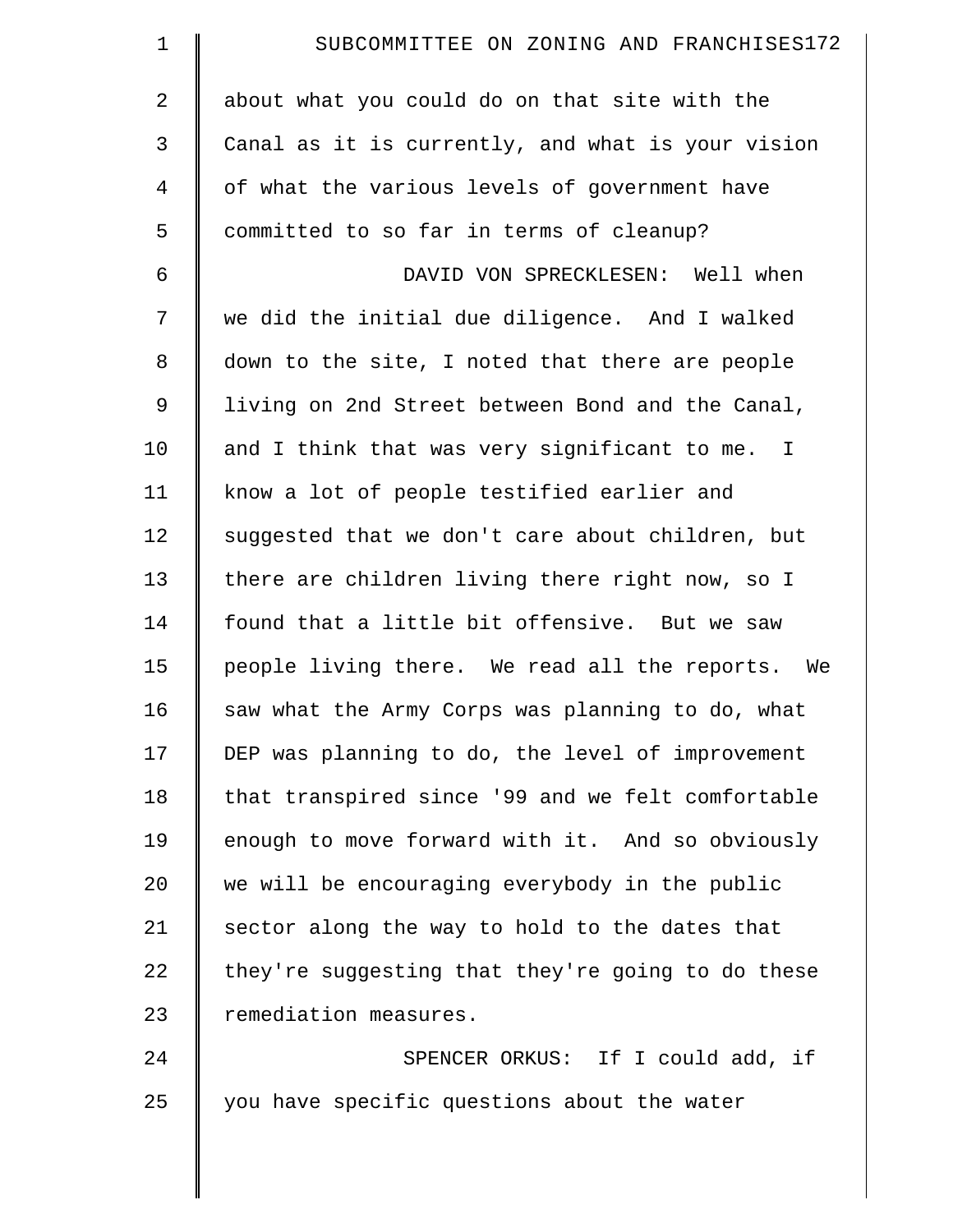| $\mathbf 1$    | SUBCOMMITTEE ON ZONING AND FRANCHISES173           |
|----------------|----------------------------------------------------|
| $\overline{2}$ | quality and health issues, we have Bob White here  |
| 3              | from AKRF, who can talk about the analyses that    |
| $\overline{4}$ | were done as part of the environmental--           |
| 5              | COUNCIL MEMBER DE BLASIO:                          |
| 6              | [Interposing] If the Chairman would indulge me,    |
| 7              | that would be helpful.                             |
| 8              | [Pause]                                            |
| $\mathfrak{g}$ | COUNCIL MEMBER DE BLASIO: I think                  |
| 10             | just to hone the question please, I think the      |
| 11             | point being to understand exactly what analysis    |
| 12             | you did, on the assumption that you'd have the     |
| 13             | existing water quality and you'd have a            |
| 14             | residential building next to it, and then again,   |
| 15             | if there's any specific pieces you want to         |
| 16             | highlight about what you see happening in terms of |
| 17             | government actions that you believe are a given as |
| 18             | part of a cleanup effort, in addition to anything  |
| 19             | else we might try and achieve.                     |
| 20             | SPENCER ORKUS: You have to turn                    |
| 21             | the light, shut the light.                         |
| 22             | BOB WHITE: Now it's on. Very                       |
| 23             | good, thank you. My name is Bob White. I'm with    |
| 24             | the firm of AKRF. We prepared the Environmental    |
| 25             | Impact Statement for this project and worked       |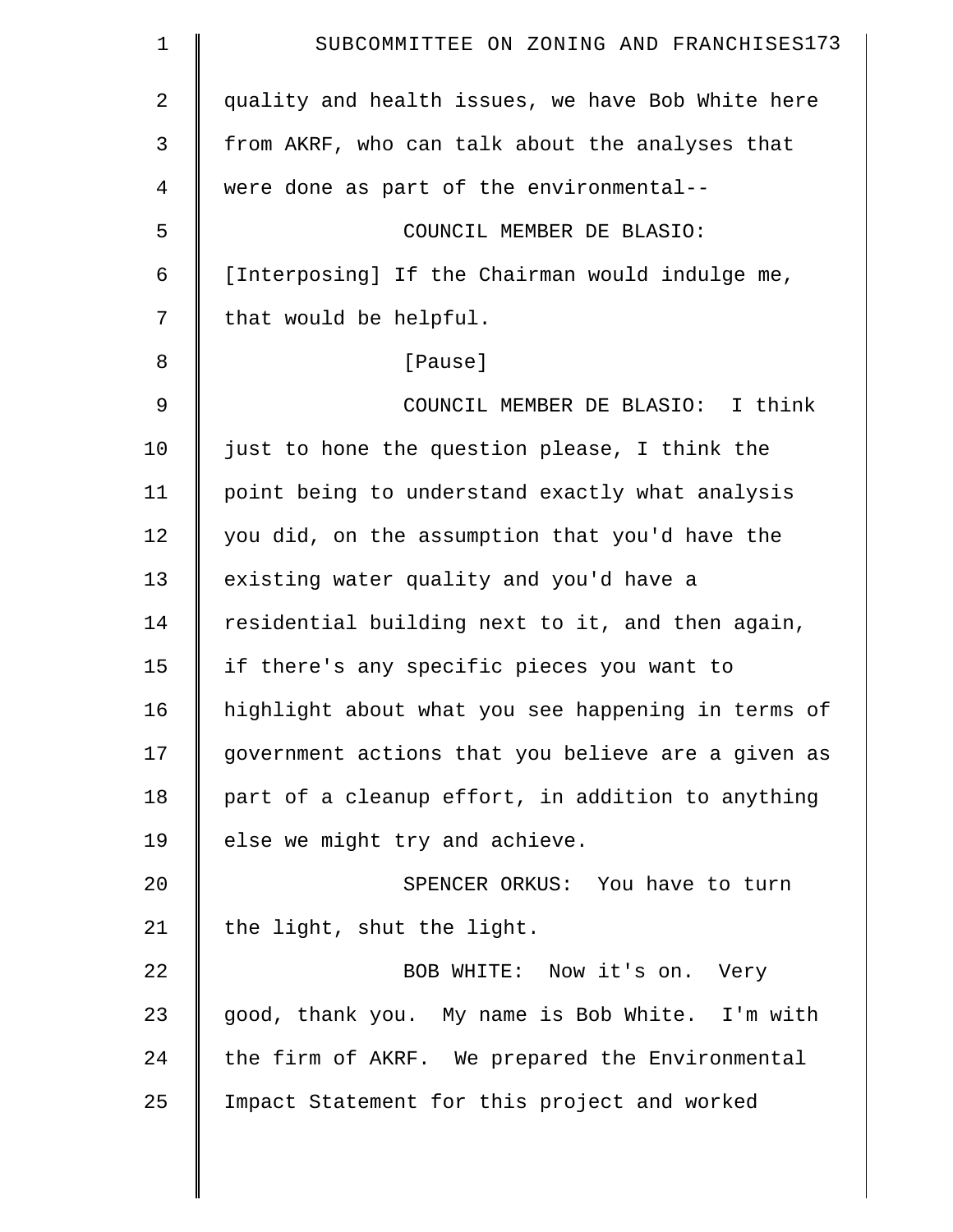| $\mathbf 1$    | SUBCOMMITTEE ON ZONING AND FRANCHISES174           |
|----------------|----------------------------------------------------|
| $\overline{2}$ | closely with other City agencies, including DEP    |
| 3              | and the Department of Environmental Protection,    |
| 4              | that reviewed the Environmental Impact Statement   |
| 5              | and did a particular focus on the infrastructure   |
| 6              | chapter. The project itself currently is an        |
| 7              | industrial site. And I'll talk first about what    |
| 8              | the project would do in terms of its-- the water   |
| $\mathsf 9$    | quality analysis was done and the work that was    |
| 10             | done to ensure that the project wouldn't impact    |
| 11             | the water quality of the Gowanus Canal. The Bond   |
| 12             | Street frontage of the site currently has          |
| 13             | buildings that have roof drains that drain into    |
| 14             | the Bond Street sewer, which is a large            |
| 15             | interceptor combined sewer that current has issues |
| 16             | that I think you've heard a lot about today.<br>In |
| 17             | addition, the streets don't have storm sewers. So  |
| 18             | taking that into consideration we did a, what I    |
| 19             | would say for a project of this size, a very       |
| 20             | thorough modeling analysis with respect to the     |
| 21             | response of the infrastructure system, taking into |
| 22             | account that the project would create impervious   |
| 23             | surfaces along the waterfront, would at its own    |
| 24             | expense install new sewers in the streets, would   |
| 25             | take the roof drain runoff that currently goes     |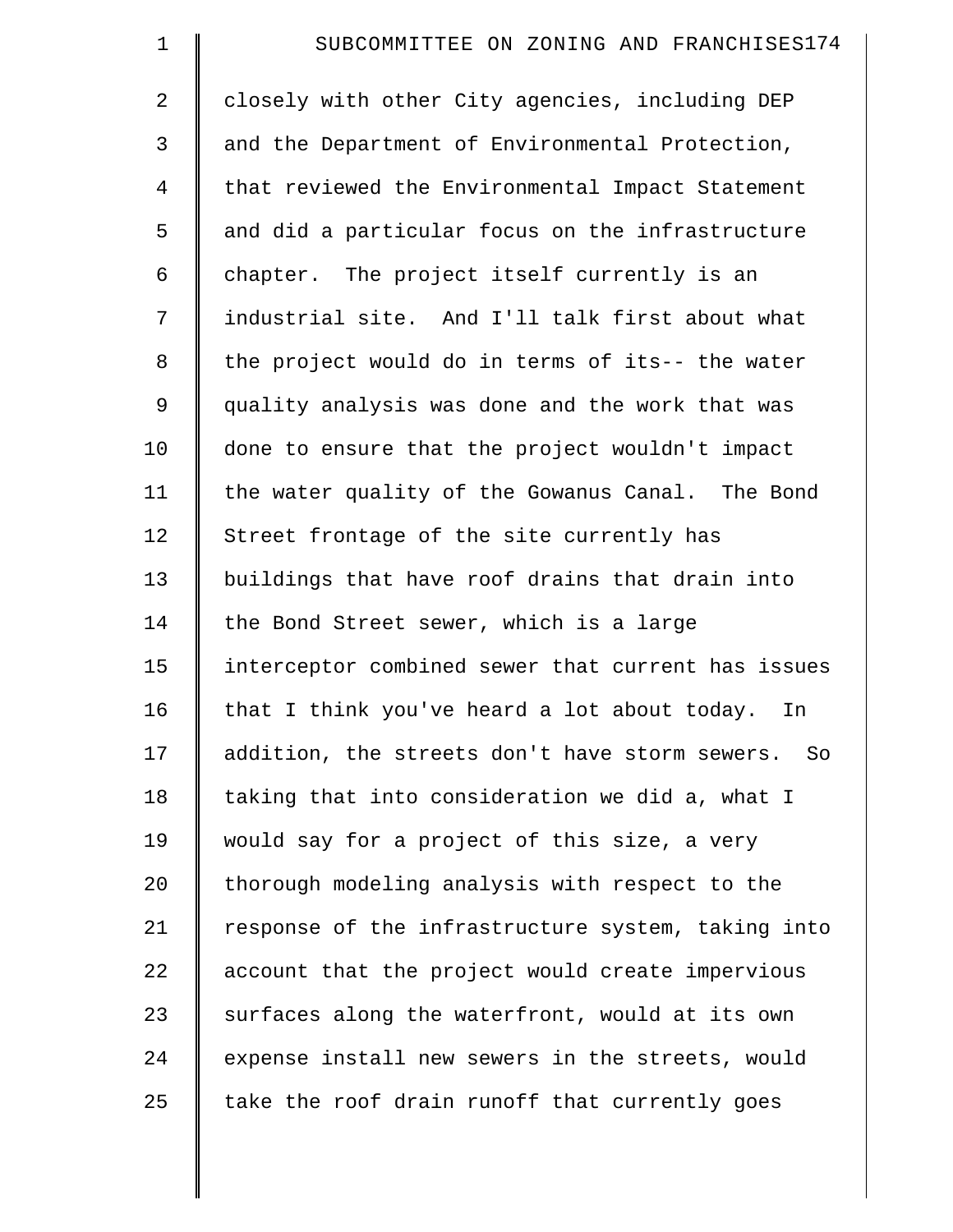| $\mathbf 1$    | SUBCOMMITTEE ON ZONING AND FRANCHISES175           |
|----------------|----------------------------------------------------|
| $\overline{2}$ | into Bond Street, and the new buildings would      |
| 3              | separate that runoff and would also pre-treat it   |
| $\overline{4}$ | before it goes into the storm sewers. And there    |
| 5              | is also-- we'd like to collect a little bit of     |
| 6              | what currently on Bond Street flows into-- the     |
| 7              | street itself, flows into a catch basin there. So  |
| 8              | the project I think has done everything it can do  |
| 9              | within the confines of its boundaries to eliminate |
| 10             | any storm water contributions to the combined      |
| 11             | sewer system, recognizing that combined sewer      |
| 12             | overflow is a major impact on the Gowanus Canal.   |
| 13             | It will pre-treat it and the modeling analysis     |
| 14             | that was performed shows that the project would    |
| 15             | not have any combined sewer overflow impacts on    |
| 16             | the Gowanus Canal, and also would not have any     |
| 17             | water quality impacts on the Gowanus Canal. I      |
| 18             | think part two of that is, we had heard earlier I  |
| 19             | guess some testimony about the pumping station at  |
| 20             | the head of the Canal, which is a very important   |
| 21             | facility in terms of getting the use attainment    |
| 22             | that I think people want out of the canal, which   |
| 23             | currently it's only permitted for-- the use        |
| 24             | designation is really to allow fish to survive,    |
| 25             | but I know there are people that Kayak out there   |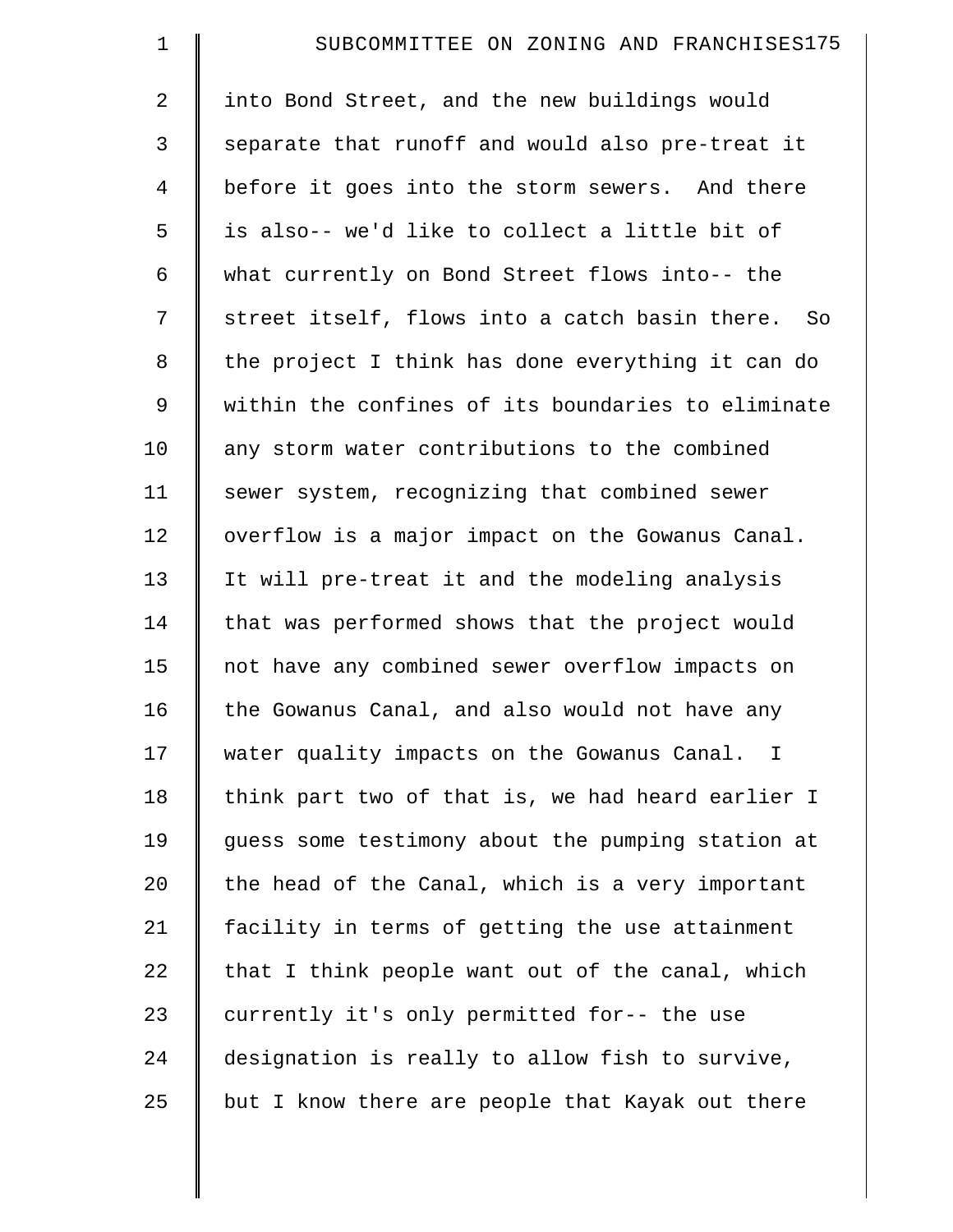| $\mathbf 1$    | SUBCOMMITTEE ON ZONING AND FRANCHISES176           |
|----------------|----------------------------------------------------|
| $\overline{2}$ | and there's an objective of having what's called   |
| 3              | secondary contact recreation including kayaking    |
| $\overline{4}$ | and boating, some of which actually there are      |
| 5              | boats out there. So recognizing that that's a      |
| 6              | desire for the public in terms of the use of the   |
| 7              | water, not that it will ever be suitable for shell |
| 8              | fishing, which is the highest and cleanest quality |
| 9              | of water classification, but the Department of     |
| 10             | Environmental Protection has this project at the   |
| 11             | Gowanus Pump Station, which has two parts to it.   |
| 12             | One is to, it has an impellor that takes in        |
| 13             | cleaner water from New York Harbor, Buttermilk     |
| 14             | Channel, brings it in to the canal and flushes it  |
| 15             | starting at the head; and the second part of that  |
| 16             | is improvement of the force main, which would take |
| 17             | sanitary flows that currently go down the Bond     |
| 18             | Street sewer and direct them to the collector      |
| 19             | sewer over in Red Hook so that it would bypass the |
| 20             | Bond Street sewer, the sanitary flow, and would go |
| 21             | to the Red Hook Water Pollution Control Plant.     |
| 22             | That greatly reduces the combined sewer overflow   |
| 23             | impacts as currently happen on the Gowanus Canal.  |
| 24             | And that project has a build year of 2013, and     |
| 25             | that was all coordinated and worked through with   |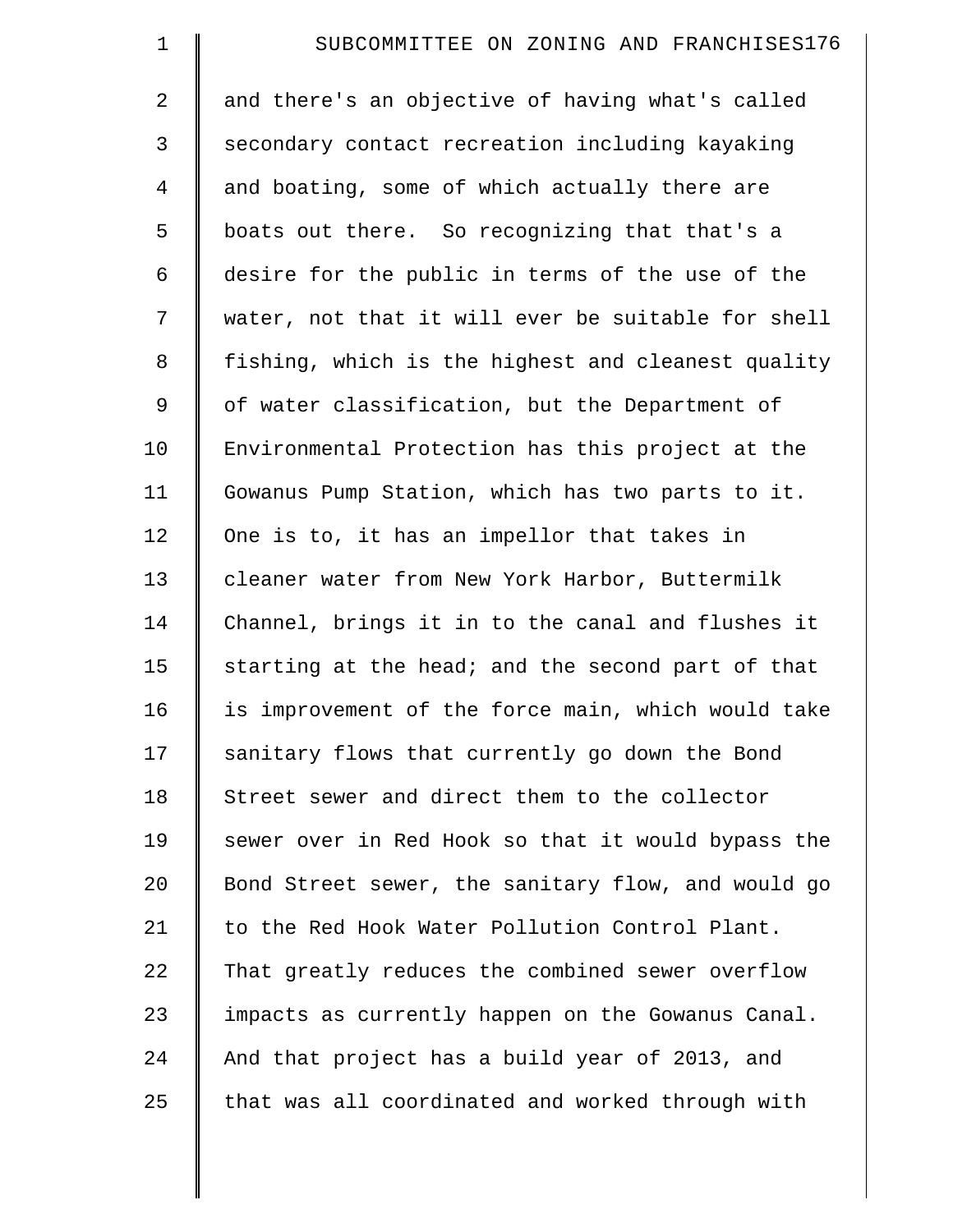| $\mathbf 1$    | SUBCOMMITTEE ON ZONING AND FRANCHISES177           |
|----------------|----------------------------------------------------|
| $\overline{2}$ | DEP as part of our Environmental Impact Statement. |
| 3              | COUNCIL MEMBER DE BLASIO: But I'm                  |
| 4              | going to try-- Mr. Chairman, forgive me. I'm       |
| 5              | still not getting the answer I'm looking for. You  |
| 6              | analyzed the current water quality to determine,   |
| 7              | because we all know that some of these             |
| 8              | governmental efforts are happening and some we     |
| 9              | need to make happen, but you had to assume that    |
| 10             | you were building with what you had in front of    |
| 11             | you as the environmental reality. So, how did you  |
| 12             | assess the appropriateness of having a residential |
| 13             | building on the canal? How did you go about doing  |
| 14             | that?                                              |
| 15             | BOB WHITE: The water quality                       |
| 16             | conditions that you have on the canal and the data |
| 17             | that's available through the Harbor Survey that's  |
| 18             | conducted by the City doesn't prohibit water,      |
| 19             | residential uses or open space uses on the         |
| 20             | adjacent up lands. As part of the scoping process  |
| 21             | for the EIS, we also met with the Department of    |
| 22             | Health and Mental Hygiene and performed, I would   |
| 23             | say, all the necessary analysis to demonstrate     |
| 24             | that residential uses on the adjacent uplands are  |
| 25             | appropriate. We're not proposing any new contact   |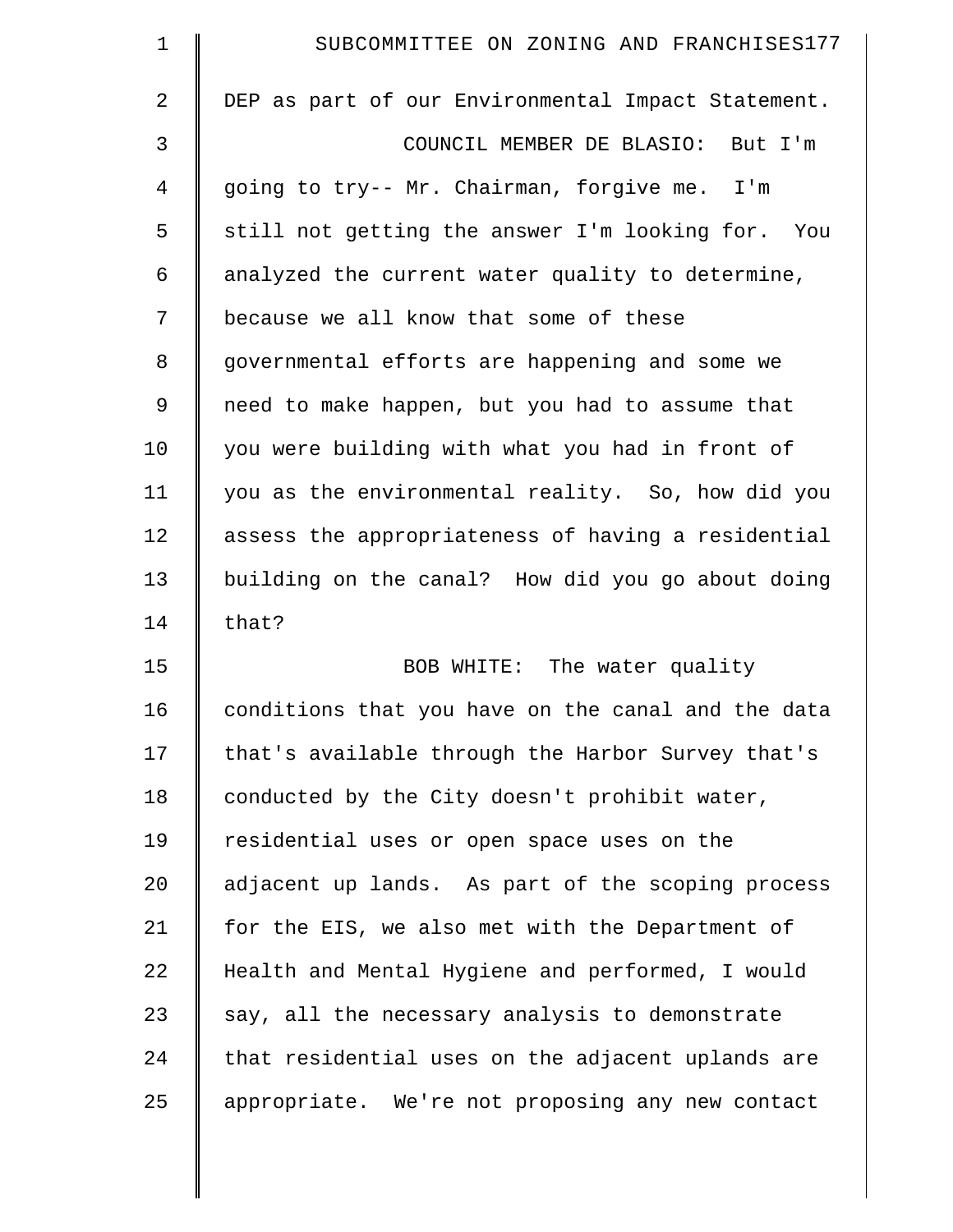| $\mathbf 1$    | SUBCOMMITTEE ON ZONING AND FRANCHISES178           |
|----------------|----------------------------------------------------|
| 2              | type of uses. I mentioned fishing earlier; none    |
| 3              | of that is proposed as part of this project. This  |
| 4              | is really a use on adjacent upland, some of which, |
| 5              | David mentioned, exists today, including public    |
| 6              | streets that cross the canal. And there was no     |
| 7              | data to indicate that this would be a significant  |
| 8              | threat to the public health of future residents.   |
| $\mathfrak{g}$ | COUNCIL MEMBER DE BLASIO: So just                  |
| 10             | to finish, the point is as is, based on your       |
| 11             | meeting with the Health Department, etcetera,      |
| 12             | other analysis, other comparisons, there's not a   |
| 13             | threat. The question that we all need to work on   |
| 14             | is the appropriate cleanup, that the cleanup       |
| 15             | itself doesn't crate a new problem. In other       |
| 16             | words, based on my conversations with the Army     |
| 17             | Corps of Engineers and this notion of capping,     |
| 18             | which again, we have to make sure is done right    |
| 19             | and is done in as permanent a fashion as is        |
| 20             | humanly possible, and potentially restoring the    |
| 21             | wetlands, that's the part that has to be very      |
| 22             | carefully organized so that we don't create any    |
| 23             | new exposure. Is that the right way of looking at  |
| 24             | this?                                              |
| 25             | BOB WHITE: I would say that's                      |
|                |                                                    |

 $\parallel$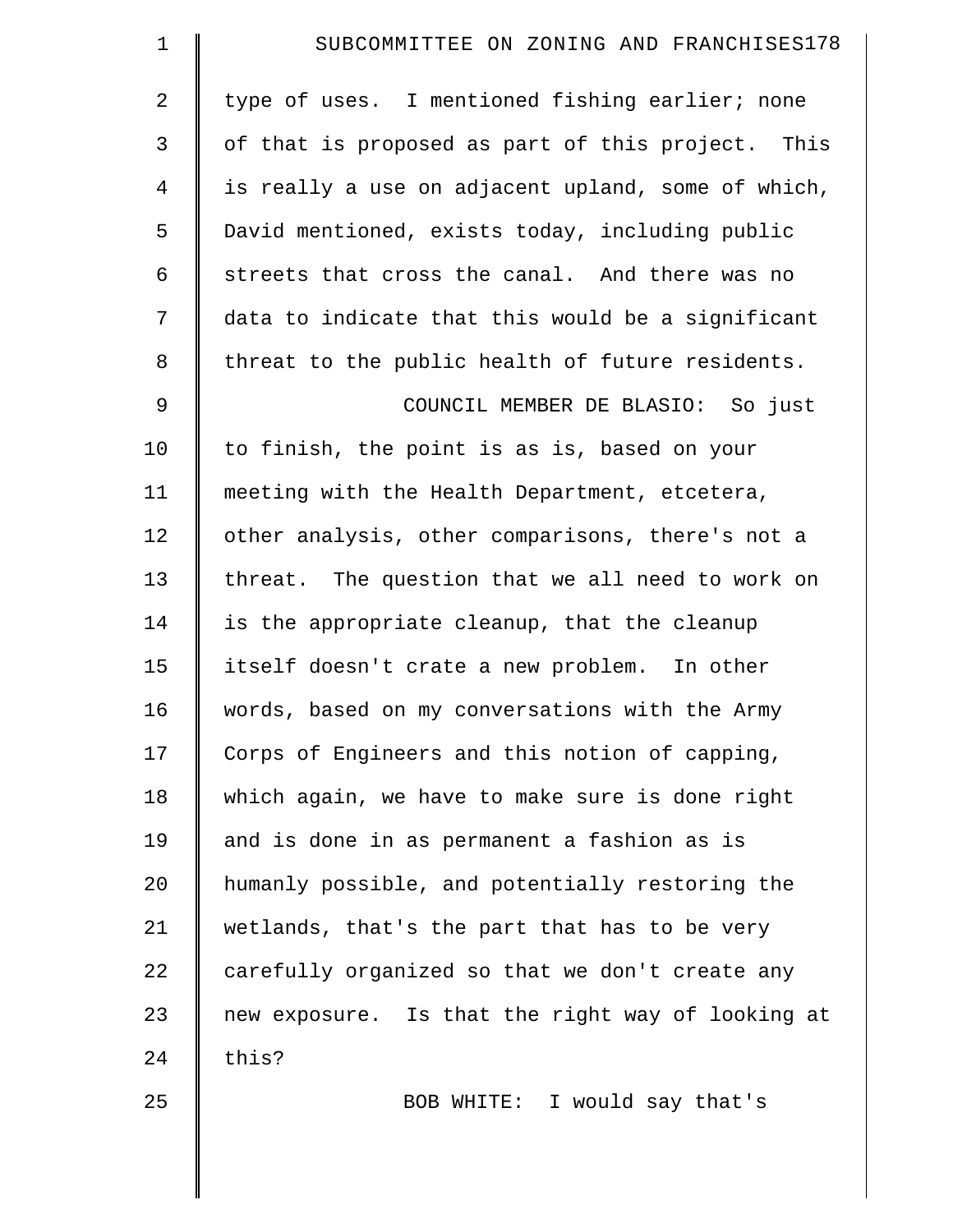| $\mathbf 1$    | SUBCOMMITTEE ON ZONING AND FRANCHISES179           |
|----------------|----------------------------------------------------|
| $\overline{2}$ | correct. And I think you touched upon it earlier,  |
| 3              | there's a choice, an economic choice, that has to  |
| $\overline{4}$ | be made in terms of how much it costs to excavate, |
| 5              | which would be millions of cubic yards of sediment |
| 6              | that would have to go somewhere, and there's have  |
| 7              | to be an awful lot of money, I think, to address   |
| 8              | the remediation in that way versus other choices   |
| 9              | in terms of capping, which could be more           |
| 10             | beneficial-- provide the same benefit at a         |
| 11             | different level of cost.                           |
| 12             | COUNCIL MEMBER DE BLASIO: Okay.                    |
| 13             | Thank you, Mr. Chair.                              |
| 14             | CHAIRPERSON AVELLA: And to get                     |
| 15             | back to some of the other issues. The height.      |
| 16             | Now you saw the presentation by Mr. Hatheway, and  |
| 17             | I assume you've seen it at other public hearings.  |
| 18             | Why not make the change from the 12 stories to the |
| 19             | eight stories given that there is-- that you are   |
| 20             | able to carry over that density, that you're       |
| 21             | really not losing anything other than the height   |
| 22             | of the two stories? And also, comment on the       |
| 23             | Borough President's suggestion, that the height of |
| 24             | one of the towers be reduce to eight stories.      |
| 25             | DAVID VON SPRECKLESEN: The-- and                   |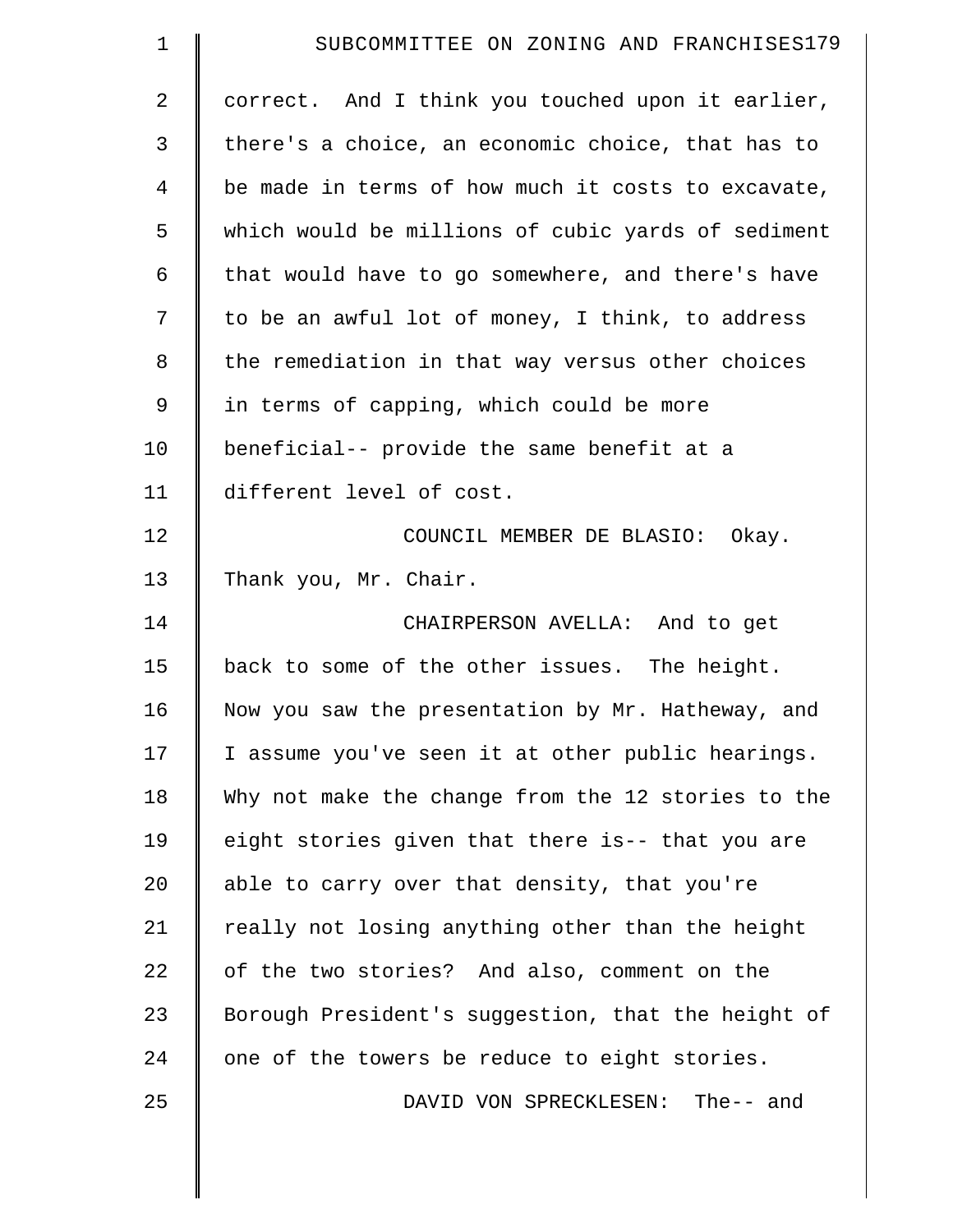| $\mathbf 1$    | SUBCOMMITTEE ON ZONING AND FRANCHISES180           |
|----------------|----------------------------------------------------|
| $\overline{2}$ | Navid can speak also, but there are a couple of    |
| 3              | key components that we would lose if we were to    |
| 4              | limit the height to eight stories across the       |
| 5              | board. One would be design. It would be            |
| 6              | monolithic; I think it wouldn't be attractive. It  |
| 7              | would be different building types. We would lose   |
| 8              | the townhouses, which are a key component of this, |
| 9              | because they reflect the local community. They're  |
| 10             | also eyes on the streets; there's stoops, there's  |
| 11             | little green spaces in front of them, and it's a   |
| 12             | part of the project that we feel strongly about.   |
| 13             | In addition, we would lose parking spaces. And I   |
| 14             | think that's also something that's significant to  |
| 15             | the community.                                     |
| 16             | CHAIRPERSON AVELLA: How many                       |
| 17             | parking spaces would you lose?                     |
| 18             | NAVID MAQAMI: We looked at losing                  |
| 19             | about 15 spaces when you do that on one of the     |
| 20             | blocks.                                            |
| 21             | CHAIRPERSON AVELLA: And what does                  |
| 22             | that figure out into percentage?                   |
| 23             | NAVID MAQAMI: It's just less than                  |
| 24             | ten percent of the total parking numbers.          |
| 25             | CHAIRPERSON AVELLA: I just wanted                  |
|                |                                                    |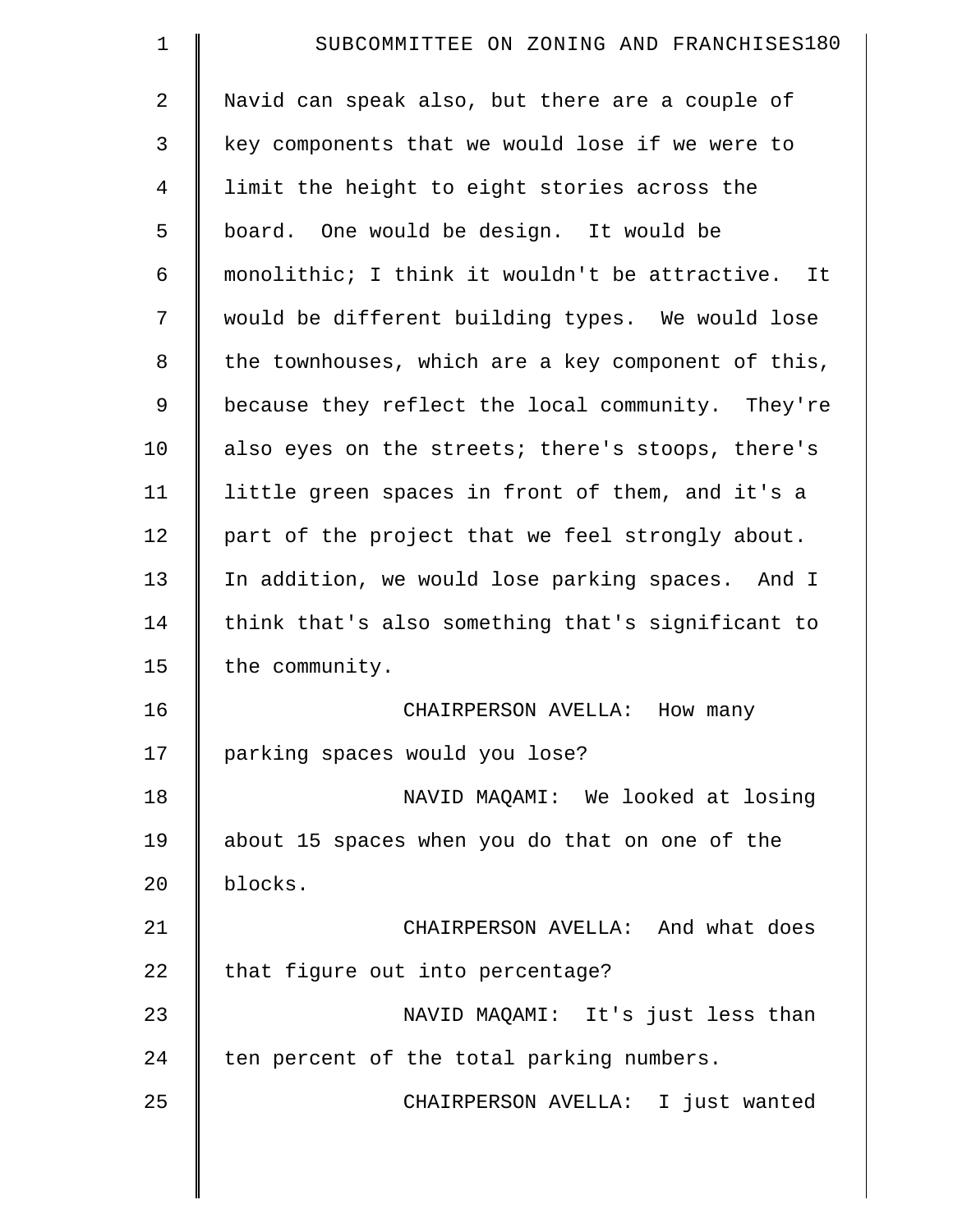| $\mathbf 1$    | SUBCOMMITTEE ON ZONING AND FRANCHISES181          |
|----------------|---------------------------------------------------|
| $\overline{2}$ | to comment on one thing you said. You mentioned   |
| 3              | about you would lose the context of the           |
| 4              | townhouses. But isn't it correct that the         |
| 5              | townhouses are not immediately adjacent to the    |
| 6              | rest of the community? You actually have a        |
| 7              | building in-between, which is the affordable      |
| 8              | housing composing, which is not, isn't that not   |
| 9              | taller? So I mean, if you're making the argument  |
| 10             | that you cannot switch the bulk because you're    |
| 11             | worried about losing the townhouse component, but |
| 12             | the townhouses don't face the immediate           |
| 13             | neighborhood, and there's a building in-between,  |
| 14             | which is part of your affordable housing          |
| 15             | component, which is actually bigger, correct?     |
| 16             | NAVID MAQAMI: That's not quite                    |
| 17             | accurate, because on Bond Street you don't have   |
| 18             | townhouses necessarily. You have other types of   |
| 19             | buildings. The townhouses typically in New York   |
| 20             | City on the avenues, on the wider streets, you    |
| 21             | typically have bigger buildings. As you go into   |
| 22             | the blocks they are set back and you have the     |
| 23             | townhouses, which are in scale with the width of  |
| 24             | the streets. That's what you typically find both  |
| 25             | in Brooklyn and everywhere else in New York City. |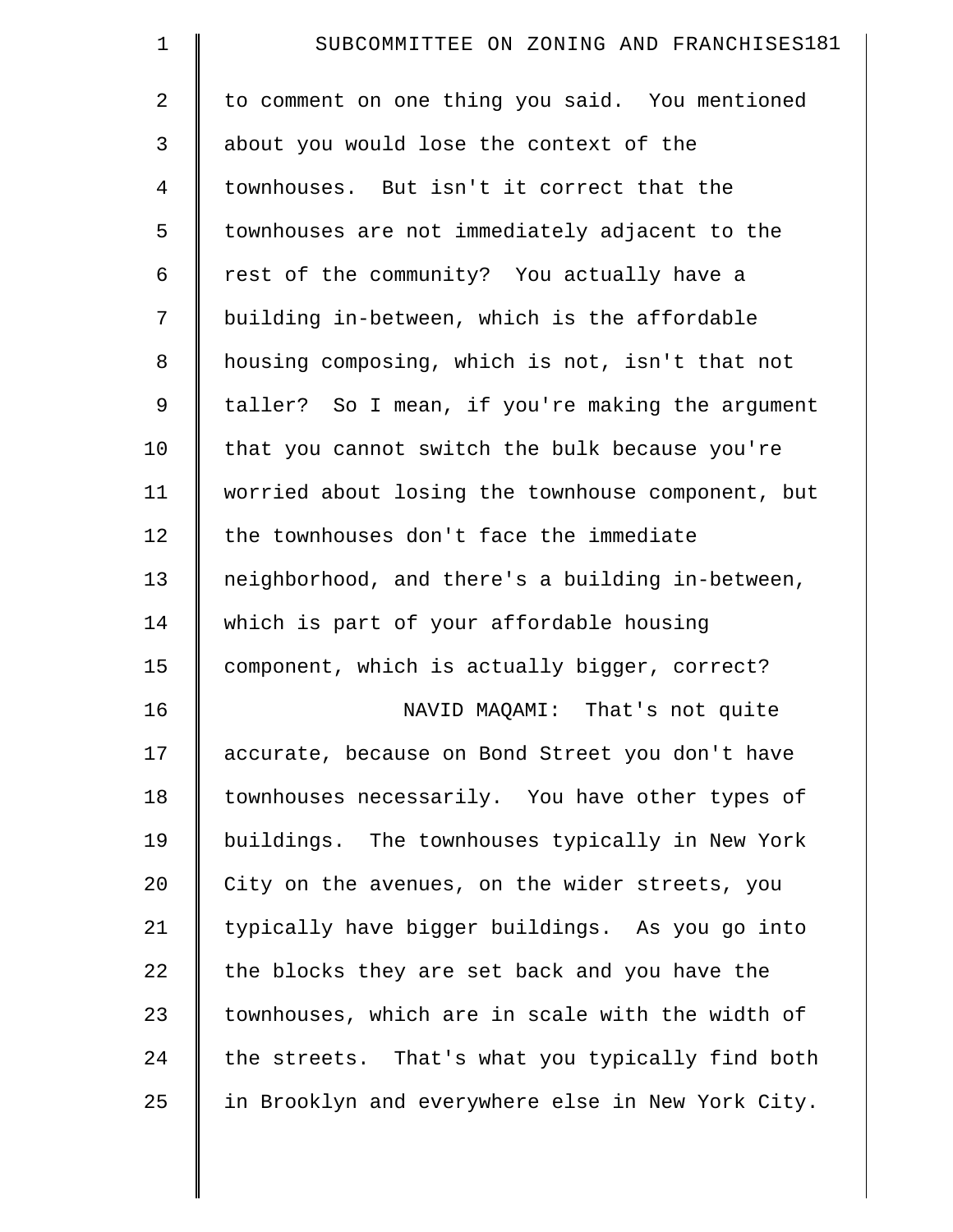| 1              | SUBCOMMITTEE ON ZONING AND FRANCHISES182           |
|----------------|----------------------------------------------------|
| 2              | Just a point about the presentation that was made. |
| 3              | I've actually included a package in there for your |
| $\overline{4}$ | review. I'm disappointed that the presentation     |
| 5              | actually keeps morphing. There's a history to      |
| 6              | this presentation and we have actually covered it  |
| 7              | in our package. It was initially shown. I don't    |
| 8              | know whether it's just trying to be misleading or  |
| $\mathsf 9$    | incompetence, the initial presentation was widely  |
| 10             | exaggerated, and we examined it. The people who    |
| 11             | had created the presentation came to the community |
| 12             | and publicly acknowledged that they were not       |
| 13             | correct, that they were not accurate. We have      |
| 14             | continued to work with them. We invited them to    |
| 15             | our office. There have been accusations that we    |
| 16             | are not trying to listen to anybody; we've         |
| 17             | actually asked them to come to our office. We've   |
| 18             | tried to understand, and we've created drawings    |
| 19             | that you will see in your package today, as well   |
| 20             | as I went over them with you briefly the other     |
| 21             | day.                                               |
| 22             | CHAIRPERSON AVELLA: Well I always                  |
| 23             | find it interesting that both sides say the other  |
| 24             | one isn't accurate.                                |
| 25             | NAVID MAQAMI: Well no.<br>They                     |
|                |                                                    |
|                |                                                    |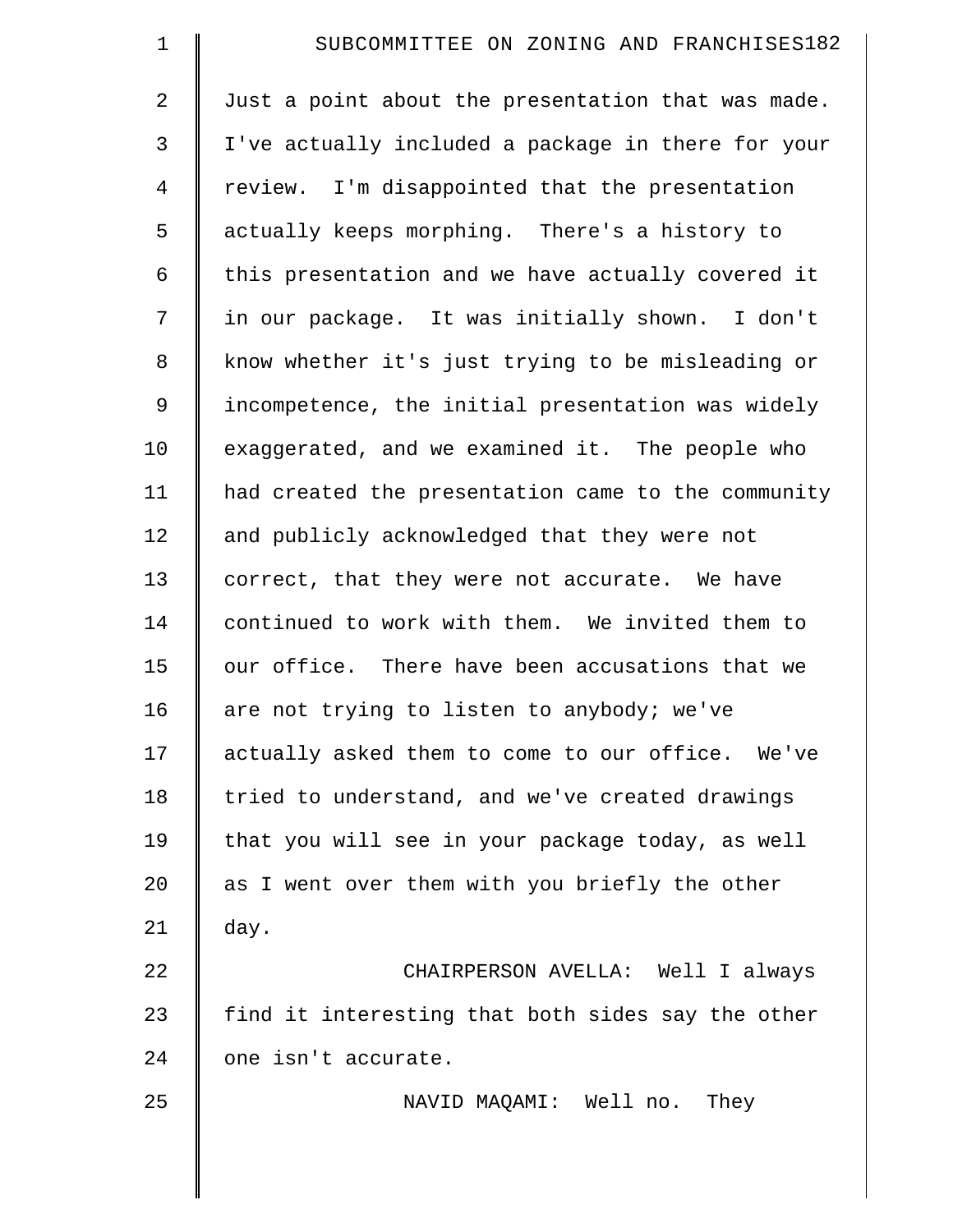| $\mathbf 1$ | SUBCOMMITTEE ON ZONING AND FRANCHISES183            |
|-------------|-----------------------------------------------------|
| 2           | actually made it public, publicly. They actually    |
| 3           | publicly made the point that they were not          |
| 4           | accurate, in a Community Board presentation.        |
| 5           | CHAIRPERSON AVELLA: Let's go to                     |
| 6           | the other major issue that has come up in terms of  |
| 7           | the affordable housing component. Now, during our   |
| 8           | meeting I mentioned to you, I had asked for a       |
| 9           | little more information as to how this was going    |
| 10          | to break down. I saw in the package, I got a        |
| 11          | little bit more. But I agree with the community,    |
| 12          | it doesn't seem to be set in stone. There seems     |
| 13          | to be a lot of discussion back and forth.<br>And    |
| 14          | also, how do we make sure, since this is something  |
| 15          | that the community and the Council Member are very  |
| 16          | interested in, that the affordable housing          |
| 17          | component actually does happen? And what's the      |
| 18          | scenario if it doesn't?                             |
| 19          | DAVID VON SPRECKLESEN: Well what                    |
| 20          | we're doing is pursuant to inclusionary housing,    |
| 21          | where we're given an FAR bonus if we were to do     |
| 22          | the affordable. We would like that FAR bonus.<br>We |
| 23          | want to do the affordable; we believe in            |
| 24          | affordable. We believe in mixed communities.<br>In  |
| 25          | addition to that, if we were not to do the          |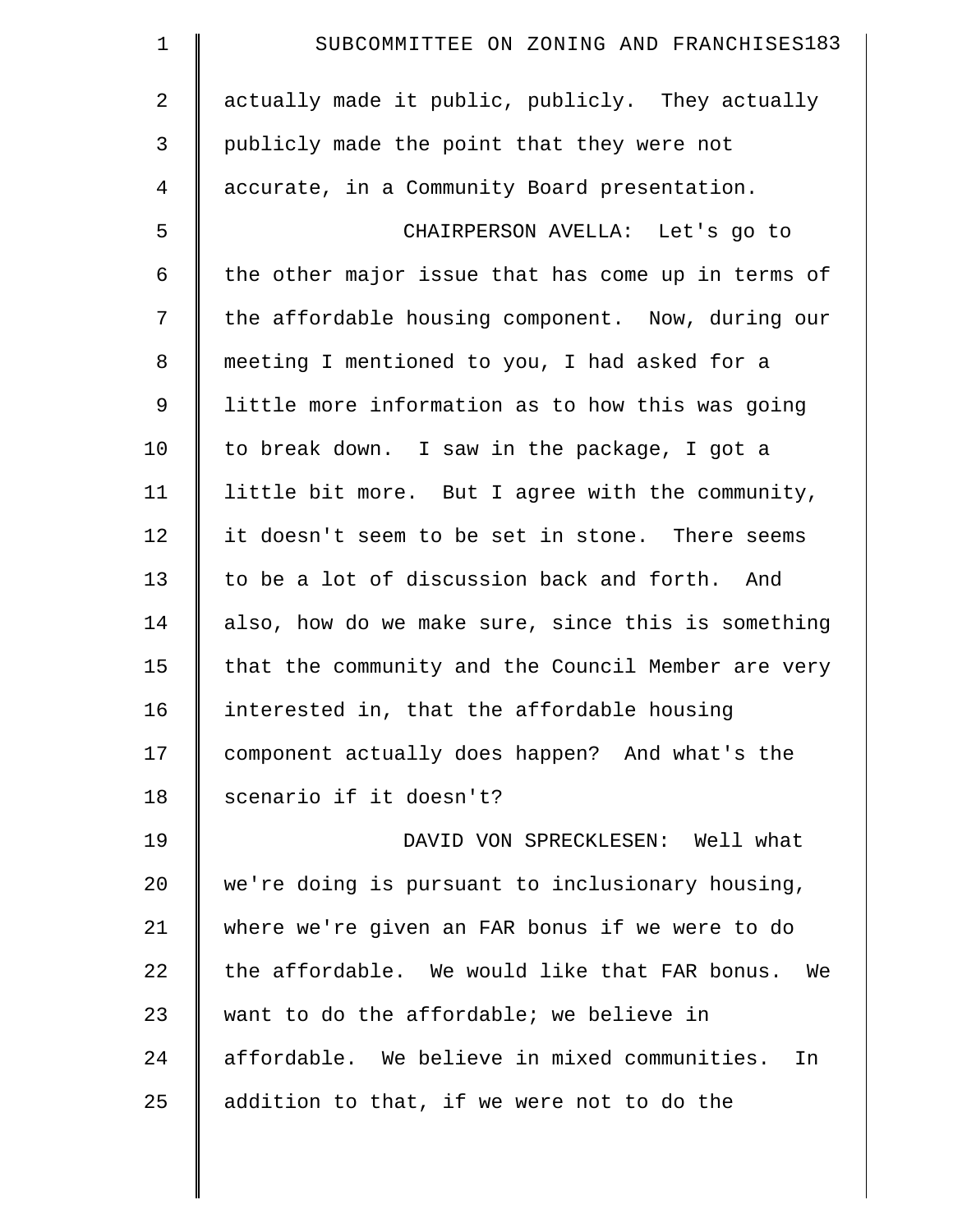| $\mathbf 1$    | SUBCOMMITTEE ON ZONING AND FRANCHISES184           |
|----------------|----------------------------------------------------|
| $\overline{a}$ | affordable, we would not get 421-A, which is a     |
| 3              | very significant development tool. So I think as   |
| $\overline{4}$ | the Councilman had said before, there's quite a    |
| 5              | few reasons for us to do this. And it's a part of  |
| 6              | our program that we've shown from day one, going   |
| 7              | back four years, and we're committed to it.        |
| 8              | CHAIRPERSON AVELLA: How do you                     |
| 9              | answer, and I think it was Craig from the          |
| 10             | Community Board who brought up the issue of if you |
| 11             | don't get the affordable housing component and     |
| 12             | it's reduced, the bulk is reduced, you still have  |
| 13             | the right to do the additional height, the two     |
| 14             | towers. So that's a concern from the community,    |
| 15             | apparently, that they're agreeing to the           |
| 16             | additional height based upon the fact that there's |
| 17             | going to be an affordable housing component. So    |
| 18             | is his analysis correct, that if you don't get the |
| 19             | affordable housing, you could still do the 12      |
| 20             | stories?                                           |
| 21             | DAVID VON SPRECKLESEN: That's                      |
| 22             | correct.                                           |
| 23             | CHAIRPERSON AVELLA: And you                        |
| 24             | recognize the fact that that's not what the        |
| 25             | community is agreeing to. They're agreeing to in   |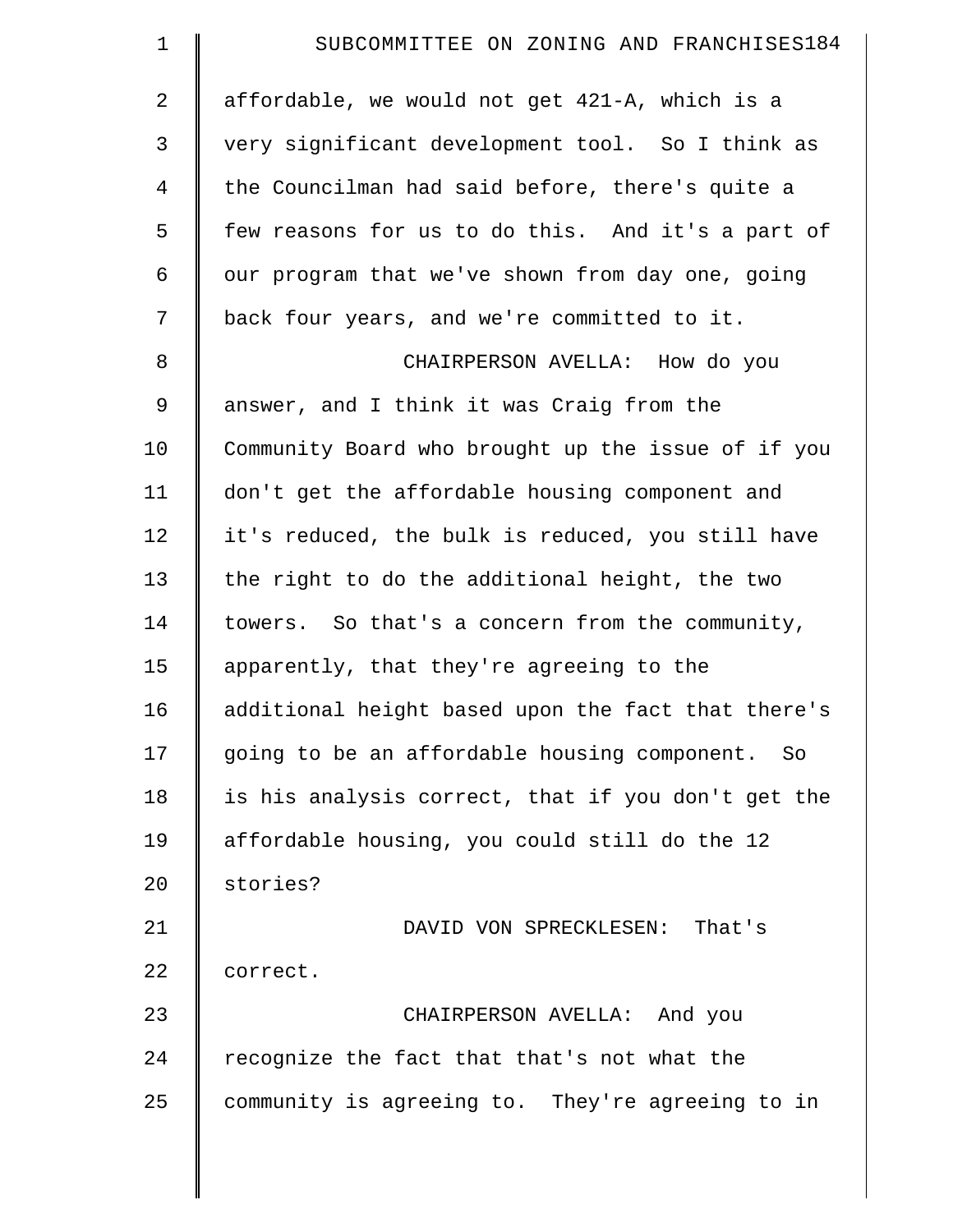| $\mathbf 1$     | SUBCOMMITTEE ON ZONING AND FRANCHISES185           |
|-----------------|----------------------------------------------------|
| 2               | effect, and you know if the Community Board wants  |
| 3               | to come back and say I'm wrong I'll entertain      |
| 4               | their testimony, that if they're only agreeing to  |
| 5               | the 12 stories based upon the affordable housing   |
| 6               | component. And they would be saying no to the      |
| 7               | project if you weren't doing the affordable        |
| 8               | housing and thereby still doing the 12 stories.    |
| 9               | DAVID VON SPRECKLESEN: I think                     |
| 10              | that's what they're saying now.                    |
| 11              | CHAIRPERSON AVELLA: Well how do                    |
| 12              | you address that?                                  |
| 13              | DAVID VON SPRECKLESEN: Well we--                   |
| 14              | CHAIRPERSON AVELLA: [Interposing]                  |
| 15              | How do you assure them--                           |
| 16              | DAVID VON SPRECKLESEN:                             |
| 17              | {Interposing] When we initially looked at the site |
| 18              | and when it was sort of an open context and we     |
| 19              | were looking at appropriate heights, I know at     |
| 20 <sub>o</sub> | that time the City was looking at a framework for  |
| 21              | 14 stories. We never went up to 14. We were        |
| 22              | consistently at 12. We believe it's contextual.    |
| 23              | You know, everyone has different opinions with     |
| 24              | regard to height. We believe-- you know, all I     |
| 25              | can say that we believe it's contextual and we     |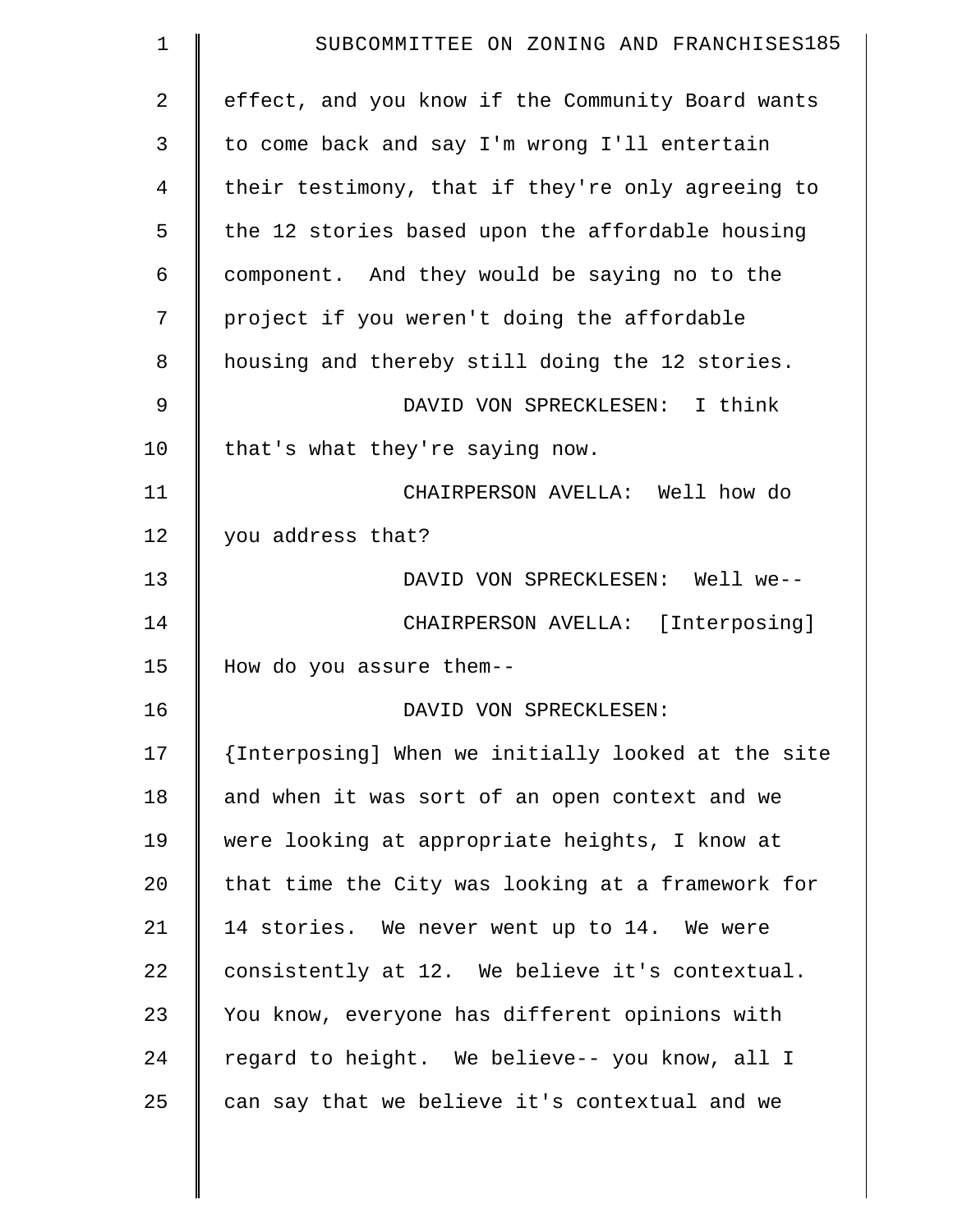| $\mathbf 1$    | SUBCOMMITTEE ON ZONING AND FRANCHISES186           |
|----------------|----------------------------------------------------|
| $\overline{a}$ | would want the ability to do it. And I think that  |
| 3              | I can't speak for City Planning, but my guess is   |
| 4              | that's somewhere down the line, you know, in the   |
| 5              | framework on in an area wide there will be small   |
| 6              | components of the canal where you could go up to   |
| 7              | 12 stories. We're only talking about eight         |
| 8              | percent of our site going up to 12 stories.        |
| 9              | CHAIRPERSON AVELLA: Council Member                 |
| 10             | do you have any additional questions before I sort |
| 11             | $of --$                                            |
| 12             | COUNCIL MEMBER DE BLASIO: Thank                    |
| 13             | you. I think people need to hear more clearly how  |
| 14             | your economics work here. Because the point is,    |
| 15             | if you take away the 421-A and the inclusionary,   |
| 16             | you're left with a very different project. And we  |
| 17             | need to understand your vision of what that means, |
| 18             | because from my vantage point you're left with an  |
| 19             | unworkable project. But, you know, you should be   |
| 20             | very clear with people if that's not accurate.     |
| 21             | You know, how, is there any scenario where you     |
| 22             | would reject the 421-A and the inclusionary        |
| 23             | option?                                            |
| 24             | DAVID VON SPRECKLESEN: We're                       |
| 25             | planning on doing affordable, and we're planning   |
|                |                                                    |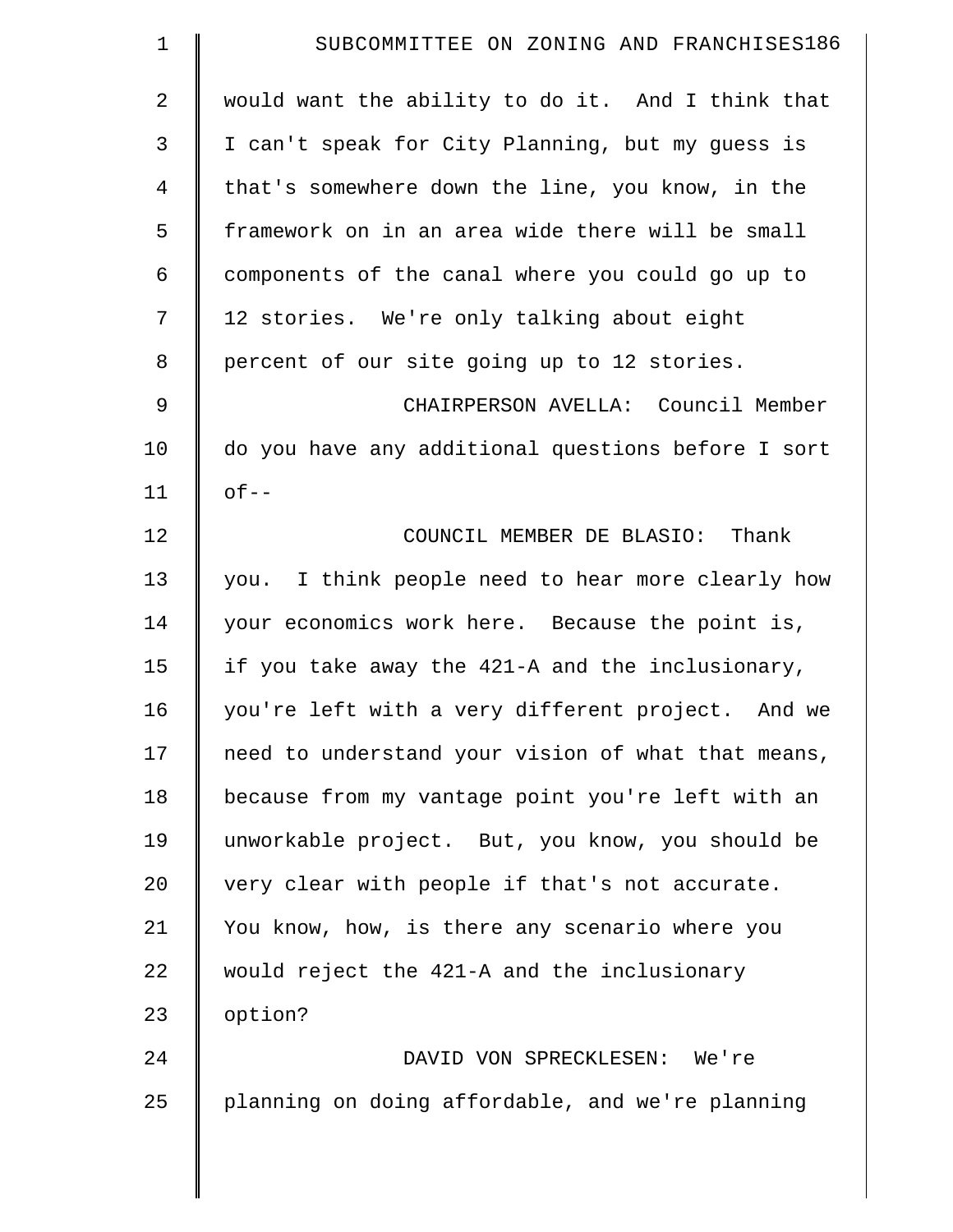| $\mathbf 1$    | SUBCOMMITTEE ON ZONING AND FRANCHISES187           |
|----------------|----------------------------------------------------|
| 2              | on getting the subsidies because we believe that   |
| $\mathfrak{Z}$ | they're going to be there. If we weren't able to   |
| 4              | get that, could we go forward with some type of    |
| 5              | project? I haven't even run the numbers. I don't   |
| 6              | know. It would be tough without 421-A.             |
| 7              | COUNCIL MEMBER DE BLASIO: I think                  |
| $\,8\,$        | with all due respect you confused the matter a bit |
| $\mathsf 9$    | in the last days by suggesting something I think   |
| 10             | was not the accurate picture, which is in terms of |
| 11             | 421-A and inclusionary, I don't think there's a    |
| 12             | question about your ability to get them. I         |
| 13             | understand the environment we're in. I understand  |
| 14             | the competition, but I think given that those are  |
| 15             | the subsidies you're going for, I don't believe    |
| 16             | there's any plausible dynamic where you don't      |
| 17             | receive them. So I'm working from the assumption   |
| 18             | it's a given that those are available to you. Are  |
| 19             | you saying, you know, so everyone's clear about    |
| 20             | it, that that's how this project works? If you     |
| 21             | take away those subsidies it's a very, very        |
| 22             | different project. It's a much smaller project at  |
| 23             | that point. Isn't that accurate?                   |
| 24             | DAVID VON SPRECKLESEN: That's                      |
| 25             | accurate. And if you're assumption is that the     |
|                |                                                    |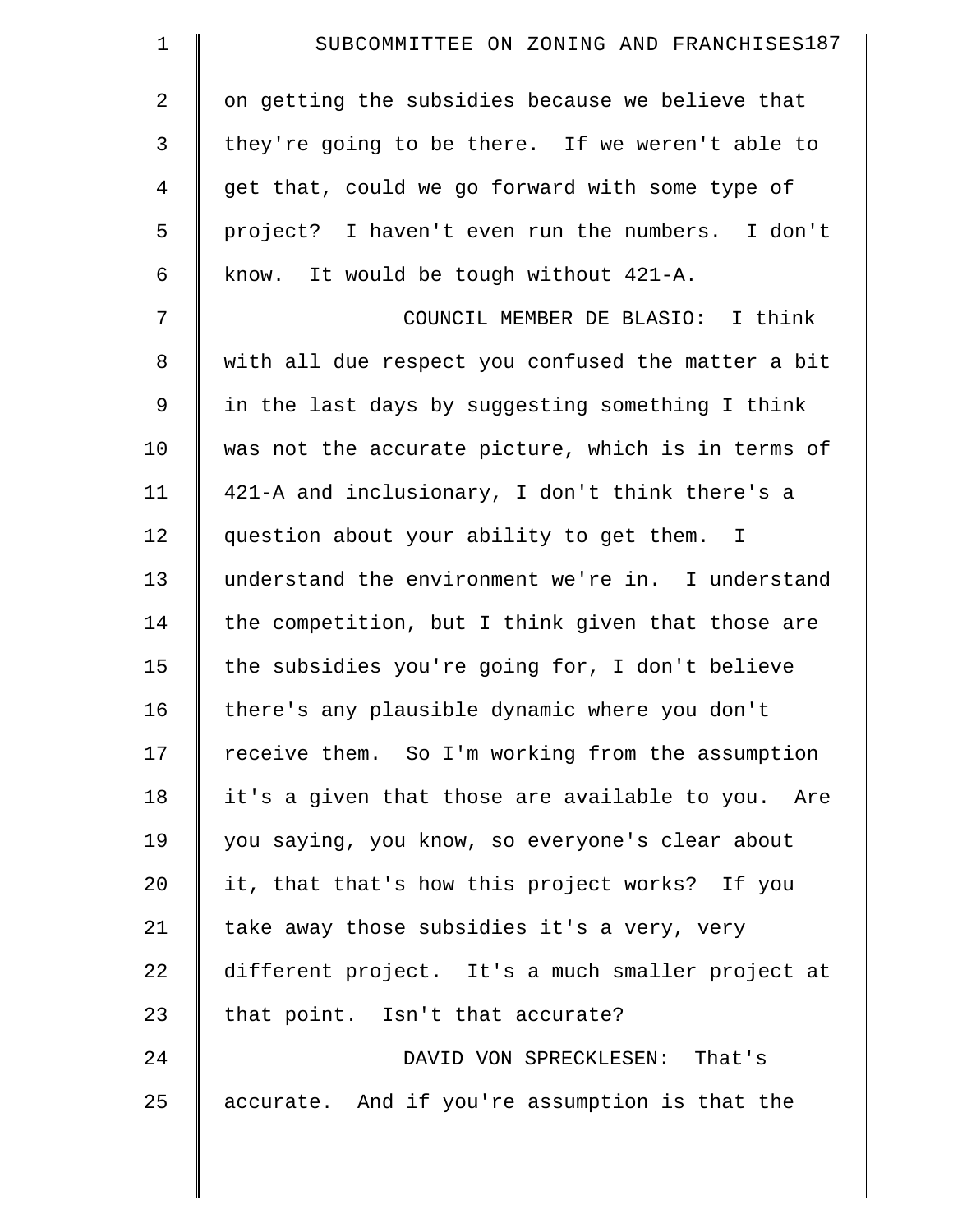| $\mathbf 1$    | SUBCOMMITTEE ON ZONING AND FRANCHISES188           |
|----------------|----------------------------------------------------|
| $\overline{2}$ | subsidies are there, then I can tell you that      |
| 3              | we're doing the affordable housing.                |
| 4              | COUNCIL MEMBER DE BLASIO:                          |
| 5              | Respectfully, and I'm not a lawyer and I don't     |
| 6              | blame anyone who puts a qualification on things    |
| 7              | because life is generically uncertain, but I have  |
| 8              | not-- in everything we've done here on this        |
| 9              | Council on inclusionary and on 421-A, I haven't    |
| 10             | heard a plausible argument that they would not be  |
| 11             | available. You could certainly say that is true    |
| 12             | of certain other types of subsidy programs; but in |
| 13             | these two instances, I for one have not heard any  |
| 14             | plausible argument they wouldn't be available to   |
| 15             | you. So, you know, if you believe there's a real   |
| 16             | strong chance that that cold be the case, we       |
| 17             | should put that on the table. But if you're being  |
| 18             | sort of cautious for the sake of being cautious, I |
| 19             | think you should say that. In other words, are     |
| 20             | you basing your caution on a specific fear that    |
| 21             | those subsidies will not be available to you, or a |
| 22             | sort of general concern that you want to make sure |
| 23             | you have them before you state that every last     |
| 24             | element is in place?                               |
| 25             | DAVID VON SPRECKLESEN: As a                        |
|                |                                                    |
|                |                                                    |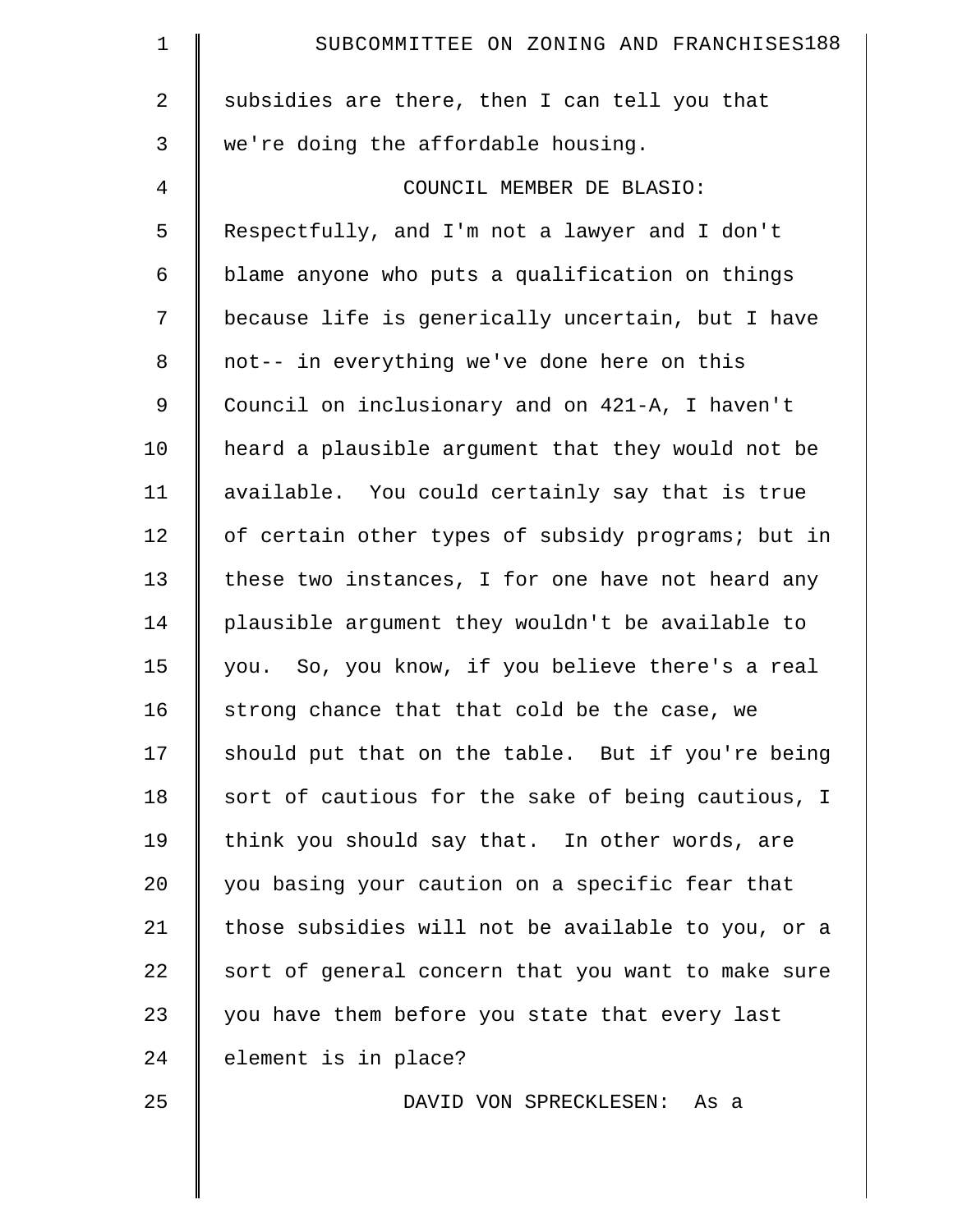| 1           | SUBCOMMITTEE ON ZONING AND FRANCHISES189           |
|-------------|----------------------------------------------------|
| 2           | general concern. You know, affordable housing is   |
| 3           | not developed in this City without subsidy. And    |
| 4           | so there was a suggestion very late in the process |
| 5           | in the ULURP process, where we sign some kind of a |
| 6           | deed restriction forcing us to do--                |
| 7           | COUNCIL MEMBER DE BLASIO:                          |
| 8           | [Interposing] No, I'm sorry. I'm going to          |
| $\mathsf 9$ | interrupt you. I want you to answer the question   |
| 10          | fully. Has anyone from HPD, for example--          |
| 11          | DAVID VON SPRECKLESEN:                             |
| 12          | [Interposing] Absolutely not.                      |
| 13          | COUNCIL MEMBER DE BLASIO: Any                      |
| 14          | place else said to you there's a reason you        |
| 15          | wouldn't get the 421-A or the inclusionary?        |
| 16          | DAVID VON SPRECKLESEN: Sorry.<br>No.               |
| 17          | COUNCIL MEMBER DE BLASIO: Okay.                    |
| 18          | So I would urge you, respectfully, I think you     |
| 19          | muddied the waters a few days ago. I don't think   |
| 20          | it was helpful, in terms of people honestly trying |
| 21          | to make sense of the issue. But you know, I'm      |
| 22          | always happy to have more discussion, but I think  |
| 23          | what you said left an unclear impression of what's |
| 24          | proceeding. So you're saying that in terms of      |
| 25          | your dealings with the people who give the         |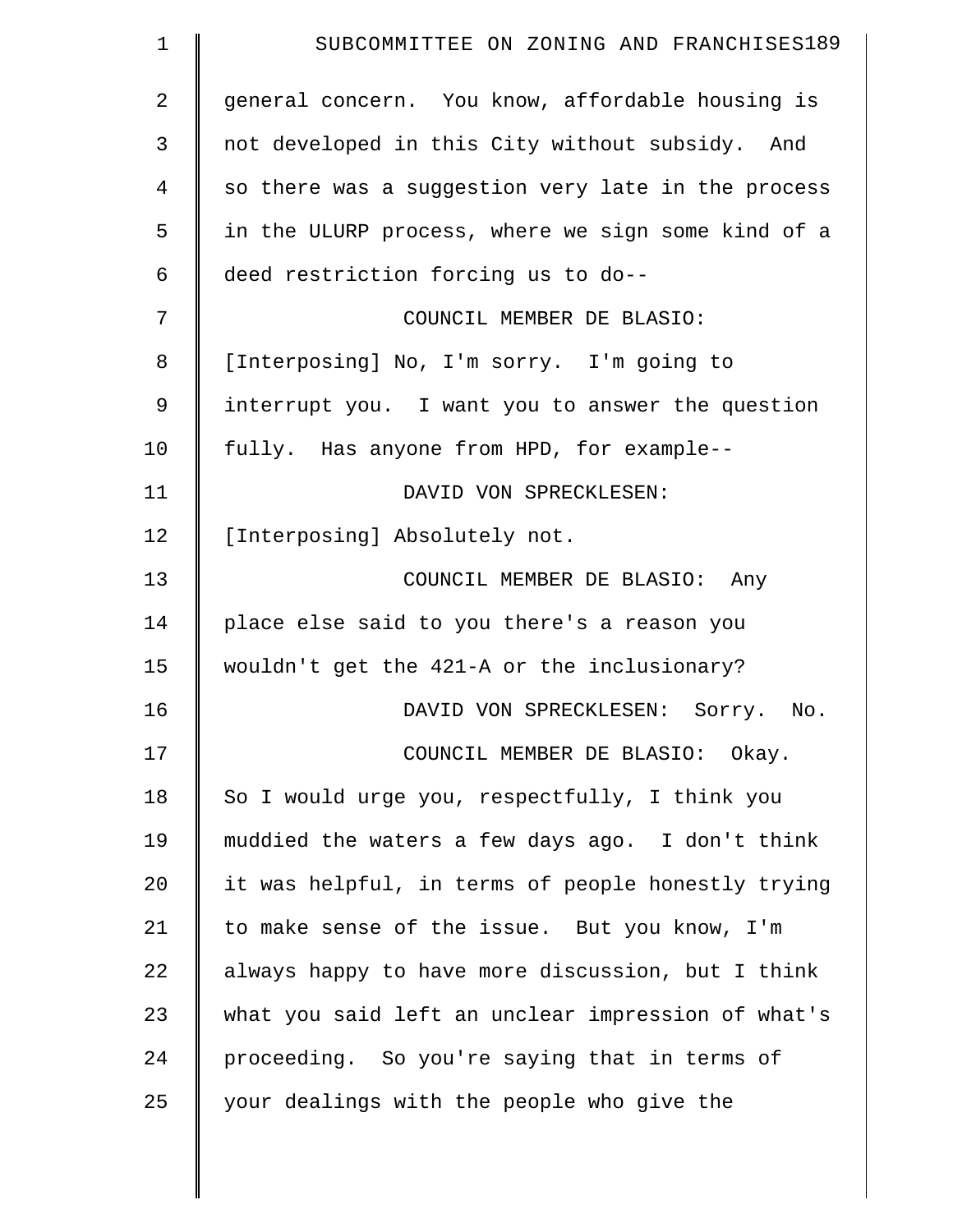| $\mathbf 1$ | SUBCOMMITTEE ON ZONING AND FRANCHISES190           |
|-------------|----------------------------------------------------|
| 2           | subsidies, that they are not suggesting any        |
| 3           | problem with you getting 421-A or inclusionary?    |
| 4           | DAVID VON SPRECKLESEN: Absolutely                  |
| 5           | correct.                                           |
| 6           | COUNCIL MEMBER DE BLASIO: You're                   |
| 7           | saying if you don't get them you're building by    |
| 8           | definition a much smaller project.                 |
| 9           | DAVID VON SPRECKLESEN: Yes.                        |
| 10          | COUNCIL MEMBER DE BLASIO: And is                   |
| 11          | that bad for your economics?                       |
| 12          | DAVID VON SPRECKLESEN: Yes.                        |
| 13          | COUNCIL MEMBER DE BLASIO: That's                   |
| 14          | what I'm trying to get at. Respectfully, people    |
| 15          | have every right to be cynical. And I don't-- you  |
| 16          | know, I think the notion and this is the challenge |
| 17          | for you, that you're representing a national       |
| 18          | company, that's another reason why people would    |
| 19          | say, is that company going to be responsive to our |
| 20          | local needs. But that's why we went to the effort  |
| 21          | to create subsidy programs that, with all due      |
| 22          | respect to your field, force the hands of          |
| 23          | developers. So this is the generic, you know,      |
| 24          | made you an offer you couldn't refuse that this is |
| 25          | the way that you can make this work, is you have   |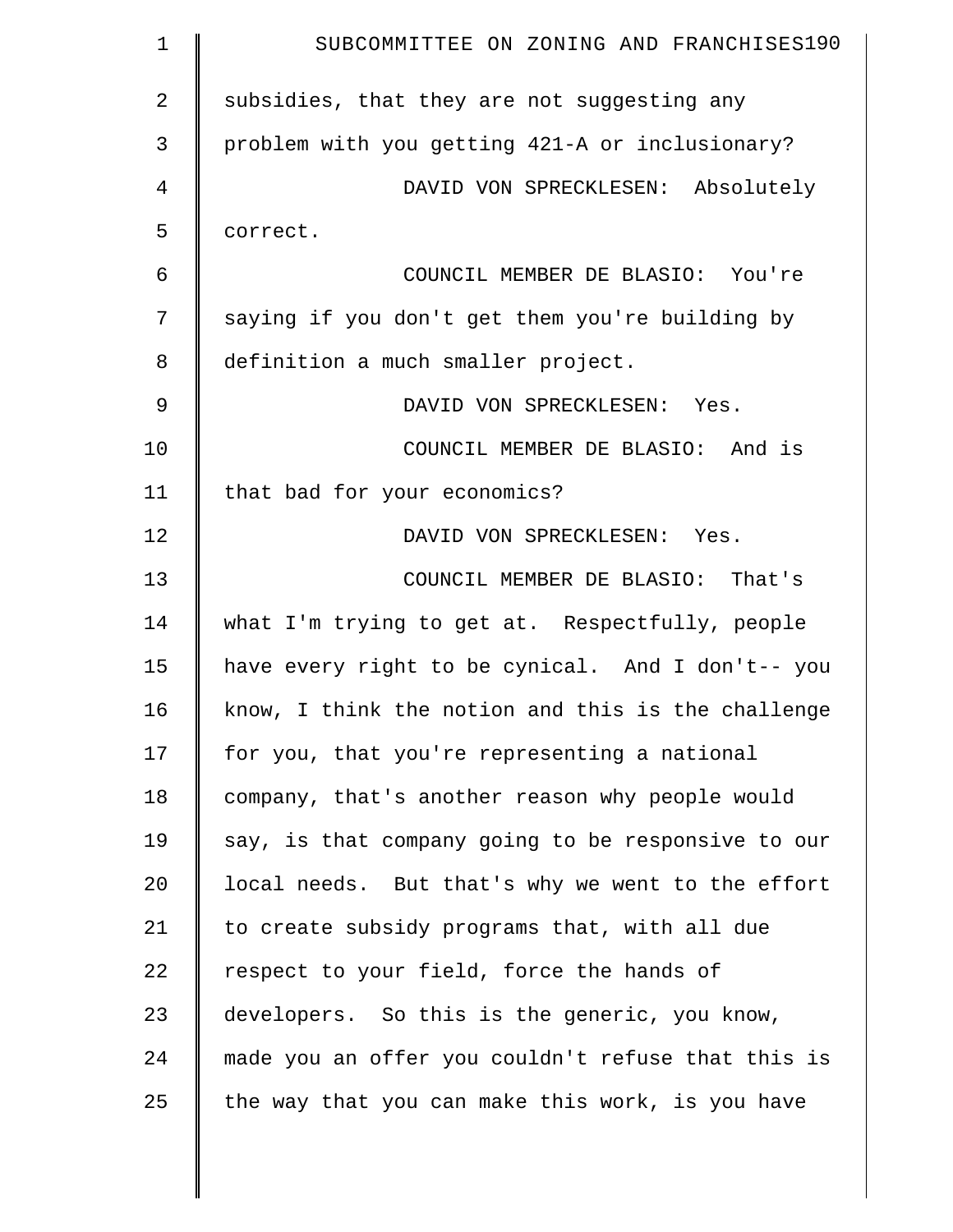| $\mathbf 1$    | SUBCOMMITTEE ON ZONING AND FRANCHISES191           |
|----------------|----------------------------------------------------|
| $\overline{2}$ | to provide the affordability. And I think if       |
| $\mathfrak{Z}$ | that's the whole reality here, you should be       |
| 4              | explicit about that.                               |
| 5              | DAVID VON SPRECKLESEN: That is.                    |
| 6              | COUNCIL MEMBER DE BLASIO: Thank                    |
| 7              | you, Mr. Chairman.                                 |
| 8              | DAVID VON SPRECKLESEN: And I                       |
| $\mathsf 9$    | apologize if I was unclear before.                 |
| 10             | CHAIRPERSON AVELLA: I certainly                    |
| 11             | appreciate those questions. You still haven't      |
| 12             | addressed my issue, though. Obviously we're not    |
| 13             | voting on any of the items today, and the votes    |
| 14             | will be laid over until Monday at the next meeting |
| 15             | of my Committee. And I think we're recessing this  |
| 16             | meeting until Monday. But I have to tell you that  |
| 17             | I side with the Community on this one. And, you    |
| 18             | know, my vote is dependent upon whether you        |
| 19             | address some of the issues that have been brought  |
| 20             | up. I don't think anybody's saying don't-- or I    |
| 21             | shouldn't say that. There are people who would     |
| 22             | just as soon have the project killed. I think the  |
| 23             | project, if it goes ahead with, you know, certain  |
| 24             | conditions, certain amendments, I think would be a |
| 25             | very good project. And I think we're close enough  |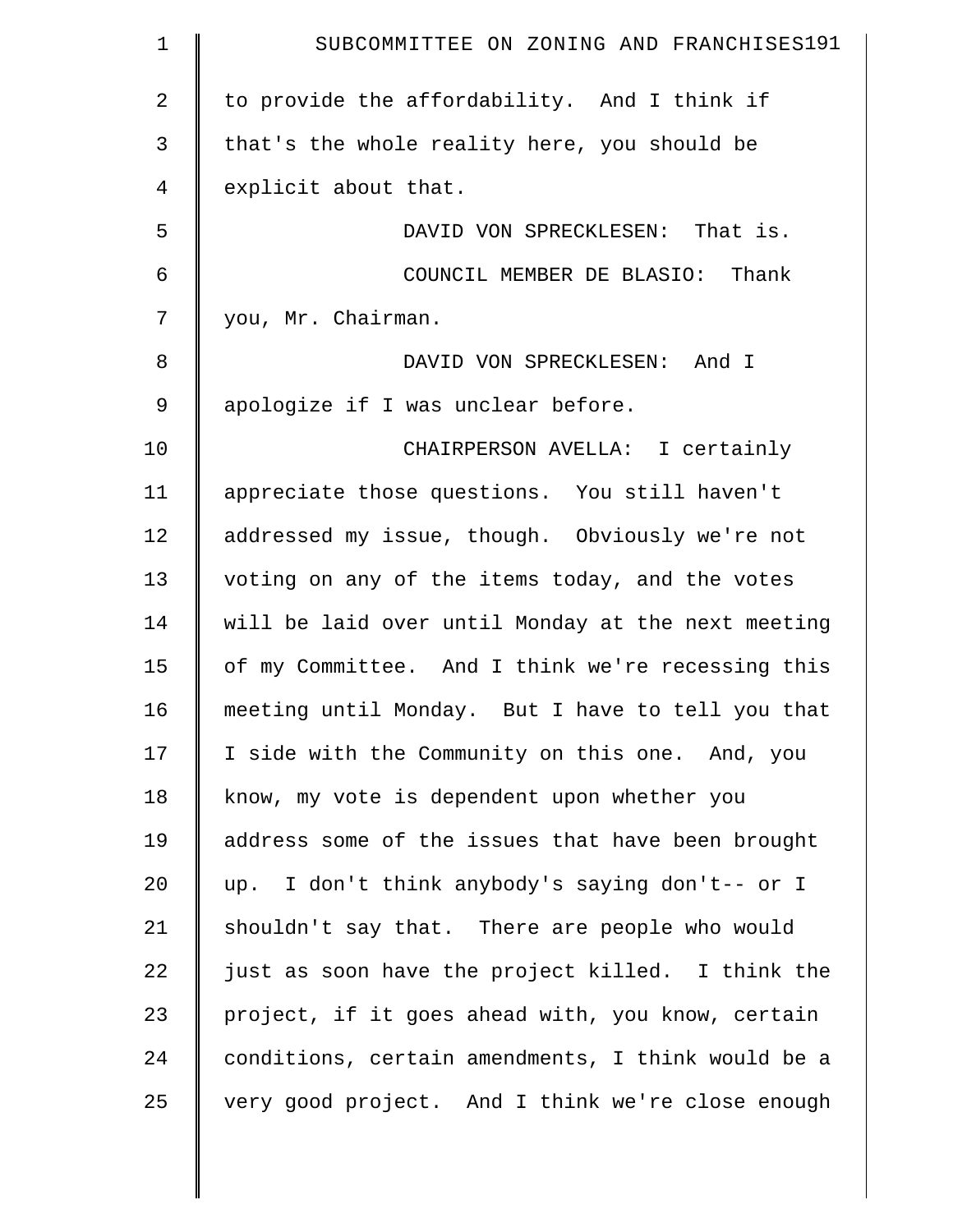| $\mathbf 1$    | SUBCOMMITTEE ON ZONING AND FRANCHISES192           |
|----------------|----------------------------------------------------|
| $\overline{a}$ | that you could do some of these things. The        |
| 3              | community is concerned about the affordable        |
| $\overline{4}$ | housing, the height issue and at least letting us  |
| 5              | know, on paper, a little bit more of the           |
| 6              | environmental cleanup and a commitment that you    |
| 7              | would move-- all the material that has to be       |
| 8              | removed gets removed before you actually start     |
| 9              | construction. And I think, if we can get an        |
| 10             | agreement here, I think we should all go to the    |
| 11             | City of New York and say to DEP, the project to    |
| 12             | renovate that pump station has to go ahead         |
| 13             | immediately and not be pushed back to 2013. I      |
| 14             | mean I think that's a disgrace on the part of the  |
| 15             | administration. So, the discussion, at least from  |
| 16             | my end, I know the Council Member supports the     |
| 17             | project, but the discussion, for my vote at least, |
| 18             | continues. Thank you.                              |
| 19             | DAVID VON SPRECKLESEN: Thank you.                  |
| 20             | CHAIRPERSON AVELLA: We will now                    |
| 21             | move on to the last two items, and I know people   |
| 22             | have been waiting patiently.                       |
| 23             | [Pause]                                            |
| 24             | CHAIRPERSON AVELLA: All right. If                  |
| 25             | I could just have quiet while we go into the last  |
|                |                                                    |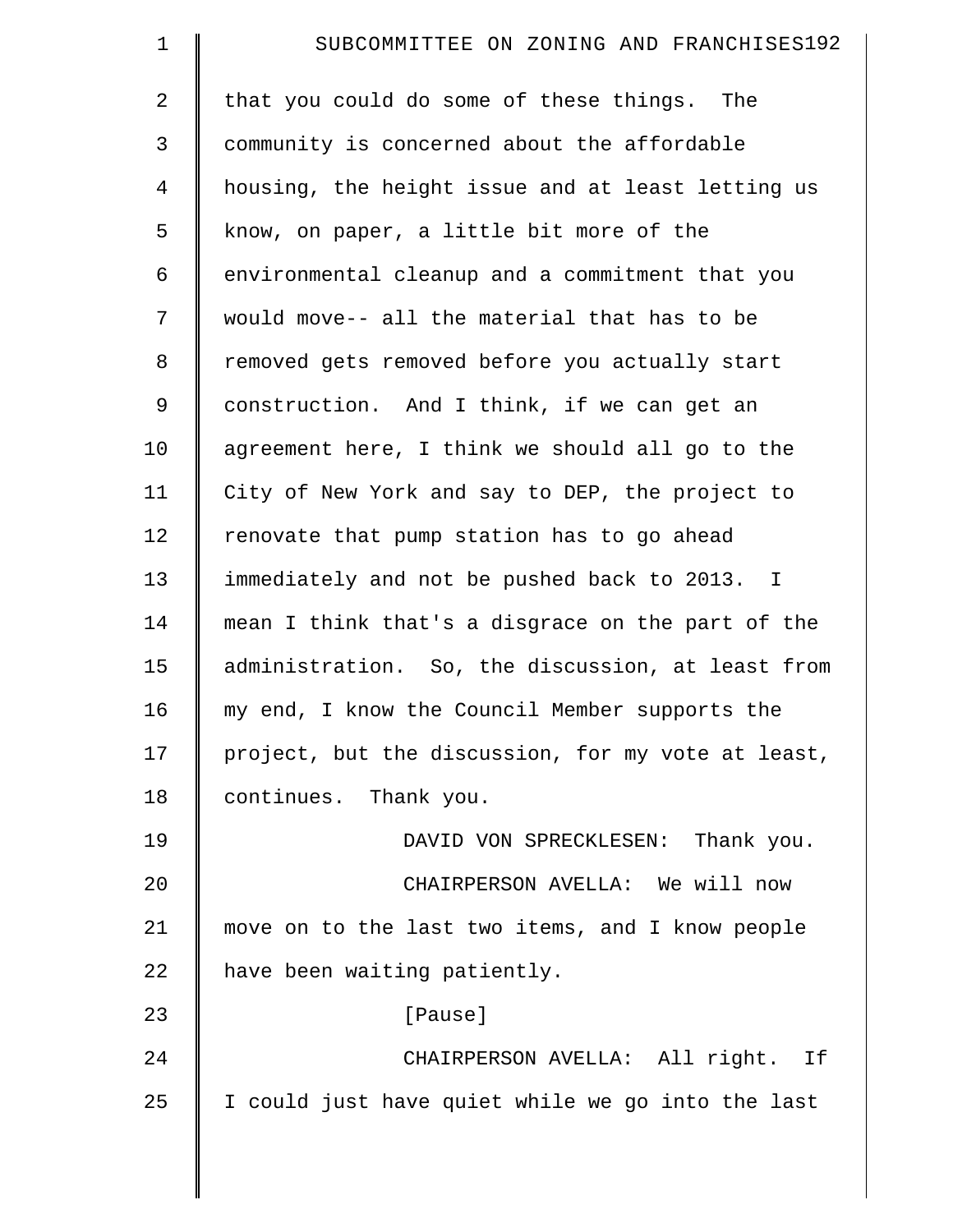| $\mathbf 1$    | SUBCOMMITTEE ON ZONING AND FRANCHISES193          |
|----------------|---------------------------------------------------|
| $\overline{2}$ | two items, because I know those people have been  |
| 3              | waiting patiently. The next item is Land Use      |
| 4              | number 998, for a petition by Gallo Nero, to      |
| 5              | establish, maintain and operate an unenclosed     |
| 6              | sidewalk café at 185 Bleecker Street. And I do    |
| 7              | apologize for you sitting through this, but this  |
| 8              | is one of those days.                             |
| 9              | [Pause]                                           |
| 10             | MELVIN MAHAN: Mr. Chairman Avella,                |
| 11             | I'm Melvin Mahan [phonetic], a Council Liaison    |
| 12             | from Speaker Quinn's District Office. With me I   |
| 13             | have Zella Jones, she's the--                     |
| 14             | CHAIRPERSON AVELLA: [Interposing]                 |
| 15             | Can I ask-- you're testifying? Because it's       |
| 16             | unusual to have the representative of the Council |
| 17             | Member's office sit with the applicant.           |
| 18             | MELVIN MAHAN: Okay, I apologize,                  |
| 19             | sir.                                              |
| 20             | CHAIRPERSON AVELLA: Well I'm just,                |
| 21             | you know, saying, is that your intention? Because |
| 22             | that's very unusual.                              |
| 23             | MELVIN MAHAN: Yes.                                |
| 24             | CHAIRPERSON AVELLA: Okay.                         |
| 25             | MELVIN MAHAN: Yes, it was. With                   |
|                |                                                   |

 $\parallel$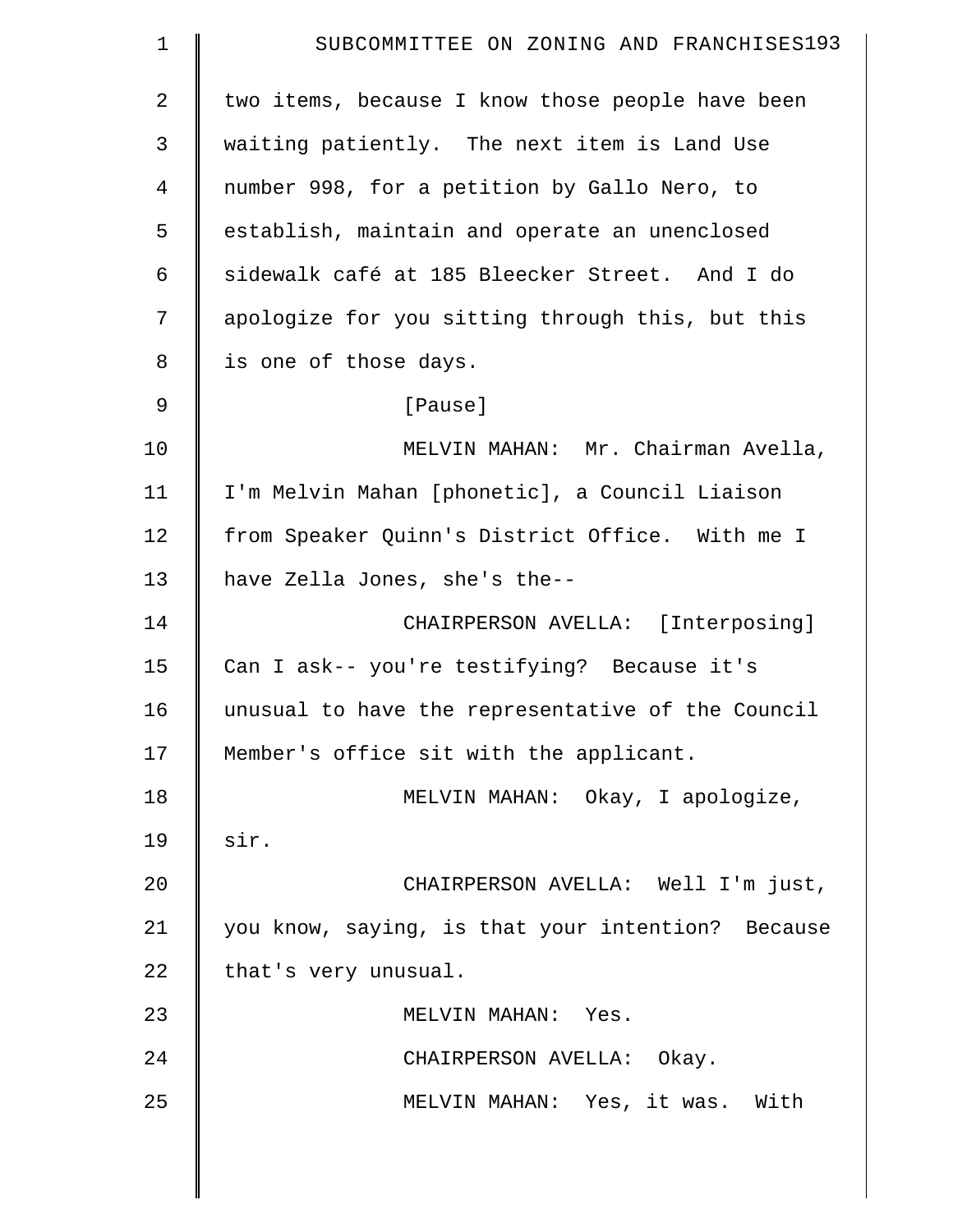| $\mathbf 1$ | SUBCOMMITTEE ON ZONING AND FRANCHISES194           |
|-------------|----------------------------------------------------|
| 2           | me I have Zella Jones, she's the Chairwoman of the |
| 3           | Quality of Life Committee for CB 2.                |
| 4           | ZELLA JONES: Sidewalks Committee.                  |
| 5           | MELVIN MAHAN:<br>Sorry.                            |
| 6           | ZELLA JONES: That's all right.                     |
| 7           | Mr. Chairman, it has been a long wait, but I've    |
| 8           | found all of this testimony today very, very       |
| 9           | educational, certainly. It's been a pleasure to    |
| 10          | be educated as well as I have this morning in the  |
| 11          | testimonies. My name is Zella Jones, I Chair the   |
| 12          | Sidewalks and Public Facilities Committee for      |
| 13          | Community Board 2. I'm here to read into the       |
| 14          | record--                                           |
| 15          | CHAIRPERSON AVELLA: [Interposing]                  |
| 16          | Wait.                                              |
| 17          | ZELLA JONES: Certainly.                            |
| 18          | CHAIRPERSON AVELLA: Where's the                    |
| 19          | applicant? Okay. You're part of public             |
| 20          | testimony. You should not be sitting up there      |
| 21          | with the applicant.                                |
| 22          | ZELLA JONES: Sure.                                 |
| 23          | CHAIRPERSON AVELLA: The normal                     |
| 24          | procedure is the applicant makes the presentation. |
| 25          | If we have any questions, then we go to public     |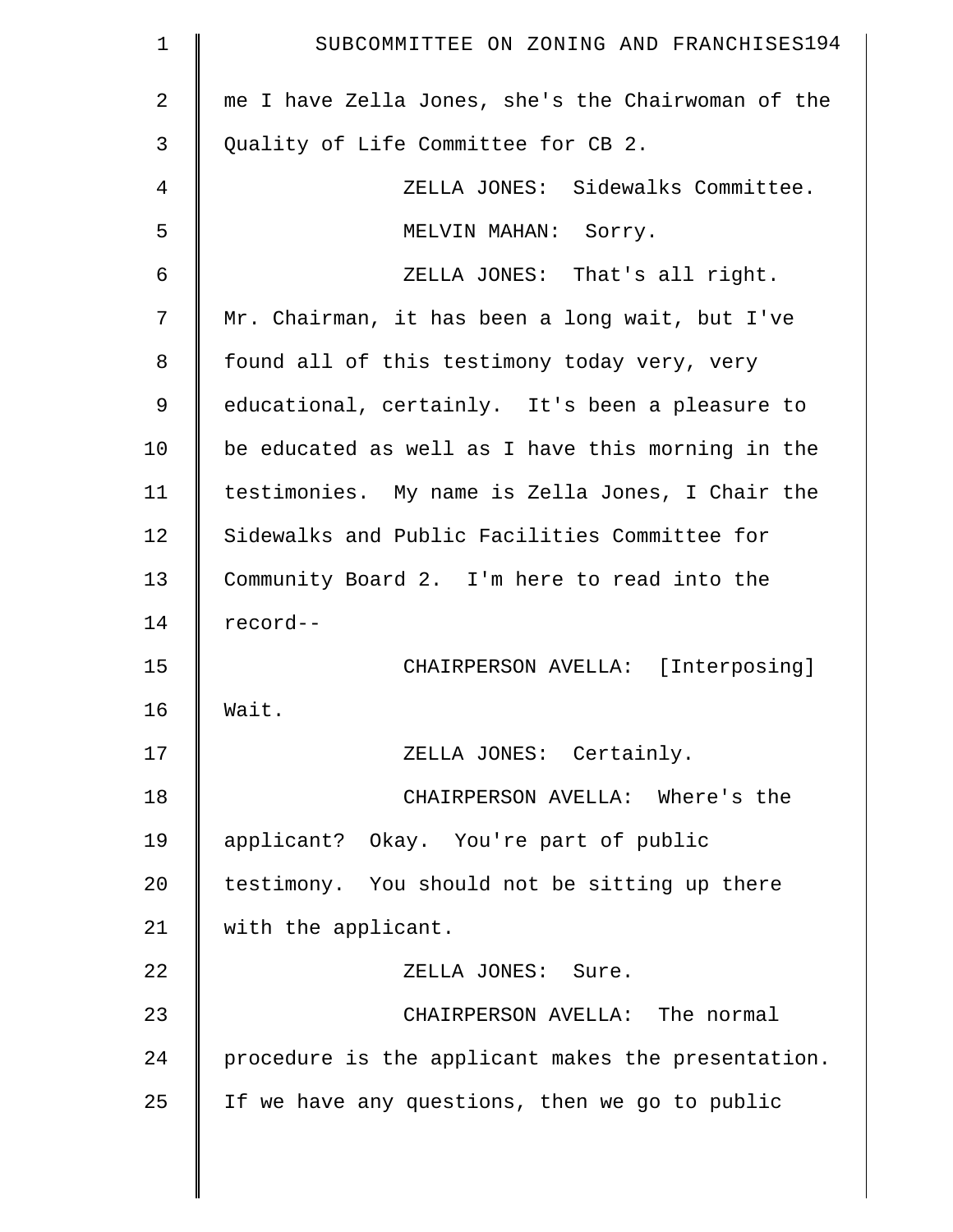| $\mathbf 1$    | SUBCOMMITTEE ON ZONING AND FRANCHISES195           |
|----------------|----------------------------------------------------|
| $\overline{2}$ | testimony.                                         |
| 3              | ZELLA JONES: Sure.                                 |
| 4              | CHAIRPERSON AVELLA: That's why I                   |
| 5              | questioned you.                                    |
| 6              | [Pause]                                            |
| 7              | CHAIRPERSON AVELLA: Push the                       |
| 8              | button.                                            |
| 9              | MARCELLO ASSANTE: My name is                       |
| 10             | Marcello Assante. I'm the owner of Gallo Nero,     |
| 11             | Inc. Restaurant in the Village. And basically,     |
| 12             | I'm asking, as we've been speaking with the        |
| 13             | Council back and forth, we've been talking and I   |
| 14             | would like at this moment-- also, because we have- |
| 15             |                                                    |
| 16             | CHAIRPERSON AVELLA: [Interposing]                  |
| 17             | I'm sorry. You know, this is a little confusing    |
| 18             | here for us.                                       |
| 19             | MARCELLO ASSANTE: This is                          |
| 20             | basically for a sidewalk café.                     |
| 21             | CHAIRPERSON AVELLA: Which                          |
| 22             | restaurant are you testifying on behalf of?        |
| 23             | MARCELLO ASSANTE: Gallo Nero, Ciao                 |
| 24             | Restaurant.                                        |
| 25             | CHAIRPERSON AVELLA: Okay.                          |
|                |                                                    |
|                |                                                    |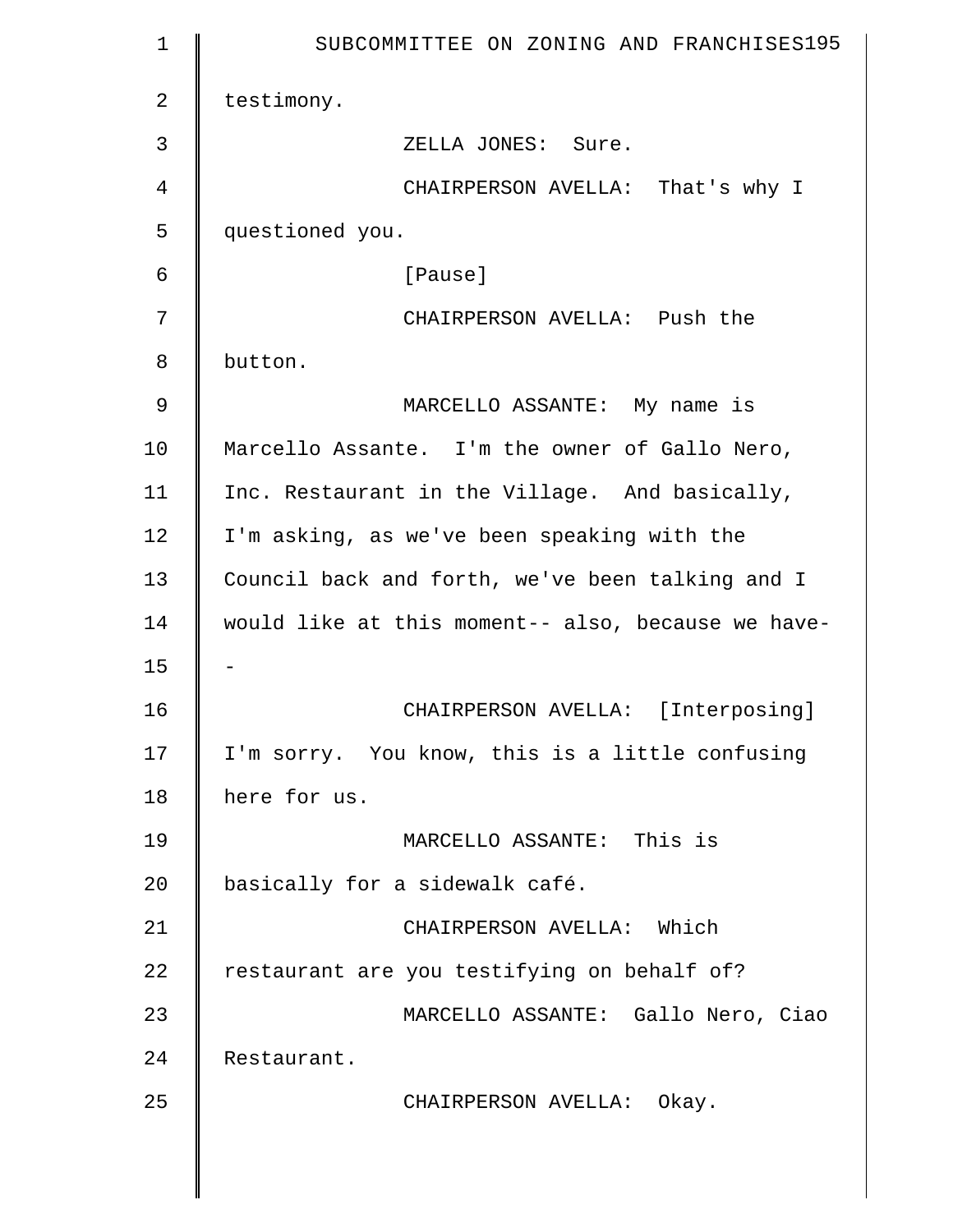| $\mathbf 1$ | SUBCOMMITTEE ON ZONING AND FRANCHISES196           |
|-------------|----------------------------------------------------|
| 2           | MARCELLO ASSANTE: And we've been                   |
| 3           | consulting with the Council and with the Community |
| 4           | Board. The only things I'm asking them and they    |
| 5           | is to review this meeting by next week, because we |
| 6           | still-- we don't have the plan with the architect  |
| 7           | and decided what basically to forward. And if the  |
| 8           | Committee is allowed me, we're going to bring this |
| 9           | by next Wednesday and there will be a problem-- if |
| 10          | there will be no problem.                          |
| 11          | CHAIRPERSON AVELLA: So I                           |
| 12          | understand that there are negotiations going on--  |
| 13          | MARCELLO ASSANTE: [Interposing]                    |
| 14          | Yes.                                               |
| 15          | CHAIRPERSON AVELLA: --with the                     |
| 16          | Speaker's office and between you.<br>And hopefully |
| 17          | by the time we have our next meeting you will      |
| 18          | reach an agreement.                                |
| 19          | MARCELLO ASSANTE: Yes.                             |
| 20          | CHAIRPERSON AVELLA: Okay. What--                   |
| 21          | your present application is for 11 tables and 22   |
| 22          | chairs?                                            |
| 23          | MARCELLO ASSANTE: Yes.                             |
| 24          | CHAIRPERSON AVELLA: And for a two-                 |
| 25          | year term.                                         |
|             |                                                    |

 $\parallel$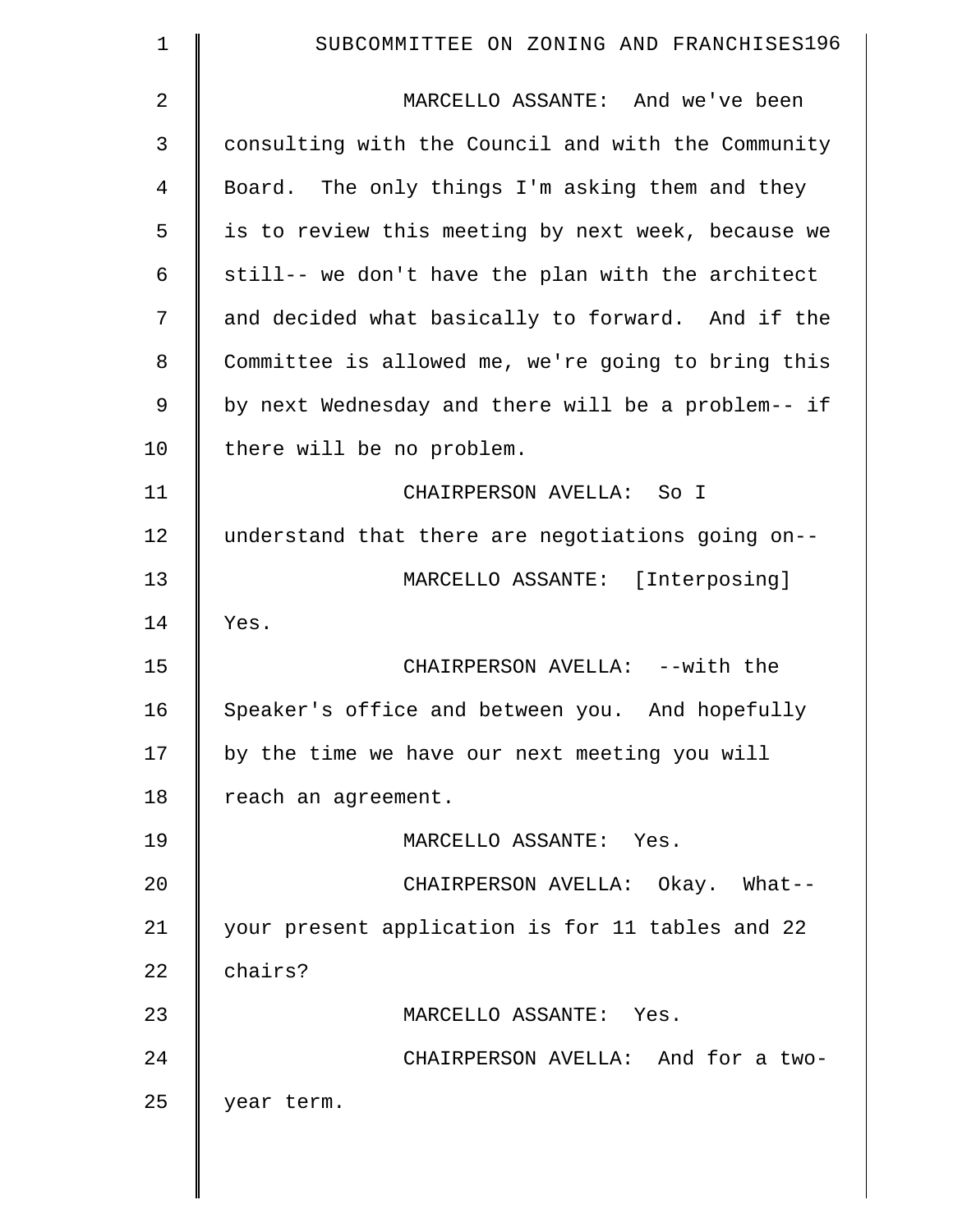| $\mathbf 1$ | SUBCOMMITTEE ON ZONING AND FRANCHISES197           |
|-------------|----------------------------------------------------|
| 2           | MARCELLO ASSANTE: Yes.                             |
| 3           | CHAIRPERSON AVELLA: And the                        |
| 4           | Speaker is actually requesting significantly less. |
| 5           | MARCELLO ASSANTE: Yes.                             |
| 6           | CHAIRPERSON AVELLA: Okay. Thank                    |
| 7           | you.                                               |
| 8           | MARCELLO ASSANTE: Thank you.                       |
| 9           | CHAIRPERSON AVELLA: That takes                     |
| 10          | care of your testimony. Now we have the public     |
| 11          | signed up to speak, is that correct, on this       |
| 12          | issue? Where is her slip? Did you fill out a       |
| 13          | slip?                                              |
| 14          | [Pause]                                            |
| 15          | CHAIRPERSON AVELLA: Okay. We have                  |
| 16          | it. Thank you, come on up. Now you can-- you're    |
| 17          | done. You're finished. Oh. You're from the         |
| 18          | other café?                                        |
| 19          | PETER MESKOURIS: Yes.                              |
| 20          | CHAIRPERSON AVELLA: You shouldn't                  |
| 21          | be sitting up there. That's the whole thing.       |
| 22          | PETER MESKOURIS: Sorry.                            |
| 23          | CHAIRPERSON AVELLA: I'm sorry. Go                  |
| 24          | ahead. Push the button.                            |
| 25          | ZELLA JONES: My name is Zella                      |
|             |                                                    |
|             |                                                    |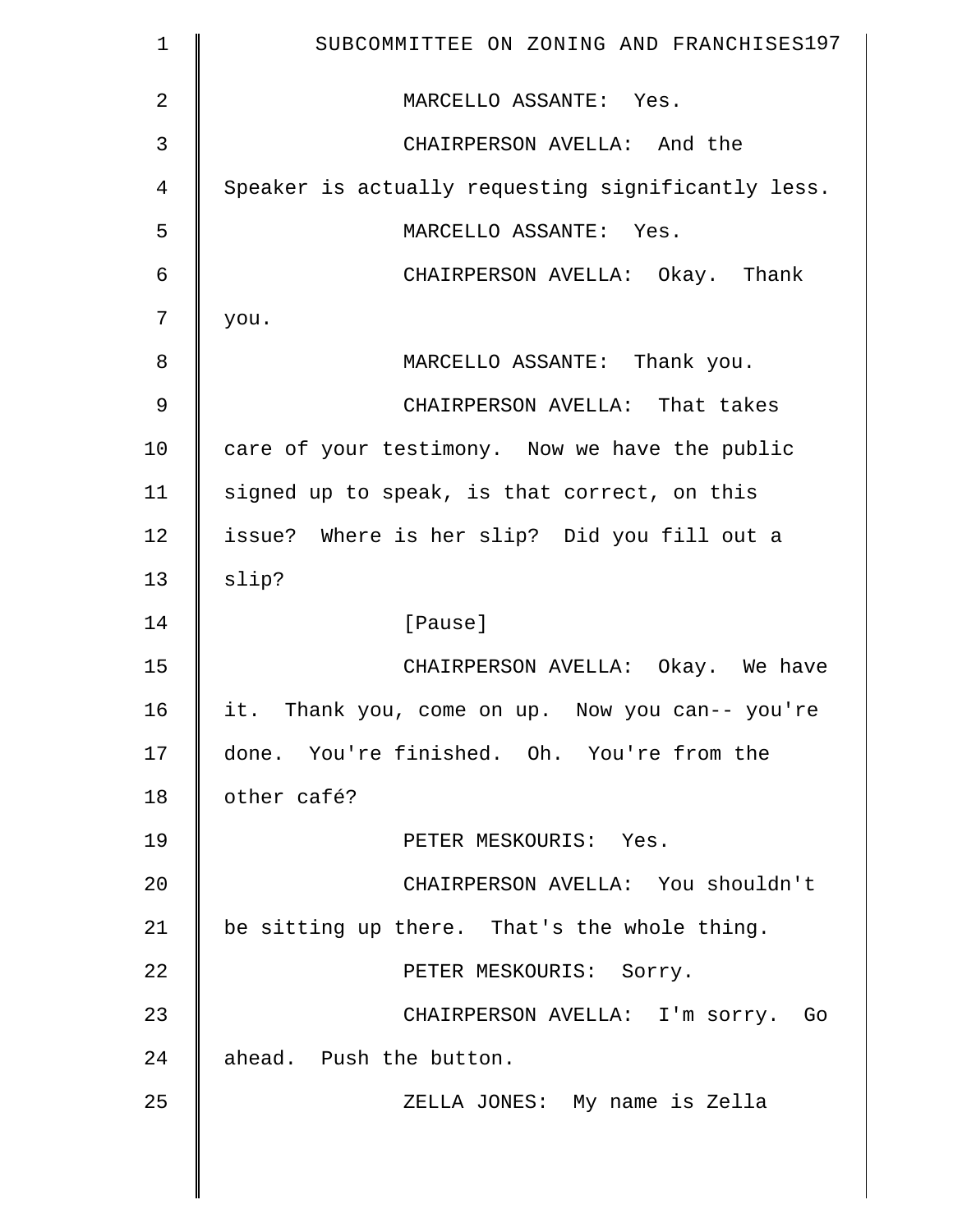| $\mathbf 1$    | SUBCOMMITTEE ON ZONING AND FRANCHISES198           |
|----------------|----------------------------------------------------|
| $\overline{a}$ | Jones. I chair the Sidewalk Committee for          |
| 3              | Community Board 2, Manhattan. I'm first here to    |
| 4              | read into the record the resolution. I can just    |
| 5              | go to the therefore be it resolved unless you want |
| 6              | the entire-- you do have a copy, so. It was        |
| 7              | approved by the full Board unanimously, therefore  |
| 8              | be it resolved that CB 2 Manhattan recommends      |
| 9              | approval of the renewal of application for         |
| 10             | revocable consent to operate an unenclosed         |
| 11             | sidewalk café for Gallo Nero, Incorporated, doing  |
| 12             | business as Ciao, at 185 Bleecker Street, block    |
| 13             | 540, lot 43, police precinct number 6, with 11     |
| 14             | tables and 22 seats, DCA number 1099505;           |
| 15             | conditional upon the permanent provision of an     |
| 16             | eight-foot pedestrian right of way on Bleecker     |
| 17             | Streets and MacDougal Streets and the submission   |
| 18             | of accurate plans with this resolution forwarded   |
| 19             | to DCA. I'd just bring your attention to the fact  |
| 20             | that this resolution was passed in June of this    |
| 21             | year. I have also submitted, I think I only-- two  |
| 22             | copies, pictures of the location. These are from   |
| 23             | my agenda at the time of the hearing. You will     |
| 24             | find four, five, six, seven pictures showing the   |
| 25             | conditions at that time in June. Subsequent to     |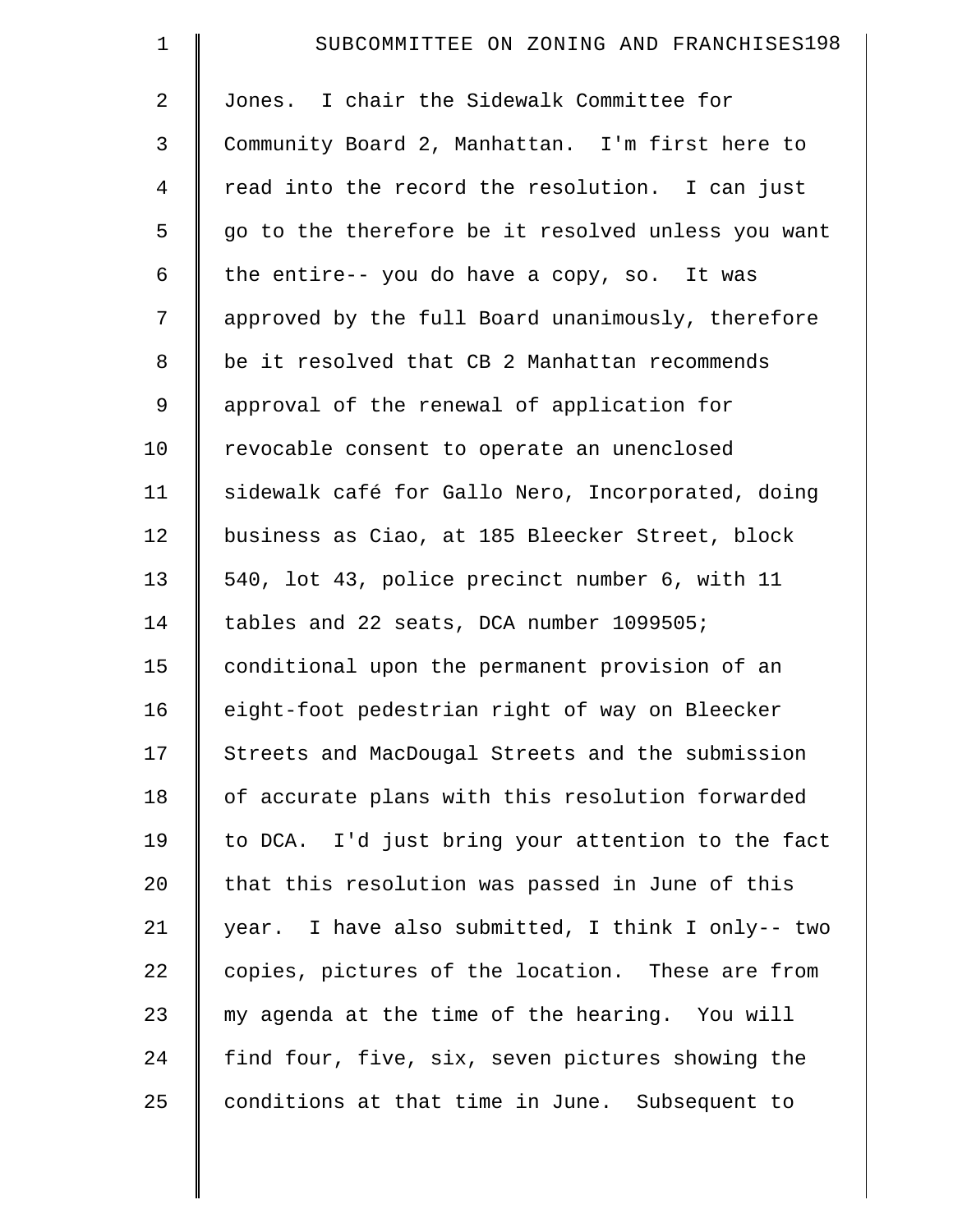| $\mathbf 1$    | SUBCOMMITTEE ON ZONING AND FRANCHISES199           |
|----------------|----------------------------------------------------|
| $\overline{2}$ | that time, we have not received approvable plans   |
| 3              | at the Community Board, in spite of a request and  |
| $\overline{4}$ | there have been some further issues with the       |
| 5              | tables that are placed on the sidewalk moving into |
| 6              | the public pedestrian way. And as the applicant    |
| 7              | has stated, there have been several meetings and   |
| 8              | we have tried to persuade or fix this, but it is   |
| 9              | now March and the conditions have not been         |
| 10             | improved, and I am lately told that there is some  |
| 11             | possible doubt that an application of this nature  |
| 12             | should ever have been approved by DCA,             |
| 13             | particularly for the MacDougal side of this        |
| 14             | sidewalk. This may or may not be the fault of the  |
| 15             | applicant. Possibly it's a grandfathered           |
| 16             | location; I'm not clear at all. But the issue and  |
| 17             | the reason to bring it here and to bring it in     |
| 18             | testimony is to get it on the record that we'd     |
| 19             | like this to be straightened up and done right,    |
| 20             | and that eight months from a hearing and a         |
| 21             | Community Board's conditional approval is a long   |
| 22             | time to wait.                                      |
| 23             | CHAIRPERSON AVELLA: Absolutely.                    |
| 24             | ZELLA JONES: Okay.                                 |
| 25             | CHAIRPERSON AVELLA: I would just                   |
|                |                                                    |
|                |                                                    |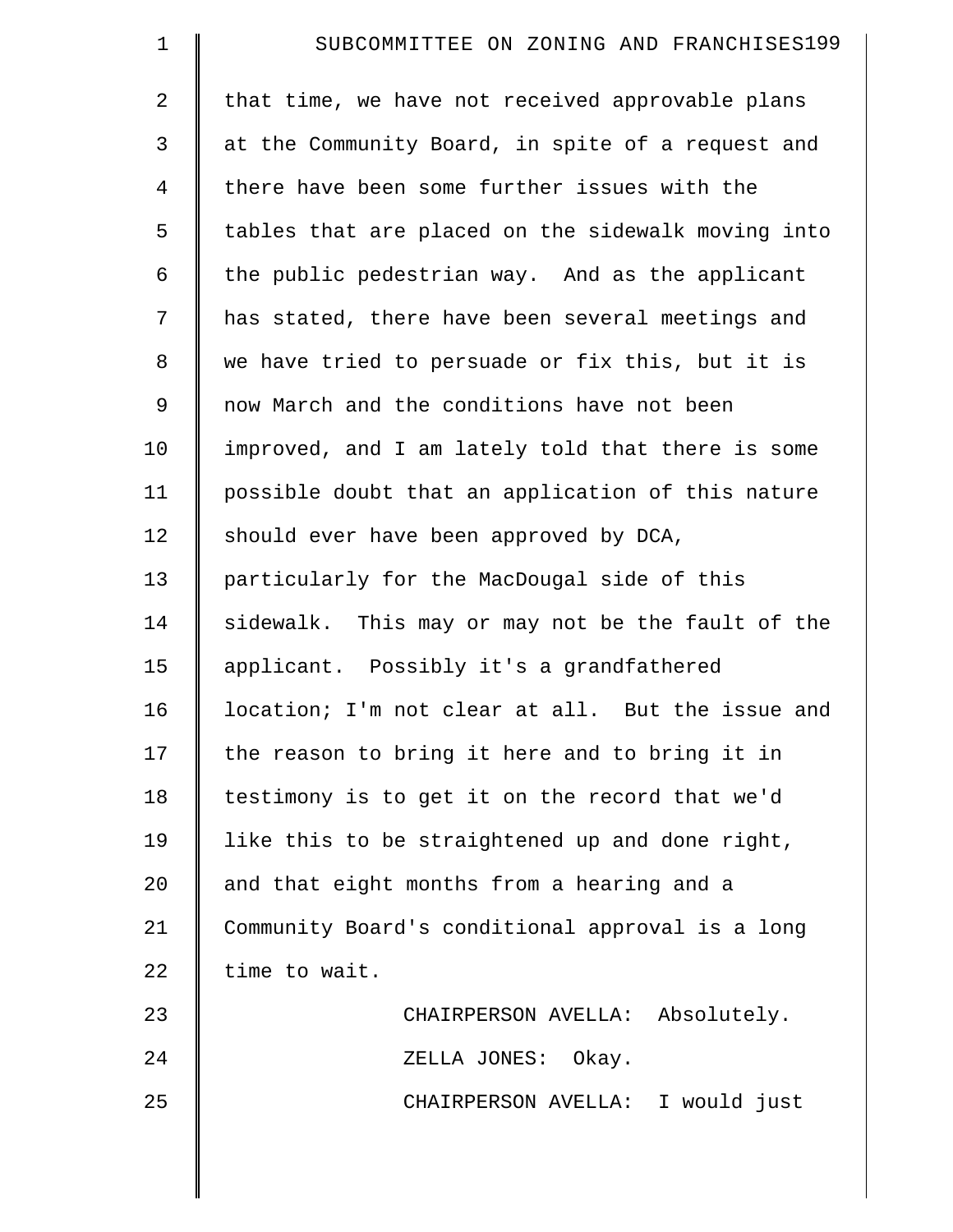| $\mathbf 1$    | SUBCOMMITTEE ON ZONING AND FRANCHISES200           |
|----------------|----------------------------------------------------|
| 2              | mention that DCA has the tendency to approve a lot |
| 3              | without ever going out to these locations and see  |
| $\overline{4}$ | whether there are violations or not. And that is   |
| 5              | a problem systematically, you know, across the     |
| 6              | board that we find with the agency, that they      |
| 7              | almost rely on the Council to keep everybody       |
| 8              | honest.                                            |
| 9              | ZELLA JONES: I know they do and                    |
| 10             | I've now been Chair of this particular Committee   |
| 11             | for two years and I have not once had a            |
| 12             | satisfactory experience with DCA in adjudicating   |
| 13             | what I have offered as suggestions and actual      |
| 14             | violations with pictures that I've actually taken  |
| 15             | myself. So I have prevailed upon the good will of  |
| 16             | this Committee to write a number of things in the  |
| 17             | record as a way of just protecting the public and  |
| 18             | making the rules evenly applied. And I appreciate  |
| 19             | your willingness to hear these things, and we      |
| 20             | wouldn't be doing this if DCA were doing their     |
| 21             | job, I'm sorry to say.                             |
| 22             | CHAIRPERSON AVELLA: Right. And,                    |
| 23             | you know, I agree. I agree. Thank you for your     |
| 24             | testimony and I would just say to the owner that   |
| 25             | this Committee takes very seriously violations of  |
|                |                                                    |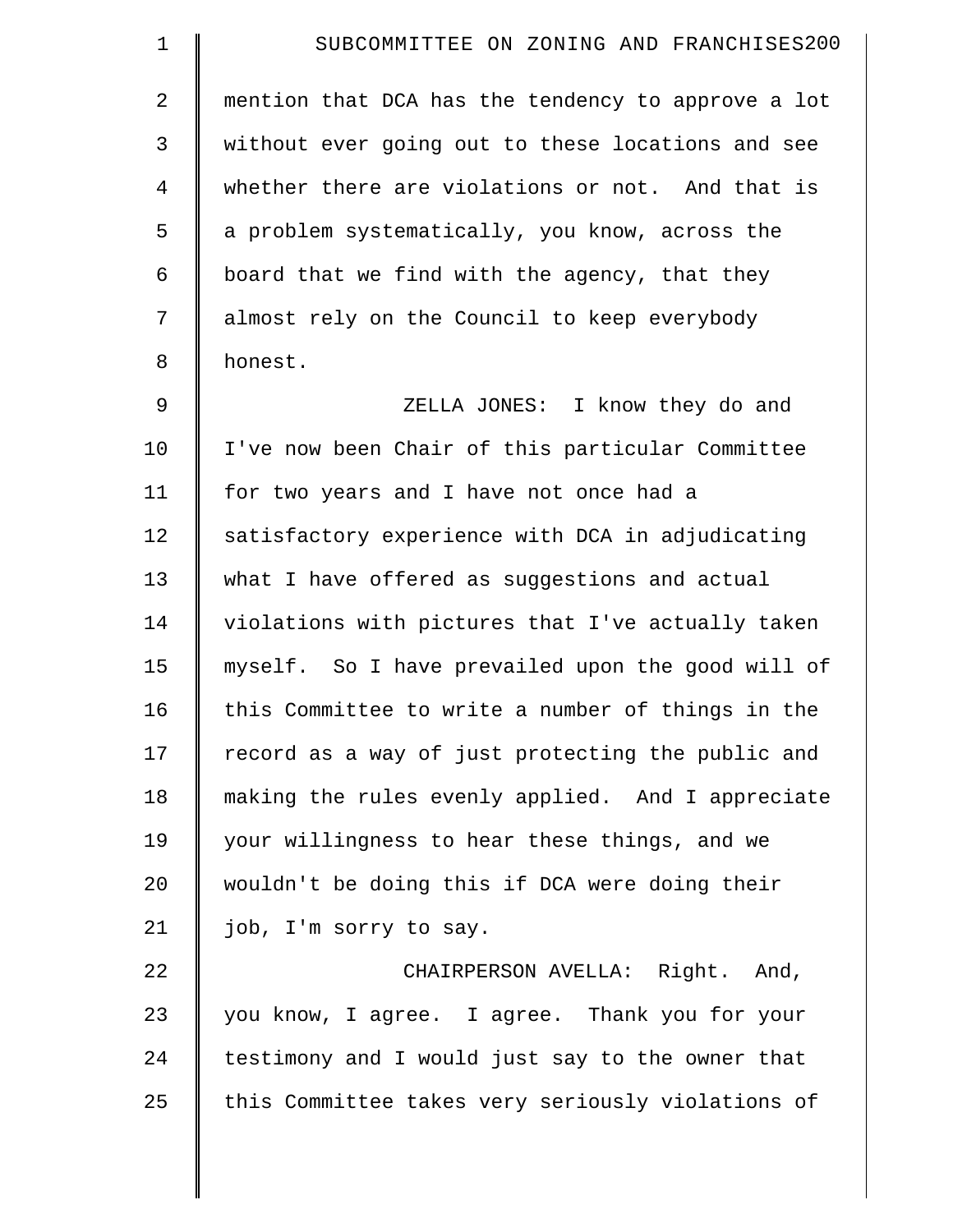| $\mathbf 1$    | SUBCOMMITTEE ON ZONING AND FRANCHISES201           |
|----------------|----------------------------------------------------|
| $\overline{a}$ | the law, and that if in fact an agreement is       |
| 3              | reached and approval given, there had better damn  |
| 4              | well be, you know, consideration given to doing    |
| 5              | the right thing by the law when it comes to these  |
| 6              | unenclosed sidewalk cafes. And that when you come  |
| 7              | back to the Committee, we'll be seriously looking  |
| 8              | at whether or not you've followed the law. Seeing  |
| 9              | no one else signed up to speak on this item.       |
| 10             | There's somebody else? Is there a Melvin Mahan     |
| 11             | here? Oh, that's you.                              |
| 12             | MELVIN MAHAN: Yes, that's me, sir.                 |
| 13             | CHAIRPERSON AVELLA: Okay.                          |
| 14             | MELVIN MAHAN: But I don't think I                  |
| 15             | need to say anything more.                         |
| 16             | CHAIRPERSON AVELLA: Okay, because                  |
| 17             | you just have yourself down here as an individual. |
| 18             | MELVIN MAHAN: Correct, sir.                        |
| 19             | CHAIRPERSON AVELLA: Seeing no one                  |
| 20             | else, we'll close the public hearing on this item  |
| 21             | and we'll move on to the last item now, sir.       |
| 22             | Which is an application, Land Use number 999,      |
| 23             | Hell's Kitchen, an application by 523 9th Avenue   |
| 24             | Incorporated, also known as Hell's Kitchen, to     |
| 25             | continue to maintain an operate an unenclosed      |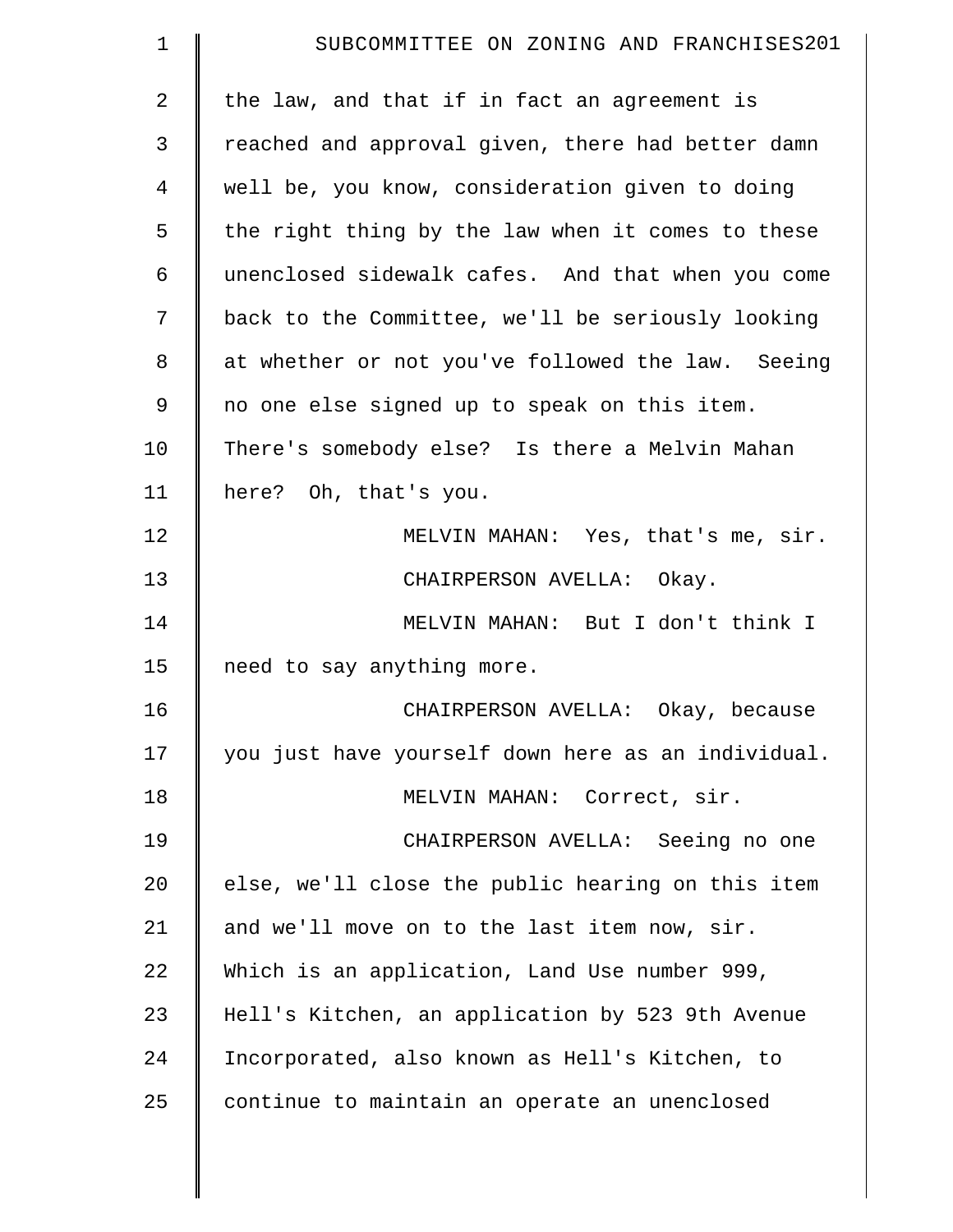| $\mathbf 1$ | SUBCOMMITTEE ON ZONING AND FRANCHISES202           |
|-------------|----------------------------------------------------|
| 2           | sidewalk café at 523 9th Avenue. Press the         |
| 3           | button.                                            |
| 4           | PETER MESKOURIS: How are you                       |
| 5           | doing?                                             |
| 6           | CHAIRPERSON AVELLA: We should have                 |
| 7           | a tape record that says that.                      |
| 8           | PETER MESKOURIS: I actually turned                 |
| 9           | it off when I got here. My name is Peter           |
| 10          | Meskouris. I'm the owner of Hell's Kitchen Café.   |
| 11          | I was required to come down today and to state and |
| 12          | read this and that I would, that I will remove     |
| 13          | four illegal sidewalk planters, two of which       |
| 14          | specifically block fire escape egress, and that    |
| 15          | violate fire code. And I came down to say that I   |
| 16          | will comply.                                       |
| 17          | [Pause]                                            |
| 18          | CHAIRPERSON AVELLA: So I                           |
| 19          | understand that negotiations with the Speaker are  |
| 20          | also going on with reference to your application.  |
| 21          | And we will obviously be voting on this matter on  |
| 22          | Monday.                                            |
| 23          | PETER MESKOURIS: Yes.                              |
| 24          | CHAIRPERSON AVELLA: Okay. Thank                    |
| 25          | you.                                               |
|             |                                                    |
|             |                                                    |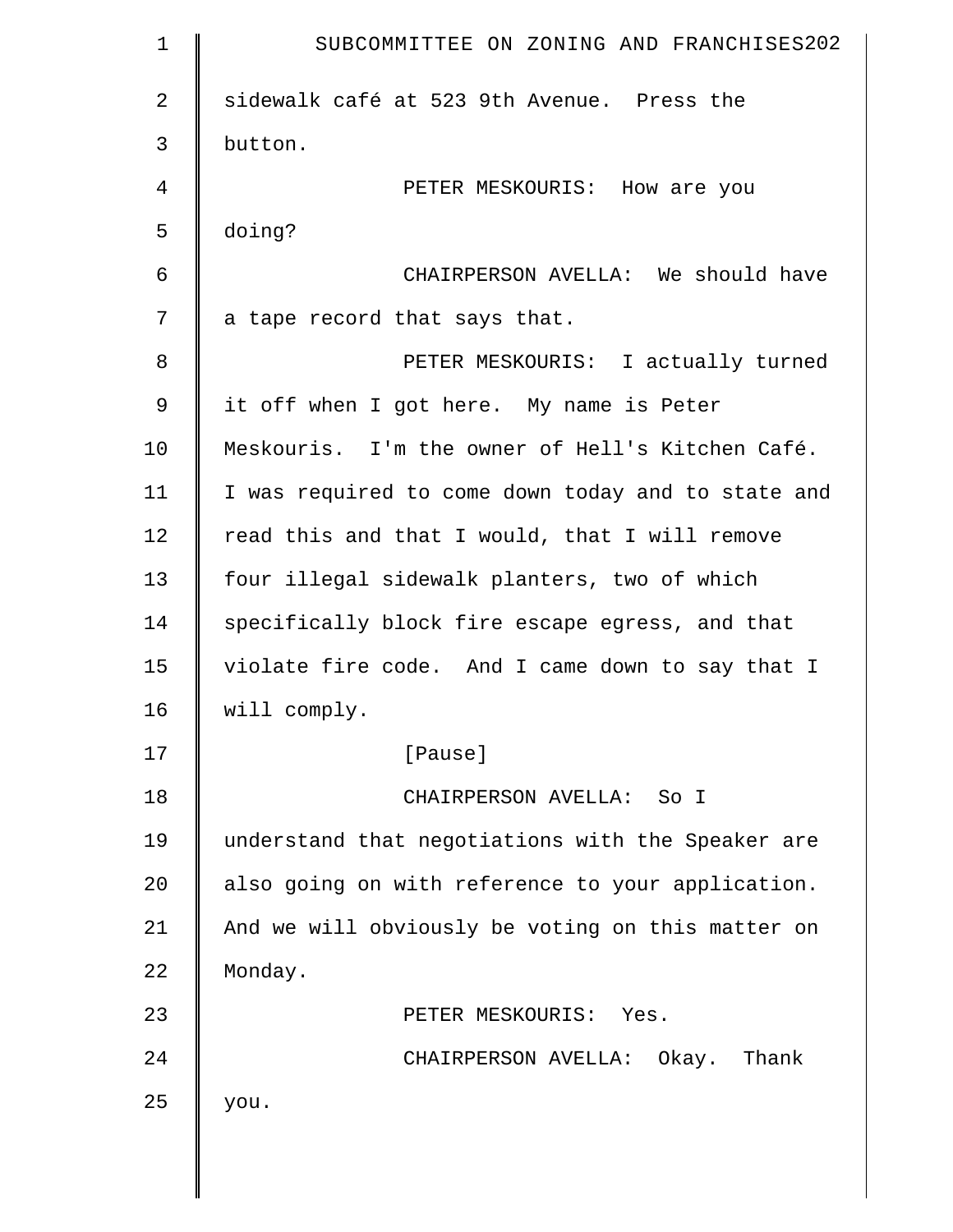| $\mathbf 1$    | SUBCOMMITTEE ON ZONING AND FRANCHISES203           |
|----------------|----------------------------------------------------|
| $\overline{2}$ | [Pause]                                            |
| 3              | CHAIRPERSON AVELLA: Thank you. I                   |
| $\overline{4}$ | see no one else. I'm sorry, go ahead. Do you       |
| 5              | want to speak on this item?                        |
| 6              | [Pause]                                            |
| 7              | MELVIN MAHAN: Excuse me Chairman                   |
| 8              | Avella, in this instance we were hoping to have it |
| $\mathsf 9$    | laid over to Wednesday's vote, possibly, because   |
| 10             | this gentleman still has to be approved by the     |
| 11             | Community Board.                                   |
| 12             | [Pause]                                            |
| 13             | CHAIRPERSON AVELLA: --neither did                  |
| 14             | I. I believe that's the case, but we have to sort  |
| 15             | of straighten out, because apparently there are    |
| 16             | now two meetings of my Committee after today. So   |
| 17             | I see no reason why we can't accommodate this      |
| 18             | request, but I think we just have to work out the  |
| 19             | specific days, you know, the time of the meetings. |
| 20             | MELVIN MAHAN: Okay.                                |
| 21             | CHAIRPERSON AVELLA: Thank you.                     |
| 22             | PETER MESKOURIS: Thank you very                    |
| 23             | much, sir.                                         |
| 24             | [Pause]                                            |
| 25             | CHAIRPERSON AVELLA: Thank you                      |
|                |                                                    |
|                |                                                    |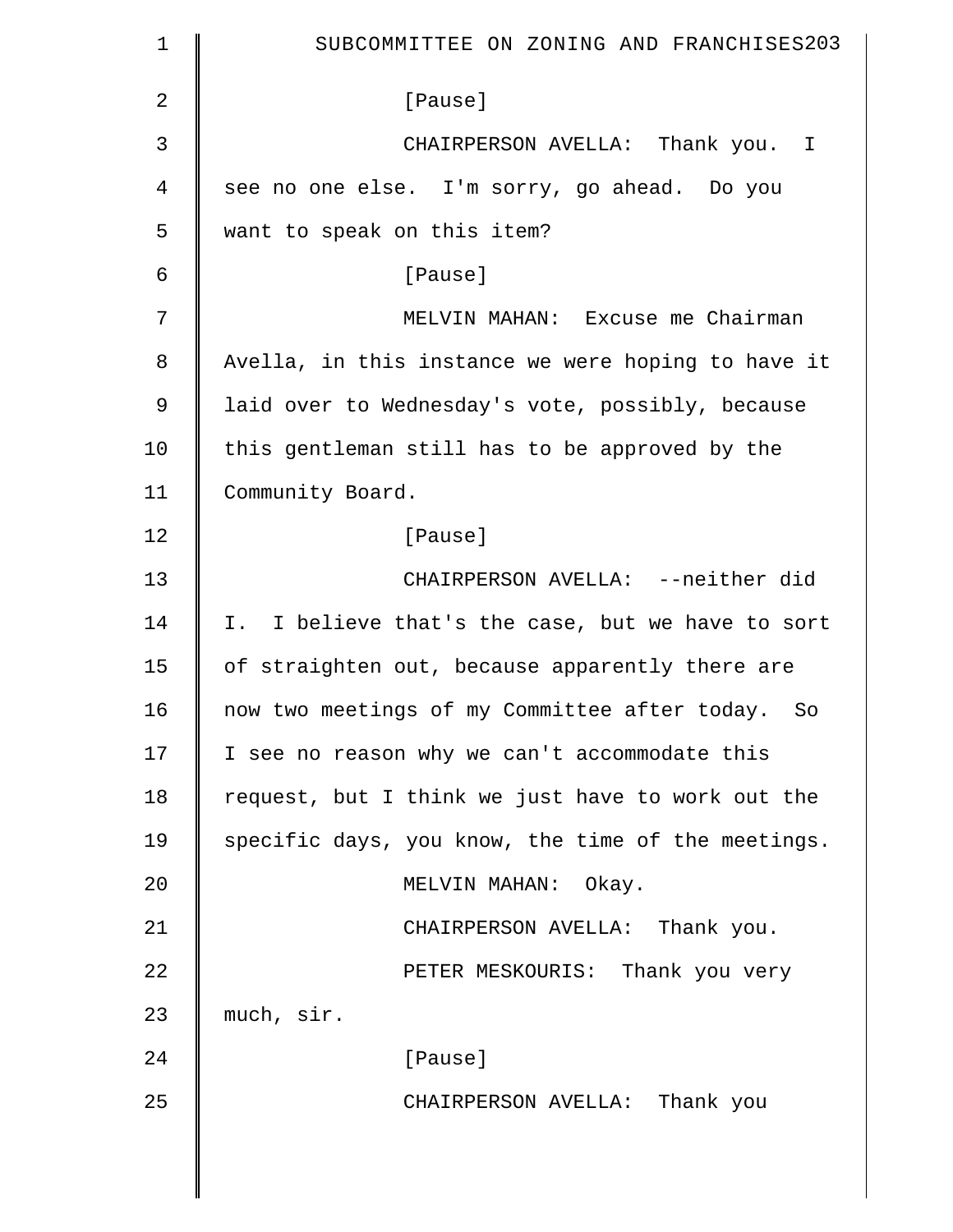| $\mathbf 1$  | SUBCOMMITTEE ON ZONING AND FRANCHISES204        |
|--------------|-------------------------------------------------|
| $\sqrt{2}$   | everyone. I am now recessing this meeting until |
| $\mathsf{3}$ | next week.                                      |
|              |                                                 |
|              |                                                 |
|              |                                                 |
|              |                                                 |
|              |                                                 |
|              |                                                 |
|              |                                                 |
|              |                                                 |
|              |                                                 |
|              |                                                 |
|              |                                                 |
|              |                                                 |
|              |                                                 |
|              |                                                 |
|              |                                                 |
|              |                                                 |
|              |                                                 |
|              |                                                 |
|              |                                                 |
|              |                                                 |
|              |                                                 |